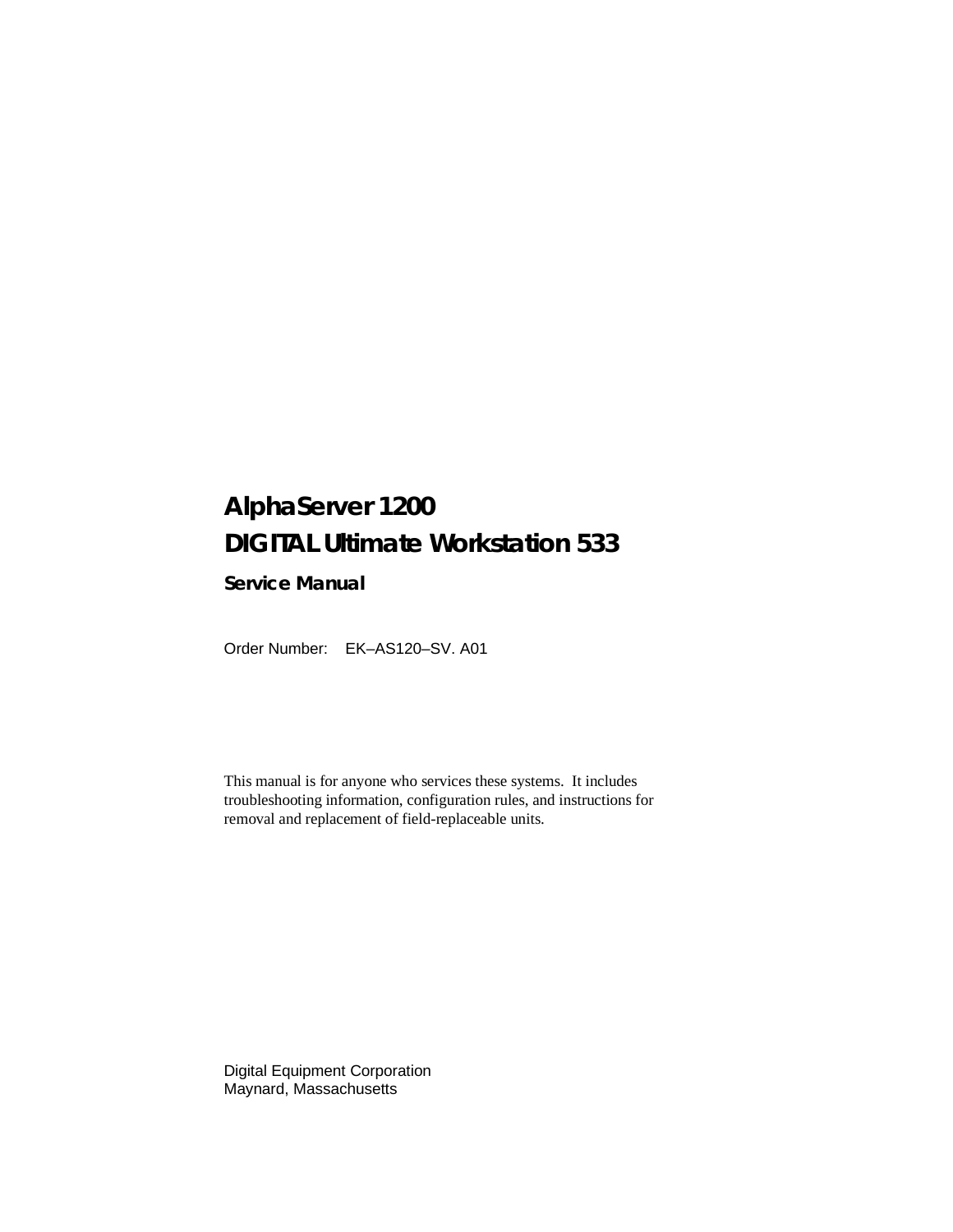#### **First Printing, January 1998**

Digital Equipment Corporation makes no representations that the use of its products in the manner described in this publication will not infringe on existing or future patent rights, nor do the descriptions contained in this publication imply the granting of licenses to make, use, or sell equipment or software in accordance with the description.

The information in this document is subject to change without notice and should not be construed as a commitment by Digital Equipment Corporation.

Digital Equipment Corporation assumes no responsibility for any errors that may appear in this document.

The software, if any, described in this document is furnished under a license and may be used or copied only in accordance with the terms of such license. No responsibility is assumed for the use or reliability of software or equipment that is not supplied by Digital Equipment Corporation or its affiliated companies.

Copyright © 1998 by Digital Equipment Corporation. All rights reserved.

The following are trademarks of Digital Equipment Corporation: AlphaServer, OpenVMS, StorageWorks, VAX, and the DIGITAL logo.

The following are third-party trademarks: Lifestyle 28.8 DATA/FAX Modem is a trademark of Motorola, Inc. UNIX is a registered trademark in the U.S. and other countries, licensed exclusively through X/Open Company Ltd. U.S. Robotics and Sportster are registered trademarks of U.S. Robotics. Windows NT is a trademark of Microsoft, Inc. All other trademarks and registered trademarks are the property of their respective holders.

**FCC Notice:** The equipment described in this manual generates, uses, and may emit radio frequency energy. The equipment has been type tested and found to comply with the limits for a Class A digital device pursuant to Part 15 of FCC Rules, which are designed to provide reasonable protection against such radio frequency interference. Operation of this equipment in a residential area may cause interference, in which case the user at his own expense will be required to take whatever measures are required to correct the interference.

**Shielded Cables:** If shielded cables have been supplied or specified, they must be used on the system in order to maintain international regulatory compliance.

**Warning!** This is a Class A product. In a domestic environment this product may cause radio interference, in which case the user may be required to take adequate measures.

**Achtung!** Dieses ist ein Gerät der Funkstörgrenzwertklasse A. In Wohnbereichen können bei Betrieb dieses Gerätes Rundfunkstörungen auftreten, in welchen Fällen der Benutzer für entsprechende Gegenmaßnahmen verantwortlich ist.

**Avertissement!** Cet appareil est un appareil de Classe A. Dans un environnement résidentiel, cet appareil peut provoquer des brouillages radioélectriques. Dans ce cas, il peut être demandé à l'utilisateur de prendre les mesures appropriées.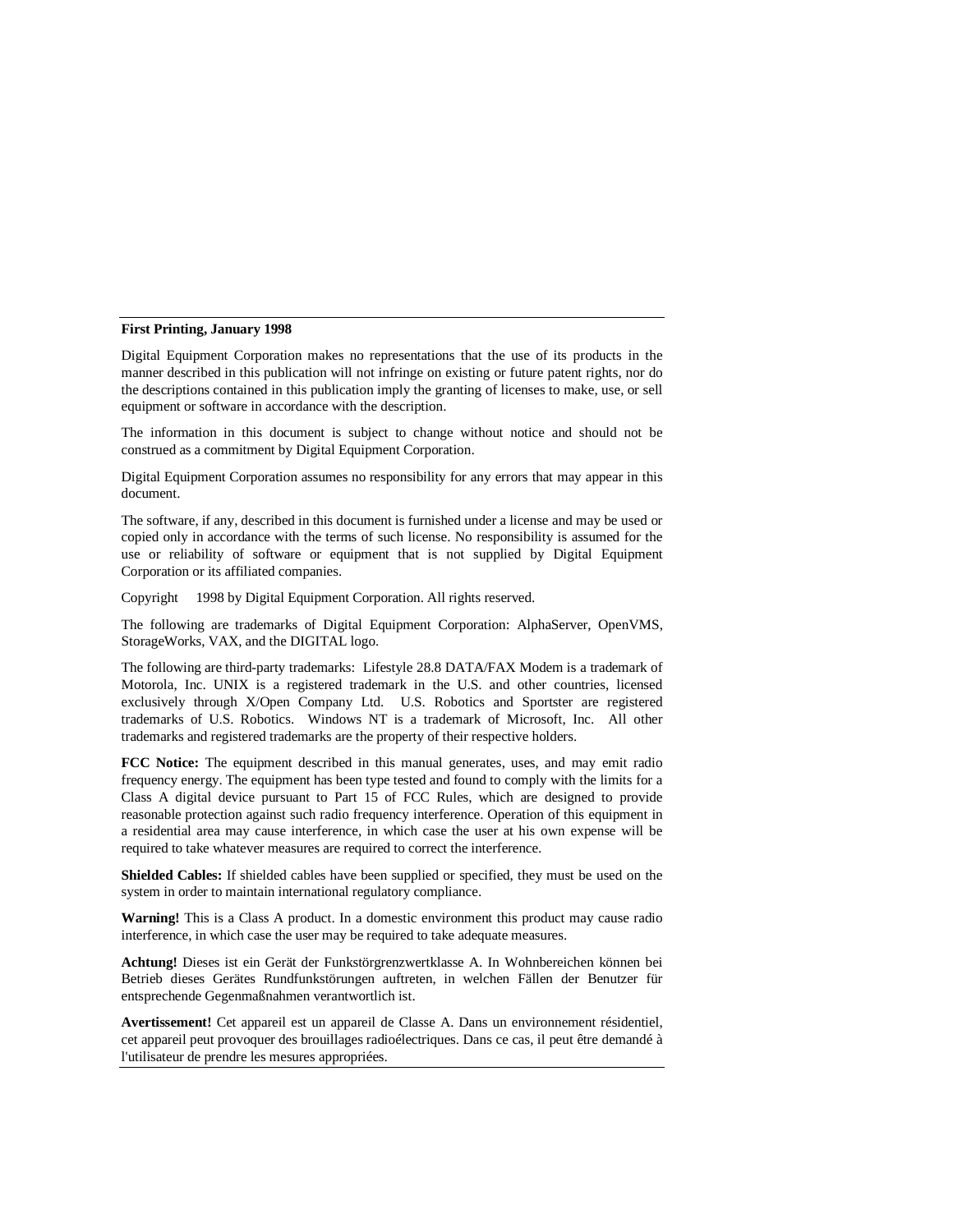## **Contents**

#### Chapter 1 Overview

| 1.1   |  |
|-------|--|
| 1.2   |  |
| 1.3   |  |
| 1.4   |  |
| 1.5   |  |
| 1.6   |  |
| 1.7   |  |
| 1.8   |  |
| 1.8.1 |  |
| 1.8.2 |  |
| 1.8.3 |  |
| 1.8.4 |  |
| 1.8.5 |  |
| 1.9   |  |
| 1.10  |  |
| 1.11  |  |
| 1.12  |  |
| 1.13  |  |
|       |  |

#### Chapter 2 Power-Up

| 2.1  |  |
|------|--|
| 2.2  |  |
| 2.3  |  |
| 2.4  |  |
| 2.5  |  |
| 2.6  |  |
| 2.7  |  |
| 2.8  |  |
| 2.9  |  |
| 2.10 |  |
|      |  |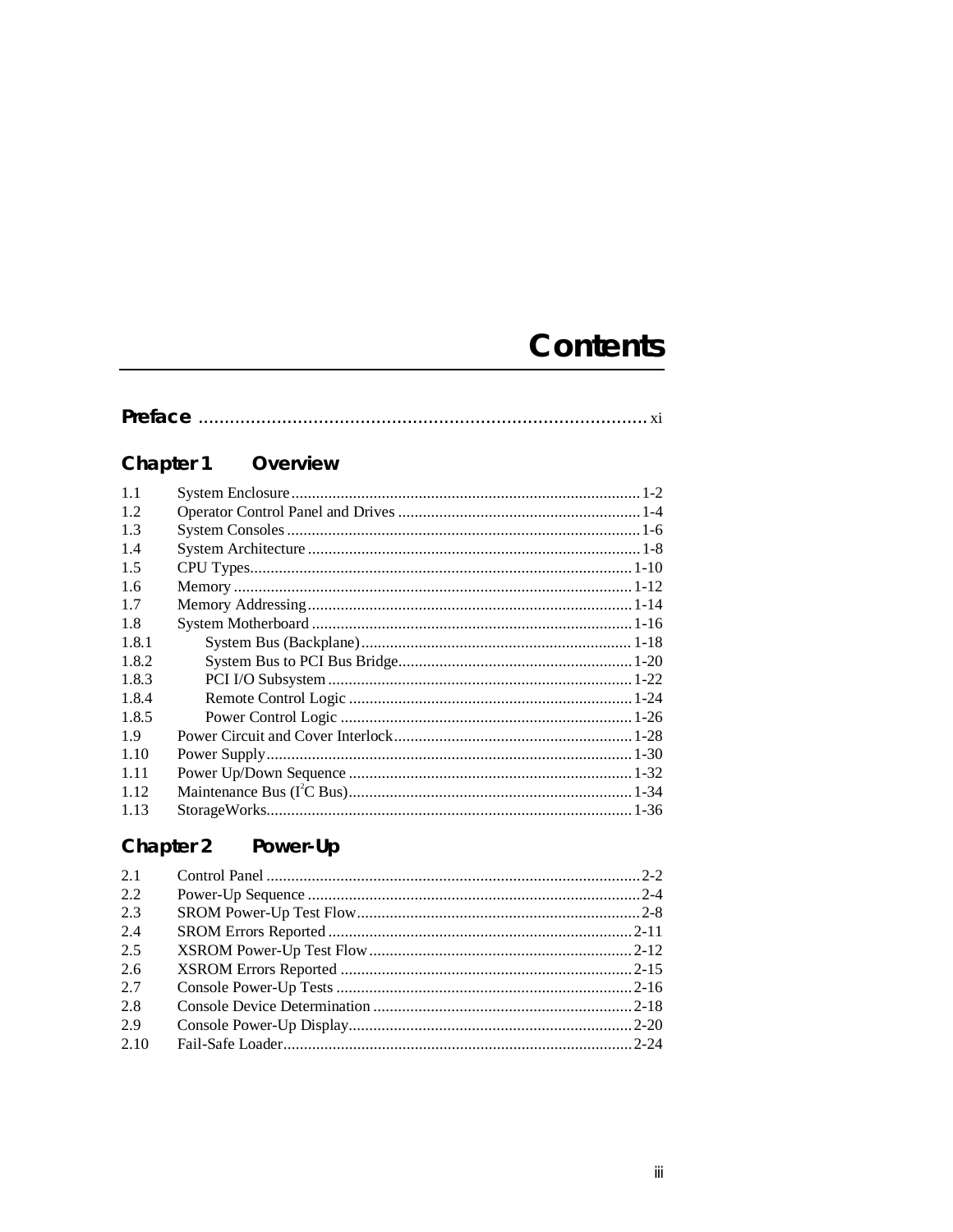## Chapter 3 Troubleshooting

| 3.1   |  |
|-------|--|
| 3.2   |  |
| 3.3   |  |
| 3.4   |  |
| 3.5   |  |
| 3.5.1 |  |
| 3.5.2 |  |
| 3.6   |  |
|       |  |

#### Chapter 4 **Error Logs**

| 4.1    |                                                       |  |
|--------|-------------------------------------------------------|--|
| 4.1.1  |                                                       |  |
| 4.1.2  |                                                       |  |
| 4.1.3  |                                                       |  |
| 4.2    |                                                       |  |
| 4.2.1  |                                                       |  |
| 4.2.2  |                                                       |  |
| 4.2.3  |                                                       |  |
| 4.3    |                                                       |  |
| 4.3.1  |                                                       |  |
| 4.3.2  |                                                       |  |
| 4.3.3  |                                                       |  |
| 4.3.4  | MCHK 660 IOD-Detected Failure (System Bus Error) 4-27 |  |
| 4.3.5  |                                                       |  |
| 4.3.6  |                                                       |  |
| 4.3.7  |                                                       |  |
| 4.4    |                                                       |  |
| 4.4.1  |                                                       |  |
| 4.4.2  |                                                       |  |
| 4.4.3  |                                                       |  |
| 4.4.4  |                                                       |  |
| 4.4.5  |                                                       |  |
| 4.4.6  |                                                       |  |
| 4.4.7  |                                                       |  |
| 4.4.8  |                                                       |  |
| 4.4.9  |                                                       |  |
| 4.4.10 |                                                       |  |
| 4.4.11 |                                                       |  |
| 4.5    |                                                       |  |
| 4.5.1  |                                                       |  |
| 4.5.2  |                                                       |  |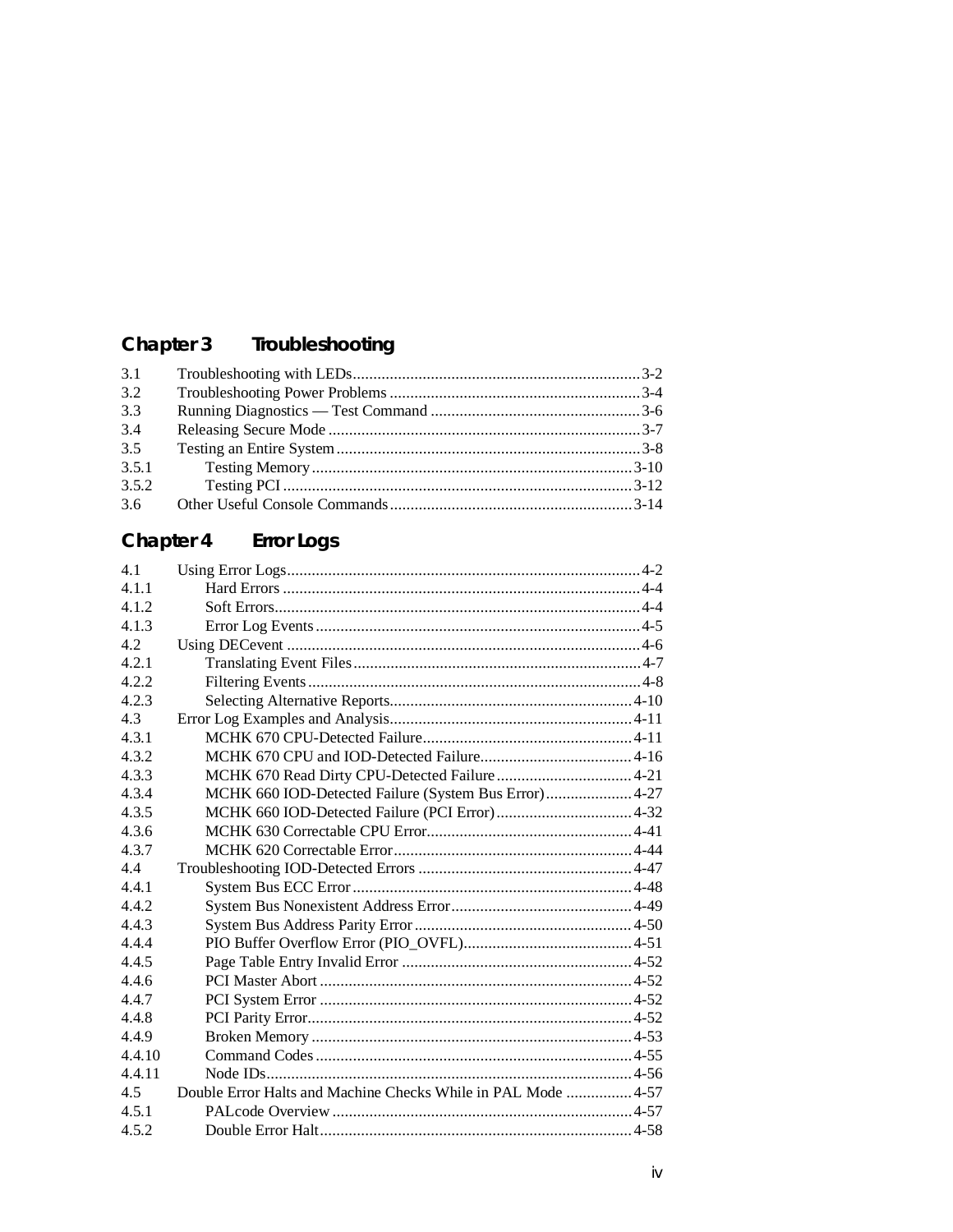| 4.5.3 |  |  |
|-------|--|--|
|-------|--|--|

## **Chapter 5 Error Registers**

| 5.1 |                                                              |  |
|-----|--------------------------------------------------------------|--|
| 5.2 |                                                              |  |
| 5.3 | MC Error Information Register 0 (MC_ERR0 - Offset = 800) 5-8 |  |
| 5.4 | MC Error Information Register 1 (MC_ERR1 - Offset = 840) 5-9 |  |
| 5.5 |                                                              |  |
| 5.6 |                                                              |  |

## **Chapter 6 Removal and Replacement**

| 6.1  |                                                                   |  |
|------|-------------------------------------------------------------------|--|
| 6.2  |                                                                   |  |
| 6.3  |                                                                   |  |
| 6.4  |                                                                   |  |
| 6.5  |                                                                   |  |
| 6.6  |                                                                   |  |
| 6.7  |                                                                   |  |
| 6.8  |                                                                   |  |
| 6.9  |                                                                   |  |
| 6.10 |                                                                   |  |
| 6.11 |                                                                   |  |
| 6.12 |                                                                   |  |
| 6.13 |                                                                   |  |
| 6.14 |                                                                   |  |
| 6.15 |                                                                   |  |
| 6.16 |                                                                   |  |
| 6.17 |                                                                   |  |
| 6.18 |                                                                   |  |
| 6.19 | StorageWorks Ultra SCSI Bus Extender Removal and Replacement 6-38 |  |

## **Appendix A Running Utilities**

| A.1   |                                                                       |
|-------|-----------------------------------------------------------------------|
| A.2   |                                                                       |
| A.3   |                                                                       |
| A.4   |                                                                       |
| A.5   |                                                                       |
| A.5.1 |                                                                       |
| A.5.2 | Updating Firmware from the Floppy Disk — Creating the Diskettes  A-12 |
| A.5.3 | Updating Firmware from the Floppy Disk — Performing the Update  A-14  |
| A.5.4 |                                                                       |
| A.5.5 |                                                                       |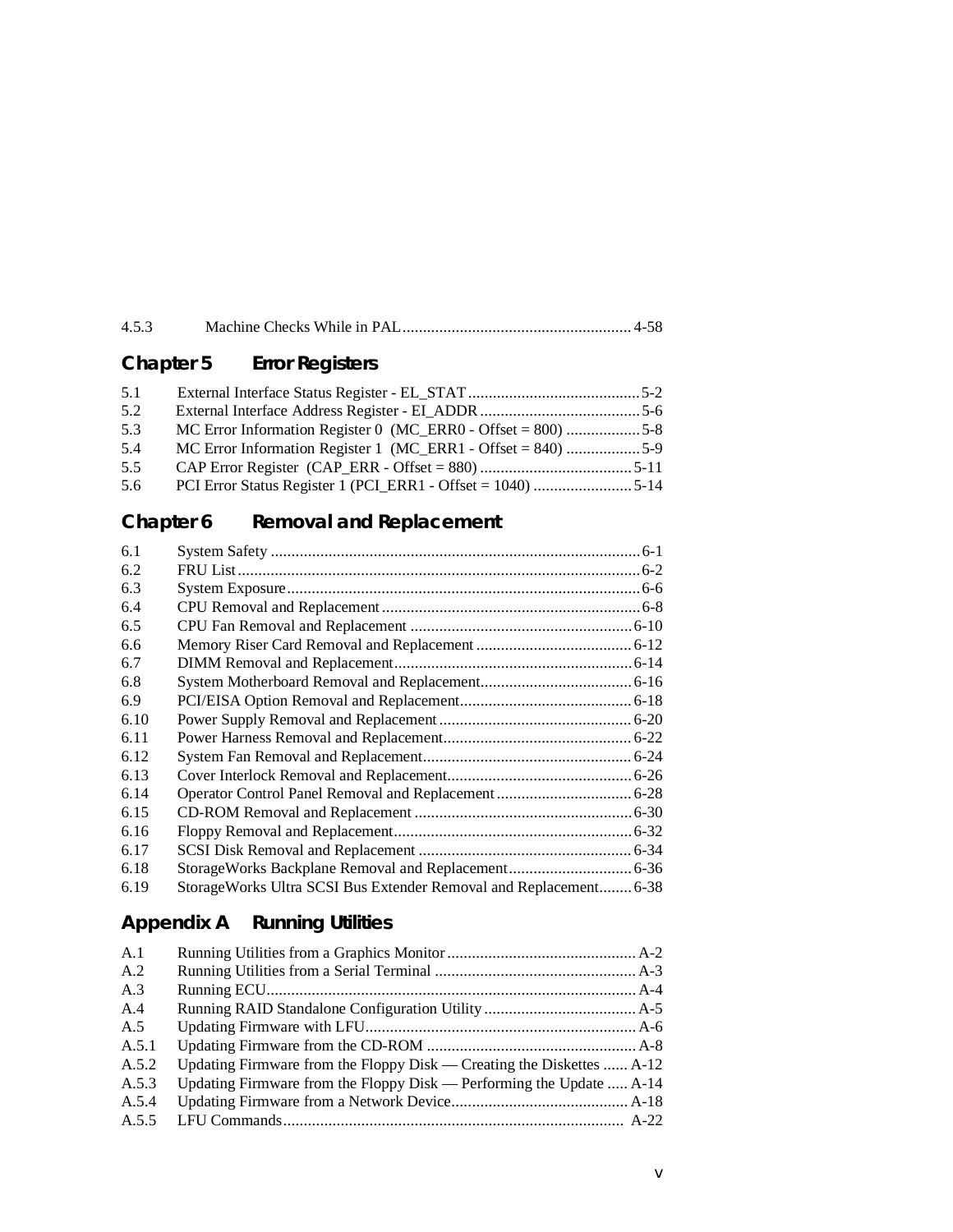# Appendix B Halts, Console Commands,<br>and Environment Variables

| B.2 |  |
|-----|--|
|     |  |
|     |  |
|     |  |
|     |  |

## **Appendix C** Running Utilities

| C <sub>1</sub> |  |
|----------------|--|
| C.2            |  |
| C.2.1          |  |
| C.2.2          |  |
| C.2.3          |  |
| C <sub>3</sub> |  |
| C.4            |  |
| C <sub>5</sub> |  |
| C <sub>6</sub> |  |
| C.7            |  |

## Index

## Examples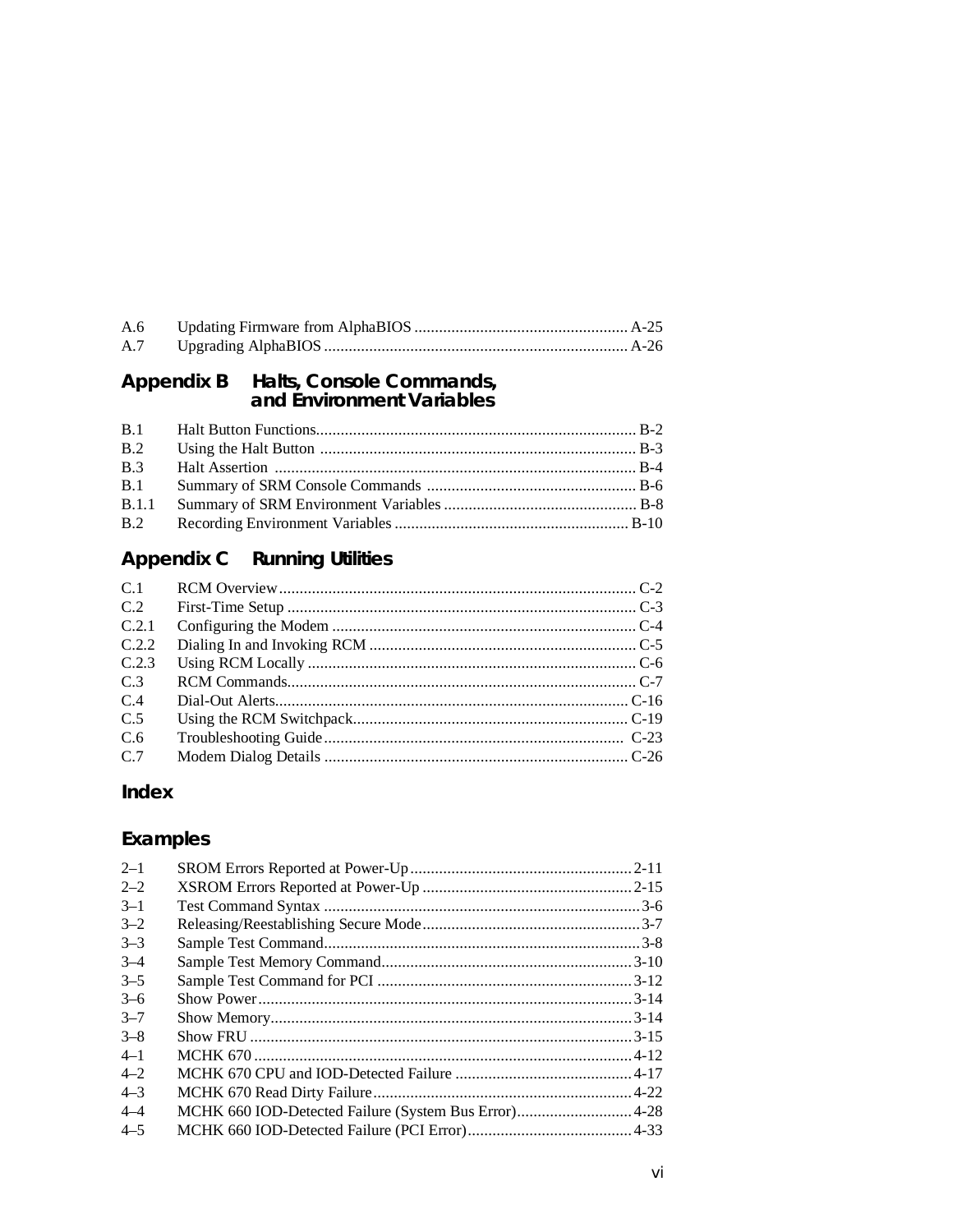| Selecting AS1200FW to Update Firmware from the Internal Floppy  A-16 |  |
|----------------------------------------------------------------------|--|
|                                                                      |  |
|                                                                      |  |
|                                                                      |  |
|                                                                      |  |
|                                                                      |  |
|                                                                      |  |

## **Figures**

| $1 - 1$  |  |
|----------|--|
| $1-2$    |  |
| $1 - 3$  |  |
| $1 - 4$  |  |
| $1 - 5$  |  |
| $1 - 6$  |  |
| $1 - 7$  |  |
| $1 - 8$  |  |
| $1-9$    |  |
| $1 - 10$ |  |
| $1 - 11$ |  |
| $1 - 12$ |  |
| $1 - 13$ |  |
| $1 - 14$ |  |
| $1 - 15$ |  |
| $1 - 16$ |  |
| $1 - 17$ |  |
| $1 - 18$ |  |
| $2 - 1$  |  |
| $2 - 2$  |  |
| $2 - 3$  |  |
| $2 - 4$  |  |
| $2 - 5$  |  |
| $2 - 6$  |  |
| $2 - 7$  |  |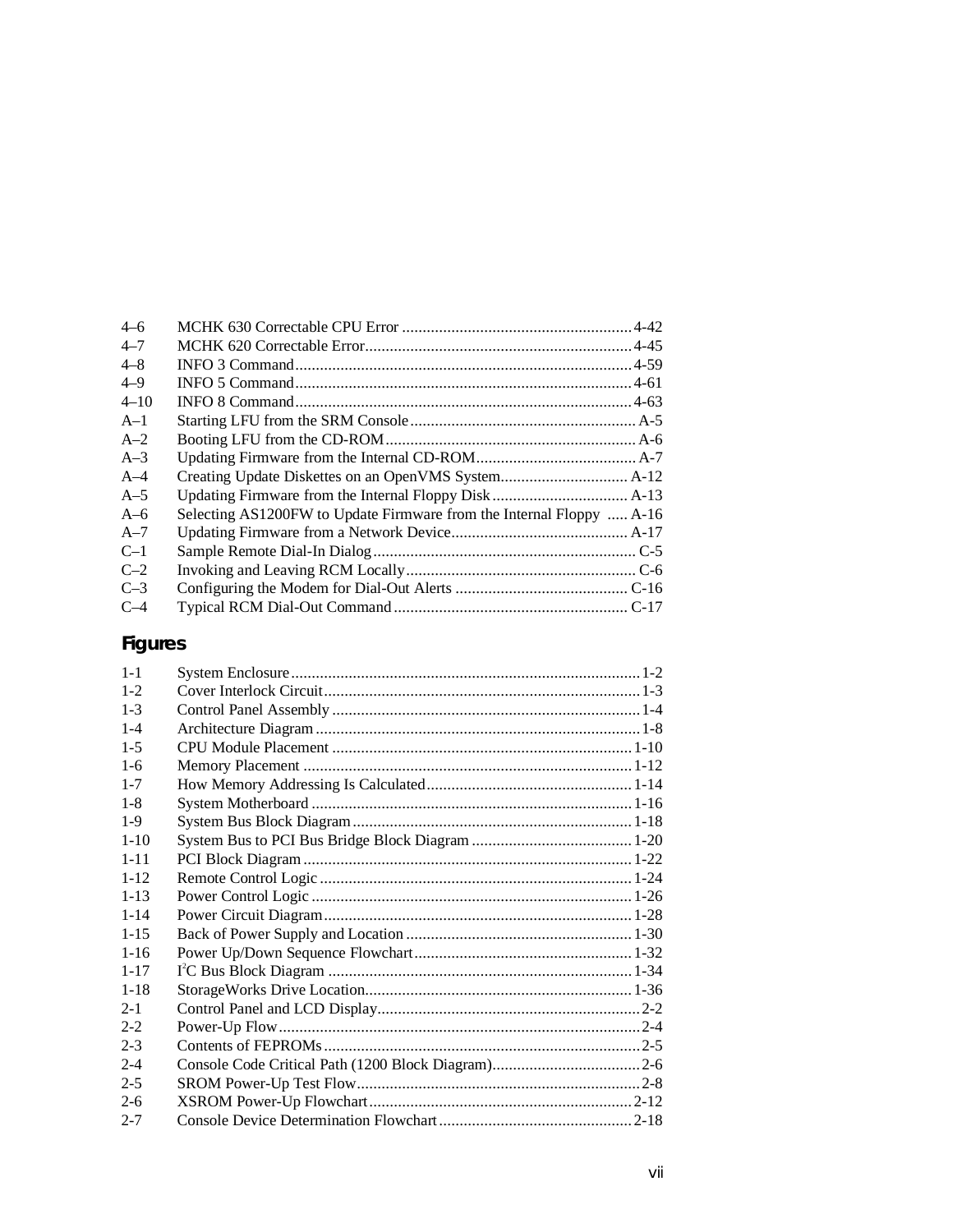| $3 - 1$  |  |
|----------|--|
| $4-1$    |  |
| $6-1$    |  |
| $6-2$    |  |
| $6 - 3$  |  |
| $6 - 4$  |  |
| $6 - 5$  |  |
| $6-6$    |  |
| $6 - 7$  |  |
| $6-8$    |  |
| $6-9$    |  |
| $6-10$   |  |
| $6 - 11$ |  |
| $6 - 12$ |  |
| $6 - 13$ |  |
| $6 - 14$ |  |
| $6 - 15$ |  |
| $6 - 16$ |  |
| $6 - 17$ |  |
| $6-18$   |  |
| $A-1$    |  |
| $A-2$    |  |
| $A-3$    |  |
| $A-1$    |  |
| $C-1$    |  |
| $C-2$    |  |
| $C-3$    |  |
|          |  |

## **Tables**

| $1 - 1$ |                                                          |  |
|---------|----------------------------------------------------------|--|
| $2 - 1$ |                                                          |  |
| $2 - 2$ |                                                          |  |
| $2 - 3$ |                                                          |  |
| $2 - 4$ |                                                          |  |
| $2 - 5$ |                                                          |  |
| $2-6$   |                                                          |  |
| $4-1$   |                                                          |  |
| $4-2$   |                                                          |  |
| $4-3$   |                                                          |  |
| $4 - 4$ |                                                          |  |
| $4 - 5$ | System Bus Nonexistent Address Error Troubleshooting4-49 |  |
| $4-6$   |                                                          |  |
| $4 - 7$ |                                                          |  |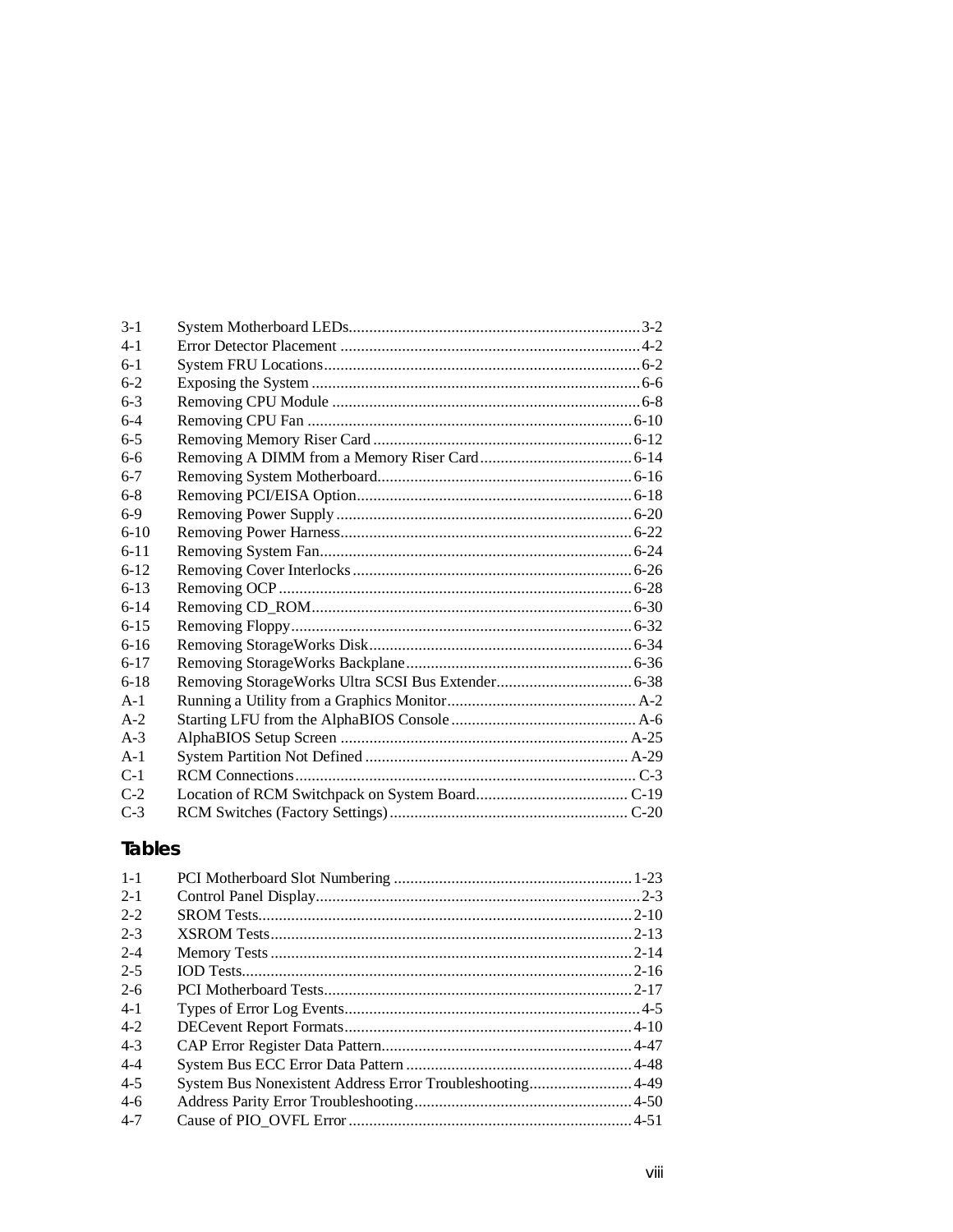| Loading and Locking Rules for External Interface Registers 5-7 |
|----------------------------------------------------------------|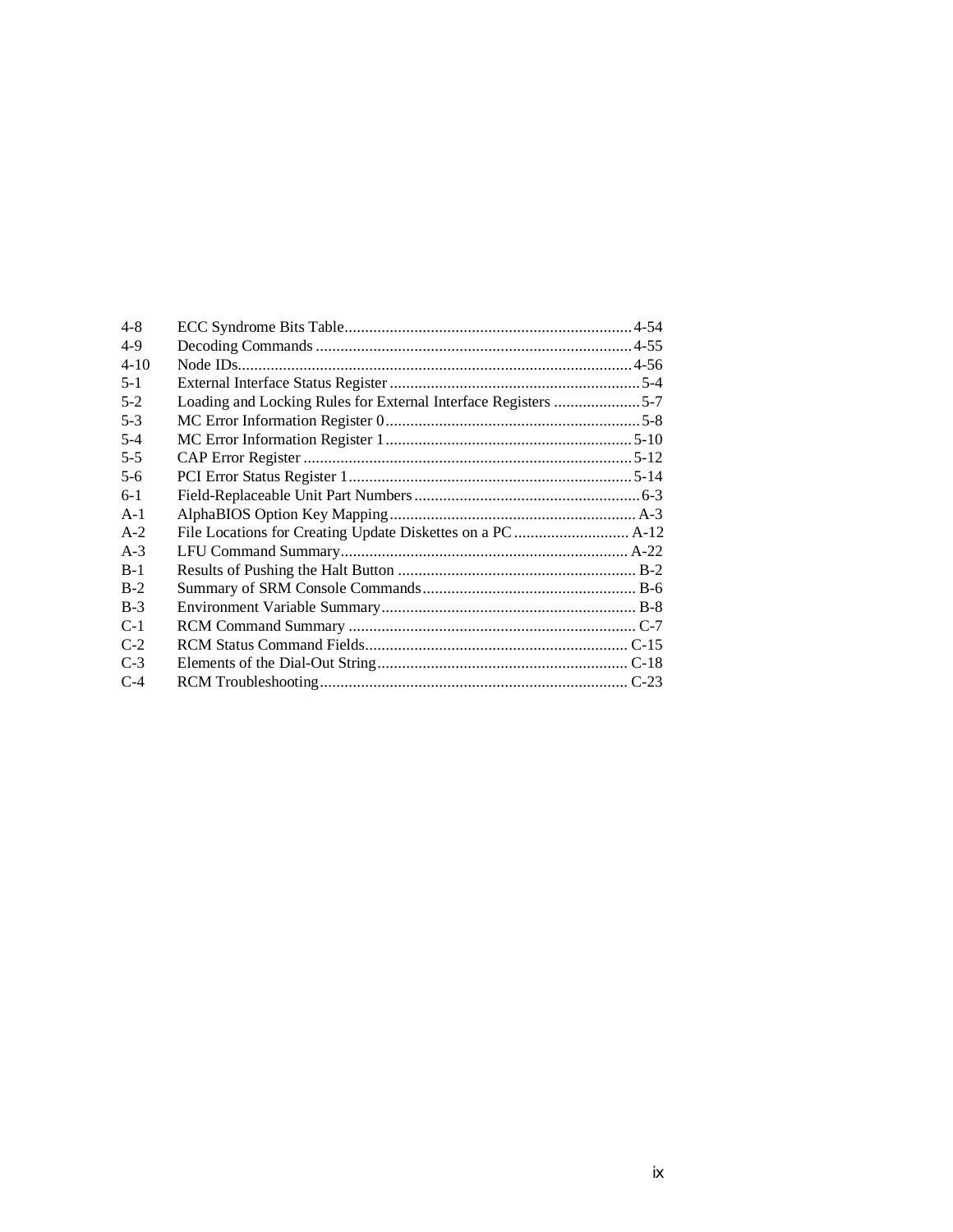## **Preface**

#### **Intended Audience**

This manual is written for the customer service engineer.

#### **Document Structure**

This manual uses a structured documentation design. Topics are organized into small sections for efficient online and printed reference. Each topic begins with an abstract, followed by an illustration or example, and ends with descriptive text.

This manual has six chapters and three appendixes, as follows:

- **Chapter 1, System Overview, introduces the DIGITAL AlphaServer 1200 and** the DIGITAL Ultimate Workstation 533 systems. It describes each system component.
- **Chapter 2, Power-Up**, provides information on how to interpret the power-up display on the operator control panel, the console screen, and system LEDs. It also describes how hardware diagnostics execute when the system is initialized.
- **Chapter 3, Troubleshooting,** describes troubleshooting during power-up and booting, as well as the **test** command.
- **Chapter 4, Error Logs, explains how to interpret error logs and how to use** DECevent.
- **Chapter 5, Error Registers,** describes the error registers used to hold error information.
- **Chapter 6, Removal and Replacement,** describes removal and replacement procedures for field-replaceable units (FRUs).
- **Appendix A, Running Utilities**, explains how to run utilities such as the EISA Configuration Utility and RAID Standalone Configuration Utility.
- **Appendix B, Halts, Console Commands, and Environment Variables,** summarizes the commands used to examine and alter the system configuration.
- **Appendix C, Operating the System Remotely**, describes how to use the Remote Console Manager (RCM) to monitor and control the system remotely.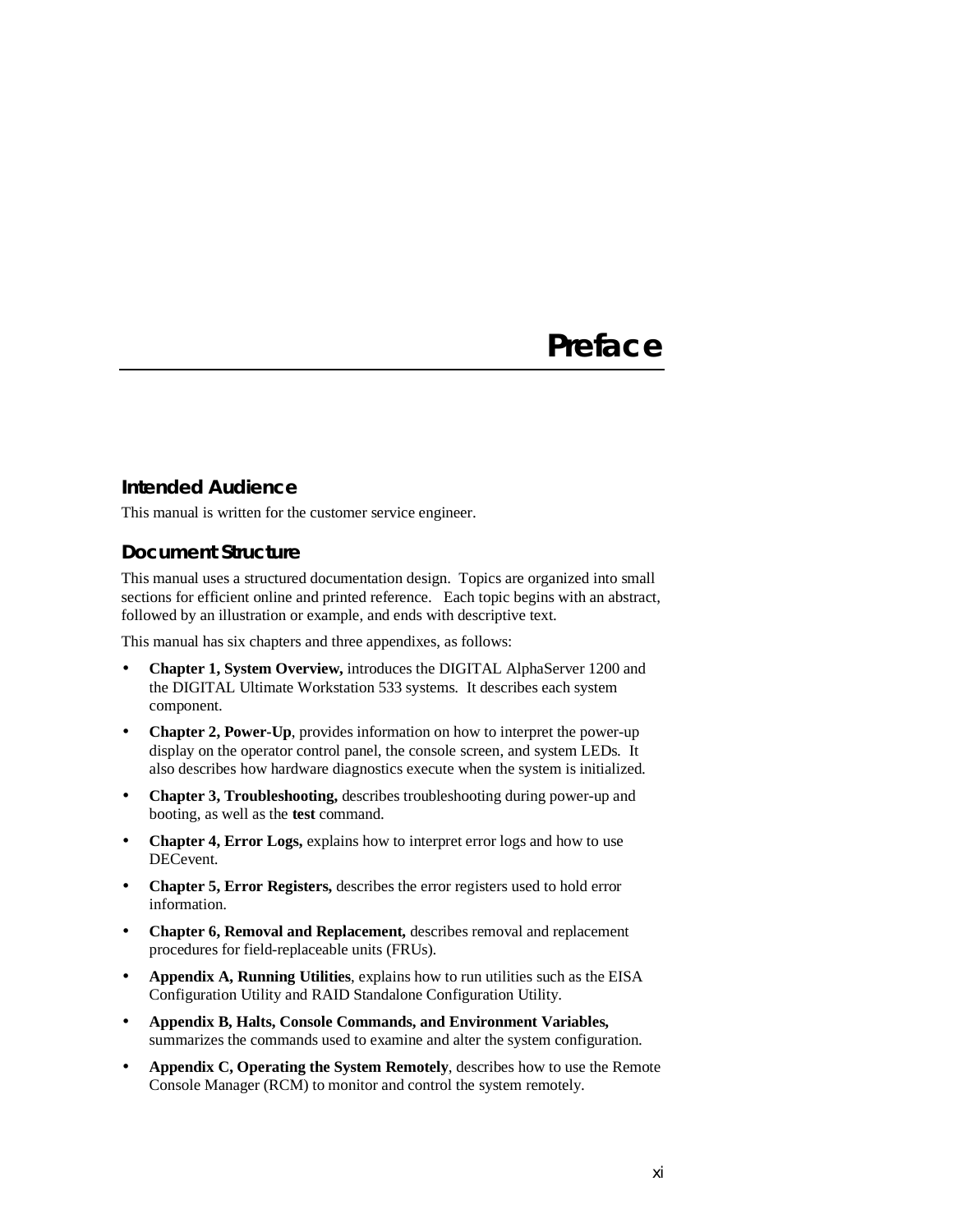#### **Documentation Titles**

Table 1 lists books in the documentation set for both systems.

#### **Table 1 System Documentation**

| Title                                                               | Order Number    |
|---------------------------------------------------------------------|-----------------|
| <b>User and Installation Documentation Kit</b>                      | $OZ$ –011AA–GW  |
| AlphaServer 1200 User's Guide                                       | $EK-AS120-UG$   |
| AlphaServer 1200 Basic Installation                                 | $EK-AS120-IG$   |
| <b>User and Installation Documentation Kit</b>                      | $OZ$ –013AA–GW  |
| <b>DIGITAL Ultimate Workstation 533 User's Guide</b>                | $EK-IIW120-IIG$ |
| <b>DIGITAL Ultimate Workstation 533 Basic Installation</b>          | $EK-IIW120-IG$  |
| <b>Service Information</b>                                          |                 |
| AlphaServer 1200/DIGITAL Ultimate Workstation<br>533 Service Manual | $EK-AS120-SV$   |

#### **Information on the Internet**

Using a Web browser you can access the AlphaServer InfoCenter at: http://www.digital.com/info/alphaserver/products.html Access the latest system firmware either with a Web browser or via FTP as follows: ftp://ftp.digital.com/pub/Digital/Alpha/firmware/ Interim firmware released since the last firmware CD is located at: ftp://ftp.digital.com/pub/Digital/Alpha/firmware/interim/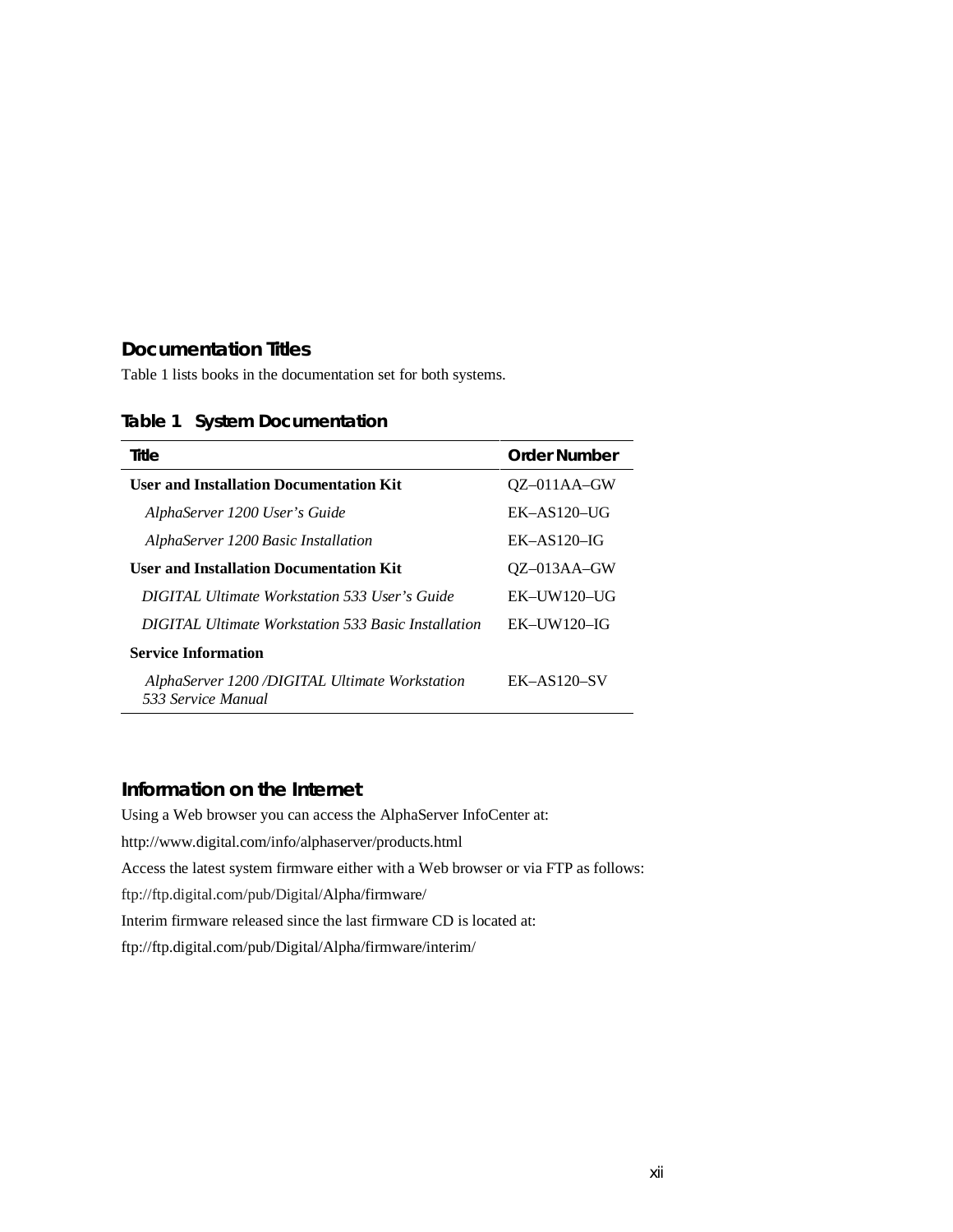## **Chapter 1**

## **System Overview**

The DIGITAL AlphaServer 1200 and DIGITAL Ultimate Workstation 533 systems are made from the same base system unit. The base unit consists of up to two CPUs, up to 2 Gbytes of memory, 6 I/O slots, and up to 7 SCSI storage devices. Both systems are enclosed in pedestals. AlphaServer 1200 systems can be mounted in a standard 19" rack.

AlphaServer 1200 systems support OpenVMS, DIGITAL UNIX, and Windows NT. Ultimate Workstation 533 systems support Windows NT and graphics.

Topics in this chapter include the following:

- System Enclosure
- Operator Control Panel and Drives
- System Consoles
- System Architecture
- CPU Types
- Memory
- Memory Addressing
- System Motherboard
- System Bus Backplane
- System Bus to PCI Bus Bridge
- PCI I/O Subsystem
- Remote Control Logic
- Power Control Logic
- Power Circuit and Cover Interlock
- Power Supply
- Power Up/Down Sequence
- Maintenance Bus ( $I^2C$  Bus)
- StorageWorks Drives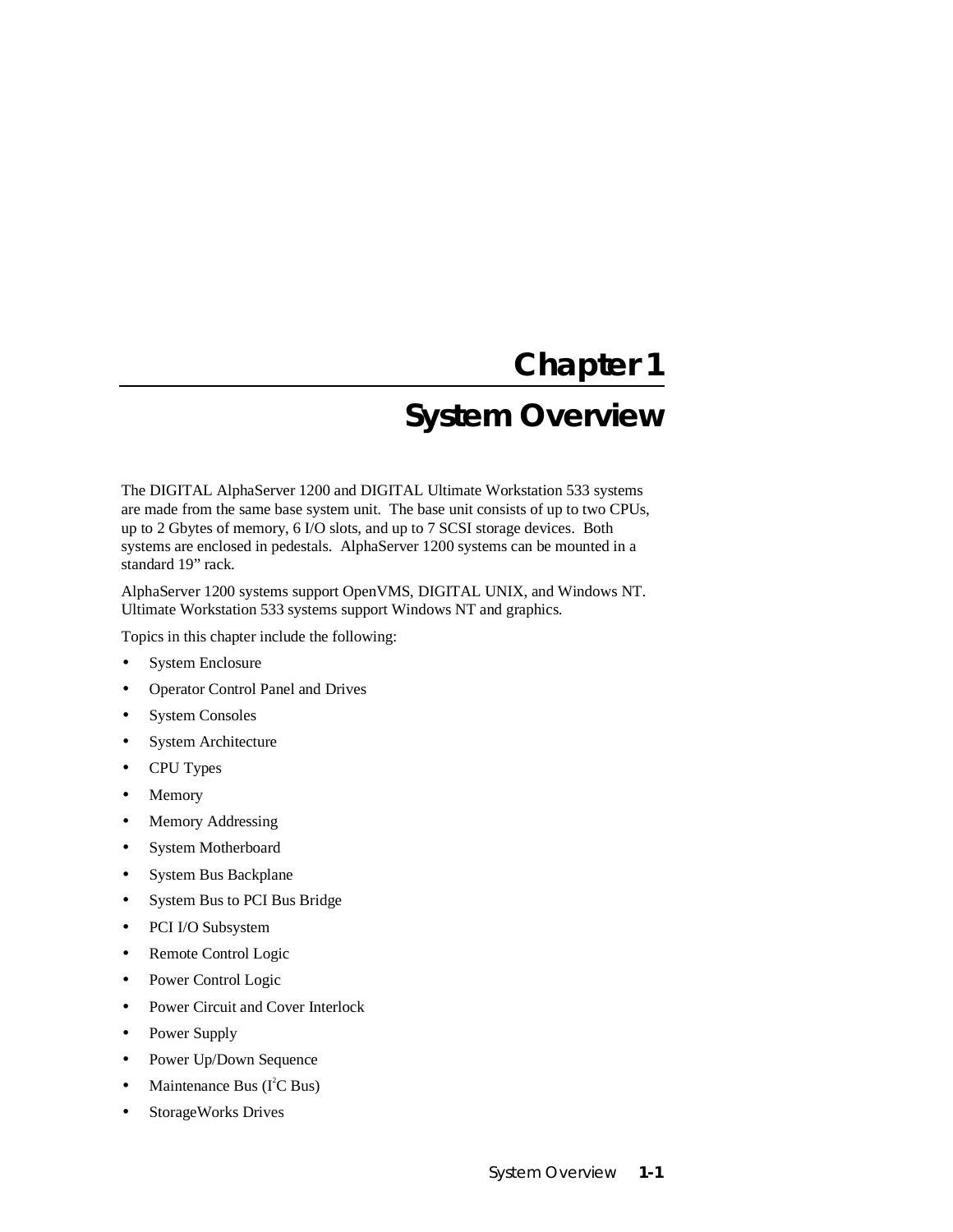## **1.1 System Enclosure**

**The system has up to two CPU modules and up to 2 Gbytes of memory. A single fast wide or fast wide Ultra SCSI StorageWorks shelf provides storage.**

**Figure 1-1 System Enclosure**

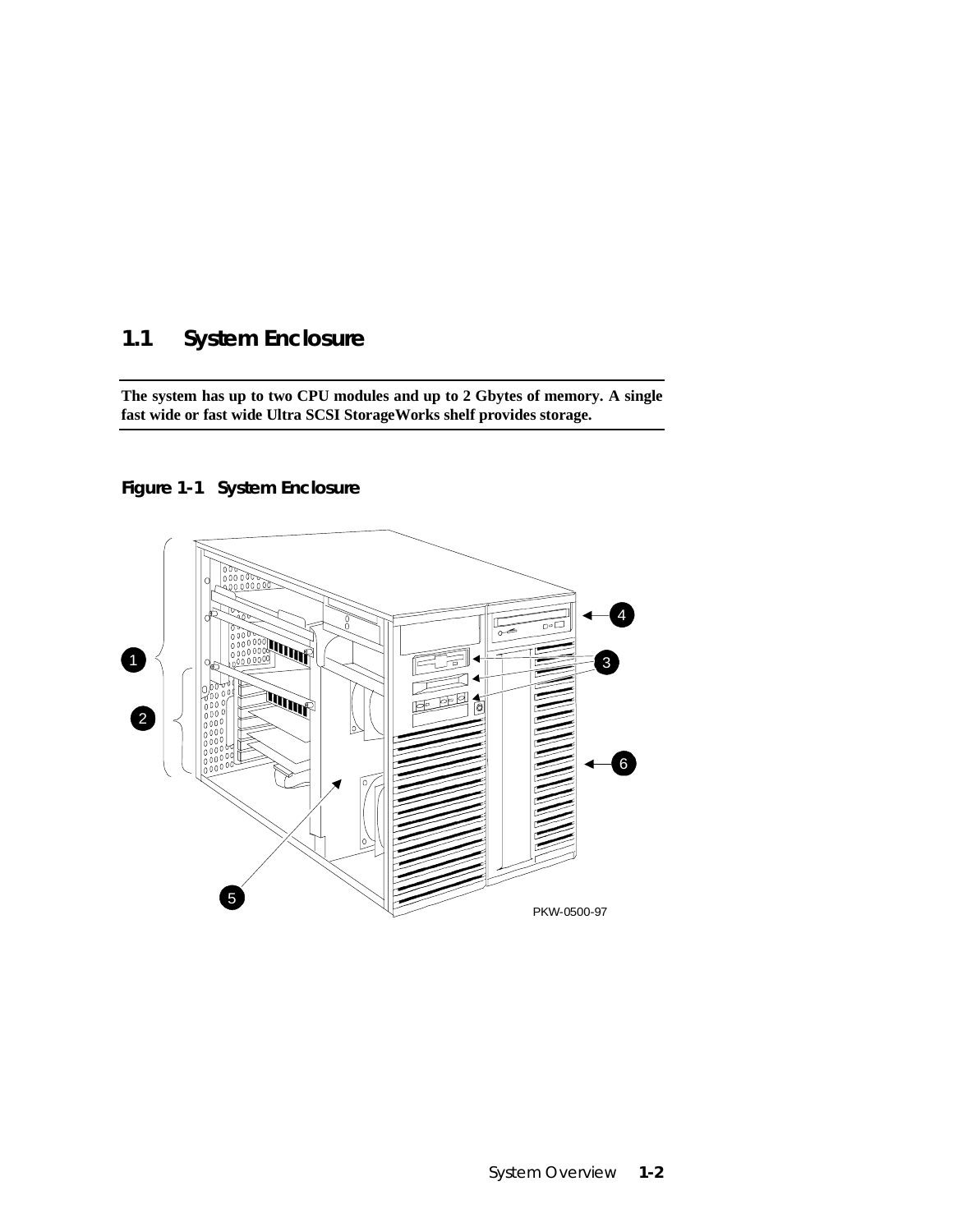The numbered callouts in Figure 1-1 refer to the system components.

- ➊ System card cage, which holds the system motherboard and the CPU, memory, and system I/O.
- ➋ PCI/EISA section of the system card cage.
- ➌ Operator control panel assembly, which includes the control panel, the LCD display, and the floppy drive.
- ➍ CD-ROM drive.
- ➎ Cooling section containing two fans.
- ➏ StorageWorks shelf.

#### **Cover Interlock**

The system has a single cover interlock switch tripped by the top cover.



#### **Figure 1-2 Cover Interlock Circuit**

*NOTE: The cover interlock must be engaged to enable power-up.*

To override the cover interlock, use a suitable object to close the interlock circuit. **Disk damage will result if the system is run with the top cover off.**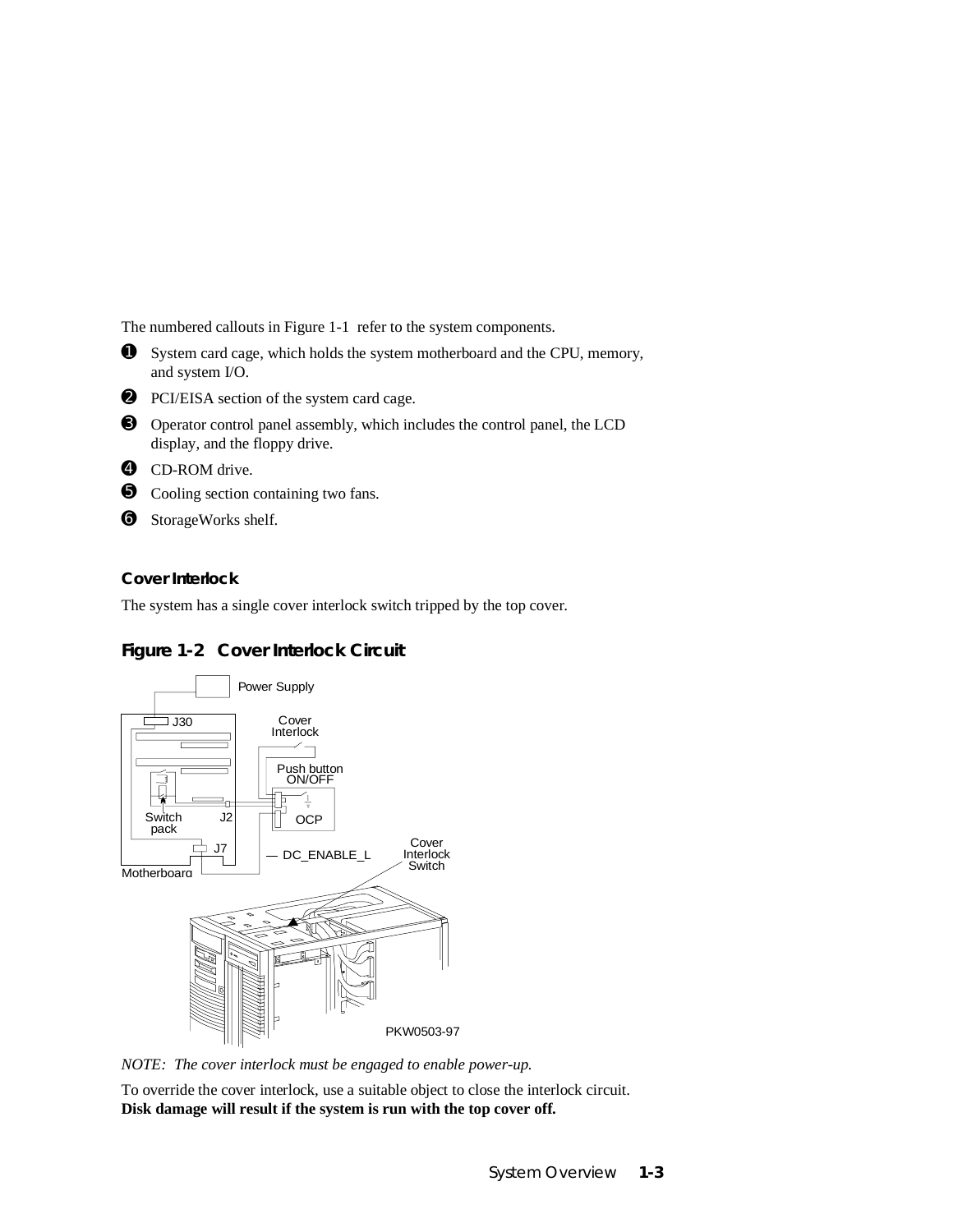## **1.2 Operator Control Panel and Drives**

**The control panel includes the On/Off, Halt, and Reset buttons and an LCD display.**







**OCP display**. The OCP display is a 16-character LCD that indicates status during power-up and self-test. While the operating system is running, the LCD displays the system type. Its controller is on the XBUS.

**CD-ROM**. The CD-ROM drive is used to load software, firmware, and updates. Its controller is on PCI1 on the PCI backplane on the system motherboard.

**Floppy disk**. The floppy drive is used to load software and firmware updates. The floppy controller is on the XBUS on the PCI backplane on the system motherboard.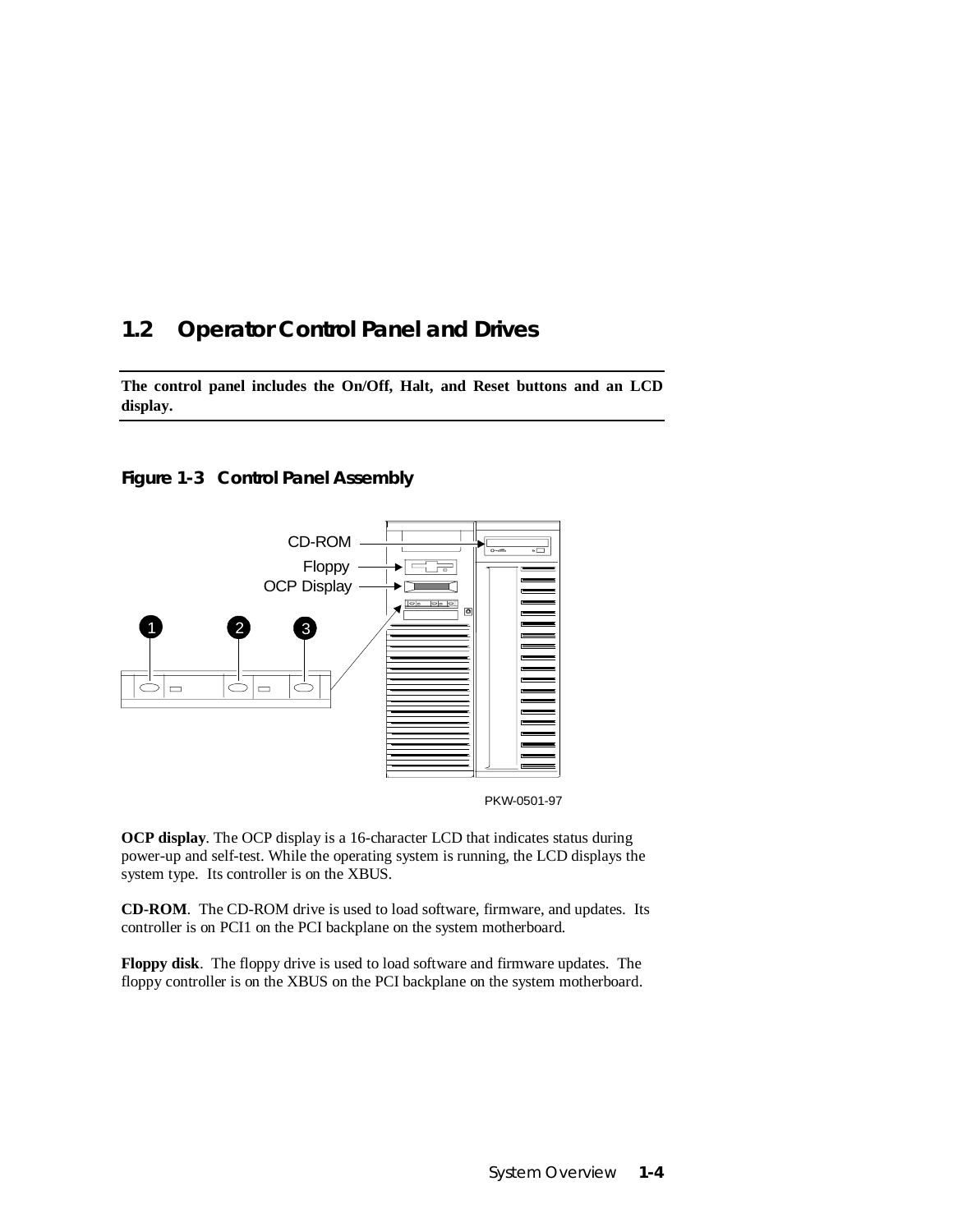- **O** On/Off button. Powers the system on or off. When the LED to the right of the button is lit, the power is on. The On/Off button is connected to the power supplies through the system interlock and the RCM logic.
- ➋ **Reset button.** Initializes the system.
- ➌ **Halt button.** When the halt button is pressed, different results are manifest depending upon the state of the machine.

The major function of the Halt button is to stop whatever the machine is doing and return the system to the SRM console.

To get to the SRM console, for systems running OpenVMS or DIGITAL UNIX press the Halt button.

To get to the SRM console, for systems running Windows NT press the Halt button and then press the Reset button. (Pressing the Halt button when the system is running Windows NT causes a "halt assertion" flag to be set in the firmware. When Reset is pressed the console reads the "halt assertion" flag and ignores environment variables that would cause the system to boot.)

Function of the Halt button is complex because it depends upon the state of the machine when the button is pressed. See Section B.1 for a full discussion of the Halt button.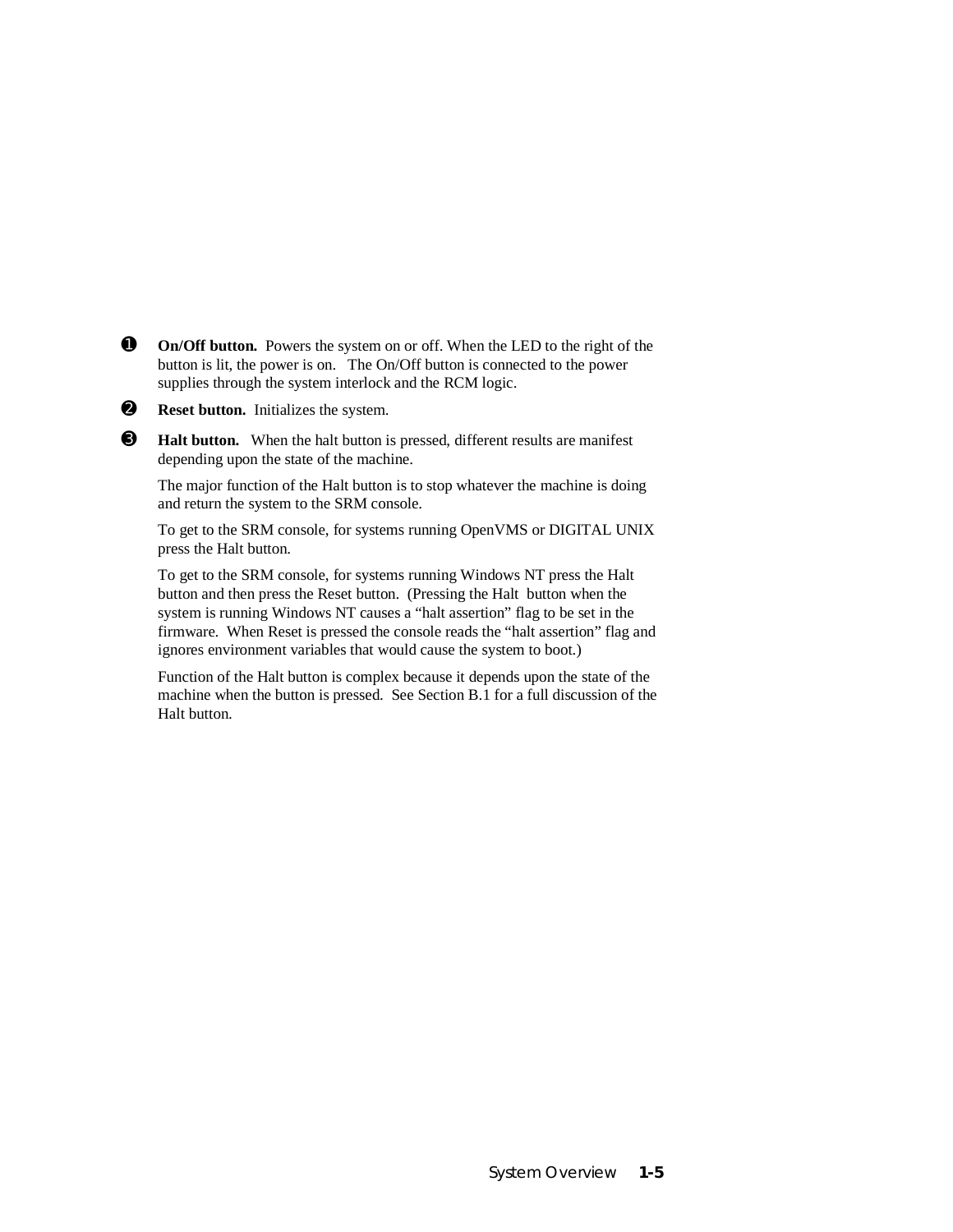## **1.3 System Consoles**

**There are two console programs: the SRM console and the AlphaBIOS console.**

#### **SRM Console Prompt**

On systems running the DIGITAL UNIX or OpenVMS operating system, the following console prompt is displayed after system startup messages are displayed, or whenever the SRM console is invoked:

P00>>>

*NOTE: The console prompt displays only after the entire power-up sequence is complete. This can take up to several minutes if the memory is very large.*

#### **AlphaBIOS Boot Menu**

On systems running the Windows NT operating system, the Boot menu is displayed when the AlphaBIOS console is invoked:

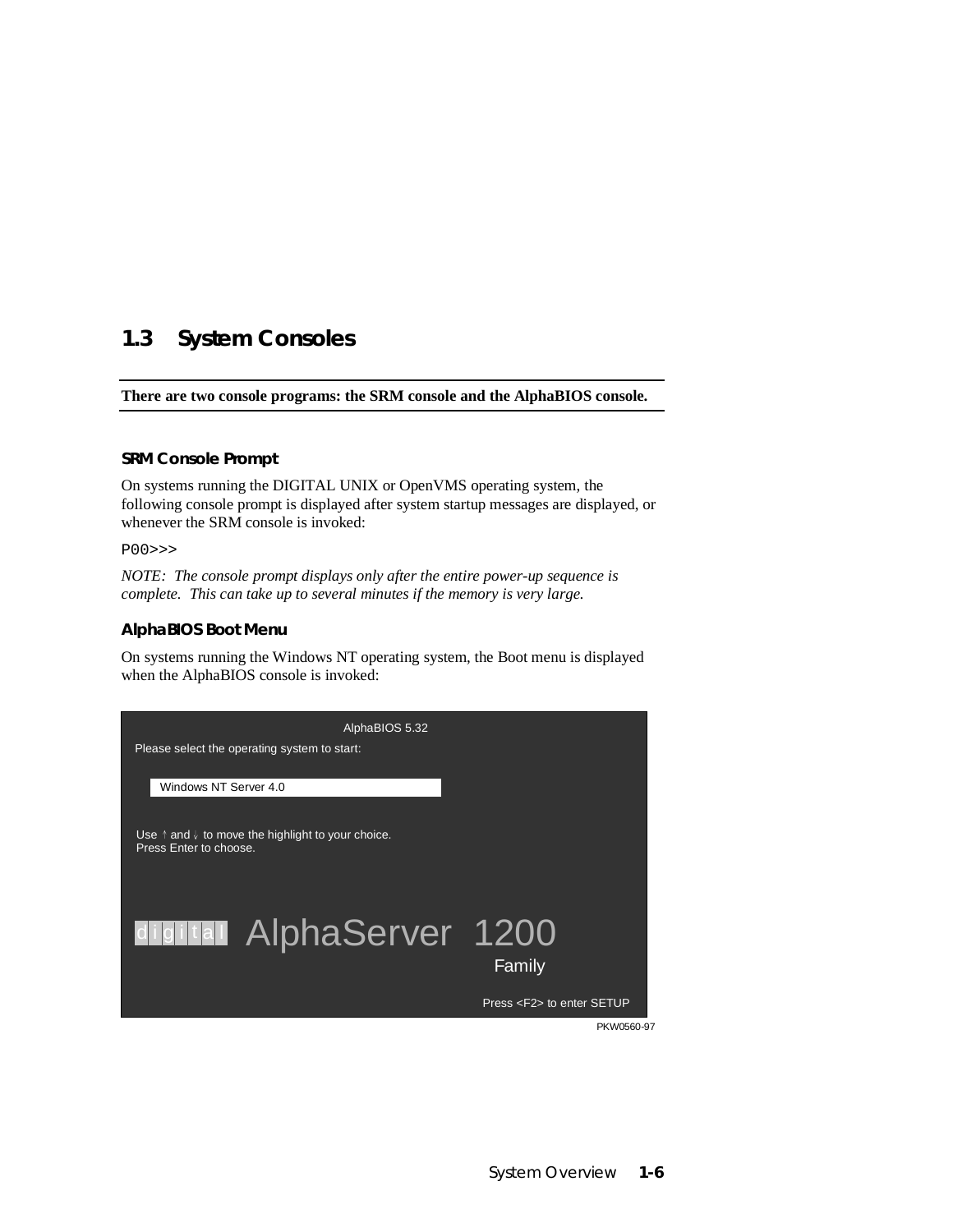#### **SRM Console**

The SRM console is a command-line interface that is used to boot the DIGITAL UNIX and OpenVMS operating systems. It also provides support for examining and modifying the system state and configuring and testing the system. The SRM console can be run from a serial terminal or a graphics monitor.

#### **AlphaBIOS Console**

The AlphaBIOS console is a menu-based interface that supports the Microsoft Windows NT operating system. AlphaBIOS is used to set up operating system selections, boot Windows NT, and display information about the system configuration. The EISA Configuration Utility and the RAID Standalone Configuration Utility are run from the AlphaBIOS console. AlphaBIOS runs on either a serial or graphics terminal. Windows NT requires a graphics monitor.

#### **Environment Variables**

Environment variables are software parameters that define, among other things, the system configuration. They are used to pass information to different pieces of software running in the system at various times. The **os\_type** environment variable, which can be set to VMS, UNIX, or NT, determines which of the two consoles is used. The SRM console is always brought into memory, but AlphaBIOS is loaded if **os\_type** is set to **NT** and the Halt LED is not lit.

Refer to Appendix B of this guide for a list of the environment variables used to configure a system.

Refer to your system *User's Guide* for information on setting environment variables.

Most environment variables are stored in the NVRAM that is placed in a socket on the system motherboard. Even though the NVRAM can be removed and replaced on a new system motherboard, it is recommended that you keep a record of the environment variables for each system that you service. Some environment variable settings are lost when a module is swapped and must be restored after the new module is installed. Refer to Appendix B for a convenient worksheet for recording environment variable settings.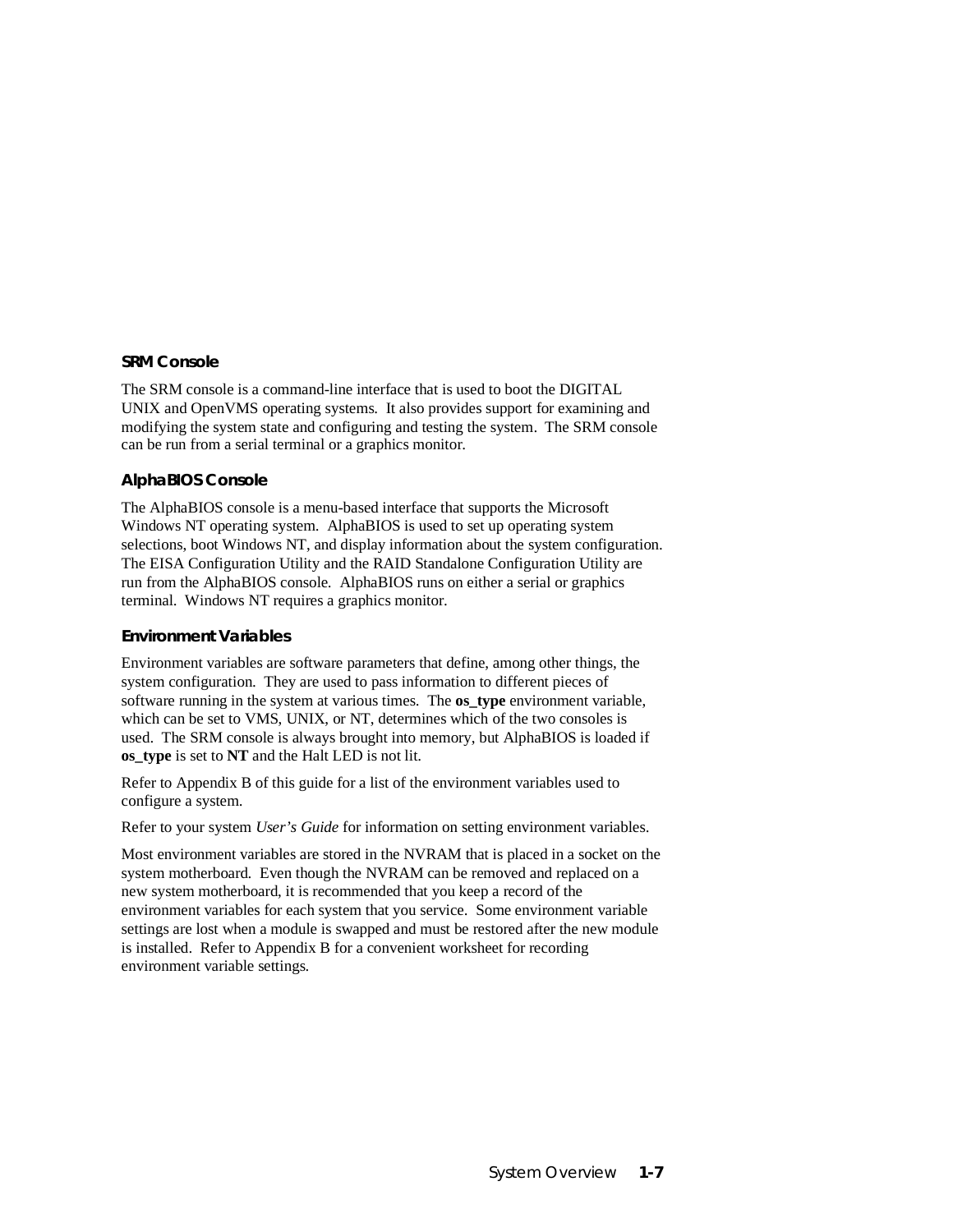## **1.4 System Architecture**

**Alpha microprocessor chips are used in these systems. The CPU, memory, and the I/O modules are connected to the system motherboard.**





PKW0502-97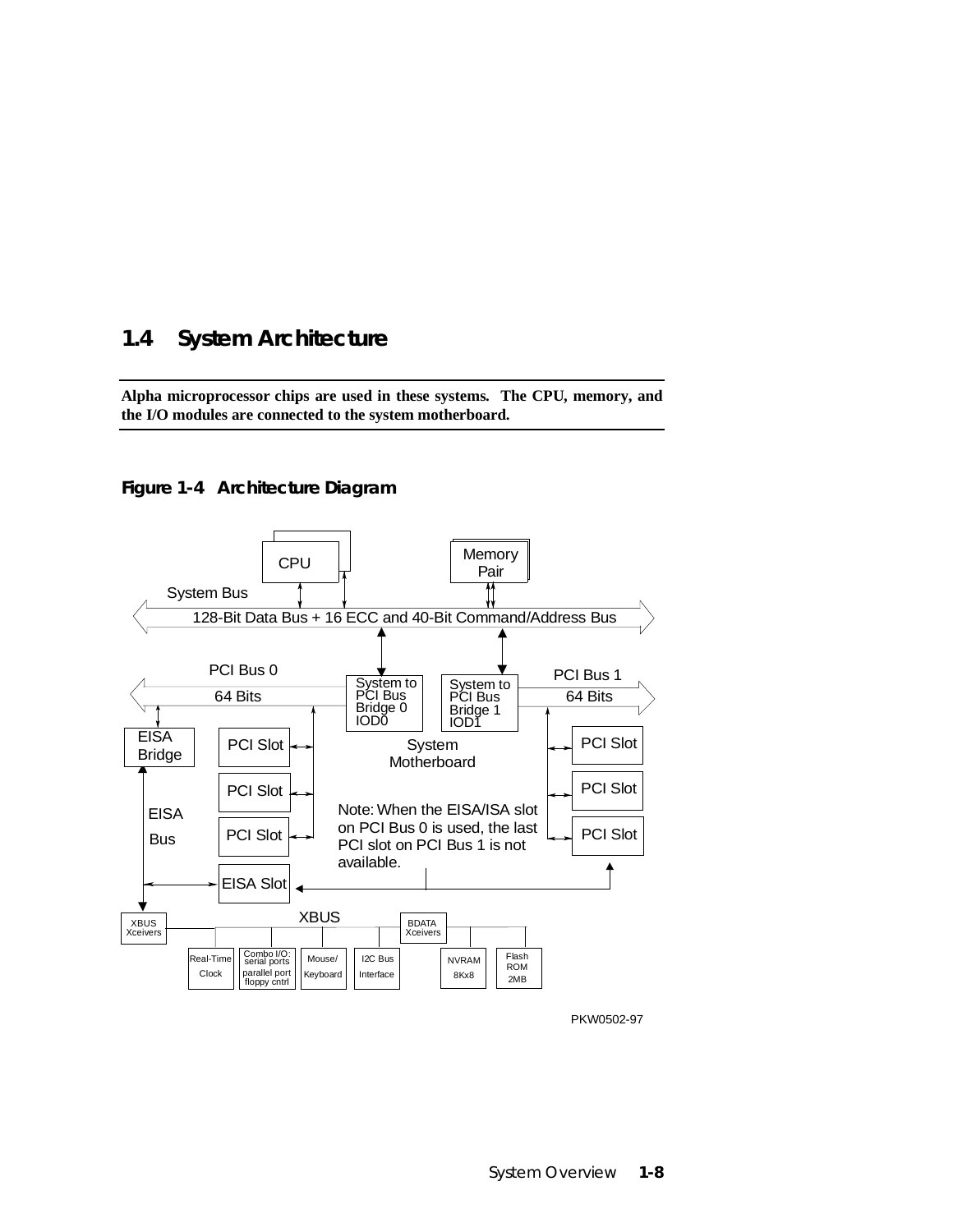Both systems use the Alpha chip for the CPU. The CPU, memory, and I/O devices connect to the system motherboard. On the system motherboard is:

- The system bus
- Two system bus to PCI bus chip sets that bridge two PCI buses to the system bus
- Two 64-bit PCI buses with three PCI options slots each
- One EISA/ISA bus bridged to one of the PCIs (If an EISA/ISA option is used, one PCI slot cannot be used)
- One CD-ROM controller built in to the other PCI
- One EISA/ISA to XBUS bridge to the built-in XBUS options

A fully configured system can have two CPUs, eight DIMM memory pairs, and a total of six I/O options. The I/O options can be all PCI options or a combination of PCI options and a single EISA/ISA option.

The system bus has a 144-bit data bus, protected by 16 bits of ECC, and a 40-bit command/address bus, protected by parity. The bus speed is set to 66.6 MHz. The 40-bit address bus can create one terabyte of addresses (that's a million million). The bus connects CPUs, memory, and the system bus to PCI bus bridge(s).

There is a cache external to the CPU chip on CPU modules. The Alpha chip has an 8- Kbyte instruction cache (I-cache), an 8-Kbyte write-through data cache (D-cache), and a 96-Kbyte, write-back secondary data cache (S-cache). The cache system is writeback. The system supports up to two CPUs.

Memory on these systems is constructed of DIMM memory pairs placed onto two memory modules called riser cards. The riser cards are placed into the two memory slots on the system motherboard. One member of a DIMM pair is placed onto one riser card, and the other member is placed onto another riser card. Each riser card drives half of the system bus, along with the associated ECC bits. Memory pairs consist of two synchronous DIMMs of the same size and are placed into the same slot on each riser card.

The system bus to PCI bus bridge chip set translates system bus commands and data addressed to I/O space to PCI commands and data. It also translates PCI bus commands and data addressed to system memory or CPUs to system bus commands and data. The PCI bus is a 64-bit wide bus used for I/O.

Logic and sensors on the system motherboard monitor power status and the system environment (temperature and fan speeds).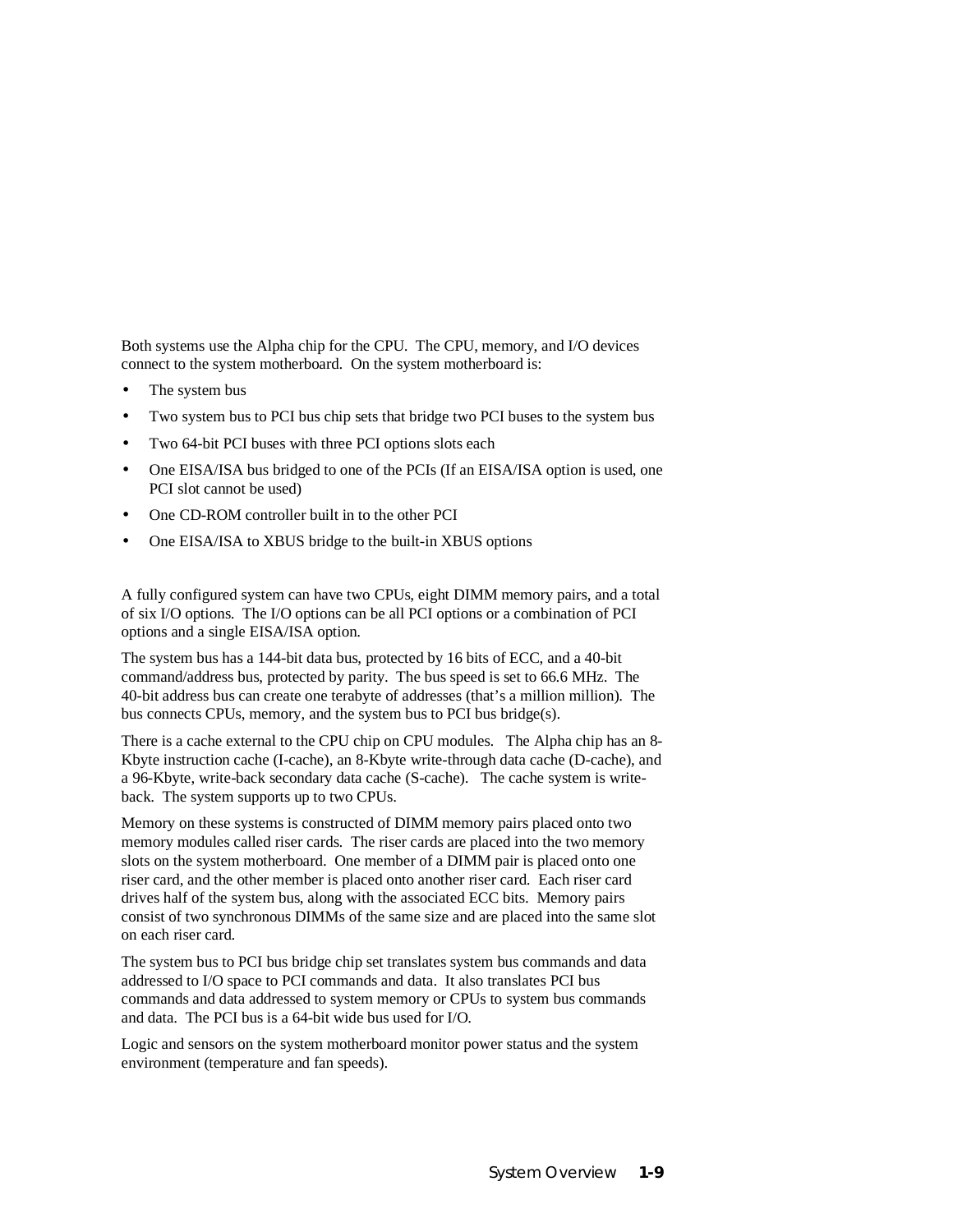## **1.5 CPU Types**

**There are several CPU variants differentiated by CPU speeds.**

## **Figure 1-5 CPU Module Placement**

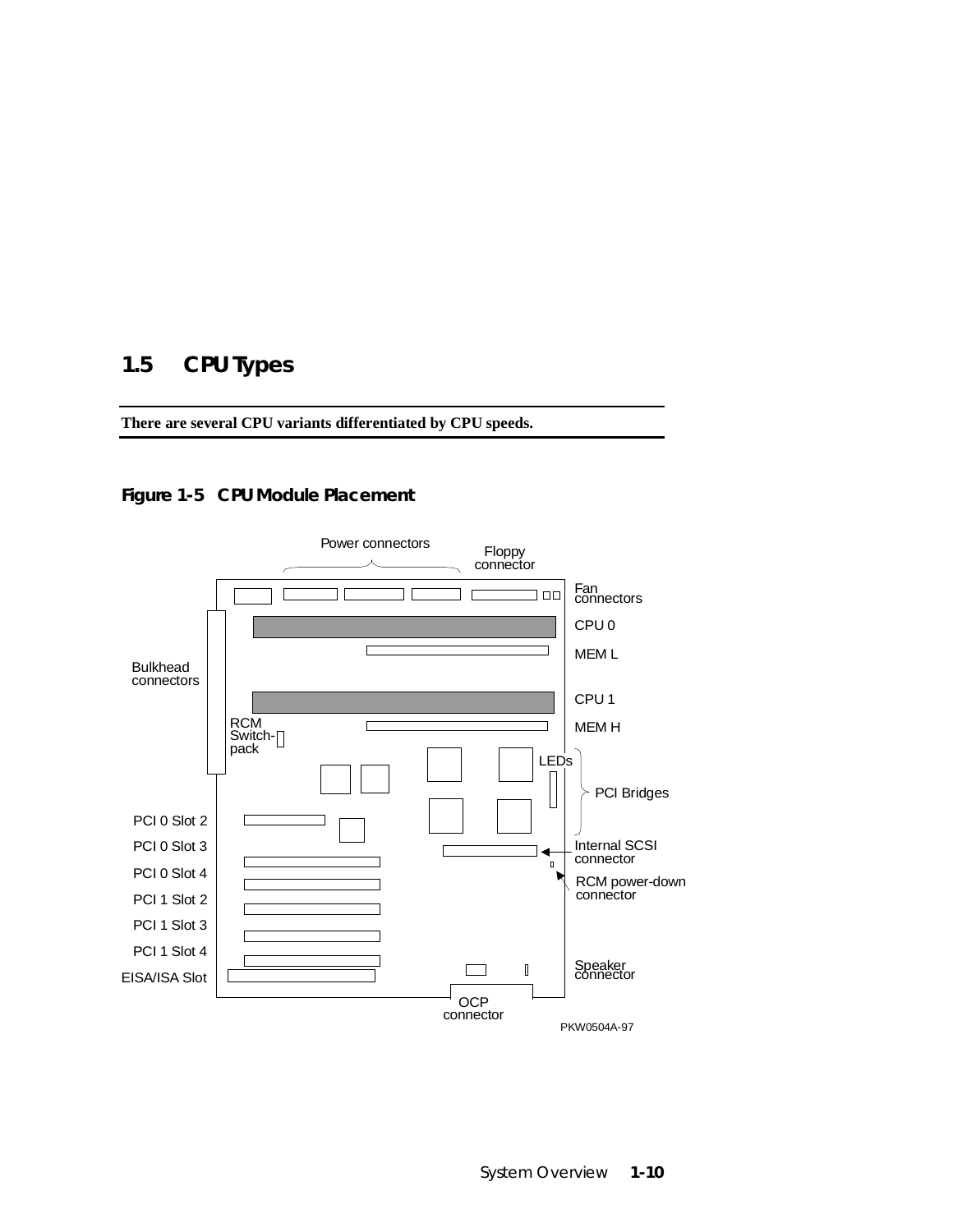#### **Alpha Chip Composition**

The Alpha chip is made using state-of-the-art chip technology, has a transistor count of 9.3 million, consumes 50 watts of power, and is air cooled (a fan is on the chip). The default cache system is write-back and when the module has an external cache, it is write-back. The Alpha chip used in these systems is the 21164.

#### **Chip Description**

| Unit        | <b>Description</b>                                         |
|-------------|------------------------------------------------------------|
| Instruction | 8-Kbyte cache, 4-way issue                                 |
| Execution   | 4-way execution; 2 integer units, 1 floating-point adder,  |
|             | 1 floating-point multiplier                                |
| Memory      | Merge logic, 8-Kbyte write-through first-level data cache, |
|             | 96-Kbyte write-back second-level data cache, bus interface |
|             | unit                                                       |

#### **CPU Variants**

| <b>Module Variant</b> | <b>Clock Frequency</b> | <b>Onboard Cache</b> | Color  |
|-----------------------|------------------------|----------------------|--------|
| <b>B3007-AA</b>       | 400 MHz                | 4 Mbytes             | Orange |
| <b>B3007-CA</b>       | 533 MHz                | 4 Mbytes             | Violet |

#### **CPU Configuration Rules**

- The first CPU must be in CPU slot 0 to provide the system clock.
- The second CPU should be installed in CPU slot 1.
- Both CPUs must have the same Alpha chip clock speed. The system bus may hang without an error message if the oscillators clocking the CPUs are different.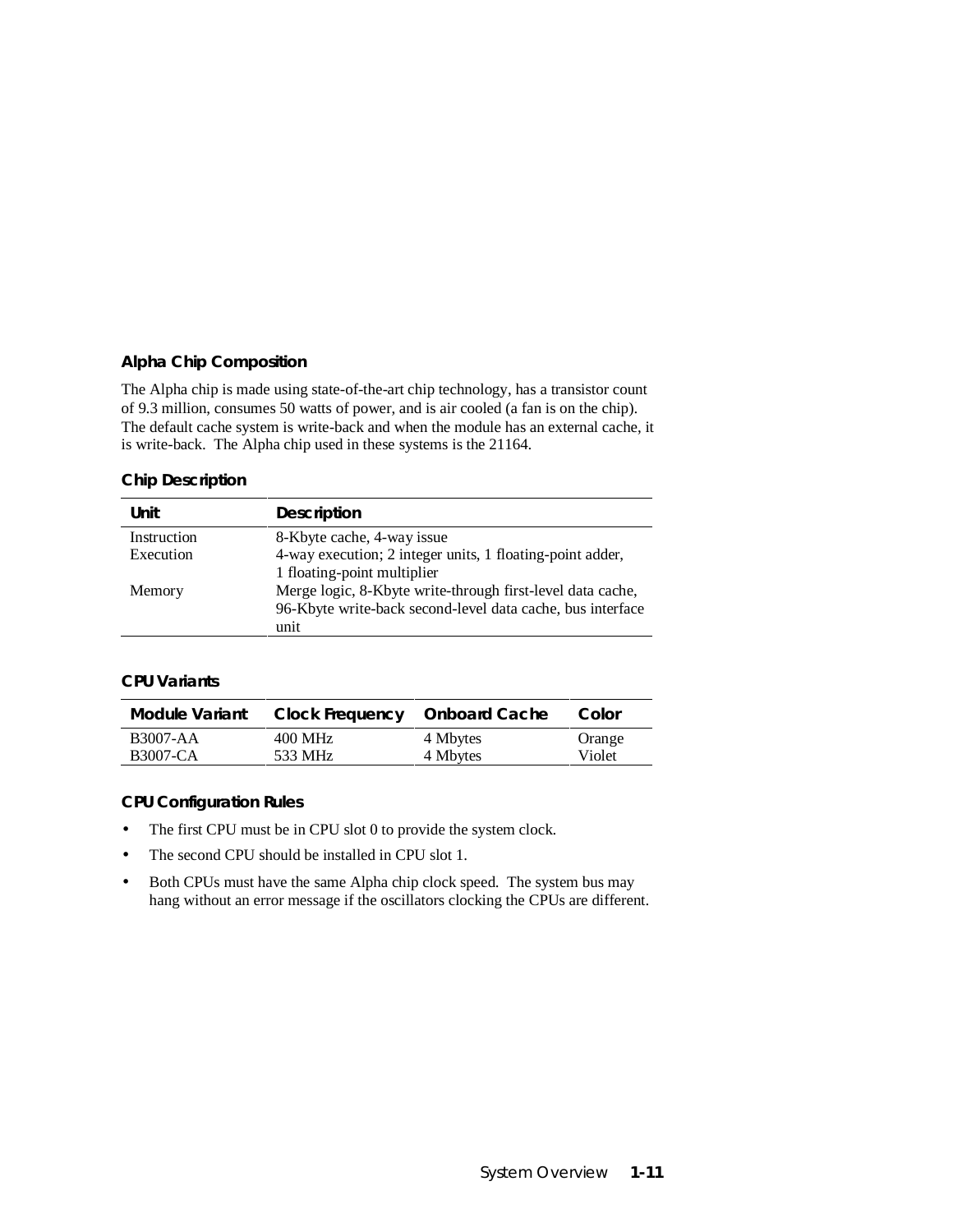## **1.6 Memory**

**Memory consists of two riser cards and up to eight pairs of DIMMs. Each riser card receives one of the two DIMMs in the DIMM pair. There are two DIMM variants: a 32-Mbyte version and a 128-Mbyte version.**



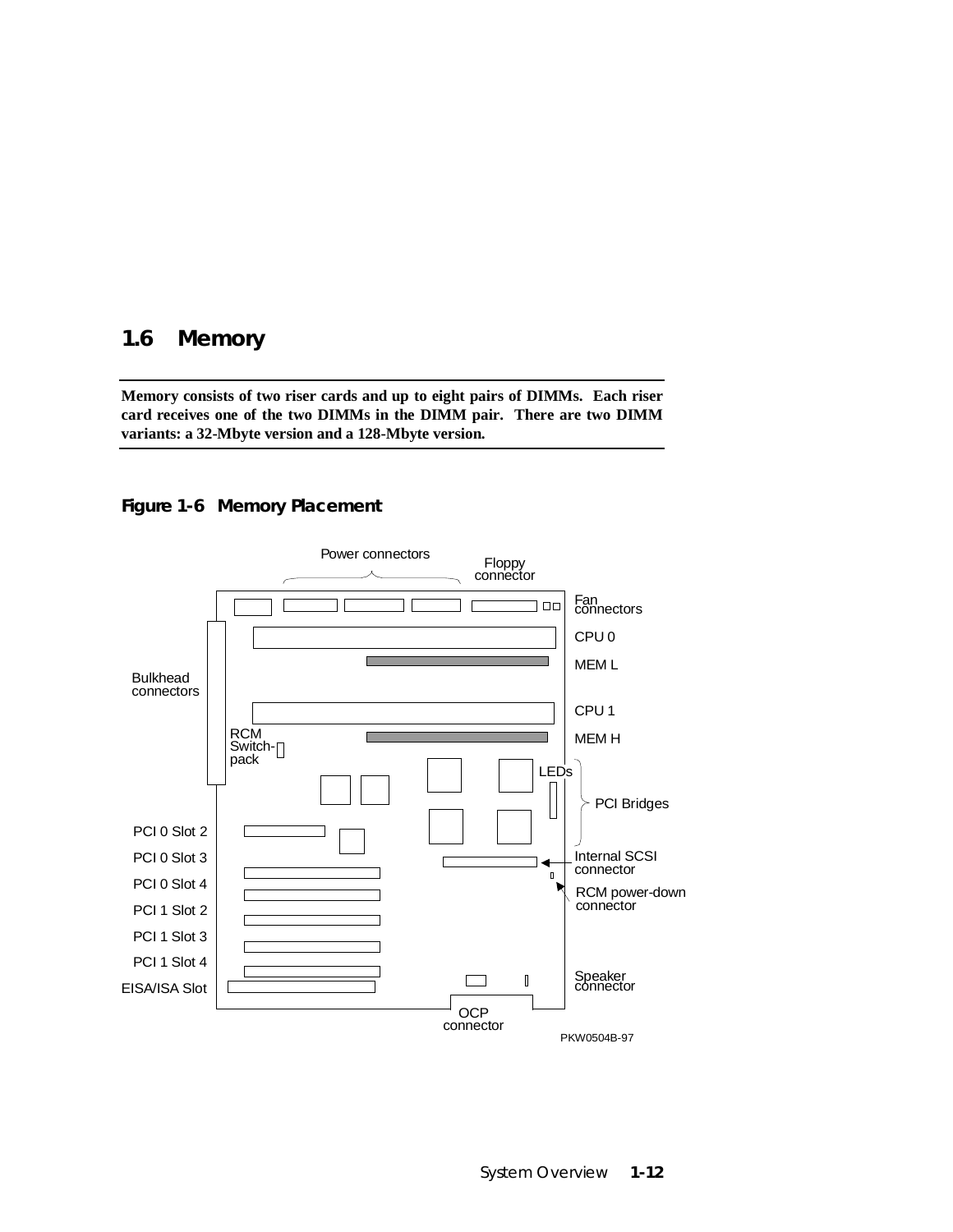#### **Memory Variants**

Memory consists of two riser cards supporting eight DIMM pairs. There are two DIMM variants: a 32-Mbyte version and a 128-Mbyte version. Maximum memory using 32-Mbyte DIMMs is 128 Mbytes and the maximum memory using 128-Mbyte DIMMs is 2 Gbytes. All memory is synchronous.

|                 |        |               |        | <b>DRAM</b>   |                   |
|-----------------|--------|---------------|--------|---------------|-------------------|
| Option          | Size   | <b>Module</b> | Type   | <b>Number</b> | Size              |
| <b>MS300-BA</b> | 64 MB  | 54-25084-DA   | Synch. | 18            | $4M \times 72 =$  |
|                 |        | 20-47405-D3   |        |               | 32MB              |
| $MS300-DA$      | 256 MB | 54-25092-DA   | Synch. | 18            | $16M \times 72 =$ |
|                 |        | 20-45619-D3   |        |               | 128MB             |

#### **Memory Operation**

Each DIMM in the pair provides half the data, or 64 bits plus 8 ECC bits, of the octaword (16 byte) transferred on the system bus. DIMMs are placed in slots on the riser cards, and the riser cards are placed in the slots designated MEM L and MEM H on the system motherboard.

*NOTE: Memory in slot MEM L does not drive the lower 8 bytes, and memory in slot MEM H does not drive the higher 8 bytes of the 16-byte transfer. Some bits originating from MEM L are high order bits, and some bits originating from MEM H are low order bits.*

Memory drives the system bus in bursts. Upon each memory fetch, data is transferred in 4 consecutive cycles transferring 64 bytes.

#### **Memory Configuration Rules**

In a system, memories of different sizes are permitted, but:

- DIMMs are installed and used in pairs. Both DIMMs in a memory pair must be of the same size.
- Each riser card receives one DIMM of the DIMM pair.
- The largest DIMM pair must be in riser card slot 0.
- Other memory pairs must be the same size or smaller than the first memory pair.
- Memory pairs must be installed in consecutive slots.
- Memory configurations that have a 64-Mbyte pair in riser card slot 0 are limited to two DIMM pairs or 128 Mbytes for the system. (The reason for this restriction is that the bit map describing memory holes can grow larger than physical memory.)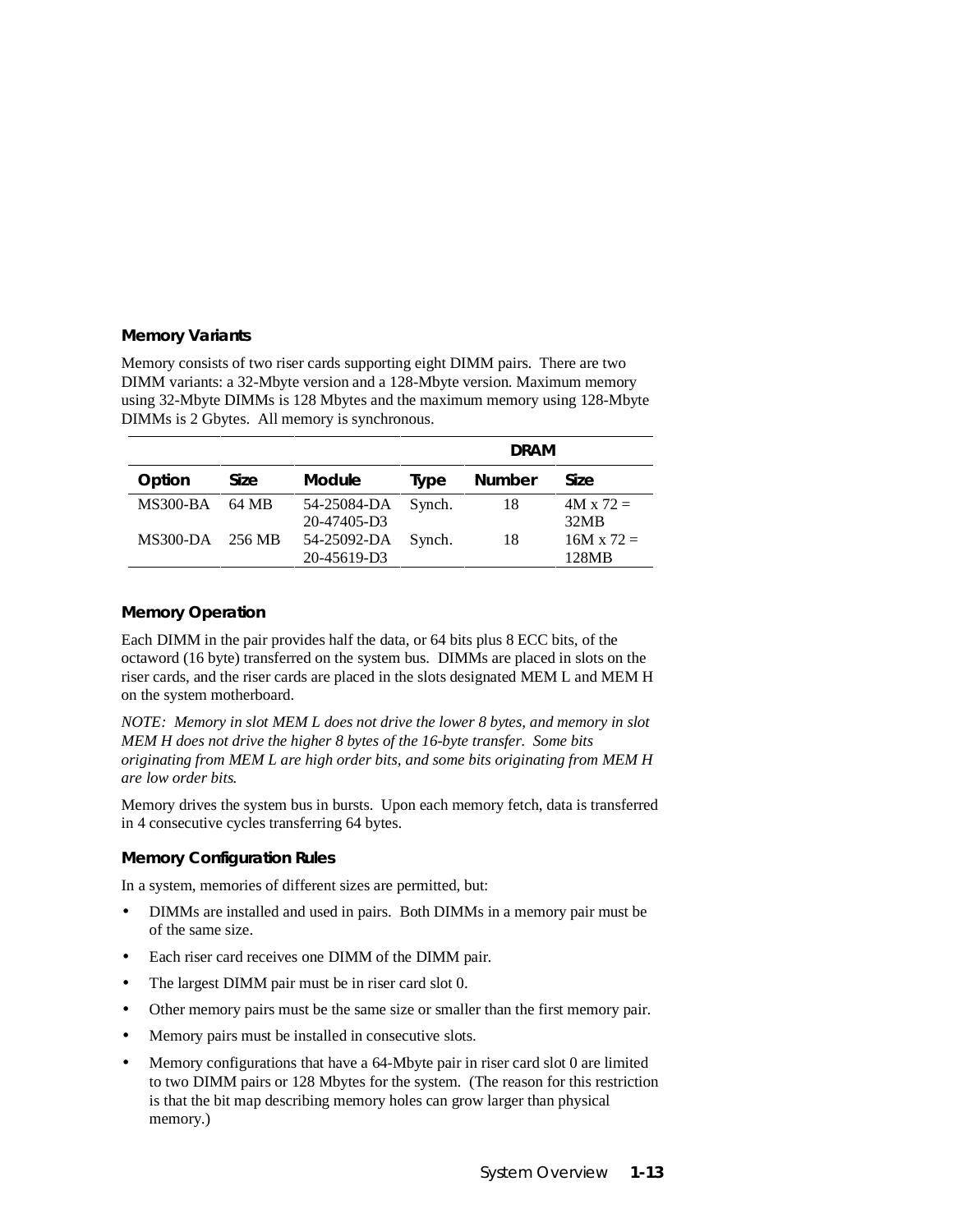## **1.7 Memory Addressing**

**Memory addressing in these systems is fixed regardless of the size of the DIMMs. The address of a DIMM pair is fixed according to the slot in which the pair is placed. The starting address of each pair in each slot on the riser card starts on a 512-Mbyte boundary.**





Address Space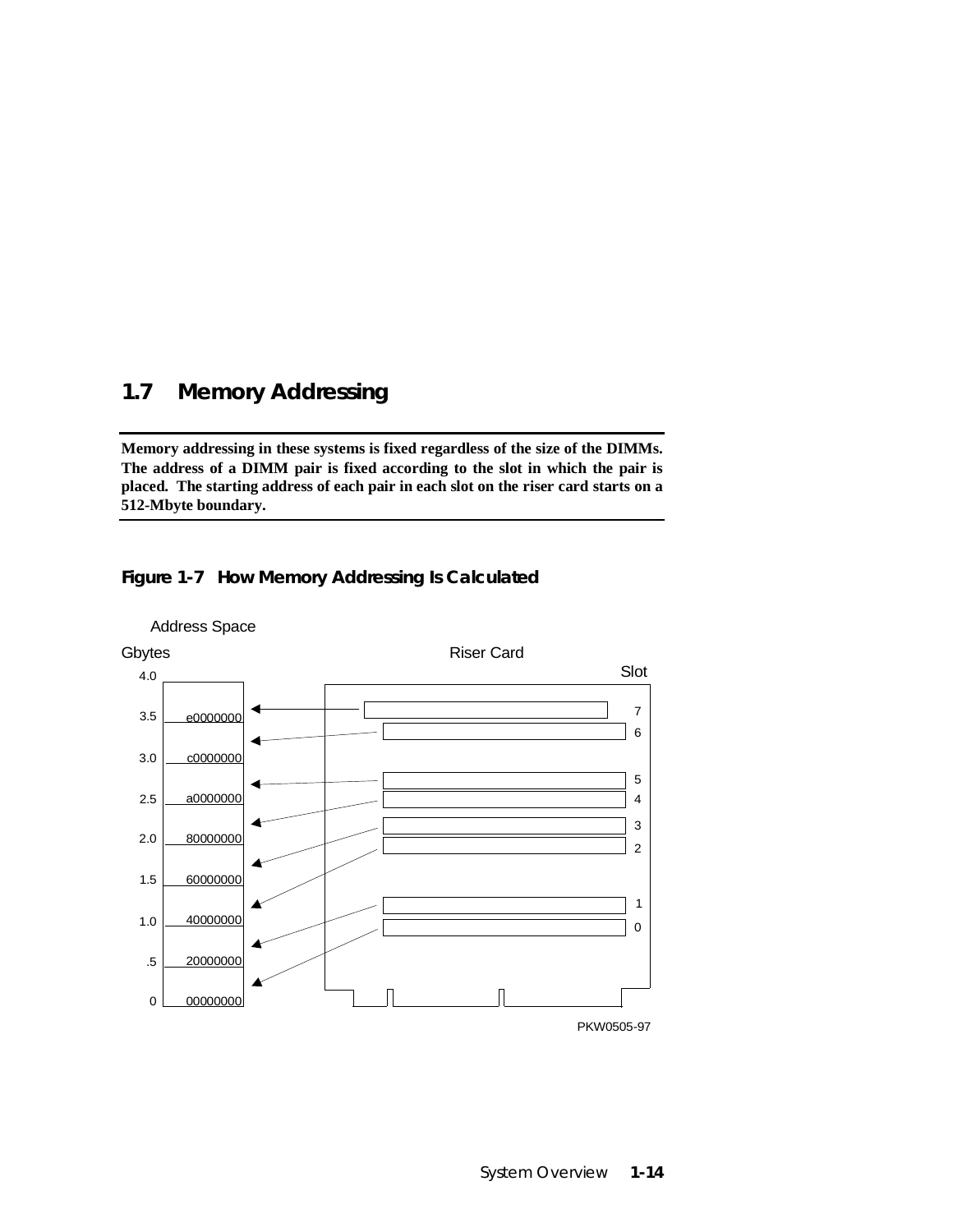#### **The rules for addressing memory are as follows:**

- 1. A memory pair consists of two DIMMs of the same size.
- 2. Memory pairs in riser cards may be of different sizes.
- 3. The memory pair in slot 0 must be the largest of all memory pairs. Other memory pairs may be as large but none may be larger.
- 4. The physical starting address of each memory pair is N times 512 Mbytes (200 0000) where N is the slot number on the riser card.
- 5. Memory addresses are contiguous within each memory pair.
- 6. If memory pairs do not completely fill the 512-Mbyte space provided, memory "holes" occur in the physical address space.
- 7. Software creates contiguous virtual memory even though physical memory may not be contiguous.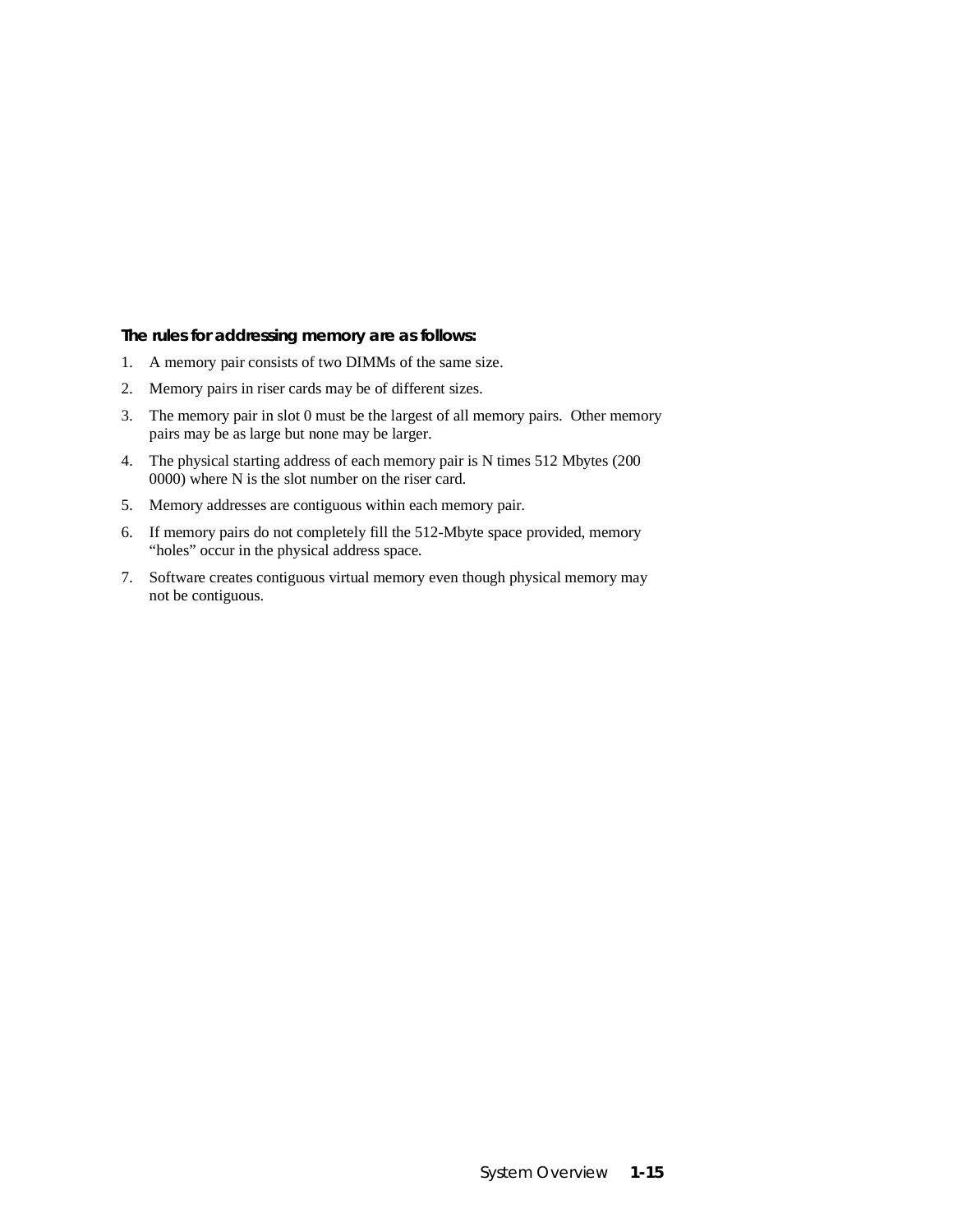## **1.8 System Motherboard**

**The system motherboard contains five major logic sections performing five major system functions.**

#### **Figure 1-8 System Motherboard**

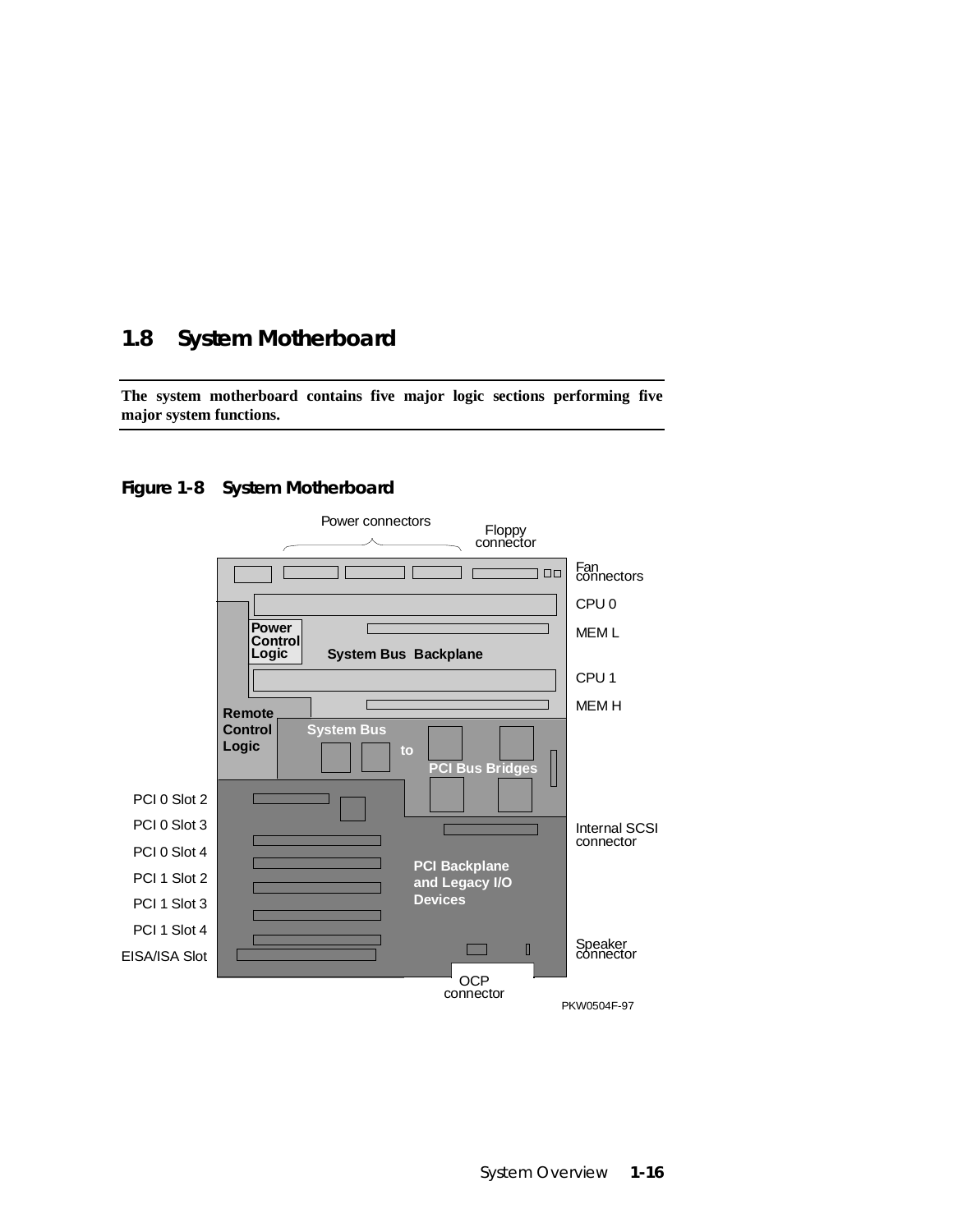The five sections on the system motherboard are:

- The system bus or the CPU and memory backplane
- The power control logic
- The remote control logic
- The system bus to PCI bus bridges
- The PCI backplane containing two PCI buses, an EISA/ISA bus, a built-in CD-ROM controller, and an XBUS with several devices integral to the system.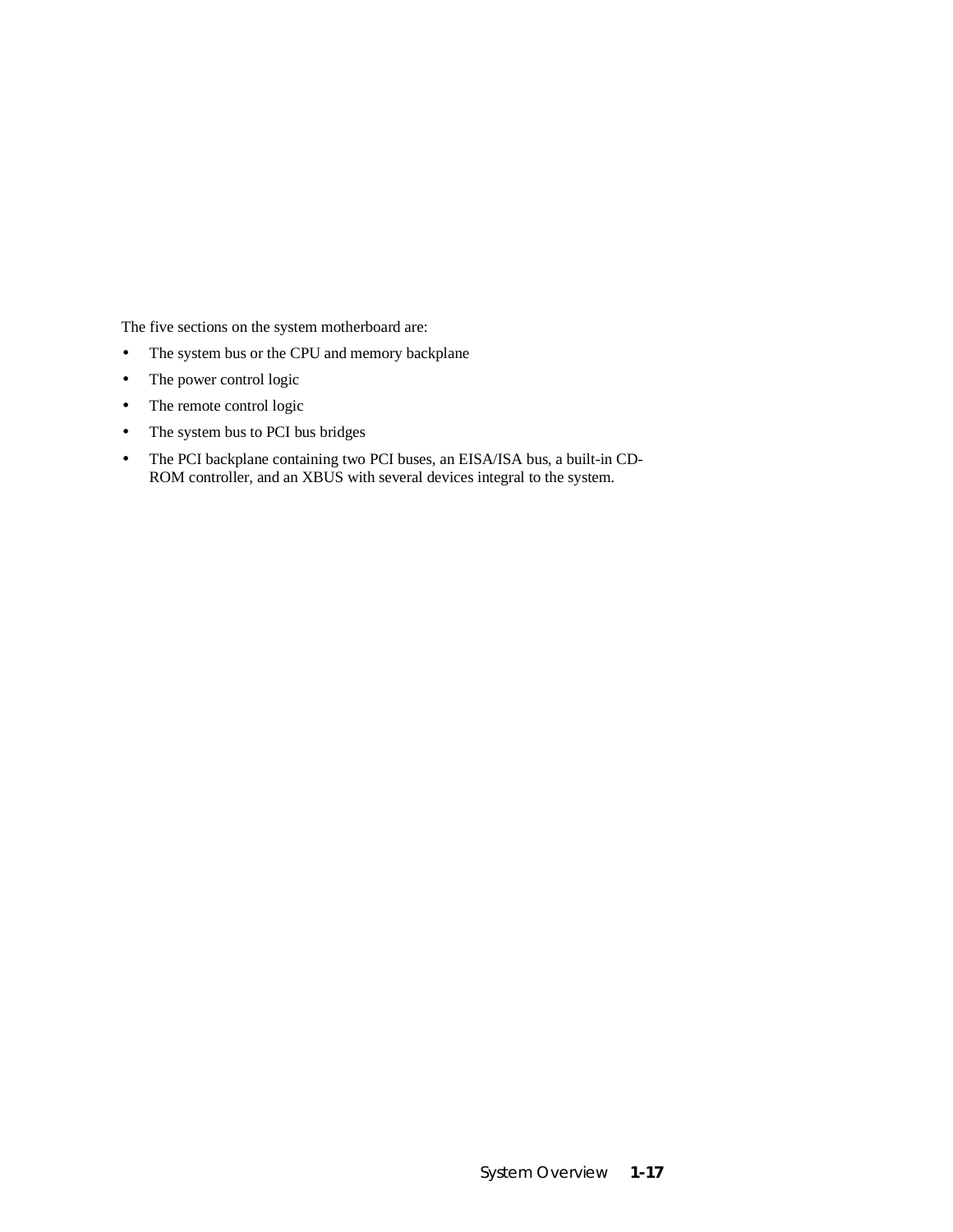### **1.8.1 System Bus (Backplane)**

**The system bus consists of a 40-bit command/address bus, a 128-bit plus ECC data bus, and several control signals and clocks. The system bus is part of the system motherboard.**





PKW0506-97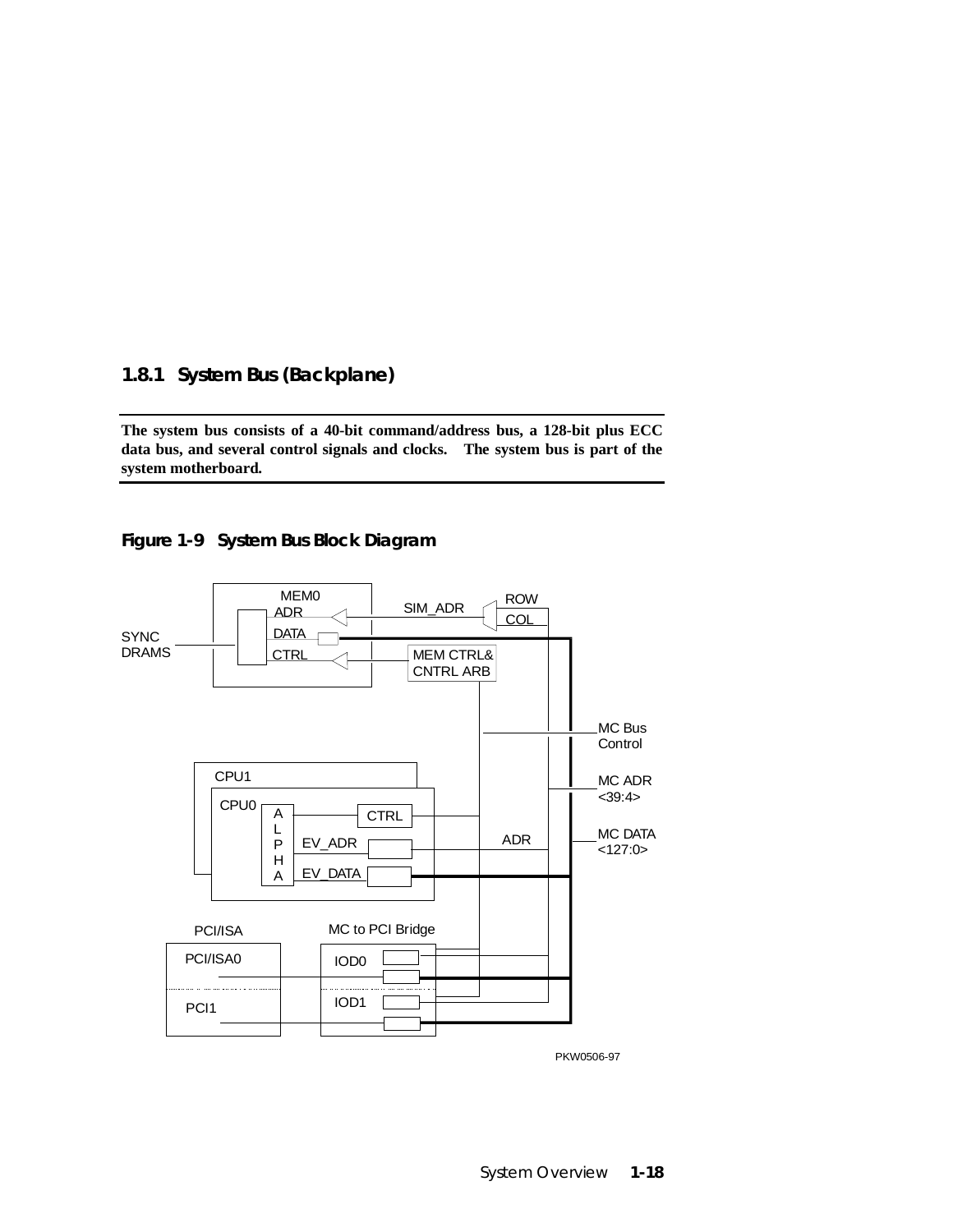The system bus consists of a 40-bit command/address bus, a 128-bit plus ECC data bus, and several control signals, clocks, and a bus arbiter. The bus requires that all CPUs have the same high-speed oscillator providing the clock to the Alpha chip.

The system bus connects up to two CPUs, up to eight DIMM memory pairs on two riser cards, and two I/O bus bridges.

The system bus clock is provided by an oscillator on the CPU in slot CPU0. This oscillator is adjusted to maintain the system bus at a 66 MHz speed no matter what the speed of the CPU is.

The system bus backplane initiates memory refresh transactions.

Five volt, 3.43 volt, and 12 volt power is provided directly to the motherboard from the power supplies.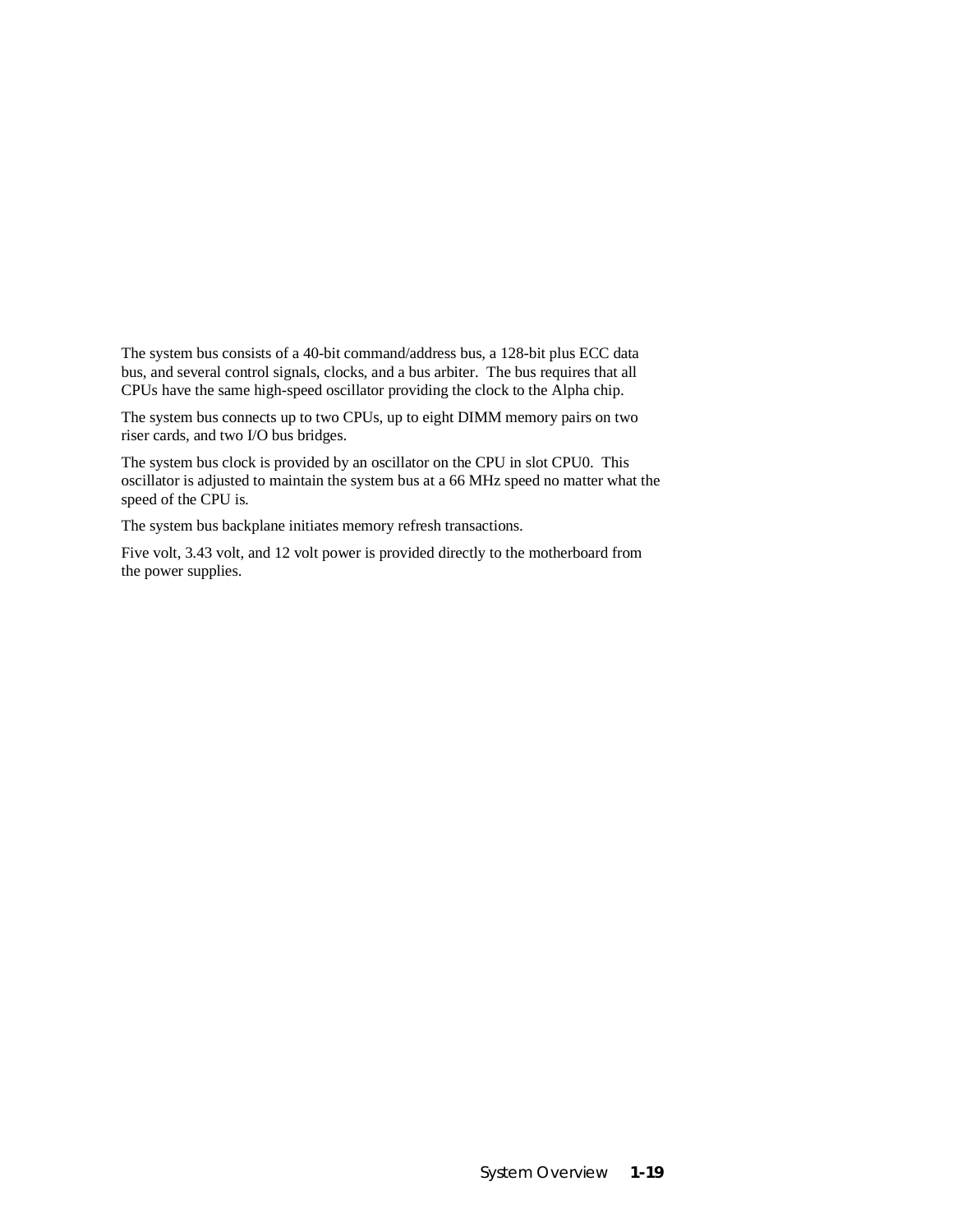### **1.8.2 System Bus to PCI Bus Bridge**

**The bridge is the physical interconnect between the system bus and the PCI bus.**



**Figure 1-10 System Bus to PCI Bus Bridge Block Diagram**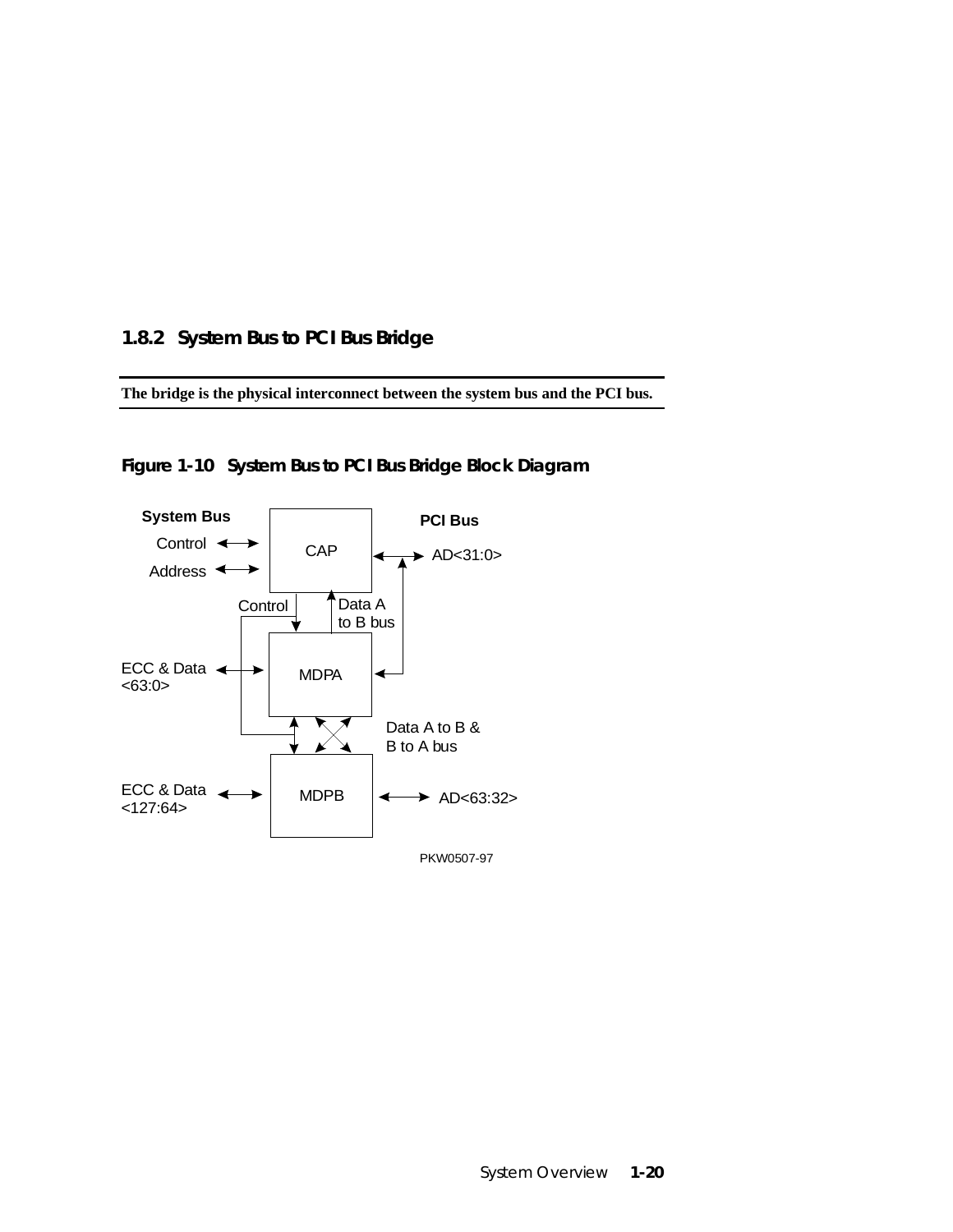The system bus to PCI bus bridge module converts system bus commands and data addressed to I/O space to PCI commands and data; and converts PCI bus commands and data addressed to system memory or CPUs to system bus commands and data.

The bridge has two major components:

- Command/address processor (CAP) chip
- Two data path chips (MDPA and MDPB)

There are two sets of these three chips, one set for each PCI.

The interface on the system bus side of the bridge responds to system bus commands addressed to the upper 64 Gbytes of I/O space. I/O space is addressed whenever bit <39> on the system bus address lines is set. The space so defined is 512 Gbytes in size. The first 448 Gbytes are reserved and the last 64 Gbytes, when bits <38:36> are set, are mapped to the PCI I/O buses.

The interface on the PCI side of the bridge responds to commands addressed to CPUs and memory on the system bus. On the PCI side, the bridge provides the interface to the PCIs. Each PCI bus is addressed separately. The bridge does not respond to devices communicating with each other on the same PCI bus. However, should a device on one PCI address a device on the other PCI bus, commands, addresses, and data run through the bridge out onto the system bus and back through the bridge to the other PCI bus.

In addition to its bridge function, the system bus to PCI bus bridge module monitors every transaction on the system bus for errors. It monitors the data lines for ECC errors and the command/address lines for parity errors.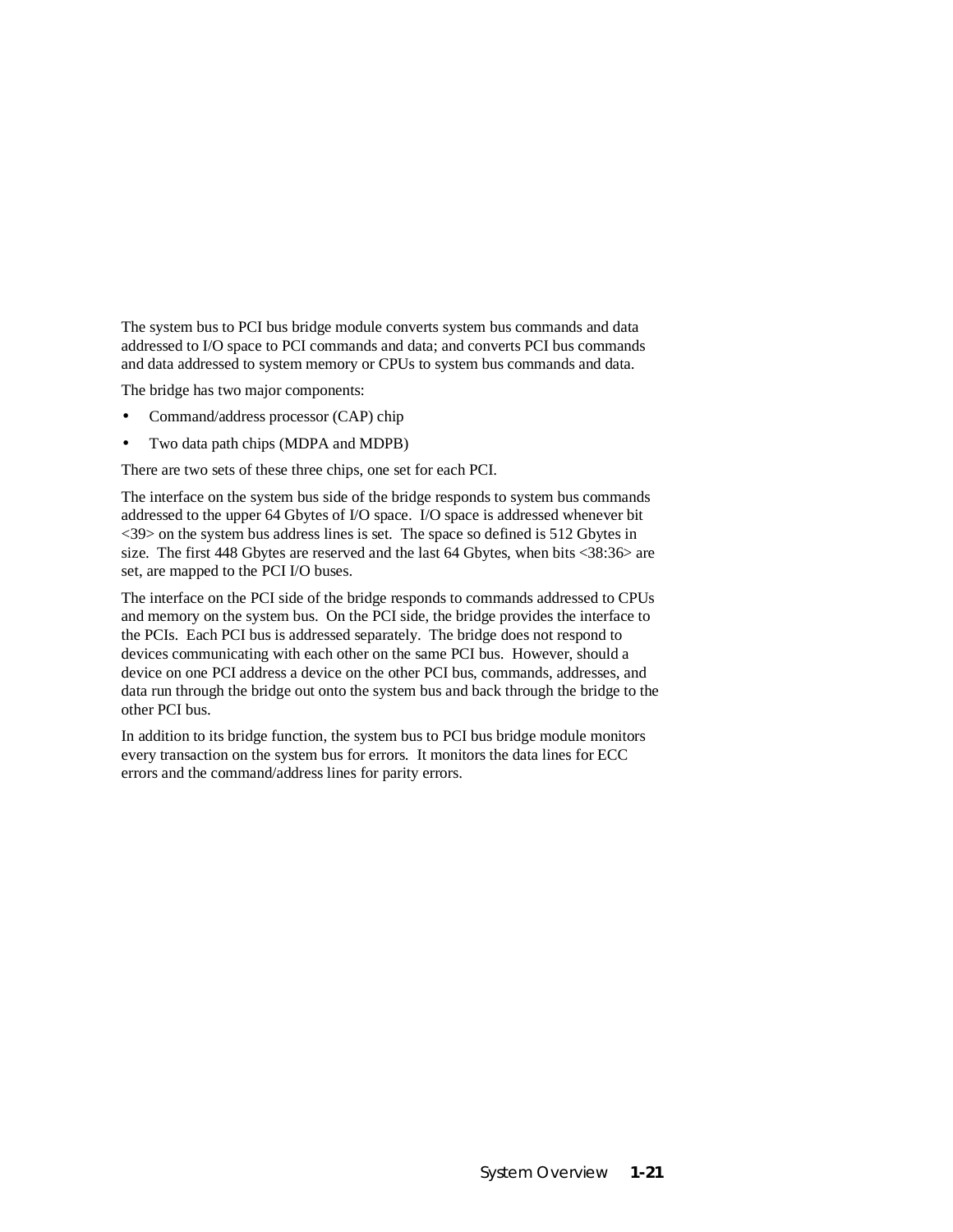#### **1.8.3 PCI I/O Subsystem**

**The I/O subsystem consists of two 64-bit PCI buses. One has an embedded EISA/ISA bridge and three PCI option slots; the other has a built-in CD-ROM driver and three PCI option slots.**



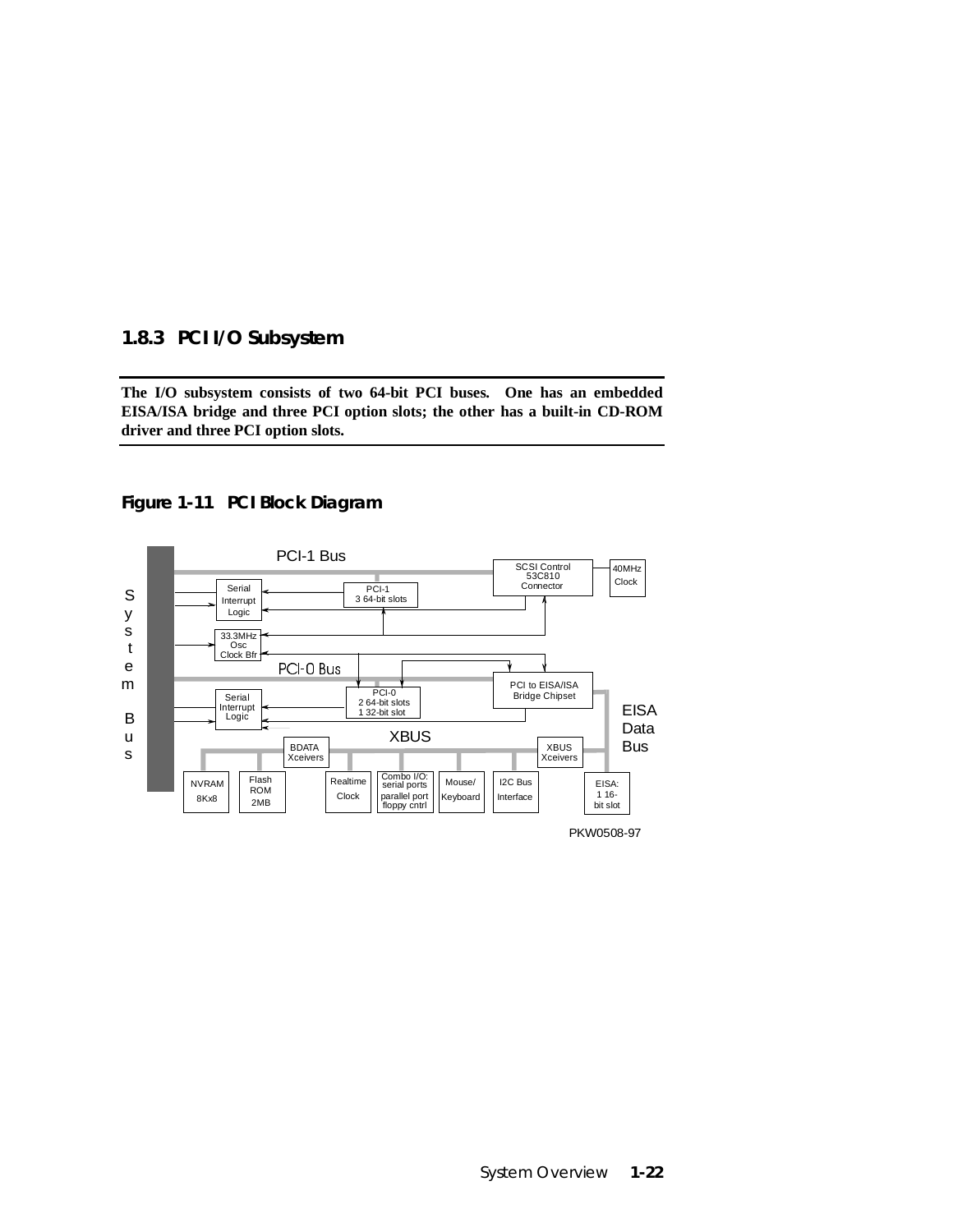| Slot          | PCI <sub>0</sub>          | PC <sub>11</sub>              |
|---------------|---------------------------|-------------------------------|
|               | PCI to EISA/ISA<br>bridge | Internal CD-ROM<br>controller |
| $\mathcal{L}$ | PCI slot                  | PCI slot                      |
| 3             | PCI slot                  | PCI slot                      |
|               | PCI slot                  | PCI slot                      |

**Table 1-1 PCI Motherboard Slot Numbering**

The logic for two PCI buses is on each PCI motherboard.

- PCI0 is a 64-bit bus with a built-in PCI to EISA/ISA bus bridge. PCI0 has three PCI slots and one EISA/ISA slot. When the EISA/ISA slot is used, PCI slot 4 on PCI bus 1 is not available. An 8-bit XBUS is connected to the EISA/ISA bus. On this bus there is an interface to the system  $I^2C$  bus; mouse and keyboard support; an I/O combo controller supporting two serial ports, the floppy controller, and a parallel port; a real-time clock; two 1-Mbyte flash ROMs containing system firmware, and an 8-Kbyte NVRAM.
- PCI1 is a 64-bit bus with a built-in CD-ROM SCSI controller with three PCI slots.

Cable connectors to the CD-ROM, the floppy, and the OCP are on the motherboard. Connectors for the mouse, keyboard, two COM ports, the serial port, and a modem are on the system bulkhead. The bulkhead is part of the system motherboard.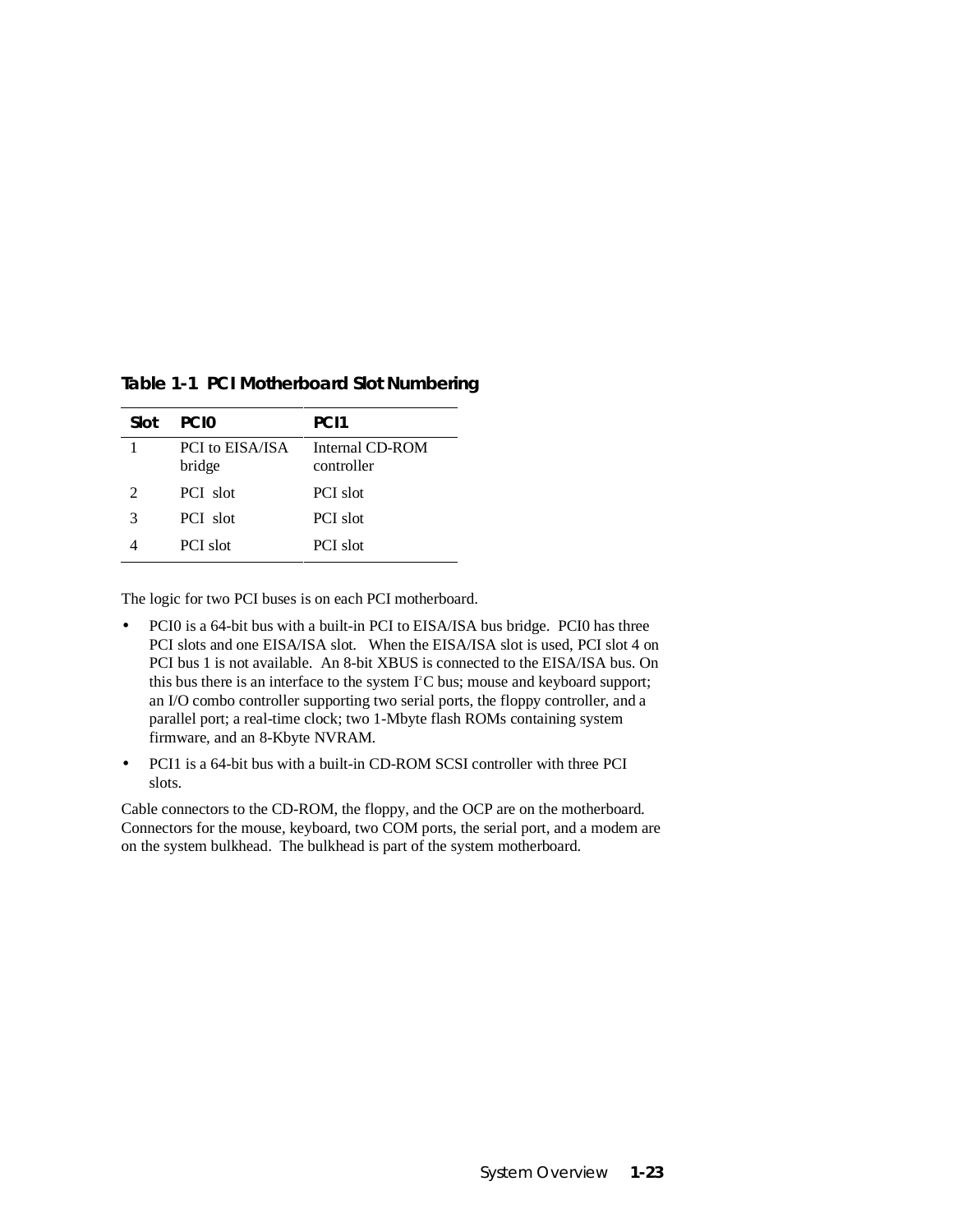### **1.8.4 Remote Control Logic**

**A section of the motherboard provides remote control operation of the system. A four-switch switchpack enables or disables remote control features.**

**Figure 1-12 Remote Control Logic**



System Overview **1-24**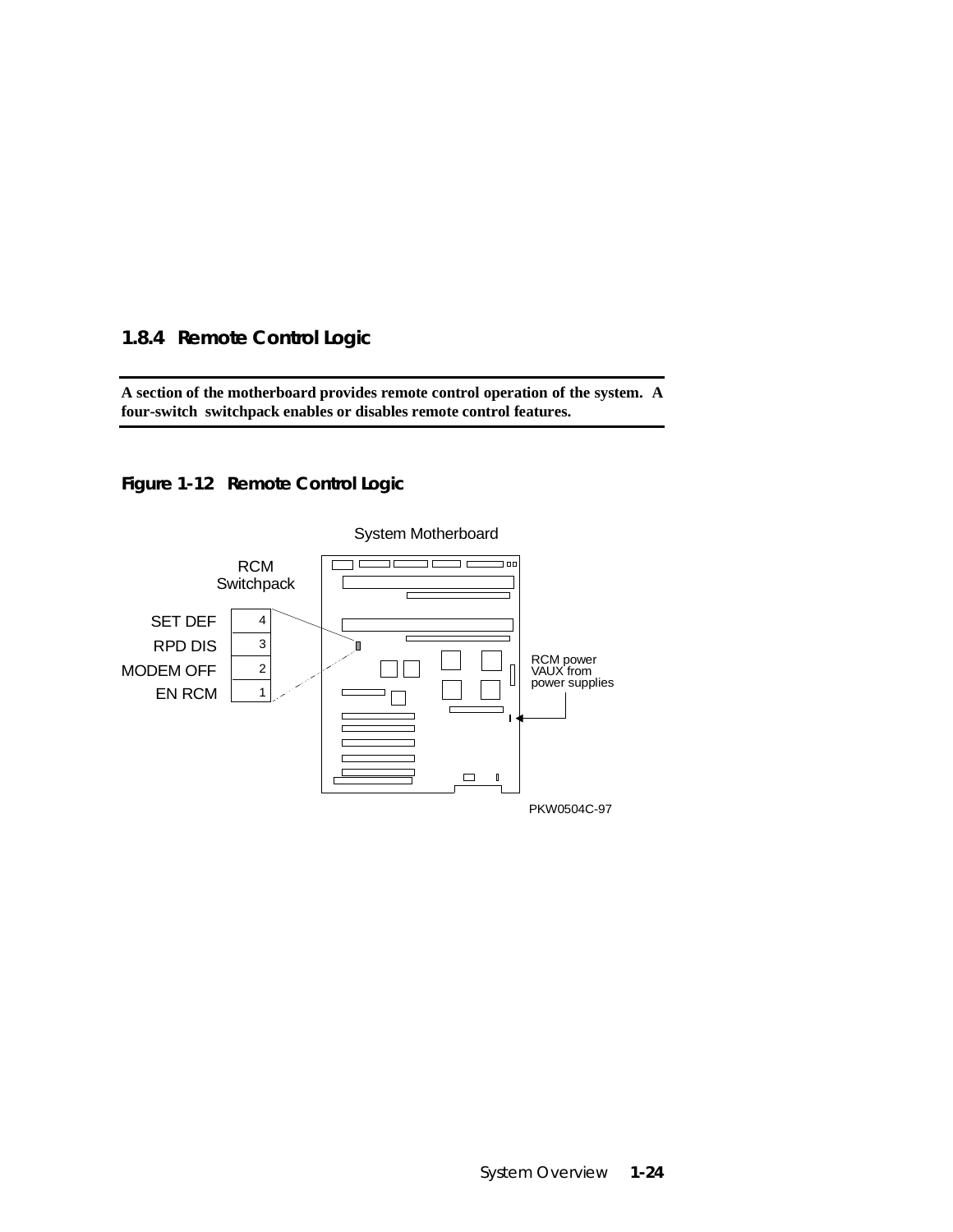The system allows both local and remote control. A set of switches enables or disables remote control.

| Switch         | Condition            | <b>Function</b>                                                                    |
|----------------|----------------------|------------------------------------------------------------------------------------|
| <b>EN RCM</b>  | On (default)<br>Off  | Allows remote system control<br>Does not allow remote system control               |
| Modem Off      | On.<br>Off (default) | Disables the RCM modem port<br>Enable the RCM modem port                           |
| RPD DIS        | On.<br>Off (default) | Disables remote power down<br>Enables remote power down                            |
| <b>SET DEF</b> | On<br>Off (default)  | Resets the RCM microprocessor defaults<br>Allows use of conditions set by the user |

**Table 1-2 Remote Control Switch Functions**

The default settings allow complete remote control. The user would have to change the switch settings to any other desired control.

See Appendix C for information on controlling the system remotely.

The remote console manager connects to a modem through the modem port on the bulkhead. The RCM uses VAUX power provided by the system power supplies.

The standard I/O ports (keyboard, mouse, COM1 and COM2 serial ports, and parallel ports) are on the same bulkhead.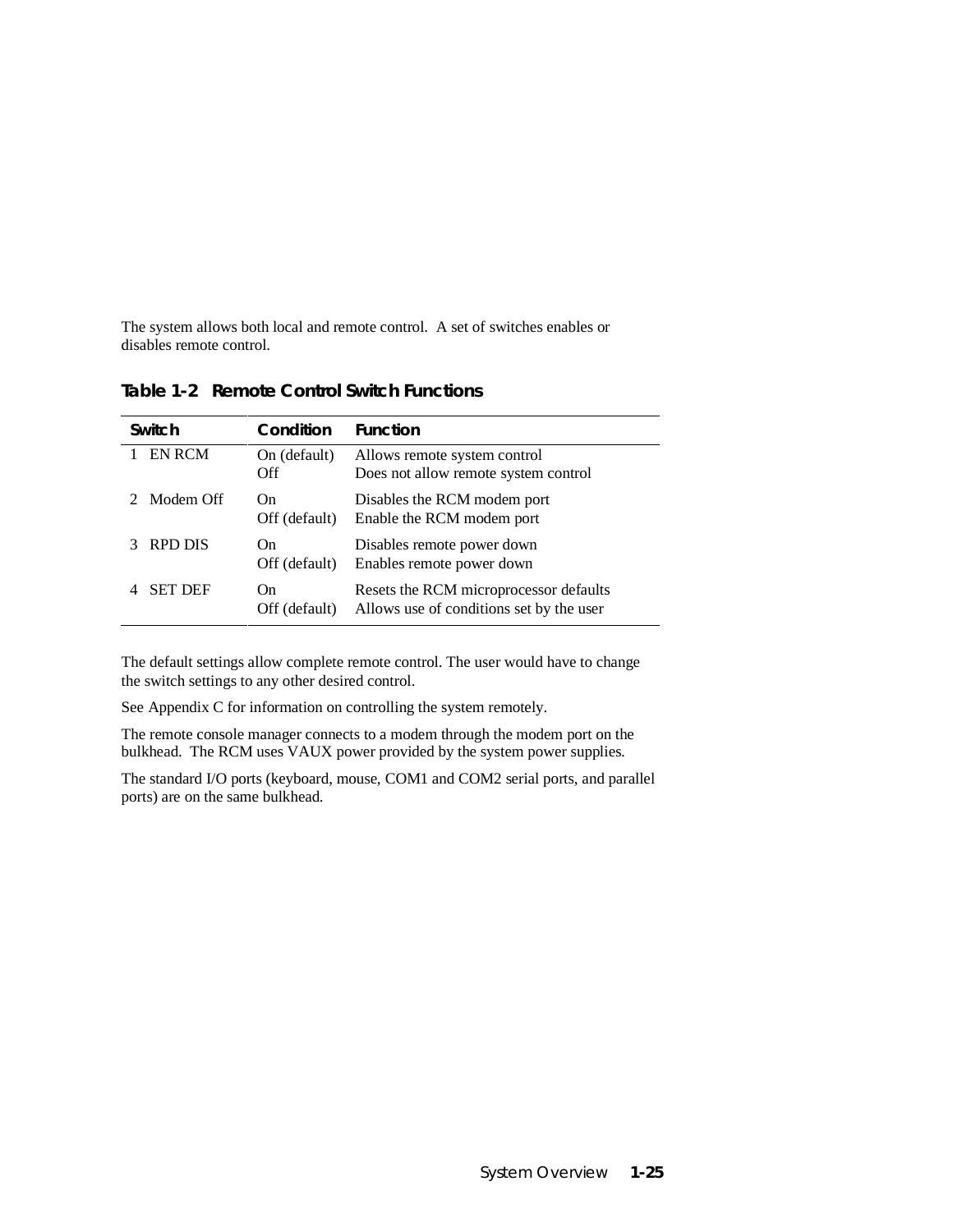### **1.8.5 Power Control Logic**

**The power control section of the motherboard controls power sequencing and monitors power supply voltage, system temperature, and fans.**

**Figure 1-13 Power Control Logic**



System Motherboard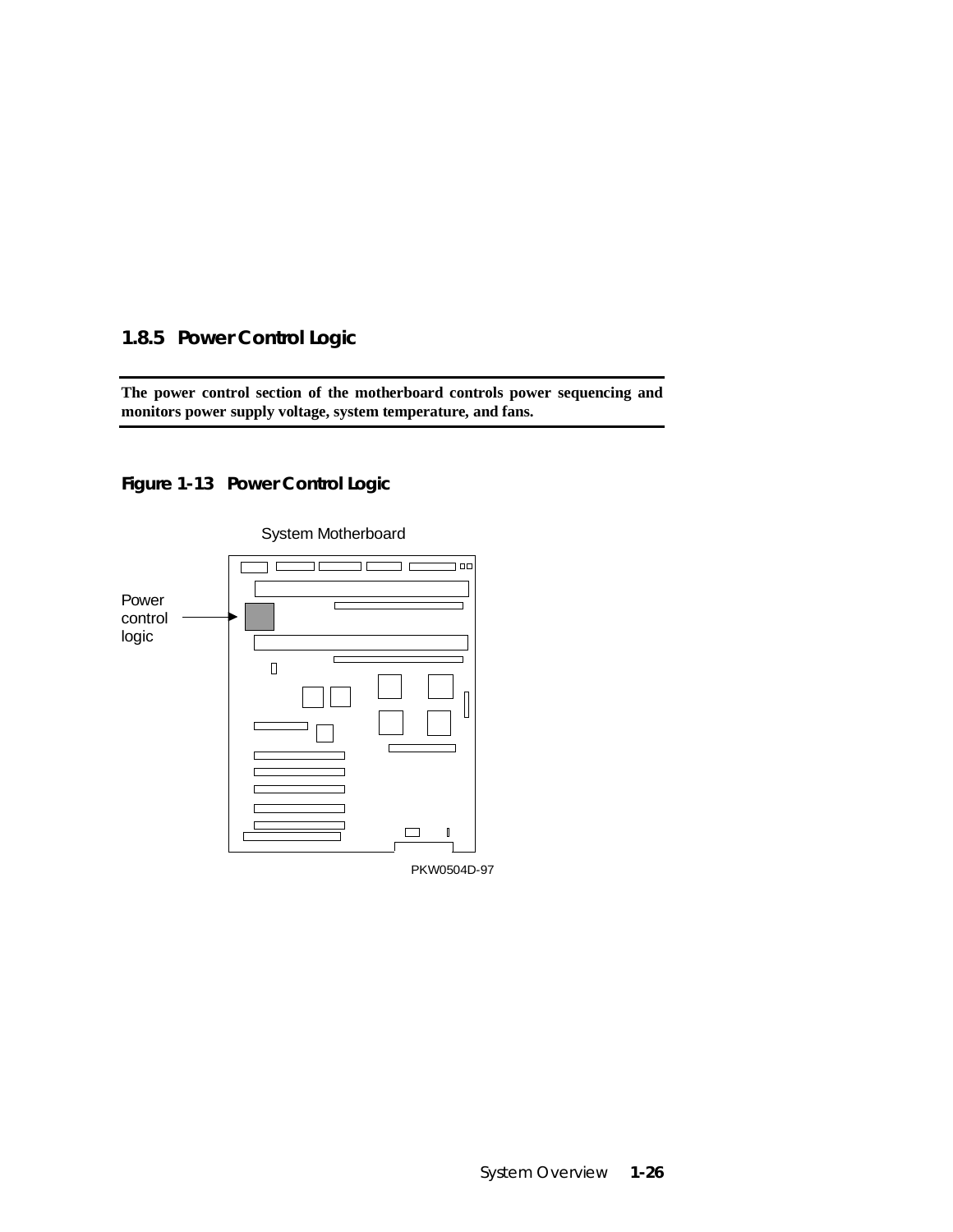The power control logic performs these functions:

- Monitors system temperature and powers down the system 30 seconds after it detects that internal temperature of the system is above the value of the environment variable **over\_temp**. Default =  $55^{\circ}$  C.
- Monitors the system and CPU fans at one second intervals and powers down the system 30 seconds after it detects a fan failure.
- Provides some visual indication of faults through LEDs.
- Controls reset sequencing.
- Provides I<sup>2</sup>C interface for fans, power supplies, and temperature signals:
	- Power supply 0, 1: present
	- Power supply 0, 1: power OK
	- CPU fan 0, 1: OK
	- **CPU** 1: present
	- **•** Overtemp: Temp OK
	- System fan 0, 1: OK
	- $\blacksquare$ Fan Kit OK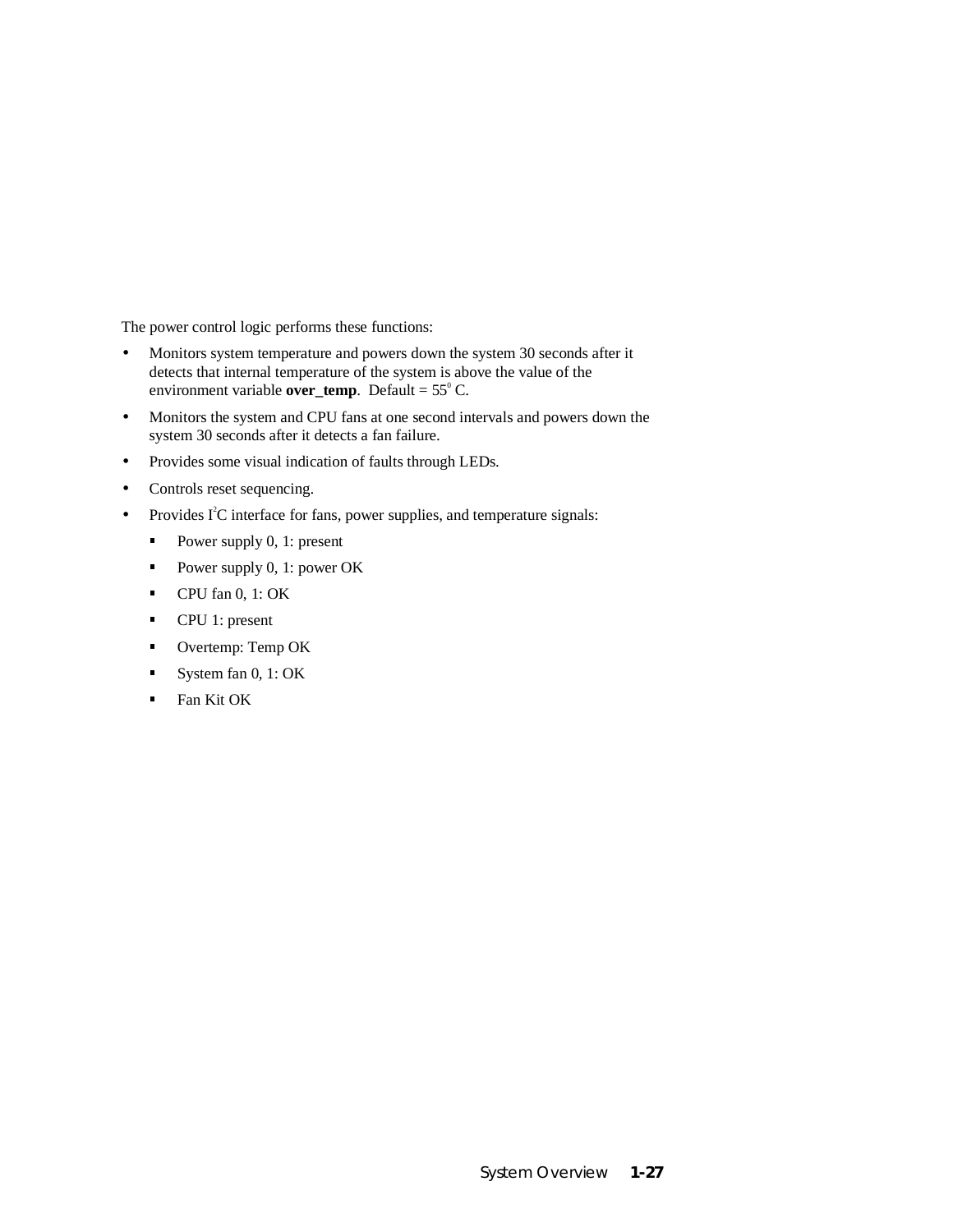# **1.9 Power Circuit and Cover Interlock**

**Power is distributed throughout the system and mechanically can be broken by the On/Off switch, the cover interlock, or remotely through the RCM.**

### **Figure 1-14 Power Circuit Diagram**

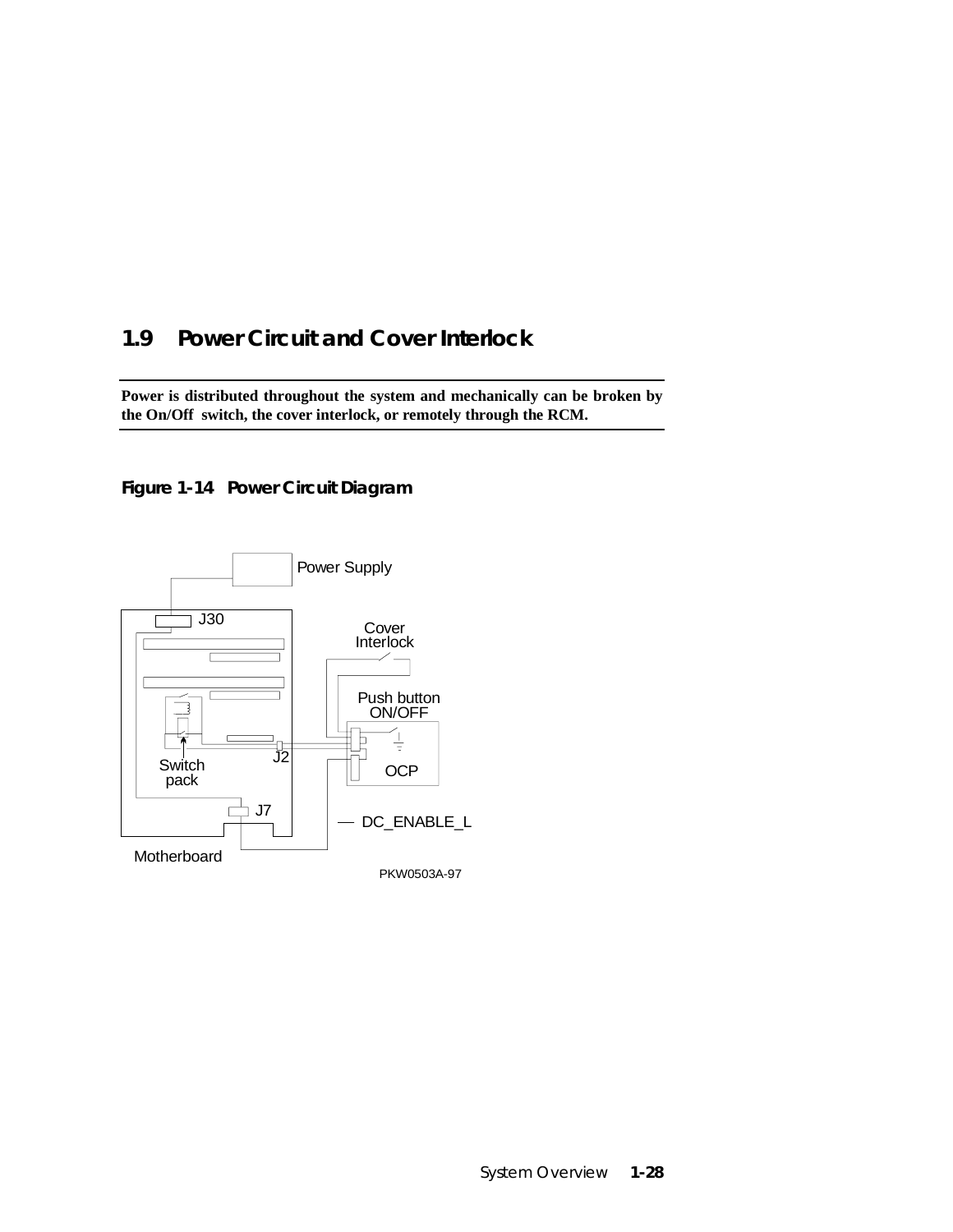Figure 1-14 shows the distribution of power throughout the system. Opens in the circuit or the RCM signal RCM\_DC\_EN\_L, or a power supply detected power fault interrupt DC power applied to the system. The opens can be caused by the On/Off button or the cover interlock.

A failure anywhere in the circuit will result in the removal of DC power. A potential failure is the relay used in the remote control logic to control the RCM\_DC\_EN\_L signal.

The cover interlock is located under the top cover between the system card cage and the storage area. To override the interlock, place a suitable object in the interlock switch that closes it.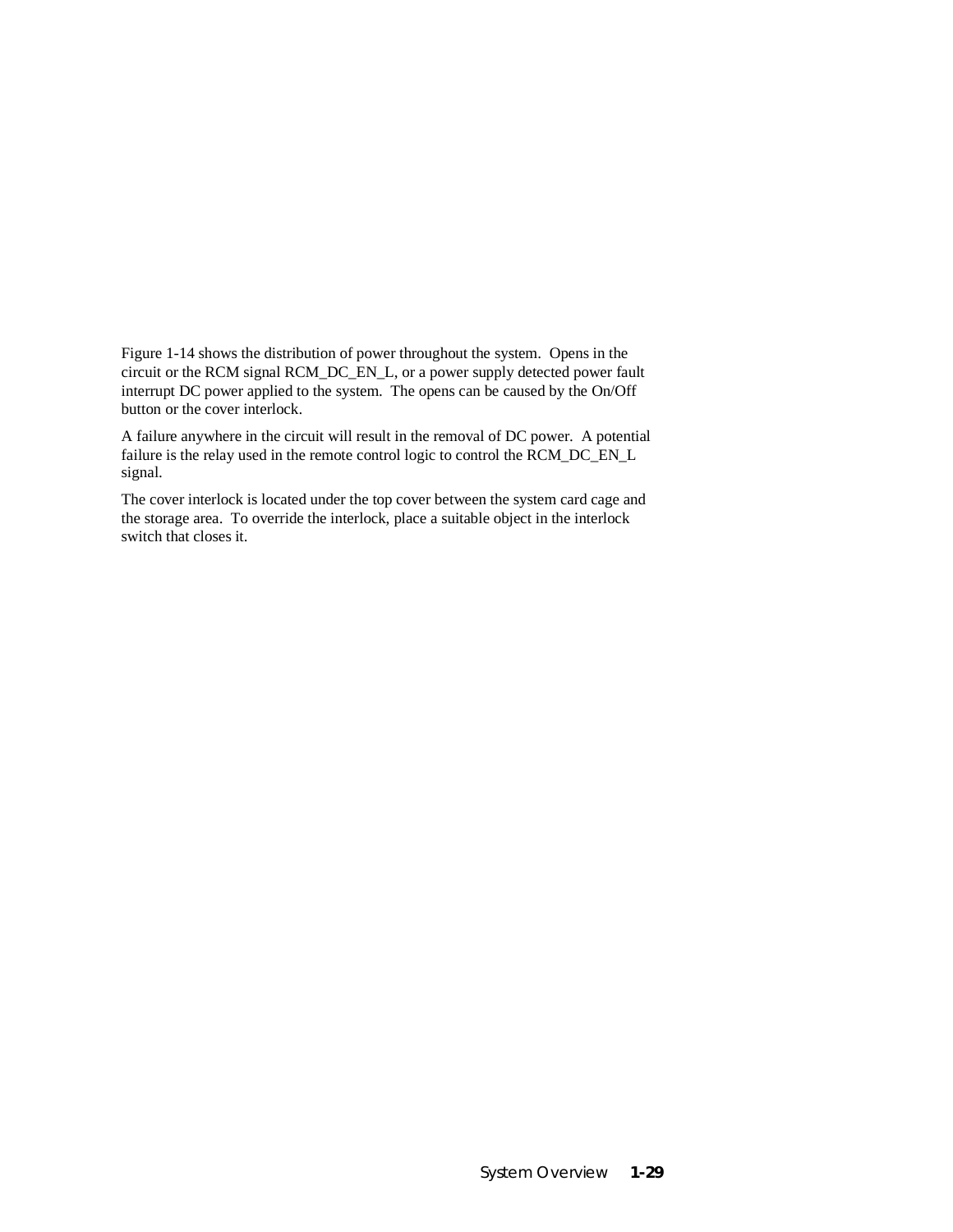# **1.10 Power Supply**

**Two power supplies provide system power.**



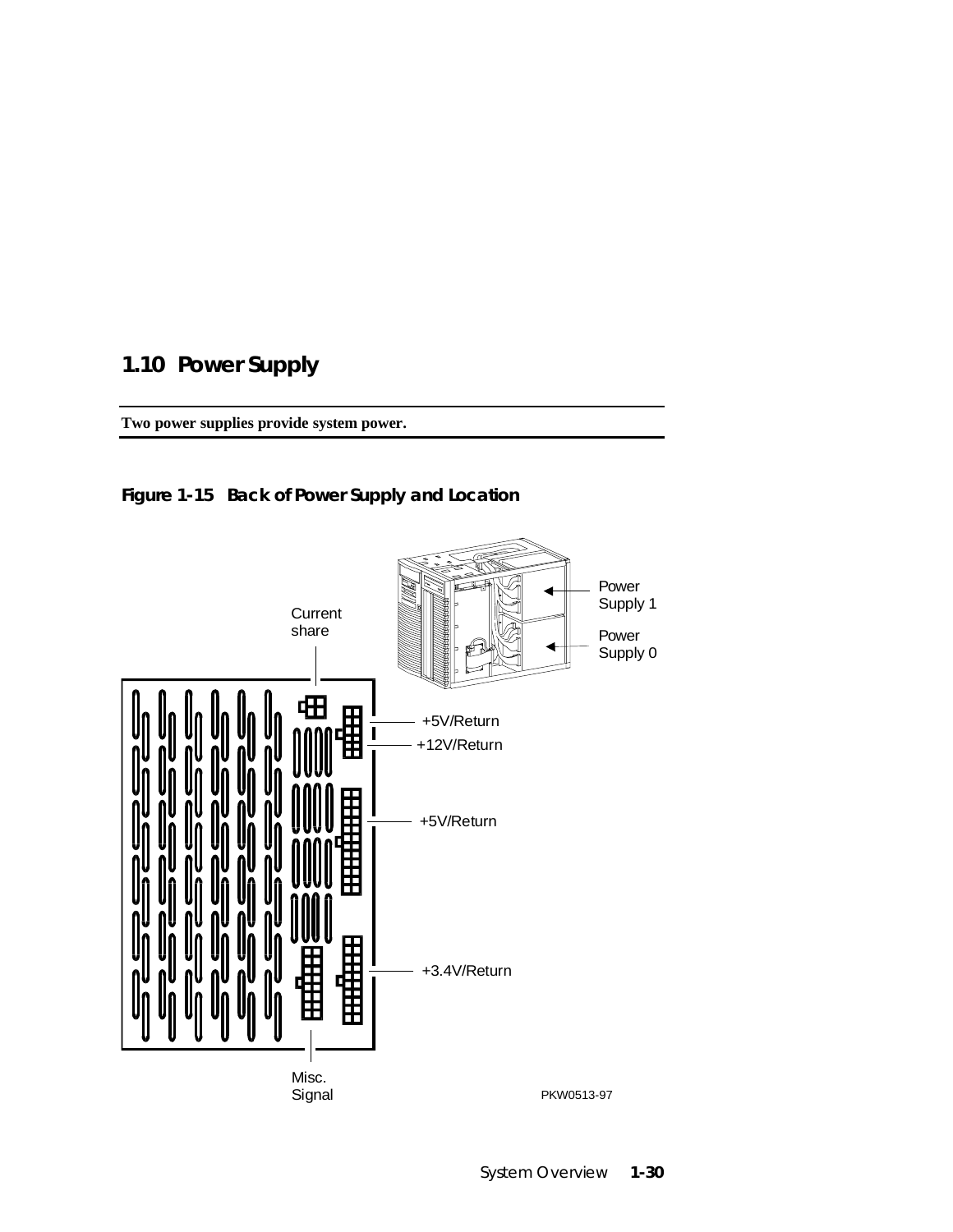#### **Description**

Two power supplies each provide 450 W to the system. Redundant power is not available at this time.

#### **Power Supply Features**

- 88–132 and 176–264 Vrms AC input
- 450 watts output. Output voltages are as follows:

| <b>Output Voltage</b> | Min. Voltage | Max. Voltage | Max. Current |
|-----------------------|--------------|--------------|--------------|
| $+5.0$                | 4.90         | 5.25         | 52           |
| $+3.43$               | 3.400        | 3.465        | 37.4         |
| $+12$                 | 11.5         | 12.6         | 17           |
| $-12$                 | $-13.2$      | $-10.9$      | 0.5          |
| $-5.0$                | $-5.5$       | $-4.6$       | 0.2          |
| Vaux                  | 4.85         | 5.25         | 0.6          |

• Remote sense on  $+5.0V$  and  $+3.43V$ 

+5.0V is sensed on the system motherboard.

+3.43V is sensed on all CPUs in the system and the system bus motherboard.

- Current share on  $+5.0V$ ,  $+3.43V$ , and  $+12V$ .
- 1 % regulation on  $+3.43V$ .
- Fault protection (latched). If a fault is detected by the power supply, it will shut down. The power supply faults detected are:

Fan Failure Over-voltage **Overcurrent** Power overload

- DC\_ENABLE\_L input signal starts the DC outputs.
- SHUTDOWN\_H input signal shuts the power supply off in case of a system fan or CPU fan failure.
- POK\_H output signal indicates that the power supply is operating properly.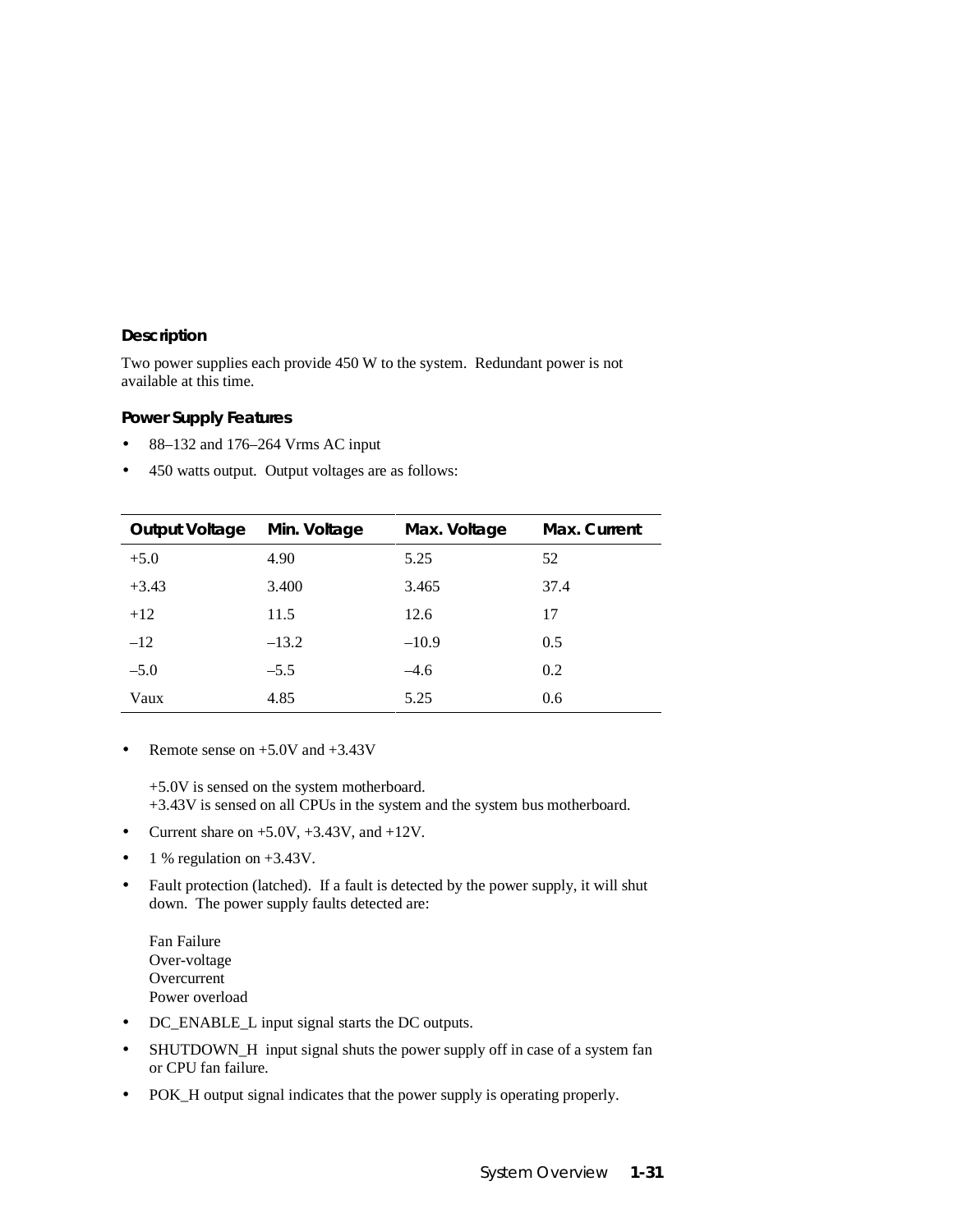### **1.11 Power Up/Down Sequence**

**System power can be controlled manually by the On/Off button on the OCP or remotely through the RCM. The power-up/down sequence flow is shown below.**



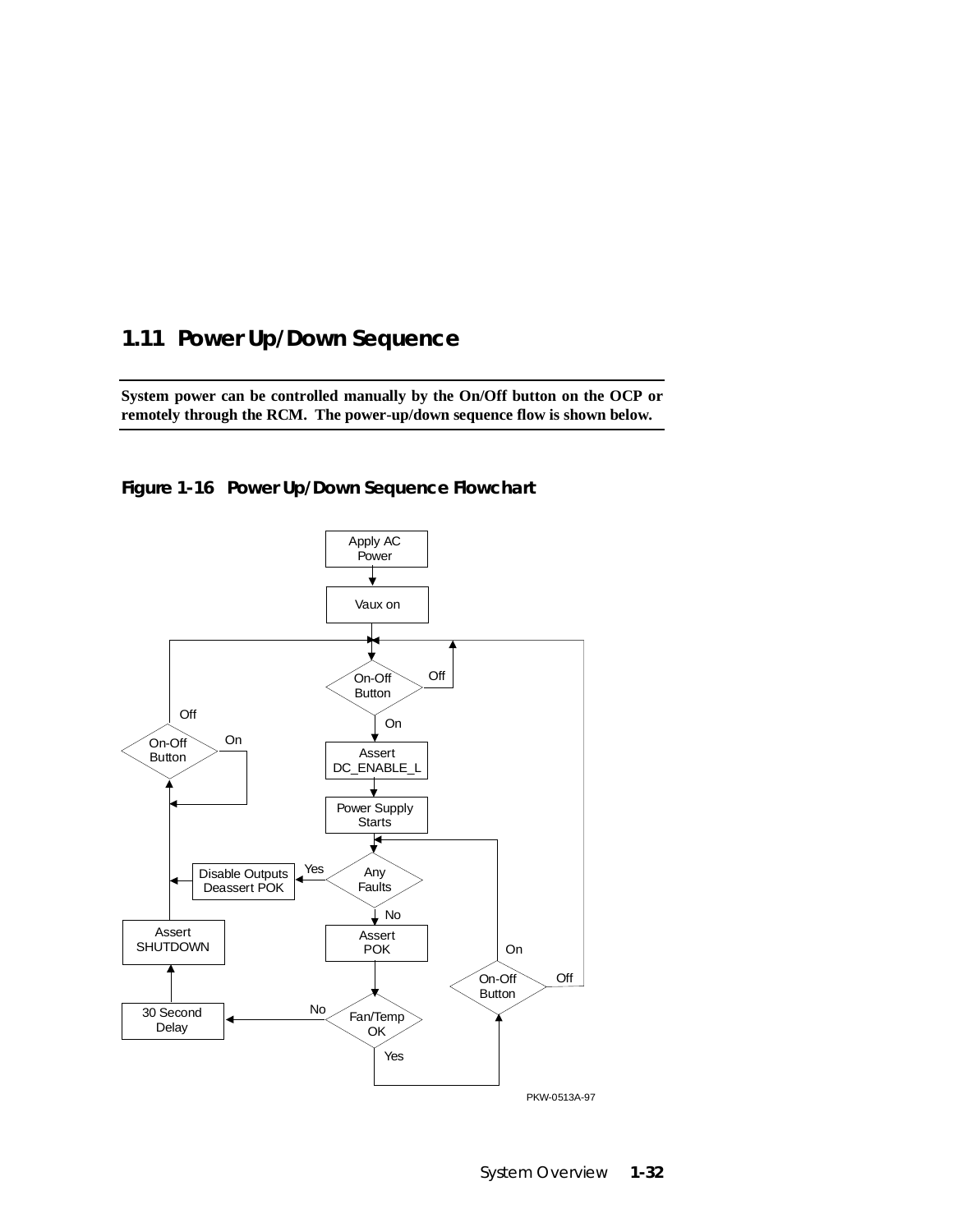When AC is applied to the system, Vaux (auxiliary voltage) is asserted and is sensed by the power control logic (PCL) section of the motherboard if the On-Off Button is On. The PCL asserts DC\_ENABLE\_L starting the power supplies. If there is a hard fault on power-up, the power supplies shut down immediately; otherwise, the power system powers up and remains up until the system is shut off or the PCL senses a fault. If a power fault is sensed, the signal SHUTDOWN is asserted after a 30 second delay. Cycling the On-Off button can restore the power.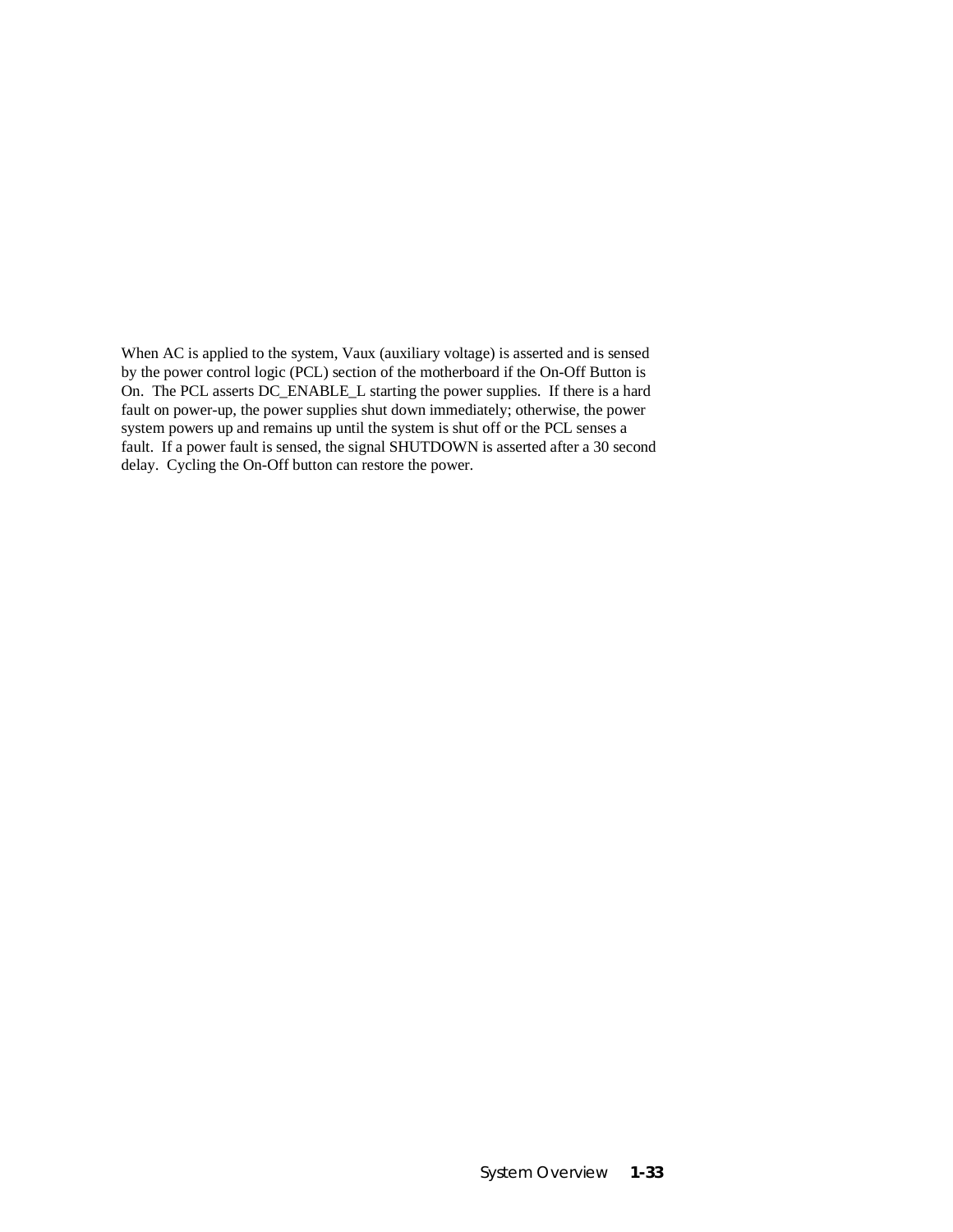### 1.12 Maintenance Bus (I<sup>2</sup>C Bus)

The I<sup>2</sup>C bus (referred to as the "I squared C bus") is a small internal **maintenance bus used to monitor system conditions scanned by the power control logic, write the fault display, store error state, and track configuration information in the system. Although all system modules (not I/O modules) sit on** the maintenance bus, only the I<sup>2</sup>C controller accesses it.

**Figure 1-17 I2 C Bus Block Diagram**

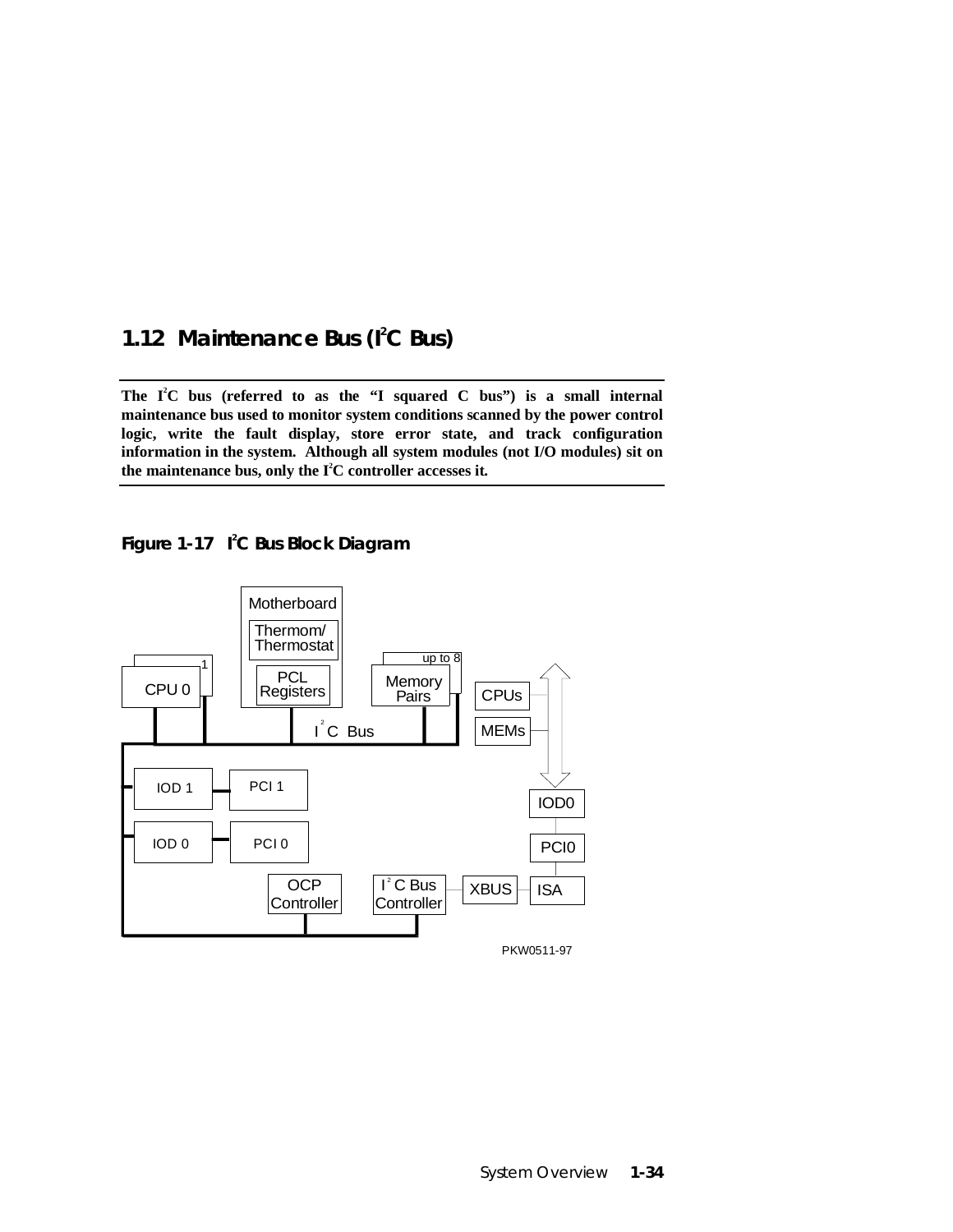#### **Monitor**

The  $I<sup>2</sup>C$  bus monitors the state of system conditions scanned by the power control logic. There are two registers that the PC logic writes data to:

- One records the state of the fans and power supplies and is latched when there is a fault.
- The other causes an interrupt on the  $I<sup>2</sup>C$  bus when a CPU or system fan fails, an overtemperature condition exists, or power supplied to the system exhibits an overcurrent condition.

The interrupt received by the  $I^2C$  bus controller on PCI 0 and passed on to the IOD 0 chip set alerts the system of imminent power shutdown. The controller has 30 seconds to read the two registers and store the information in the EEPROM on the motherboard. The SRM console command **show power** reads these registers.

#### **Fault Display**

The OCP display is written through the  $I<sup>2</sup>C$  bus.

#### **Error State**

Error state is stored for power, fan, and overtemperature conditions on the  $I<sup>2</sup>C$  bus.

#### **Configuration Tracking**

Each CPU and each logical section of the system motherboard (the PCI bridge, the PCI backplane, the power control logic, the remote console manager), and the system motherboard itself has an EEPROM that contains information about the module that can be written and read over the  $I^2C$  bus. All EEPROMs contain the following information:

- Module type
- Module serial number
- Hardware revision for the logical block
- Firmware revision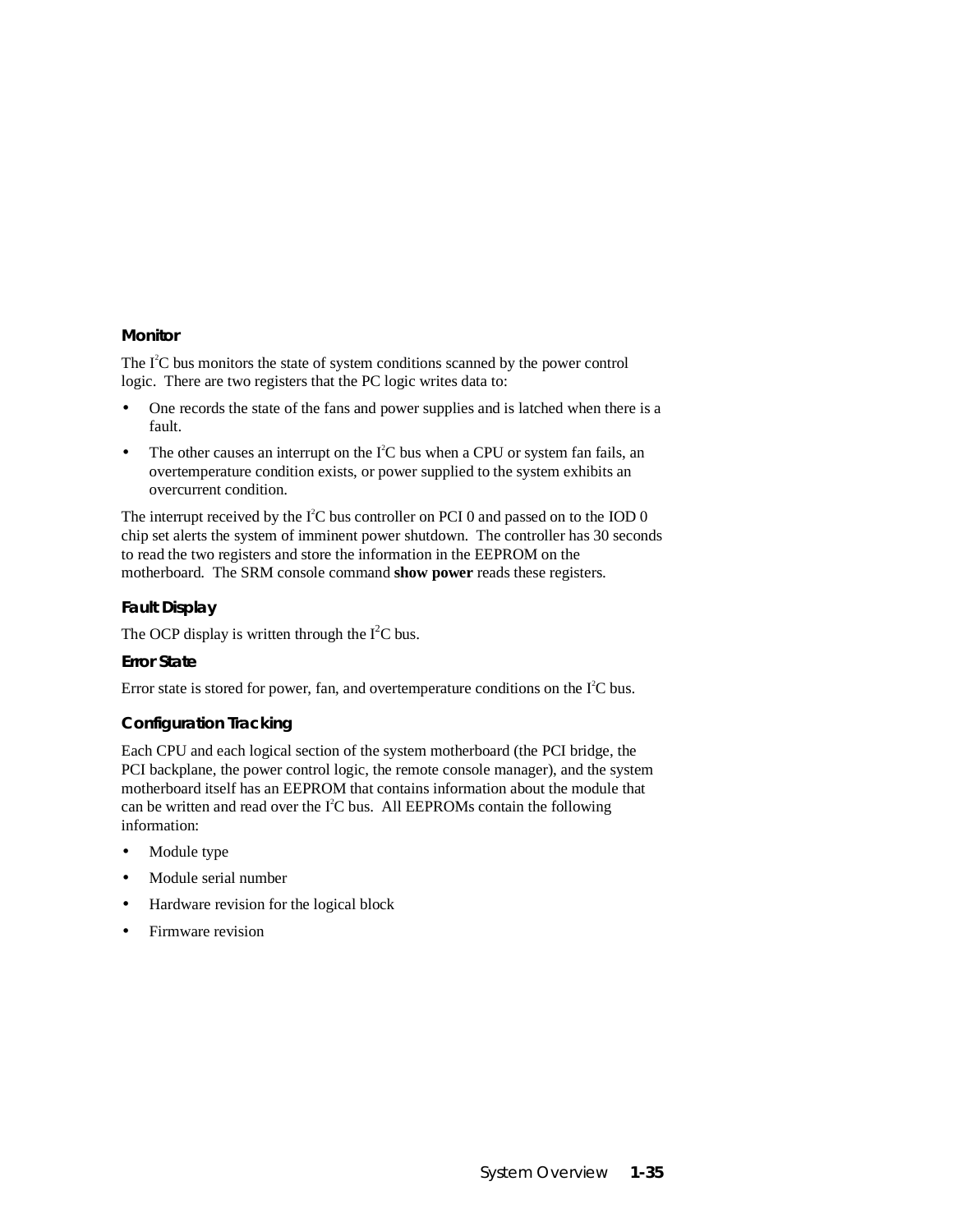# **1.13 StorageWorks Drives**

**The system supports up to seven StorageWorks drives.**



**Figure 1-18 StorageWorks Drive Location**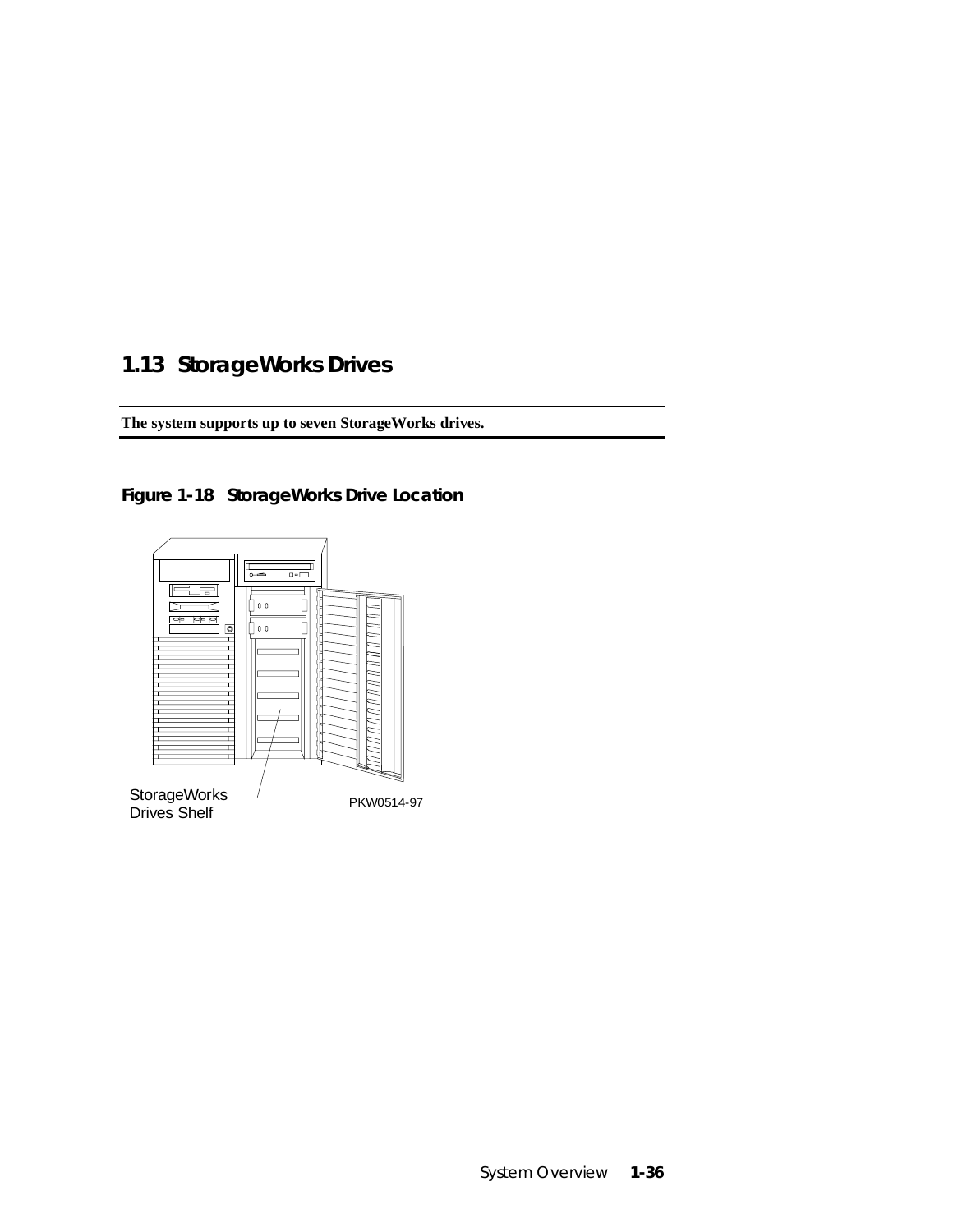The StorageWorks drives are to the right of the system cage. Up to seven drives fit into the shelf. The system supports fast wide Ultra SCSI disk drives. The RAID controller is also supported. With an optional Ultra SCSI Bus Splitter Kit the StorageWorks shelf can be split into two buses.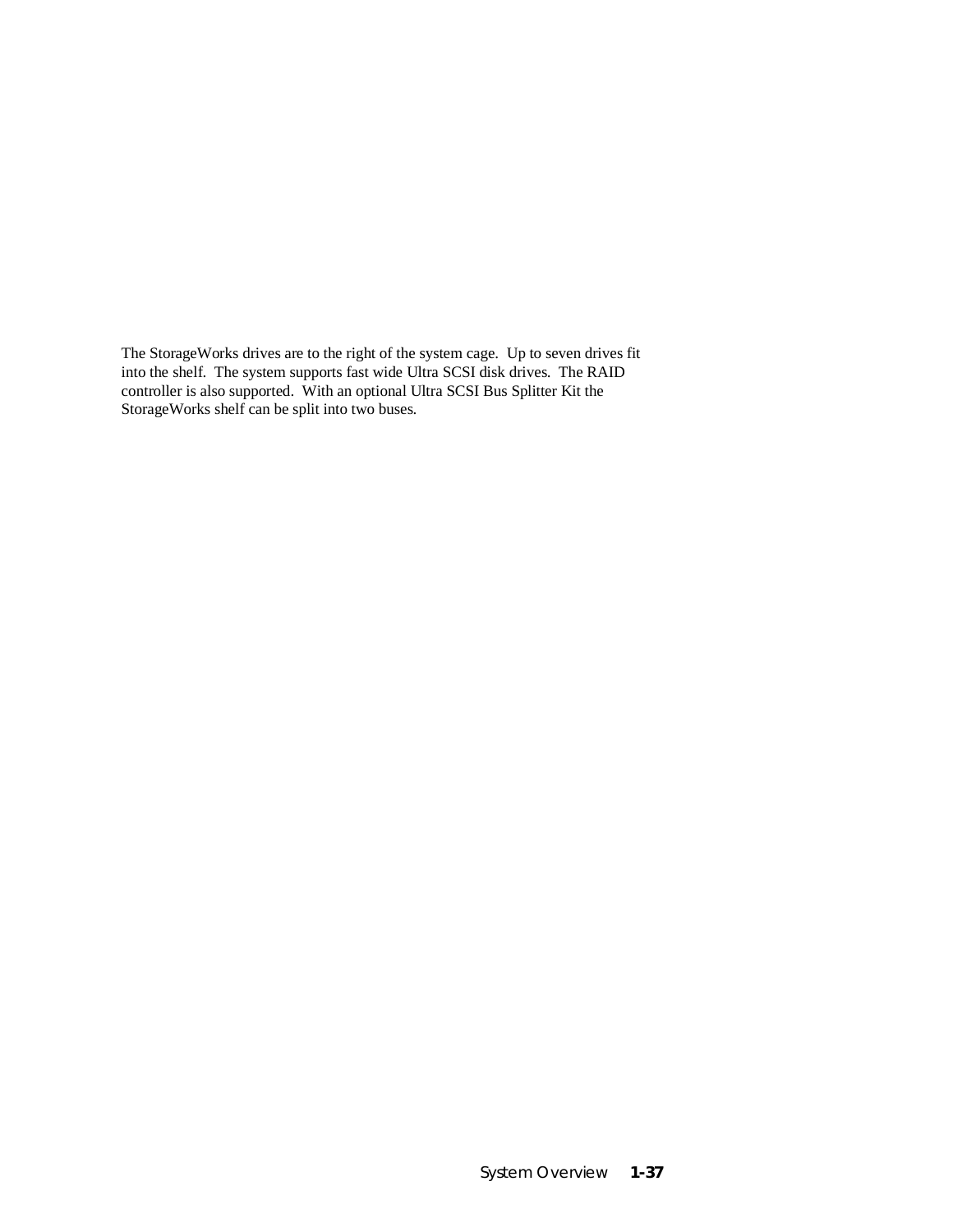# **Chapter 2 Power-Up**

This chapter describes system power-up testing and explains the power-up displays. The following topics are covered:

- Control Panel
- Power-Up Sequence
- SROM Power-Up Test Flow
- SROM Errors Reported
- XSROM Power-Up Test Flow
- XSROM Errors Reported
- Console Power-Up Tests
- Console Device Determination
- Console Power-Up Display
- Fail-Safe Loader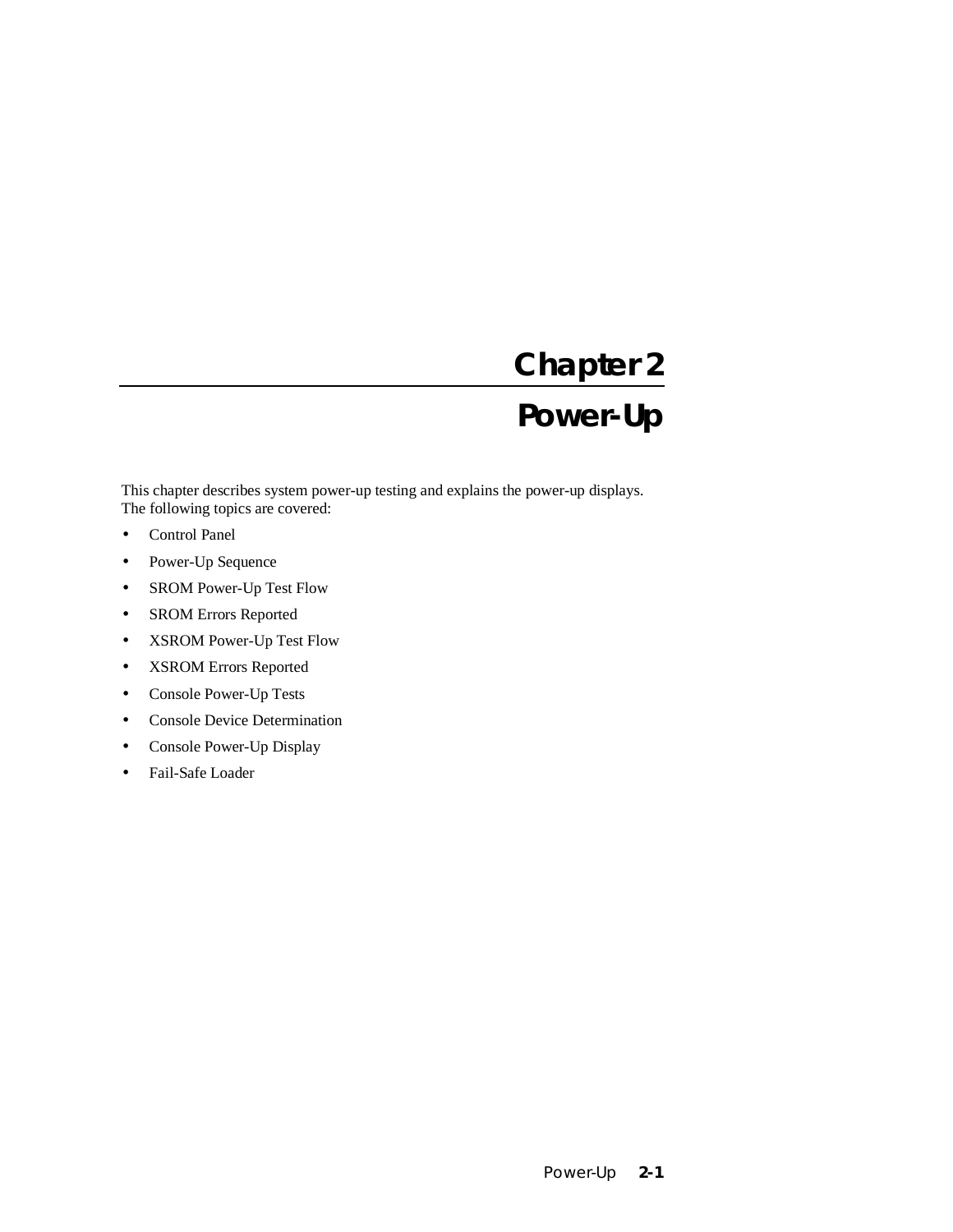# **2.1 Control Panel**

**The control panel display indicates the likely device when testing fails.**

### **Figure 2-1 Control Panel and LCD Display**



- When the On/Off button LED is on, power is applied and the system is running. When it is off, the system is not running, but power may or may not be present. If the power supplies are receiving AC power, Vaux is present on the system motherboard regardless of the condition of the On/Off switch.
- When the Halt button LED is lit and the On/Off button LED is on, the system should be running either the SRM console or Windows NT.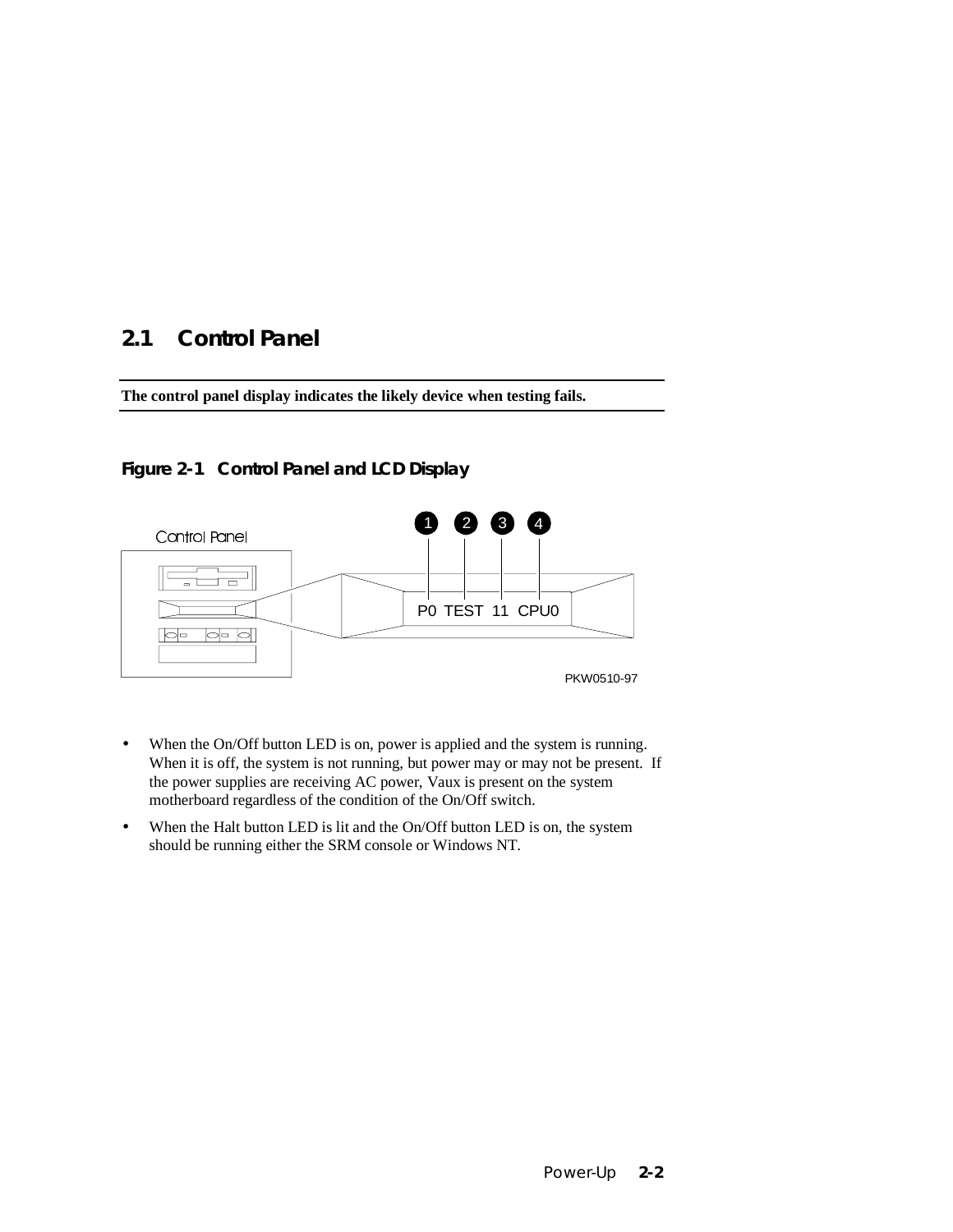| Field | Content          | <b>Display</b>               | Meaning                                                  |
|-------|------------------|------------------------------|----------------------------------------------------------|
| 0     | CPU number       | $P0-P1$                      | CPU reporting status                                     |
| ❷     | <b>Status</b>    | <b>TEST</b>                  | Tests are executing                                      |
|       |                  | <b>FAIL</b>                  | Failure has been detected                                |
|       |                  | <b>MCHK</b>                  | Machine check has occurred                               |
|       |                  | <b>INTR</b>                  | Error interrupt has occurred                             |
| ❸     | Test number      |                              |                                                          |
| Ø     | Suspected device | $CPU 0-1$                    | CPU module number                                        |
|       |                  | $MEM0-7$ and L,<br>$H, or *$ | Memory pair number and low<br>DIMM, high DIMM, or either |
|       |                  | IOD <sub>0</sub>             | Bridge to PCI bus $0^1$                                  |
|       |                  | IOD <sub>1</sub>             | Bridge to PCI bus $11$                                   |
|       |                  | FROM <sub>0</sub>            | Flash ROM <sup>1</sup>                                   |
|       |                  | <b>COMBO</b>                 | $COM$ controller <sup>1</sup>                            |
|       |                  | <b>PCEB</b>                  | PCI-to-EISA bridge <sup>1</sup>                          |
|       |                  | <b>ESC</b>                   | $EISA$ system controller <sup>1</sup>                    |
|       |                  | <b>NVRAM</b>                 | Nonvolatile $RAM1$                                       |
|       |                  | <b>TOY</b>                   | Real-time $clock1$                                       |
|       |                  | 18242                        | Keyboard and mouse controller                            |

### **Table 2-1 Control Panel Display**

The potentiometer, accessible through the access hole just above the Reset button controls the intensity of the LCD. Use a small Phillips head screwdriver to adjust.

 1 On the system motherboard (54-25147-01)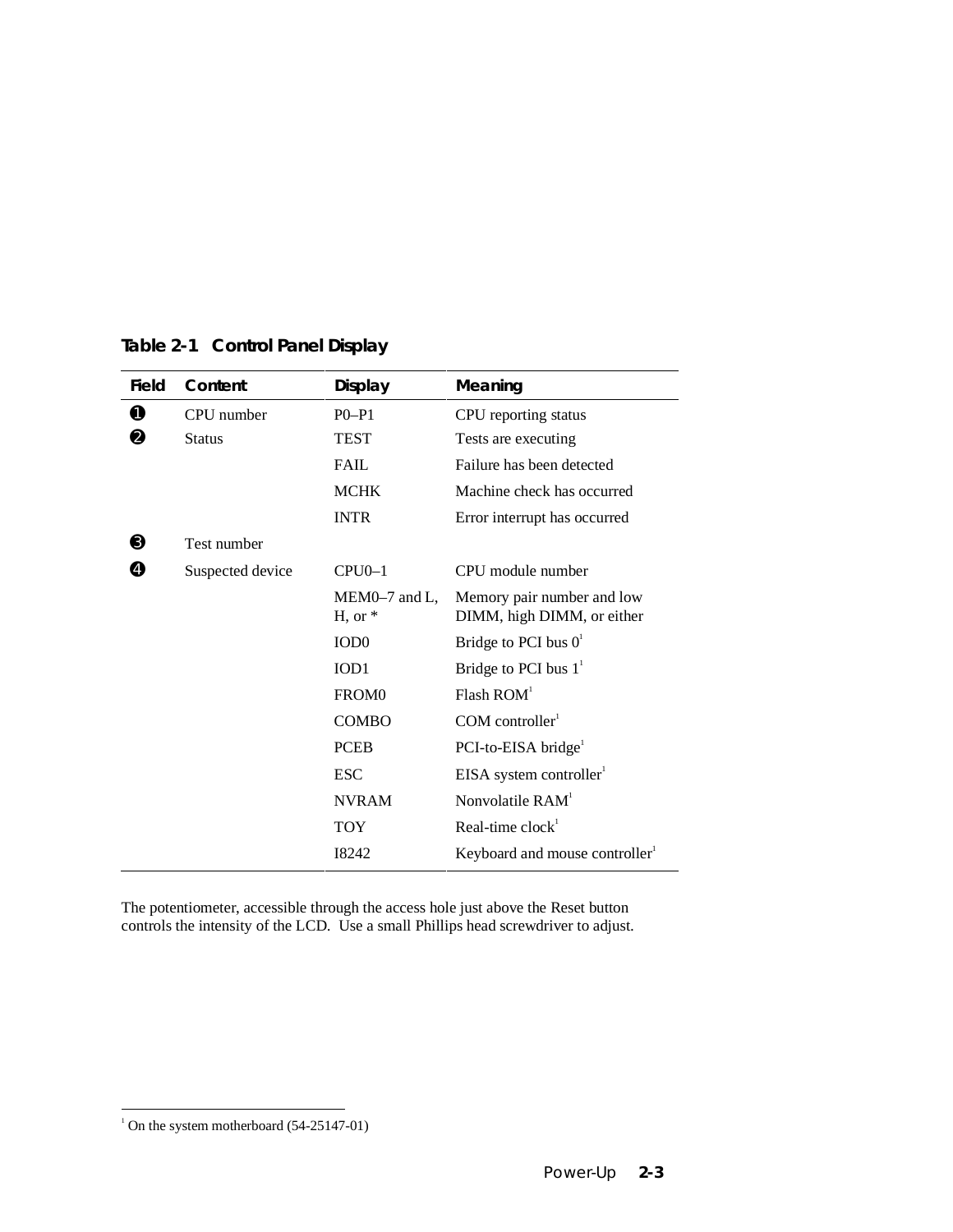# **2.2 Power-Up Sequence**

**Console and most power-up tests reside on the I/O subsystem, not on the CPU nor on any other module on the system bus.**

**Figure 2-2 Power-Up Flow**



PKW0432B-96

#### **Definitions**

**SROM**. The SROM is a 128-Kbit ROM on each CPU module. The ROM contains minimal diagnostics that test the Alpha chip and the path to the XSROM. Once the path is verified, it loads XSROM code into the Alpha chip and jumps to it.

**XSROM**. The XSROM, or extended SROM, contains back-up cache and memory tests, the I/O subsystem tests for embedded devices, and a fail-safe loader. The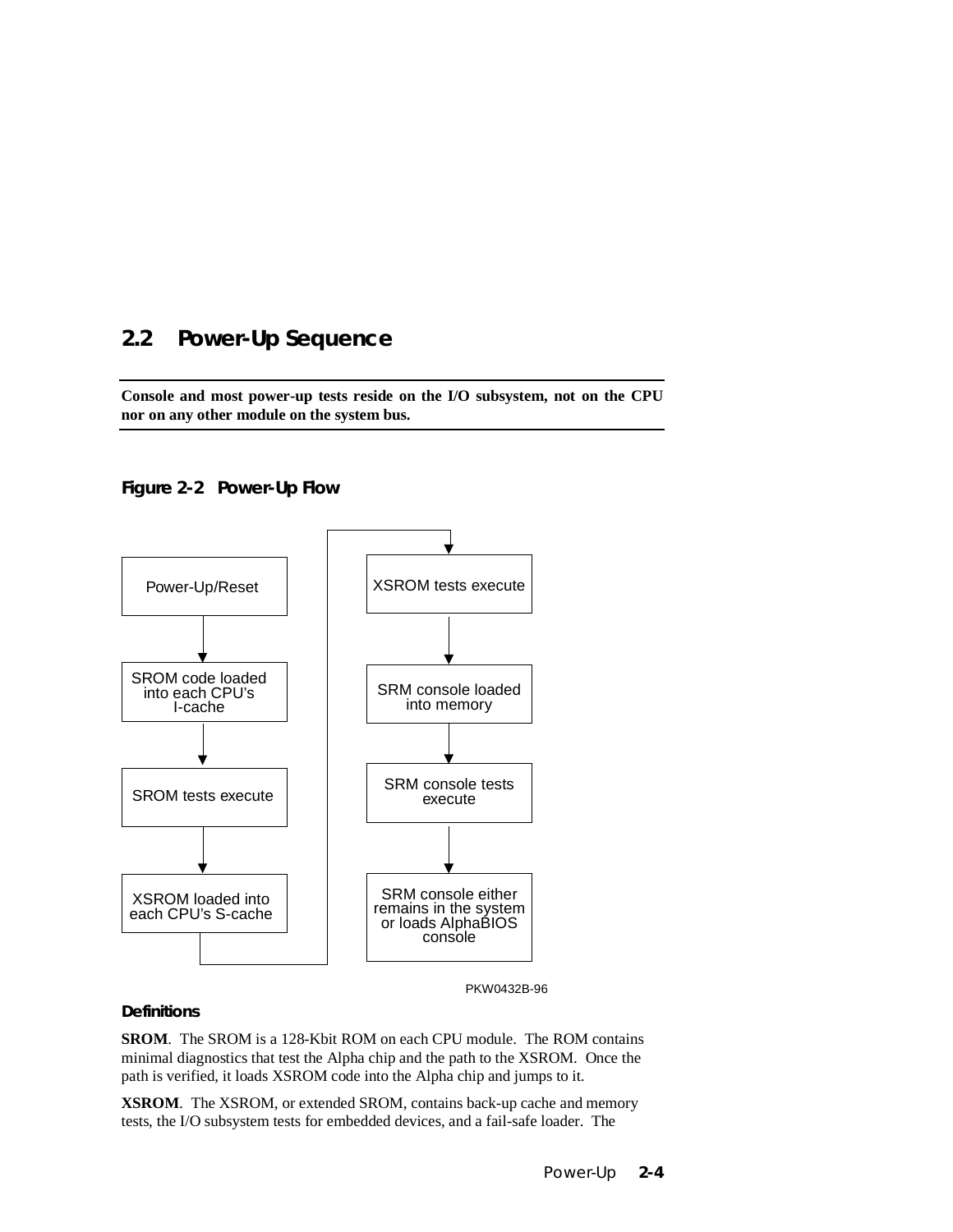XSROM code resides in sector 0 of FEPROM 0 on the XBUS. Sector 2 of FEPROM 0 contains a duplicate copy of the code and is used if sector 0 is corrupt. Code for sizing DIMM memory resides in sector 1 of FEPROM 0 along with the PAL code.

**FEPROM**. Two 1-Mbyte programmable ROMs (FEPROMS) are on the XBUS on PCI0. FEPROM 0 contains two copies of the XSROM, the OpenVMS and DIGITAL UNIX PAL code, and the SRM console and decompression code. FEPROM 1 contains the AlphaBIOS and NT HAL code. See Figure 2-3. These two FEPROMs can be flash updated. Refer to Appendix A.



### **Figure 2-3 Contents of FEPROMs**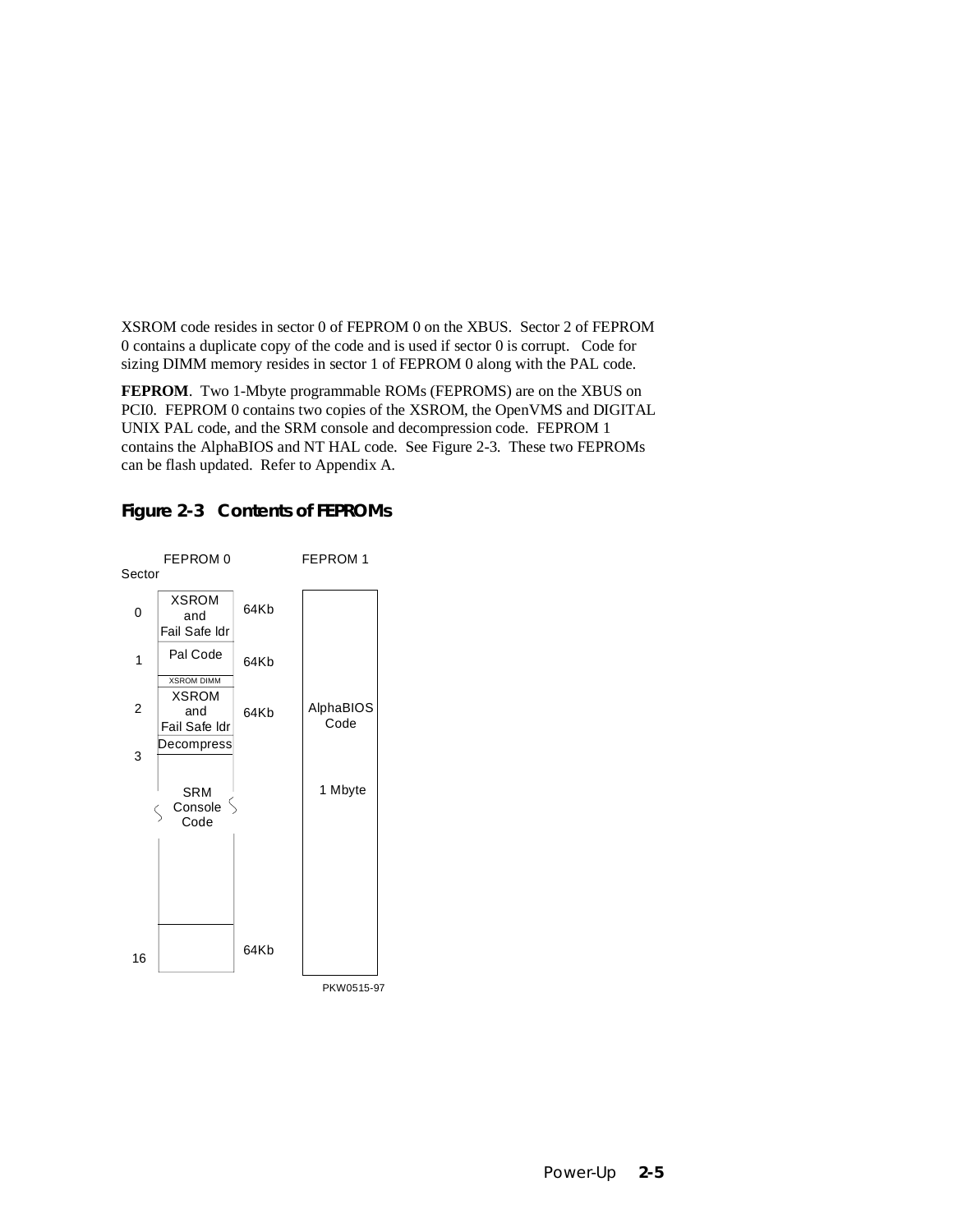For the console to run, the path from the CPU to the XSROM must be functional. The XSROM resides in FEPROM0 on the XBUS, off the EISA bus, off PCI 0, off IOD 0. See Figure 2-4. This path is minimally tested by SROM.





PKW0502A-97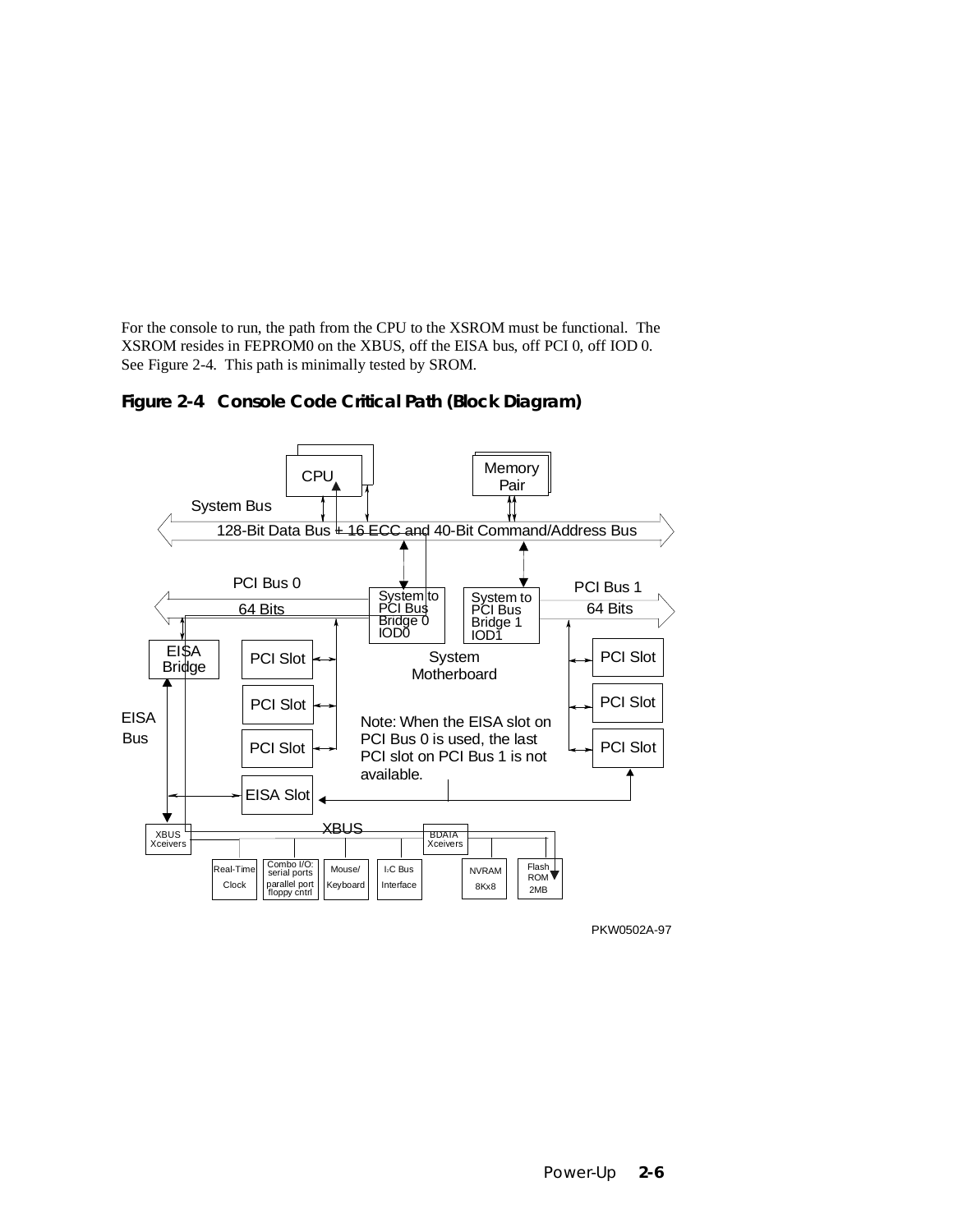The SROM contents are loaded into each CPU's I-cache and executed on powerup/reset. After testing the caches on each processor chip, it tests the path to the XSROM. Once this path is tested and deemed reliable, layers of the XSROM are loaded sequentially into the processor chip on each CPU. None of the SROM or XSROM power-up tests are run from memory—all run from the caches in the CPU chip, thus providing excellent diagnostic isolation. Later power-up tests, run under the console, are used to complete testing of the I/O subsystem.

There are two console programs: the SRM console and the AlphaBIOS console, as detailed in your system *User's Guide*. By default, the SRM console is always loaded and I/O system tests are run under it before the system loads AlphaBIOS. To load AlphaBIOS, the **os\_type** environment variable must be set to **NT** and "halt assertion" must be clear. Otherwise, the SRM console continues to run.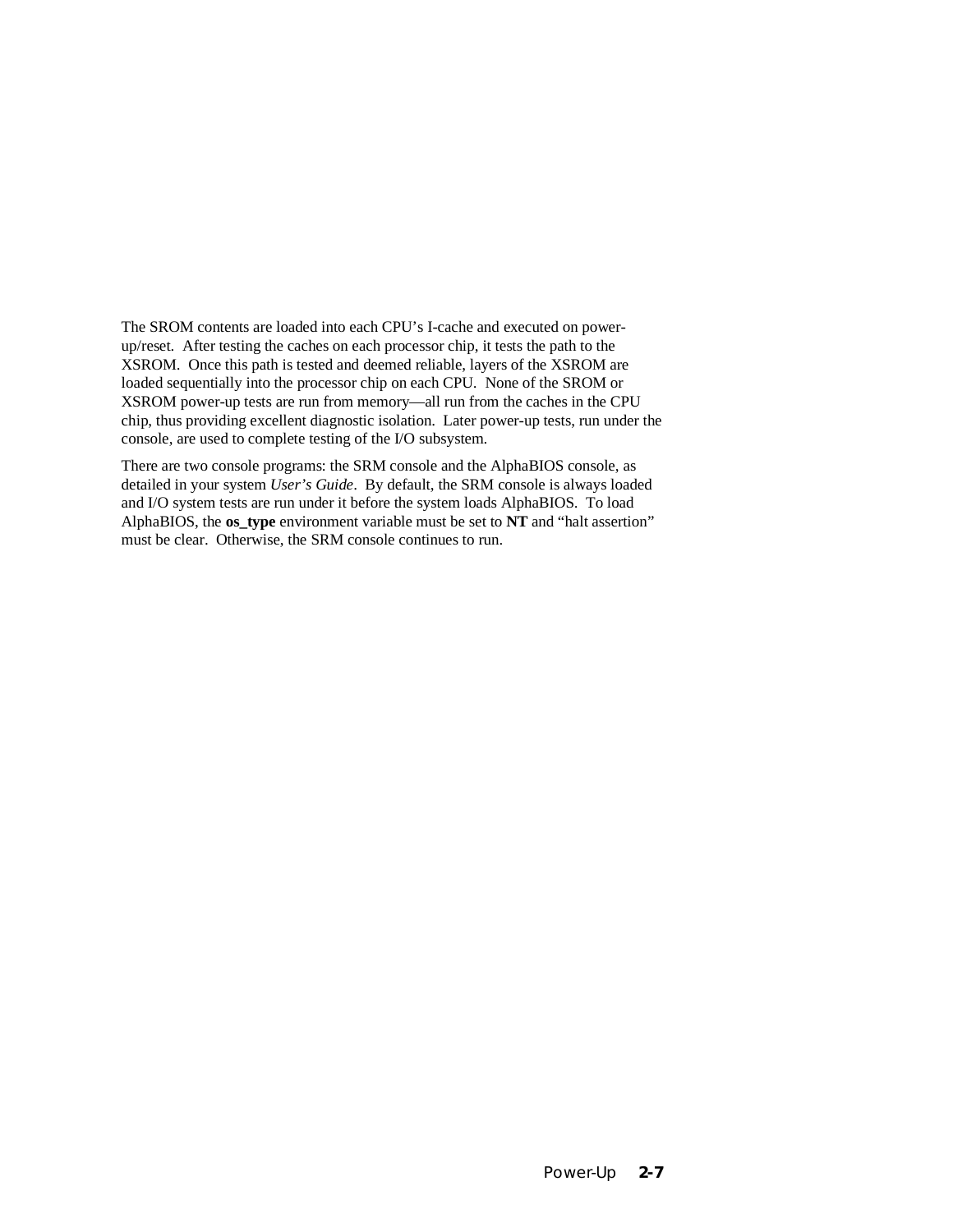### **2.3 SROM Power-Up Test Flow**

**The SROM tests the CPU chip and the path to the XSROM.**





Power-Up **2-8**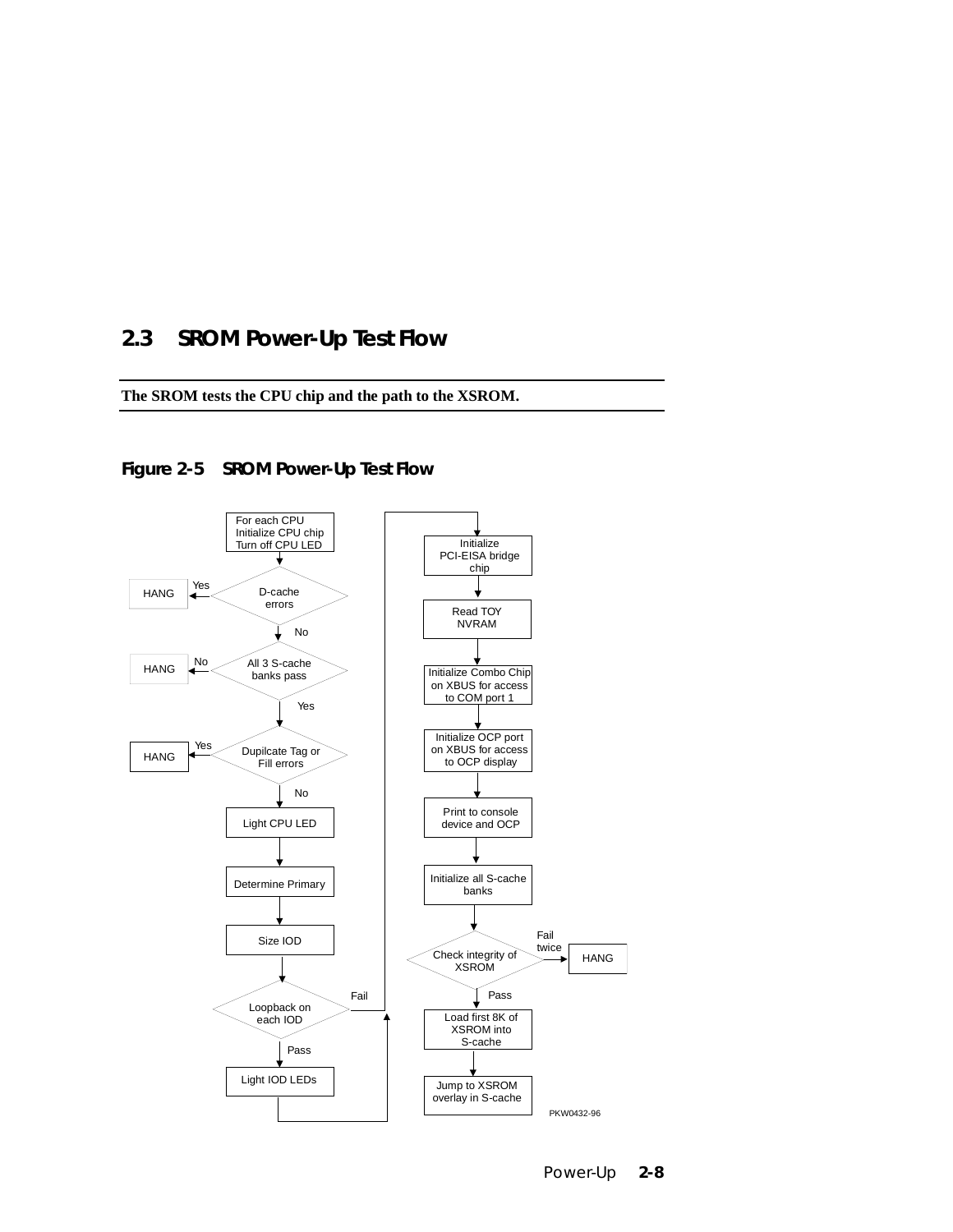The Alpha chip built-in self-test tests the I-cache at power-up and upon reset.

Each CPU chip loads its SROM code into its I-cache and starts executing it. If the chip is partially functional, the SROM code continues to execute. However, if the chip cannot perform most of its functions, that CPU hangs and that CPU pass/fail LED remains off. (In these systems, the CPU pass/fail LED is not visible.)

If the system has more than one CPU and at least one passes both the SROM and XSROM power-up tests, the system will bring up the console. The console checks the FW\_SCRATCH register where evidence of the power-up failure is left. Upon finding the error, the console sends these messages to COM1 and the OCP:

- COM1 (or VGA): Power-up tests have detected a problem with your system
- OCP: Power-up failure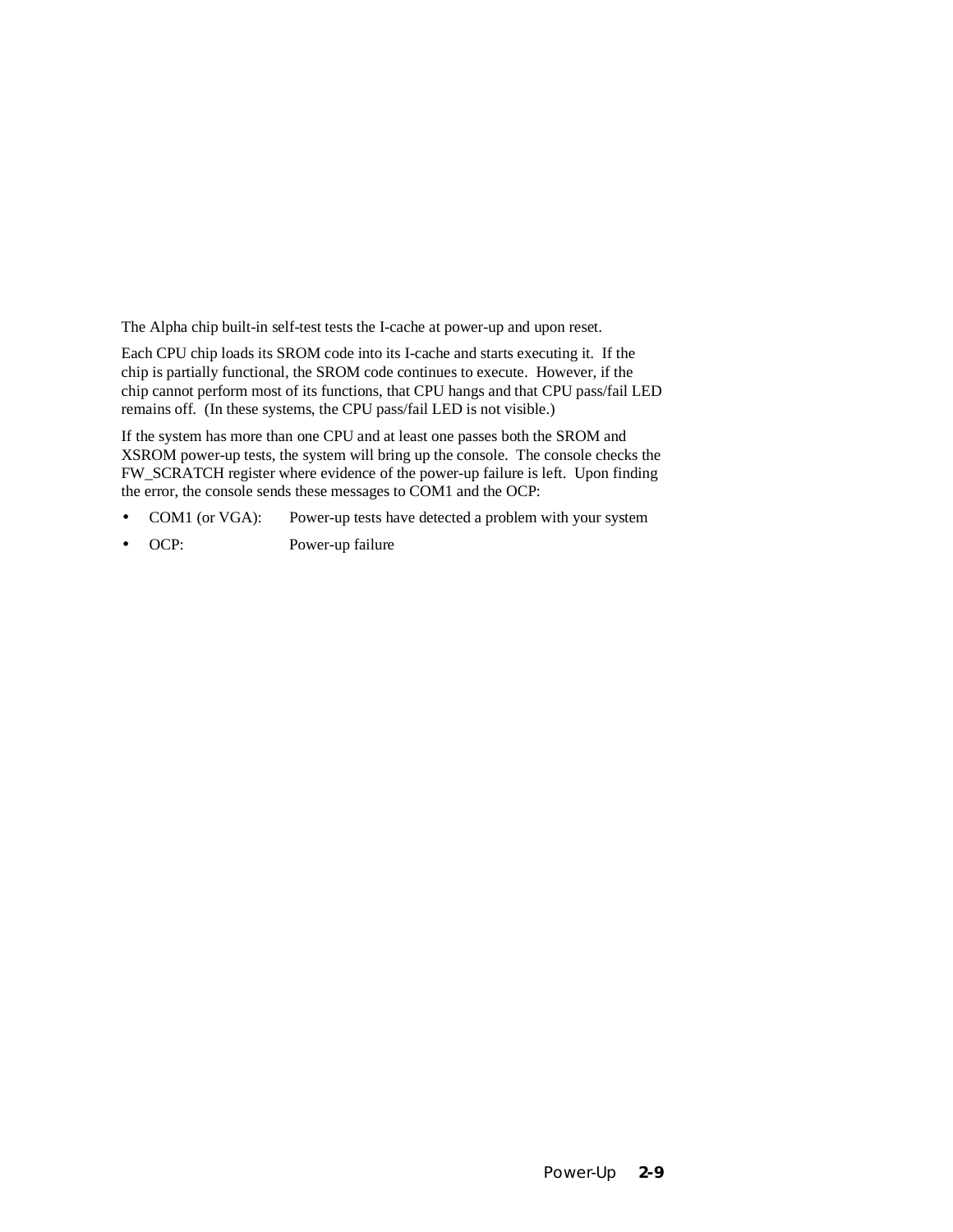Table 2-2 lists the tests performed by the SROM.

| Table 2-2 SROM Tests |  |  |
|----------------------|--|--|
|----------------------|--|--|

| Logic Tested                                                                                                                     |
|----------------------------------------------------------------------------------------------------------------------------------|
| D-cache access, D-cache data, D-cache address logic                                                                              |
| D-cache tag store RAM, D-cache bank address logic                                                                                |
| S-cache RAM cells, S-cache data path, S-cache address<br>path                                                                    |
| S-cache tag store RAM, S-cache bank address logic                                                                                |
| I-cache parity error detection, ISCR register and error<br>forcing logic, IC_PERR_STAT register and reporting<br>logic           |
| D-cache parity error detection, DC_MODE register and<br>parity error forcing logic, DC_PERR_STAT register and<br>reporting logic |
| S-cache parity error detection, SC_CTL register and<br>parity error forcing logic, SC_STAT register and<br>reporting logic       |
| Access to IOD CSRs, data path through CAP chip and<br>MDP0 on each IOD, PCI0 A/D lines <31:0>                                    |
|                                                                                                                                  |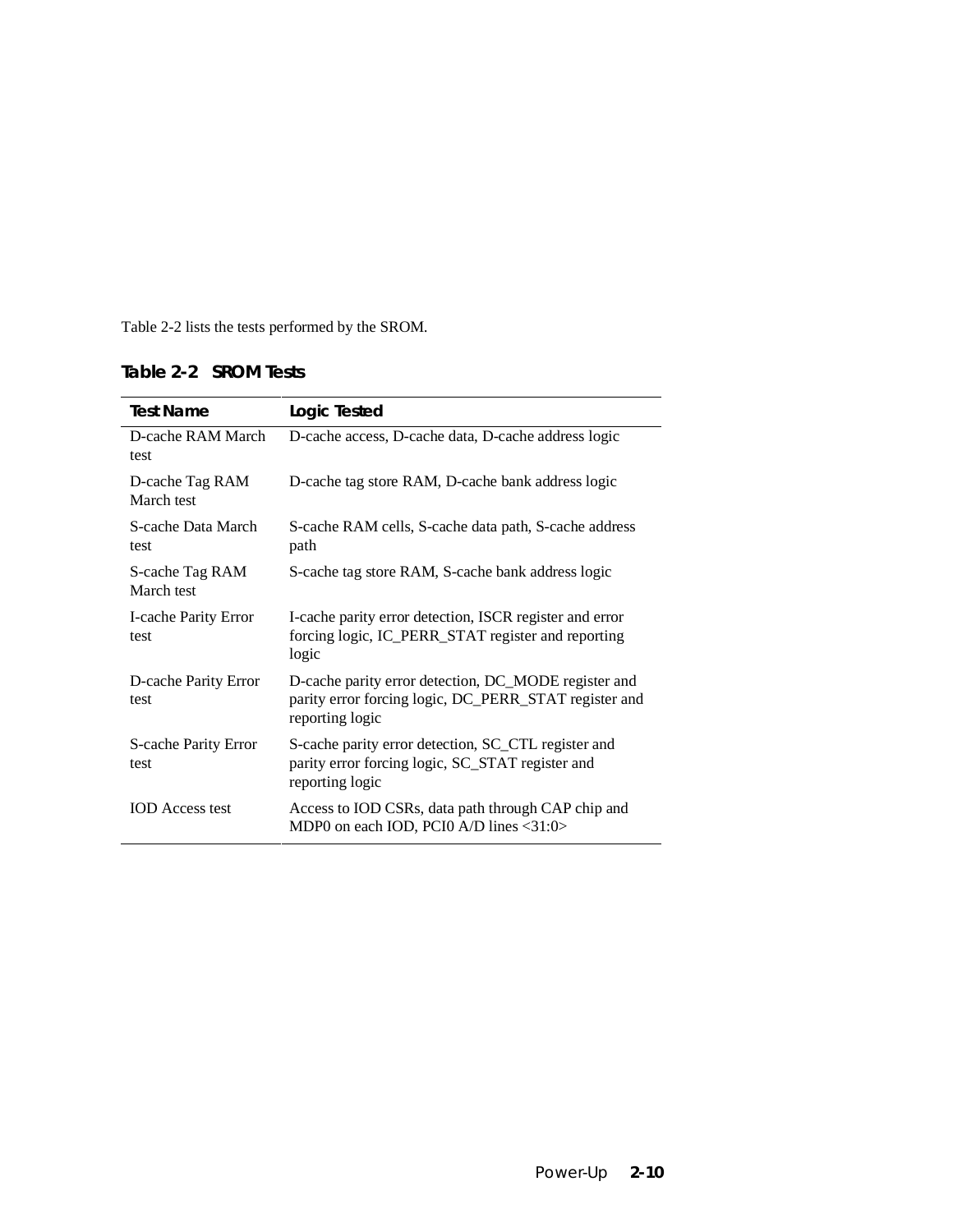### **2.4 SROM Errors Reported**

**The SROM reports machine checks, pending interrupt/exception errors, and errors related to corruption of FEPROM 0. If SROM errors are fatal, the particular CPU will hang and only the CPU self-test pass LEDs and/or the LEDs on the system motherboard will indicate the failure. The CPU self-test pass LED is not visible but the IOD0 and IOD1 pass LEDs are.**

**Example 2–1 SROM Errors Reported at Power-Up**

#### **Unexpected Machine Check (CPU Error)**

UNEX MCHK on CPU 0 EXC\_ADR 42a9 EI STAT fffffff004ffffff EI ADDR ffffff000000801f SC\_STAT 0 SC\_ADDR FFFFFF0000005F2F

#### **Pending Interrupt/Exception (CPU Error)**

INT-EXC on CPU0 400000 EI STAT fffffff007ffffff EI ADDR ffffffffffffffdf FIL SYN 631B BCTGADR ffffffa7fffcafff

**FEPROM Failures (PCI Motherboard Error)**

#### **Sector 0 failures (XSROM flash unload failure)**

Sctr 0 -XSROM headr PTTRN fail Sctr 0 -XSROM headr CHKSM fail Sctr 0 -XSROM code CHKSM fail

#### **Sector 2 failures (XSROM recovery flash unload failure)**

Sctr 2 -XSROM headr PTTRN fail Sctr 2 -XSROM headr CHKSM fail Sctr 2 -XSROM code CHKSM fail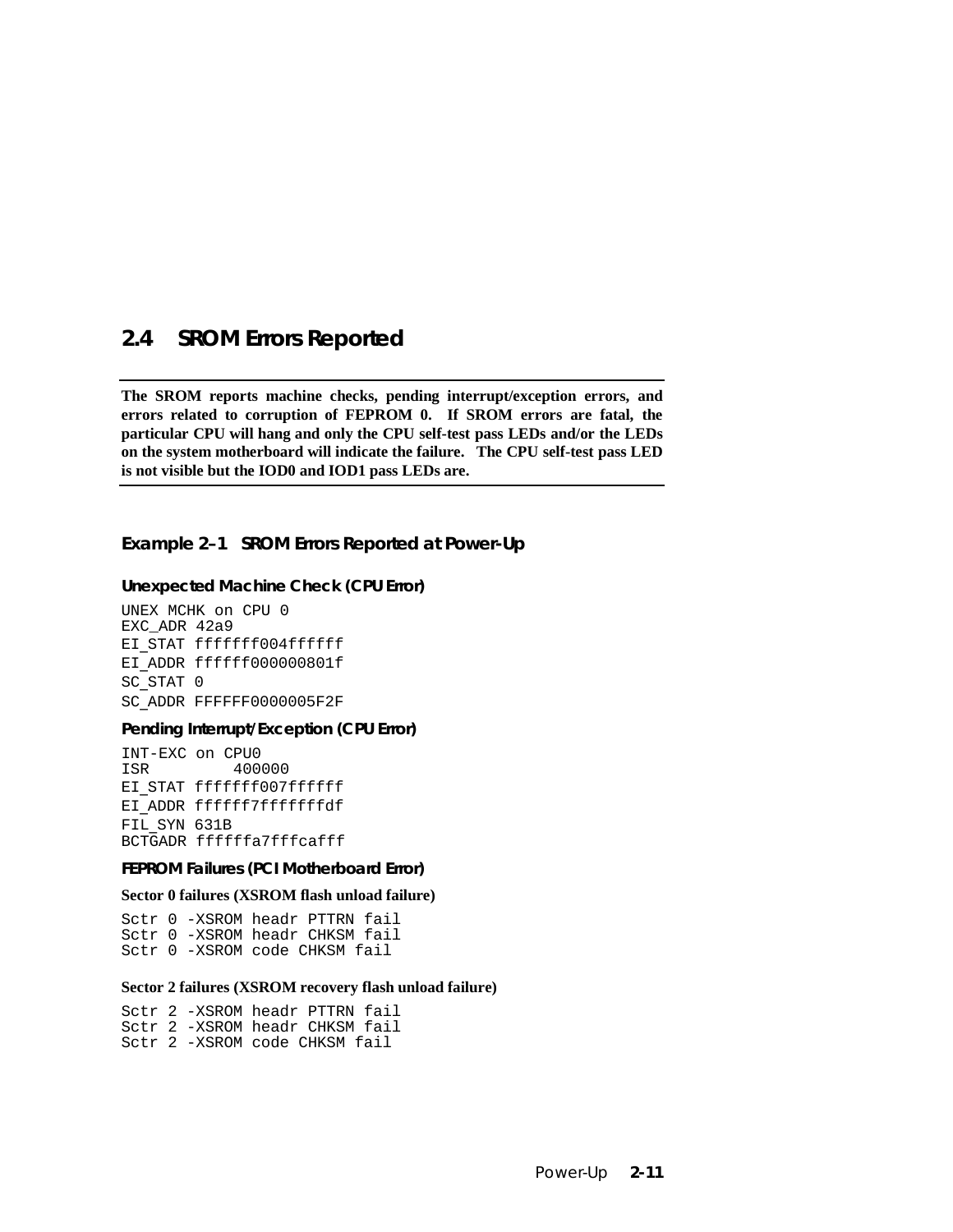### **2.5 XSROM Power-Up Test Flow**

**Once the SROM has completed its tests and verified the path to the FEPROM containing the XSROM code, it loads the first 8 Kbytes of XSROM into the primary CPU's S-cache and jumps to it.**

### **Figure 2-6 XSROM Power-Up Flowchart**



XSROM tests are described in Table 2-3. Failure indicates a CPU failure.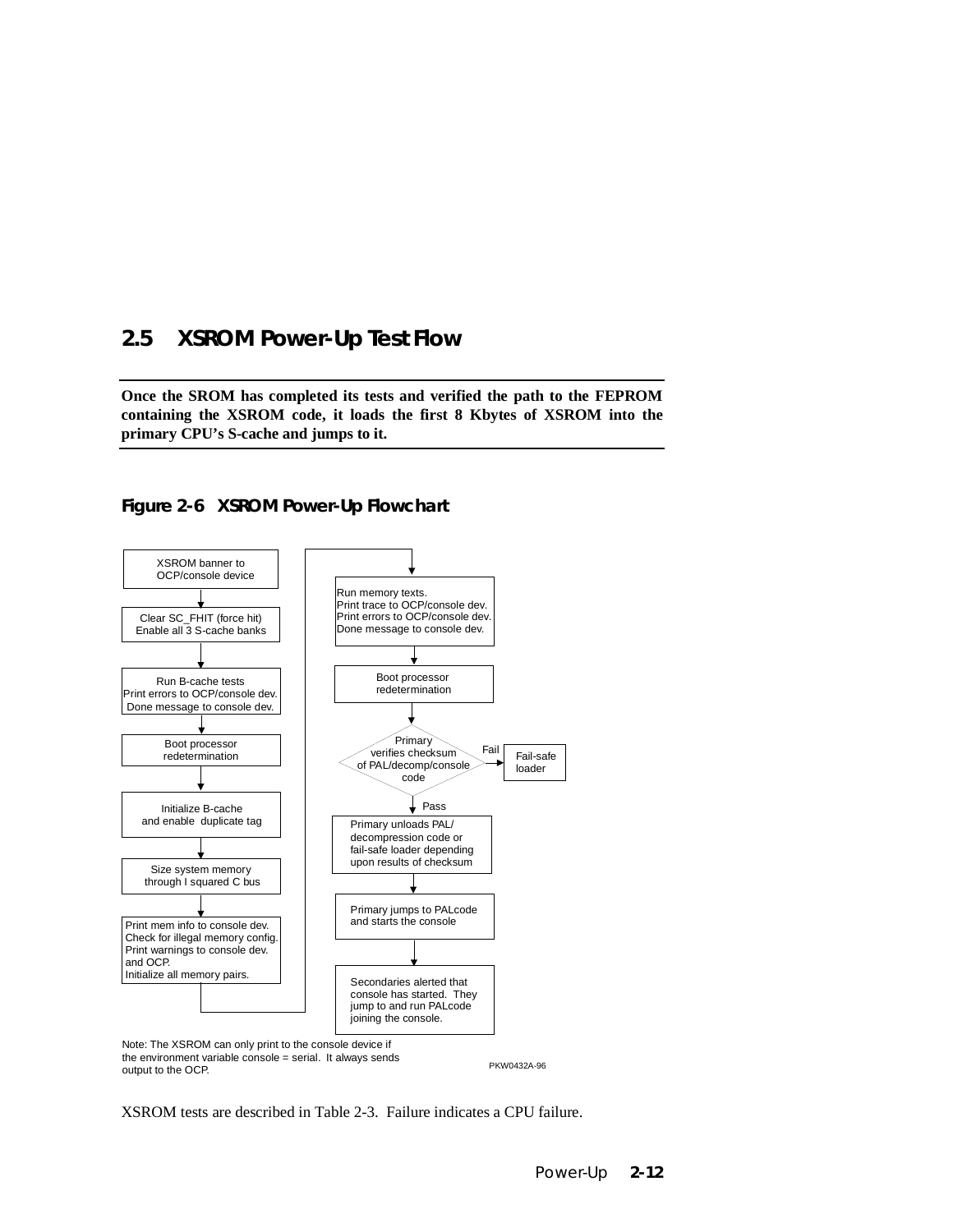After jumping to the primary CPU's S-cache, the code then intentionally I-caches itself and is completely register based (no D-stream for stack or data storage is used). The only D-stream accesses are writes/reads during testing.

Each FEPROM has sixteen 64-Kbyte sectors. The first sector contains B-cache tests, memory tests, and a fail-safe loader. The second sector contains support for system memory and PALcode. The third sector contains a copy of the first sector. The remaining thirteen sectors contain the SRM console and decompression code.

*NOTE: Memory tests are run during power-up and reset (see Table 2-4). They are also affected by the state of the memory\_test environment variable, which can have the following values:*

| <b>FULL</b>    | Test all memory                 |
|----------------|---------------------------------|
| <i>PARTIAL</i> | Test up to the first 256 Mbytes |
| <i>NONE</i>    | Test 32 Mbytes                  |

| Test | <b>Test Name</b>           | <b>Logic Tested</b>                                                                                                  |
|------|----------------------------|----------------------------------------------------------------------------------------------------------------------|
| 11   | B-cache Data March test    | B-cache data RAMs, CPU chip B-cache<br>control, CPU chip B-cache address decode,<br>$INDEX_H < 23:6 > (address bus)$ |
| 12   | B-cache Tag March test     | B-cache tag store RAMs, B-cache STAT<br>store RAMs                                                                   |
| 13   | B-cache ECC Data Line test | CPU chip ECC generation and checking<br>logic, ECC lines from CPU chip to B-<br>cache, B-cache ECC RAMs              |
| 14   | B-cache Tag Data Line test | Access to B-cache tags, shorts between tag<br>data and its status and parity bits                                    |
| 15   | B-cache Data Line test     | B-cache data lines to B-cache data RAMs,<br>B-cache read/write logic                                                 |
| 16   | B-cache ECC Data Line test | CPU chip ECC generation and checking<br>logic, ECC lines from CPU chip to B-<br>cache, B-cache ECC RAMs              |

#### **Table 2-3 XSROM Tests**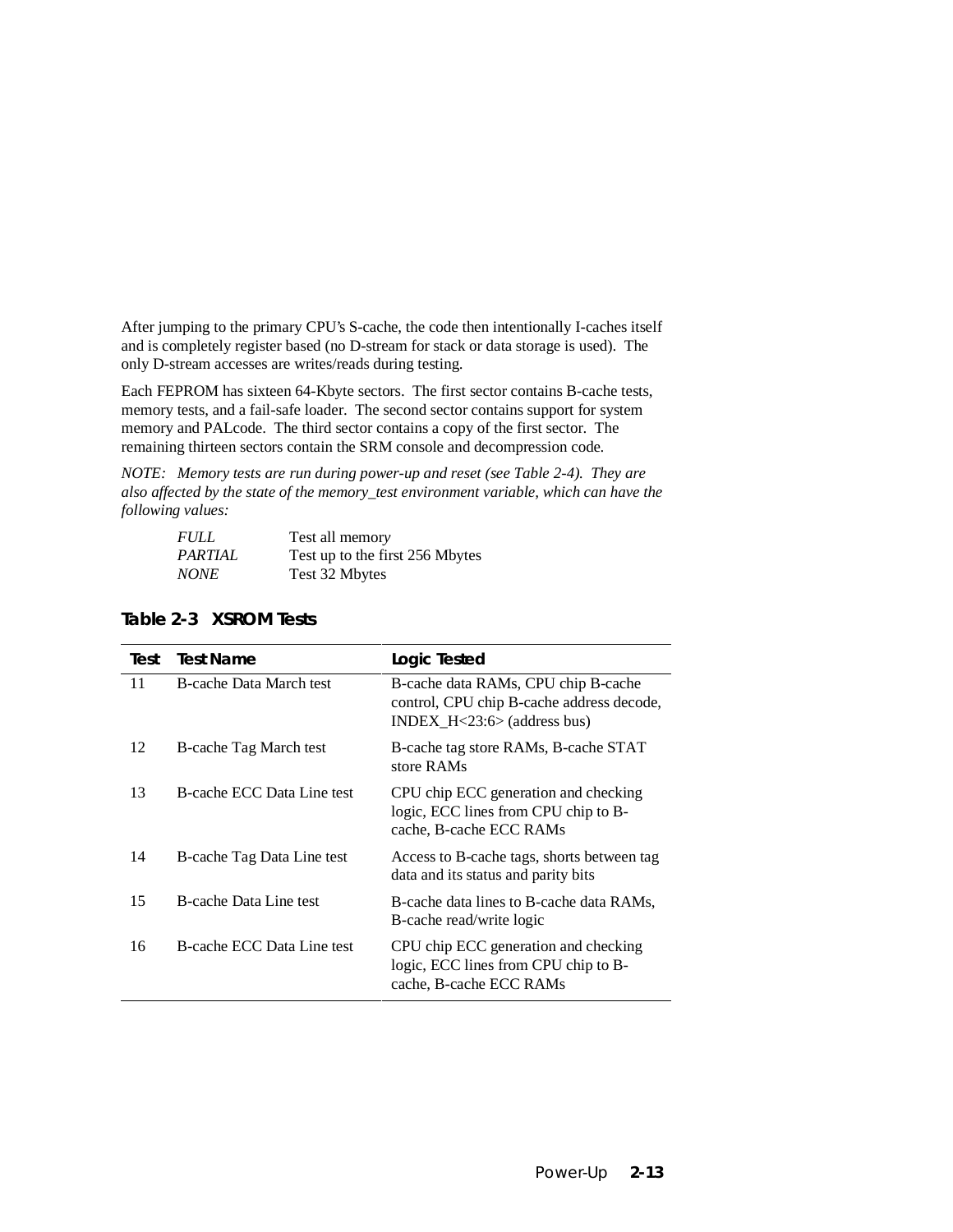| Test | <b>Test Name</b>       | Logic Tested                                                              | <b>Description</b>                                                                                                                       |
|------|------------------------|---------------------------------------------------------------------------|------------------------------------------------------------------------------------------------------------------------------------------|
| 20   | Memory<br>Data test    | Data path to and from<br>memory<br>Data path on memory and<br><b>RAMs</b> | Test floats 1 and 0 across da<br>and check bit data lines.<br>Errors are reported for each<br>DIMM memory card from<br>MEM0 L to MEM7 H. |
| 21   | Memory<br>Address test | Address path to and from<br>memory<br>Address path on memory              | Same as test 20.                                                                                                                         |

**Table 2-4 Memory Tests**

and RAMs 23\* Memory Bitmap Building No new logic Maps out bad memory by way of the bitmap. It does not completely fail memory. 24 Memory March test No new logic Maps out bad memory.

\* There is no test 22.

and 0 across data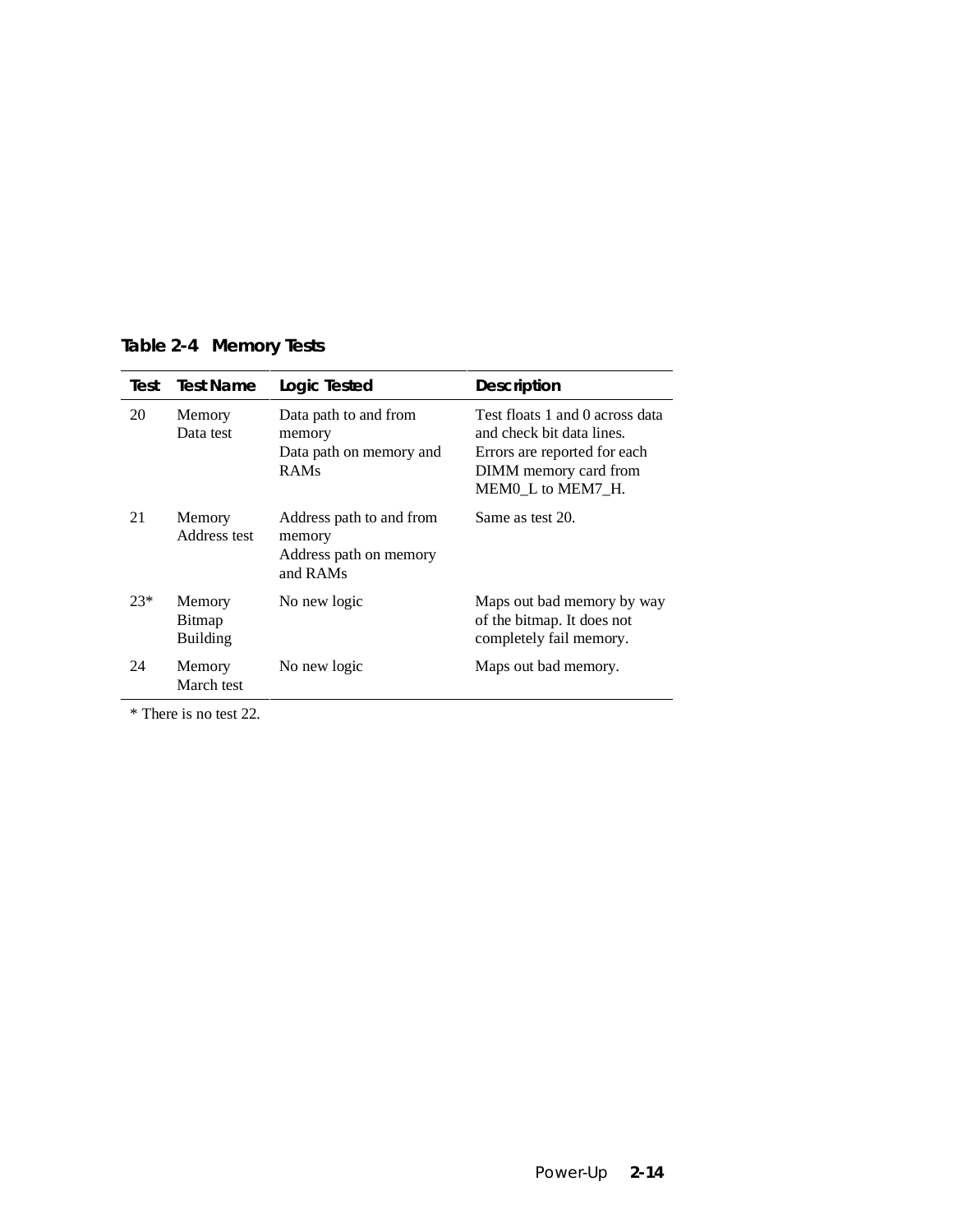### **2.6 XSROM Errors Reported**

**The XSROM reports B-cache test errors and memory test errors. It also reports a warning if memory is illegally configured.**

#### **Example 2–2 XSROM Errors Reported at Power-Up**

#### **B-cache Error (CPU Error)**

TEST ERR on cpu0  $\text{HCPU running the test}$ FRU cpu0 err# 2 tst# 11 exp: 5555555555555555 #Expected data rcv: aaaaaaaaaaaaaaaa #Received data adr: ffff8 #B-cache location #error occurred

#### **Memory Error (Memory Module Indicated)**

20..21.. TEST ERR on cpu0  $\text{HCP}$  #CPU running test<br>FRU: MEM1L #Low member of me #Low member of memory pair 1

err# c tst# 21 22..23..24..Memory testing complete on cpu0

#### **Memory Configuration Error (Operator Error)**

ERR! mem\_pair0 misconfigured ERR! mem pair1 card size mismatch ERR! mem\_pair6 card type mismatch ERR! mem\_pair1 EMPTY

#### **FEPROM Failures (PCI Error)**

Sctr 1 -PAL headr PTTRN fail Sctr 1 -PAL headr CHKSM fail Sctr 1 -PAL code CHKSM fail Sctr 3 -CONSLE headr PTTRN fail Sctr 3 -CONSLE headr CHKSM fail Sctr 3 -CONSLE code CHKSM fail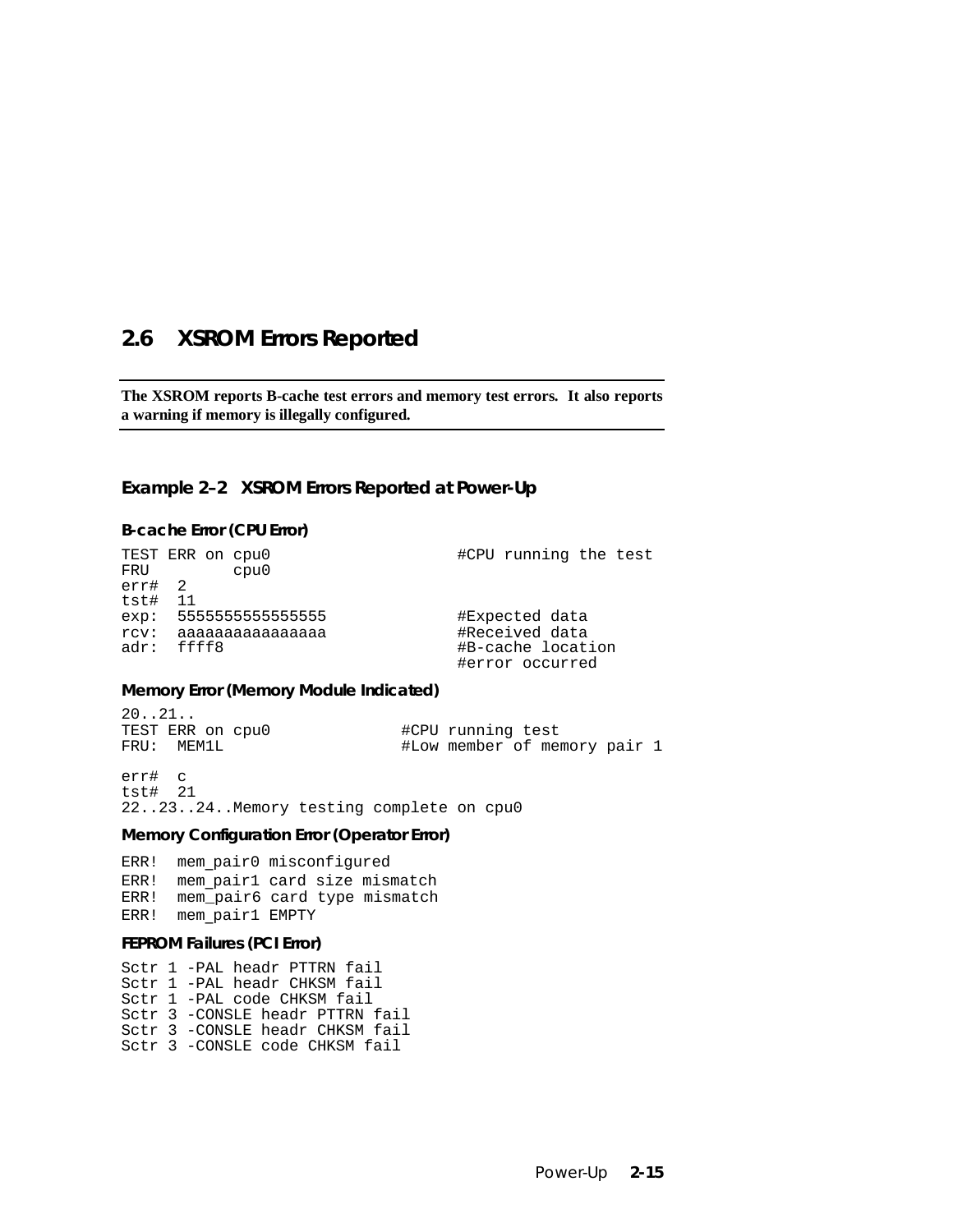# **2.7 Console Power-Up Tests**

**Once the SRM console is loaded, it tests each IOD further. Table 2-5 describes the IOD power-up tests, and Table 2-6 describes the PCI power-up tests.**

#### **Table 2-5 IOD Tests**

-

| Test #          | <b>Test Name</b>                          | <b>Description</b>                                                                                                                                 |
|-----------------|-------------------------------------------|----------------------------------------------------------------------------------------------------------------------------------------------------|
| 1               | <b>IOD CSR Access test</b>                | Read and write all CSRs in each IOD.                                                                                                               |
| 2               | Loopback test                             | Dense space writes to the IOD's PCI dense<br>space to check the integrity of ECC lines.                                                            |
| 3               | <b>ECC</b> test                           | Loopback tests similar to test 2 but with a<br>varying pattern to create an ECC of 0s.<br>Single- and double-bit errors are checked.               |
| 4               | Parity Error and Fill<br>Error tests      | Parity errors are forced on the address and<br>data lines on system bus and PCI buses. A<br>fill error transaction is forced on the system<br>bus. |
| 5               | <b>Translation Error test</b>             | A loopback test using scatter/gather address<br>translation logic on each IOD.                                                                     |
| 6               | Write Pending test                        | Runs test 2 with the write-pending bit set<br>and clear in the CAP chip control register.                                                          |
| 7               | <b>PCI</b> Loopback test                  | Loops data through each PCI on each IOD,<br>testing the mask field of the system bus.                                                              |
| 8               | PCI Peer-to-Peer<br><b>Byte Mask test</b> | Tests that devices on the same PCI and on<br>different PCIs can communicate.                                                                       |
| 9 <sup>1</sup>  | Page Table Entry test<br>1 (CAP chip)     | Tests every PTE using scatter/gather<br>translation and addressing.                                                                                |
| 10 <sup>1</sup> | Page Table Entry test<br>2 (CAP chip)     | Tests random PTEs forcing use of all<br>interesting tag and page registers.                                                                        |

 $1$  Not run on power-up. These tests take approximately 30 seconds and are run in user mode.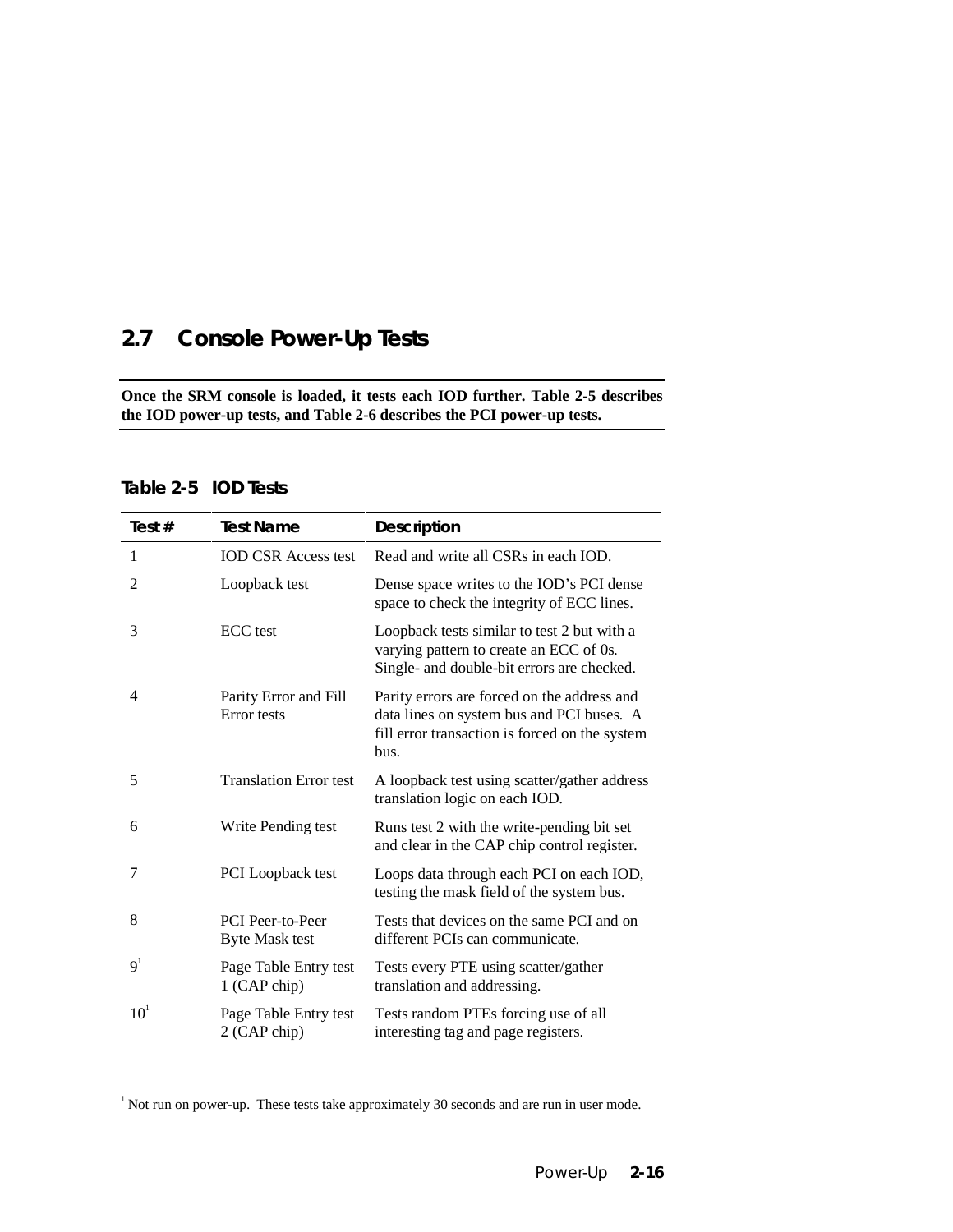| Test<br><b>Number</b> | Test Name                                  | Diagnostic<br><b>Name</b> | <b>Description</b>                                            |
|-----------------------|--------------------------------------------|---------------------------|---------------------------------------------------------------|
|                       | <b>PCEB</b>                                | pceb_diag                 | Tests the PCI to EISA bridge chip                             |
| $\mathfrak{D}$        | <b>ESC</b>                                 | $\text{esc\_diag}$        | Tests the EISA system controller                              |
| 3                     | 8K NVRAM                                   | nvram_diag                | Tests the NVRAM                                               |
| 4                     | Real-Time Clock                            | $ds1287$ _diag            | Tests the real-time clock chip                                |
| 5                     | Keyboard and<br>Mouse                      | $i8242$ diag              | Tests the keyboard/mouse chip                                 |
| 6                     | <b>Flash ROM</b>                           | flash_diag                | Dumps contents of flash ROM                                   |
| 7                     | Serial and<br>Parallel Ports and<br>Floppy | combo_diag                | Tests COM ports 1 and 2, the<br>parallel port, and the floppy |
| 8                     | CD-ROM                                     | $ncr810$ _diag            | Tests the CD-ROM controller                                   |

**Table 2-6 PCI Motherboard Tests**

For both IOD tests and PCI 0 and PCI 1 tests, trace and failure status is sent to the OCP. If any of these tests fail, a warning is sent to the SRM console device after the console prompt (or AlphaBIOS pop-up box). The IOD LEDs on the system motherboard are controlled by the diagnostics. If a LED is off, a failure occurred.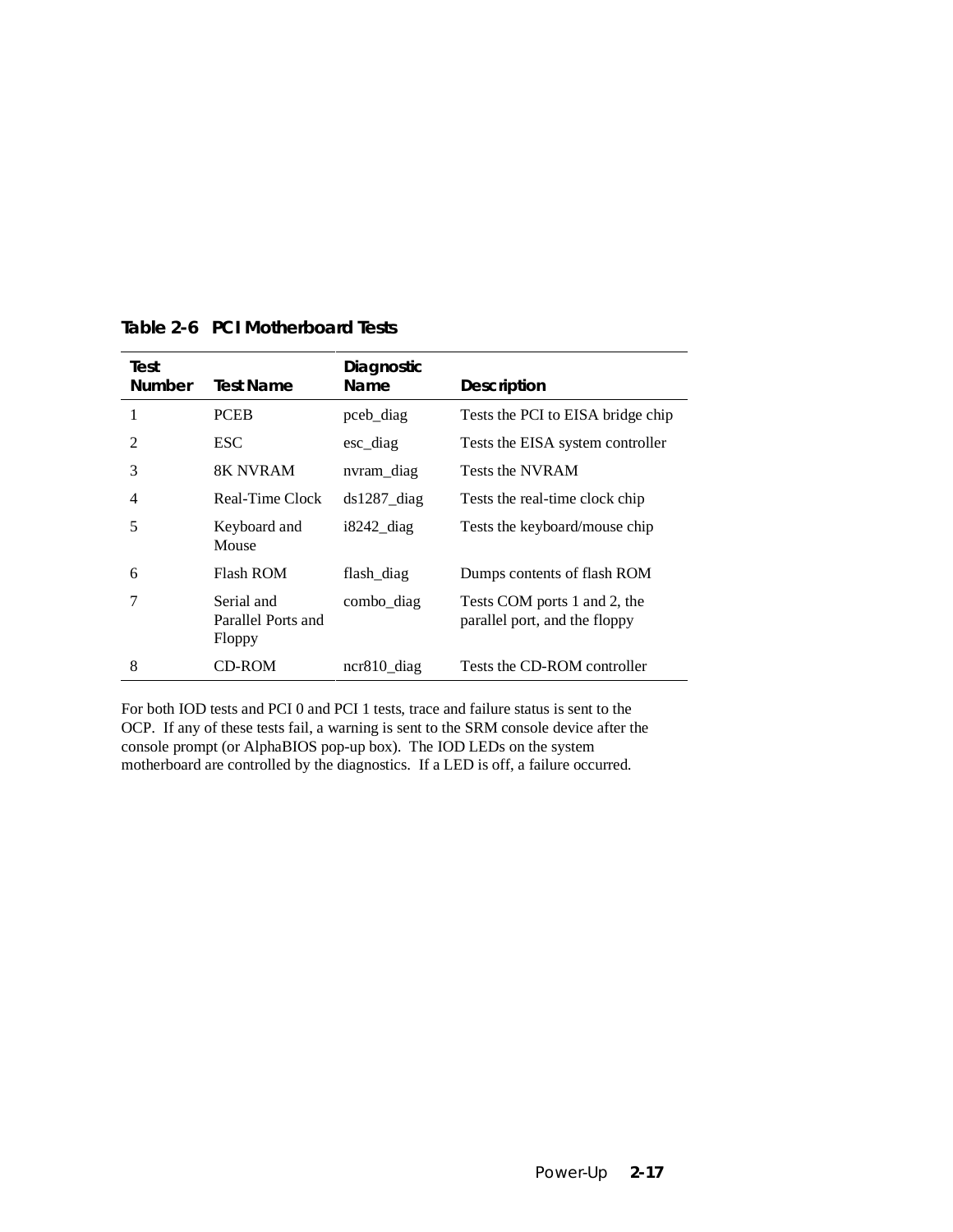# **2.8 Console Device Determination**

**After the SROM and XSROM have completed their tasks, the SRM console program, as it starts, determines where to send its power-up messages.**



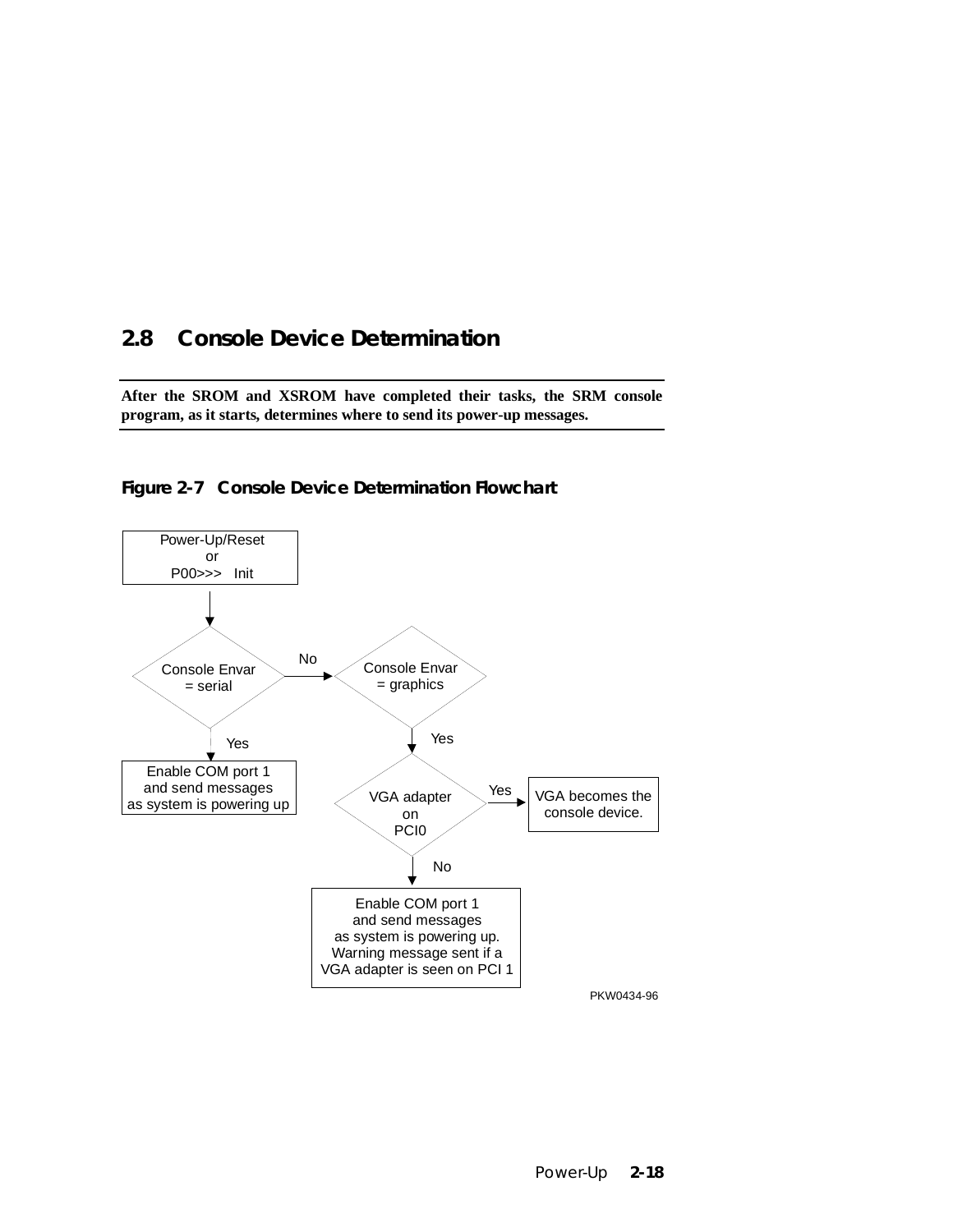#### **Console Device Options**

The console device can be either a serial terminal or a graphics monitor. Specifically:

- A serial terminal connected to COM1 off the bulkhead. The terminal connected to COM1 must be set to 9600 baud. This baud rate cannot be changed.
- A graphics monitor off an adapter on PCI0.

Systems running Windows NT must have a graphics monitor as the console device and run AlphaBIOS as the console program.

During power-up, the SROM and the XSROM always send progress and error messages to the OCP and to the COM1 serial port if the SRM **console** environment variable (set with the **set console** command) is set to **serial**. If the **console** environment variable is set to **graphics**, no messages are sent to COM1.

If the console device is connected to COM1, the SROM, XSROM, and console powerup messages are sent to it once it has been initialized. If the console device is a graphics device, console power-up messages are sent to it, but SROM and XSROM power-up messages are lost. No matter what the **console** environment variable setting, each of the three programs sends messages to the control panel display.

| <b>Messages</b> | Console Set to   |                                          |
|-----------------|------------------|------------------------------------------|
| Sent By         | Serial           | Graphics                                 |
| <b>SROM</b>     | COM <sub>1</sub> | Lost, though a subset is sent to the OCP |
| <b>XSROM</b>    | COM <sub>1</sub> | Lost, though a subset is sent to the OCP |
| SRM console     | COM <sub>1</sub> | VGA, though a subset is sent to the OCP  |

#### **Changing Where the Console Output Is Displayed**

You can change where console output is displayed, assuming the SRM console has fully powered up and the **os\_type** environment variable is set to **openvms** or **unix**. (The following does not work if **os\_type** is set to **nt**.)

If the **console** environment variable is set to **serial** and no serial terminal is attached to COM1, pressing a carriage return on a graphics monitor attached to the system makes it the console device and the console prompt is sent to it. If the console environment variable is set to **graphics** and no graphics monitor is attached to the adapter, pressing a carriage return on a serial terminal attached to COM1 makes it the console device and the console prompt is sent to it. In either case power-up information is lost.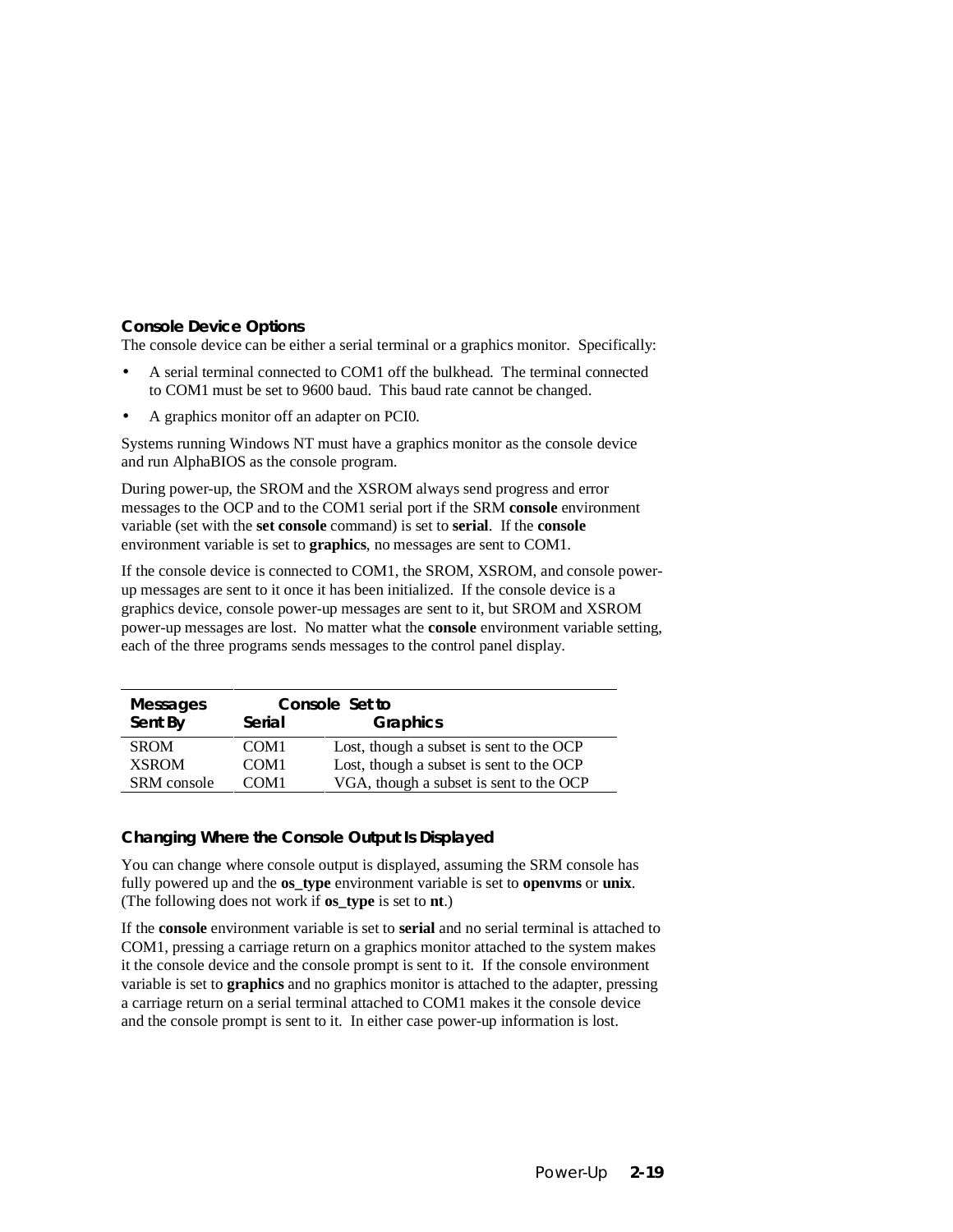# **2.9 Console Power-Up Display**

**The entire power-up display prints to a serial terminal (if the** *console* **environment variable is set to** *serial***), and parts of it print to the control panel display. The last several lines print to either a serial terminal or a graphics monitor.**

### **Example 2–3 Power-Up Display**

| SROM V3.0 on cpu0<br>SROM V3.0 on cpul                                               |   |
|--------------------------------------------------------------------------------------|---|
| XSROM V5.0 on cpu0<br>XSROMb V5.0 on cpul                                            | Ø |
| BCache testing complete on cpul<br>BCache testing complete on cpu0                   | ❸ |
| mem pair0 - 256 MB<br>mem_pair1 - 256 MB<br>mem_pair2 - 64 MB<br>mem pair3 - 64 MB   |   |
| 20212021232424<br>Memory testing complete on cpu0<br>Memory testing complete on cpul |   |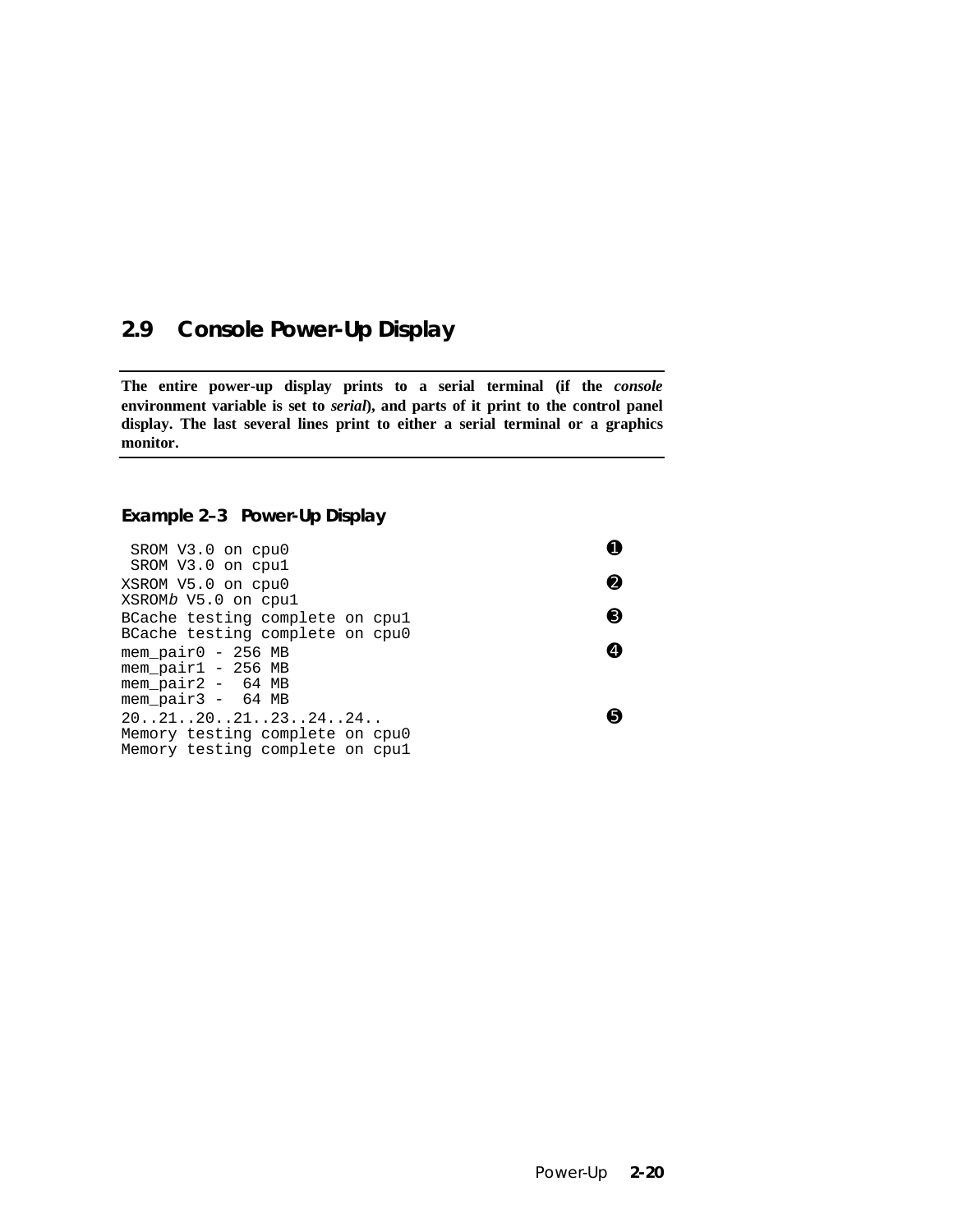➊ At power-up or reset, the SROM code on each CPU module is loaded into that module's I-cache and tests the module. If all tests pass, the processor's LED lights. If any test fails, the LED remains off and power-up testing terminates on that CPU.

The first determination of the primary processor is made, and the primary processor executes a loopback test to each PCI bridge. If this test passes, the bridge LED lights. If it fails, the LED remains off and power-up continues. The EISA system controller, PCI-to-EISA bridge, COM1 port, and control panel port are all initialized thereafter.

Each CPU prints an SROM banner to the device attached to the COM1 port and to the control panel display. (The banner prints to COM1 if the **console** environment variable is set to **serial**. If it is set to **graphics**, nothing prints to the console terminal, only to the control panel display, until  $\bullet$  occurs).

➋ Each processor's S-cache is initialized, and the XSROM code in the FEPROM on the PCI 0 is unloaded into them. (If the unload is not successful, a copy is unloaded from a different FEPROM sector. If the second try fails, the CPU hangs.)

Each processor jumps to the XSROM code and sends an XSROM banner to the COM1 port and to the control panel display.

➌ The three S-cache banks on each processor are enabled, and then the B-cache is tested. If a failure occurs, a message is sent to the COM1 port and to the control panel display.

Each CPU sends a B-cache completion message to COM1.

➍ The primary CPU is again determined, and memory is sized using code in sector 1 of FEPROM 0.

The information on memory pairs is sent to COM1. If an illegal memory configuration is detected, a warning message is sent to COM1 and the control panel display.

 $\Theta$  Memory is initialized and tested, and the test trace is sent to COM1 and the control panel display. Each CPU participates in the memory testing. The numbers for tests 20 and 21 might appear interspersed, as in Example 2–3. This is normal behavior. Test 24 can take several minutes if the memory is very large. The message "P0 TEST 24 MEM\*\*" is displayed on the control panel display; the second asterisk rotates to indicate that testing is continuing. If a failure occurs, a message is sent to the COM1 port and to the control panel display.

Each CPU sends a test completion message to COM1.

*Continued on next page*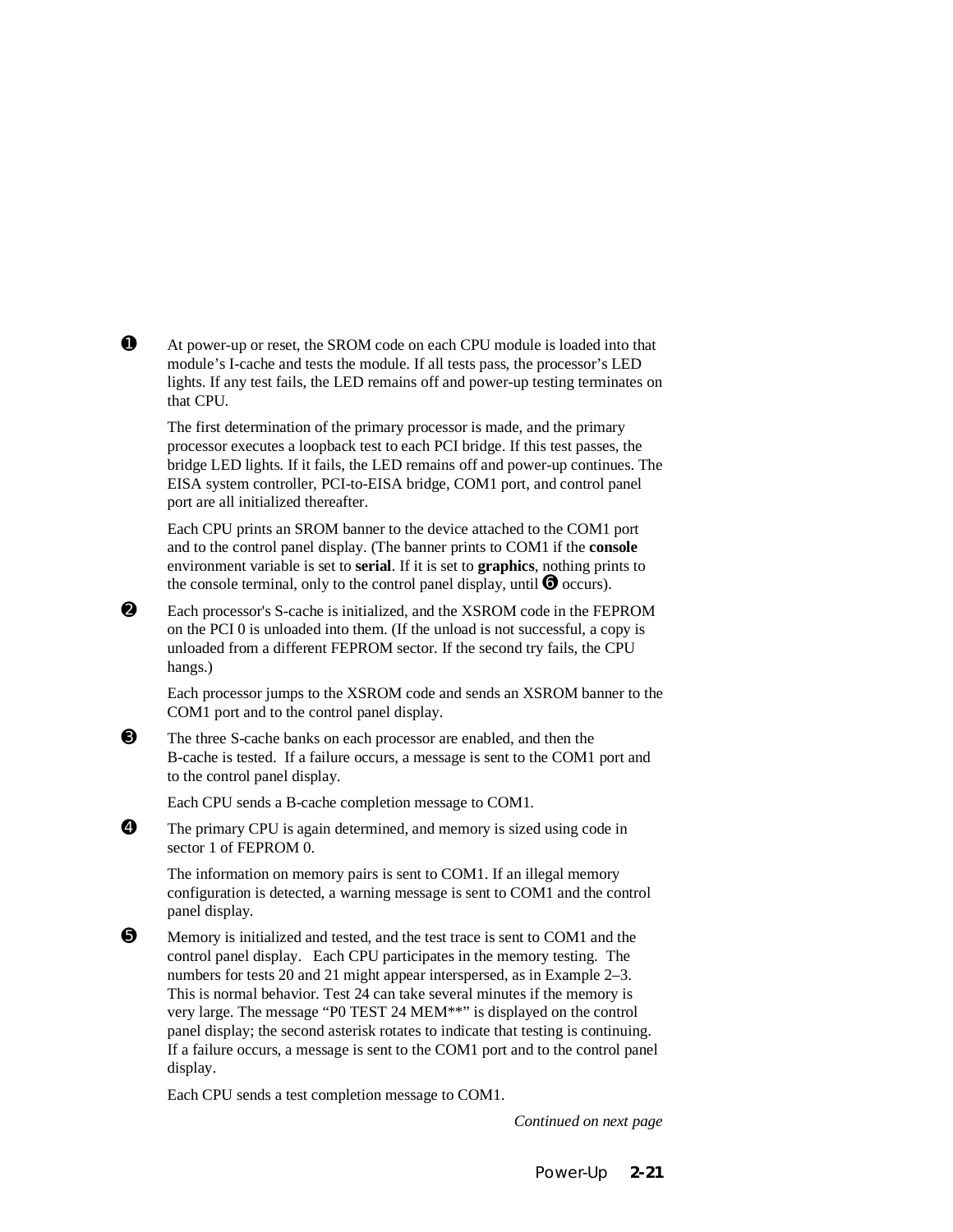#### **Example 2–3 Power-Up Display (Continued)**

starting console on CPU 0 ➏ sizing memory 0 256 MB DIMM<br>1 256 MB DIMM 256 MB DIMM 64 MB DIMM 64 MB DIMM starting console on CPU 1 probing IOD1 hose 1 ➑ bus 0 slot 1 - NCR 53C810 bus 0 slot 2 - DECchip 21041-AA bus 0 slot 3 - NCR 53C810 probing IOD0 hose 0 bus 0 slot 1 – PCEB probing EISA Bridge, bus 1 bus 0 slot 2 – S3 Trio64/Trio32 bus 0 slot 3 – DECchip 21140-AA Configuring I/O adapters... Ncr0, hose 1, bus 0, slot 1 Tulip0, hose 1, bus 0, slot 2 Ncr1, hose 1, bus 0, slot 3 Floppy0, hose 0, bus 1 slot 0 Mc0, hose 0 bus 0, slot 2 tulip1, hose 0, bus 0, slot 3 System temperature is 31 degrees C AlphaServer 1200 Console V5.0, 02-SEP-1997 18:18:26 ➒ P00>>>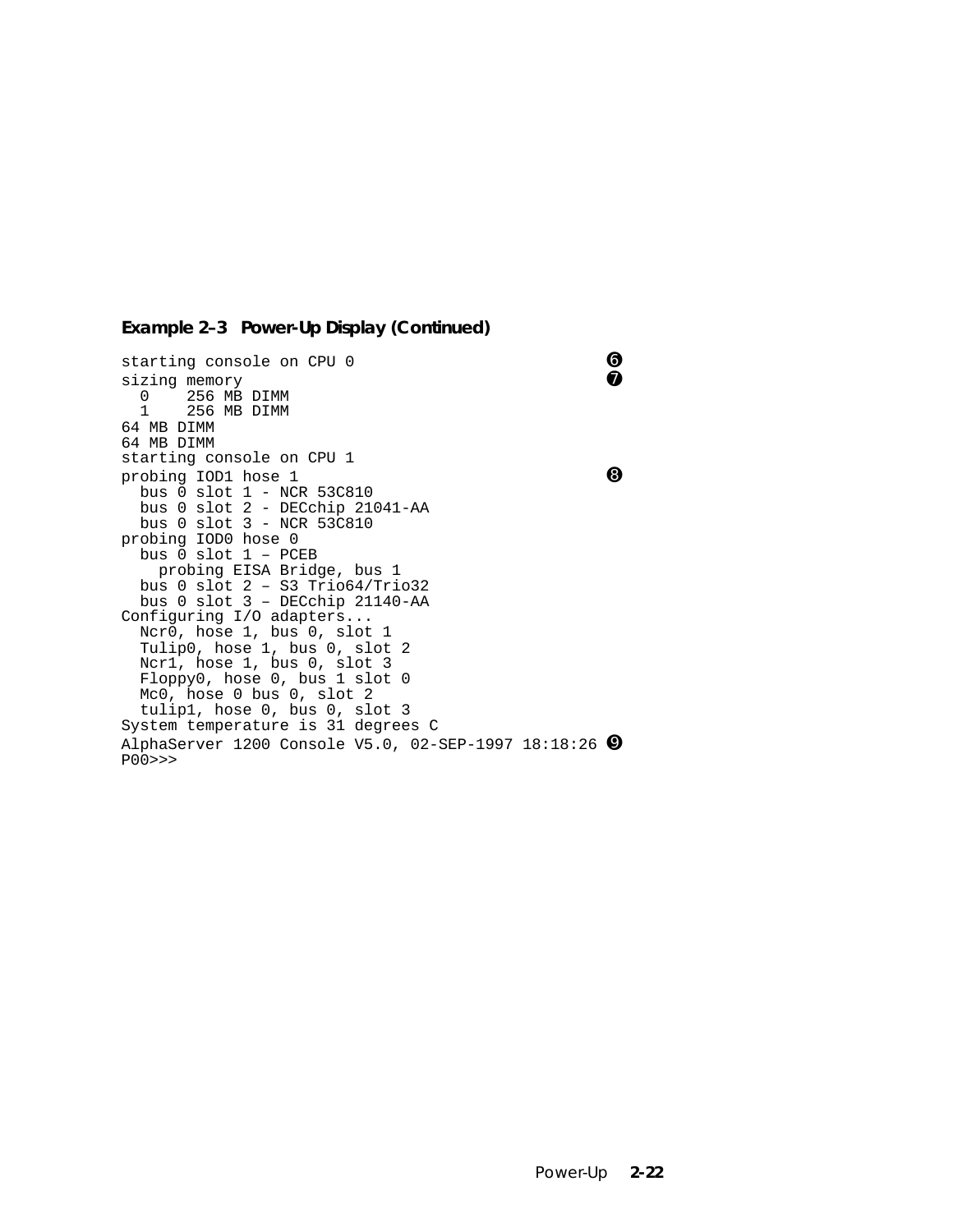➏ The final primary CPU determination is made. The primary CPU unloads PALcode and decompression code from the FEPROM on PCI 0 to its B-cache. The primary CPU then jumps to the PALcode to start the SRM console.

The primary CPU prints a message indicating that it is running the console. Starting with this message, the power-up display is printed to the default console terminal, regardless of the state of the **console** environment variable. (If **console** is set to **graphics**, the display from here to the end is saved in a memory buffer and printed to the graphics monitor after the PCI buses are sized and the graphics device is initialized.)

 $\bullet$  The size and type of each memory pair is determined.

The console is started on each of the secondary CPUs. A status message prints for each CPU.

- $\bullet$  The PCI bridges (indicated as IOD*n*) are probed and the devices are reported. I/O adapters are configured.
- ➒ The SRM console banner and prompt are printed. (The SRM prompt is shown in this manual as P00>>>. It can, however, be P01>>>.) If the **auto\_action** environment variable is set to **boot** or **restart** and the **os\_type** environment variable is set to **unix** or **openvms**, the DIGITAL UNIX or OpenVMS operating system boots.

If the system is running the Windows NT operating system (the **os\_type** environment variable is set to **nt**), the SRM console loads and starts the AlphaBIOS console and does not print the SRM banner or prompt.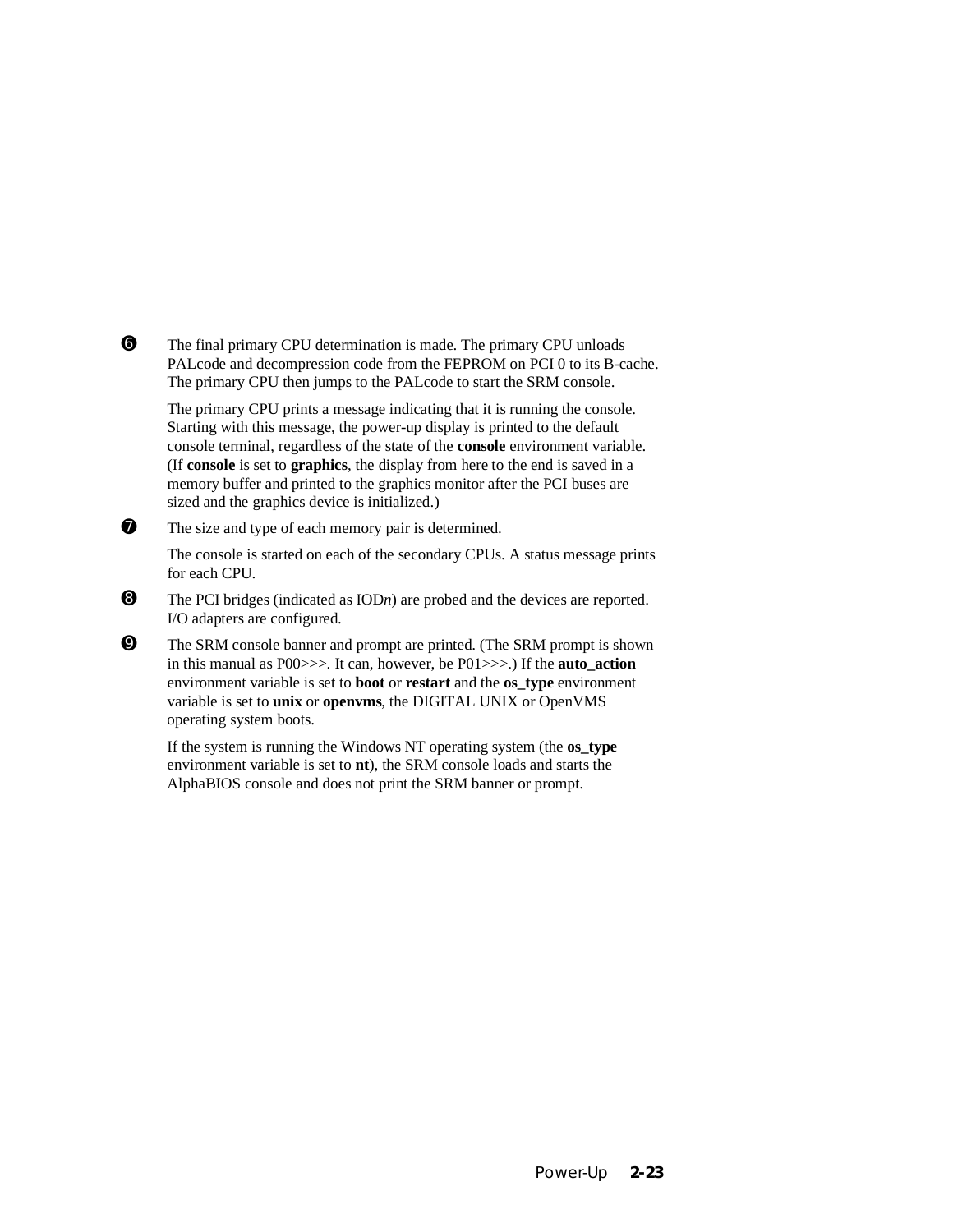# **2.10 Fail-Safe Loader**

**The fail-safe loader is a software routine that loads the SRM console image from floppy. Once the console is running you will want to run LFU to update FEPROM 0 with a new image.**

*NOTE: FEPROM 0 contains images of the SROM, XSROM, PAL, decompression, and SRM console code.*

If the fail-safe loader loads, the following conditions exist on the machine:

- The SROM has passed its tests and successfully unloaded the XSROM. If the SROM fails to unload both copies of XSROM, it reports the failure to the control panel display and COM1 if possible, and the system hangs.
- The XSROM has completed its B-cache and memory tests but has failed to unload the PALcode in FEPROM 0 sector 1 or the SRM console code.
- The XSROM reports the errors encountered and loads the fail-safe loader.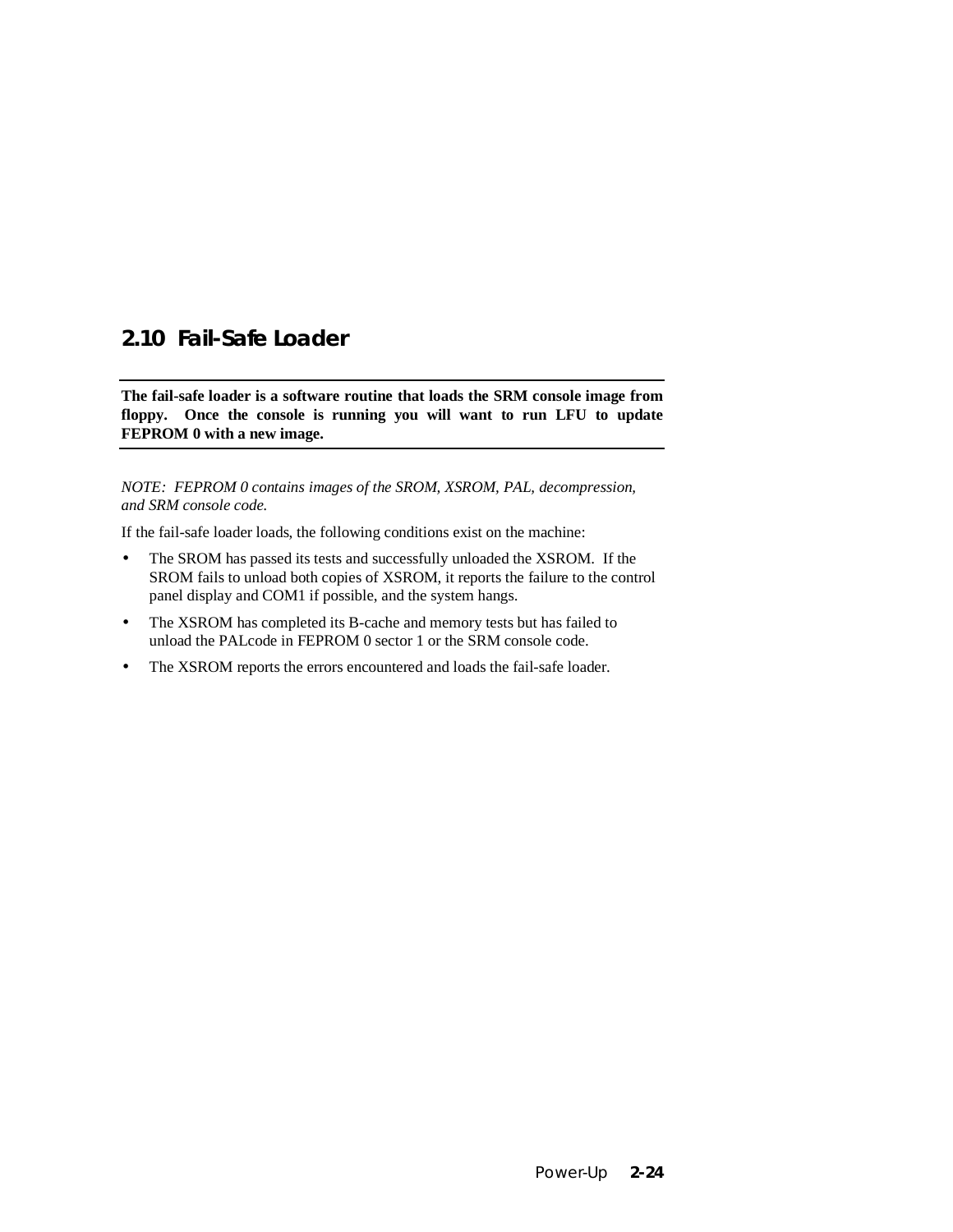# **Chapter 3**

# **Troubleshooting**

This chapter describes troubleshooting during power-up and booting. It also describes the console test command and other useful commands. The following topics are covered:

- Troubleshooting with LEDs
- Troubleshooting Power Problems
- Running Diagnostics—Test Command
- Releasing Secure Mode
- Testing an Entire System
- Other Useful Console Commands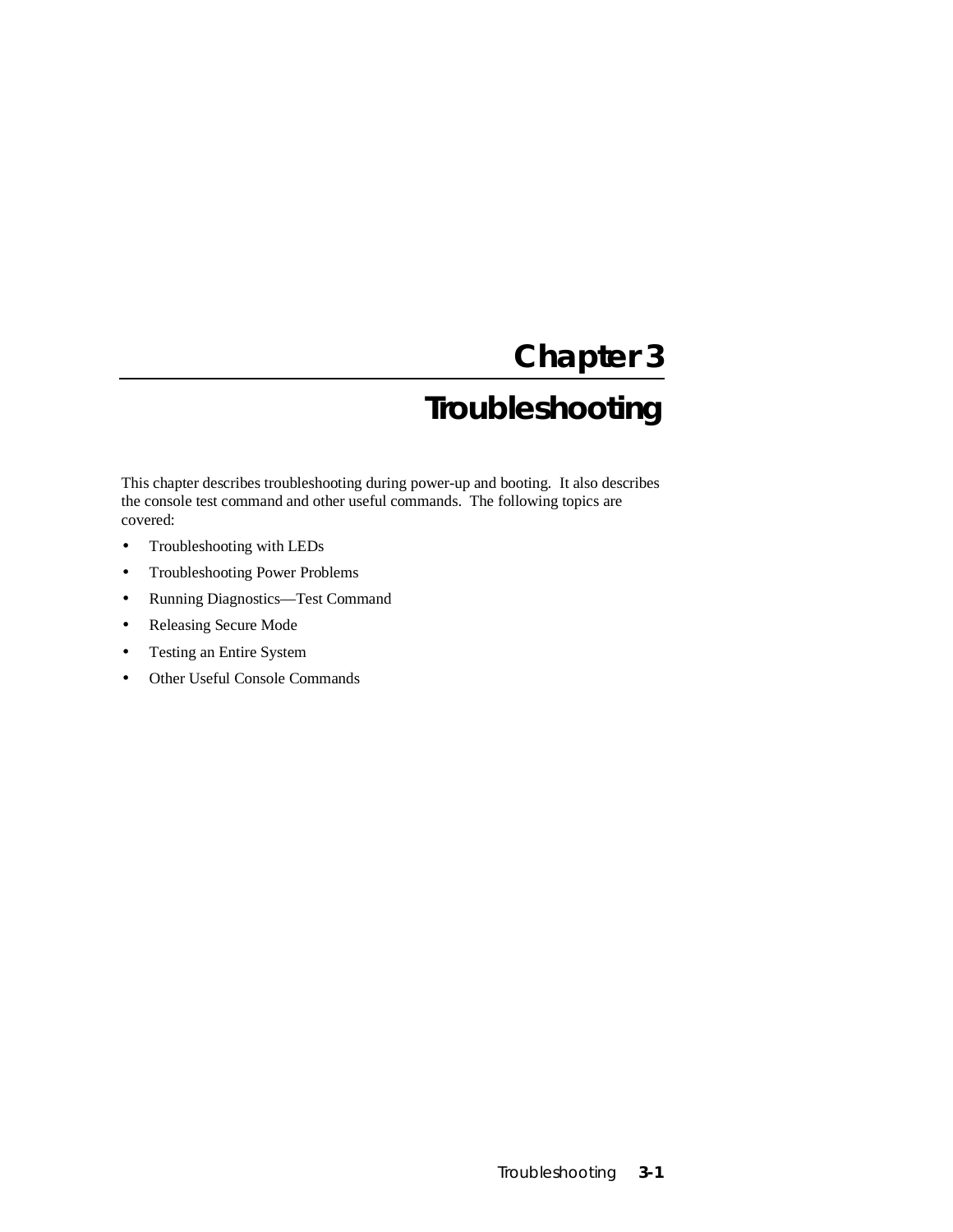# **3.1 Troubleshooting with LEDs**

**During power-up, reset, initialization, or testing, diagnostics are run on CPUs, memories, I/O bridges, and the PCI backplane and its embedded options. This section describes possible problems that can be identified by checking LEDs. Unfortunately LEDs on the CPU module are not visible; the only visible LEDs are on the system motherboard.**

### **Figure 3-1 System Motherboard LEDs**



System Motherboard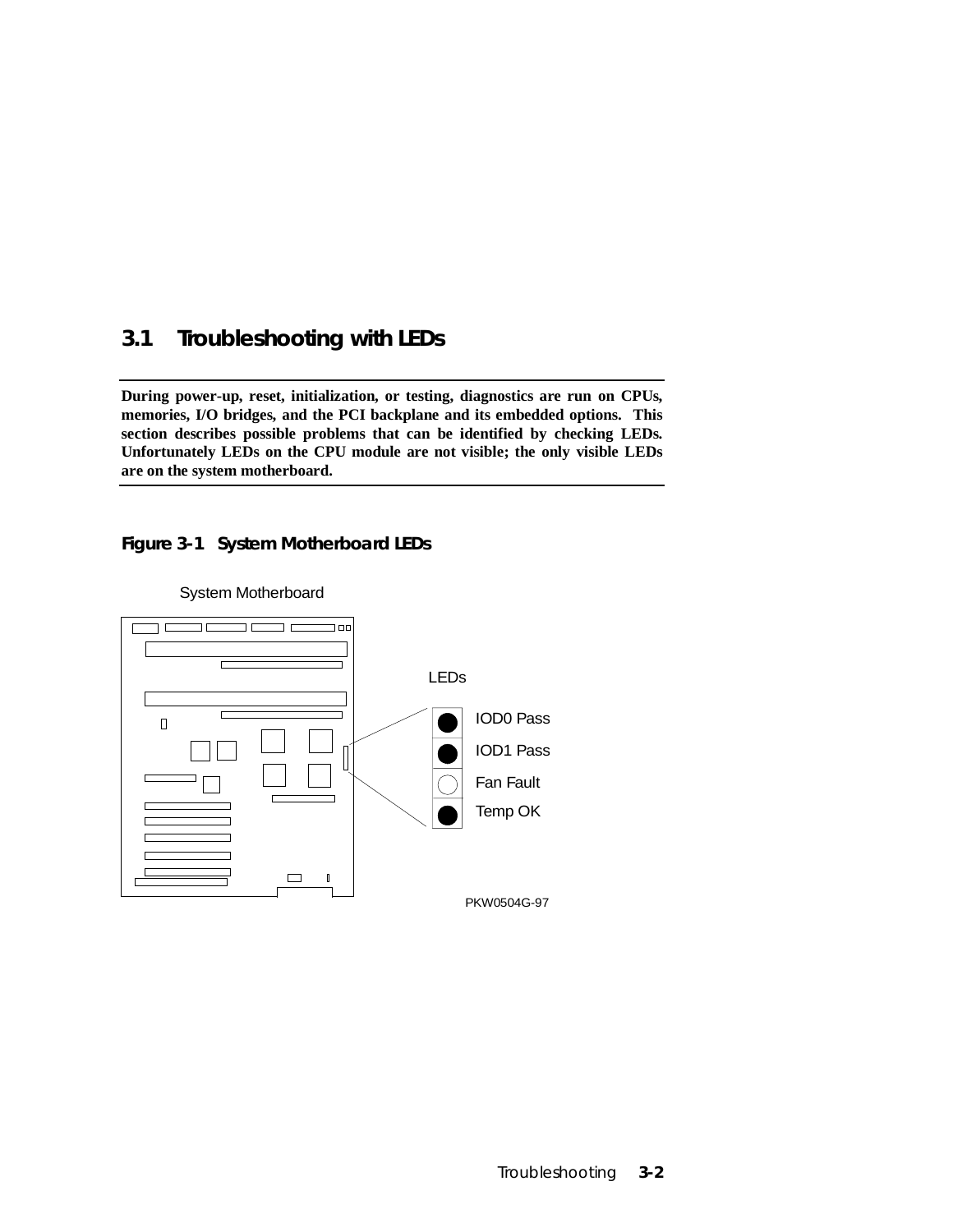#### **System Motherboard LEDs**

You see the system motherboard LEDs by looking through the grate at the back of the machine. The normal state of the LEDs is shown in Figure 3-1.

- If one of the IOD LEDs is off, the system bus to PCI bus bridge has failed. Replace the system motherboard.
- If the Fan Fault LED is ON, at least one of the four fans is broken. If this condition occurs while the system is up and running, an error message identifying the FRU is printed to the console. If this condition occurs during a cold start, identifying which fan caused the fan fault depends upon which type of console the system has. If your console is a serial terminal (for OpenVMS or DIGITAL UNIX), the error identifying which fan failed is reported at the console. If your console is a graphics monitor (for NT), reset the system and watch the OCP display. During the first 30 seconds, one of the following message should occur:
	- **SYSx Fan Failed** where  $x = 0$  or 1
	- CPUx Fan Failed where  $x = 0$  or 1

Replace the failing FRU.

• If the Temp OK LED is OFF, an overtemperature condition exists. Several things can cause this condition: blocked airflow, temperature in the room where the system is located is too high, the system card cage is open and air is not channeled properly over the system. Fix any of these conditions, if possible. The overtemperature threshold is programmable and is controlled by the environment variable **over** temp. Its default is 55 degrees C. After the system has cooled down and can be powered up, you can change the threshold. If you do this and the temperature inside the system gets too hot, it is likely that system errors will occur and the system may crash.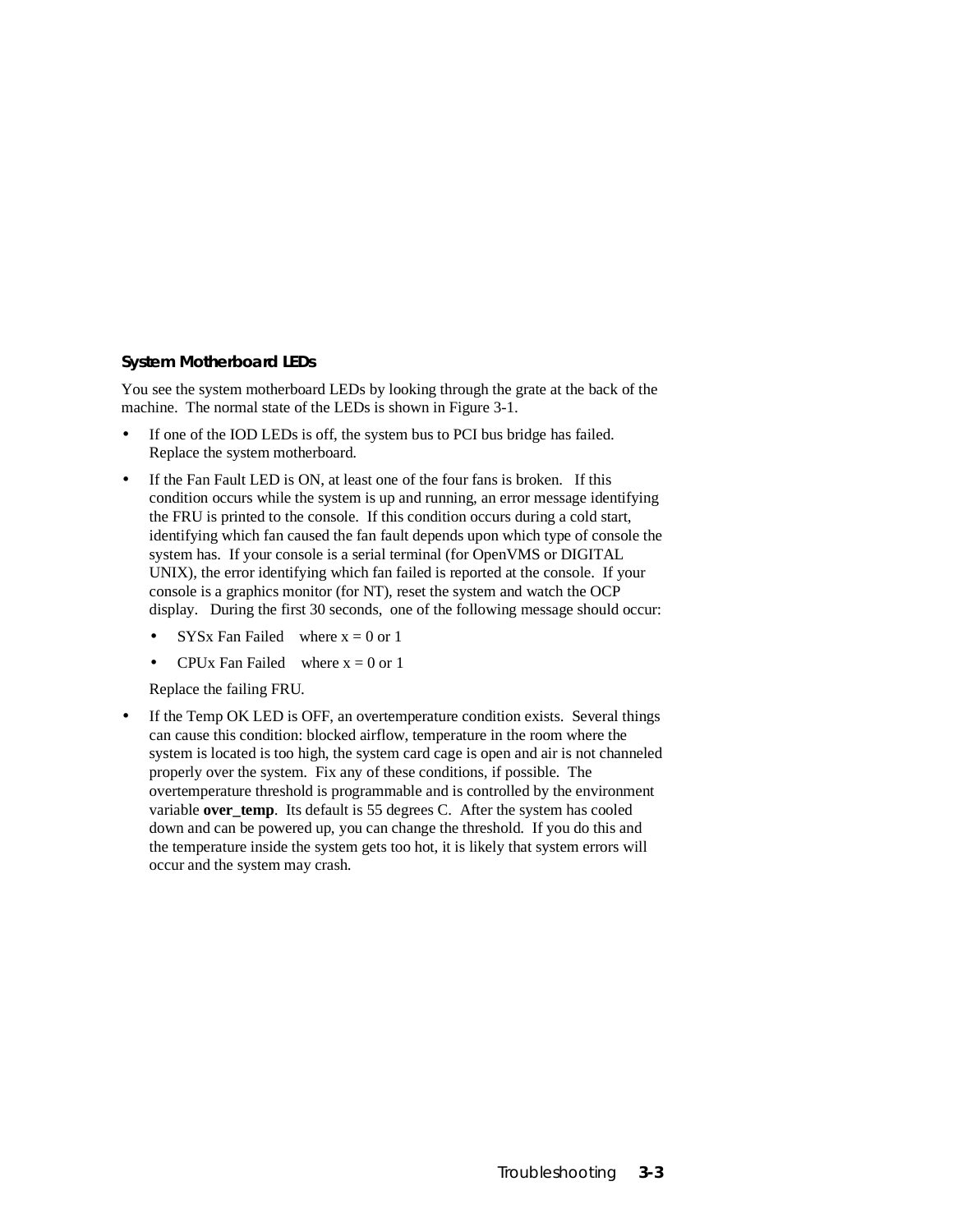# **3.2 Troubleshooting Power Problems**

**Power problems can occur before the system is up or while the system is runnin**g.

#### **Power Problem List**

The system will halt for the following reasons:

- 1. A CPU fan failure
- 2. A system fan failure
- 3. An overtemperature condition
- 4. Power supply failure
- 5. Circuit beaker(s) tripped
- 6. AC problem
- 7. Interlock switch activation or failure
- 8. Environmental electrical failure or unrecoverable system fault with auto\_action ev = halt or boot
- 9. Cable failure

Indication of failure:

- 1. LEDs indicate fan and overtemperature condition
- 2. The OCP display
- 3. Circuit breaker(s) tripped

There is no obvious indication for failures  $7 - 10$  from the power system.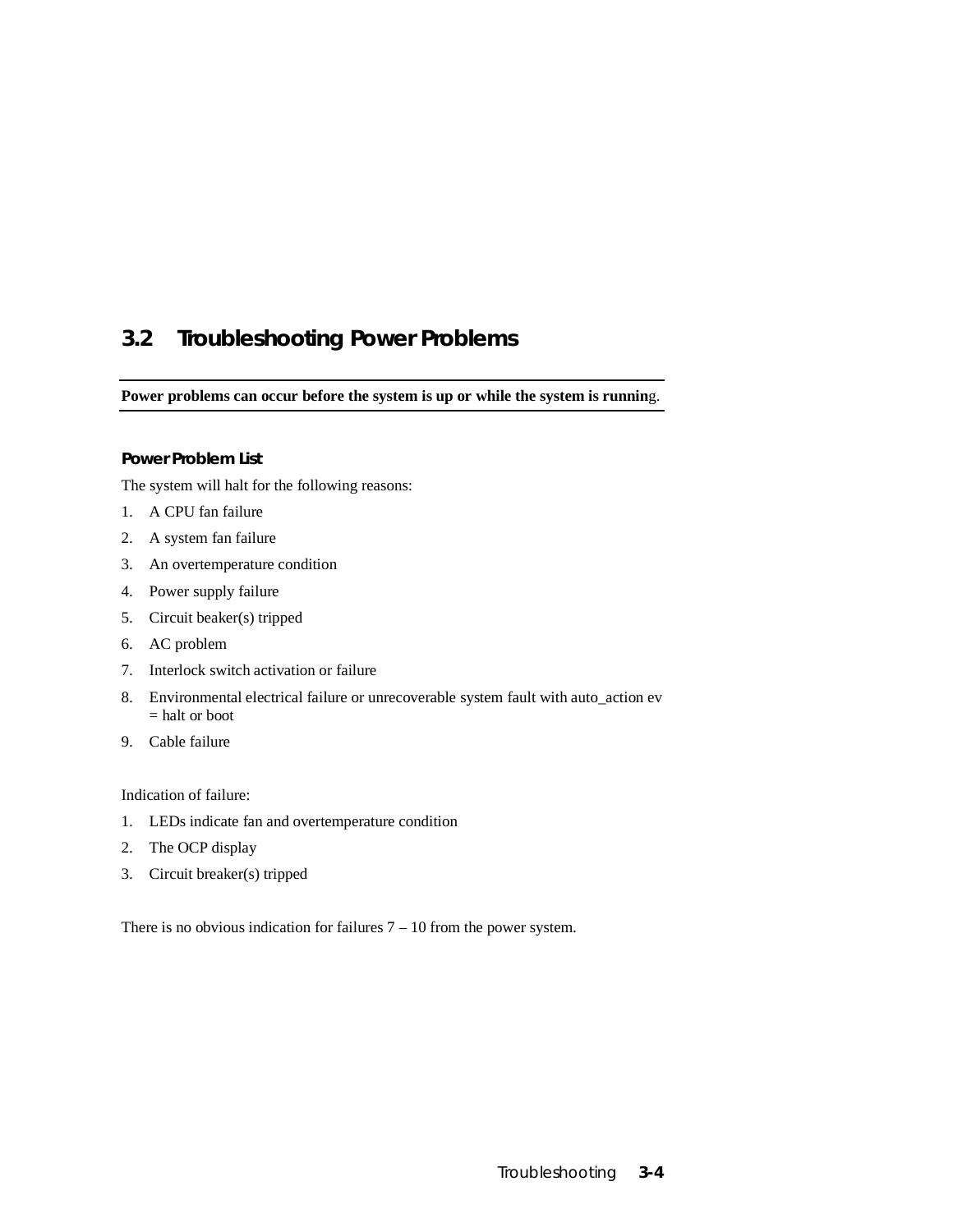#### **Halt Caused by Power, Fan, or Overtemperature Condition**

If a system is stopped because of a power, fan, or overtemperature problem, the console and the OCP should report the problem.

#### **If Power Problem Occurs at Power-Up**

If the system has a power problem on a cold start, the motherboard LEDs and the OCP display will indicate a problem. The console, for systems running DIGITAL UNIX or OpenVMS, will also indicate the problem. The console on systems running NT will not print an error message. Causes of power problems are:

- Broken system fan
- Broken CPU fan
- A power supply could be broken and the system could still power up momentarily. (During power-up, an overcurrent condition occurs with two power supplies and is tolerated for a short period but a persistent overcurrent is not.)
- Power control logic on the motherboard could fail
- Interlock failure
- Wire problems
- Temperature problem (unlikely)

#### **Recommended Order for Troubleshooting Failure at Power-Up**

- 1. If the SRM console does not come all the way up, check the console test output on OpenVMS or DIGITAL UNIX systems. Restart the system if the system runs NT and watch for an error message on the OCP display. Replace the FRU indicated.
- 2. If you can get to the SRM console, use the **show power** command. It will show the last power fault.
- 3. If neither step one nor step 2 identifies a FRU, replace the motherboard.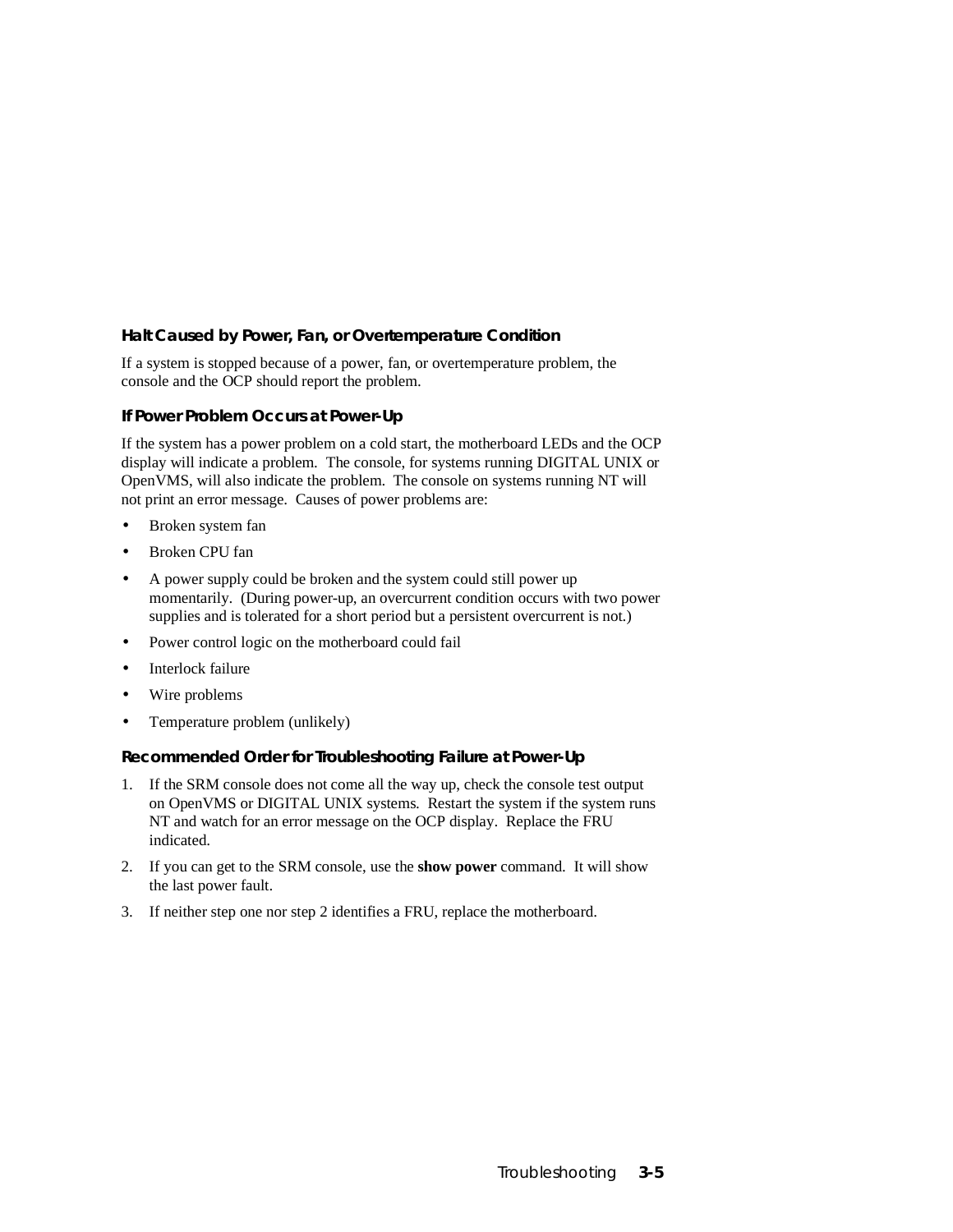### **3.3 Running Diagnostics — Test Command**

**The test command runs diagnostics on the entire system, CPU devices, memory devices, and the PCI I/O subsystem. The test command runs only from the SRM console. Ctrl/C stops the test. The console cannot be secure.**

#### **Example 3–1 Test Command Syntax**

```
P00>>> help test
FUNCTION
SYNOPSIS
  test ([-q] [-t <time>] [option]
  where option is:
  cpun
  memn
  pcin
 where n = 0, 1 or * for CPUs and PCIs
 where n = 0 through 7 or * for MEM
  The entire system is tested by default if no is option
specified.
```
*NOTE: If you are running the Microsoft Windows NT operating system, switch from AlphaBIOS to the SRM console in order to enter the test command. From the AlphaBIOS console, press in the Halt button (the LED will light) and reset the system, or select DIGITAL UNIX (SRM) or OpenVMS (SRM) from the Advanced CMOS Setup screen and reset the system.*

**test** [**-t** *time*] [**-q**] [*option*]

| -t time | Specifies the run time in seconds. The default for system test is 600<br>seconds (10 minutes).                                                                                         |
|---------|----------------------------------------------------------------------------------------------------------------------------------------------------------------------------------------|
| -q      | Disables the display of status messages as exerciser processes are started<br>and stopped during testing.                                                                              |
| option  | Either cpun, memn, or pcin, where n is 0, 1, or $*$ for CPUs and PCIs; or<br>where <i>n</i> is 0 through 7 or $*$ for memory. If nothing is specified, the entire<br>system is tested. |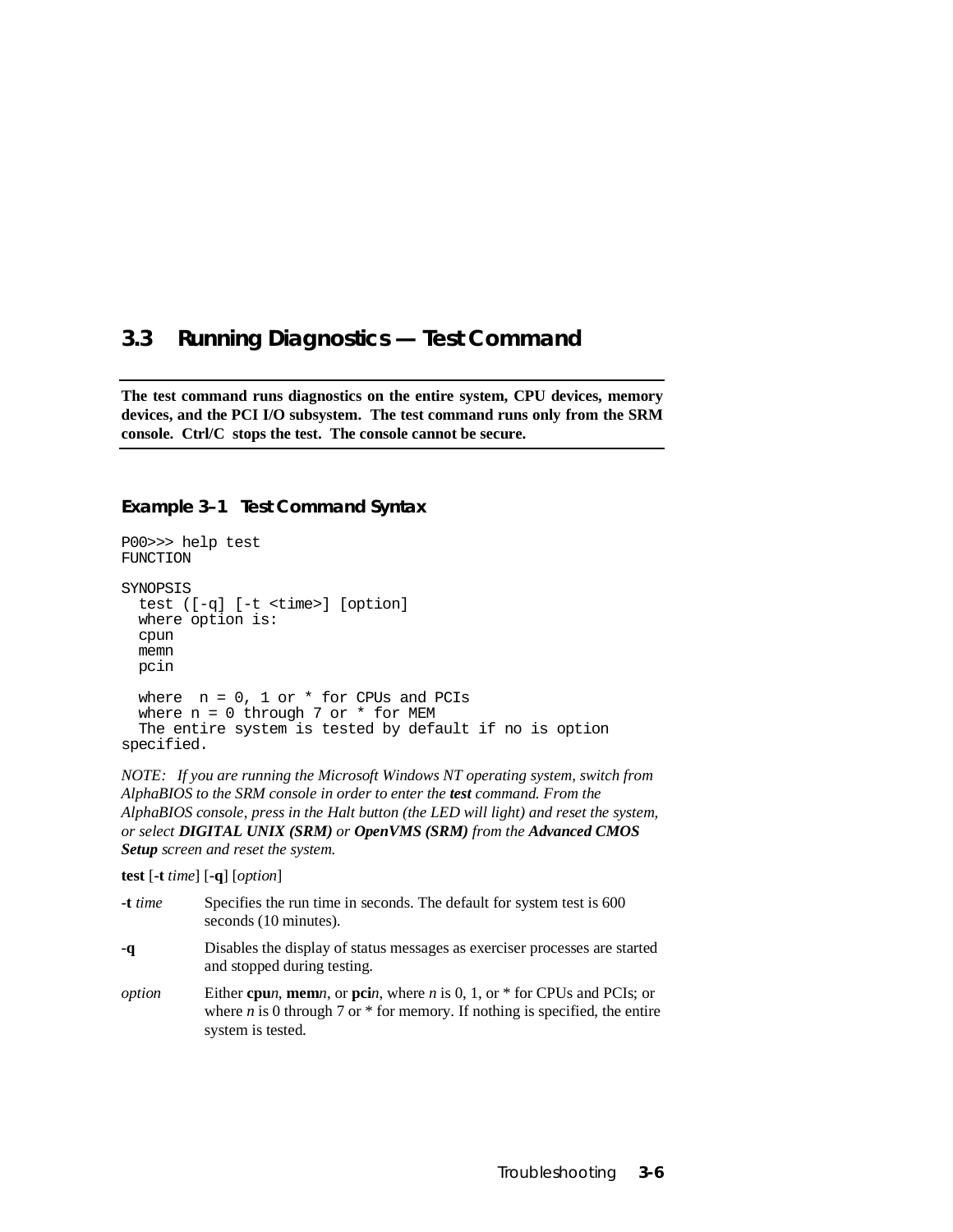### **3.4 Releasing Secure Mode**

**The console cannot be secure for most SRM console commands to run. If the console is not secure, user mode console commands can be entered. See the system manager if the system is secure and you do not know the password.**

#### **Example 3–2 Releasing/Reestablishing Secure Mode**

P00>>> login Please enter password: xxxx P00>>> [User mode SRM console commands are now available.] P00>>> set secure

The console command **login** clears secure.

If the password has been forgotten and the system is in secure mode, the procedure for regaining control is:

- 1. Enter the **login** command P00>>> login
- 2. At the please enter password: prompt, press the Halt button and then press the Return key.

The password is now cleared and the console is in user mode. A new password must be set to put the console into secure mode again.

For a full discussion of securing the console, see your system *User's Guide.*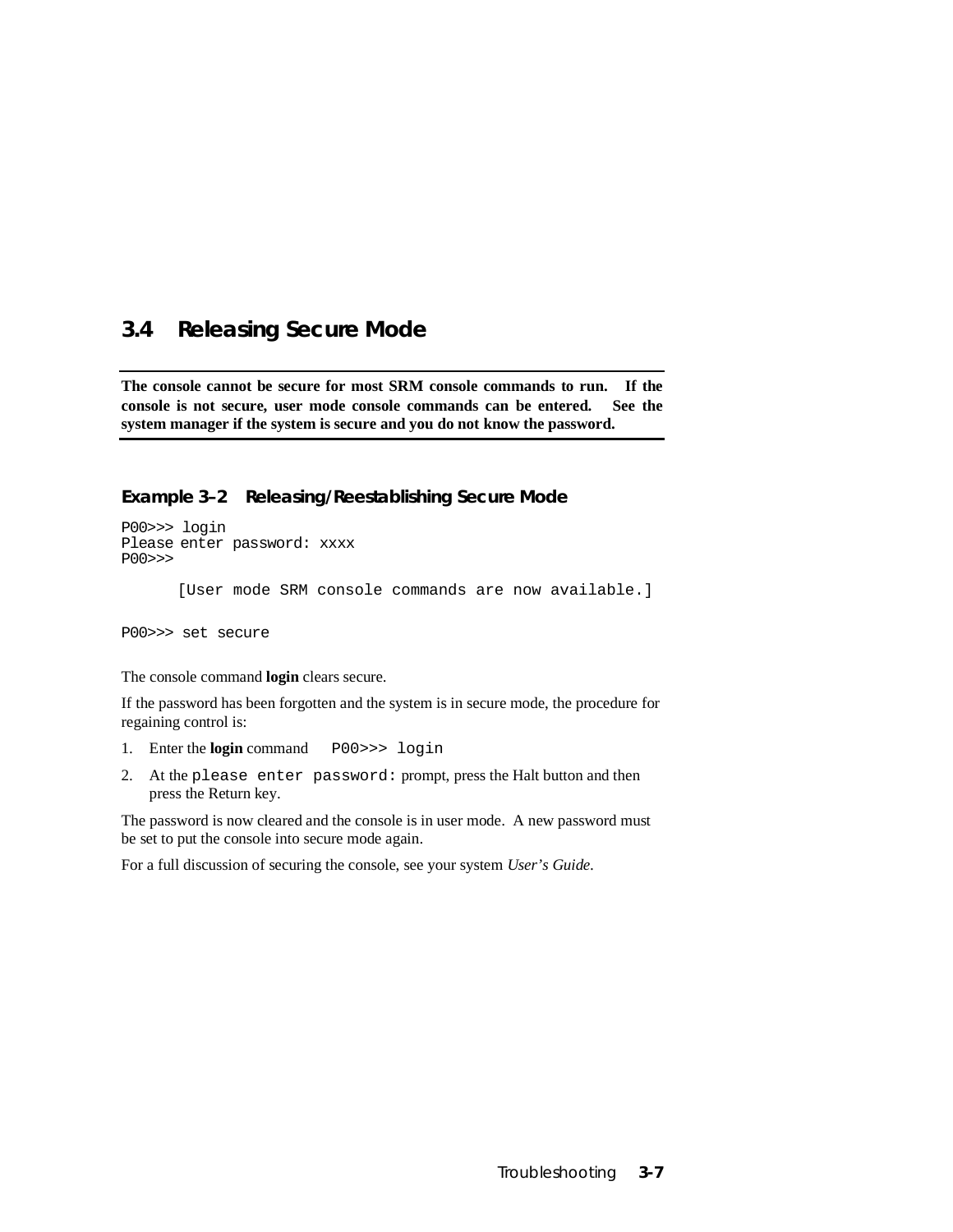### **3.5 Testing an Entire System**

**A test command with no modifiers runs all exercisers for subsystems and devices on the system. I/O devices tested are supported boot devices. The test runs for 10 minutes.**

#### **Example 3–3 Sample Test Command**

P00>>> test Console is in diagnostic mode System test, runtime 600 seconds Type  $\sim$ C to stop testing Configuring system.. polling ncr0 (NCR 53C810) slot 1, bus 0 PCI, hose 1 SCSI Bus ID 7 dka500.5.0.1.1 DKa500 RRD45 1645 polling ncr1 (NCR 53C810) slot 3, bus 0 PCI, hose 1 SCSI Bus ID 7 dkb200.2.0.3.1 DKb200 RZ29B 0007 dkb200.2.0.3.1 DKb200 RZ29B 0007<br>dkb400.4.0.3.1 DKb400 RZ29B 0007 dkb400.4.0.3.1 polling floppy0 (FLOPPY) PCEB - XBUS hose 0 dva0.0.0.1000.0 DVA0 dva0.0.0.1000.0 DVA0<br>polling tulip0 (DECchip 21040-AA) slot 2, bus 0 PCI, hose 1  $ewa0.0.0.2.1: 08-00-2B-E5-B4-1A$ Testing EWA0 network device Testing VGA (alphanumeric mode only) Starting background memory test, affinity to all CPUs.. Starting processor/cache thrasher on each CPU.. Starting processor/cache thrasher on each CPU..

Testing SCSI disks (read-only) No CD/ROM present, skipping embedded SCSI test Testing other SCSI devices (read-only).. Testing floppy drive (dva0, read-only)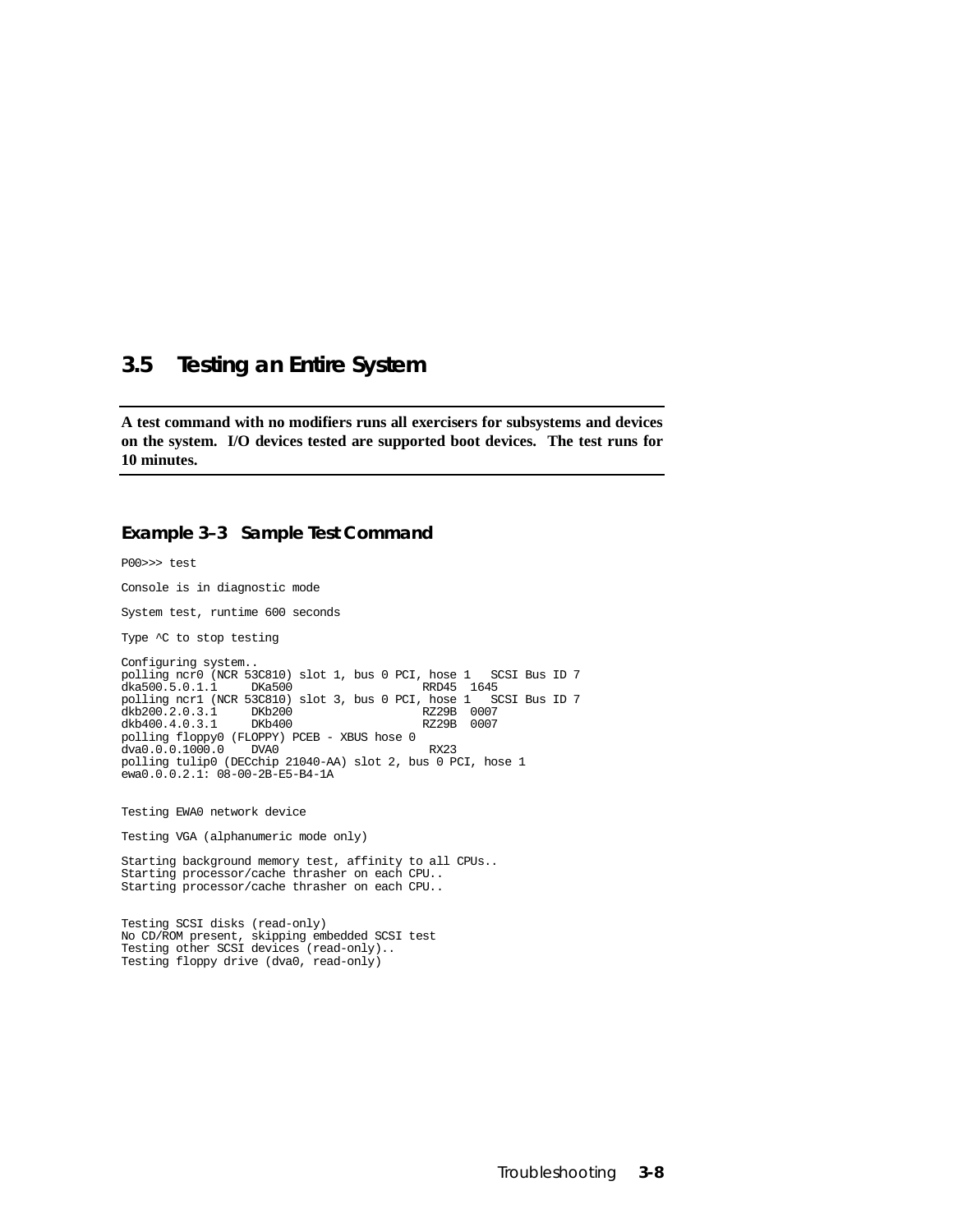| ID                                    | Program        | Device                | Pass         |             |             | Hard/Soft Bytes Written Bytes Read |            |
|---------------------------------------|----------------|-----------------------|--------------|-------------|-------------|------------------------------------|------------|
| 00003047                              | memtest memory |                       | 1            | 0           | $\Omega$    | 134217728                          | 134217728  |
| 00003050                              | memtest memory |                       | 205          | 0           | 0           | 213883392                          | 213883392  |
| 00003059                              |                | memtest memory        | 192          | 0           | 0           | 200253568                          | 200253568  |
| 00003062                              | memtest memory |                       | 192          | 0           | $\Omega$    | 200253568                          | 200253568  |
| 00003084                              | memtest memory |                       | 80           | 0           | 0           | 82827392                           | 82827392   |
| 000030d8                              |                | exer kid dkb200.2.0.3 | 26           | $\Omega$    | 0           | 0                                  | 13690880   |
| 000030d9                              |                | exer kid dkb400.4.0.3 | 26           | 0           | 0           | 0                                  | 13674496   |
| 0000310d                              |                | exer kid dva0.0.0.100 | $\mathbf 0$  | $\Omega$    | 0           | <sup>0</sup>                       |            |
| ID                                    | Program        | Device                | Pass         |             |             | Hard/Soft Bytes Written Bytes Read |            |
| 00003047                              | memtest memory |                       | 1            | 0           | $\mathbf 0$ | 432013312                          | 432013312  |
| 00003050                              |                | memtest memory        | 635          | 0           | 0           | 664716032                          | 664716032  |
| 00003059                              |                | memtest memory        | 619          | $\mathbf 0$ | $\Omega$    | 647940864                          | 647940864  |
| 00003062                              | memtest memory |                       | 620          | 0           | 0           | 648989312                          | 648989312  |
| 00003084                              | memtest memory |                       | 263          | 0           | 0           | 274693376                          | 274693376  |
| 000030d8                              |                | exer kid dkb200.2.0.3 | 90           | 0           | $\Omega$    | 0                                  | 47572992   |
| 000030d9                              |                | exer kid dkb400.4.0.3 | 90           | $\Omega$    | 0           | <sup>0</sup>                       | 47523840   |
| 0000310d                              |                | exer kid dva0.0.0.100 | $\Omega$     | $\Omega$    | O           | $\Omega$                           | 327680     |
| ID                                    | Program        | Device                | Pass         |             |             | Hard/Soft Bytes Written            | Bytes Read |
| 00003047                              | memtest memory |                       | 1            | 0           | 0           | 727711744                          | 727711744  |
| 00003050                              |                | memtest memory        | 1054         | 0           | 0           | 1104015744                         | 1104015744 |
| 00003059                              | memtest memory |                       | 1039         | 0           | 0           | 1088289024                         | 1088289024 |
| 00003062                              | memtest memory |                       | 1041         | 0           | 0           | 1090385920                         | 1090385920 |
| 00003084                              | memtest memory |                       | 447          | 0           | 0           | 467607808                          | 467607808  |
| 000030d8                              |                | exer kid dkb200.2.0.3 | 155          | 0           | $\Omega$    | 0                                  | 81488896   |
| 000030d9                              |                | exer kid dkb400.4.0.3 | 155          | 0           | $\mathbf 0$ | $\Omega$                           | 81472512   |
| 0000310d                              |                | exer kid dva0.0.0.100 | $\mathbf{1}$ | 0           | $\Omega$    | $\Omega$                           | 607232     |
| Testing aborted. Shutting down tests. |                |                       |              |             |             |                                    |            |

Please wait..

System test complete

^C P00>>>

Troubleshooting **3-9**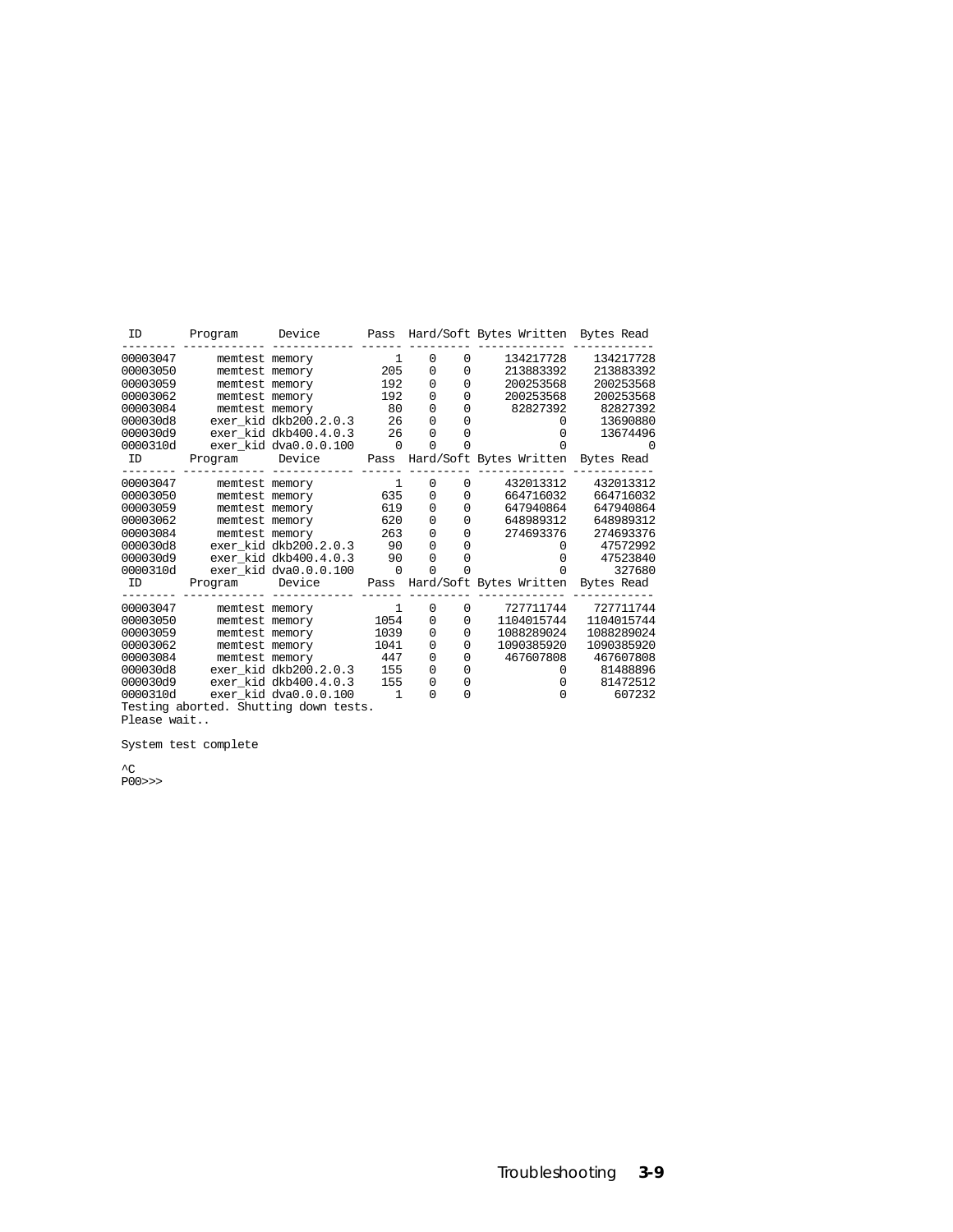### **3.5.1 Testing Memory**

**The test mem command tests individual memory devices or all memory. The test shown in Example 3–4 runs for 2 minutes.**

#### **Example 3–4 Sample Test Memory Command**

P00>>> test memory Console is in diagnostic mode System test, runtime 120 seconds

Type  $\sim$ C to stop testing

Starting background memory test, affinity to all CPUs.. Starting memory thrasher on each CPU.. Starting memory thrasher on each CPU..

| Program | Device | Pass                                                                                                                                                                                                                                                                       |   |                                                                                 |                              |                                                                                                                                                                          |
|---------|--------|----------------------------------------------------------------------------------------------------------------------------------------------------------------------------------------------------------------------------------------------------------------------------|---|---------------------------------------------------------------------------------|------------------------------|--------------------------------------------------------------------------------------------------------------------------------------------------------------------------|
|         |        | 1                                                                                                                                                                                                                                                                          | 0 | 0                                                                               | 48234496                     | 48234496                                                                                                                                                                 |
|         |        |                                                                                                                                                                                                                                                                            | 0 | 0                                                                               | 126862208                    | 126862208                                                                                                                                                                |
|         |        | 111                                                                                                                                                                                                                                                                        | 0 | 0                                                                               | 115329280                    | 115329280                                                                                                                                                                |
|         |        |                                                                                                                                                                                                                                                                            | 0 | 0                                                                               | 113232384                    | 113232384                                                                                                                                                                |
|         |        | 41                                                                                                                                                                                                                                                                         | O | O                                                                               | 41937920                     | 41937920                                                                                                                                                                 |
| Program | Device | Pass                                                                                                                                                                                                                                                                       |   |                                                                                 |                              | Bytes Read                                                                                                                                                               |
|         |        |                                                                                                                                                                                                                                                                            |   |                                                                                 |                              |                                                                                                                                                                          |
|         |        |                                                                                                                                                                                                                                                                            |   |                                                                                 |                              | 226492416                                                                                                                                                                |
|         |        |                                                                                                                                                                                                                                                                            |   |                                                                                 |                              | 592373120                                                                                                                                                                |
|         |        |                                                                                                                                                                                                                                                                            | 0 | 0                                                                               |                              | 580840192                                                                                                                                                                |
|         |        |                                                                                                                                                                                                                                                                            | 0 | 0                                                                               | 579791744                    | 579791744                                                                                                                                                                |
|         |        | 211                                                                                                                                                                                                                                                                        | O | 0                                                                               | 220174080                    | 220174080                                                                                                                                                                |
| Program | Device | Pass                                                                                                                                                                                                                                                                       |   |                                                                                 |                              | Bytes Read                                                                                                                                                               |
|         |        |                                                                                                                                                                                                                                                                            |   |                                                                                 |                              |                                                                                                                                                                          |
|         |        |                                                                                                                                                                                                                                                                            |   |                                                                                 |                              | 404750336                                                                                                                                                                |
|         |        |                                                                                                                                                                                                                                                                            |   |                                                                                 |                              | 1058932480                                                                                                                                                               |
|         |        |                                                                                                                                                                                                                                                                            |   |                                                                                 |                              | 1047399552                                                                                                                                                               |
|         |        |                                                                                                                                                                                                                                                                            | 0 | 0                                                                               | 1046351104                   | 1046351104                                                                                                                                                               |
|         |        | 381                                                                                                                                                                                                                                                                        | O | 0                                                                               | 398410240                    | 398410240                                                                                                                                                                |
|         |        | memtest memory<br>memtest memory<br>memtest memory<br>memtest memory<br>memtest memory<br>memtest memory<br>memtest memory<br>memtest memory<br>memtest memory<br>memtest memory<br>memtest memory<br>memtest memory<br>memtest memory<br>memtest memory<br>memtest memory |   | 122<br>109<br>0<br>0<br>566<br>555<br>554<br>0<br>1011<br>0<br>1000<br>0<br>999 | $\Omega$<br>0<br>0<br>0<br>0 | Hard/Soft Bytes Written Bytes Read<br>Hard/Soft Bytes Written<br>226492416<br>592373120<br>580840192<br>Hard/Soft Bytes Written<br>404750336<br>1058932480<br>1047399552 |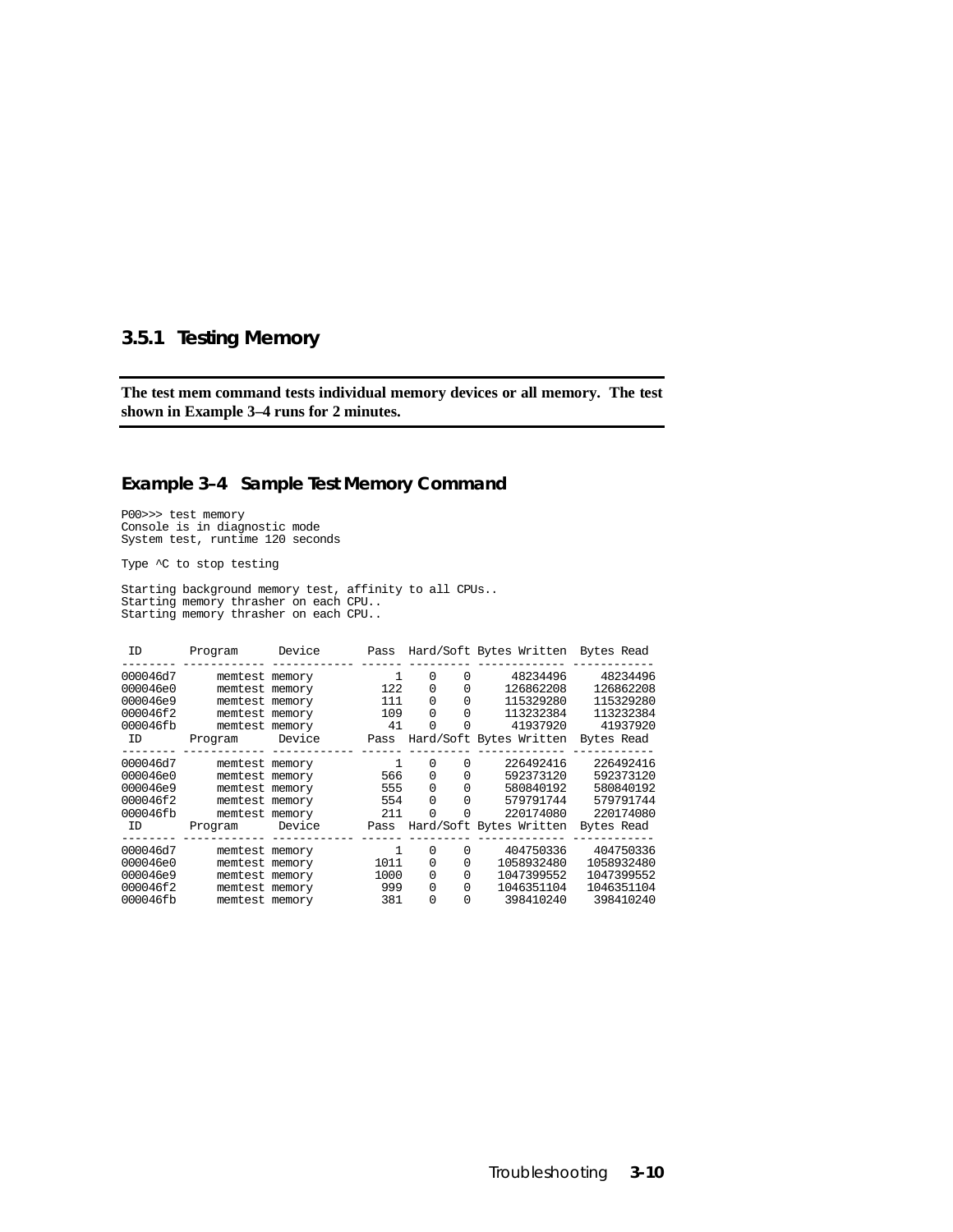| ID       | Program        | Device | Pass |          |          | Hard/Soft Bytes Written Bytes Read |            |
|----------|----------------|--------|------|----------|----------|------------------------------------|------------|
| 000046d7 | memtest memory |        | 1    | 0        | 0        | 583008256                          | 583008256  |
| 000046e0 | memtest memory |        | 1456 | 0        | 0        | 1525491840                         | 1525491840 |
| 000046e9 | memtest memory |        | 1446 | $\Omega$ | $\Omega$ | 1515007360                         | 1515007360 |
| 000046f2 | memtest memory |        | 1444 | $\Omega$ | $\Omega$ | 1512910464                         | 1512910464 |
| 000046fb | memtest memory |        | 550  | $\Omega$ | 0        | 575597952                          | 575597952  |
| ID       | Program        | Device | Pass |          |          | Hard/Soft Bytes Written            | Bytes Read |
| 000046d7 | memtest memory |        |      | 0        | 0        | 761266176                          | 761266176  |
| 000046e0 | memtest memory |        | 1901 | $\Omega$ | 0        | 1992051200                         | 1992051200 |
| 000046e9 | memtest memory |        | 1892 | 0        | 0        | 1982615168                         | 1982615168 |
| 000046f2 | memtest memory |        | 1889 | $\Omega$ | 0        | 1979469824                         | 1979469824 |
| 000046fb | memtest memory |        | 720  | $\Omega$ |          | 753834112                          | 753834112  |
| ID       | Program        | Device | Pass |          |          | Hard/Soft Bytes Written            | Bytes Read |
| 000046d7 | memtest memory |        |      | 0        | 0        | 937426944                          | 937426944  |
| 000046e0 | memtest memory |        | 2346 | $\Omega$ | 0        | 2458610560                         | 2458610560 |
| 000046e9 | memtest memory |        | 2337 | 0        | 0        | 2449174528                         | 2449174528 |
| 000046f2 | memtest memory |        | 2333 | $\Omega$ | 0        | 2444980736                         | 2444980736 |
| 000046fb | memtest memory |        | 890  | $\Omega$ | 0        | 932070272                          | 932070272  |
|          |                |        |      |          |          |                                    |            |

Memory test complete

Test time has expired... P00>>>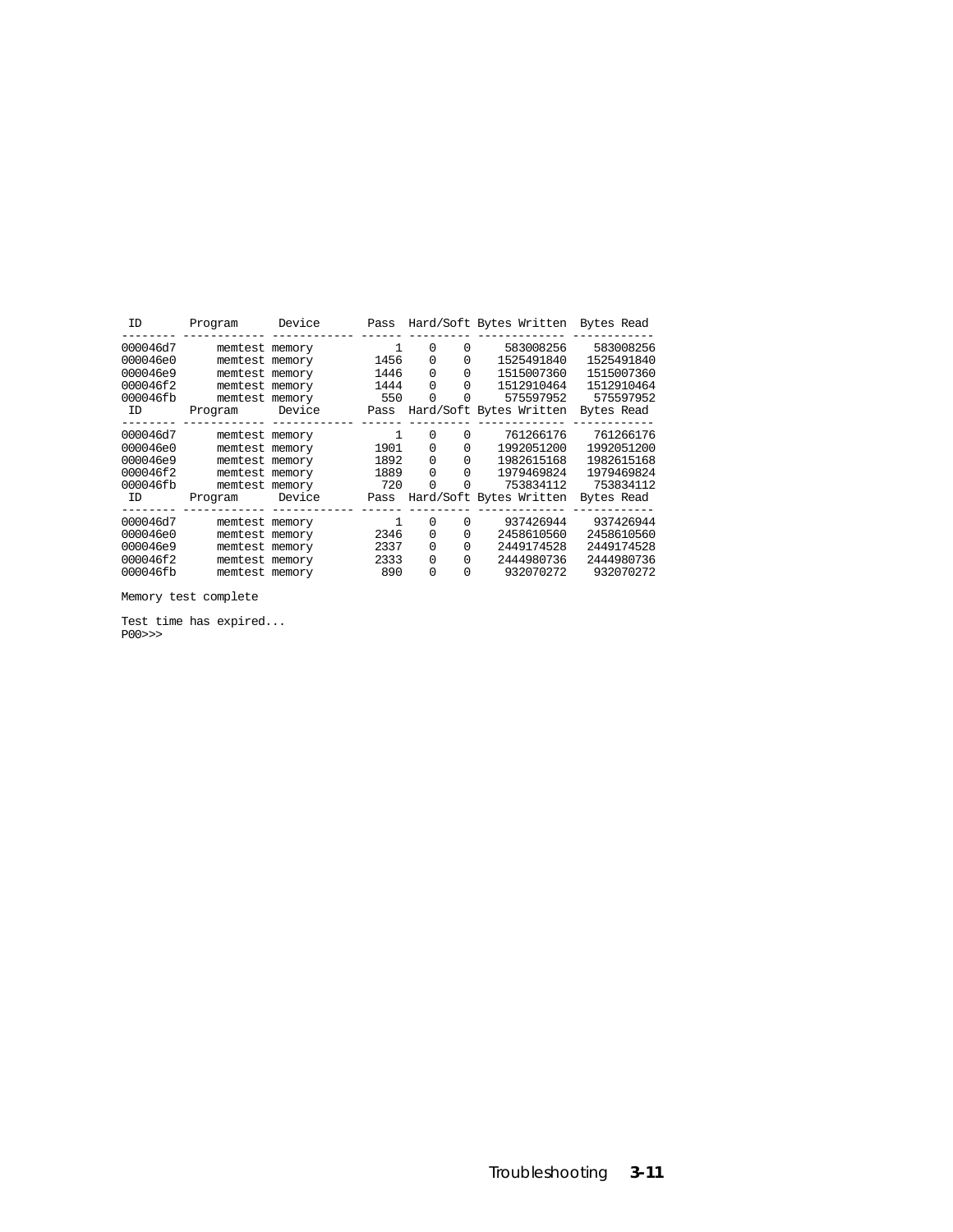#### **3.5.2 Testing PCI**

**The test pci command tests PCI buses and devices. The test runs for 2 minutes.**

#### **Example 3–5 Sample Test Command for PCI**

P00>>> test pci\* Console is in diagnostic mode System test, runtime 120 seconds Type  $\sim$ C to stop testing Configuring all PCI buses.. polling ncr0 (NCR 53C810) slot 1, bus 0 PCI, hose 1 SCSI Bus ID 7 dka500.5.0.1.1 DKa500 RRD45 1645<br>polling ncr1 (NCR 53C810) slot 3, bus 0 PCI, hose 1 SCSI Bus ID 7 polling ncr1 (NCR 53C810) slot 3, bus 0 PCI, hose 1 SCSI Bus ID 7 dkb200.2.0.3.1 DKb200 RZ29B 0007 dkb400.4.0.3.1 DKb400 RZ29B 0007 polling tulip0 (DECchip 21040-AA) slot 2, bus 0 PCI, hose 1 ewa0.0.0.2.1: 08-00-2B-E5-B4-1A polling floppy0 (FLOPPY) PCEB - XBUS hose 0 dva0.0.0.1000.0 DVA0 dva0.0.0.1000.0 DVA0 RX23 Testing all PCI buses.. Testing EWA0 network device Testing VGA (alphanumeric mode only) Testing SCSI disks (read-only) Testing floppy (dva0, read-only) ID Program Device Pass Hard/Soft Bytes Written Bytes Read -------- ------------ ------------ ------ --------- ------------- ------------ 00002c29 exer\_kid dkb200.2.0.3 27 0 0 0 14642176 00002c2a exer\_kid dkb400.4.0.3 27 0 0 0 14642176 00002c5e exer\_kid dva0.0.0.100 0 0 0 0 0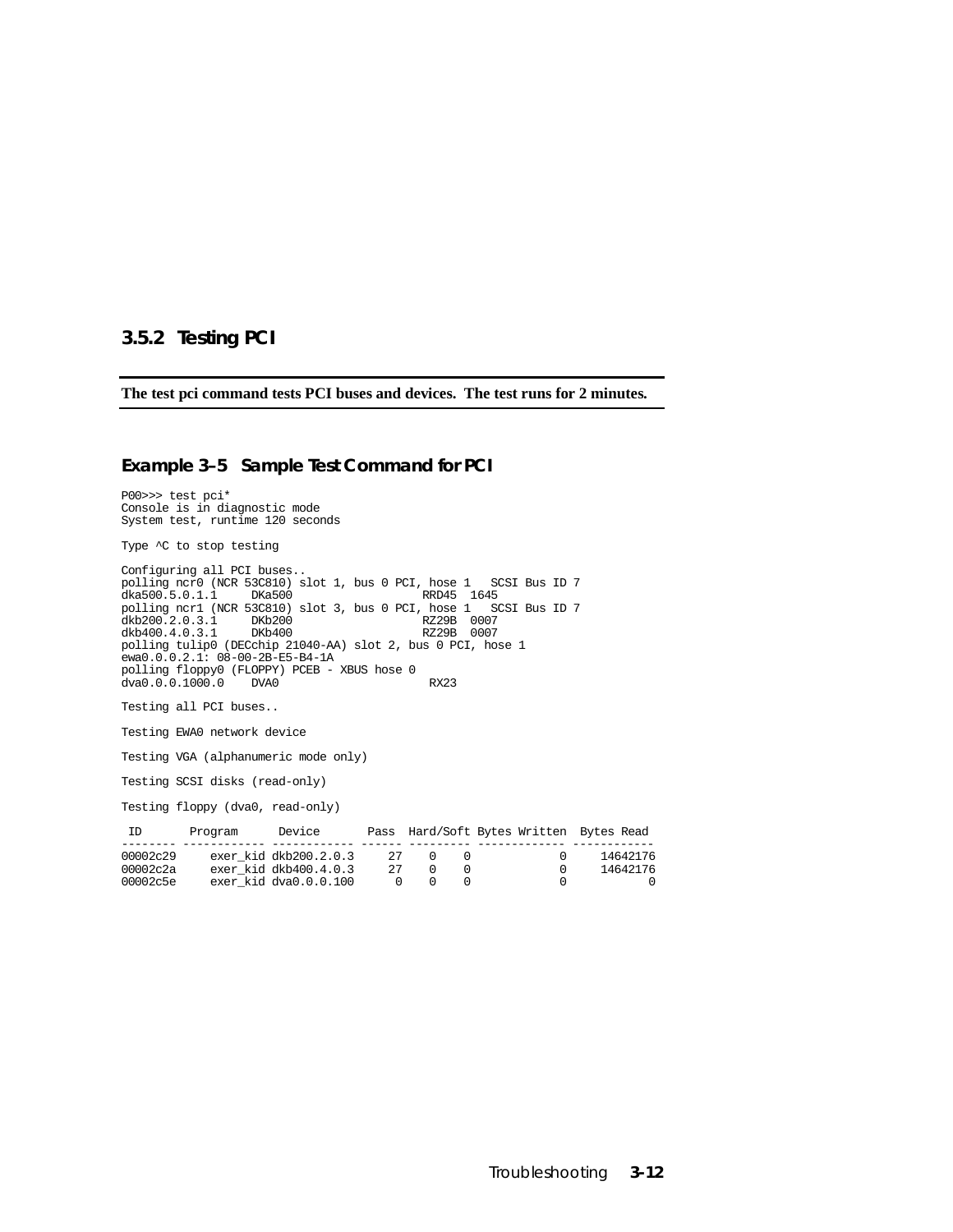| ID          | Program | Device                                |    |  |          | Pass Hard/Soft Bytes Written Bytes Read |
|-------------|---------|---------------------------------------|----|--|----------|-----------------------------------------|
|             |         |                                       |    |  |          |                                         |
| 00002c29    |         | exer kid dkb200.2.0.3                 | 92 |  | $\Omega$ | 48689152                                |
| 00002c2a    |         | exer kid dkb400.4.0.3                 | 92 |  | $\Omega$ | 48689152                                |
| 00002c5e    |         | exer kid dva $0.0.0.100$              |    |  | 0        | 286720                                  |
|             |         | Testing aborted. Shutting down tests. |    |  |          |                                         |
| Please wait |         |                                       |    |  |          |                                         |

Testing complete

^C P00>>>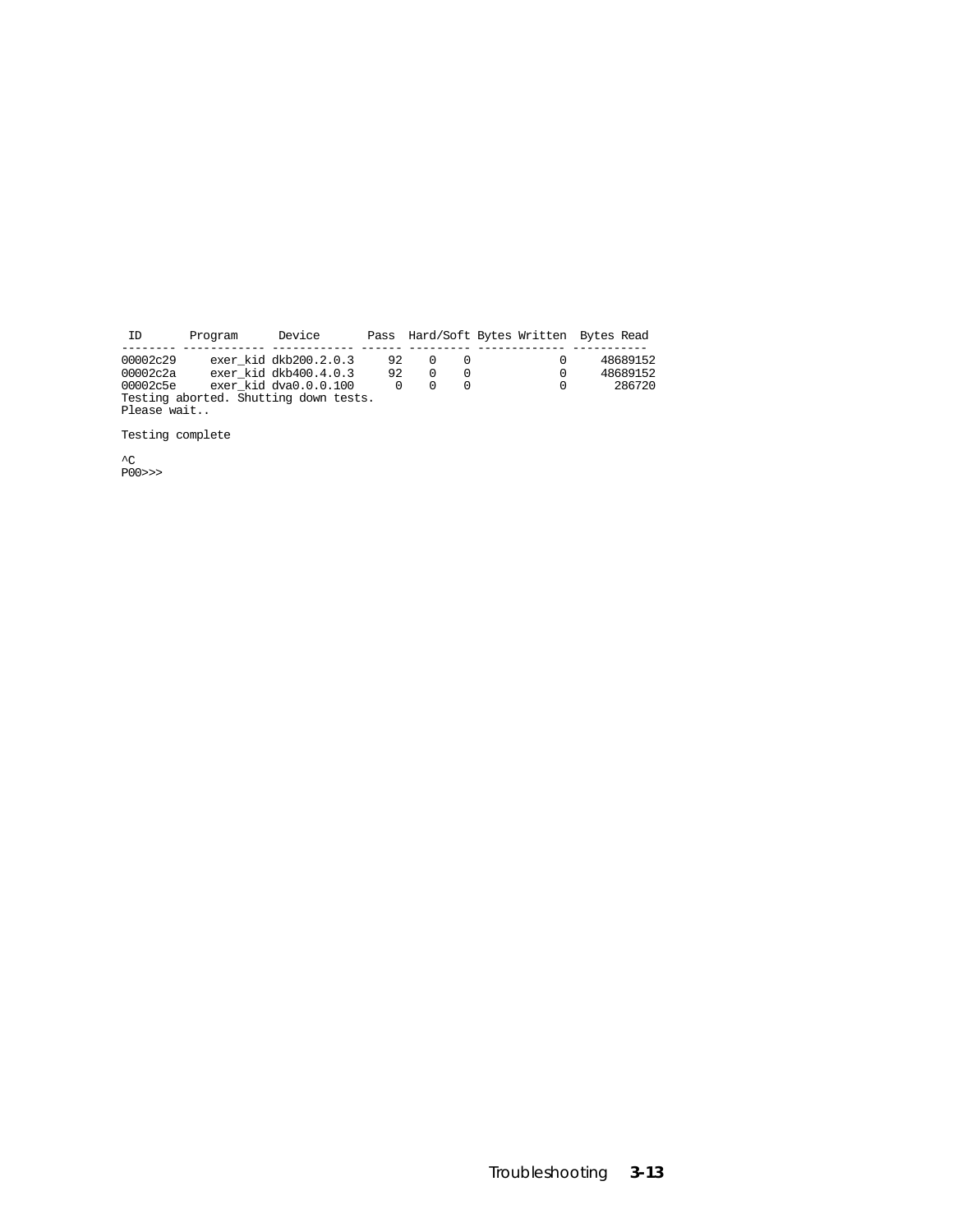### **3.6 Other Useful Console Commands**

#### **There are several console commands that help diagnose the system.**

The **show power** command can be used to identify power, temperature, and fan faults.

#### **Example 3–6 Show Power**

P00>>> show power

| Power Supply 0<br>Power Supply 1<br>System Fans<br>CPU Fans<br>Temperature                        | Status<br>qood<br>qood<br>qood<br>qood<br>qood |  |  |  |
|---------------------------------------------------------------------------------------------------|------------------------------------------------|--|--|--|
| Current ambient temperature is 20 degrees C<br>System shutdown temperature is set to 55 degrees C |                                                |  |  |  |
| The system was last reset via a system software reset                                             |                                                |  |  |  |
| 0 Environmental events are logged in nvram                                                        |                                                |  |  |  |

The **show memory** command shows memory DIMMs and their starting addresses.

#### **Example 3–7 Show Memory**

P00>>> show memory

| Slot          | Type        | МB    | Base     |
|---------------|-------------|-------|----------|
|               |             |       |          |
|               | DIMM        | 256   |          |
| 1             | <b>DIMM</b> | 256   | 20000000 |
| $\mathcal{L}$ | <b>DIMM</b> | 256   | 40000000 |
| ર             | <b>DIMM</b> | 256   | 60000000 |
| Total         |             | 1.2GB |          |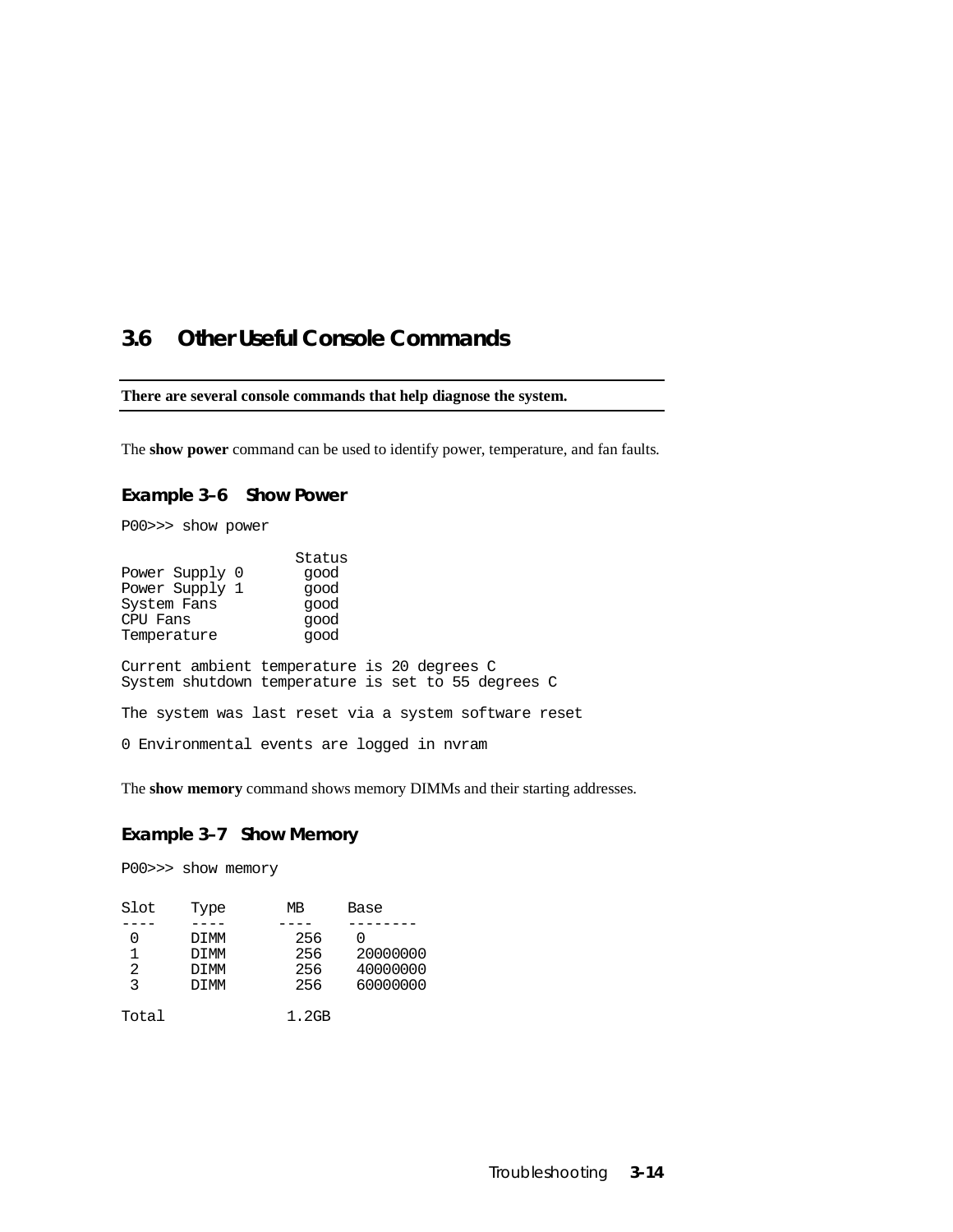The **show fru** command lists all FRUs in the system.

### **Example 3–8 Show FRU**

P00>>> show fru

#### Digital Equipment Corporation AlphaServer 1200

 Console V5.0-2 OpenVMS PALcode V1.19-12, Digital UNIX PALcode V1.21-20

| Module               | Part #                                                                                                                                                                                                                                          | Type                                                                                         | Rev                                                                                   | Name                                                                                                                                                  |                                                                                                                                                  |
|----------------------|-------------------------------------------------------------------------------------------------------------------------------------------------------------------------------------------------------------------------------------------------|----------------------------------------------------------------------------------------------|---------------------------------------------------------------------------------------|-------------------------------------------------------------------------------------------------------------------------------------------------------|--------------------------------------------------------------------------------------------------------------------------------------------------|
| Serial #             |                                                                                                                                                                                                                                                 |                                                                                              |                                                                                       |                                                                                                                                                       |                                                                                                                                                  |
| System Motherboard   | 25147-01                                                                                                                                                                                                                                        | $\Omega$                                                                                     |                                                                                       | mthrbrd0                                                                                                                                              |                                                                                                                                                  |
|                      |                                                                                                                                                                                                                                                 |                                                                                              |                                                                                       |                                                                                                                                                       |                                                                                                                                                  |
|                      |                                                                                                                                                                                                                                                 |                                                                                              |                                                                                       |                                                                                                                                                       | N/A                                                                                                                                              |
|                      |                                                                                                                                                                                                                                                 |                                                                                              |                                                                                       |                                                                                                                                                       | N/A                                                                                                                                              |
|                      |                                                                                                                                                                                                                                                 |                                                                                              |                                                                                       |                                                                                                                                                       | N/A                                                                                                                                              |
|                      |                                                                                                                                                                                                                                                 |                                                                                              |                                                                                       |                                                                                                                                                       | N/A                                                                                                                                              |
|                      |                                                                                                                                                                                                                                                 |                                                                                              |                                                                                       |                                                                                                                                                       |                                                                                                                                                  |
|                      |                                                                                                                                                                                                                                                 |                                                                                              |                                                                                       |                                                                                                                                                       |                                                                                                                                                  |
|                      |                                                                                                                                                                                                                                                 |                                                                                              |                                                                                       |                                                                                                                                                       |                                                                                                                                                  |
|                      |                                                                                                                                                                                                                                                 |                                                                                              |                                                                                       |                                                                                                                                                       |                                                                                                                                                  |
|                      |                                                                                                                                                                                                                                                 |                                                                                              |                                                                                       |                                                                                                                                                       |                                                                                                                                                  |
|                      |                                                                                                                                                                                                                                                 |                                                                                              |                                                                                       |                                                                                                                                                       |                                                                                                                                                  |
|                      |                                                                                                                                                                                                                                                 |                                                                                              |                                                                                       |                                                                                                                                                       |                                                                                                                                                  |
|                      |                                                                                                                                                                                                                                                 |                                                                                              |                                                                                       |                                                                                                                                                       |                                                                                                                                                  |
|                      |                                                                                                                                                                                                                                                 |                                                                                              |                                                                                       |                                                                                                                                                       |                                                                                                                                                  |
|                      |                                                                                                                                                                                                                                                 |                                                                                              |                                                                                       |                                                                                                                                                       |                                                                                                                                                  |
|                      |                                                                                                                                                                                                                                                 |                                                                                              |                                                                                       |                                                                                                                                                       |                                                                                                                                                  |
|                      |                                                                                                                                                                                                                                                 |                                                                                              |                                                                                       |                                                                                                                                                       |                                                                                                                                                  |
| Bus 1                |                                                                                                                                                                                                                                                 |                                                                                              |                                                                                       |                                                                                                                                                       |                                                                                                                                                  |
| Option Name          |                                                                                                                                                                                                                                                 |                                                                                              | Rev                                                                                   | Name                                                                                                                                                  |                                                                                                                                                  |
|                      |                                                                                                                                                                                                                                                 |                                                                                              |                                                                                       |                                                                                                                                                       |                                                                                                                                                  |
| iodl (PCI1)<br>Bus 0 |                                                                                                                                                                                                                                                 |                                                                                              |                                                                                       |                                                                                                                                                       |                                                                                                                                                  |
| Slot<br>Option Name  |                                                                                                                                                                                                                                                 | Type                                                                                         | Rev                                                                                   | Name                                                                                                                                                  |                                                                                                                                                  |
| <b>NCR 53C810</b>    |                                                                                                                                                                                                                                                 |                                                                                              |                                                                                       | ncr0                                                                                                                                                  |                                                                                                                                                  |
| QLogic ISP1020       |                                                                                                                                                                                                                                                 |                                                                                              |                                                                                       | isp0                                                                                                                                                  |                                                                                                                                                  |
|                      | NI72000047<br>Memory 256 MB DIMM<br>Memory 256 MB DIMM<br>Memory 256 MB DIMM<br>Memory 256 MB DIMM<br>CPU (4MB Cache)<br>KA705TRVNS<br>NI72000047<br>PCI Motherboard<br>NI72000047<br>Bus $0$ iod $0$ (PCI $0$ )<br>Slot<br>Option Name<br>PCEB | N/A<br>N/A<br>$\rm N/A$<br>N/A<br>Bridge (IOD0/IOD1)<br>S3 Trio64/Trio32<br>DECchip 21041-AA | 0<br>0<br>0<br>0<br>3<br>B3007-AA<br>600<br>25147-01<br>25147-01<br>a<br>Type<br>Type | 0000<br>0000<br>0000<br>0000<br>0000<br>0000<br>0032<br>0003<br>Rev<br>4828086 0005<br>88115333 0054<br>141011<br>0011<br>11000 0002<br>10201077 0005 | mem0<br>mem1<br>mem2<br>mem3<br>cpu0<br>iod0/iod1<br>saddle0<br>Name<br>pceb0<br>vga0<br>tulip0<br>pceb0 (EISA Bridge connected to iod0, slot 1) |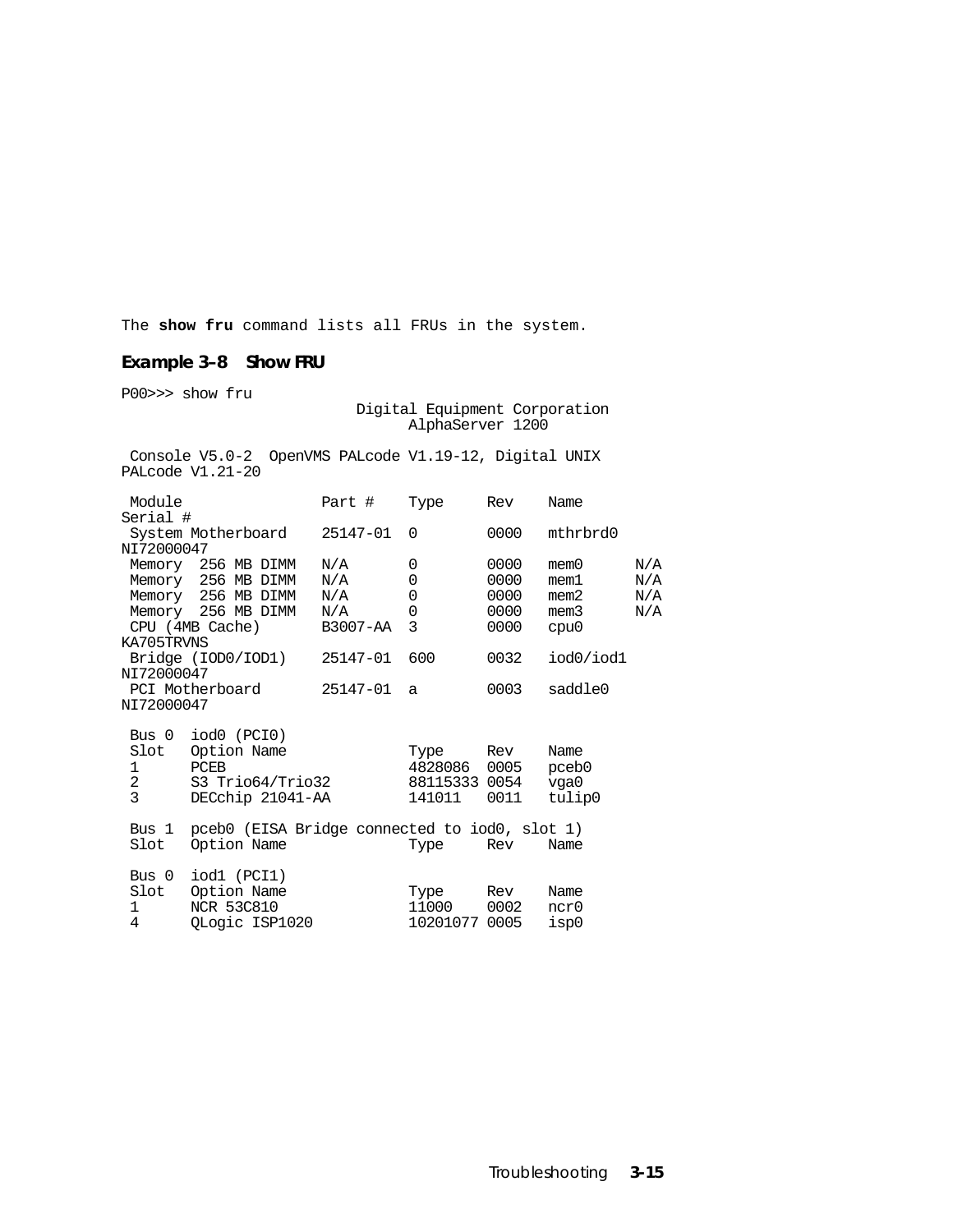# **Chapter 4 Error Logs**

This chapter provides information on troubleshooting with error logs. The following topics are covered:

- Using Error Logs
- Using DECevent
- Error Log Examples and Analysis
- Troubleshooting IOD-Detected Errors
- Double Error Halts and Machine Checks While in PAL Mode

Error registers are described in Chapter 5.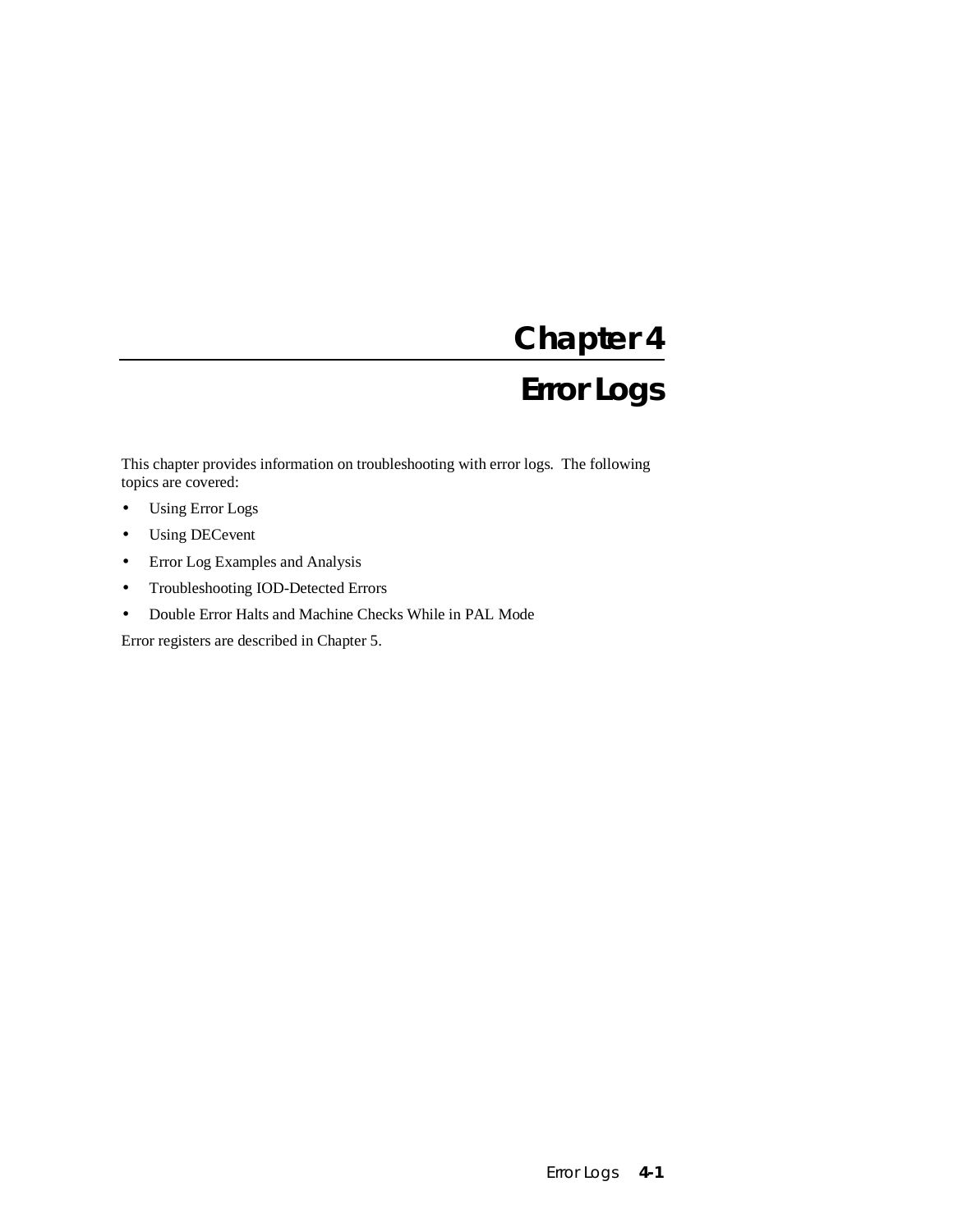### **4.1 Using Error Logs**

**Error detection is performed by CPUs, the IOD, and the EISA to PCI bus bridge. (The IOD is the acronym used by software to refer to the system bus to PCI bus bridge.)**



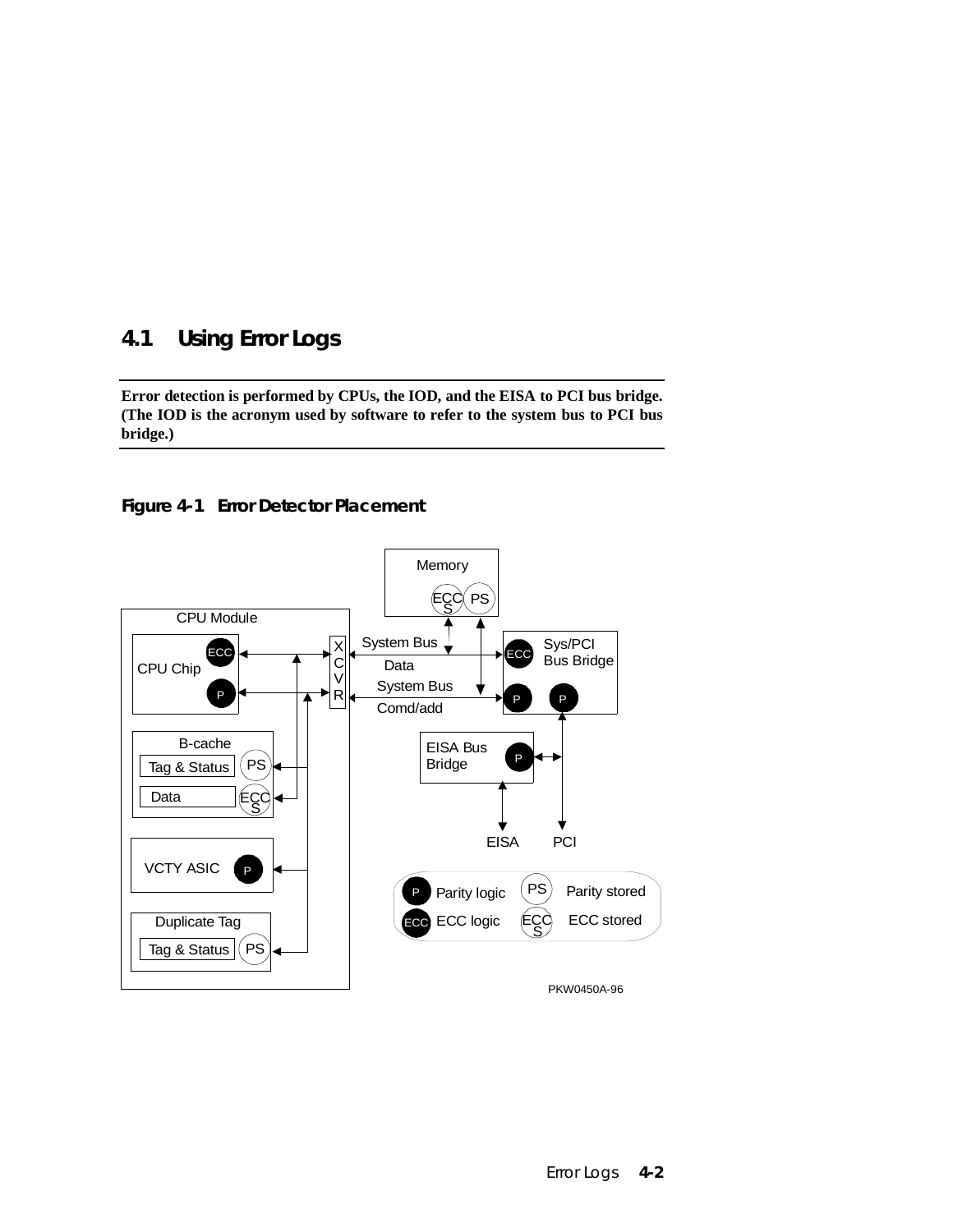| Lines Protected                  | Device                                              |  |  |
|----------------------------------|-----------------------------------------------------|--|--|
|                                  | <b>ECC Protected</b>                                |  |  |
| System bus data lines            | IOD on every transaction,<br>CPU when using the bus |  |  |
| B-cache                          | IOD on every transaction,<br>CPU when using the bus |  |  |
| <b>Parity Protected</b>          |                                                     |  |  |
| System bus command/address lines | IOD on every transaction,<br>CPU when using the bus |  |  |
| Duplicate tag store              | IOD on every transaction,<br>CPU when using the bus |  |  |
| B-cache index lines              | <b>CPU</b>                                          |  |  |
| PCI bus                          | <b>IOD</b>                                          |  |  |
| EISA bus                         | EISA bridge                                         |  |  |

As shown in Figure 4-1 and the accompanying table, the CPU chip is isolated by transceivers (XVER) from the data and command/address lines on the module. This allows the CPU chip access to the duplicate tag and B-cache while the system bus is in use. The CPU detects errors only when it is the consumer of the data. The IOD detects errors on each system bus cycle regardless of whether it is involved in the transaction.

System bus errors detected by the CPU may also be detected by the IOD. It is necessary to check the IOD for errors any time there is a CPU machine check.

- If the CPU sees bad data and the IOD does not, the CPU is at fault.
- If both the CPU and the IOD see bad data on the system bus, either memory or a secondary CPU is the cause. In such a case, the Dirty bit, bit <20>, in the IOD MC\_ERR1 Register should be set or clear. If the Dirty bit is set, the source of the data is a CPU's cache destined for a different CPU. If the Dirty bit is not set, memory caused the bad data on the bus. In this case, multiple error log entries occur and must be analyzed together to determine the cause of the error.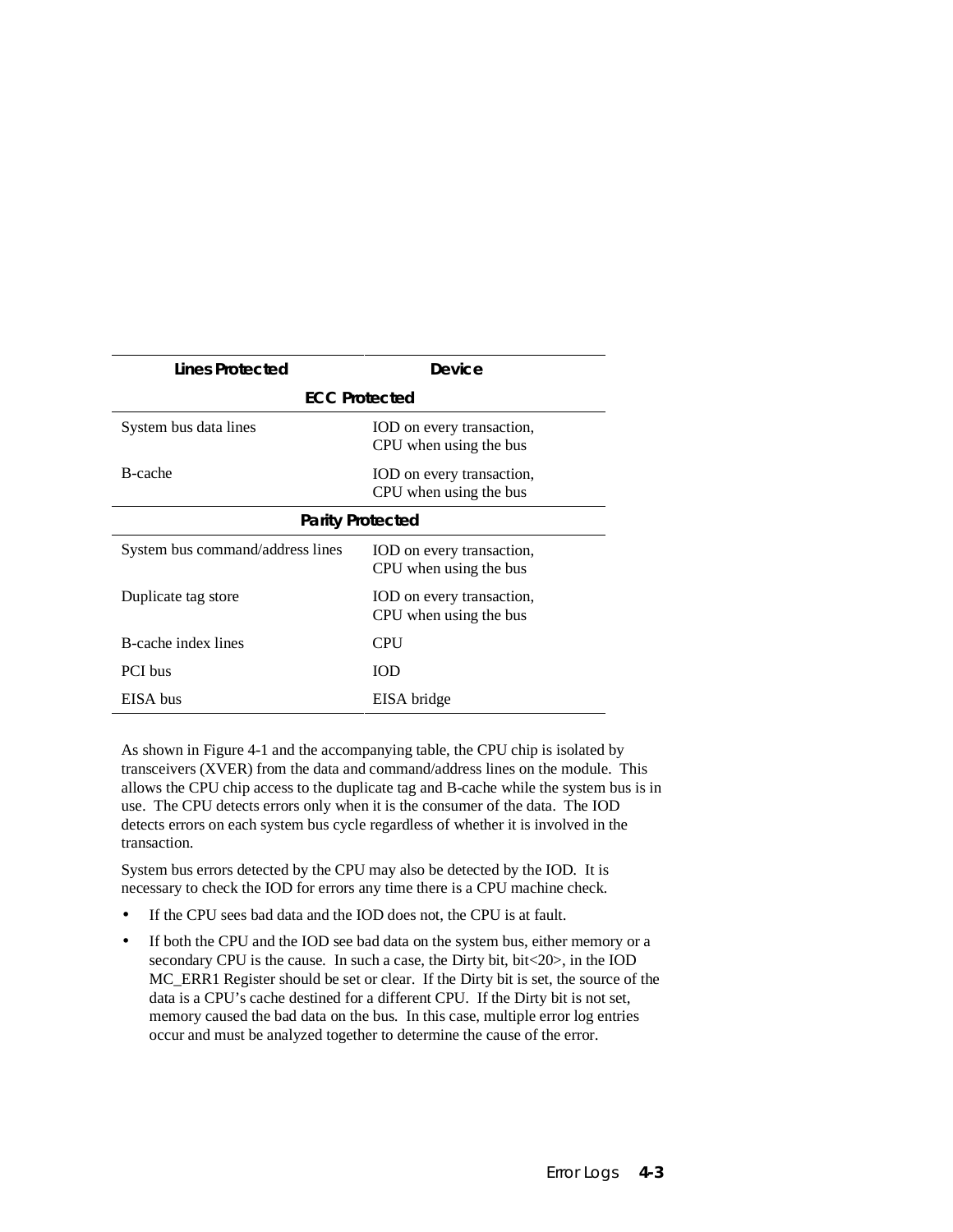### **4.1.1 Hard Errors**

There are two categories of hard errors:

• System-independent errors detected by the CPU. These errors are processor machine checks handled as MCHK 670 interrupts and are:

Internal EV5 or EV56 cache errors CPU B-cache module errors

• System-dependent errors detected by both the CPU and IOD. These errors are system machine checks handled as MCHK 660 interrupts and are:

CPU-detected external reference errors IOD hard error interrupts

The IOD can detect hard errors on either side of the bridge.

### **4.1.2 Soft Errors**

There are two categories of soft errors:

- System-independent errors detected and corrected by the CPU. These errors are CPU module correctable errors handled as MCHK 630 interrupts.
- System-dependent errors that are correctable single-bit errors on the system bus and are handled as MCHK 620 interrupts.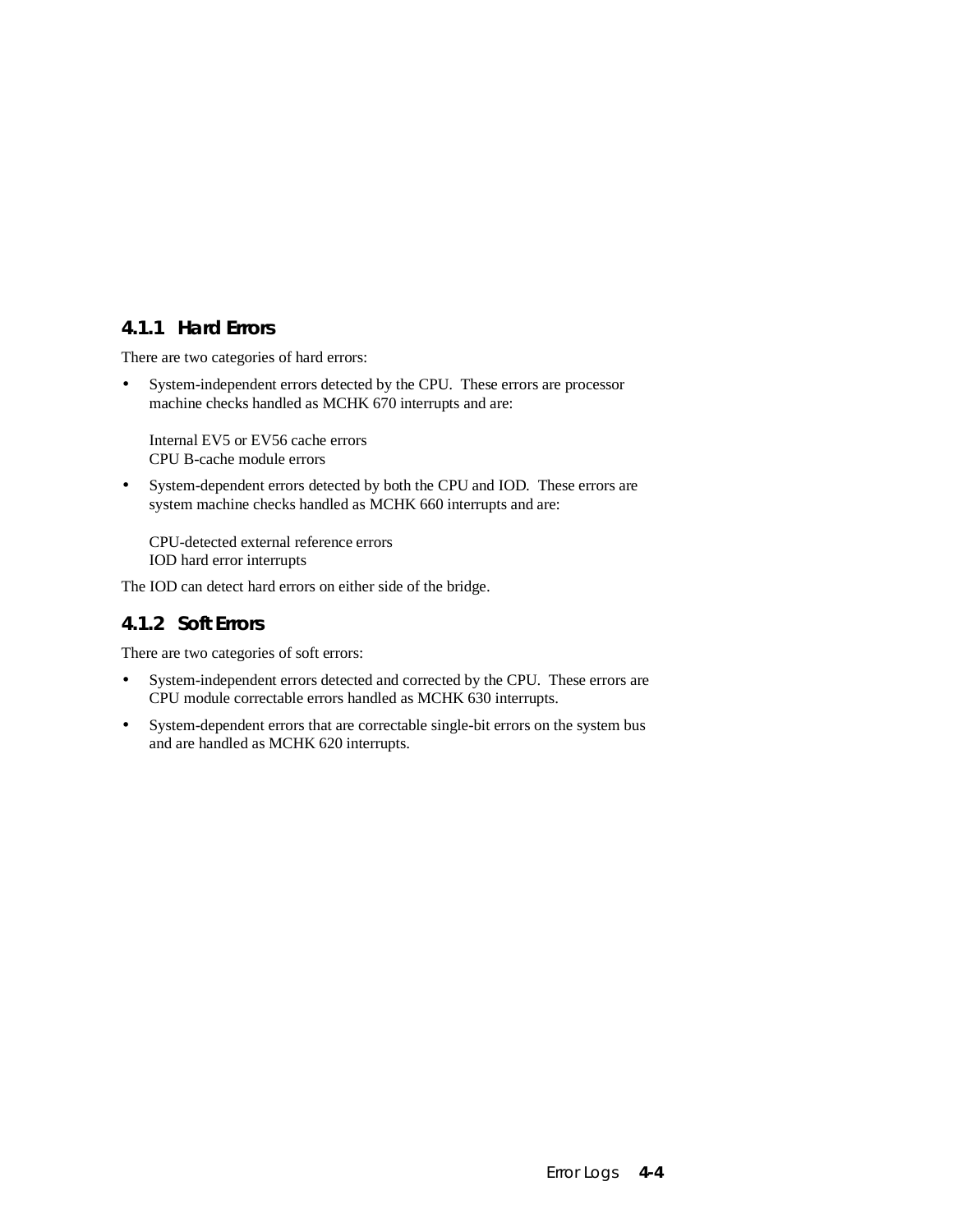# **4.1.3 Error Log Events**

Several different events are logged by OpenVMS and DIGITAL UNIX. Windows NT does not log errors in this fashion.

| <b>Error Log Event</b> | <b>Description</b>                                                                                                                                                                                                                  |
|------------------------|-------------------------------------------------------------------------------------------------------------------------------------------------------------------------------------------------------------------------------------|
| <b>MCHK 670</b>        | Processor machine checks. These are synchronous<br>errors that inform precisely what happened at the time<br>the error occurred. They are detected inside the CPU<br>chip and are fatal errors.                                     |
| <b>MCHK 660</b>        | System machine checks. These are asynchronous<br>errors that are recorded after the error has occurred.<br>Data on exactly what was going on in the machine at<br>the time of the error may not be known. They are fatal<br>errors. |
| <b>MCHK 630</b>        | Processor correctable errors                                                                                                                                                                                                        |
| <b>MCHK 620</b>        | System correctable errors                                                                                                                                                                                                           |
| Last fail              | Used to collect system bus registers prior to crashing                                                                                                                                                                              |
| I/O error interrupt    | IOD error interrupts                                                                                                                                                                                                                |
| System environment     | Used to provide status on power, fans, and temperature                                                                                                                                                                              |
| Configuration          | Used to provide system configuration information                                                                                                                                                                                    |

**Table 4-1 Types of Error Log Events**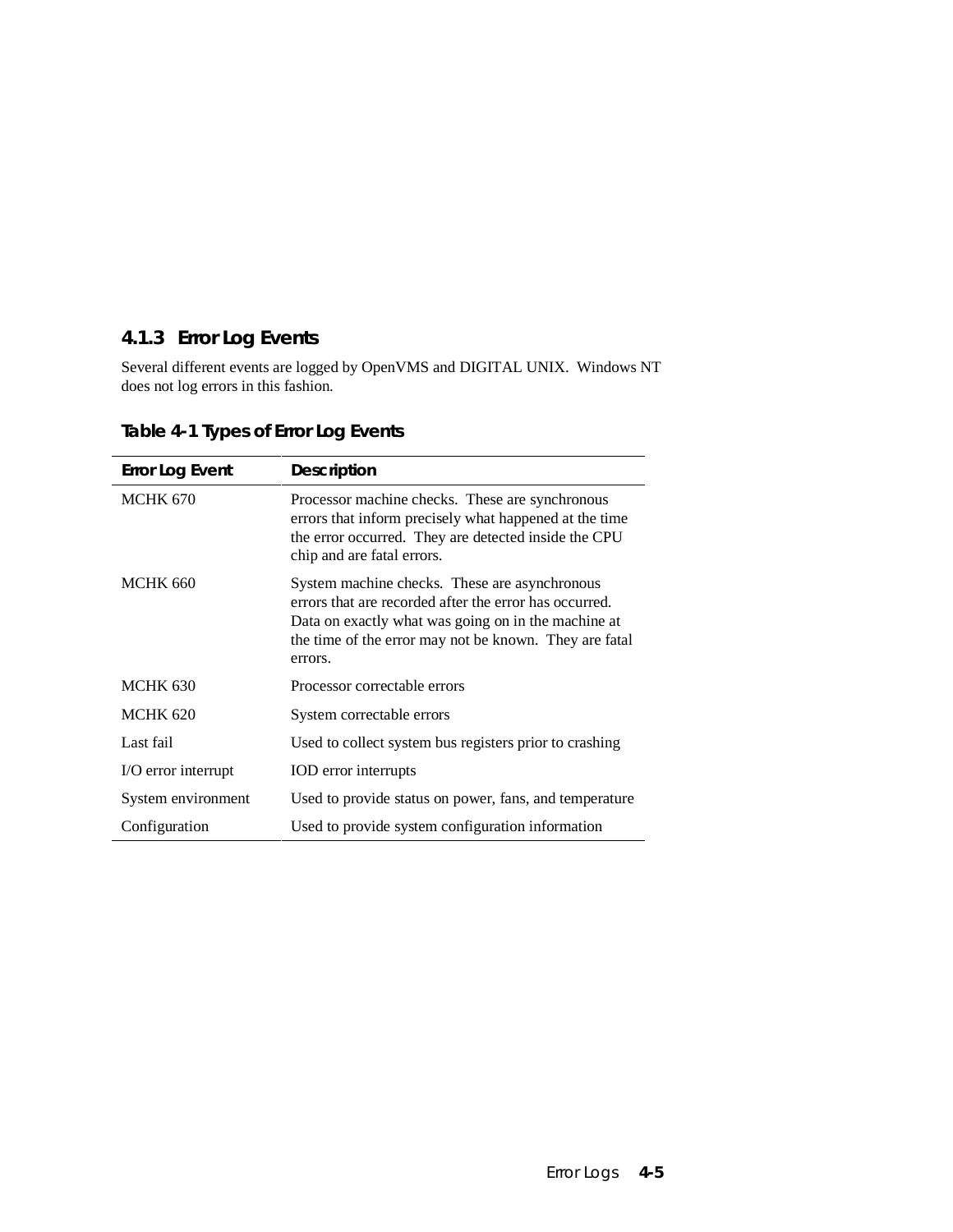# **4.2 Using DECevent**

**DECevent produces bit-to-text ASCII reports derived from system event entries or user-supplied event logs. The format of the reports is determined by commands, qualifiers, parameters, and keywords appended to the comand. The maximum command line length is 255 characters.**

DECevent allows you to do the following:

- Translate event log files into readable reports
- Select alternate input and output files
- Filter input events
- Select alternative reports
- Translate events as they occur
- Maintain and customize your environment with the interactive shell commands

#### **To access on-line help:**

OpenVMS

```
$ HELP DIAGNOSE or
$ DIA /INTERACTIVE
DIA> HELP
```
DIGITAL UNIX

- > man dia or
- > dia hlp

#### **Privileges necessary to use DECevent:**

- SYSPRV for the utility
- DIAGNOSE to use the /CONTINUOUS qualifier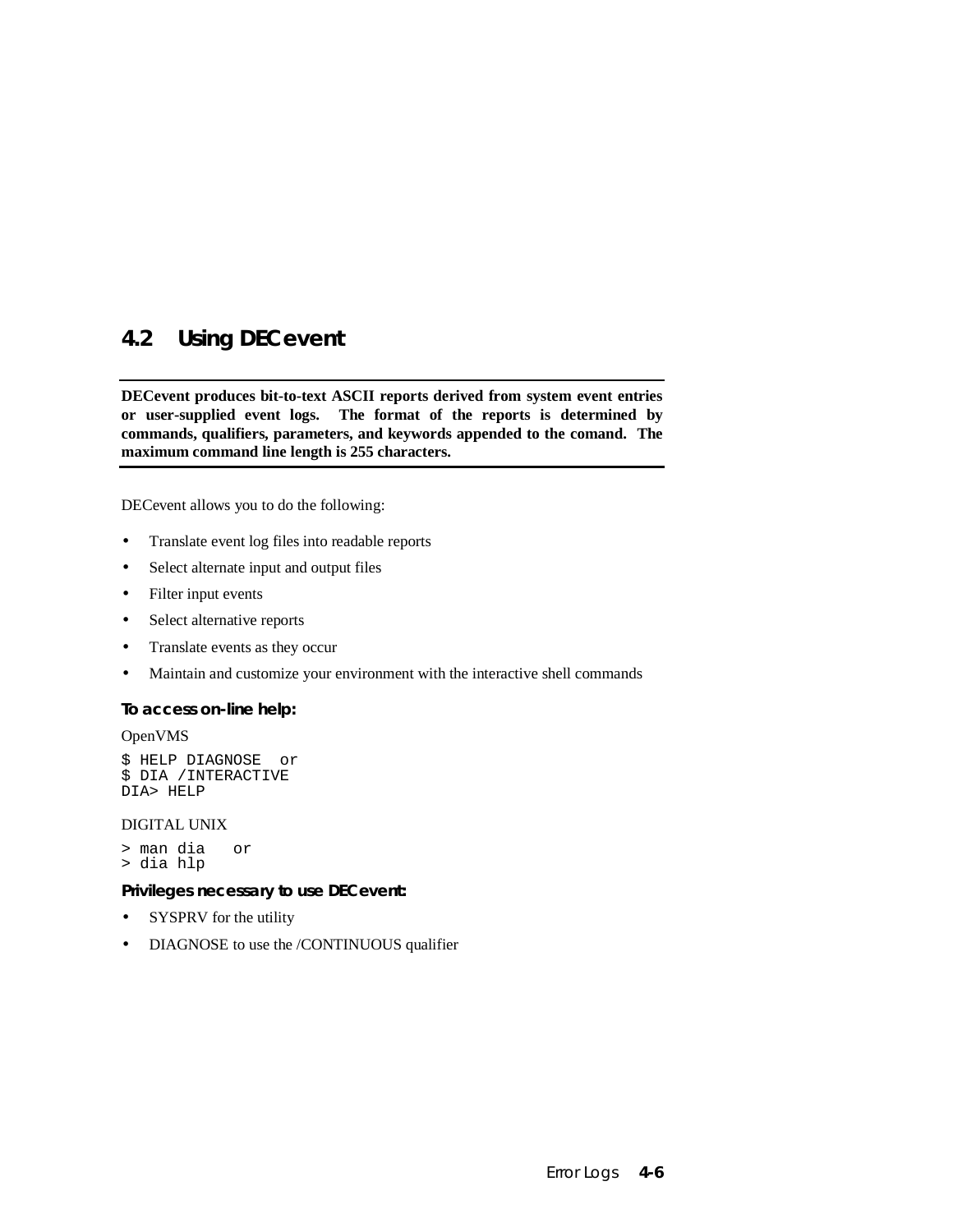### **4.2.1 Translating Event Files**

To produce a translated event report using the default event log file, SYS\$ERRORLOG:ERRLOG.SYS, enter the following command:

OpenVMS \$ DIAGNOSE

DIGITAL UNIX > dia -a

The DIAGNOSE command allows DECevent to use built-in defaults. This command produces a full report, directed to the terminal screen, from the input event file, SYS\$ERRORLOG:ERRLOG.SYS. The /TRANSLATE qualifier is understood on the command line.

#### **To select an alternate input file**

OpenVMS \$ DIAGNOSE ERRORLOG.OLD

DIGITAL UNIX > dia -a -f syserr-old.hostname

These commands select an alternate input file (ERRORLOG.OLD or syserr-old) as the event log to translate. The file name can contain the directory or path, if needed. Wildcard characters can be used.

#### **To send reports to an output file**

OpenVMS \$ DIAGNOSE/OUTPUT=ERRLOG\_OLD.TXT

DIGITAL UNIX > dia -a > syserr-old.txt

These commands direct the output of DECevent to ERRLOG\_OLD.TXT or syserr -old.txt.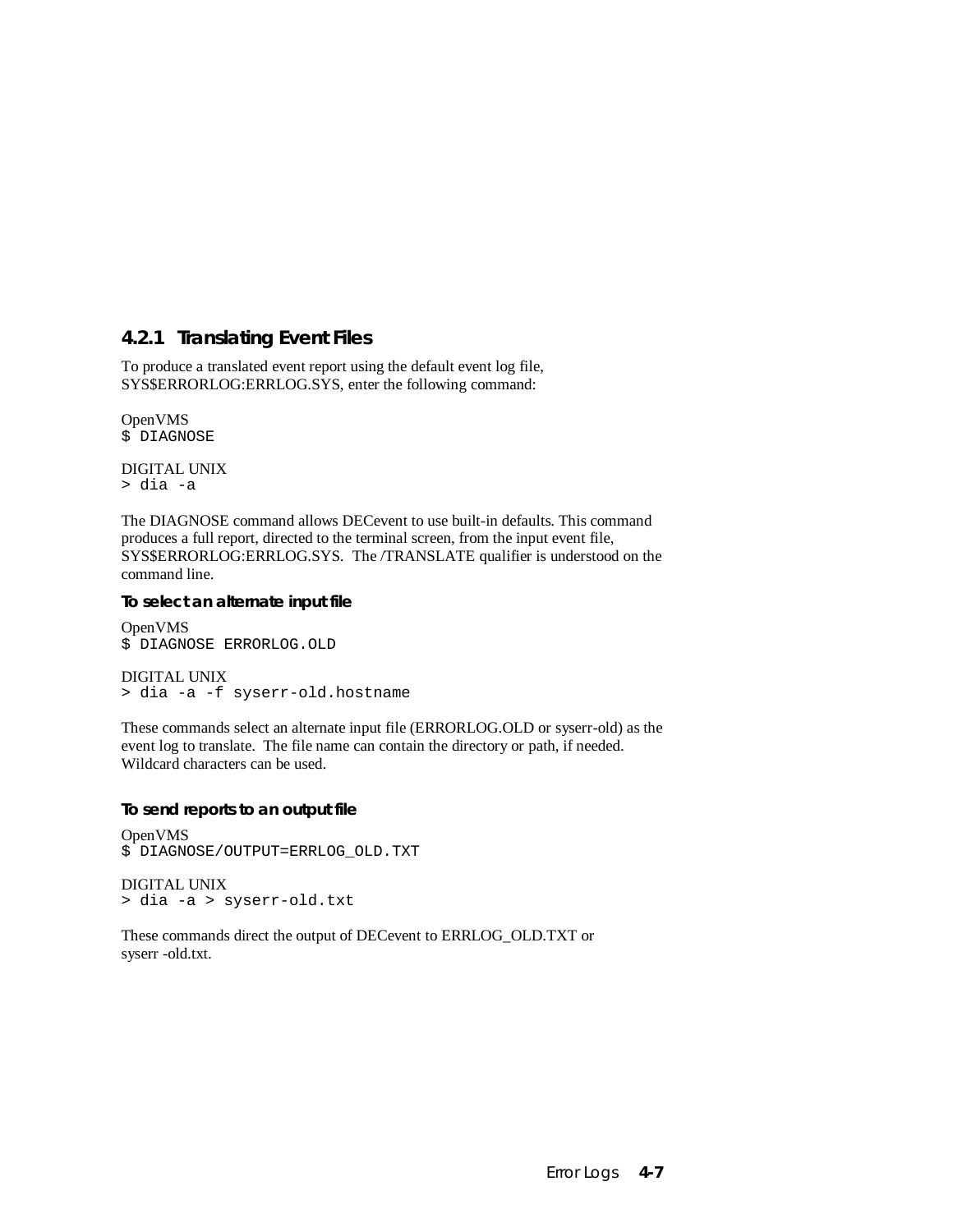#### **To reverse the order of the input events**

OpenVMS \$ DIAGNOSE/TRANSLATE/REVERSE

DIGITAL UNIX > dia -R

These commands reverse the order in which events are displayed. The default order is forward chronologically.

### **4.2.2 Filtering Events**

**/INCLUDE** and **/EXCLUDE** qualifiers allow you to filter input event log files.

The **/INCLUDE** qualifier is used to create output for devices named in the command.

```
OpenVMS
$ DIAGNOSE/TRANSLATE/INCLUDE=(DISK=RZ,DISK=RA92,CPU)
```

```
DIGITAL UNIX
> dia -i disk=rz disk=ra92 cpu
```
The commands shown here create output using only the entries for RZ disks, RA92 disks, and CPUs.

The **/EXCLUDE** qualifier is used to create output for all devices except those named in the command.

OpenVMS \$ DIAGNOSE/TRANSLATE/EXCLUDE=(MEMORY)

DIGITAL UNIX > dia -x mem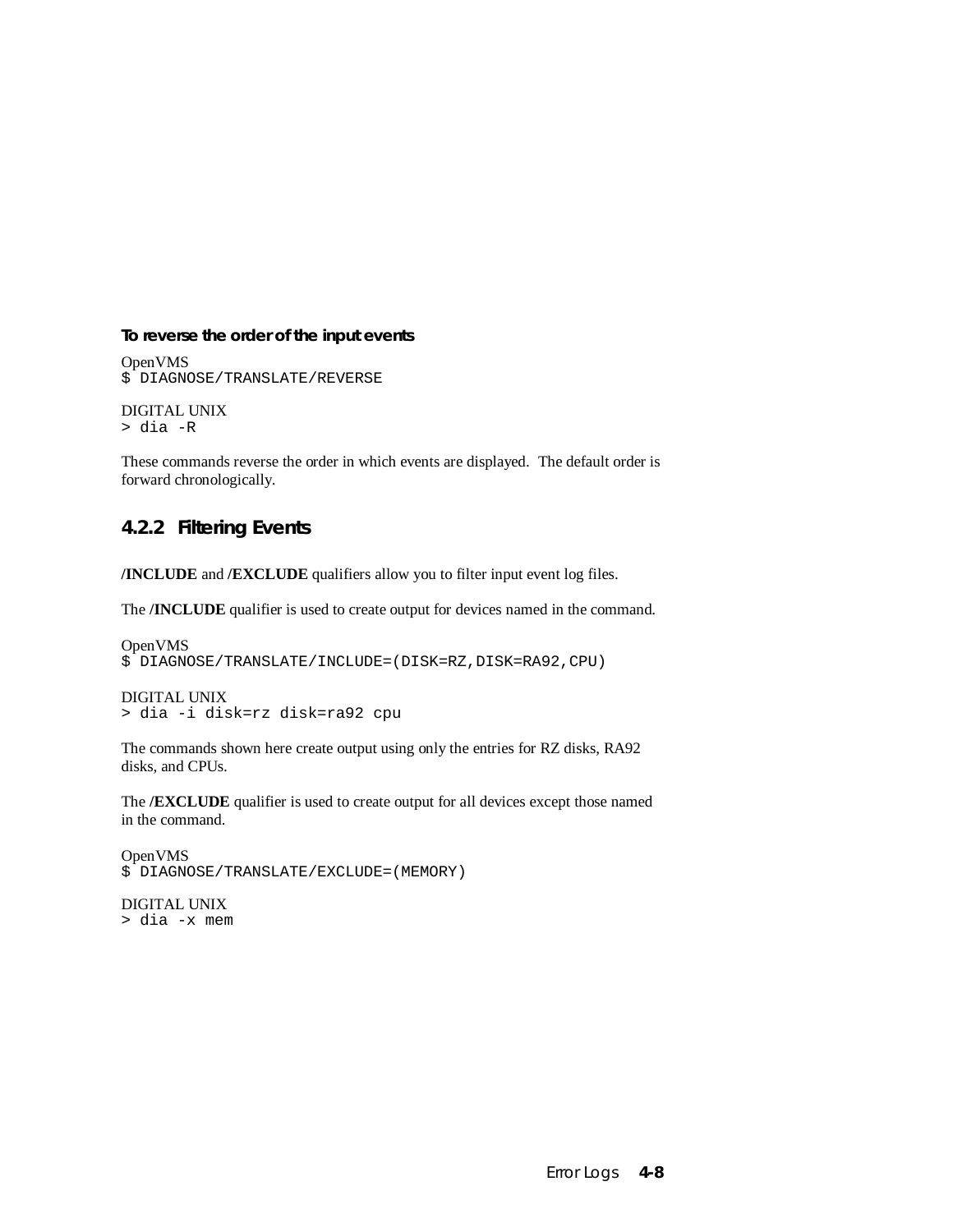Use the **/BEFORE** and **/SINCE** qualifiers to select events before or after a certain date and time.

```
OpenVMS
$ DIAGNOSE/TRANSLATE/BEFORE=15-JAN-1997:10:30:00
or
$ DIAGNOSE/TRANSLATE/SINCE=15-JAN-1997:10:30:00
```

```
DIGITAL UNIX
> dia -t s:15-jan-1997 e:20-jan-1997
```
If no time is specified, the default time is 00:00:00, and all events for that day are selected.

The **/BEFORE** and **/SINCE** qualifiers can be combined to select a certain period of time.

OpenVMS

\$ DIAGNOSE/TRANSLATE/SINCE=15-JAN-1997/BEFORE=20-JAN-1997

If no value is supplied with the **/SINCE** or **/BEFORE** qualifiers, DECevent defaults to **TODAY**.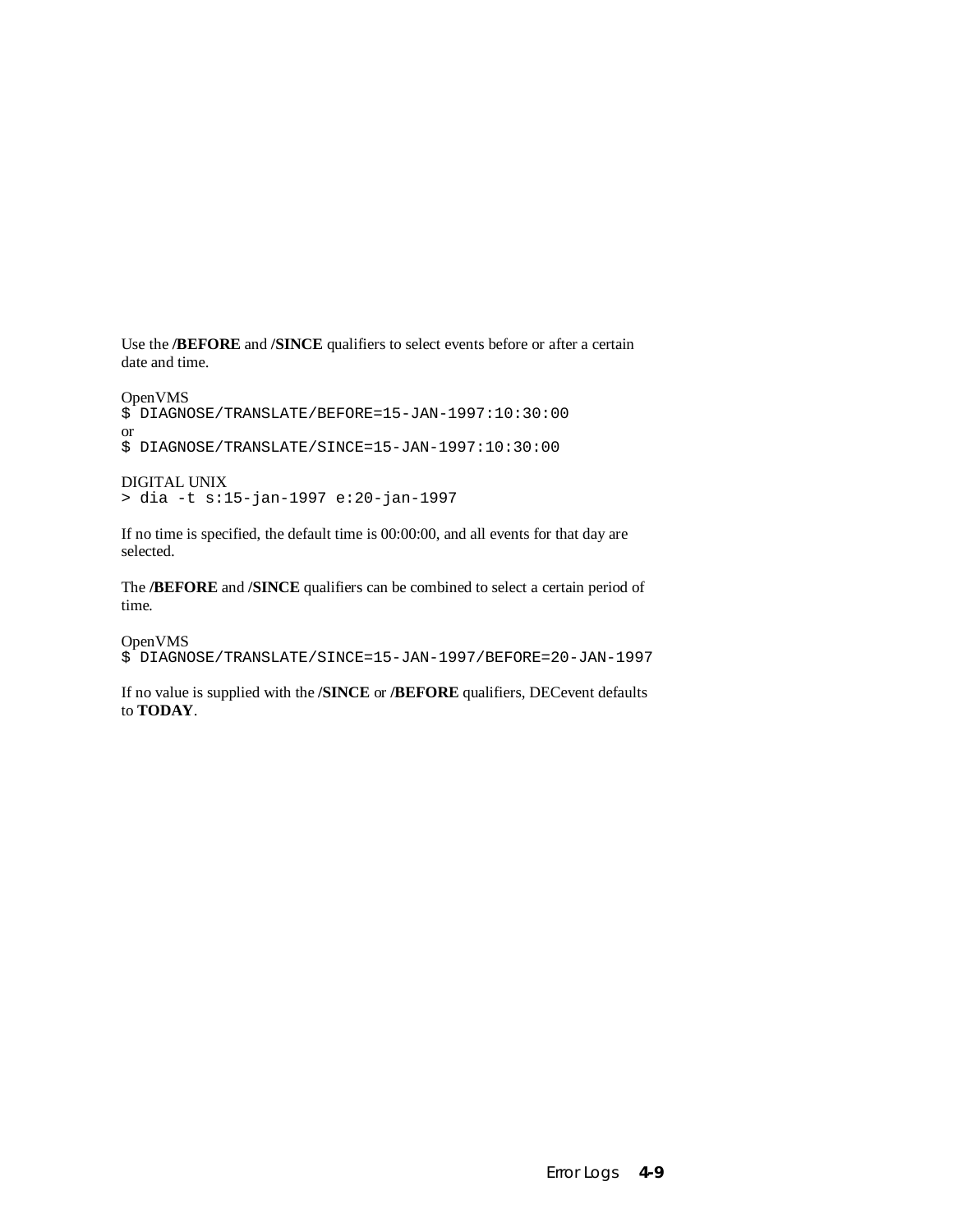### **4.2.3 Selecting Alternative Reports**

Table 4-2 describes the DECevent report formats. Report formats are mutually exclusive. No combinations are allowed. The default format is /Full.

| Format   | <b>Description</b>                                                                                               |
|----------|------------------------------------------------------------------------------------------------------------------|
| /Full    | Translates all available information for each event                                                              |
| /Brief   | Translates key information for each event                                                                        |
| /Terse   | Provides binary event information and displays register values<br>and other ASCII messages in a condensed format |
| /Summary | Produces a statistical summary of the events in the log                                                          |
| /Fsterr  | Produces a one-line-per-entry report for disk and tape devices                                                   |

**Table 4-2 DECevent Report Formats**

The syntax is:

OpenVMS

\$ DIAGNOSE/TRANSLATE/<format>

DIGITAL UNIX > dia -o <format>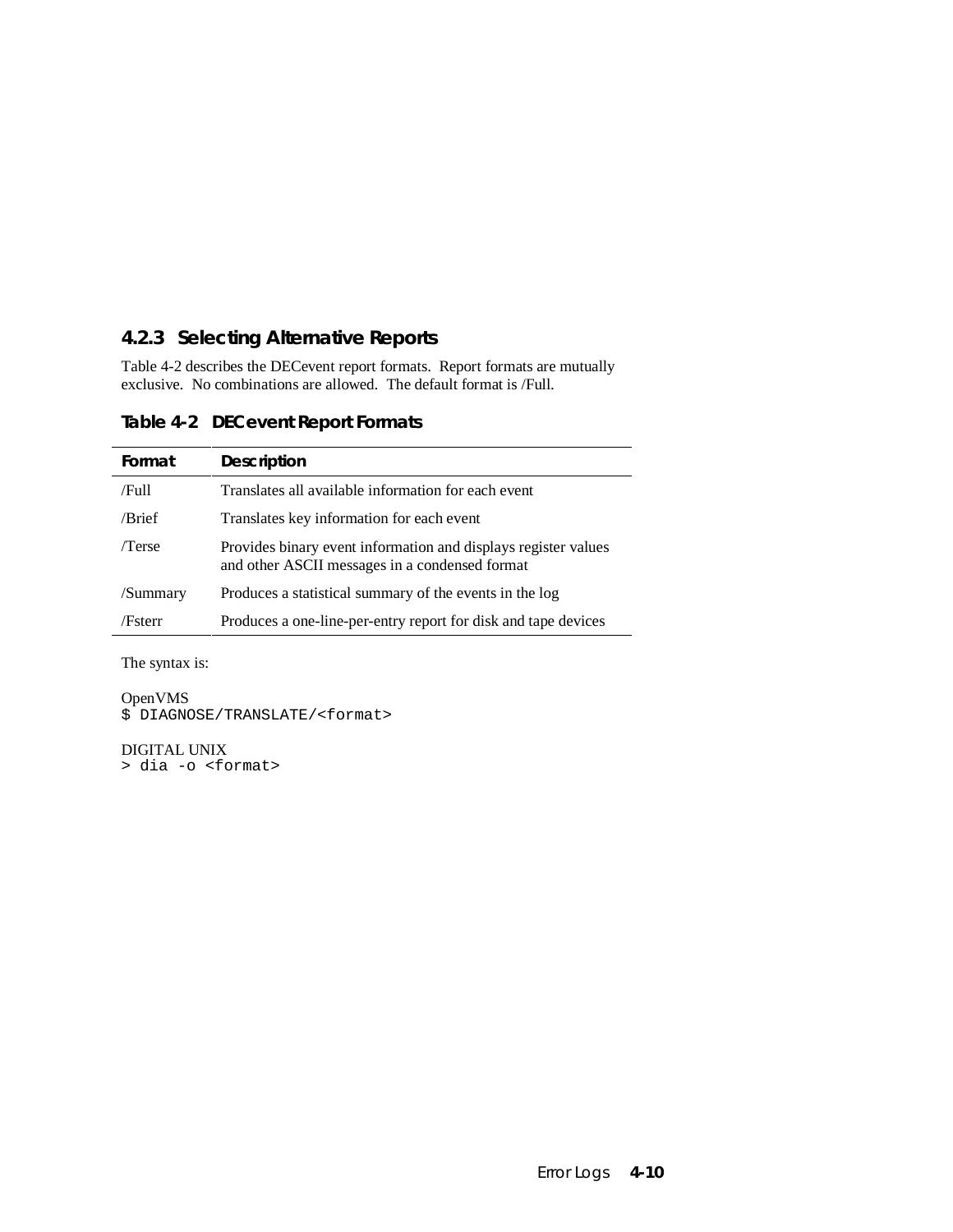# **4.3 Error Log Examples and Analysis**

**The following sections provide examples and analysis of error logs.**

### **4.3.1 MCHK 670 CPU-Detected Failure**

The error log in Example 4–1 shows the following:

- ➊ CPU1 logged the error in a system with two CPUs.
- ➋ During a D-ref fill, the External Interface Status Register logged an uncorrectable EEC error. (When a CPU chip does not find data it needs to perform a task in any of its caches, it requests data from off the chip to fill its D-caches. It performs a "D-ref fill.") Bit<30> is clear, indicating that the source of the error is the B-cache.
- ➌ Neither IOD CAP Error Register saw an error.

The error was detected by a CPU and the data was not on the system bus. Otherwise, the IODs would have seen the error. Therefore, CPU1 is broken.

*NOTE: The error log example has been edited to decrease its size; registers of interest are in bold type. The "MC" bus is the system bus.*

*Refer to Table 4-9 for information on decoding commands, and refer to Table 4-10 for information on node IDs.*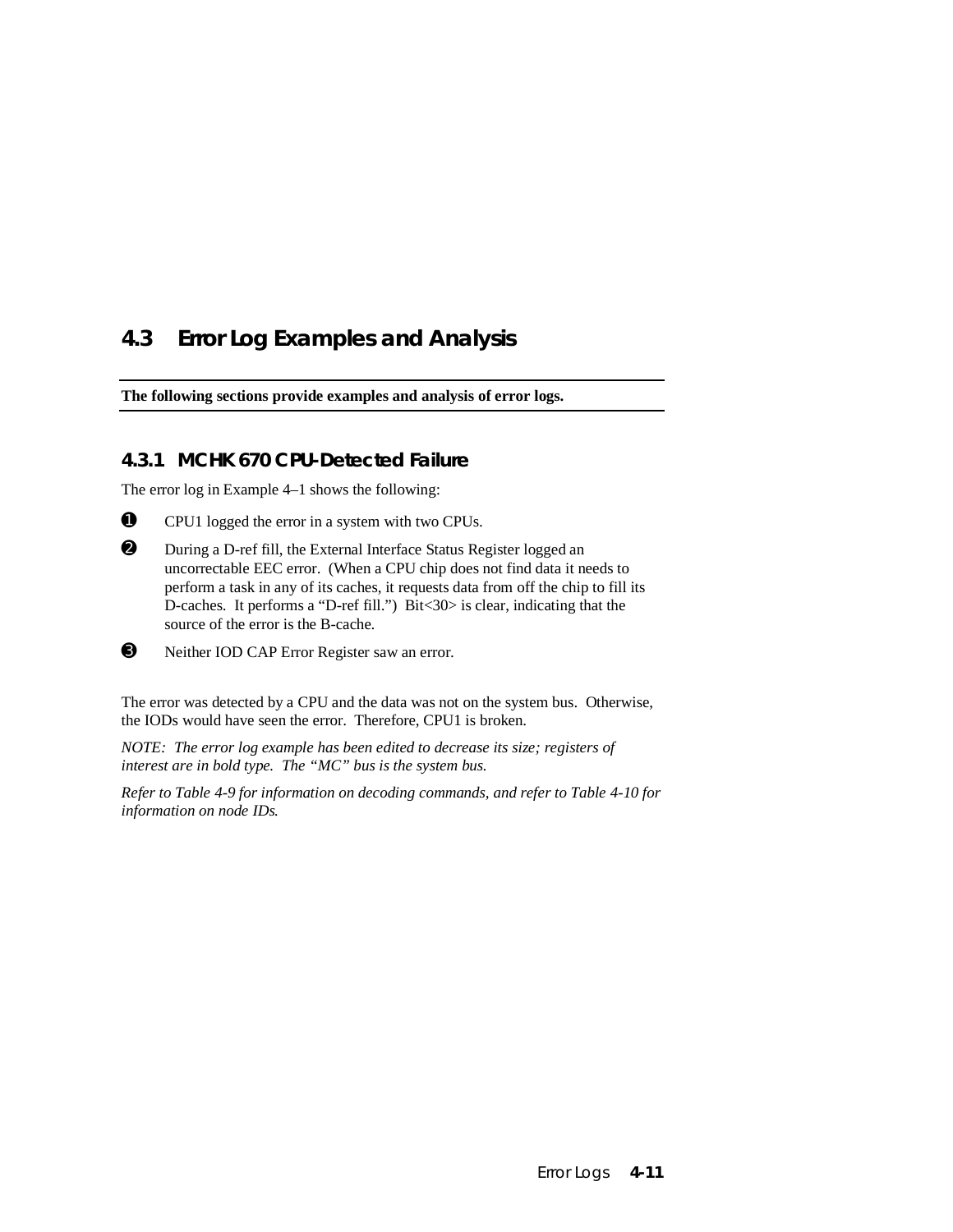### **Example 4–1 MCHK 670**

| Logging OS<br>System Architecture                                                                                            | 4.                                                                                    | 2. DIGITAL UNIX<br>2. Alpha                                                                                                                                                    |
|------------------------------------------------------------------------------------------------------------------------------|---------------------------------------------------------------------------------------|--------------------------------------------------------------------------------------------------------------------------------------------------------------------------------|
| Event sequence number<br>Timestamp of occurrence<br>Host name                                                                |                                                                                       | 04-APR-1997 17:20:04<br>whip16                                                                                                                                                 |
| System type register<br>Number of CPUs (mpnum) x00000002<br>CPU logging event (mperr) x00000001                              |                                                                                       | x00000016 AlphaServer 4000/1200 Series<br>O                                                                                                                                    |
| Event validity<br>Event severity<br>Entry type                                                                               |                                                                                       | 1. O/S claims event is valid<br>1. Severe Priority<br>100. CPU Machine Check Errors                                                                                            |
| CPU Minor class                                                                                                              |                                                                                       | 1. Machine check (670 entry)                                                                                                                                                   |
| Software Flags                                                                                                               | x0000000300000000                                                                     | IOD 1 Register Subpkt Pres<br>IOD 2 Register Subpkt Pres                                                                                                                       |
| Active CPUs<br>Hardware Rev<br>System Serial Number<br>Module Serial Number<br>Madule Trac<br>Module Type<br>System Revision | x00000003<br>x00000000<br>x0000<br>x00000000                                          | C1563                                                                                                                                                                          |
| * MCHK 670 Regs *<br>Flags:<br>PCI Mask<br>Machine Check Reason<br>PAL SHADOW REG 0<br>PAL SHADOW REG 1<br>$\epsilon$        | x00000000<br>x0000<br>x0098<br>x00000000<br>x00000000                                 |                                                                                                                                                                                |
| PAL SHADOW REG 6<br>PAL SHADOW REG 7<br>PALTEMP0<br>PALTEMP1<br>PALTEMP2                                                     | x00000000<br>x00000000<br>x00000000E87C7A58<br>xFFFFFFFE8F658000<br>xFFFFFC00003C9F40 |                                                                                                                                                                                |
| PALTEMP22<br>PALTEMP23<br>Exception Address Reg XFFFFFC00003BFB88                                                            | xFFFFFC00004F9D60<br>x00000000E8709A58                                                | Native-mode instruction<br>Exception PC x3FFFFF00000EFEE2                                                                                                                      |
| Exception Summary Reg<br>Exception Mask Reg<br>PAL BASE                                                                      | x00000000<br>x00000000<br>x00000000020000                                             | Base addr for palcode = $x0000000008$                                                                                                                                          |
| Interrupt Summary Reg x00000000                                                                                              |                                                                                       |                                                                                                                                                                                |
| IBOX Ctrl and Status Reg x000000C160000000                                                                                   |                                                                                       | AST requests 3 - 0 x00000000<br>Timeout Bit Not Set<br>PAL Shadow Registers Enabled<br>Correctable Err Intrpts Enabled<br>ICACHE BIST Successful<br>TEST_STATUS_H Pin Asserted |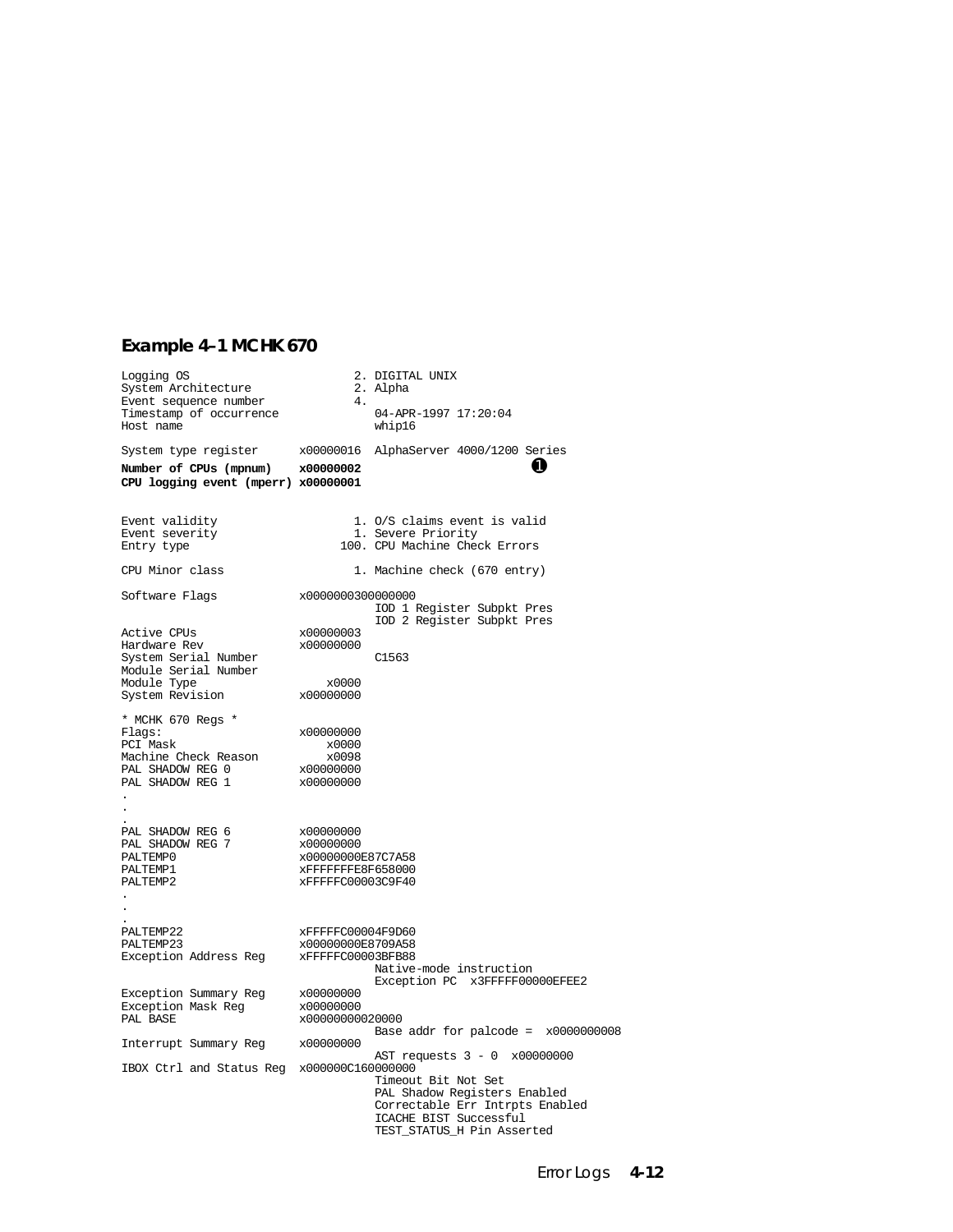| Icache Par Err Stat Reg<br>Dcache Par Err Stat Reg<br>Virtual Address Req<br>Memory Mgmt Flt Sts Reg                                                    | x00000000<br>x00000000<br>xFFFFFFFE8F63BD38<br>x000000000166D1 | Ref which caused err was a write                                                                                                                                                                                                                                                                                                                                                                                                                                                                                                                                                                                                                                |
|---------------------------------------------------------------------------------------------------------------------------------------------------------|----------------------------------------------------------------|-----------------------------------------------------------------------------------------------------------------------------------------------------------------------------------------------------------------------------------------------------------------------------------------------------------------------------------------------------------------------------------------------------------------------------------------------------------------------------------------------------------------------------------------------------------------------------------------------------------------------------------------------------------------|
| Scache Address Reg<br>Scache Status Reg<br>Bcache Tag Address Reg XFFFFFF80E98F7FFF                                                                     | xFFFFFF00000254BF<br>x00000000                                 | Ref resulted in DTB miss<br>RA Field x0000000000001B<br>Opcode Field x0000000000002C<br>External cache hit<br>Parity for ds and v bits<br>Cache block dirty<br>Cache block valid<br>Ext cache tag addr parity bit                                                                                                                                                                                                                                                                                                                                                                                                                                               |
| Ext Interface Address Reg xFFFFFF00E984DBCF<br>Fill Syndrome Reg                                                                                        | x0000000000002B                                                | Tag address<38:20> is x00000000000E98                                                                                                                                                                                                                                                                                                                                                                                                                                                                                                                                                                                                                           |
| Ext Interface Status Reg xFFFFFFF104FFFFFF                                                                                                              |                                                                | 2                                                                                                                                                                                                                                                                                                                                                                                                                                                                                                                                                                                                                                                               |
|                                                                                                                                                         |                                                                | Uncorrectable ECC error<br>Error occurred during D-ref fill                                                                                                                                                                                                                                                                                                                                                                                                                                                                                                                                                                                                     |
| LD LOCK                                                                                                                                                 | xFFFFFF003797340F                                              |                                                                                                                                                                                                                                                                                                                                                                                                                                                                                                                                                                                                                                                                 |
| ** IOD SUBPACKET -> **<br>NHOAMI                                                                                                                        | x000000BB                                                      | IOD 0 Register Subpacket<br>Device ID x0000003B<br>Bcache Size = $2MB$<br>VCTY ASIC Rev = $0$<br>Module Revision 0.                                                                                                                                                                                                                                                                                                                                                                                                                                                                                                                                             |
| Base Address of Bridge<br>Dev Type & Rev Register                                                                                                       | x000000F9E0000000                                              | x06008021 CAP Chip Revision<br>x00000001<br>Host to PCI Revision<br>x00000003<br>I/O Backplane Revision x00000003<br>PCI-EISA Bus Bridge Present on PCI                                                                                                                                                                                                                                                                                                                                                                                                                                                                                                         |
| MC-PCI Command Register                                                                                                                                 | x46480FF1                                                      | Device Class: Host bus to PCI Bridg<br>Module Self-Test Passed LED On.<br>Delayed PCI Bus Reads Protocol: Enabled<br>Bridge to PCI Transactions: Enabled<br>Bridge REQUESTS 64 Bit Data Transactions<br>Bridge ACCEPTS 64 Bit Data Transactions<br>PCI Address Parity Check:<br>Enabled<br>MC Bus CMD/Addr Parity Check: Enabled<br>MC Bus NXM Check:<br>Enabled<br>Check ALL Transactions for Errors<br>Use MC_BMSK for 16 Byte Align Blk Mem Wrt<br>Wrt PEND_NUM Threshold: 8.<br>RD_TYPE Memory Prefetch Algorithm: Short<br>RL_TYPE Mem Rd Line Prefetch Type: Medium<br>RM_TYPE Mem Rd Multiple Cmd Type:<br>Long<br>ARB MODE PCI Arbitration: Round Robin |
| Memory Host Addr Exten<br>IO Host Addr Extension<br>Interrupt Control                                                                                   | x00000000<br>x00000000<br>x00000003                            | MC-PCI Intr Enabled<br>Device intr info enabled if en_int=<br>1                                                                                                                                                                                                                                                                                                                                                                                                                                                                                                                                                                                                 |
| Interrupt Request<br>Interrupt Mask Register 0 x00C50010<br>Interrupt Mask Register 1 x00000000<br>MC Error Info Register 0<br>MC Error Info Register 1 | x00000000<br>xE0000000<br>x000E88FD                            | Interrupts asserted x00000000<br>MC bus trans addr $<31:4>$ $\times$ 0E000000<br>MC bus trans addr <39:32>x000000FD<br>MC Command x00000008<br>Device Id x0000003A                                                                                                                                                                                                                                                                                                                                                                                                                                                                                              |
| CAP Error Register<br>PCI Bus Trans Error Adr                                                                                                           | x00000000<br>x00000000                                         | ❸<br>(no error seen)                                                                                                                                                                                                                                                                                                                                                                                                                                                                                                                                                                                                                                            |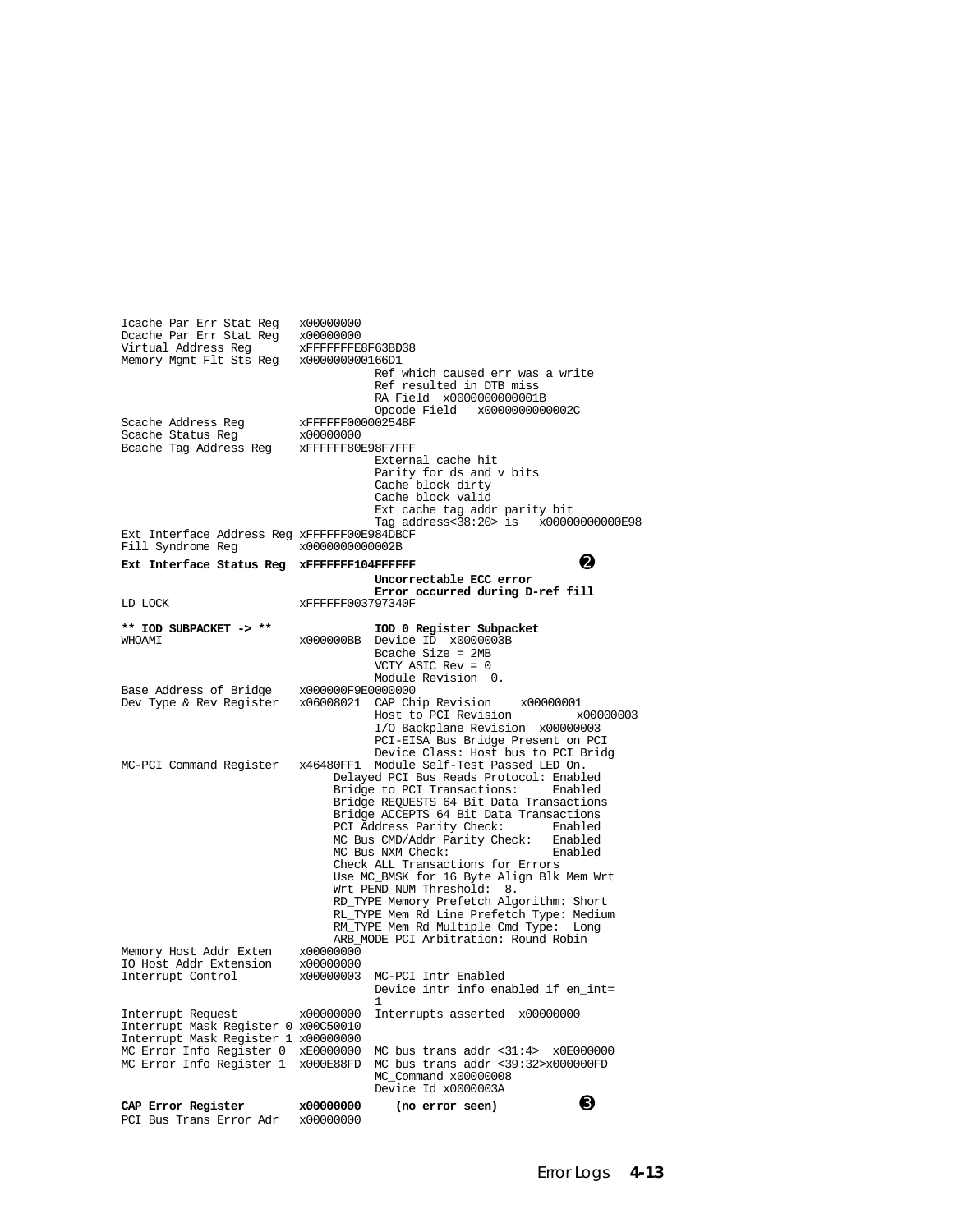| MDPA Status Register<br>MDPA Error Syndrome Reg x00000000<br>MDPB Status Register                                                                                           | x00000000<br>x00000000              | MDPA Chip Revision x00000000<br>Cycle 0 ECC Syndrome x00000000<br>Cycle 1 ECC Syndrome x00000000<br>Cycle 2 ECC Syndrome x00000000<br>Cycle 3 ECC Syndrome x00000000<br>MDPB Chip Revision x00000000                                                                                                                                                                                                                                                                                                                                                                                                                        |
|-----------------------------------------------------------------------------------------------------------------------------------------------------------------------------|-------------------------------------|-----------------------------------------------------------------------------------------------------------------------------------------------------------------------------------------------------------------------------------------------------------------------------------------------------------------------------------------------------------------------------------------------------------------------------------------------------------------------------------------------------------------------------------------------------------------------------------------------------------------------------|
| MDPB Error Syndrome Reg x00000000                                                                                                                                           |                                     | Cycle 0 ECC Syndrome x00000000<br>Cycle 1 ECC Syndrome x00000000<br>Cycle 2 ECC Syndrome x00000000<br>Cycle 3 ECC Syndrome x00000000                                                                                                                                                                                                                                                                                                                                                                                                                                                                                        |
| ** IOD SUBPACKET -> **<br>NHOAMI                                                                                                                                            | x000000BB                           | IOD 1 Register Subpacket<br>Device ID x0000003B<br>Boache Size = $2MB$<br>VCTY ASIC Rev = $0$<br>Module Revision 0.                                                                                                                                                                                                                                                                                                                                                                                                                                                                                                         |
| Base Address of Bridge<br>Dev Type & Rev Register                                                                                                                           | x000000FBE0000000                   | x06008021 CAP Chip Revision<br>x00000001<br>Host to PCI Revision<br>x00000003<br>I/O Backplane Revision x00000003<br>PCI-EISA Bus Bridge Present on PCI<br>Device Class: Host bus to PCI Bridg                                                                                                                                                                                                                                                                                                                                                                                                                              |
| MC-PCI Command Register                                                                                                                                                     | x46480FF1                           | Module Self-Test Passed LED On.<br>Delayed PCI Bus Reads Protocol: Enabled<br>Bridge to PCI Transactions:<br>Enabled<br>Bridge REQUESTS 64 Bit Data Transactions<br>Bridge ACCEPTS 64 Bit Data Transactions<br>PCI Address Parity Check:<br>Enabled<br>MC Bus CMD/Addr Parity Check: Enabled<br>MC Bus NXM Check:<br>Enabled<br>Check ALL Transactions for Errors<br>Use MC_BMSK for 16 Byte Align Blk Mem Wrt<br>Wrt PEND_NUM Threshold:<br>8.<br>RD_TYPE Memory Prefetch Algorithm: Short<br>RL_TYPE Mem Rd Line Prefetch Type: Medium<br>RM_TYPE Mem Rd Multiple Cmd Type: Long<br>ARB MODE PCI Arbitration: Round Robin |
| Memory Host Addr Exten<br>IO Host Addr Extension<br>Interrupt Control                                                                                                       | x00000000<br>x00000000<br>x00000003 | MC-PCI Intr Enabled<br>Device intr info enabled if en int<br>$=$ 1                                                                                                                                                                                                                                                                                                                                                                                                                                                                                                                                                          |
| Interrupt Request<br>Interrupt Mask Register 0 x00C50001<br>Interrupt Mask Register 1 x00000000<br>MC Error Info Register 0 xE0000000<br>MC Error Info Register 1 x000E88FD | x00000000                           | Interrupts asserted x00000000<br>MC bus trans addr <31:4> x0E000000<br>MC bus trans addr <39:32> x000000FD<br>MC_Command x00000008<br>Device Id x0000003A                                                                                                                                                                                                                                                                                                                                                                                                                                                                   |
| CAP Error Register                                                                                                                                                          | x00000000                           | ❸<br>(no error seen)                                                                                                                                                                                                                                                                                                                                                                                                                                                                                                                                                                                                        |
| PCI Bus Trans Error Adr<br>MDPA Status Register<br>MDPA Error Syndrome Reg                                                                                                  | xC0018B48<br>x00000000<br>x00000000 | MDPA Chip Revision x00000000<br>Cycle 0 ECC Syndrome x00000000<br>Cycle 1 ECC Syndrome x00000000<br>Cycle 2 ECC Syndrome x00000000<br>Cycle 3 ECC Syndrome x00000000                                                                                                                                                                                                                                                                                                                                                                                                                                                        |
| MDPB Status Register<br>MDPB Error Syndrome Reg                                                                                                                             | x00000000<br>x00000000              | MDPB Chip Revision x00000000<br>Cycle 0 ECC Syndrome x00000000<br>Cycle 1 ECC Syndrome x00000000<br>Cycle 2 ECC Syndrome x00000000<br>Cycle 3 ECC Syndrome x00000000                                                                                                                                                                                                                                                                                                                                                                                                                                                        |
| PALcode Revision                                                                                                                                                            |                                     | Palcode Rev: 1.21-3                                                                                                                                                                                                                                                                                                                                                                                                                                                                                                                                                                                                         |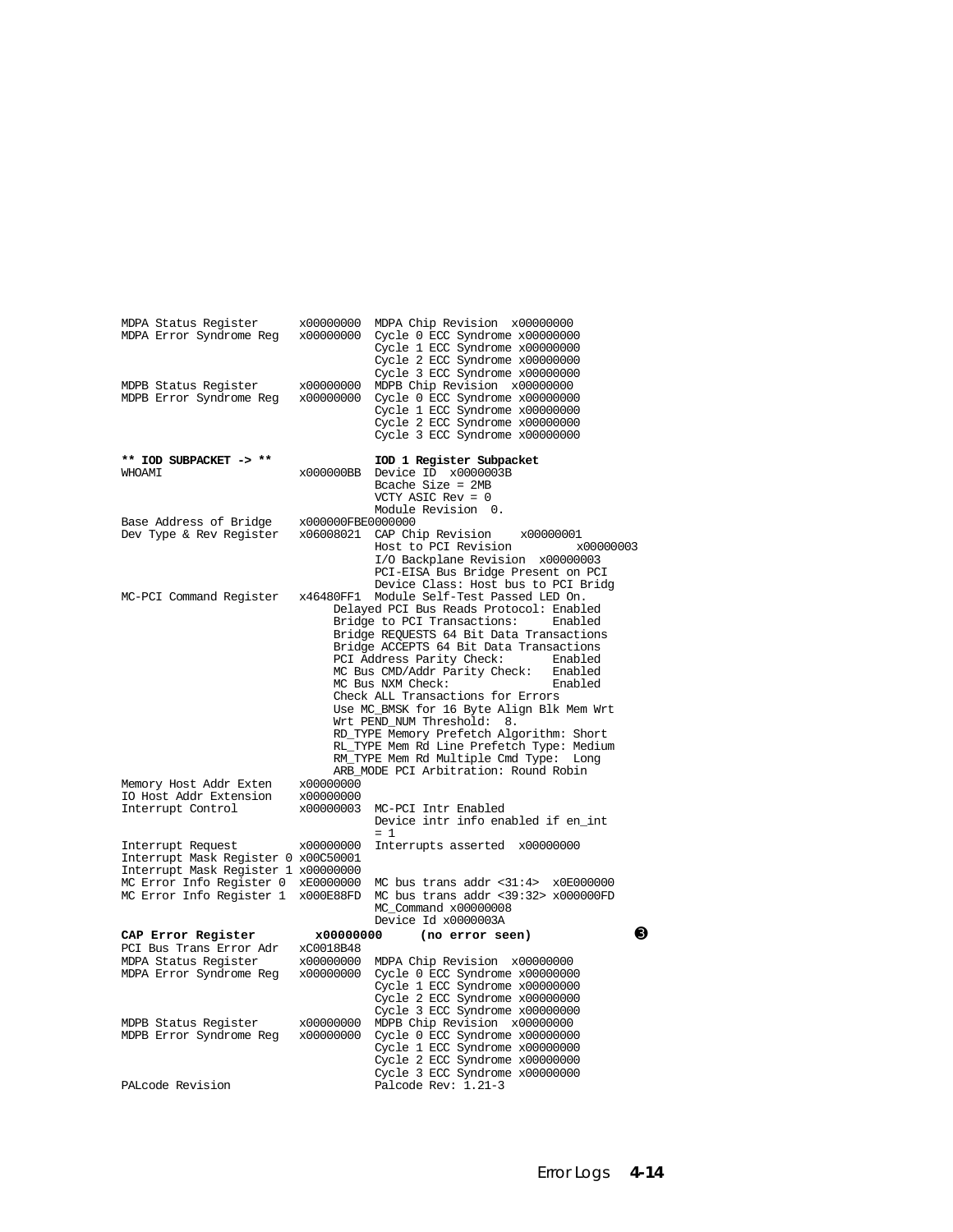### **4.3.2 MCHK 670 CPU and IOD-Detected Failure**

The error log in Example 4–2 shows the following:

- ➊ CPU1 logged the error in a system with two CPUs.
- ➋ The External Interface Status Register logged an uncorrectable ECC error during a D-ref fill. (When a CPU chip does not find data it needs to perform a task in any of its caches, it requests data from off the chip to fill its D-cache. It performs a "D-ref fill.") Bit <30> is set, indicating that the source of the error is memory or the system. Bits <32> and <35> are set, indicating an uncorrectable ECC error and a second external interface hard error, respectively.
- ➌ Both IOD CAP Error Registers logged an error.
- ➍ The command at the time of the error was a read.
- ➎ The bus master at the time of the error was CPU1.
- ➏ The Dirty bit, bit <20> in the MC\_ERR1 Register is clear, indicating the data is clean and comes from memory.

The error was detected by a CPU, and the data was on the system bus and is clean. Therefore, a memory module provided the wrong data. (If the Dirty bit had been set, the data would have come from the cache of another CPU.) To determine which memory, see Section 4.4.

*NOTE: The error log example has been edited to decrease its size; registers of interest are in bold type. The "MC" bus is the system bus.*

*Refer to Table 4-9 for information on decoding commands, and refer to Table 4-10 for information on node IDs.*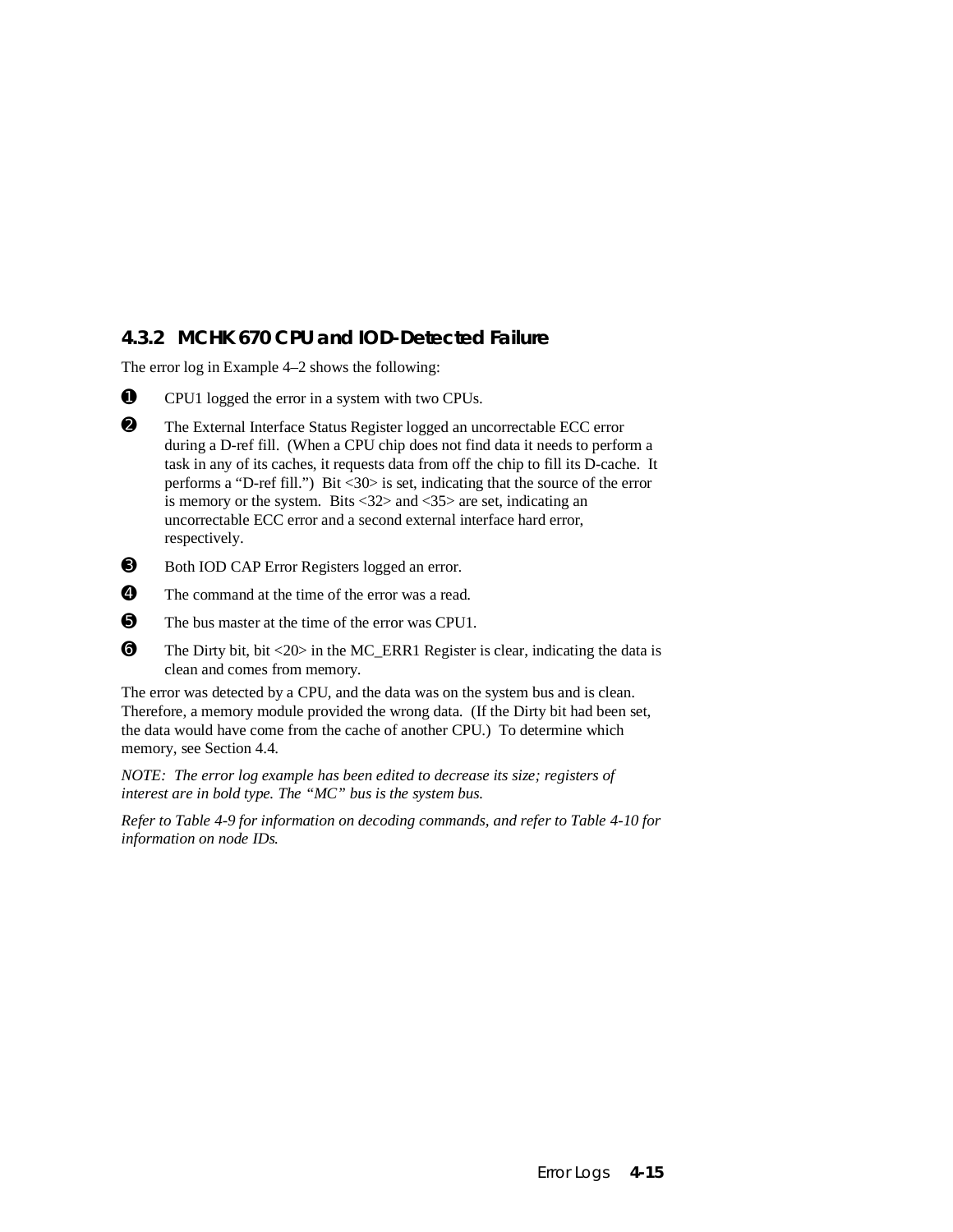# **Example 4–2 MCHK 670 CPU and IOD-Detected Failure**

| Logging OS<br>System Architecture                                                                                    |                                                                | 2. DIGITAL UNIX<br>2. Alpha                                                                                                                                                           |
|----------------------------------------------------------------------------------------------------------------------|----------------------------------------------------------------|---------------------------------------------------------------------------------------------------------------------------------------------------------------------------------------|
| Event sequence number<br>Timestamp of occurrence<br>Host name                                                        | б.                                                             | 08-APR-1997 11:27:55<br>whip16                                                                                                                                                        |
| System type register<br>Number of CPUs (mpnum)<br>CPU logging event (mperr) x00000001                                | x00000016<br>x00000002                                         | AlphaServer 4000/1200 Series<br>O                                                                                                                                                     |
| Event validity<br>Event severity<br>Entry type                                                                       |                                                                | 1. O/S claims event is valid<br>1. Severe Priority<br>100. CPU Machine Check Errors                                                                                                   |
| CPU Minor class                                                                                                      |                                                                | 1. Machine check (670 entry)                                                                                                                                                          |
| Software Flags                                                                                                       | x0000000300000000                                              | IOD 1 Register Subpkt Pres                                                                                                                                                            |
| Active CPUs<br>Hardware Rev<br>System Serial Number<br>Module Serial Number<br>Module Type                           | x00000002<br>x00000000<br>x0000                                | IOD 2 Register Subpkt Pres<br>C1563                                                                                                                                                   |
| System Revision                                                                                                      | x00000000                                                      |                                                                                                                                                                                       |
| * MCHK 670 Regs *<br>Flags:<br>PCI Mask<br>Machine Check Reason<br>PAL SHADOW REG 0<br>PAL SHADOW REG 1<br>$\bullet$ | x00000000<br>x0000<br>x0098<br>x00000000<br>x00000000          |                                                                                                                                                                                       |
| PAL SHADOW REG 6<br>PAL SHADOW REG 7<br>PALTEMP0<br>PALTEMP1<br>$\cdot$                                              | x00000000<br>x00000000<br>x00000001401A7A90<br>x00000000000021 |                                                                                                                                                                                       |
| PALTEMP23<br>Exception Address Reg                                                                                   | x00000000ECE77A58<br>x000000012005A8B4                         | Native-mode instruction<br>Exception PC x0000000048016A2D                                                                                                                             |
| Exception Summary Reg<br>Exception Mask Reg<br>PAL BASE                                                              | x00000000<br>x00000000<br>x00000000020000                      | Base addr for palcode = $x0000000008$                                                                                                                                                 |
| Interrupt Summary Reg x00000000                                                                                      |                                                                | AST requests 3 - 0 x00000000                                                                                                                                                          |
| IBOX Ctrl and Status Reg x000000C164000000                                                                           |                                                                | Timeout Bit Not Set<br>Floating Point Instr. may be issued<br>PAL Shadow Registers Enabled<br>Correctable Err Intrpts Enabled<br>ICACHE BIST Successful<br>TEST_STATUS_H Pin Asserted |
| Icache Par Err Stat Reg<br>Dcache Par Err Stat Reg                                                                   | x00000000<br>x00000000                                         |                                                                                                                                                                                       |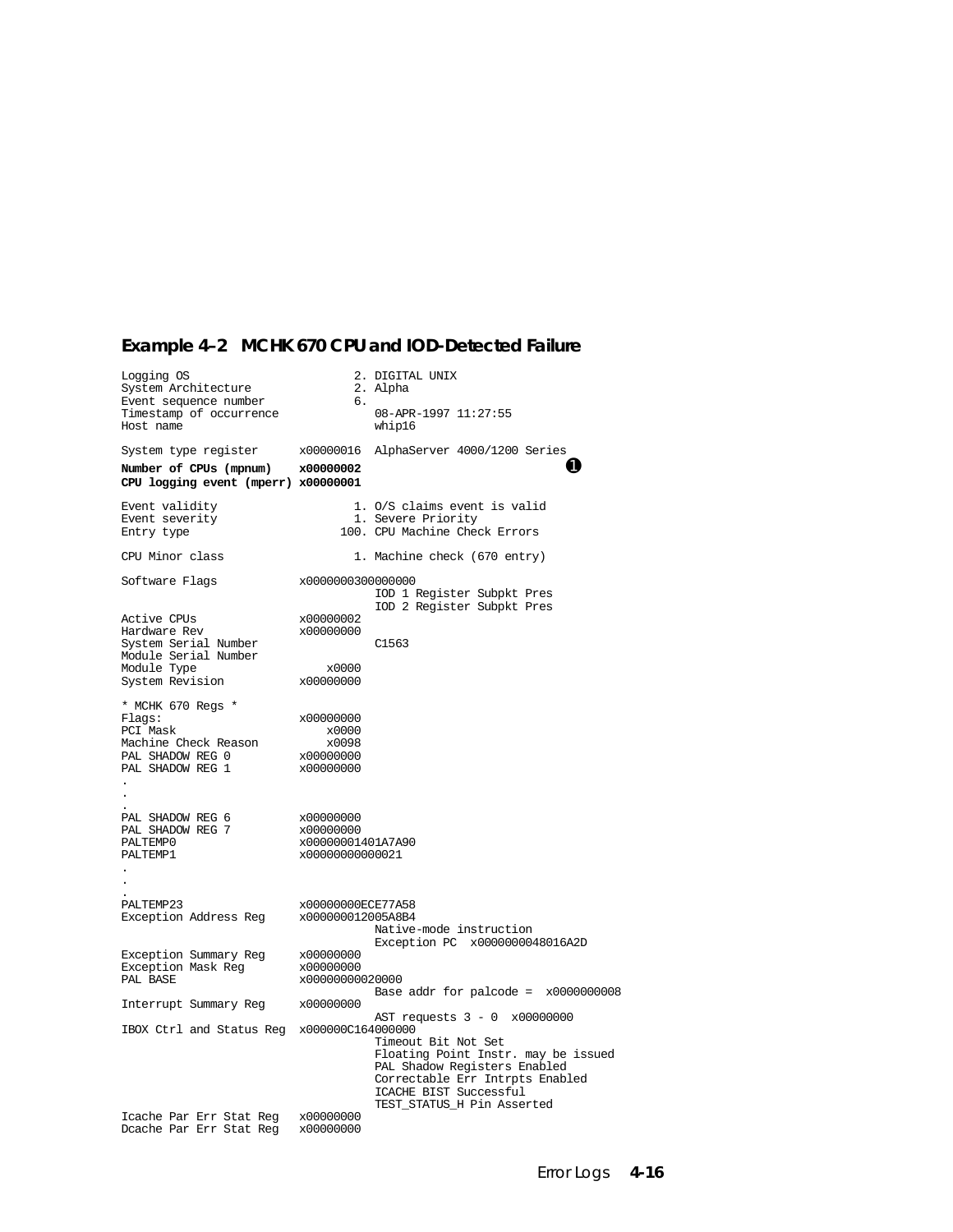Virtual Address Reg x00000001407D6000 Memory Mgmt Flt Sts Reg x00000000011A10 Ref resulted in DTB miss RA Field x0000000008 Opcode Field x00000000000023<br>xFFFFFF00000254BF Scache Address Reg  $x$ FFFFFFF000<br>Scache Status Reg  $x00000000$ Scache Status Reg x00000000 Bcache Tag Address Reg External cache hit Parity for ds and v bits Cache block dirty Cache block valid Ext cache tag addr parity bit Tag address<38:20> is x00000000000286 Ext Interface Address Reg xFFFFFF0028681A8F<br>Fill Syndrome Reg x00000000004B00 Fill Syndrome Reg **Ext Interface Status Reg xFFFFFFF984FFFFFF** ➋  **Uncorrectable ECC error Error occurred during D-ref fill Second external interface hard error**<br>LD LOCK xFFFFFF0000200401 LD LOCK xFFFFFF000020040F **\*\* IOD SUBPACKET -> \*\* IOD 0 Register Subpacket** x000000BF Device ID x0000003F Bcache Size = 2MB VCTY ASIC Rev = 0 Module Revision 0.<br>x000000F9E0000000 Base Address of Bridge<br>Dev Type & Rev Register  $x06008021$  CAP Chip Revision  $x00000001$ <br>Host to PCI Revision  $x000000003$ Host to PCI Revision I/O Backplane Revision x00000003 PCI-EISA Bus Bridge Present on PCI Device Class: Host bus to PCI Bridg<br>MC-PCI Command Register x46480FF1 Module Self-Test Passed LED On. x46480FF1 Module Self-Test Passed LED On. Delayed PCI Bus Reads Protocol: Enabled Bridge to PCI Transactions: Bridge REQUESTS 64 Bit Data Transactions Bridge ACCEPTS 64 Bit Data Transactions<br>PCI Address Parity Check: Enabled PCI Address Parity Check: Enabled roc Bus CMD/Addr Parity Check: Enabled<br>MC Bus NXM Check: Enabled MC Bus NXM Check: Check ALL Transactions for Errors Use MC\_BMSK for 16 Byte Align Blk Mem Wrt Wrt PEND\_NUM Threshold: 8. RD\_TYPE Memory Prefetch Algorithm: Short RL\_TYPE Mem Rd Line Prefetch Type: Medium RM\_TYPE Mem Rd Multiple Cmd Type: Long ARB\_MODE PCI Arbitration: Round Robin<br>x00000000 Memory Host Addr Exten x00000000<br>TO Host Addr Extension x000000000 IO Host Addr Extension Interrupt Control x00000003 MC-PCI Intr Enabled Device intr info enabled if en\_int  $= 1$  $= 1$ **Interrupt Request x00810000 Interrupts asserted x00010000 Hard Error** Interrupt Mask Register 0 x00C50010 Interrupt Mask Register 1 x00000000 **MC Error Info Register 0 x28681A80 MC bus trans addr <31:4> x028681A8** ➏ **MC Error Info Register 1 x800ED800 MC bus trans addr <39:32> x00000000 MC\_Command x00000018** ➍ **Device Id x0000003B a**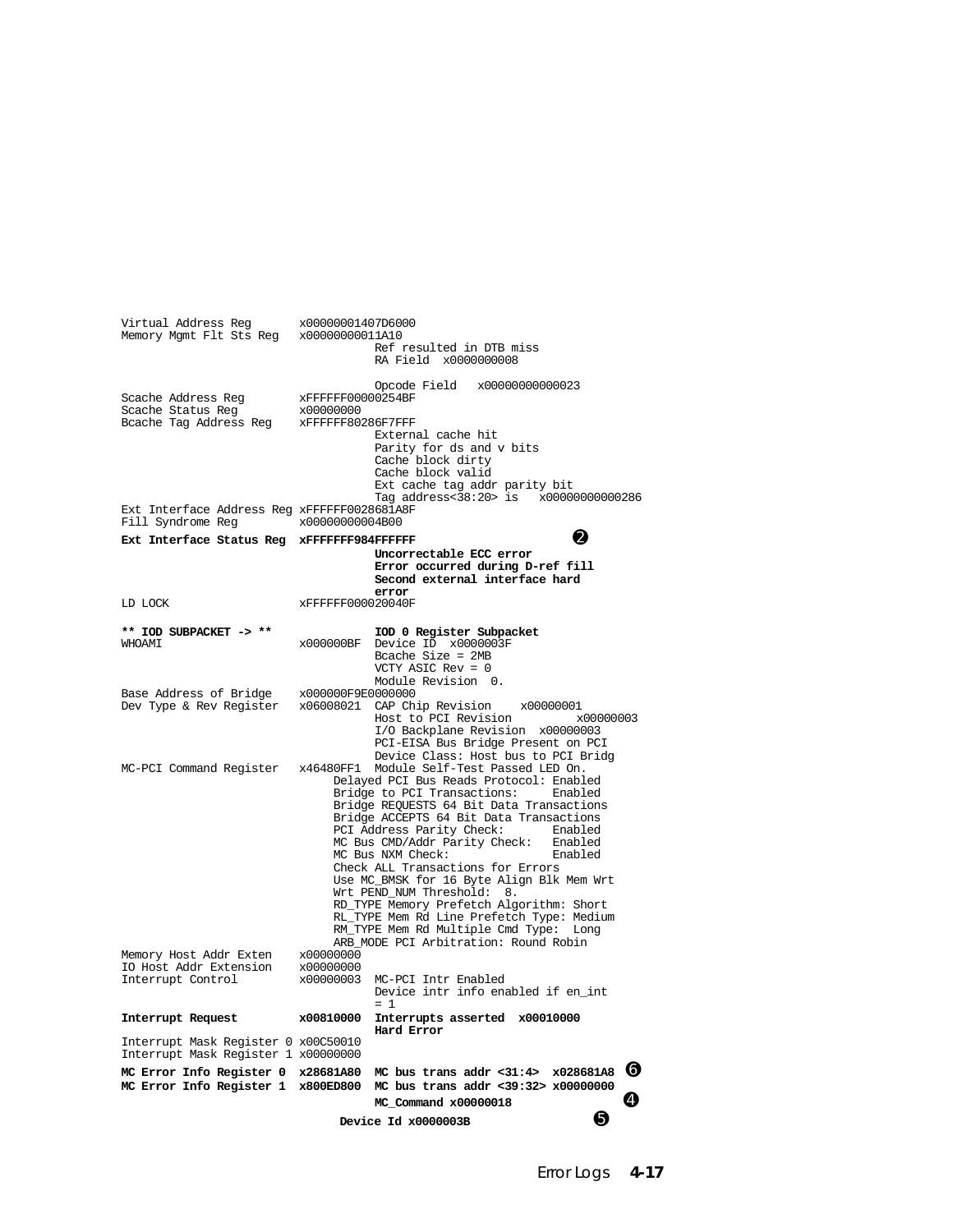| MC error info valid                                                        |                                                                                                                                                                                                                                                                                                                                                                                                                                                                                                                                                                                                                                          |                                                                                                                                                                                                |  |
|----------------------------------------------------------------------------|------------------------------------------------------------------------------------------------------------------------------------------------------------------------------------------------------------------------------------------------------------------------------------------------------------------------------------------------------------------------------------------------------------------------------------------------------------------------------------------------------------------------------------------------------------------------------------------------------------------------------------------|------------------------------------------------------------------------------------------------------------------------------------------------------------------------------------------------|--|
| CAP Error Register                                                         |                                                                                                                                                                                                                                                                                                                                                                                                                                                                                                                                                                                                                                          | xC0000000 Uncorrectable ECC err det by MDPB                                                                                                                                                    |  |
| PCI Bus Trans Error Adr                                                    | x000003FD                                                                                                                                                                                                                                                                                                                                                                                                                                                                                                                                                                                                                                | ⊌<br>MC error info latched                                                                                                                                                                     |  |
| MDPA Status Register<br>MDPA Error Syndrome Reg                            | x00000000<br>x00000000                                                                                                                                                                                                                                                                                                                                                                                                                                                                                                                                                                                                                   | MDPA Chip Revision x00000000<br>Cycle 0 ECC Syndrome x00000000<br>Cycle 1 ECC Syndrome x00000000<br>Cycle 2 ECC Syndrome x00000000<br>Cycle 3 ECC Syndrome x00000000                           |  |
| MDPB Status Register                                                       | x00000000                                                                                                                                                                                                                                                                                                                                                                                                                                                                                                                                                                                                                                | MDPB Chip Revision x00000000<br>MPDB Error Syndrome of<br>uncorrectable read error                                                                                                             |  |
|                                                                            |                                                                                                                                                                                                                                                                                                                                                                                                                                                                                                                                                                                                                                          | MDPB Error Syndrome Reg x00000000 Cycle 0 ECC Syndrome x00000000<br>Cycle 1 ECC Syndrome x00000000<br>Cycle 2 ECC Syndrome x00000000<br>Cycle 3 ECC Syndrome x00000000                         |  |
| ** IOD SUBPACKET -> **<br><b>TMAOHW</b>                                    | x000000BF                                                                                                                                                                                                                                                                                                                                                                                                                                                                                                                                                                                                                                | IOD 1 Register Subpacket<br>Device ID x0000003F<br>Bcache Size = $2MB$<br>VCTY ASIC $Rev = 0$<br>Module Revision 0.                                                                            |  |
| Base Address of Bridge                                                     | x000000FBE0000000                                                                                                                                                                                                                                                                                                                                                                                                                                                                                                                                                                                                                        |                                                                                                                                                                                                |  |
| Dev Type & Rev Register                                                    |                                                                                                                                                                                                                                                                                                                                                                                                                                                                                                                                                                                                                                          | x06008021 CAP Chip Revision<br>x00000001<br>Host to PCI Revision<br>x00000003<br>I/O Backplane Revision x00000003<br>PCI-EISA Bus Bridge Present on PCI<br>Device Class: Host bus to PCI Bridg |  |
| MC-PCI Command Register                                                    | x46480FF1 Module Self-Test Passed LED On.<br>Delayed PCI Bus Reads Protocol: Enabled<br>Bridge to PCI Transactions:<br>Enabled<br>Bridge REQUESTS 64 Bit Data Transactions<br>Bridge ACCEPTS 64 Bit Data Transactions<br>PCI Address Parity Check:<br>Enabled<br>MC Bus CMD/Addr Parity Check: Enabled<br>MC Bus NXM Check:<br>Enabled<br>Check ALL Transactions for Errors<br>Use MC_BMSK for 16 Byte Align Blk Mem Wrt<br>Wrt PEND_NUM Threshold:<br>8.<br>RD_TYPE Memory Prefetch Algorithm: Short<br>RL_TYPE Mem Rd Line Prefetch Type: Medium<br>RM_TYPE Mem Rd Multiple Cmd Type:<br>Long<br>ARB MODE PCI Arbitration: Round Robin |                                                                                                                                                                                                |  |
| Memory Host Addr Exten<br>IO Host Addr Extension                           | x00000000<br>x00000000                                                                                                                                                                                                                                                                                                                                                                                                                                                                                                                                                                                                                   |                                                                                                                                                                                                |  |
| Interrupt Control                                                          | x00000003                                                                                                                                                                                                                                                                                                                                                                                                                                                                                                                                                                                                                                | MC-PCI Intr Enabled<br>Device intr info enabled if en_int<br>$= 1$                                                                                                                             |  |
| Interrupt Request                                                          | x00800000                                                                                                                                                                                                                                                                                                                                                                                                                                                                                                                                                                                                                                | Interrupts asserted x00000000<br>Hard Error                                                                                                                                                    |  |
| Interrupt Mask Register 0 x00C50001<br>Interrupt Mask Register 1 x00000000 |                                                                                                                                                                                                                                                                                                                                                                                                                                                                                                                                                                                                                                          |                                                                                                                                                                                                |  |
| MC Error Info Register 0 x28681A80                                         |                                                                                                                                                                                                                                                                                                                                                                                                                                                                                                                                                                                                                                          | MC bus trans addr <31:4> $x028681A8$ $\bullet$                                                                                                                                                 |  |
|                                                                            |                                                                                                                                                                                                                                                                                                                                                                                                                                                                                                                                                                                                                                          | MC Error Info Register 1 x800FD800 MC bus trans addr <39:32> x00000000<br>Ø<br>MC Command x00000018                                                                                            |  |
|                                                                            |                                                                                                                                                                                                                                                                                                                                                                                                                                                                                                                                                                                                                                          | Device Id x0000003B                                                                                                                                                                            |  |
|                                                                            |                                                                                                                                                                                                                                                                                                                                                                                                                                                                                                                                                                                                                                          | MC error info valid                                                                                                                                                                            |  |
| CAP Error Register                                                         | xC0000000                                                                                                                                                                                                                                                                                                                                                                                                                                                                                                                                                                                                                                | Uncorrectable ECC err det by MDPB                                                                                                                                                              |  |
| PCI Bus Trans Error Adr                                                    | x00000000                                                                                                                                                                                                                                                                                                                                                                                                                                                                                                                                                                                                                                | U<br>MC error info latched                                                                                                                                                                     |  |
| MDPA Status Register<br>MDPA Error Syndrome Reg                            | x00000000<br>x00000000                                                                                                                                                                                                                                                                                                                                                                                                                                                                                                                                                                                                                   | MDPA Chip Revision x00000000<br>Cycle 0 ECC Syndrome x00000000                                                                                                                                 |  |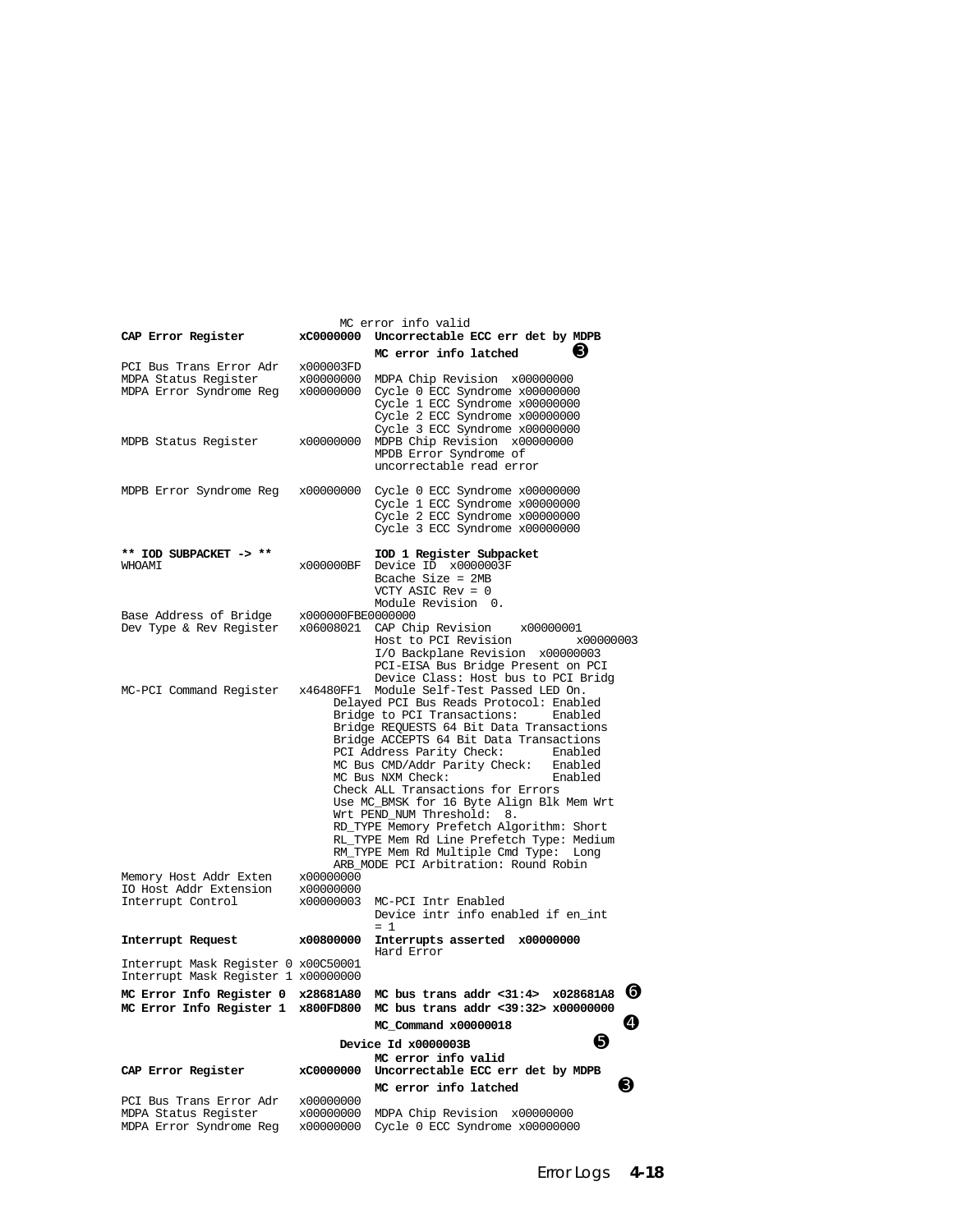|                         |           | Cycle 1 ECC Syndrome x00000000 |
|-------------------------|-----------|--------------------------------|
|                         |           | Cycle 2 ECC Syndrome x00000000 |
|                         |           | Cycle 3 ECC Syndrome x00000000 |
| MDPB Status Register    | x00000000 | MDPB Chip Revision x00000000   |
|                         |           | MPDB Error Syndrome of         |
|                         |           | uncorrectable read error       |
| MDPB Error Syndrome Reg | x00000000 | Cycle 0 ECC Syndrome x00000000 |
|                         |           | Cycle 1 ECC Syndrome x00000000 |
|                         |           | Cycle 2 ECC Syndrome x00000000 |
|                         |           | Cycle 3 ECC Syndrome x00000000 |
|                         |           |                                |
| PALcode Revision        |           | Palcode Rev: 1.21-3            |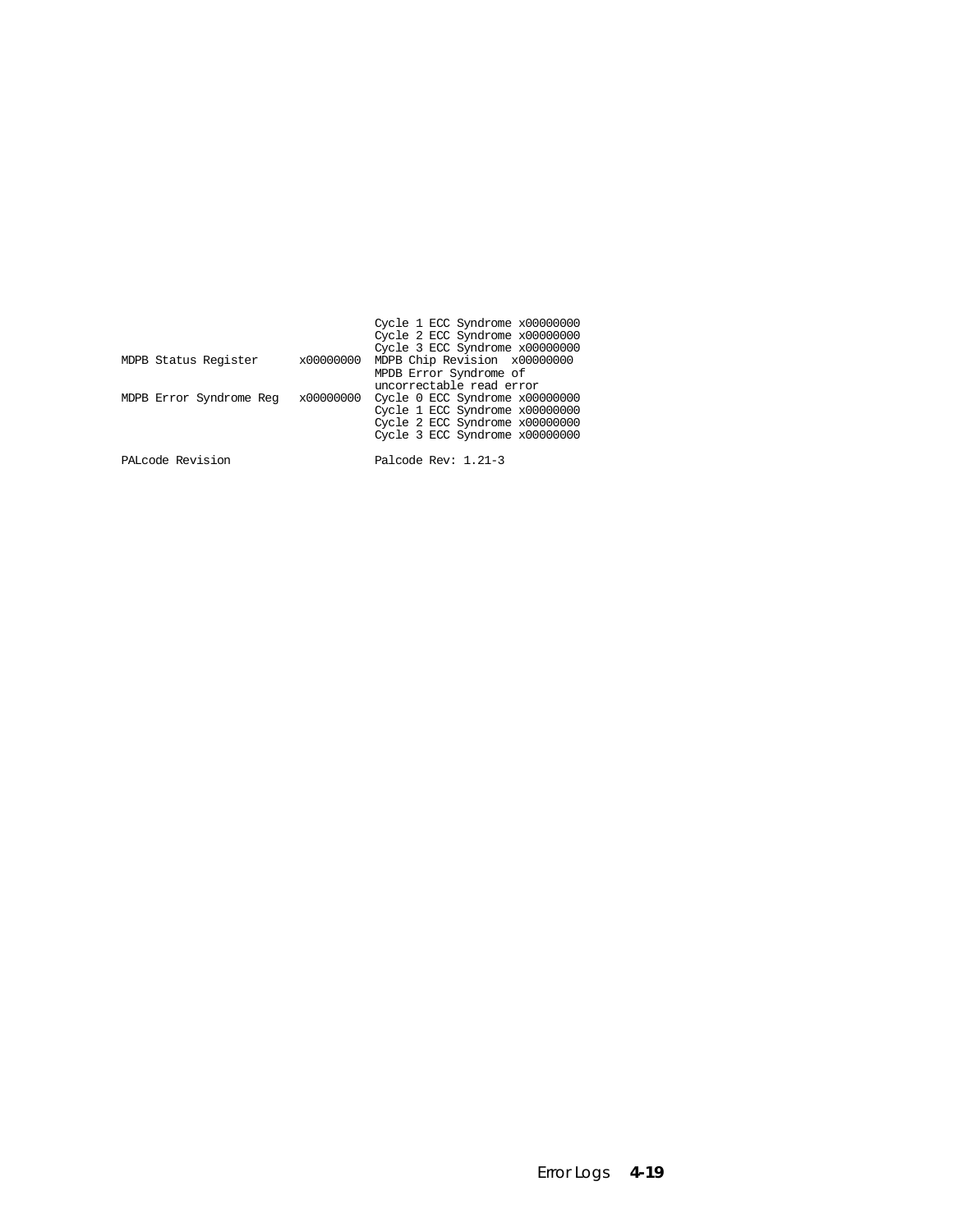### **4.3.3 MCHK 670 Read Dirty CPU-Detected Failure**

The error log in Example 4–3 shows the following:

- ➊ CPU0 logged the error in a system with two CPUs.
- ➋ The External Interface Status Register records an uncorrectable ECC error from the system (bit  $\langle 30 \rangle$  set).
- ➌ Both IOD CAP Error Registers logged an error.
- ➍ The MC Error Info Registers 0 and 1 have captured the error information.
- ➎ The commander at the time of the error was CPU0 (known from MC\_ERR1).
- ➏ The command on the bus at the time was a read memory command.
- $\nabla$  The address read was a memory address, not an I/O address.
- ➑ The data associated with the read was dirty.

From this information you know CPU0 requested data that was dirty; therefore, memory did not provide it, nor did an I/O device. Only another CPU could have provided the data from its cache. There is only one other CPU in this system, and it is faulty. See Section 4.4 for a procedure designed to help with IOD-detected errors.

*NOTE: The error log example has been edited to decrease its size; registers of interest are in bold type. The "MC" bus is the system bus.*

*Refer to Table 4-9 for information on decoding commands, and refer to Table 4-10 for information on node IDs.*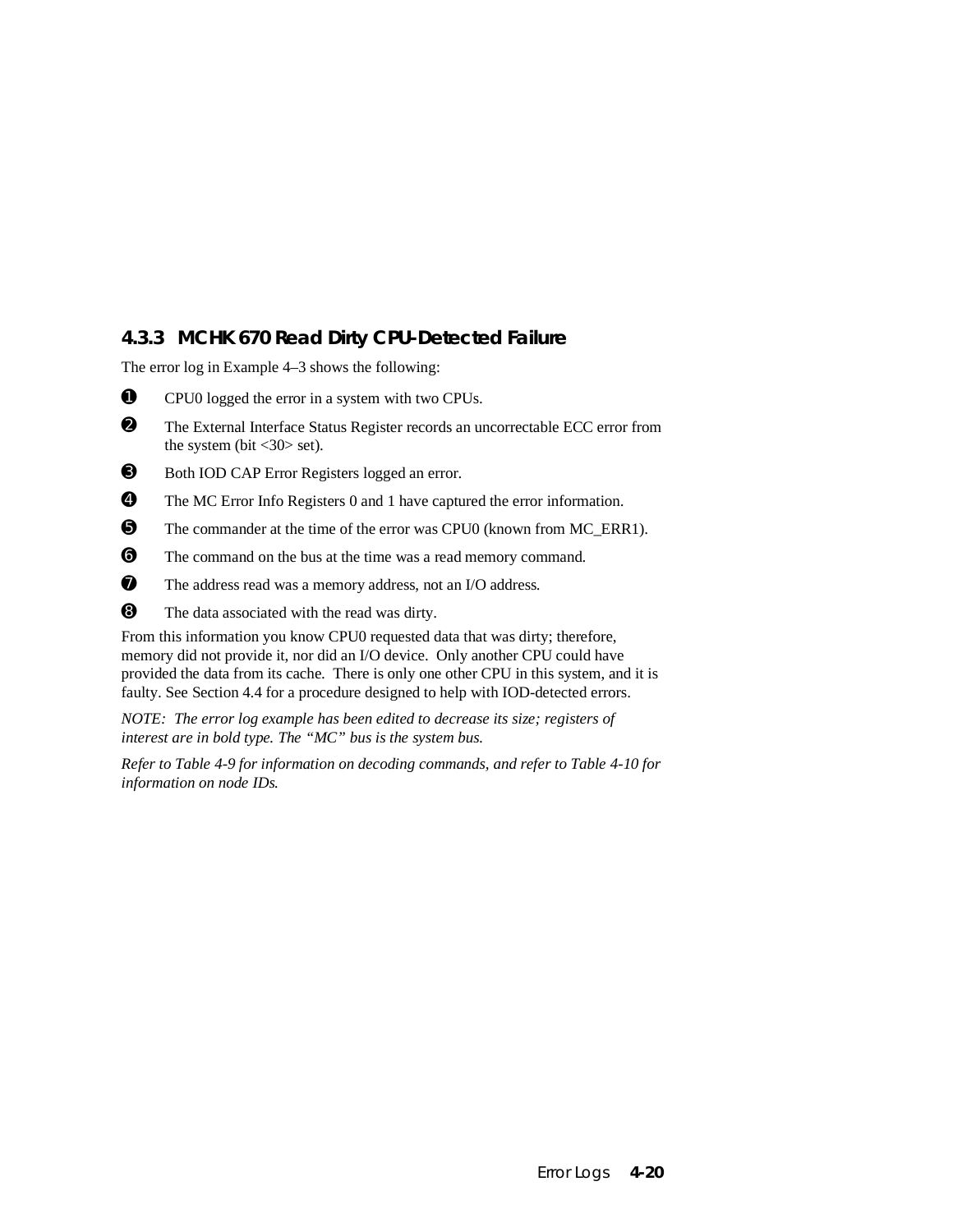# **Example 4–3 MCHK 670 Read Dirty Failure**

| Logging OS<br>System Architecture<br>Event sequence number                                                                                                                                                                                                          | 4.                                                                                                                                                                                                                                                                 | 2. DIGITAL UNIX<br>2. Alpha                                           |
|---------------------------------------------------------------------------------------------------------------------------------------------------------------------------------------------------------------------------------------------------------------------|--------------------------------------------------------------------------------------------------------------------------------------------------------------------------------------------------------------------------------------------------------------------|-----------------------------------------------------------------------|
| Timestamp of occurrence<br>Host name                                                                                                                                                                                                                                |                                                                                                                                                                                                                                                                    | 08-APR-1997 10:20:37<br>sect06                                        |
| System type register<br>Number of CPUs (mpnum)                                                                                                                                                                                                                      | x00000002                                                                                                                                                                                                                                                          | x00000016 AlphaServer 4000/1200 Series                                |
| CPU logging event (mperr) x00000000                                                                                                                                                                                                                                 |                                                                                                                                                                                                                                                                    | O                                                                     |
| Event validity                                                                                                                                                                                                                                                      |                                                                                                                                                                                                                                                                    | 1. O/S claims event is valid                                          |
| Event severity<br>Entry type                                                                                                                                                                                                                                        |                                                                                                                                                                                                                                                                    | 1. Severe Priority<br>100. CPU Machine Check Errors                   |
| CPU Minor class                                                                                                                                                                                                                                                     |                                                                                                                                                                                                                                                                    | 1. Machine check (670 entry)                                          |
| Software Flags                                                                                                                                                                                                                                                      | x0000000300000000                                                                                                                                                                                                                                                  | IOD 0 Register Subpkt Pres<br>IOD 1 Register Subpkt Pres              |
| Active CPUs<br>Hardware Rev<br>System Serial Number<br>Module Serial Number                                                                                                                                                                                         | x00000003<br>x00000000                                                                                                                                                                                                                                             | C1563                                                                 |
| Module Type<br>System Revision                                                                                                                                                                                                                                      | x0000<br>x00000000                                                                                                                                                                                                                                                 |                                                                       |
| * MCHK 670 Regs *<br>Flags:<br>PCI Mask<br>Machine Check Reason<br>PAL SHADOW REG 0<br>PAL SHADOW REG 1<br>PAL SHADOW REG 2<br>PAL SHADOW REG 3<br>PAL SHADOW REG 4<br>PAL SHADOW REG 5<br>PAL SHADOW REG 6<br>PAL SHADOW REG 7<br>PALTEMP0<br>PALTEMP1<br>PALTEMP2 | x00000000<br>x0000<br>x0098<br>x0000000000000000<br>x0000000000000000<br>x0000000000000000<br>x0000000000000000<br>x0000000000000000<br>x0000000000000000<br>x0000000000000000<br>x0000000000000000<br>xFFFFFC00006C00C0<br>x00000000000061A8<br>xFFFFFC00004E1E00 | Fatal Alpha Chip Detected HardError                                   |
| PALTEMP22<br>PALTEMP23<br>Exception Address Reg                                                                                                                                                                                                                     | xFFFFFC00006530E0<br>x0000000003D2BA58<br>xFFFFFC000047395C<br>x0000000000000000                                                                                                                                                                                   | Native-mode Instruction<br>Exception PC x3FFFFF000011CE57             |
| Exception Summary Reg<br>Exception Mask Reg<br>PAL Base Address Reg                                                                                                                                                                                                 | x0000000000000000<br>x0000000000020000                                                                                                                                                                                                                             | Bse Addr for PALcode: = $x000000000000008$                            |
| Interrupt Summary Reg                                                                                                                                                                                                                                               | x0000000000200000                                                                                                                                                                                                                                                  | External HW Interrupt at IPL21<br>AST Requests 3-0: x0000000000000000 |
| IBOX Ctrl and Status Reg x000000C160000000                                                                                                                                                                                                                          |                                                                                                                                                                                                                                                                    | Timeout Counter Bit Clear.<br>IBOX Timeout Counter Enabled.           |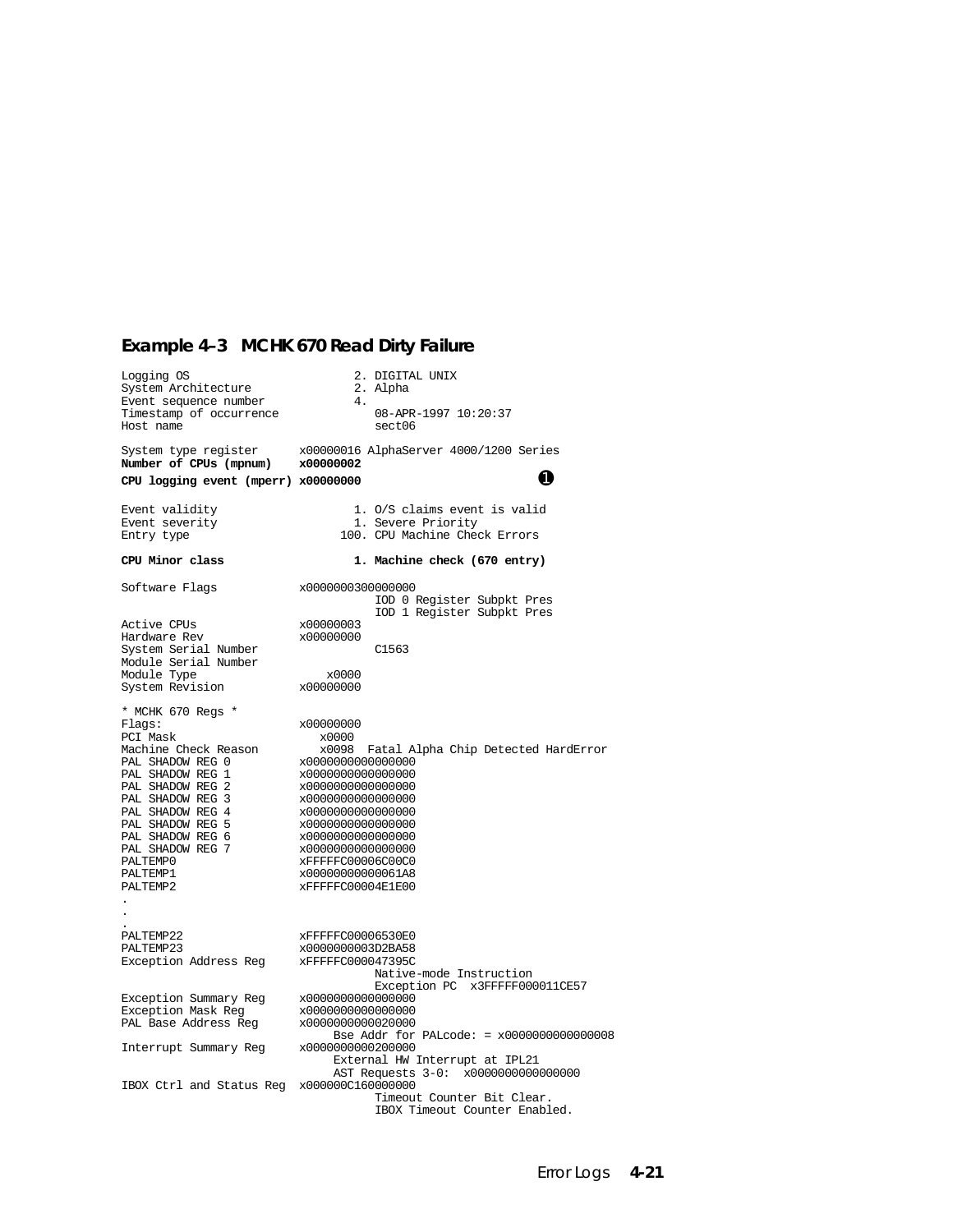Floating Point Instructions will cause FEN Exceptions. PAL Shadow Registers Enabled. Correctable Error Interrupts Enabled. ICACHE BIST (Self Test) Was Successful. TEST\_STATUS\_H Pin Asserted Icache Par Err Stat Reg x0000000000000000 Dcache Par Err Stat Reg x0000000000000000 Virtual Address Reg x0000000000044000<br>Memory Mgmt Flt Sts Reg x0000000000005D10 Memory Mgmt Flt Sts Reg If Err, Reference Resulted in DTB Miss Fault Inst RA Field: x0000000000000014 Fault Inst Opcode: x00000000000000000000B<br>xFFFFFF00000254BF Scache Address Reg  $x$ FFFFFF00000254BF<br>Scache Status Reg  $x0000000000000000$ Scache Status Reg x0000000000000000 Bcache Tag Address Reg Last Bcache Access Resulted in a Miss. Value of Parity Bit for Tag Control Status Bits Dirty, Shared & Valid is Set. Value of Tag Control Dirty Bit is Clear. Value of Tag Control Shared Bit is Clear. Value of Tag Control Valid Bit is Clear. Value of Parity Bit Covering Tag Store ddress Bits is Set. Tag Address<38:20> Is: x000000000000007E **Ext Interface Address Reg xFFFFFF0007FBF08F** Fill Syndrome Reg **Ext Interface Status Reg xFFFFFFF944FFFFFFF**  $\bullet$  **Error Source is Memory or System UNCORRECTABLE ECC ERROR Error Occurred During D-ref Fill Error** LD LOCK xFFFFFF0007FBF00F \*\* IOD SUBPACKET -> \*\* IOD 0 Register Subpacket WHOAMI x000000BA Module Revision 0. VCTY ASIC Rev = 0 Bcache Size = 2MB MID 2. GID 7. Base Address of Bridge x000000F9E0000000<br>Dev Type & Rev Register x06008021 CAP Ch  $x06008021$  CAP Chip Revision  $x00000001$ <br>Host to PCI Revision  $x000000003$ Host to PCI Revision I/O Backplane Revision x00000003 PCI-EISA Bus Bridge Present on PCI Device Class: Host bus to PCI Bridg<br>MC-PCI Command Register x06480FF1 Module SelfTest Passed LED on x06480FF1 Module SelfTest Passed LED on<br>Delaved PCI Bus Reads Protocol: Enabled Delayed PCI Bus Reads Protocol: Bridge to PCI Transactions: Enabled Bridge REQUESTS 64 Bit Data Transactions Bridge ACCEPTS 64 Bit Data Transactions PCI Address Parity Check: Enabled MC Bus CMD/Addr Parity Check: Enabled MC Bus NXM Check: Enabled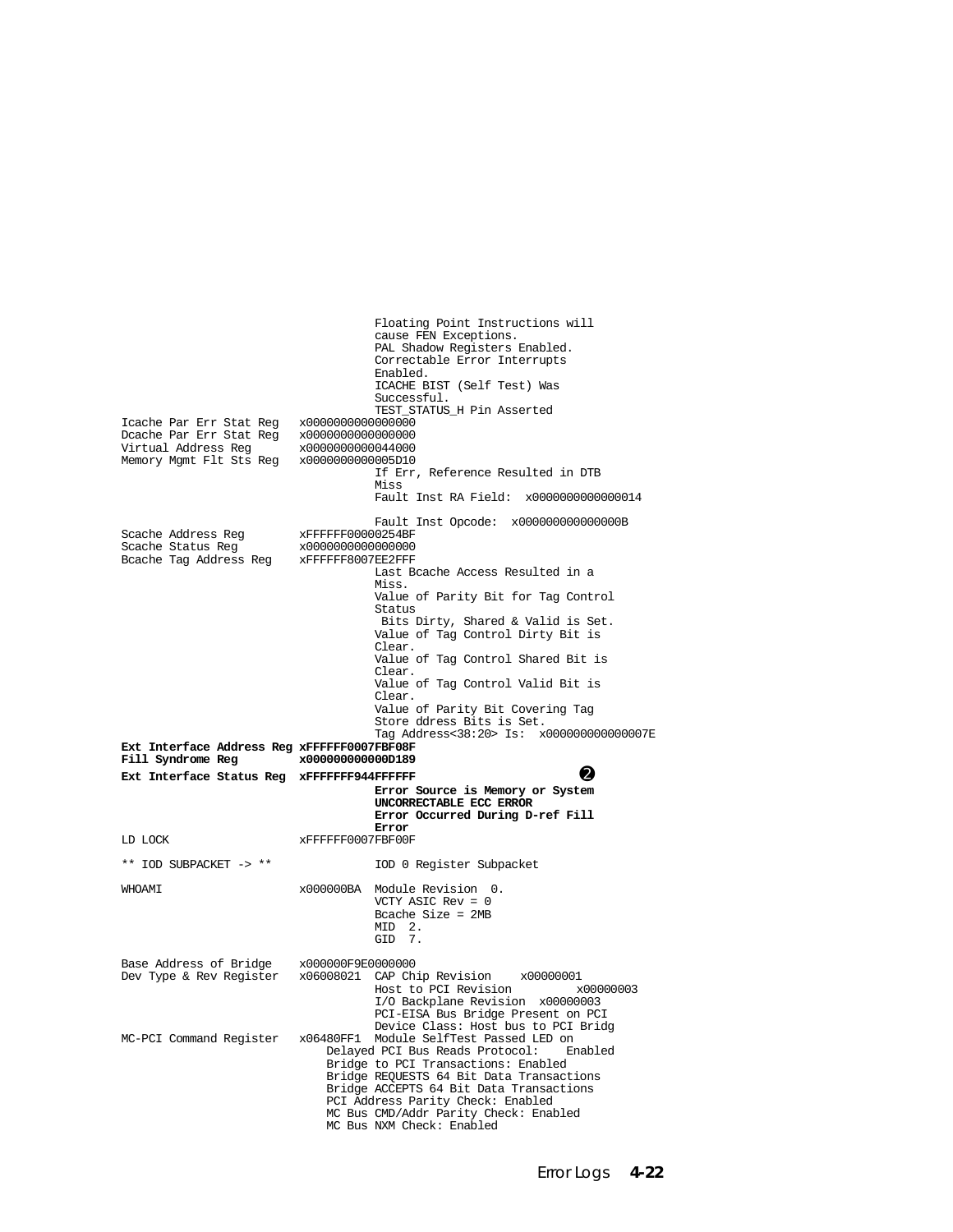| Mem Host Address Ext Reg<br>IO Host Adr Ext Register<br>Interrupt Ctrl Register<br>Interrupt Request<br>Interrupt MaskO Register<br>Interrupt Mask1 Register x00000000<br>MC Error Info Register 0 | x00800000<br>x00C50010<br>x07FBF080              | Check ALL Transactions for Errors<br>Use MC_BMSK for 16 Byte Align Blk Mem Wrt<br>Wrt PEND_NUM Threshold: 8.<br>RD_TYPE Memory Prefetch Algorithm: Short<br>RL_TYPE Mem Rd Line Prefetch Type: Medium<br>RM_TYPE Mem Rd Multiple Cmd Type: Long<br>ARB_MODE Arbitration: MC-PCI Priority Mode<br>x00000000 HAE Sparse Mem Adr<31:27> x00000000<br>x00000000 PCI Upper Adr Bits<31:25> x00000000<br>x00000003 Write Device Interrupt Info Struct: Enabled<br>Interrupts asserted x00000000<br>Hard Error<br>MC Bus Trans Addr<31:4>: 7FBF080                                                                                                                            |
|----------------------------------------------------------------------------------------------------------------------------------------------------------------------------------------------------|--------------------------------------------------|------------------------------------------------------------------------------------------------------------------------------------------------------------------------------------------------------------------------------------------------------------------------------------------------------------------------------------------------------------------------------------------------------------------------------------------------------------------------------------------------------------------------------------------------------------------------------------------------------------------------------------------------------------------------|
|                                                                                                                                                                                                    |                                                  | Ø<br>MC Error Info Register 1 x801E8800 MC bus trans addr <39:32> x00000000                                                                                                                                                                                                                                                                                                                                                                                                                                                                                                                                                                                            |
|                                                                                                                                                                                                    |                                                  | ❻<br>MC Command is Read0-Mem                                                                                                                                                                                                                                                                                                                                                                                                                                                                                                                                                                                                                                           |
|                                                                                                                                                                                                    |                                                  | ❺<br>Device ID 2 x00000002                                                                                                                                                                                                                                                                                                                                                                                                                                                                                                                                                                                                                                             |
|                                                                                                                                                                                                    |                                                  | MC bus error assoc w read/dirty $\bm{\Theta}$                                                                                                                                                                                                                                                                                                                                                                                                                                                                                                                                                                                                                          |
| CAP Error Register                                                                                                                                                                                 | xE0000000                                        | MC error info valid<br>6<br>Uncorrectable ECC err det by MDPA<br>Uncorrectable ECC err det by MDPB                                                                                                                                                                                                                                                                                                                                                                                                                                                                                                                                                                     |
|                                                                                                                                                                                                    |                                                  | Ø<br>MC error info latched                                                                                                                                                                                                                                                                                                                                                                                                                                                                                                                                                                                                                                             |
| Sys Environmental Regs<br>PCI Bus Trans Error Adr<br>MDPA Status Register<br>MDPA Error Syndrome Reg<br>MDPB Status Register<br>MDPB Error Syndrome Reg                                            | x00000000<br>x00000000<br>x00000000<br>x00000000 | MDPA Status Register Data Not Valid<br>MDPA Syndrome Register Data Not Valid<br>x00000000 MDPB Status Register Data Not Valid<br>x000D00D0 MDPB Syndrome Register Data Not Valid                                                                                                                                                                                                                                                                                                                                                                                                                                                                                       |
| ** IOD SUBPACKET -> **                                                                                                                                                                             |                                                  | IOD 1 Register Subpacket                                                                                                                                                                                                                                                                                                                                                                                                                                                                                                                                                                                                                                               |
| WHOAMI                                                                                                                                                                                             |                                                  | x000000BA Module Revision 0.<br>VCTY ASIC $Rev = 0$<br>Bcache Size = $2MB$<br>MID <sub>2</sub> .<br>GID 7.                                                                                                                                                                                                                                                                                                                                                                                                                                                                                                                                                             |
| Base Address of Bridge                                                                                                                                                                             | x000000FBE0000000                                |                                                                                                                                                                                                                                                                                                                                                                                                                                                                                                                                                                                                                                                                        |
| Dev Type & Rev Register x06008021 CAP Chip Revision                                                                                                                                                |                                                  | x00000001<br>Host to PCI Revision<br>x00000003<br>I/O Backplane Revision x00000003<br>PCI-EISA Bus Bridge Present on PCI<br>Device Class: Host bus to PCI Bridg                                                                                                                                                                                                                                                                                                                                                                                                                                                                                                        |
| MC-PCI Command Register<br>Mem Host Address Ext Req                                                                                                                                                | x00000000                                        | x06480FF1 Module SelfTest Passed LED on<br>Delayed PCI Bus Reads Protocol: Enabled<br>Bridge to PCI Transactions: Enabled<br>Bridge REQUESTS 64 Bit Data Transactions<br>Bridge ACCEPTS 64 Bit Data Transactions<br>PCI Address Parity Check: Enabled<br>MC Bus CMD/Addr Parity Check: Enabled<br>MC Bus NXM Check: Enabled<br>Check ALL Transactions for Errors<br>Use MC_BMSK for 16 Byte Align Blk Mem Wrt<br>Wrt PEND_NUM Threshold:<br>8.<br>RD_TYPE Memory Prefetch Algorithm: Short<br>RL_TYPE Mem Rd Line Prefetch Type: Medium<br>RM_TYPE Mem Rd Multiple Cmd Type: Long<br>ARB_MODE Arbitration: MC-PCI Priority Mode<br>HAE Sparse Mem Adr<31:27> x00000000 |
| IO Host Adr Ext Register                                                                                                                                                                           | x00000000                                        | PCI Upper Adr Bits<31:25> x00000000                                                                                                                                                                                                                                                                                                                                                                                                                                                                                                                                                                                                                                    |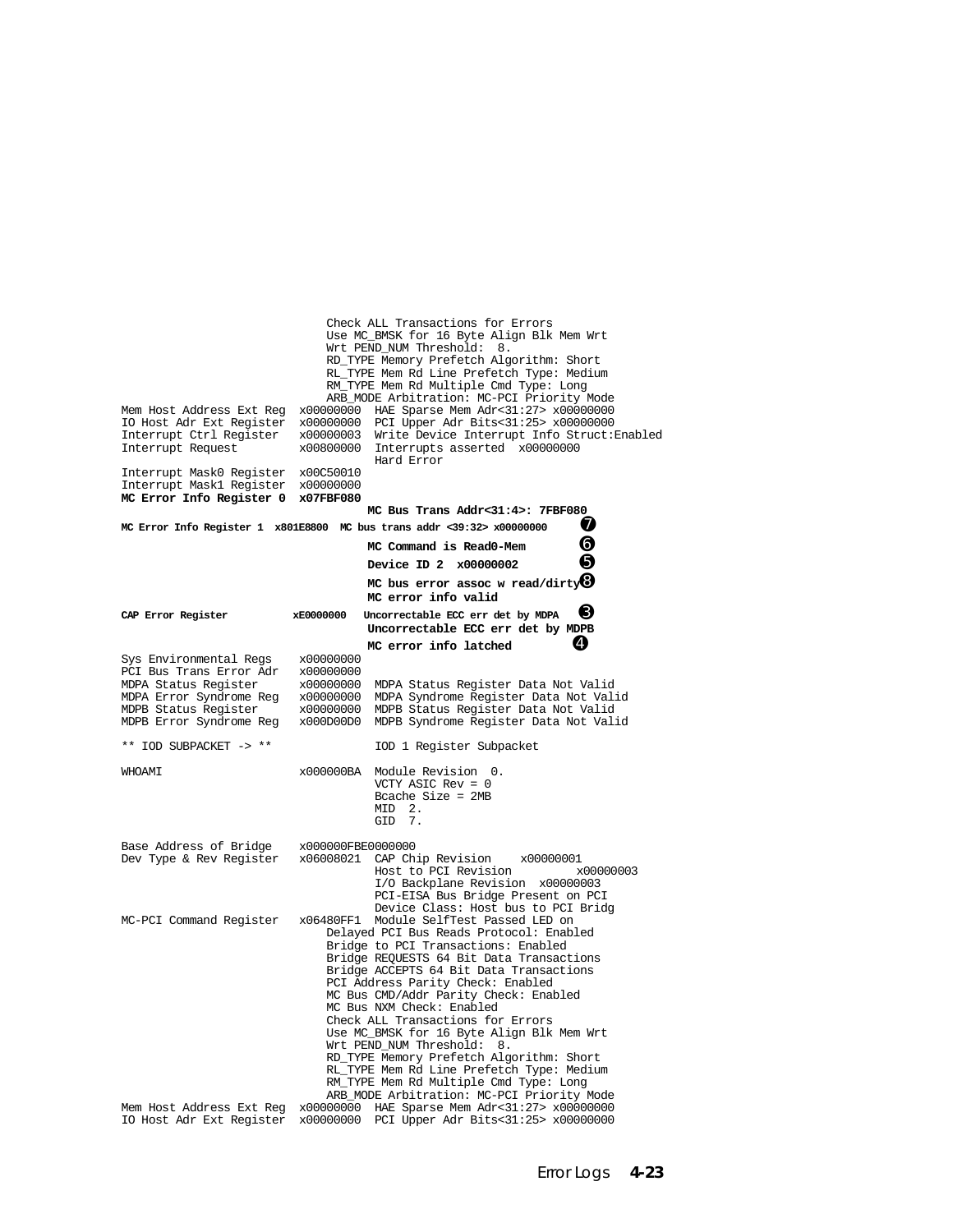| Interrupt Ctrl Register<br>Interrupt Request                                                                                                            | x00000003<br>x00800001                                                     | Write Device Interrupt Info Struct: Enabled<br>Interrupts asserted x00000001<br>Hard Error                                                                   |
|---------------------------------------------------------------------------------------------------------------------------------------------------------|----------------------------------------------------------------------------|--------------------------------------------------------------------------------------------------------------------------------------------------------------|
| Interrupt Mask0 Register x00C50001<br>Interrupt Maskl Register<br>MC Error Info Register 0 x07FBF080                                                    | x00000000                                                                  |                                                                                                                                                              |
|                                                                                                                                                         |                                                                            | w<br>MC Bus Trans Addr<31:4>: 7FBF080                                                                                                                        |
| MC Error Info Register 1 x801E8800                                                                                                                      |                                                                            | MC bus trans addr <39:32> x00000000                                                                                                                          |
|                                                                                                                                                         |                                                                            | O<br>MC Command is Read0-Mem                                                                                                                                 |
|                                                                                                                                                         |                                                                            | Θ<br>Device ID 2 x00000002                                                                                                                                   |
|                                                                                                                                                         |                                                                            | ❸<br>MC bus error assoc w read/dirty<br>MC error info valid                                                                                                  |
| CAP Error Register<br>Uncorrectable ECC err det by MDPB                                                                                                 | xE0000000                                                                  | ❸<br>Uncorrectable ECC err det by MDPA                                                                                                                       |
|                                                                                                                                                         |                                                                            | MC error info latched                                                                                                                                        |
| Sys Environmental Regs<br>PCI Bus Trans Error Adr<br>MDPA Status Register<br>MDPA Error Syndrome Req<br>MDPB Status Register<br>MDPB Error Syndrome Reg | x00000000<br>x00000000<br>x00000000<br>x00000000<br>x00000000<br>x000D00D0 | MDPA Status Register Data Not Valid<br>MDPA Syndrome Register Data Not Valid<br>MDPB Status Register Data Not Valid<br>MDPB Syndrome Register Data Not Valid |

PALcode Revision Palcode Rev: 1.21-3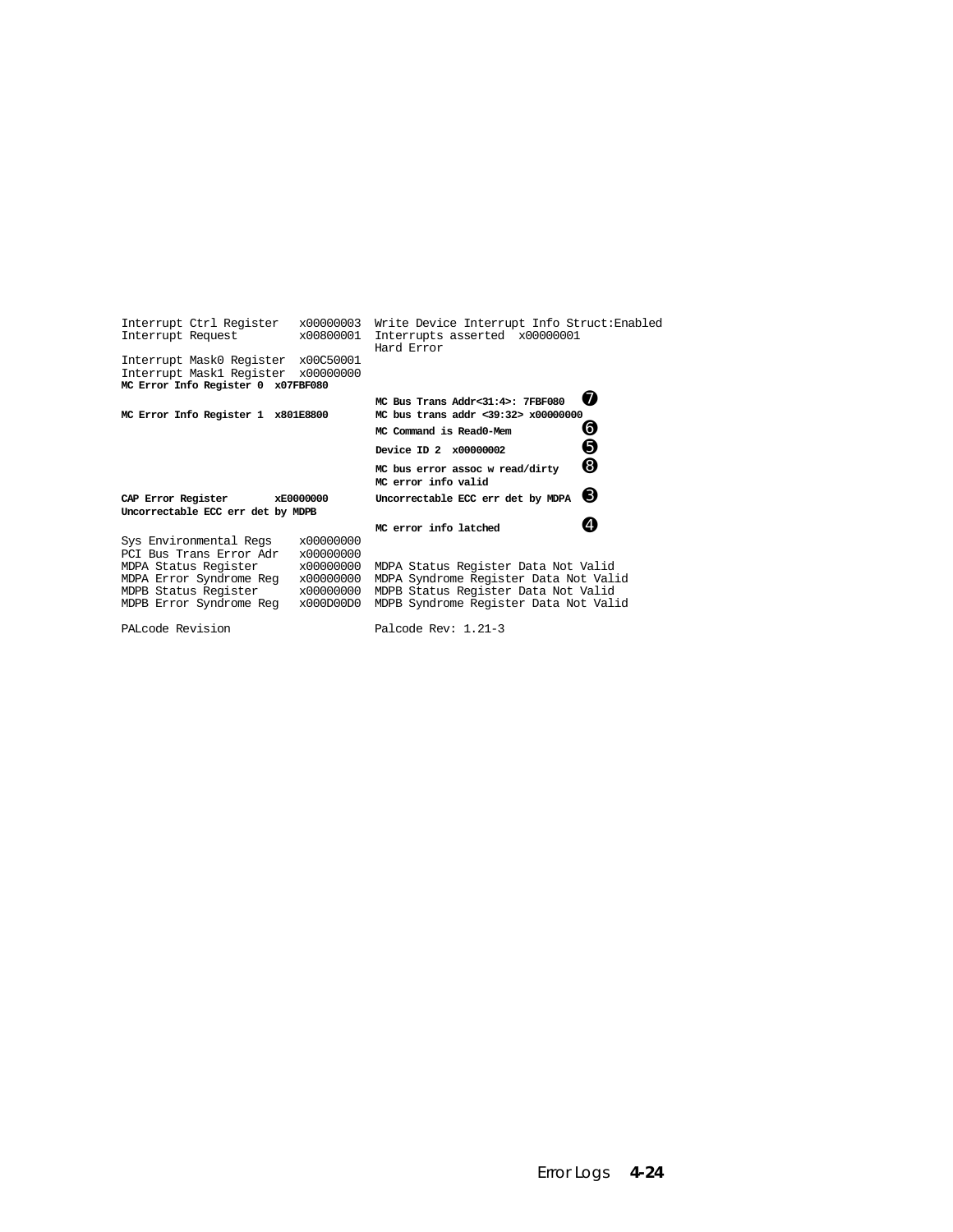## **4.3.4 MCHK 660 IOD-Detected Failure (System Bus Error)**

The error log in Example 4–4 shows the following:

- ➊ CPU0 logged the error in a system with two CPUs.
- ➋ The External Interface Status Register does not record an error.
- ➌ Both IOD CAP Error Registers logged an error.
- ➍ The MC Error Info Registers 0 and 1 captured the error information.
- ➎ The commander at the time of the error was CPU1 (known from MC\_ERR1).
- ➏ The command on the bus at the time was a write-back memory command.

Since this is an MCHK 660, the IOD detected the error on the bus, and CPU0 is logging the error. CPU0 registers are not important in this case since it is servicing the IOD interrupt. There are three devices that can put data on the system bus: CPUs, memory, or an IOD. From MC\_ERR Register 1 we know that at the time of the error CPU1 put bad data on the bus while writing to memory. See Section 4.4 for a procedure designed to help with IOD-detected errors.

*NOTE: The error log example has been edited to decrease its size; registers of interest are in bold type. The "MC" bus is the system bus.*

*Refer to Table 4-9 for information on decoding commands, and refer to Table 4-10 for information on node IDs.*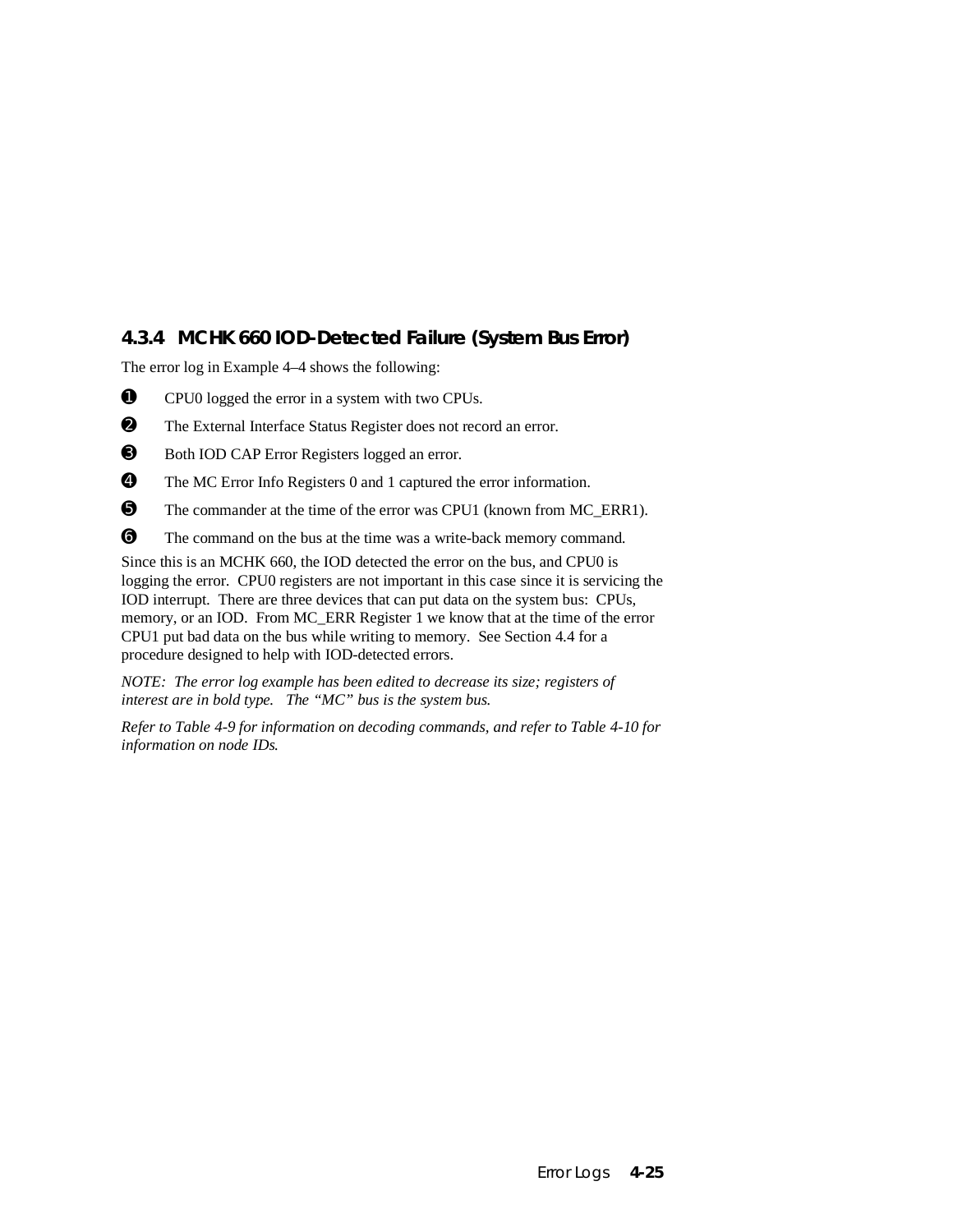# **Example 4–4 MCHK 660 IOD-Detected Failure (System Bus Error)**

| Logging OS<br>System Architecture<br>Event sequence number | б.                       | 2. DIGITAL UNIX<br>2. Alpha                          |
|------------------------------------------------------------|--------------------------|------------------------------------------------------|
| Timestamp of occurrence<br>Host name                       |                          | 04-APR-1996 17:20:04<br>whip16                       |
| System type register<br>Number of CPUs (mpnum)             | x00000016<br>x00000002   | AlphaServer 4000/1200 Series                         |
| CPU logging event (mperr) x00000000                        |                          | Ω                                                    |
| Event validity                                             |                          | 1. O/S claims event is valid                         |
| Event severity<br>Entry type                               |                          | 1. Severe Priority<br>100. CPU Machine Check Errors  |
| CPU Minor class                                            |                          | 2. 660 Entry                                         |
| Software Flags                                             | x0000000300000000        | IOD 1 Register Subpkt Pres                           |
|                                                            |                          | IOD 2 Register Subpkt Pres                           |
| Active CPUs                                                | x00000003                |                                                      |
| Hardware Rev<br>System Serial Number                       | x00000000                | C1563                                                |
| Module Serial Number                                       |                          |                                                      |
| Module Type                                                | x0000                    |                                                      |
| System Revision                                            | x00000000                |                                                      |
| * MCHK 660 Regs *                                          |                          |                                                      |
| Flags:                                                     | x00000000                |                                                      |
| PCI Mask                                                   | x0000                    |                                                      |
| Machine Check Reason<br>PAL SHADOW REG 0                   | x0202<br>x00000000       |                                                      |
|                                                            |                          |                                                      |
|                                                            |                          |                                                      |
| PAL SHADOW REG 7<br>PALTEMP0                               | x00000000<br>x0000000007 |                                                      |
|                                                            |                          |                                                      |
|                                                            |                          |                                                      |
| PALTEMP23                                                  | x00000000047FDA58        |                                                      |
| Exception Address Reg                                      | xFFFFFC000038D784        | Native-mode instruction                              |
|                                                            |                          | Exception PC x3FFFFF00000E35E1                       |
| Exception Summary Reg                                      | x00000000                |                                                      |
| Exception Mask Reg                                         | x00000000                |                                                      |
| PAL BASE                                                   | x00000000020000          | Base addr for palcode = $x0000000008$                |
| Interrupt Summary Reg                                      | x00000000200000          |                                                      |
|                                                            |                          | EXT. HW interrupt at IPL21                           |
| IBOX Ctrl and Status Reg x000000C160000000                 |                          | AST requests 3 - 0 x00000000                         |
|                                                            |                          | Timeout Bit Not Set                                  |
|                                                            |                          | PAL Shadow Registers Enabled                         |
|                                                            |                          | Correctable Err Intrpts Enabled                      |
|                                                            |                          | ICACHE BIST Successful<br>TEST_STATUS_H Pin Asserted |
| Icache Par Err Stat Reg x00000000                          |                          |                                                      |
|                                                            |                          |                                                      |
| Memory Mgmt Flt Sts Reg x00000000014990                    |                          |                                                      |
|                                                            |                          | Ref resulted in DTB miss                             |
|                                                            |                          | RA Field x0000000006                                 |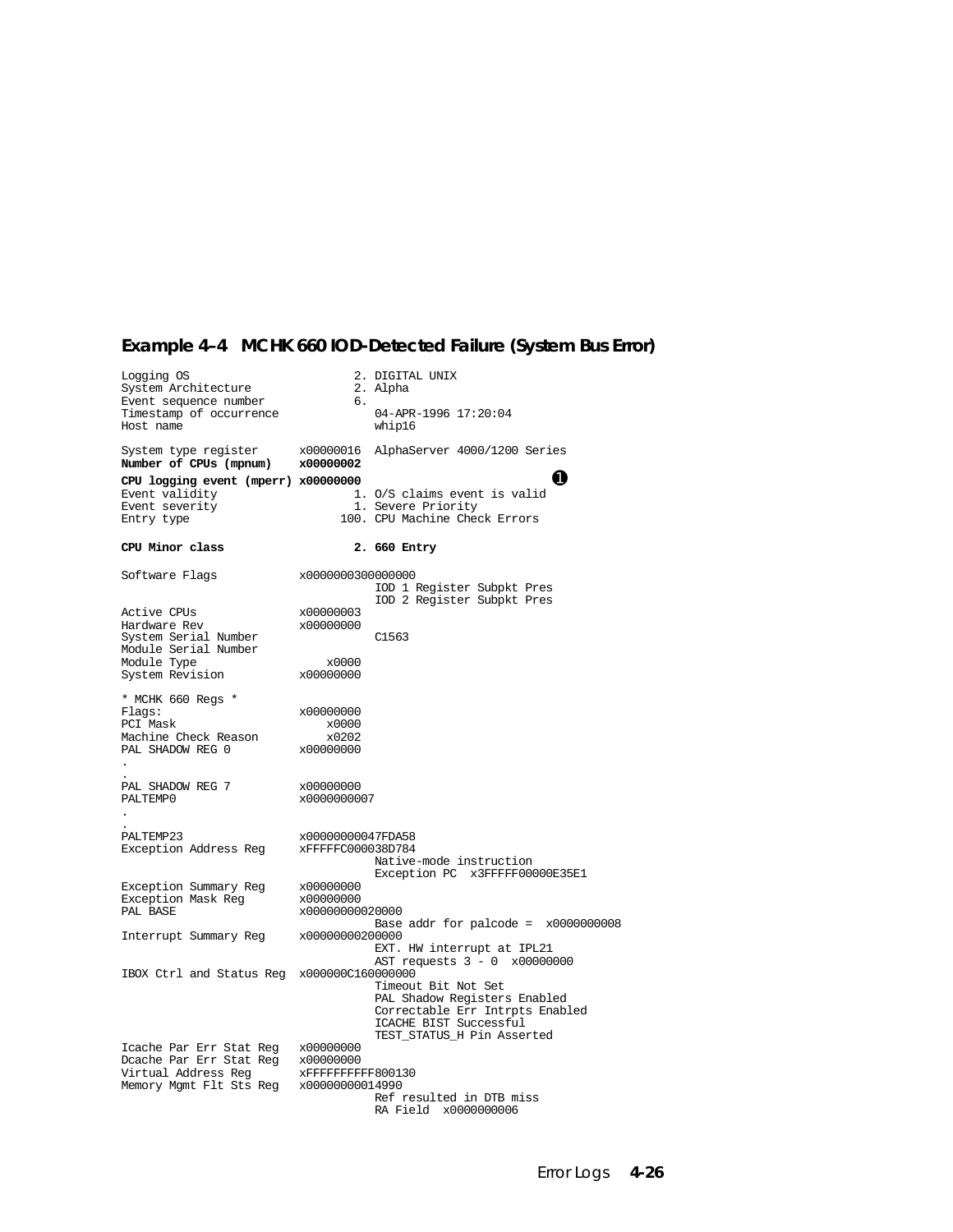Opcode Field x00000000000029<br>xFFFFFFF0000024EAF Scache Address Reg  $x$ FFFFFF000<br>Scache Status Reg  $x00000000$ Scache Status Reg x00000000<br>Bcache Tag Address Reg xFFFFFF80FFED6FFF Bcache Tag Address Reg Parity for ds and v bits Cache block dirty Cache block valid Tag address<38:20> is x00000000000FFE Ext Interface Address Reg xFFFFFF00FC00000F<br>Fill Syndrome Reg x00000000000C5D2 Fill Syndrome Reg **Ext Interface Status Reg xFFFFFFF004FFFFFF Error occurred during D-ref fill** ➋ LD LOCK xFFFFFF000020065F **\*\* IOD SUBPACKET -> \*\* IOD 0 Register Subpacket** x000000BA Device ID x0000003A Bcache Size = 2MB VCTY ASIC Rev = 0 Module Revision 0.<br>x000000F9E0000000 Base Address of Bridge<br>Dev Type & Rev Register x06008021 CAP Chip Revision x00000001<br>Host to PCI Revision x000000003 Host to PCI Revision I/O Backplane Revision x00000003 PCI-EISA Bus Bridge Present on PCI Device Class: Host bus to PCI Bridg<br>MC-PCI Command Register x46480FF1 Module Self-Test Passed LED On. x46480FF1 Module Self-Test Passed LED On. Delayed PCI Bus Reads Protocol: Enabled Bridge to PCI Transactions: Bridge REQUESTS 64 Bit Data Transactions Bridge ACCEPTS 64 Bit Data Transactions<br>PCI Address Parity Check: Enabled PCI Address Parity Check: Enabled MC Bus CMD/Addr Parity Check: Enabled<br>MC Bus NXM Check: Enabled MC Bus NXM Check: Check ALL Transactions for Errors Use MC\_BMSK for 16 Byte Align Blk Mem Wrt Wrt PEND\_NUM Threshold: 8. RD\_TYPE Memory Prefetch Algorithm: Short RL\_TYPE Mem Rd Line Prefetch Type: Medium RM\_TYPE Mem Rd Multiple Cmd Type: Long ARE\_MODE PCI Arbitration: Round Robin<br>x00000000 Memory Host Addr Exten x00000000<br>IO Host Addr Extension x00000000 IO Host Addr Extension x00000000 MC-PCI Intr Enabled Device intr info enabled if en\_int  $= 1$ **Interrupt Request x00800000 Interrupts asserted x00000000 Hard Error** Interrupt Mask Register 0 x00C50010 Interrupt Mask Register 1 x00000000 **MC Error Info Register 0 x4A26DBF0 MC bus trans addr <31:4> x04A26DBF MC Error Info Register 1 x800ED600 MC bus trans addr <39:32> x00000000 MC\_Command x00000016** ➏ **Device Id x0000003B ①**  MC error info valid **CAP Error Register xA0000000 Uncorrectable ECC err det by MDPA** ➌ **MC** error info latched **Q** PCI Bus Trans Error Adr x00000000<br>MDPA Status Register x80000000 MDPA Chip Revision x00000000 MDPA Error Syndrome of uncorrectable read error MDPA Error Syndrome Reg x1E00001E Cycle 0 ECC Syndrome x0000000000001E Cycle 1 ECC Syndrome x00000000 Cycle 2 ECC Syndrome x00000000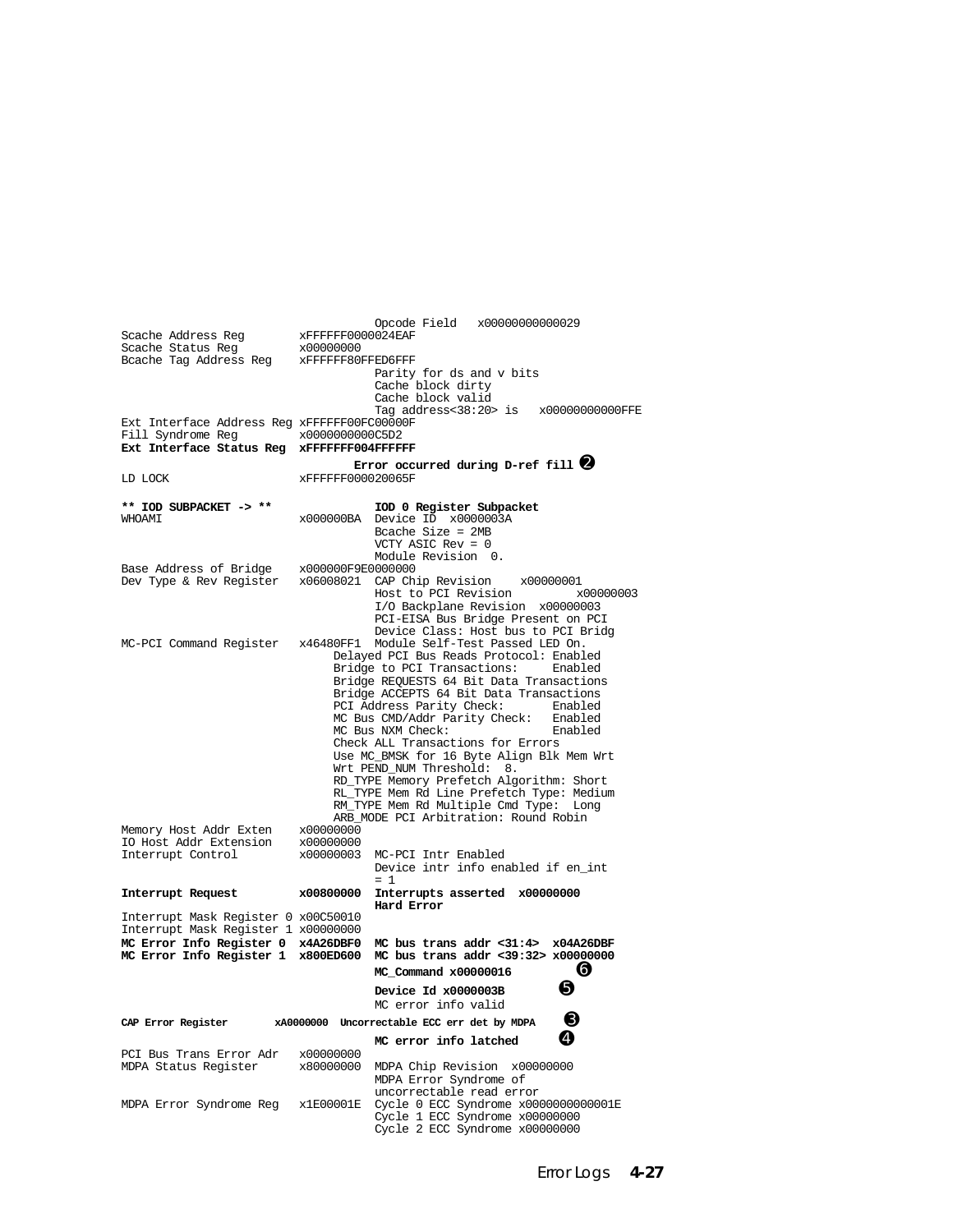| MDPB Status Register<br>MDPB Error Syndrome Reg                            | x00000000                           | Cycle 3 ECC Syndrome x0000000000001E<br>MDPB Chip Revision x00000000<br>x00000000 Cycle 0 ECC Syndrome x00000000<br>Cycle 1 ECC Syndrome x00000000<br>Cycle 2 ECC Syndrome x00000000<br>Cycle 3 ECC Syndrome x00000000                                                                                                                                                                                                                                                                                                                                                                                                                                                |
|----------------------------------------------------------------------------|-------------------------------------|-----------------------------------------------------------------------------------------------------------------------------------------------------------------------------------------------------------------------------------------------------------------------------------------------------------------------------------------------------------------------------------------------------------------------------------------------------------------------------------------------------------------------------------------------------------------------------------------------------------------------------------------------------------------------|
| ** IOD SUBPACKET -> **<br><b>WHOAMI</b>                                    | x000000BA                           | IOD 1 Register Subpacket<br>Device ID x0000003A<br>Bcache Size = $2MB$<br>VCTY ASIC Rev = $0$<br>Module Revision 0.                                                                                                                                                                                                                                                                                                                                                                                                                                                                                                                                                   |
| Base Address of Bridge<br>Dev Type & Rev Register                          | x000000FBE0000000                   | x06008021 CAP Chip Revision<br>x00000001<br>Host to PCI Revision<br>x00000003<br>I/O Backplane Revision x00000003<br>PCI-EISA Bus Bridge Present on PCI                                                                                                                                                                                                                                                                                                                                                                                                                                                                                                               |
| MC-PCI Command Register                                                    | x46480FF1                           | Device Class: Host bus to PCI Bridg<br>Module Self-Test Passed LED On.<br>Delayed PCI Bus Reads Protocol: Enabled<br>Bridge to PCI Transactions:<br>Enabled<br>Bridge REQUESTS 64 Bit Data Transactions<br>Bridge ACCEPTS 64 Bit Data Transactions<br>PCI Address Parity Check:<br>Enabled<br>Enabled<br>MC Bus CMD/Addr Parity Check:<br>MC Bus NXM Check:<br>Enabled<br>Check ALL Transactions for Errors<br>Use MC_BMSK for 16 Byte Align Blk Mem Wrt<br>Wrt PEND_NUM Threshold:<br>8.<br>RD_TYPE Memory Prefetch Algorithm: Short<br>RL_TYPE Mem Rd Line Prefetch Type: Medium<br>RM_TYPE Mem Rd Multiple Cmd Type: Long<br>ARB MODE PCI Arbitration: Round Robin |
| Memory Host Addr Exten<br>IO Host Addr Extension<br>Interrupt Control      | x00000000<br>x00000000<br>x00000003 | MC-PCI Intr Enabled<br>Device intr info enabled if en_int                                                                                                                                                                                                                                                                                                                                                                                                                                                                                                                                                                                                             |
| Interrupt Request                                                          | x00800000                           | $= 1$<br>Interrupts asserted x00000000                                                                                                                                                                                                                                                                                                                                                                                                                                                                                                                                                                                                                                |
| Interrupt Mask Register 0 x00C50001<br>Interrupt Mask Register 1 x00000000 |                                     | Hard Error                                                                                                                                                                                                                                                                                                                                                                                                                                                                                                                                                                                                                                                            |
| MC Error Info Register 0 x4A26DBF0<br>MC Error Info Register 1 x800ED600   |                                     | MC bus trans addr <31:4> x04A26DBF<br>MC bus trans addr <39:32> x00000000<br>❺<br>MC_Command x00000016                                                                                                                                                                                                                                                                                                                                                                                                                                                                                                                                                                |
|                                                                            |                                     | ❺<br>Device Id x0000003B<br>MC error info valid                                                                                                                                                                                                                                                                                                                                                                                                                                                                                                                                                                                                                       |
| CAP Error Register                                                         | xA0000000                           | Uncorrectable ECC err det by MDPA $\Theta$                                                                                                                                                                                                                                                                                                                                                                                                                                                                                                                                                                                                                            |
|                                                                            |                                     | Ø<br>MC error info latched                                                                                                                                                                                                                                                                                                                                                                                                                                                                                                                                                                                                                                            |
| PCI Bus Trans Error Adr<br>MDPA Status Register                            | x00000000<br>x80000000              | MDPA Chip Revision x00000000<br>MDPA Error Syndrome of<br>uncorrectable read error                                                                                                                                                                                                                                                                                                                                                                                                                                                                                                                                                                                    |
| MDPA Error Syndrome Reg                                                    | x1E00001E                           | Cycle 0 ECC Syndrome x00000000<br>Cycle 1 ECC Syndrome x00000000<br>Cycle 2 ECC Syndrome x00000000<br>Cycle 3 ECC Syndrome x00000000                                                                                                                                                                                                                                                                                                                                                                                                                                                                                                                                  |
| MDPB Status Register<br>MDPB Error Syndrome Reg                            | x00000000<br>x00000000              | MDPB Chip Revision x00000000<br>Cycle 0 ECC Syndrome x00000000<br>Cycle 1 ECC Syndrome x00000000<br>Cycle 2 ECC Syndrome x00000000<br>Cycle 3 ECC Syndrome x00000000                                                                                                                                                                                                                                                                                                                                                                                                                                                                                                  |
| PALcode Revision                                                           |                                     | Palcode Rev: 1.21-3                                                                                                                                                                                                                                                                                                                                                                                                                                                                                                                                                                                                                                                   |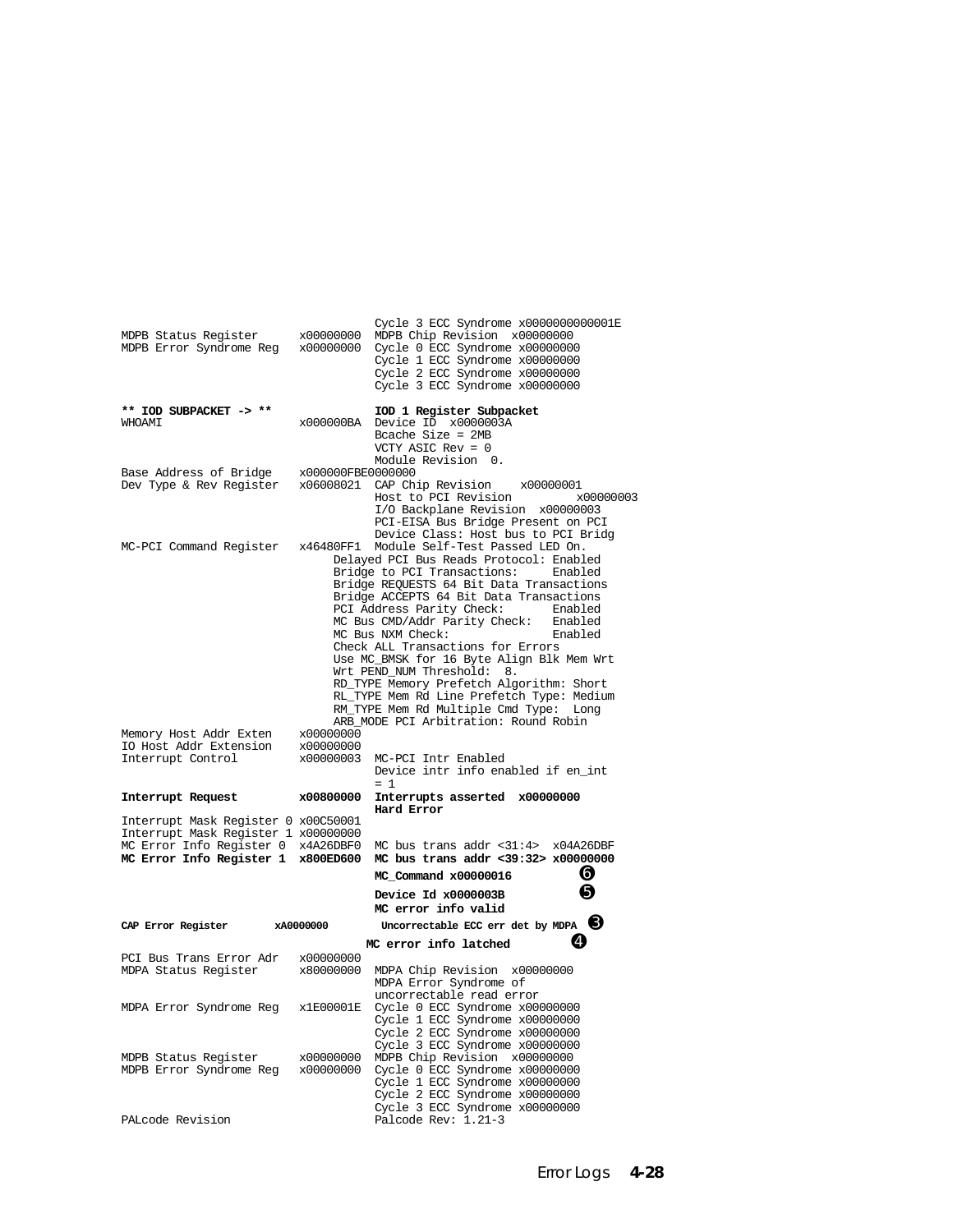## **4.3.5 MCHK 660 IOD-Detected Failure (PCI Error)**

The error log in Example 4–5 shows the following:

- ➊ CPU 0 logged the error in a system with two CPUs.
- ➋ The MCHK 660 register gives the reason for the machine check as an IODdetected hard error or a Dtag Parity Error (if cached CPU)
- ➌ The External Interface Status Register records that the error occurred during a D-ref Fill but does not indicate what the error is.
- ➍ The CAP Error Register for IOD0 did not see an error.
- ➎ The CAP Error Register for IOD1, however, records a serious PCI error.
- $\Theta$  The MC Error Info Registers 0 and 1 are not valid since the valid bit, <31> is not set. Exactly what was happening at the time of the error is not known.
- $\bullet$  There is a PCI Subpacket from PCI1 with four nodes on it. Two devices on the PCI bus did not see an error, however two did, the Mylex DAC960 and the DEC\_KZPSA. Either device could have caused the parity error.

Since this is an MCHK 660, the IOD detected the error on the bus, and CPU0 is logging the error. CPU0 registers are not important in this case since it is servicing the IOD interrupt. There are three devices that can put data on the system bus: CPUs, memory, or an IOD. The CAP Error Register for IOD1 saw a serious error and the MC Error Info Register was not able to captured error information. The presence of PCI Subpackets informs the diagnosis summarized by  $\bullet$ .

*NOTE: The error log example has been edited to decrease its size; registers of interest are in bold type. The "MC" bus is the system bus.*

*Refer to Table 4-9 for information on decoding commands, and refer to Table 4-10 for information on node IDs.*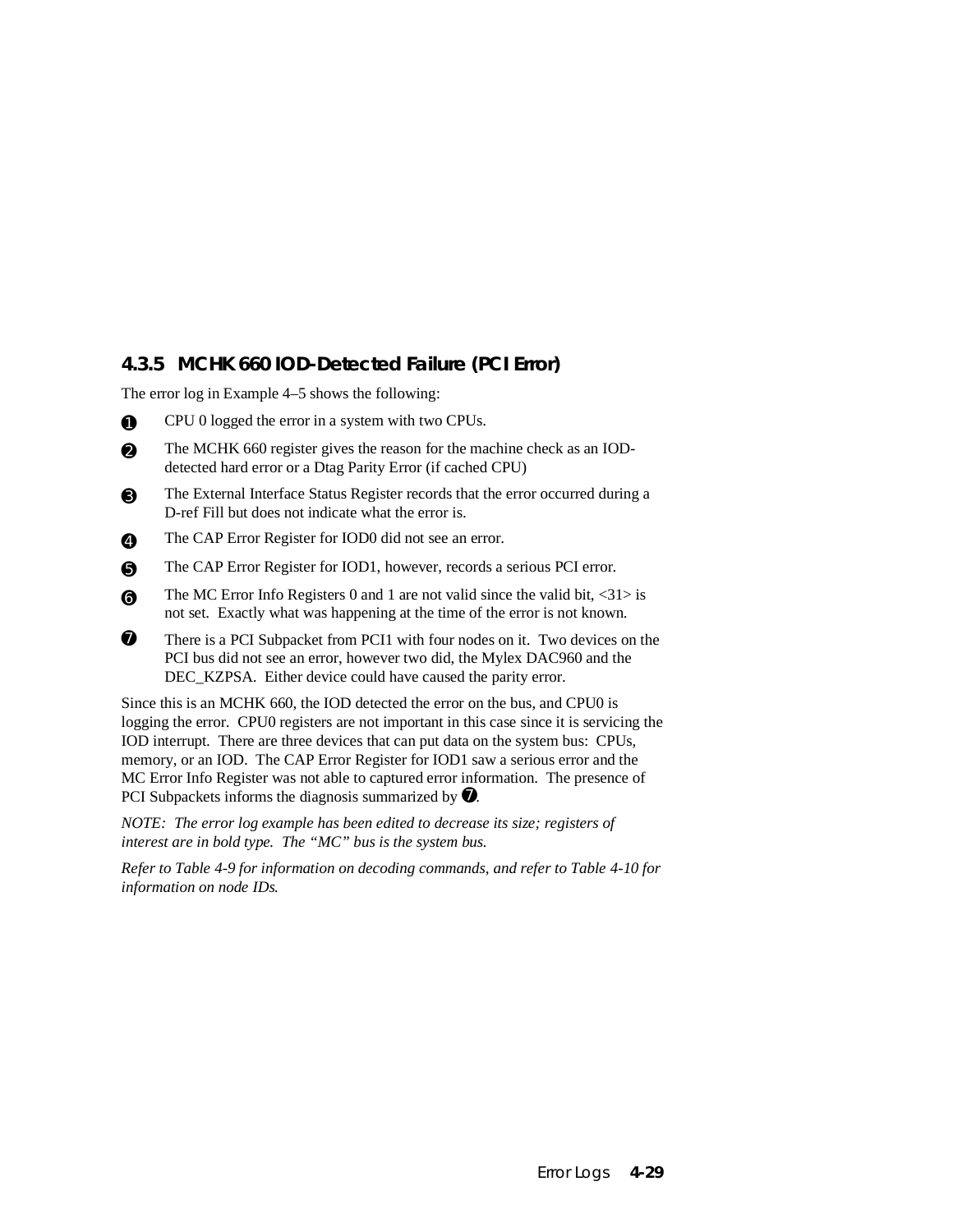## **Example 4–5 MCHK 660 IOD-Detected Failure (PCI Error)**

| Timestamp of occurrence<br>Host name                                                                                                                                                             |                                                                                                                                                                                                                                     | 19-AUG-1997 12:53:41<br>sect04                                                           |
|--------------------------------------------------------------------------------------------------------------------------------------------------------------------------------------------------|-------------------------------------------------------------------------------------------------------------------------------------------------------------------------------------------------------------------------------------|------------------------------------------------------------------------------------------|
| System type register<br>Number of CPUs (mpnum)                                                                                                                                                   | x00000016<br>x00000002                                                                                                                                                                                                              | AlphaServer 4000/1200 Series                                                             |
| CPU logging event (mperr) x00000000<br>Event validity<br>Event severity<br>Entry type                                                                                                            |                                                                                                                                                                                                                                     | O<br>1. O/S claims event is valid<br>1. Severe Priority<br>100. CPU Machine Check Errors |
| CPU Minor class                                                                                                                                                                                  |                                                                                                                                                                                                                                     | 2. 660 Entry                                                                             |
| Software Flags                                                                                                                                                                                   | x0000002300000000                                                                                                                                                                                                                   | IOD 0 Register Subpkt Pres<br>IOD 1 Register Subpkt Pres<br>PCI 1 Bus Snapshot Present   |
| Active CPUs<br>Hardware Rev                                                                                                                                                                      | x00000003<br>x00000000                                                                                                                                                                                                              |                                                                                          |
| System Serial Number<br>Module Serial Number                                                                                                                                                     |                                                                                                                                                                                                                                     | GA12000000                                                                               |
| Module Type<br>System Revision                                                                                                                                                                   | x0000<br>x00000000                                                                                                                                                                                                                  |                                                                                          |
| * MCHK 660 Regs *                                                                                                                                                                                |                                                                                                                                                                                                                                     | 2                                                                                        |
| $_{\rm Flags}$ :                                                                                                                                                                                 | x00000000                                                                                                                                                                                                                           |                                                                                          |
| PCI Mask<br>Machine Check Reason                                                                                                                                                                 | x0002<br>x0202                                                                                                                                                                                                                      | IOD-Detected Hard Error -OR-<br>DTag Parity Error (If Cached CPU)                        |
| PAL SHADOW REG 0<br>PAL SHADOW REG 1<br>PAL SHADOW REG 2<br>PAL SHADOW REG 3<br>PAL SHADOW REG 4<br>PAL SHADOW REG 5<br>PAL SHADOW REG 6<br>PAL SHADOW REG 7<br>PALTEMP0<br>PALTEMP1<br>PALTEMP2 | x0000000000000000<br>x0000000000000000<br>x0000000000000000<br>x0000000000000000<br>x00000B6D00000000<br>x0000000000000000<br>x0000000000000000<br>x0000000000000000<br>x00000000000000B6<br>x0000000000000001<br>xFFFFFC00003B8B90 |                                                                                          |
| PALTEMP22<br>PALTEMP23<br>Exception Address Reg                                                                                                                                                  | xFFFFFC000052E3A0<br>x0000000002729A38<br>x00000001200077F0                                                                                                                                                                         | Native-mode Instruction<br>Exception PC x0000000048001DFC                                |
| Exception Summary Reg<br>Exception Mask Reg<br>PAL Base Address Reg                                                                                                                              | x0000000000000000<br>x0000000000000000<br>x0000000000014000                                                                                                                                                                         | Base Addr for PALcode: x0000000000000005                                                 |
| Interrupt Summary Reg                                                                                                                                                                            | x0000000000200000                                                                                                                                                                                                                   | External HW Interrupt at IPL21<br>AST Requests 3-0: x0000000000000000                    |
| IBOX Ctrl and Status Reg x000000C160020000                                                                                                                                                       |                                                                                                                                                                                                                                     | Timeout Counter Bit Clear.<br>IBOX Timeout Counter Enabled.                              |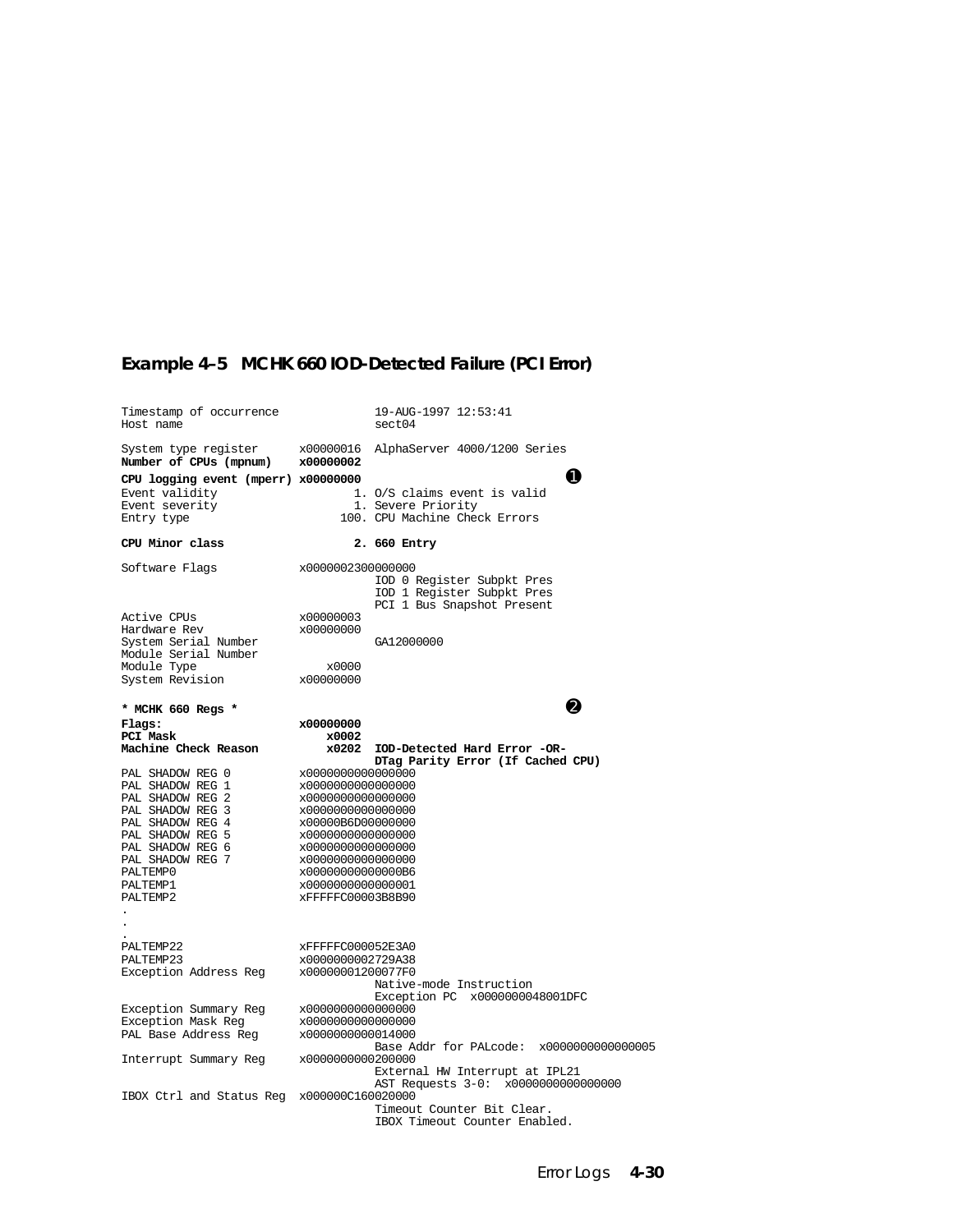Floating Point Instructions will Cause FEN Exceptions. PAL Shadow Registers Enabled. Correctable Error Interrupts Enabled. ICACHE BIST (Self Test) Was Successful. TEST\_STATUS\_H Pin Asserted Icache Par Err Stat Reg x0000000000000000 Dcache Par Err Stat Reg x0000000000000000 Virtual Address Reg x0000000140008000<br>Memory Mgmt Flt Sts Reg x0000000000005F10 Memory Mgmt Flt Sts Reg If Err, Reference Resulted in DTB Miss Fault Inst RA Field: x000000000000001C Fault Inst Opcode: x000000000000000B xFFFFFF0000018FEF<br>x000000000000000 Scache Status Reg x0000000000000000 Bcache Tag Address Reg Last Bcache Access Resulted in a Miss. Value of Parity Bit for Tag Control Status Bits Dirty, Shared & Valid is Clear.<br>Value of Tag Control Dirty Bit is Clear.<br>Value of Tag Control Shared Bit is Clear. Value of Tag Control Valid Bit is Set. Value of Parity Bit Covering Tag Store Address Bits is Clear. Tag Address<38:20> Is: x000000000000061C Ext Interface Address Reg xFFFFFF006000050F<br>Fill Syndrome Reg x00000000000000000 Fill Syndrome Req **Ext Interface Status Reg xFFFFFFF005FFFFFFF Error Occurred During D-ref Fill** LD LOCK  $x$ FFFFFF00002006FF  $xFFFFFF00002006FF$ **\*\* IOD SUBPACKET -> \*\* IOD 0 Register Subpacket** WHOAMI x000002FA Module Revision 0. VCTY ASIC Rev = 1 Bcache Size = 4MB  $CPIJ = 0$ This Bus Bridge Phy Addr x000000F9E00000000<br>TOD# 0 IOD# 0 Dev Type & Rev Register x0600A332 CAP Chip Revision: x00000002 Host to PCI Revision: x00000003 I/O Backplane Revision: x00000003 PCI-EISA Bus Bridge Present on PCI Device Class: Host Bus to PCI Bridg MC-PCI Command Register x46480FF1 Module Self-Test Passed LED On. Delayed PCI Bus Reads Protocol: Enabled Bridge to PCI Transactions: Enabled Bridge REQUESTS 64 Bit Data Transactions Bridge ACCEPTS 64 Bit Data Transactions<br>PCI Address Parity Check: Enabled PCI Address Parity Check: Enabled<br>MC Bus CMD/Addr Parity Check: Enabled MC Bus CMD/Addr Parity Check: Enabled MC Bus NXM Check: Check ALL Transactions for Errors Use MC\_BMSK for 16 Byte Align Blk Mem Wrt Wrt PEND\_NUM Threshold: 8. RD\_TYPE Memory Prefetch Algorithm: Short RL\_TYPE Mem Rd Line Prefetch Type: Medium RM\_TYPE Mem Rd Multiple Cmd Type: Long ARB\_MODE PCI Arbitration: Round Robin Mem Host Address Ext Reg x00000000 HAE Sparse Mem Adr<31:27> x00000000 IO Host Adr Ext Register x00000000 PCI Upper Adr Bits<31:25> x00000000 x00000003 Write Device Interrupt Info Struct: Enabled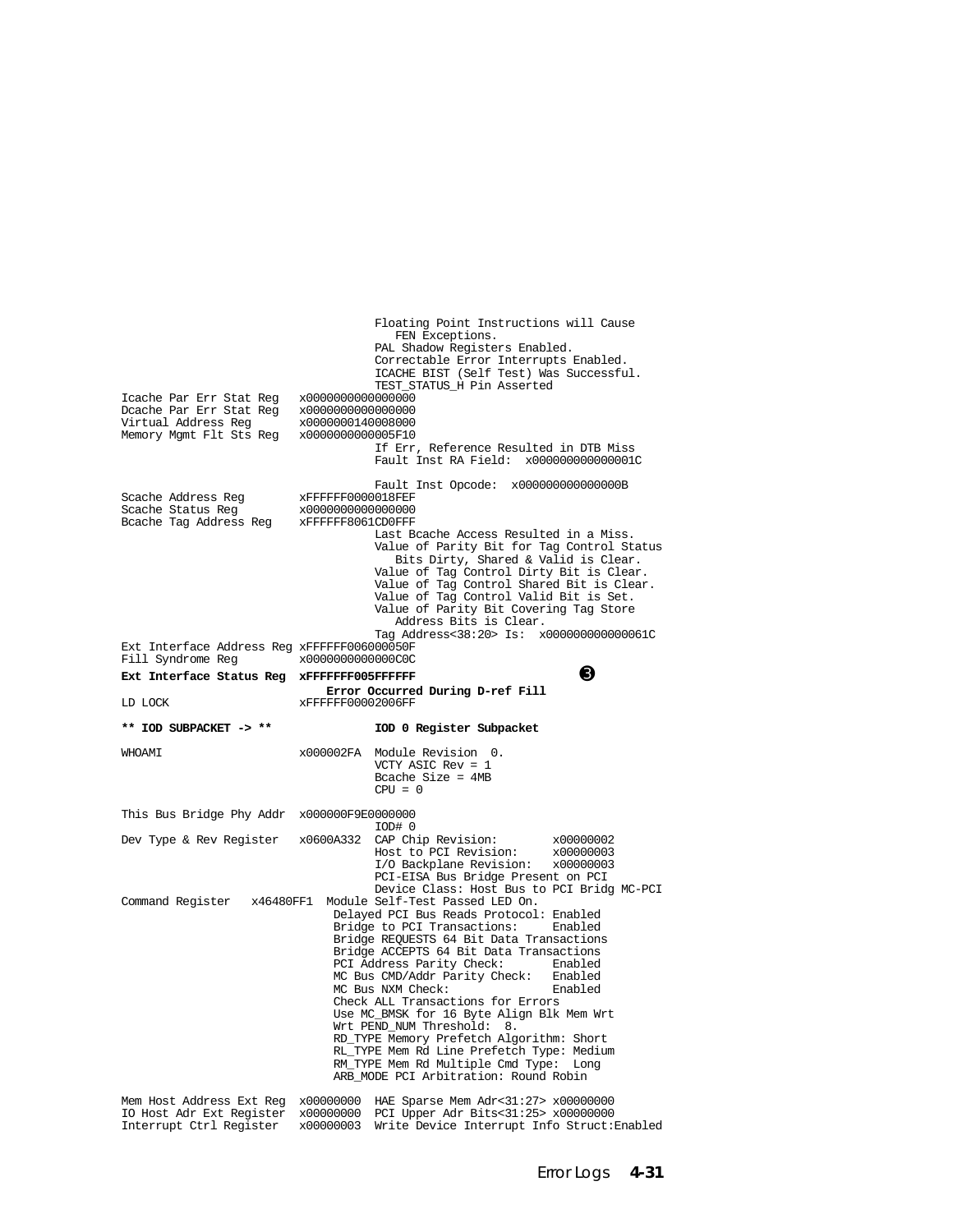| Interrupt Request<br>Interrupt Mask0 Register x00C50110<br>Interrupt Mask1 Register x00000000                                                                           | x00000000                                        | Interrupts asserted x00000000                                                                                                                                                                                                                                                                                                                                                                                                                                                                                                                                                                                                                                                                                                                                                                                                       |
|-------------------------------------------------------------------------------------------------------------------------------------------------------------------------|--------------------------------------------------|-------------------------------------------------------------------------------------------------------------------------------------------------------------------------------------------------------------------------------------------------------------------------------------------------------------------------------------------------------------------------------------------------------------------------------------------------------------------------------------------------------------------------------------------------------------------------------------------------------------------------------------------------------------------------------------------------------------------------------------------------------------------------------------------------------------------------------------|
| MC Error Info Register 0 xE0000000<br>MC Error Info Register 1 x000E88FD                                                                                                |                                                  | MC Bus Trans Addr<31:4>: E0000000<br>MC bus trans addr <39:32> x000000FD<br>MC Command is Read0-IO<br>CPU0 Master at Time of Error<br>Device ID 2 x00000002                                                                                                                                                                                                                                                                                                                                                                                                                                                                                                                                                                                                                                                                         |
| CAP Error Register<br>PCI Bus Trans Error Adr<br>MDPA Status Register<br>MDPA Error Syndrome Reg x00000000<br>MDPB Status Register<br>MDPB Error Syndrome Reg x00000000 | x00000000<br>x00000000<br>x00000000<br>x00000000 | Ø<br>MDPA Status Register Data Not Valid<br>MDPA Syndrome Register Data Not Valid<br>MDPB Status Register Data Not Valid<br>MDPB Syndrome Register Data Not Valid                                                                                                                                                                                                                                                                                                                                                                                                                                                                                                                                                                                                                                                                   |
| ** IOD SUBPACKET -> **                                                                                                                                                  |                                                  | IOD 1 Register Subpacket                                                                                                                                                                                                                                                                                                                                                                                                                                                                                                                                                                                                                                                                                                                                                                                                            |
| IMACHW                                                                                                                                                                  |                                                  | x000002FA Module Revision 0.<br>VCTY ASIC Rev = $1$<br>Bcache Size = $4MB$<br>$CPU = 0$                                                                                                                                                                                                                                                                                                                                                                                                                                                                                                                                                                                                                                                                                                                                             |
| This Bus Bridge Phy Addr x000000FBE0000000                                                                                                                              |                                                  | 10D# 1                                                                                                                                                                                                                                                                                                                                                                                                                                                                                                                                                                                                                                                                                                                                                                                                                              |
| Dev Type & Rev Register x06002332                                                                                                                                       |                                                  | CAP Chip Revision:<br>x00000002<br>Host to PCI Revision:<br>x00000003<br>I/O Backplane Revision: x00000003<br>Internal CAP Chip Arbiter: Enabled<br>Device Class: Host Bus to PCI Bridg                                                                                                                                                                                                                                                                                                                                                                                                                                                                                                                                                                                                                                             |
| MC-PCI Command Register<br>Mem Host Address Ext Reg<br>Interrupt Ctrl Register<br>Interrupt Request                                                                     | x46480FF1<br>x00000003<br>x00800000              | Module Self-Test Passed LED On.<br>Delayed PCI Bus Reads Protocol: Enabled<br>Bridge to PCI Transactions:<br>Enabled<br>Bridge REQUESTS 64 Bit Data Transactions<br>Bridge ACCEPTS 64 Bit Data Transactions<br>PCI Address Parity Check:<br>Enabled<br>MC Bus CMD/Addr Parity Check: Enabled<br>MC Bus NXM Check:<br>Enabled<br>Check ALL Transactions for Errors<br>Use MC_BMSK for 16 Byte Align Blk Mem Wrt<br>Wrt PEND_NUM Threshold: 8.<br>RD_TYPE Memory Prefetch Algorithm: Short<br>RL_TYPE Mem Rd Line Prefetch Type: Medium<br>RM_TYPE Mem Rd Multiple Cmd Type: Long<br>ARB_MODE PCI Arbitration: Round Robin<br>x00000000 HAE Sparse Mem Adr<31:27> x00000000<br>IO Host Adr Ext Register x00000000 PCI Upper Adr Bits<31:25> x00000000<br>Write Device Interrupt Info Struct: Enabled<br>Interrupts asserted x00000000 |
| Interrupt Mask0 Register x00C50111<br>Interrupt Maskl Register<br>MC Error Info Register 0                                                                              | x00000000<br>xE0000000                           | Hard Error                                                                                                                                                                                                                                                                                                                                                                                                                                                                                                                                                                                                                                                                                                                                                                                                                          |
| MC Error Info Register 1 x000E88FD                                                                                                                                      |                                                  | $MC$ Bus Trans $Addr < 31:4>$ : $E0000000$<br>MC bus trans addr <39:32> x000000FD<br>MC Command is Read0-IO<br>CPU0 Master at Time of Error                                                                                                                                                                                                                                                                                                                                                                                                                                                                                                                                                                                                                                                                                         |
|                                                                                                                                                                         |                                                  | G<br>Device ID 2 x00000002<br>NOT VALID!                                                                                                                                                                                                                                                                                                                                                                                                                                                                                                                                                                                                                                                                                                                                                                                            |
| CAP Error Register                                                                                                                                                      | x00000012                                        | Ø<br>Serious error<br>PCI error address reg locked                                                                                                                                                                                                                                                                                                                                                                                                                                                                                                                                                                                                                                                                                                                                                                                  |
| PCI Bus Trans Error Adr<br>MDPA Status Register                                                                                                                         | xC157B5C0                                        | x00000000 MDPA Status Register Data Not Valid                                                                                                                                                                                                                                                                                                                                                                                                                                                                                                                                                                                                                                                                                                                                                                                       |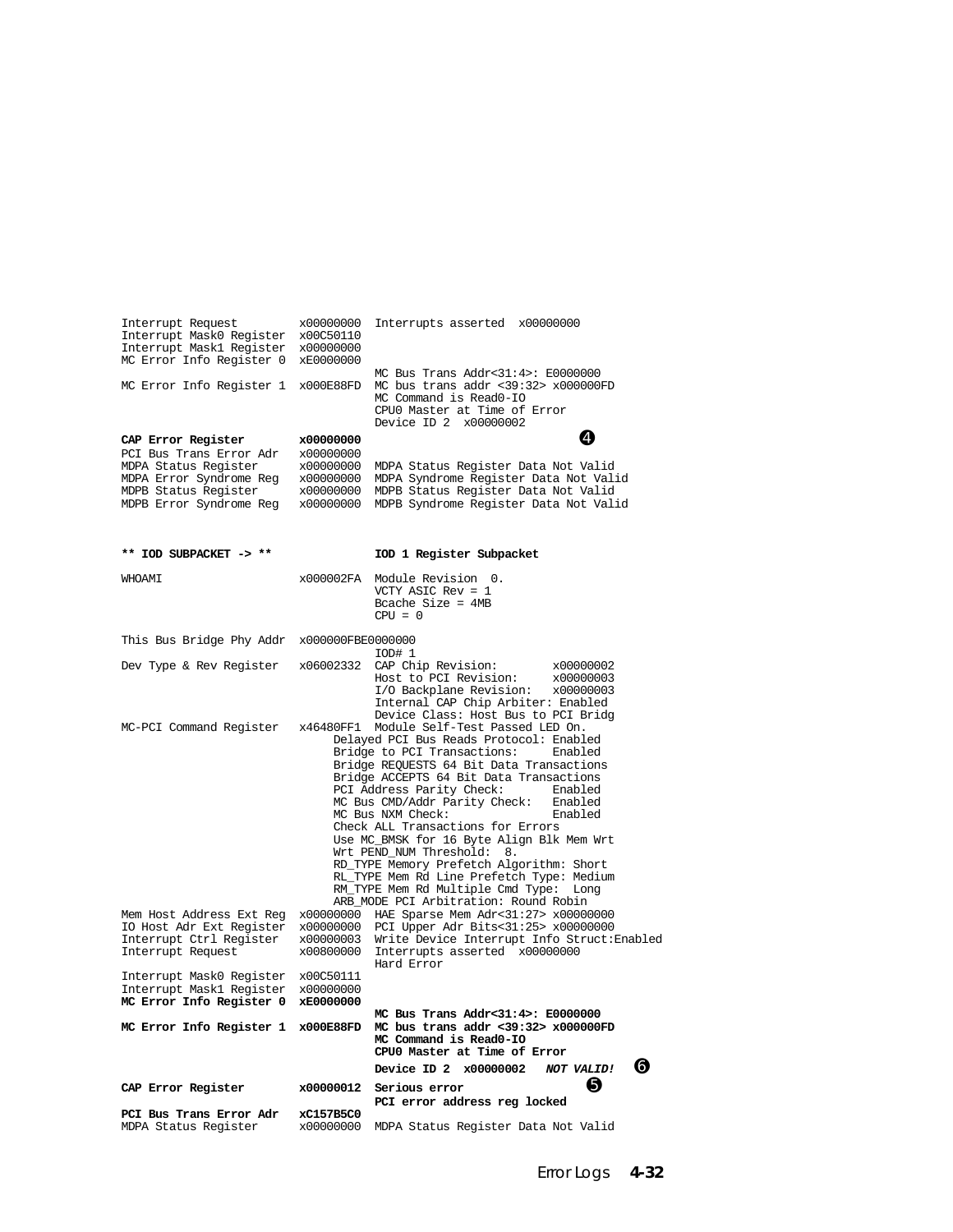| MDPB Status Register                                                                                                                                                                                                                                                                                                                                                                                   |                                                                          | x00000000 MDPB Status Register Data Not Valid<br>MDPB Error Syndrome Reg x00000000 MDPB Syndrome Register Data Not Valid                                                                                                                                                                                                                                                                                                             |
|--------------------------------------------------------------------------------------------------------------------------------------------------------------------------------------------------------------------------------------------------------------------------------------------------------------------------------------------------------------------------------------------------------|--------------------------------------------------------------------------|--------------------------------------------------------------------------------------------------------------------------------------------------------------------------------------------------------------------------------------------------------------------------------------------------------------------------------------------------------------------------------------------------------------------------------------|
| PALcode Revision                                                                                                                                                                                                                                                                                                                                                                                       |                                                                          | Palcode Rev: 1.21-20                                                                                                                                                                                                                                                                                                                                                                                                                 |
| ** PCI SUBPACKET -> **                                                                                                                                                                                                                                                                                                                                                                                 |                                                                          | PCI 1 Subpacket                                                                                                                                                                                                                                                                                                                                                                                                                      |
| Node Qty                                                                                                                                                                                                                                                                                                                                                                                               | 4.                                                                       |                                                                                                                                                                                                                                                                                                                                                                                                                                      |
| CONFIG Address                                                                                                                                                                                                                                                                                                                                                                                         | x000000FBC0000800                                                        |                                                                                                                                                                                                                                                                                                                                                                                                                                      |
| Device and Vendor ID                                                                                                                                                                                                                                                                                                                                                                                   | x00011000                                                                | Slot or Device Number: 1<br>NCR 53C810 NCR 810 SCSI Narrow SingleEnded<br>Vendor ID: $x1000$ (NCR)<br>Device ID: x00000001                                                                                                                                                                                                                                                                                                           |
| Command Register                                                                                                                                                                                                                                                                                                                                                                                       | x0147                                                                    | I/O Space Accesses Response:<br>Enabled<br>Memory Space Accesses Response: Enabled<br>PCI Bus Master Capability: Enabled<br>Monitor for Special Cycle Ops: DISABLED<br>Generate Mem Wrt/Invalidate Cmds: DISABLED<br>Parity Error Detection Response:<br>Normal<br>Wait Cycle Address/Data Stepping: DISABLED<br>SERR# Sys Err Driver Capability:<br>Enabled<br>Fast Back-to-Back to Many Target: DISABLED                           |
| Status Register                                                                                                                                                                                                                                                                                                                                                                                        |                                                                          | Ø<br>x0200 Device is 33 Mhz Capable.<br>No Support for User Defineable Features.<br>Fast Back-to-Back to Different Targets,<br>Is Not Supported in Target Device.<br>Device Select Timing: Medium.                                                                                                                                                                                                                                   |
| Revision ID<br>Device Class Code<br>Cache Line S<br>Latency T.<br>Header Type<br>Bist<br>Base Address Register 1 x00101200<br>Base Address Register 2 x0412A100<br>Base Address Register 3 x00000000<br>Base Address Register 4 x00000000<br>Base Address Register 5<br>Base Address Register 6 x00000000<br>Expansion Rom Base Addres x00000000<br>Interrupt P1<br>Interrupt P2<br>Min Gnt<br>Max Lat | x02<br>x00<br>xFF<br>x00<br>x00<br>x00000000<br>x04<br>x01<br>x00<br>x00 | x010000 Mass Storage: SCSI Bus Controller<br>Single Function Device                                                                                                                                                                                                                                                                                                                                                                  |
| CONFIG Address                                                                                                                                                                                                                                                                                                                                                                                         | x000000FBC0001000                                                        | Slot or Device Number: 2                                                                                                                                                                                                                                                                                                                                                                                                             |
| Device and Vendor ID                                                                                                                                                                                                                                                                                                                                                                                   | x10201077                                                                | QLogic ISP_1020<br>Vendor ID: x102B (QLogic)                                                                                                                                                                                                                                                                                                                                                                                         |
| Command Register                                                                                                                                                                                                                                                                                                                                                                                       | x0107                                                                    | Device ID: x00001020<br>I/O Space Accesses Response:<br>Enabled<br>Memory Space Accesses Response: Enabled<br>PCI Bus Master Capability:<br>Enabled<br>Monitor for Special Cycle Ops:<br>DISABLED<br>Generate Mem Wrt/Invalidate Cmds: DISABLED<br>Parity Error Detection Response: *IGNORE*<br>Wait Cycle Address/Data Stepping: DISABLED<br>SERR# Sys Err Driver Capability: Enabled<br>Fast Back-to-Back to Many Target: DISABLED |

MDPA Error Syndrome Reg x00000000 MDPA Syndrome Register Data Not Valid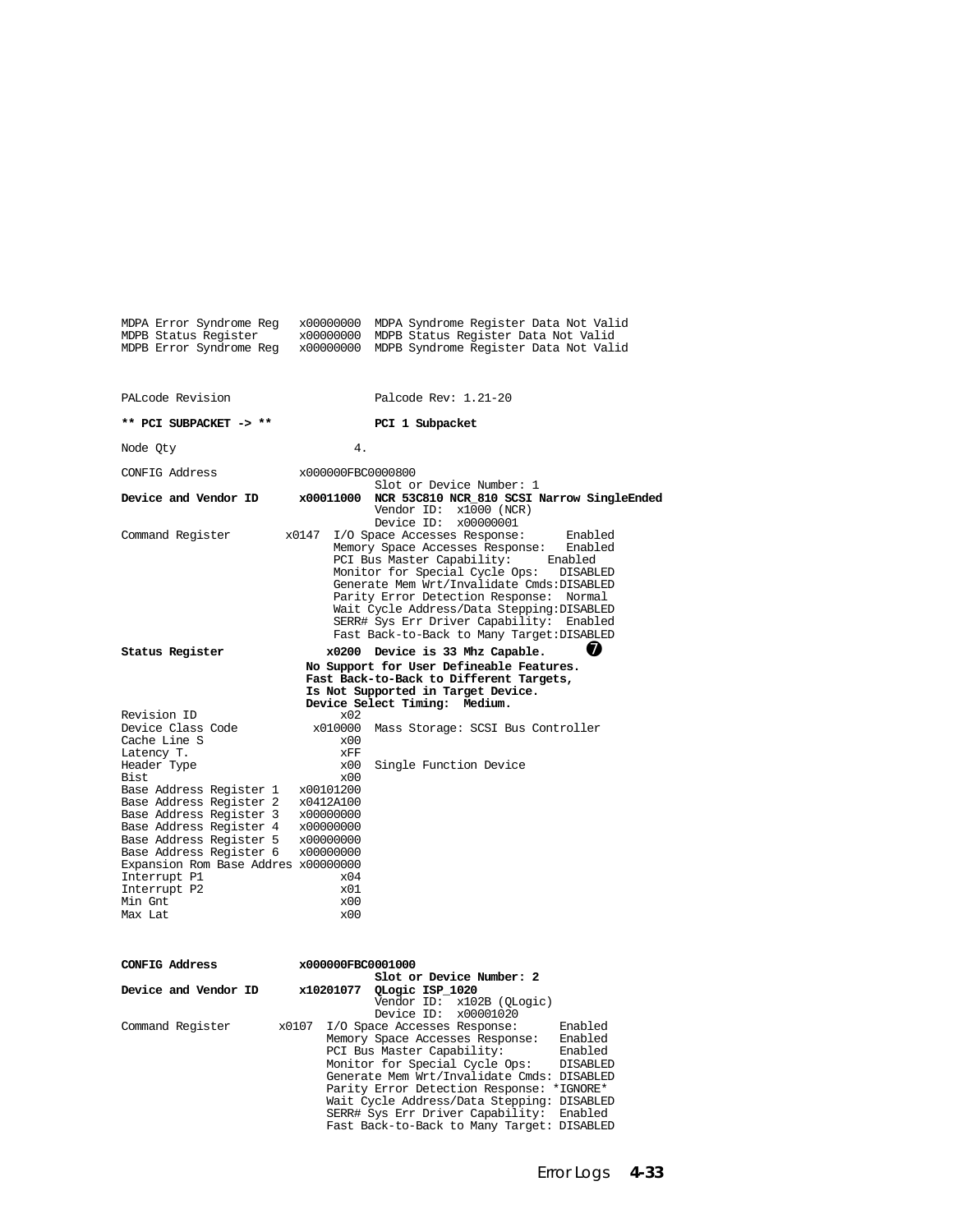| Status Register                                                                                             |                        | x0200 Device is 33 Mhz Capable.                                                        |                                    | 74       |
|-------------------------------------------------------------------------------------------------------------|------------------------|----------------------------------------------------------------------------------------|------------------------------------|----------|
|                                                                                                             |                        | No Support for User Defineable Features.                                               |                                    |          |
|                                                                                                             |                        | Fast Back-to-Back to Different Targets,<br>Is Not Supported in Target Device.          |                                    |          |
|                                                                                                             |                        | Device Select Timing: Medium.                                                          |                                    |          |
| Revision ID                                                                                                 | x05                    |                                                                                        |                                    |          |
| Device Class Code                                                                                           | x010000                |                                                                                        | Mass Storage: SCSI Bus Controller  |          |
| Cache Line S                                                                                                | x10                    |                                                                                        |                                    |          |
| Latency T.<br>Header Type                                                                                   | xF8<br>x00             | Single Function Device                                                                 |                                    |          |
| Bist                                                                                                        | x00                    |                                                                                        |                                    |          |
| Base Address Register 1 x00101100<br>Base Address Register 2 x04129000<br>Base Address Register 3 x00000000 |                        |                                                                                        |                                    |          |
|                                                                                                             |                        |                                                                                        |                                    |          |
|                                                                                                             |                        |                                                                                        |                                    |          |
| Base Address Register 4 x00000000<br>Base Address Register 5                                                | x00000000              |                                                                                        |                                    |          |
| Base Address Register 5<br>Base Address Register 6<br>Register 6                                            | x00000000              |                                                                                        |                                    |          |
| Expansion Rom Base Addres x04110000                                                                         |                        |                                                                                        |                                    |          |
| Interrupt P1                                                                                                | x08                    |                                                                                        |                                    |          |
| Interrupt P2                                                                                                | x01                    |                                                                                        |                                    |          |
| Min Gnt                                                                                                     | x00                    |                                                                                        |                                    |          |
| Max Lat                                                                                                     | x00                    |                                                                                        |                                    |          |
|                                                                                                             |                        |                                                                                        |                                    |          |
|                                                                                                             |                        |                                                                                        |                                    |          |
| CONFIG Address                                                                                              | x000000FBC0001800      |                                                                                        |                                    |          |
|                                                                                                             |                        | Slot or Device Number: 3                                                               |                                    |          |
| Device and Vendor ID                                                                                        | x00011069              |                                                                                        | Mylex DAC960 KZPSC RAID Controller |          |
|                                                                                                             |                        | Vendor ID: x1069 (Mylex)<br>Device ID: x00000001                                       |                                    |          |
| Command Register                                                                                            |                        | x0107 I/O Space Accesses Response:                                                     |                                    | Enabled  |
|                                                                                                             |                        | Memory Space Accesses Response: Enabled                                                |                                    |          |
|                                                                                                             |                        | PCI Bus Master Capability:                                                             |                                    | Enabled  |
|                                                                                                             |                        | Monitor for Special Cycle Ops:                                                         |                                    | DISABLED |
|                                                                                                             |                        | Generate Mem Wrt/Invalidate Cmds: DISABLED                                             |                                    |          |
|                                                                                                             |                        | Parity Error Detection Response: *IGNORE*                                              |                                    |          |
|                                                                                                             |                        | Wait Cycle Address/Data Stepping: DISABLED<br>SERR# Sys Err Driver Capability: Enabled |                                    |          |
|                                                                                                             |                        | Fast Back-to-Back to Many Target: DISABLED                                             |                                    |          |
| Status Register                                                                                             |                        | x8200 Device is 33 Mhz Capable.                                                        |                                    | Z        |
|                                                                                                             |                        | No Support for User Defineable Features.                                               |                                    |          |
|                                                                                                             |                        | Fast Back-to-Back to Different Targets,                                                |                                    |          |
|                                                                                                             |                        | Is Not Supported in Target Device.                                                     |                                    |          |
|                                                                                                             |                        | Device Select Timing: Medium.                                                          |                                    |          |
| Revision ID                                                                                                 |                        | DETECTED PARITY ERROR: This Device Detected                                            |                                    |          |
| Device Class Code                                                                                           | x02                    | x010400 Mass Storage: RAID Controller                                                  |                                    |          |
| Cache Line S                                                                                                | x10                    |                                                                                        |                                    |          |
| Latency T.                                                                                                  | XFF                    |                                                                                        |                                    |          |
| Header Type                                                                                                 | x00                    | Single Function Device                                                                 |                                    |          |
| Bist                                                                                                        | x00                    |                                                                                        |                                    |          |
| Base Address Register 1 x00101000                                                                           |                        |                                                                                        |                                    |          |
| Base Address Register 2                                                                                     | x0412A000<br>x00000000 |                                                                                        |                                    |          |
| Base Address Register 3<br>Base Address Register 4 x00000000                                                |                        |                                                                                        |                                    |          |
| Base Address Register 5                                                                                     | x00000000              |                                                                                        |                                    |          |
| Base Address Register 6                                                                                     | x00000000              |                                                                                        |                                    |          |
| Expansion Rom Base Addres x04120000                                                                         |                        |                                                                                        |                                    |          |
| Interrupt P1                                                                                                | x0C                    |                                                                                        |                                    |          |
| Interrupt P2                                                                                                | x01                    |                                                                                        |                                    |          |
| Min Gnt                                                                                                     | x04<br>x00             |                                                                                        |                                    |          |
| Max Lat                                                                                                     |                        |                                                                                        |                                    |          |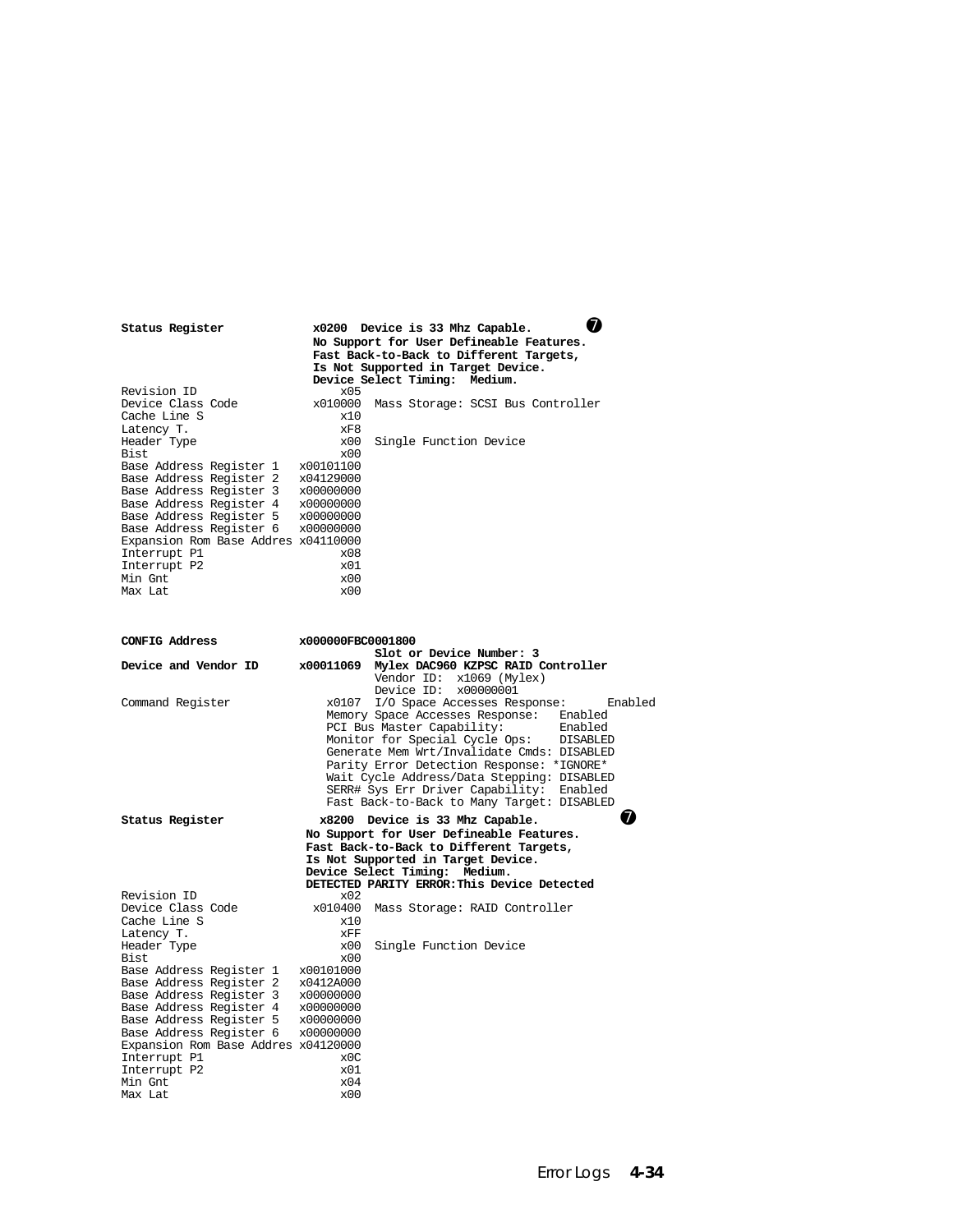| CONFIG Address                                     | x000000FBC0002000      | Slot or Device Number: 4                                        |                 |
|----------------------------------------------------|------------------------|-----------------------------------------------------------------|-----------------|
| Device and Vendor ID                               |                        | x00081011 DEC KZPSA Fast-Wide-Differential SCSI                 |                 |
|                                                    |                        | Vendor ID: x1011 (Digital Equip Corp)<br>Device $ID: x00000008$ |                 |
| Command Register                                   | x0107                  | I/O Space Accesses Response:                                    | Enabled         |
|                                                    |                        | Memory Space Accesses Response:                                 | Enabled         |
|                                                    |                        | PCI Bus Master Capability:                                      | Enabled         |
|                                                    |                        | Monitor for Special Cycle Ops:                                  | <b>DISABLED</b> |
|                                                    |                        | Generate Mem Wrt/Invalidate Cmds: DISABLED                      |                 |
|                                                    |                        | Parity Error Detection Response:                                | *IGNORE*        |
|                                                    |                        | Wait Cycle Address/Data Stepping: DISABLED                      |                 |
|                                                    |                        | SERR# Sys Err Driver Capability:                                | Enabled         |
|                                                    |                        | Fast Back-to-Back to Many Target: DISABLED                      |                 |
| Status Register                                    |                        | xA2C0 Device is 33 Mhz Capable.                                 | ⋒               |
|                                                    |                        | Device Supports User Defineable Features.                       |                 |
|                                                    |                        | Fast Back-to-Back to Different Targets,                         |                 |
|                                                    |                        | Is Supported in Target Device.                                  |                 |
|                                                    |                        | Device Select Timing: Medium.                                   |                 |
|                                                    |                        | RECEIVED MASTER-ABORT:Master Sets When Its                      |                 |
|                                                    |                        | Transaction Terminated by MasterAbort.                          |                 |
|                                                    |                        | DETECTED PARITY ERROR: This Device Detected                     |                 |
| Revision ID                                        | x00                    |                                                                 |                 |
| Device Class Code                                  | x010000                | Mass Storage: SCSI Bus Controller                               |                 |
| Cache Line S                                       | x10                    |                                                                 |                 |
| Latency T.                                         | xFF                    |                                                                 |                 |
| Header Type                                        | $\times$ 0.0           | Single Function Device                                          |                 |
| Bist.                                              | x80                    |                                                                 |                 |
| Base Address Register 1                            | x04128000              |                                                                 |                 |
| Base Address Register 2                            | x00000000<br>x00100000 |                                                                 |                 |
| Base Address Register 3<br>Base Address Register 4 | x04000000              |                                                                 |                 |
| Base Address Register 5                            | x00000000              |                                                                 |                 |
| Base Address Register 6                            | x00000000              |                                                                 |                 |
| Expansion Rom Base Addres x04100000                |                        |                                                                 |                 |
| Interrupt P1                                       | x10                    |                                                                 |                 |
| Interrupt P2                                       | $\times 01$            |                                                                 |                 |
| Min Gnt                                            | x08                    |                                                                 |                 |
| Max Lat                                            | x7F                    |                                                                 |                 |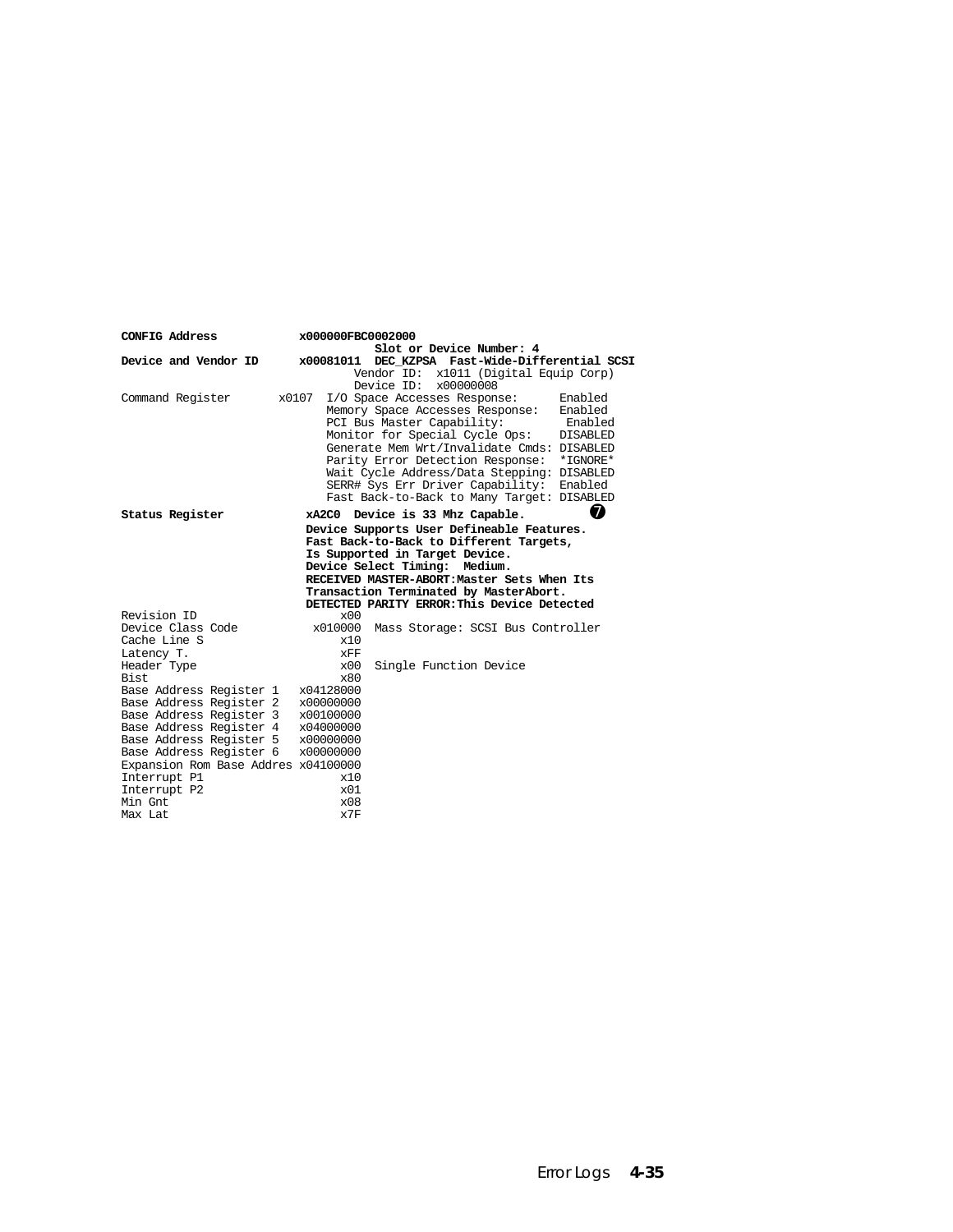## **4.3.6 MCHK 630 Correctable CPU Error**

The error log in Example 4–6 shows the following:



➊ CPU0 logged the error in a system with two CPUs.

- ➋ During a D-ref fill, the External Interface Status Register shows no error but states that the "data source is b-cache." (When a CPU chip does not find data it needs to perform a task in any of its caches, it requests data from off the chip to fill its D-cache. It performs a D-ref fill.)
- ➌ Both IOD CAP Error Registers logged no error.
- ➍ The FIL Syndrome Register has a valid ECC code for the lower half of the data.

Machine check 630s are detected by CPUs when they either take data off the system bus or when they access their own B-cache. In this case, the data did not come from the system bus, otherwise bit <30> would be set in the External Interface Status Register. CPU0 had a single-bit, ECC correctable error.

*NOTE: The error log example has been edited to decrease its size; registers of interest are in bold type. The "MC" bus is the system bus.*

*Refer to Table 4-9 for information on decoding commands, and refer to Table 4-10 for information on node IDs.*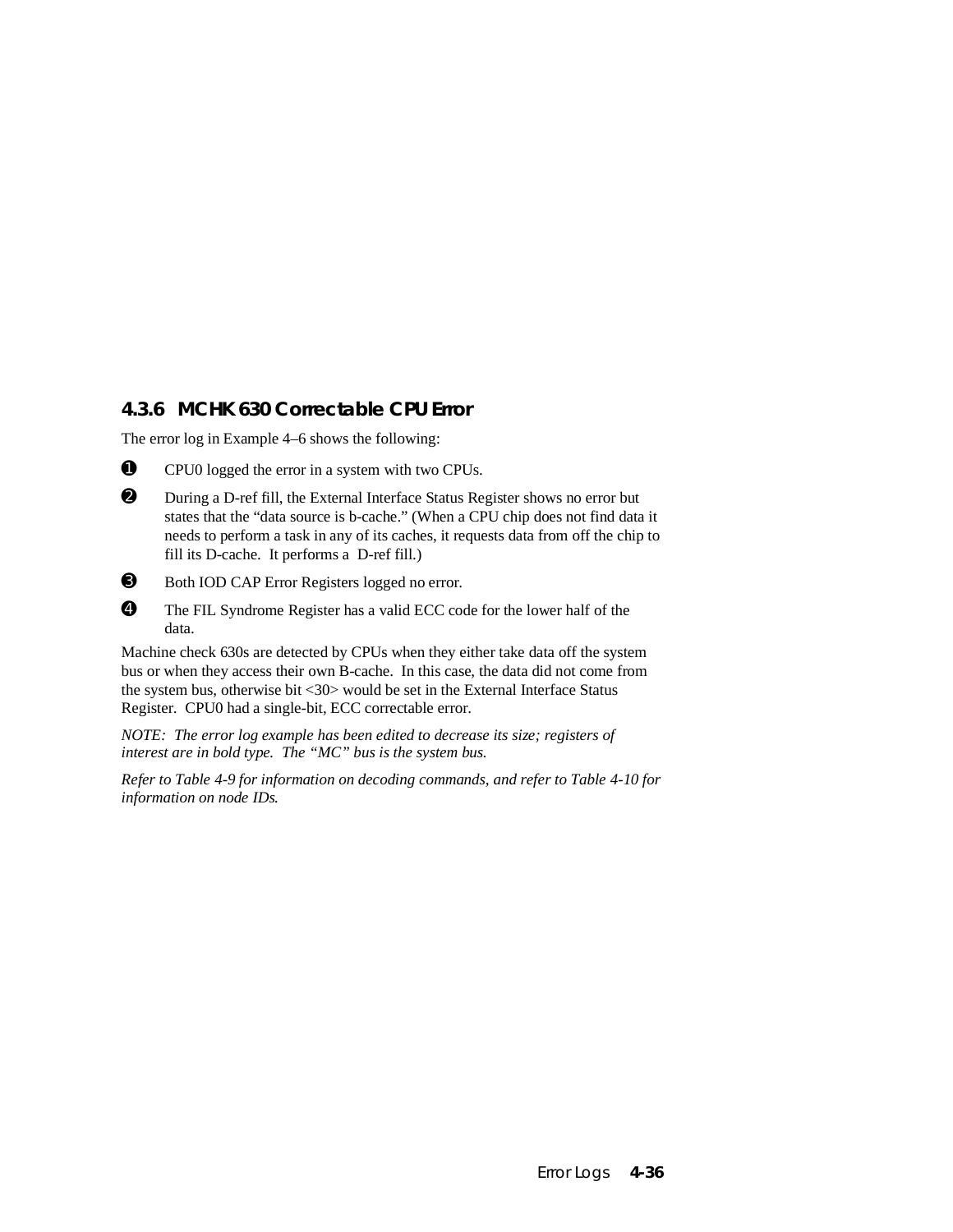# **Example 4–6 MCHK 630 Correctable CPU Error**

| Logging OS<br>System Architecture<br>Event sequence number<br>Timestamp of occurrence                                           | 415.                                                      | 2. DIGITAL UNIX<br>2. Alpha 4000/1200 Series<br>15-JUN-1997 14:56:30                                                                                                                                                                      |
|---------------------------------------------------------------------------------------------------------------------------------|-----------------------------------------------------------|-------------------------------------------------------------------------------------------------------------------------------------------------------------------------------------------------------------------------------------------|
| Host name<br>System type register                                                                                               |                                                           | whip16<br>x00000016 AlphaServer 4000/1200 Series                                                                                                                                                                                          |
| Number of CPUs (mpnum)                                                                                                          | x00000002                                                 |                                                                                                                                                                                                                                           |
| Event validity<br>Event severity<br>Entry type                                                                                  |                                                           | CPU logging event (mperr) x00000000<br>1. O/S claims event is valid<br>3. High Priority<br>100. CPU Machine Check Errors                                                                                                                  |
| CPU Minor class                                                                                                                 |                                                           | 3. Boache error (630 entry)                                                                                                                                                                                                               |
| Software Flags<br>Active CPUs<br>Hardware Rev<br>System Serial Number<br>Module Serial Number<br>Module Type<br>System Revision | x00000000<br>x00000003<br>x00000000<br>x0000<br>x00000000 | C <sub>1563</sub>                                                                                                                                                                                                                         |
| Machine Check Reason<br>EI STAT                                                                                                 | x0086<br>xFFFFFFF085FFFFFF                                | Alpha Chip Detected ECC Err, From B-Cache                                                                                                                                                                                                 |
|                                                                                                                                 |                                                           | DATA SOURCE IS BCACHE 2                                                                                                                                                                                                                   |
| D-ref fill                                                                                                                      |                                                           | EV56 Chip Rev 5                                                                                                                                                                                                                           |
| EI ADDRESS                                                                                                                      | xFFFFFF00138D85EF                                         | Ø                                                                                                                                                                                                                                         |
| FIL SYNDROME<br>ISR                                                                                                             | x00000000000800<br>x0000000100200000                      |                                                                                                                                                                                                                                           |
| WHOAMI                                                                                                                          |                                                           | x00000000 Module Revision 0.<br>MID 0.<br>GID 0.                                                                                                                                                                                          |
| Sys Environmental Regs<br>Base Addr of Bridge<br>Dev Type & Rev Register                                                        | x00000000<br>x00000000<br>x06008021                       | CAP Chip Revision<br>x00000001<br>Host to PCI Revision<br>x00000003<br>I/O Backplane Revision x00000003<br>PCI-EISA Bus Bridge Present on PCI<br>Device Class: Host bus to PCI Bridg                                                      |
| MC Error Info Register 0 x00000000                                                                                              |                                                           | MC Bus Trans Addr<31:4>: 0                                                                                                                                                                                                                |
| MC Error Info Register 1 x00000000                                                                                              |                                                           | MC bus trans addr <39:32> x00000000<br>MC Command is Illegal<br>Illegal<br>Device ID 2 x00000000                                                                                                                                          |
| CAP Error Register                                                                                                              | x00000000                                                 | K)                                                                                                                                                                                                                                        |
| MDPA Status Register<br>MDPB Status Register<br>MDPB Error Syndrome Reg<br>PALcode Revision                                     | x00000000                                                 | x00000000 MDPA Status Register Data Not Valid<br>MDPA Error Syndrome Reg x00000000 MDPA Syndrome Register Data Not Valid<br>MDPB Status Register Data Not Valid<br>x00000000 MDPB Syndrome Register Data Not Valid<br>Palcode Rev: 1.21-3 |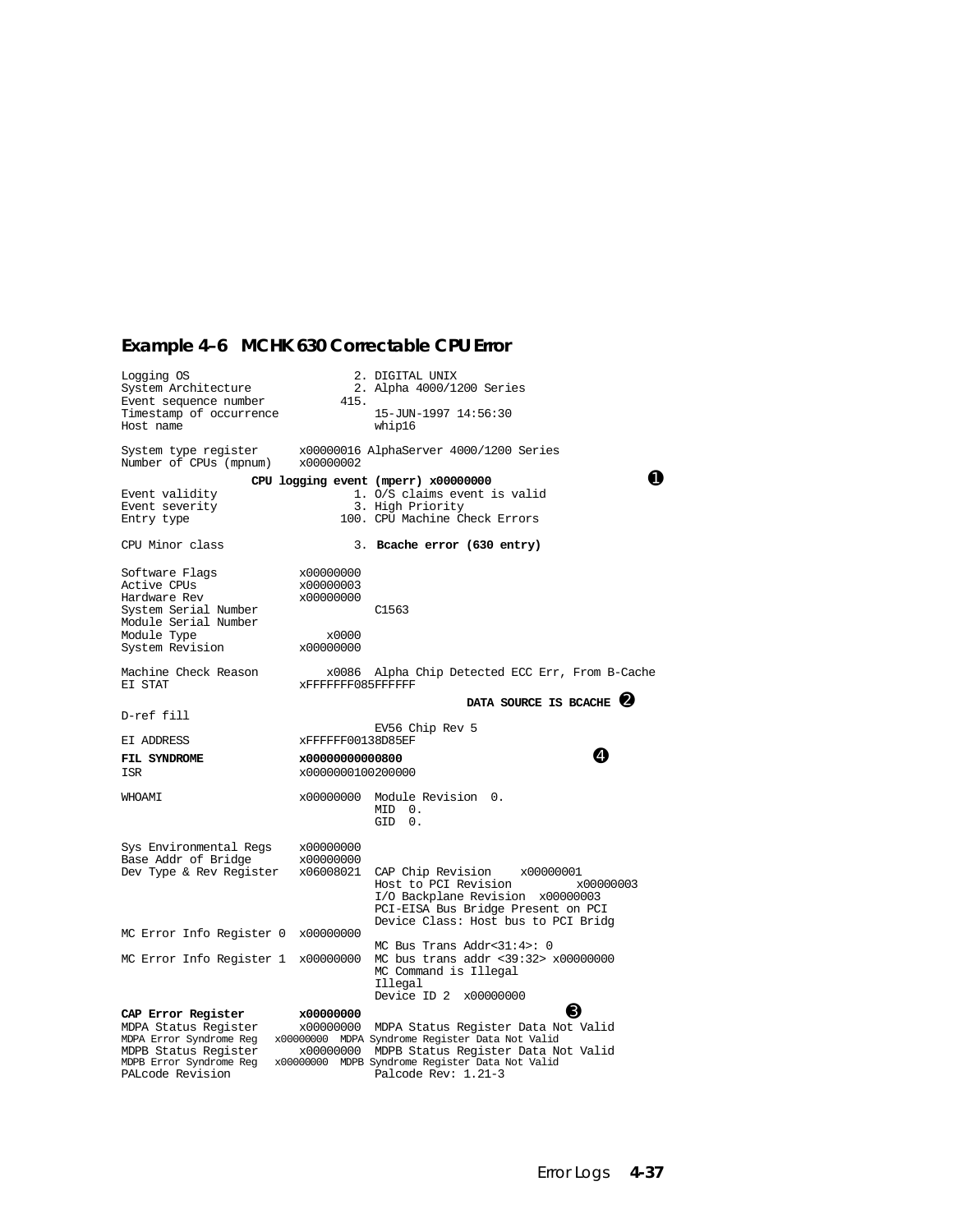## **4.3.7 MCHK 620 Correctable Error**

The MCHK 620 error is a correctable error detected by the IOD.

The error log in Example 4–7 shows the following:

➊ CPU0 logged the error in a system with two CPUs.

➋ The External Interface Status Register is not valid.

- ➌ The MC Error Info Registers 0 and 1 captured the error information.
- ➍ The commander at the time of the error was CPU0.

➎ The command at the time of the error was a write-back memory command.

The IOD detected a recoverable error on the system bus. The MC command at the time of the error is a Write Back-Mem Command (x00000016). The system bus commander at the time of the error is CPU0. Since this is a write, the defective FRU is CPU0.

*NOTE: The error log example has been edited to decrease its size; registers of interest are in bold type. The "MC" bus is the system bus.*

*Refer to Table 4-9 for information on decoding commands, and refer to Table 4-10 for information on node IDs.*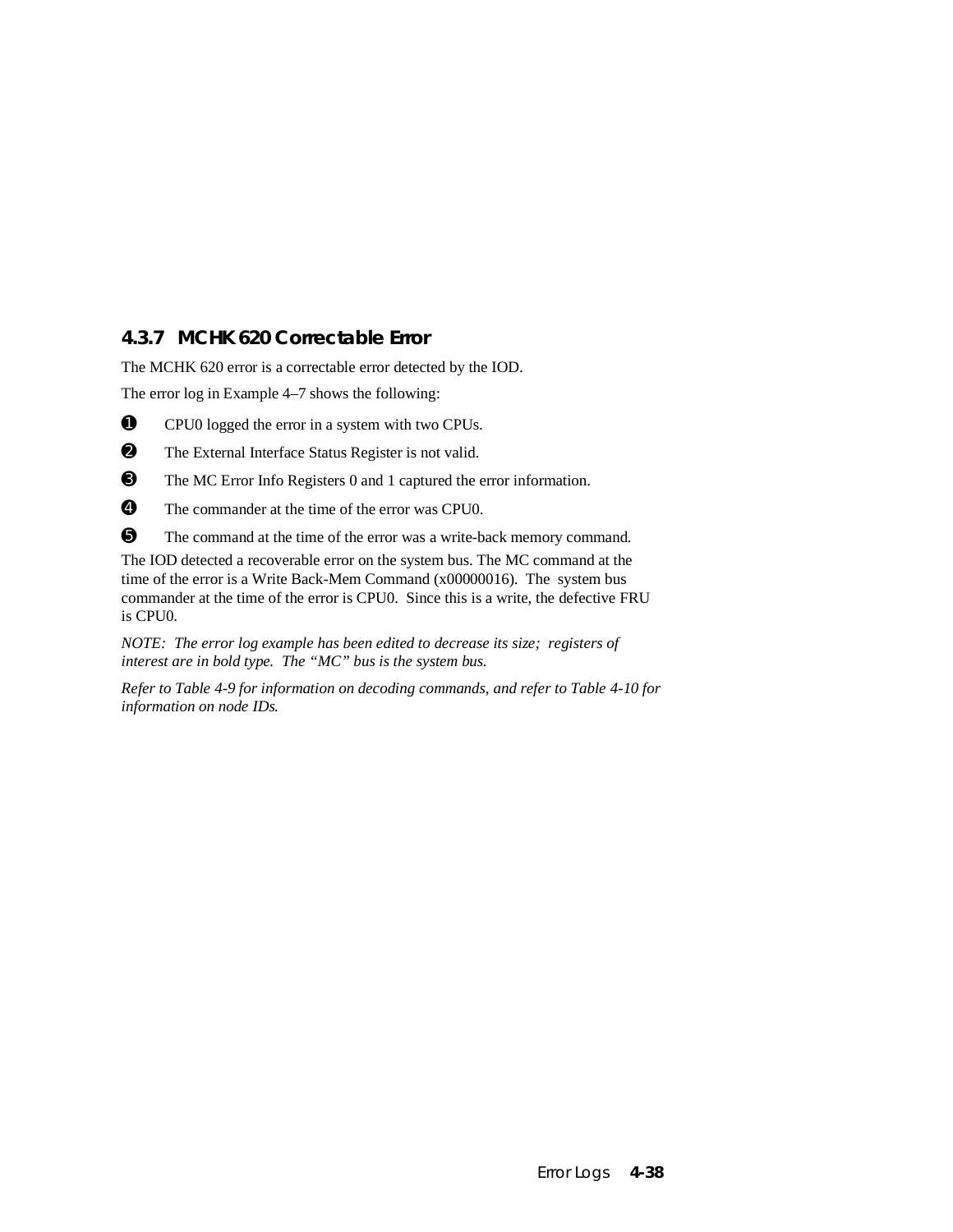#### **Example 4–7 MCHK 620 Correctable Error**

Logging OS 2. DIGITAL UNIX System Architecture 2. Alpha System Architecture 2. Alpha<br>Event sequence number 32. Timestamp of occurrence 28-JUN-1997 19:45:42<br>Host name sect06 Host name System type register x00000016 AlphaServer 4000/1200 Series **Number of CPUs (mpnum) x00000002 CPU logging event (mperr) x00000000** ➊ Event validity 1. 0/S claims event is valid<br>Event severity 5. Low Priority Event severity 5. Low Priority<br>Entry type 100. CPU Machine 100. CPU Machine Check Errors **CPU Minor class 4. 620 System Correctable Error** Software Flags  $x0000000000000000$ <br>Active CPUs  $x000000003$ Active CPUs x00000003 Hardware Rev System Serial Number C1563 Module Serial Number Module Type  $x0000$ <br>System Revision  $x00000000$ System Revision Machine Check Reason  $x0204$  IOD Detected Soft Error **Ext Interface Status Reg x0000000000000000** Not Valid for 620 System <sup>0</sup> Correctable Errors Ext Interface Address Reg x0000000000000000 Not Valid for 620 System Correctable Errors<br>Fill Syndrome Req  $x00000000000000000$  $x0000000000000000$  Not Valid for 620 System Correctable Errors Interrupt Summary Reg x0000000000000000 Not Valid for 620 System Correctable Errors<br>
200000000 Module Revision 0 vertical value of the vertices x00000000 Module Revision 0. MID 0.  $x00000000$  GID 0. Sys Environmental Regs x00000000<br>Base Addr of Bridge x000000FBE0000000 Base Addr of Bridge<br>Dev Type & Rev Register  $x06008021$  CAP Chip Revision  $x00000001$ <br>Host to PCI Revision  $x000000003$ Host to PCI Revision I/O Backplane Revision x00000003 PCI-EISA Bus Bridge Present on PCI Device Class: Host bus to PCI Bridg MC Error Info Register 0 x122D5640 MC Bus Trans Addr<31:4>: 122D5640<br>MC bus trans addr <39:32> x00000000 MC Error Info Register 1 x800E9600 **MC Command is WriteBack Mem**  $\Theta$ CPU0 Master at Time of Error **Device ID 2 x00000002** MC error info valid<br>CAP Error Register x89000000 Error Detected but I x89000000 Error Detected but Not Logged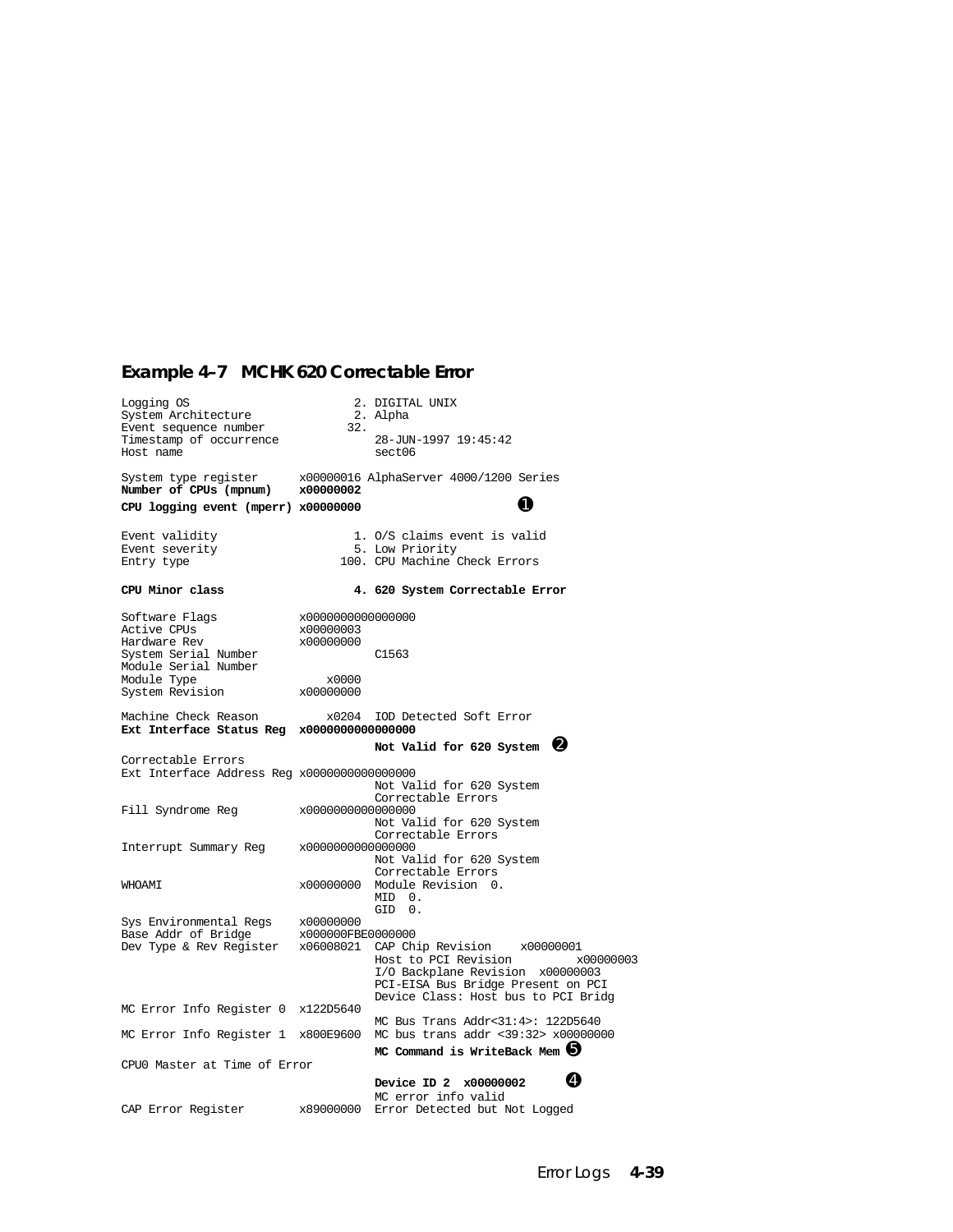MC error info latched<br>MDPA Status Register

 **Correctable ECC err det by MDPA** ➌

MDPA Status Register x00000000 MDPA Status Register Data Not Valid MDPA Error Syndrome Reg x00000000 MDPA Syndrome Register Data Not Valid MDPB Status Register x00000000 MDPB Status Register Data Not Valid MDPB Error Syndrome Reg x00000000 MDPB Syndrome Register Data Not Valid PALcode Revision Palcode Rev: 0.0-1

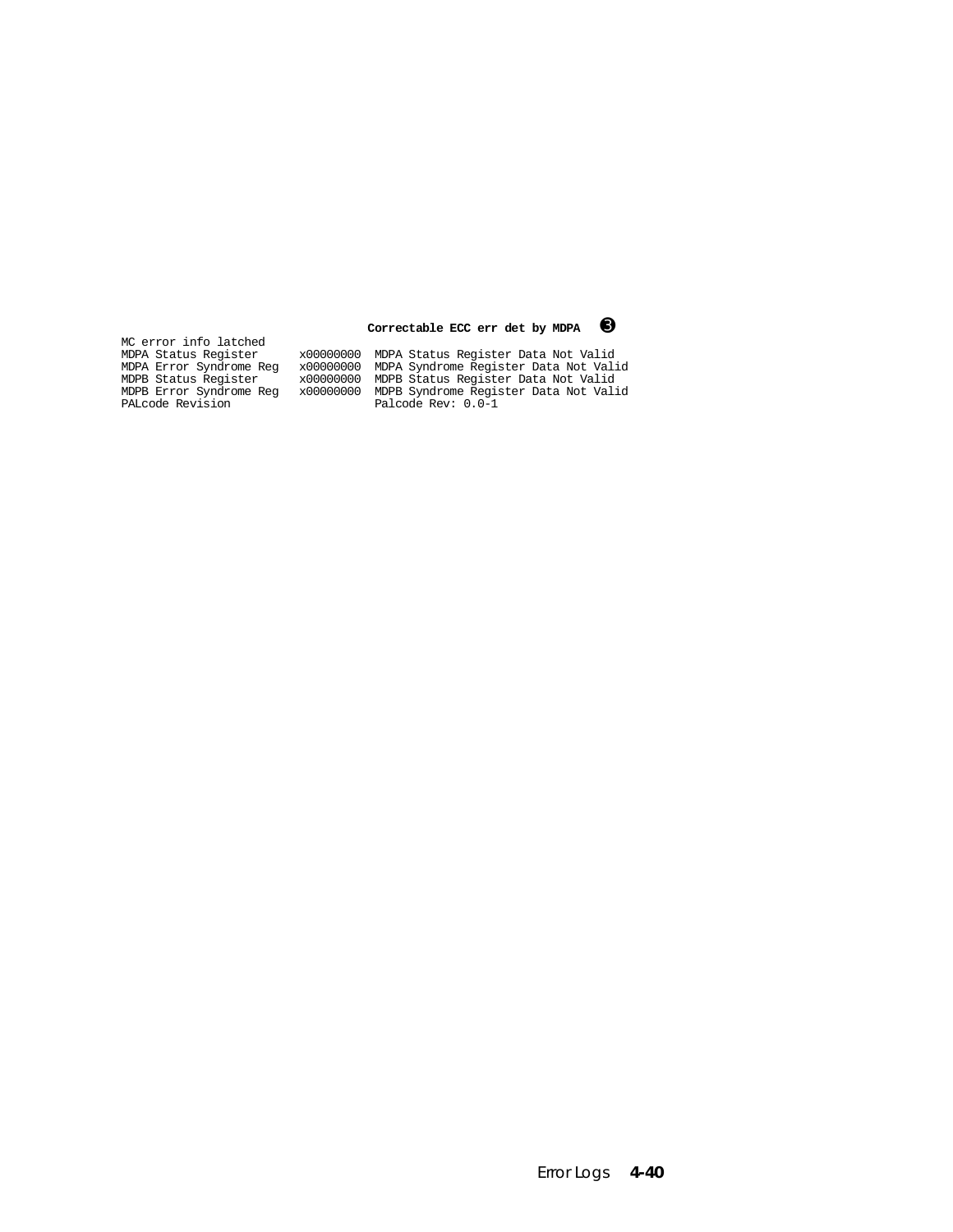# **4.4 Troubleshooting IOD-Detected Errors**

#### **Step 1**

Read the CAP Error Registers on both PCI bridges (F9E0000880 and FBE0000880). If one or both of these registers shows an error, match the register contents with the data pattern and perform the action indicated.

| Data Pattern                            | <b>Most Likely Cause</b>                                                        | Action         |
|-----------------------------------------|---------------------------------------------------------------------------------|----------------|
| 110x x00x x000 0000 0000 0000 000x xxxx | RDSB - Uncorrectable ECC<br>error detected on upper QW of<br>MC bus (D127:64>)  | Go to Step 2   |
| 101x x00x x000 0000 0000 0000 000x xxxx | RDSA - Uncorrectable ECC<br>error detected on lower QW of<br>$MC$ bus $(D63:0)$ | Go to Step 2   |
| 111x x00x x000 0000 0000 0000 000x xxxx | RDS detected in both QWs                                                        | Go t to Step 2 |
| 1001 1000 x000 0000 0000 0000 000x xxxx | CRDB - Correctable ECC error<br>detected on upper QW of MC<br>bus $(D127:64)$   | Go to Step 2   |
| 1000 0000 x000 0000 0000 0000 000x xxxx | CRDA - Correctable ECC error<br>detected on lower QW of MC<br>bus $(D63:0)$     | Go to Step 2   |
| 1001 1000 x000 0000 0000 0000 000x xxxx | CRD detected in both QWs.                                                       | Go to Step 2   |
| 100x x10x x000 0000 0000 0000 000x xxxx | NXM - Nonexistent MC bus<br>address                                             | Go to Step 3   |
| 100x x01x x000 0000 0000 0000 000x xxxx | MC_ADR_PERR - MC bus<br>address parity error                                    | Go to Step 4   |
| 100x x00x 1000 0000 0000 0000 000x xxxx | PIO OVFL - PIO buffer<br>overflow                                               | Go to Step 5   |
| $00000000000000000000000000011$ xxx     | PTE_INV - Page table entry is<br>invalid                                        | Go to Step 6   |
| 0000 0000 0000 0000 0000 0000 0001 x1xx | <b>MAB</b> - Master abort                                                       | Go to Step 7   |
| 0000 0000 0000 0000 0000 0000 0001 xx1x | SERR - PCI system error                                                         | Go to Step 8   |
| $000000000000000000000000000001$ xxx1   | PERR - PCI parity error                                                         | Go to Step 9   |

**Table 4-3 CAP Error Register Data Pattern**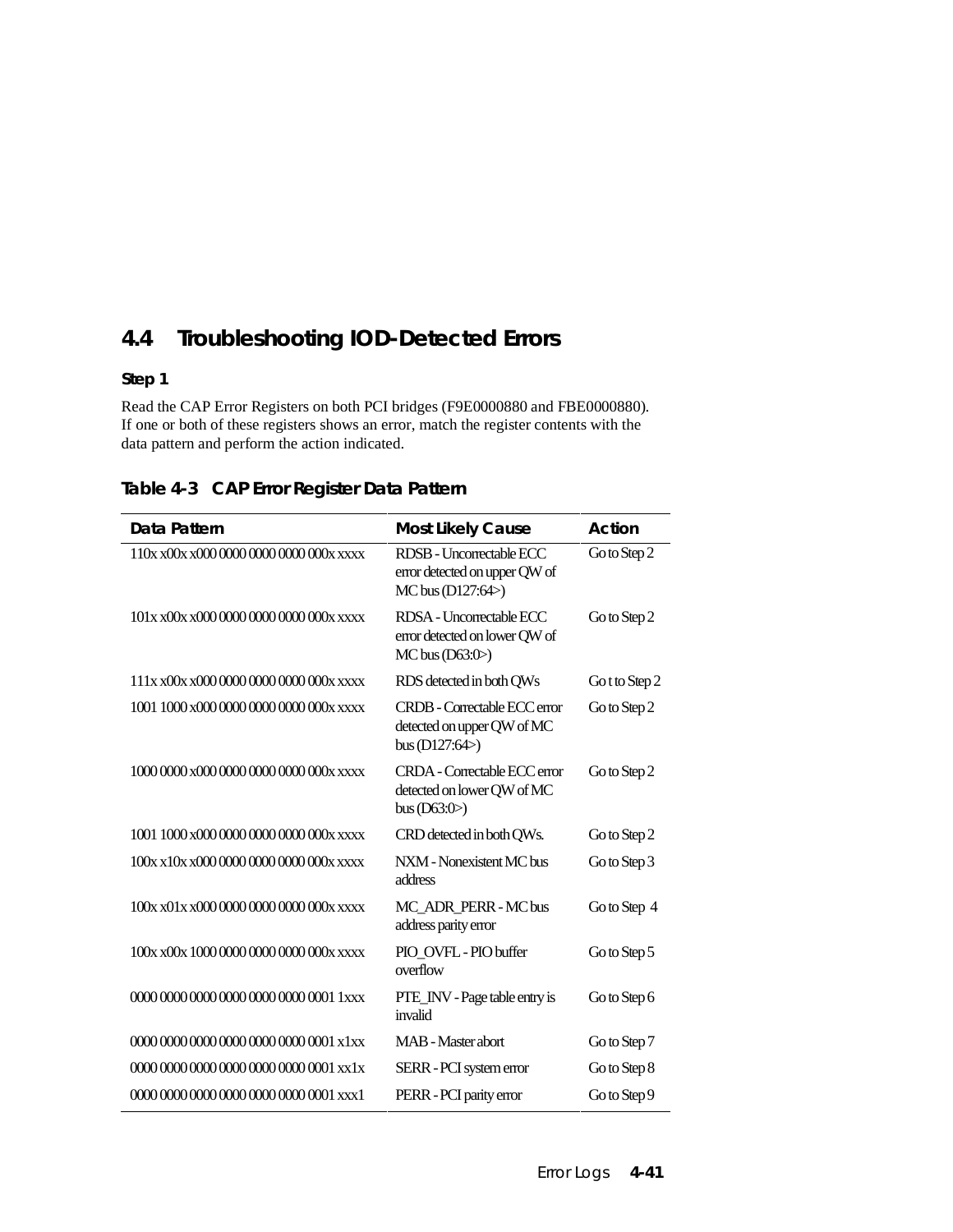## **4.4.1 System Bus ECC Error**

#### **Step 2**

Read the MC\_ERR1 register and match the contents with the data pattern. Perform the action indicated.

| <b>MC_ERR1 Data Pattern</b>             | <b>Most Likely Cause</b>                      | Action           |
|-----------------------------------------|-----------------------------------------------|------------------|
| for Memory Read                         |                                               |                  |
| 1000 0000 0000 xxxx xxxx 10xx 0xxx xxxx | Bad nondirty data from<br>memory (bad memory) | Go to Step 10    |
| 1000 0000 0000 xxxx xxxx 111x 0xxx xxxx | Bad nondirty data from<br>memory (bad memory) | Go to Step 10    |
| 1000 0000 0001 xxxx xxxx 10xx 0xxx xxx  | Bad dirty data from a<br><b>CPU</b>           | Replace $CPU(s)$ |
| 1000 0000 0001 xxxx xxxx 111x 0xxx xxxx | Bad dirty data from a<br><b>CPU</b>           | Replace $CPU(s)$ |
| for Memory or I/O Write                 |                                               |                  |
|                                         | Bad data from $MID = 2$                       | Replace CPU0     |
|                                         | Bad data from $MID = 3$                       | Replace CPU1     |
|                                         | Bad data from $MID = 4$                       | Replace Mbrd     |
|                                         | Bad data from $MID = 5$                       | Replace Mbrd     |
| for Memory Fill Transactions            |                                               |                  |
|                                         | Bad data from $MID = 4$                       | Replace Mbrd     |
|                                         | Bad data from $MID = 5$                       | Replace Mbrd     |
|                                         | Bad data from $MID = 6$                       | Replace Mbrd     |
|                                         | Bad data from $MID = 7$                       | Replace Mbrd     |

## **Table 4-4 System Bus ECC Error Data Pattern**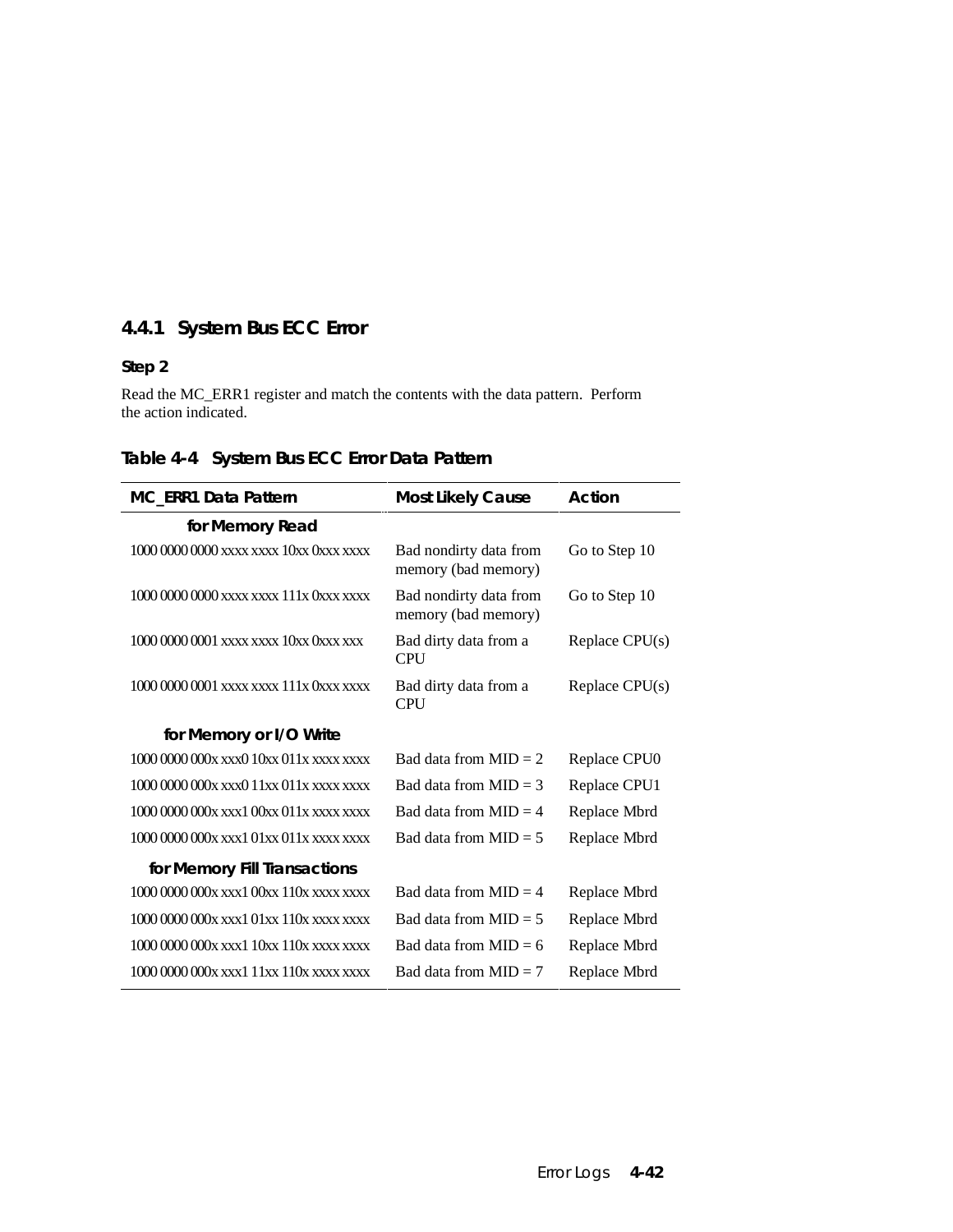## **4.4.2 System Bus Nonexistent Address Error**

#### **Step 3**

Determine which node (if any) should have responded to the command/address identified in MC\_ERR1. Perform the action indicated.

**Table 4-5 System Bus Nonexistent Address Error Troubleshooting**

| <b>MC_ERR1 Data Pattern</b>            | <b>Most Likely Cause</b>                               | Action       |
|----------------------------------------|--------------------------------------------------------|--------------|
| 10000000000 x xxxx xxxx xxxx 0xxx xxxx | Software generated an MC<br>$ADDR > TOP_OF_MEM$<br>reg | Fix software |
|                                        | PCIO bridge did not<br>respond                         | Replace Mbrd |
|                                        | PCI1 bridge did not<br>respond                         | Replace Mbrd |
|                                        | PCI <sub>2</sub> bridge did not<br>respond             | Replace Mbrd |
|                                        | PCI3 bridge did not<br>respond                         | Replace Mbrd |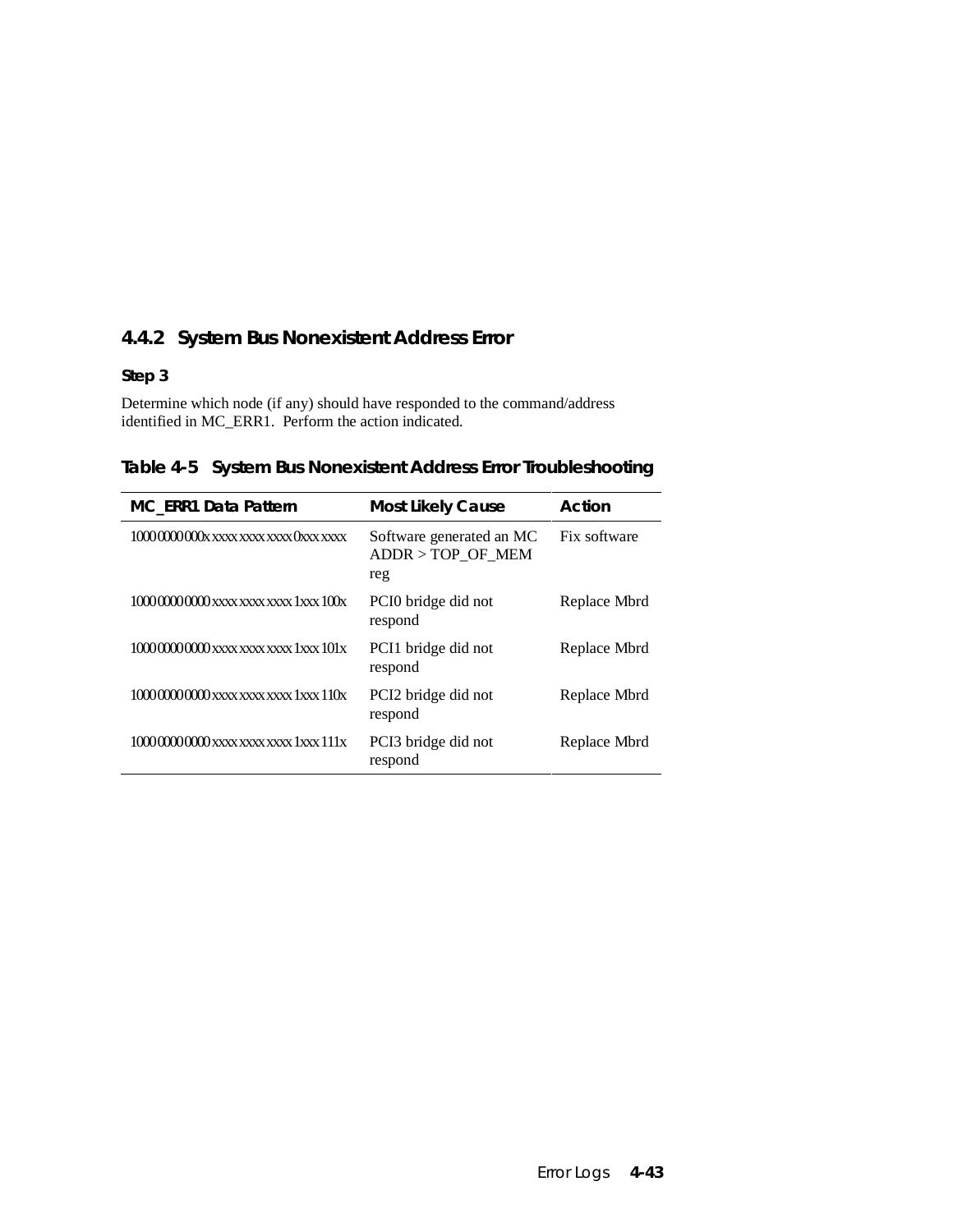## **4.4.3 System Bus Address Parity Error**

#### **Step 4**

Determine which node put the bad command/adress on the system bus identified in MC\_ERR1. Perform the action indicated.

**Table 4-6 Address Parity Error Troubleshooting**

| MC_ERR1 Data Pattern                        | <b>Most Likely Cause</b>  | Action       |
|---------------------------------------------|---------------------------|--------------|
| $10000000000$ x xxx $010$ xx xxxx xxxx xxxx | Data sourced by $MID = 2$ | Replace CPU0 |
| $10000000000$ x xxx $011$ xx xxxx xxxx xxxx | Data sourced by $MID = 3$ | Replace CPU1 |
| 1000000000xxxx100xxxxxxxxxxxxxx             | Data sourced by $MID = 4$ | Replace Mbrd |
| 10000000000xxxx101xxxxxxxxxxxxxx            | Data sourced by $MID = 5$ | Replace Mbrd |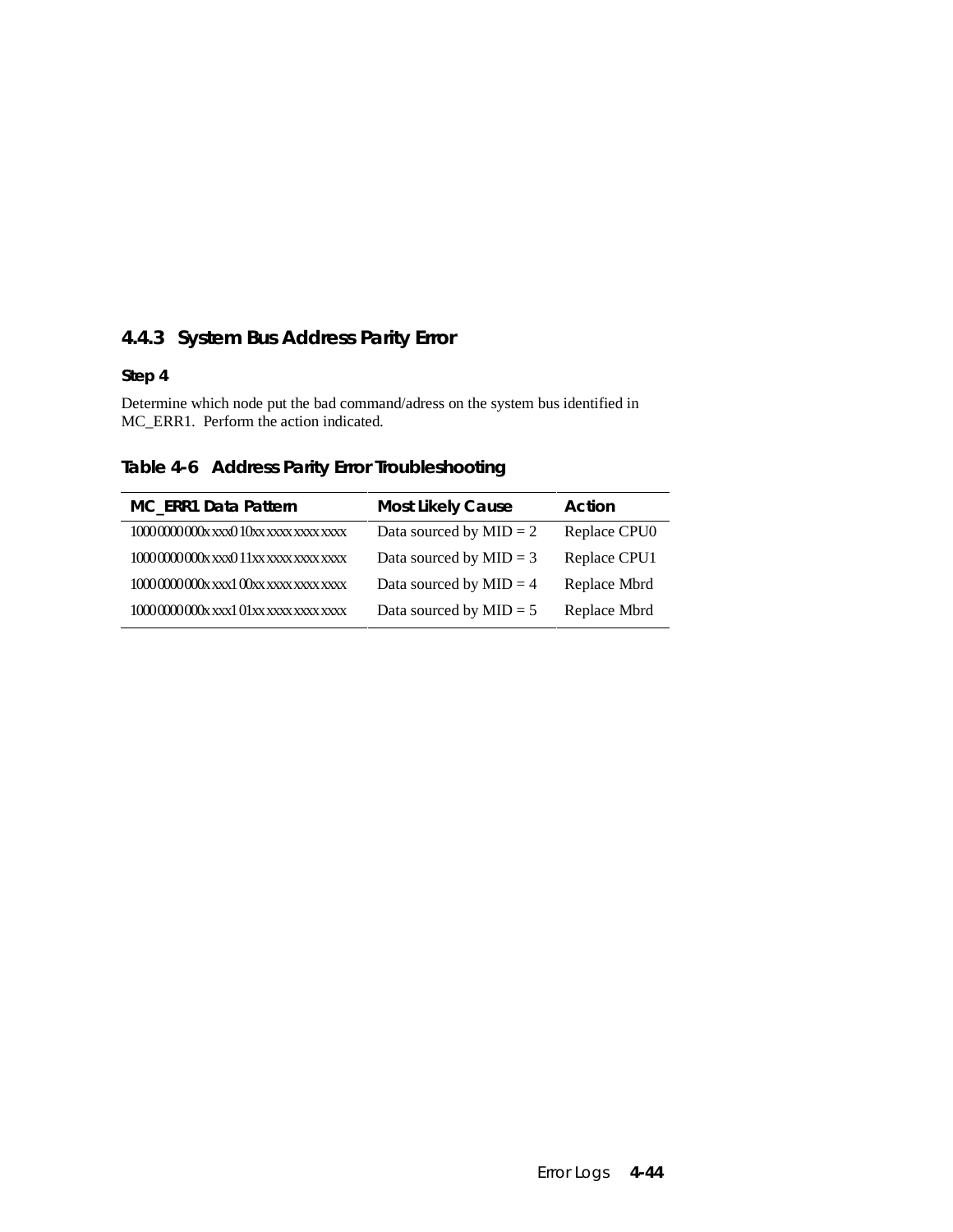## **4.4.4 PIO Buffer Overflow Error (PIO\_OVFL)**

#### **Step 5**

Enter the value of the CAP\_CTRL register bits<19:16> (Actual\_PEND\_NUM) in the following formula. Compare the results as indicated in Table 4-7 to determine the most likely cause of the error. When an IOD is implicated in the analysis of the error, replace the one that capturered the error in its CAP Error Register.

Expected\_PEND\_NUM =  $12 - ((2 * (X - 1)) + Y)$ 

Where:  $X =$  Number of PCIs

 $Y =$  Number of CPUs

**Table 4-7 Cause of PIO\_OVFL Error**

| Comparison                               | <b>Most Likely Cause</b> | Action           |
|------------------------------------------|--------------------------|------------------|
| Actual PEND NUM $=$<br>Expected_PEND_NUM | Broken hardware on IOD   | Replace Mbrd     |
| Actual PEND NUM $<$<br>Expected_PEND_NUM | Broken hardware on IOD   | Replace Mbrd     |
| Actual_PEND_NUM ><br>Expected_PEND_NUM   | PEND_NUM setup incorrect | Fix the software |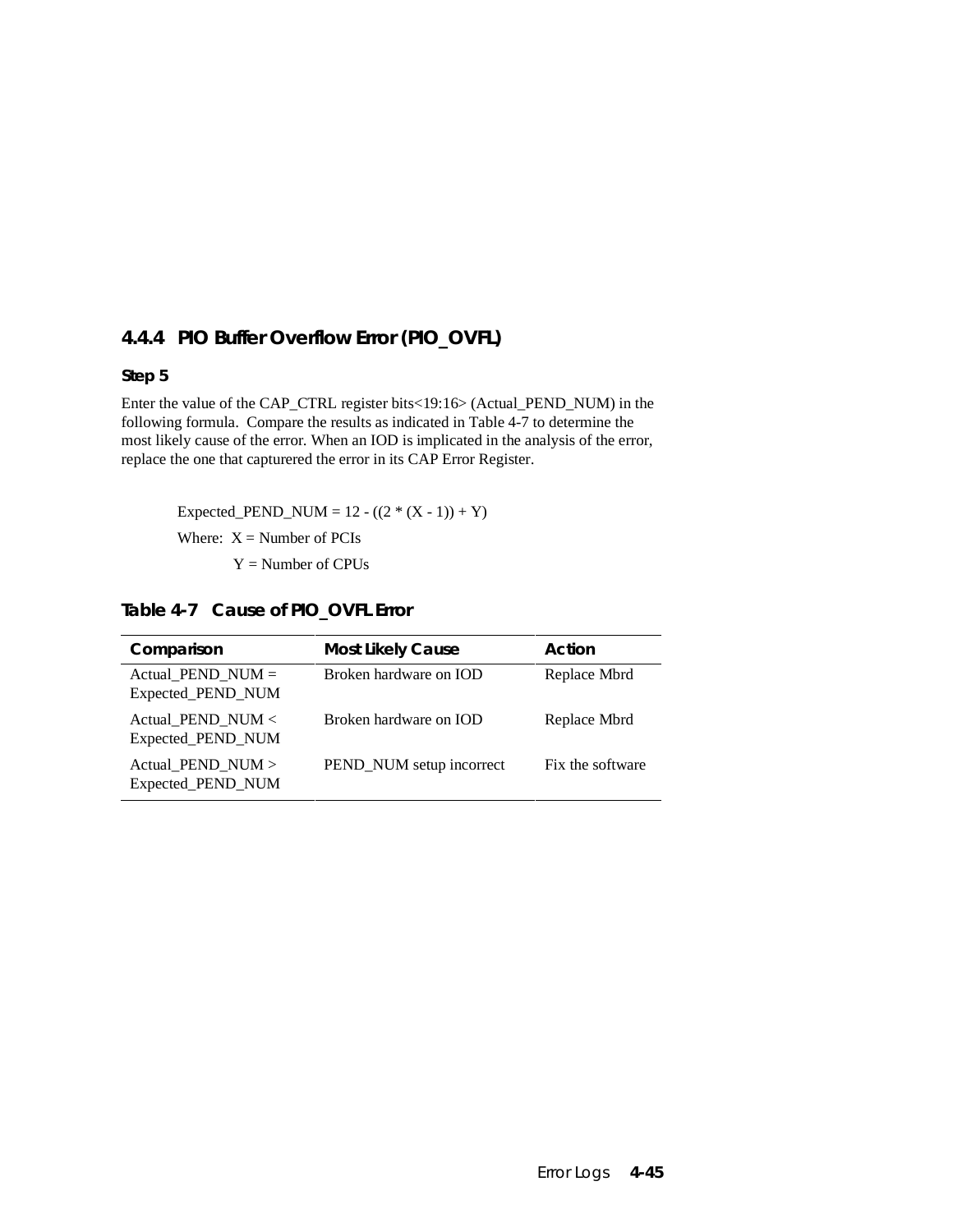## **4.4.5 Page Table Entry Invalid Error**

#### **Step 6**

This error is almost always a software problem. However, if the software is known to be good and the hardware is suspected, swap the motherboard.

## **4.4.6 PCI Master Abort**

#### **Step 7**

Master aborts normally occur when the operating system is sizing the PCI bus. However, if the master abort occurs after the system is booted, read PCI ERR1 and determine which PCI device should have responded to this PCI address. Replace this device.

## **4.4.7 PCI System Error**

#### **Step 8**

For this error to occur a PCI device asserted SERR. Read the error registers in all the PCI devices to determine which device. The PCI device that set SERR should have information logged in its error registers that should indicate a device.

## **4.4.8 PCI Parity Error**

#### **Step 9**

Read PCI\_ERR1 and determine which PCI device normally uses that PCI address space. Replace that device. Also, read the error registers in all the PCI devices to determine which device was driving the PCI bus when the parity error occurred.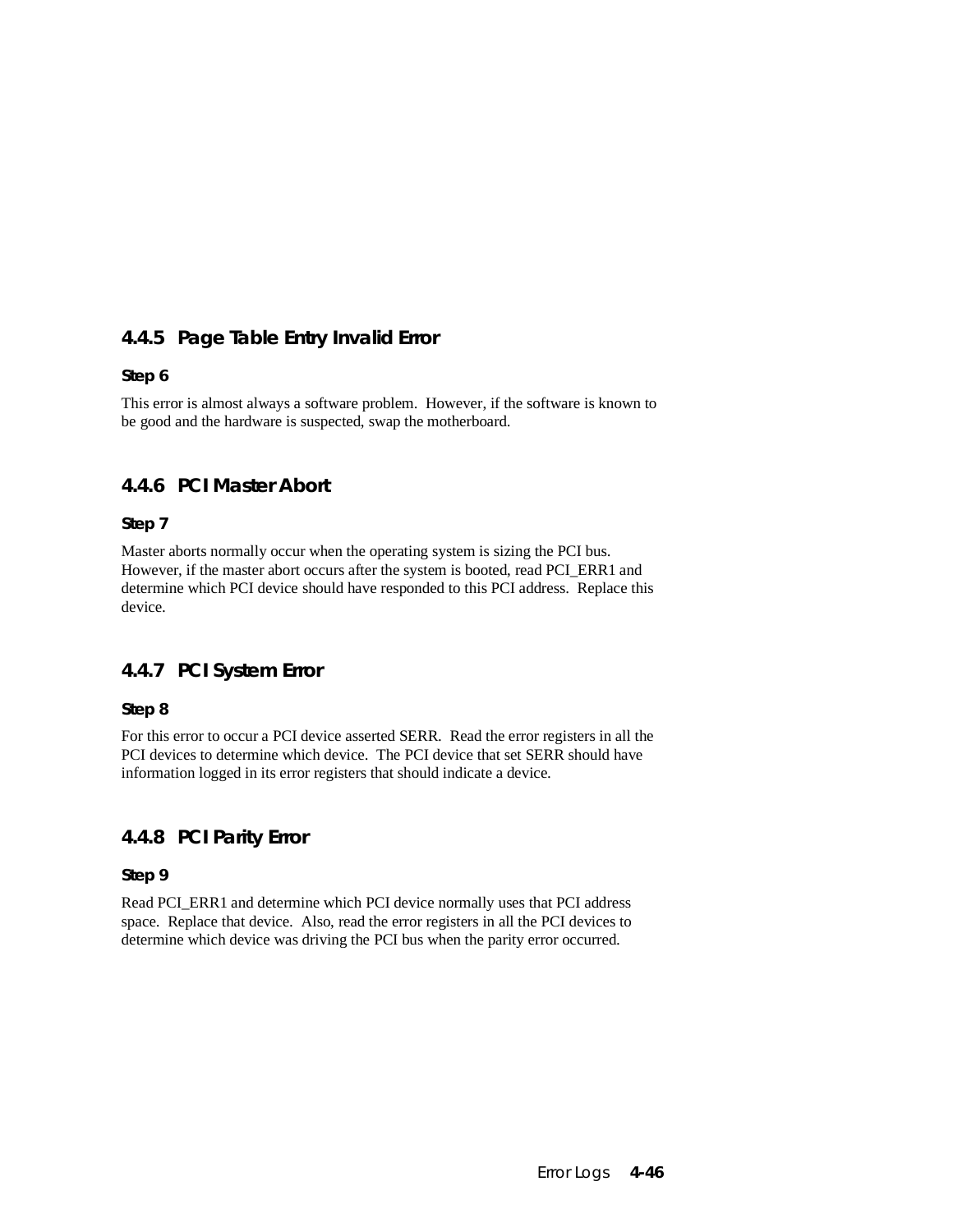## **4.4.9 Broken Memory**

#### **Step 10**

Refer to the following sections.

#### **For a Read Data Substitute Error (uncorrectable ECC error)**

When a read data substitute (RDS) error occurs, determine which memory module pair caused the error as follows:

- 1. Run the memory diagnostic to see if it catches the bad memory. If so, replace the memory module that it reports as bad.
- 2. At the SRM console prompt, enter the **show mem** command.

P00>>> show mem

This command displays the base address and size of the memory module pair for each slot.

OR

Read the configuration packet, found in the error log, to retrieve the base address and size of the memory module pair.

- 3. Compare this address to the failing address from the MC\_ERR1 and MC\_ERR0 Registers to determine which memory slot is failing.
- 4. Replace both memory modules (high and low) for that slot. For an RDS error, there is no way to know which memory module (high or low) is bad.

#### **For a Corrected Read Data Error (CRD)**

When a CRD error occurs, determine which memory module pair caused the error as follows:

1. At the SRM console prompt, enter the **show mem** command. This command displays the base address and size of the memory module pair for each slot.

P00>>> show mem

2. Compare this address to the failing address from the MC\_ERR1 and MC\_ERR0 Registers to determine which memory slot is failing.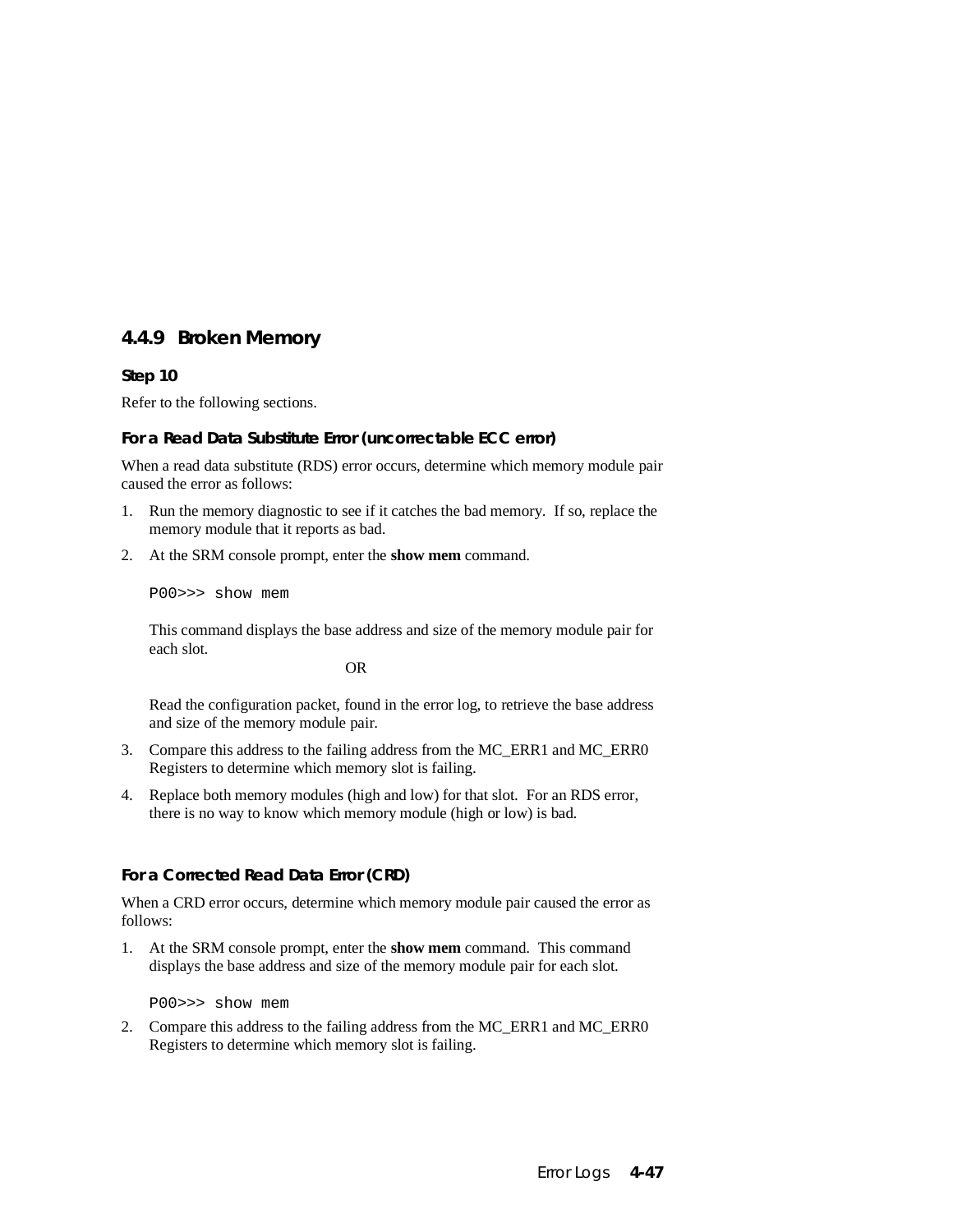3. When you have isolated the failing memory pair, determine which of the two DIMMs is bad. (You cannot do this if the operating system is Windows NT.) Read the CPU FIL SYNDROME Register. If this register is non-zero, use the ECC syndrome bits in Table 4-8 to determine which DIMM had the single-bit error.

| CPU Syndrome Values for Low-Order Memory |                |                |                |                |                                           |     |    |                |  |
|------------------------------------------|----------------|----------------|----------------|----------------|-------------------------------------------|-----|----|----------------|--|
| 01                                       | 02             | 04             | 08             | 10             | 20                                        | 40  | 80 | <b>CE</b>      |  |
| CB                                       | D <sub>3</sub> | D <sub>5</sub> | D <sub>6</sub> | D <sup>9</sup> | DA                                        | DC  | 23 | 25             |  |
| 26                                       | 29             | 2C             | 31             | 13             | 19                                        | 4F  | 4A | 52             |  |
| 54                                       | 57             | 58             | 5B             | 5D             | A <sub>2</sub>                            | A4  | A8 | B <sub>0</sub> |  |
|                                          |                |                |                |                | CPU Syndrome Values for High-Order Memory |     |    |                |  |
| 2A                                       | 34             | 0E             | 0B             | 15             | 16                                        | 1 A | 1C | E <sub>3</sub> |  |
| E <sub>5</sub>                           | E6             | E9             | EA             | EC             | F1                                        | F4  | A7 | AB             |  |
| AD                                       | B <sub>5</sub> | 8F             | <b>8A</b>      | 92             | 94                                        | 97  | 98 | <b>9B</b>      |  |
| 9D                                       | 62             | 64             | 67             | 68             | 6 <sub>B</sub>                            | 6D  | 70 | 75             |  |

**Table 4-8 ECC Syndrome Bits Table**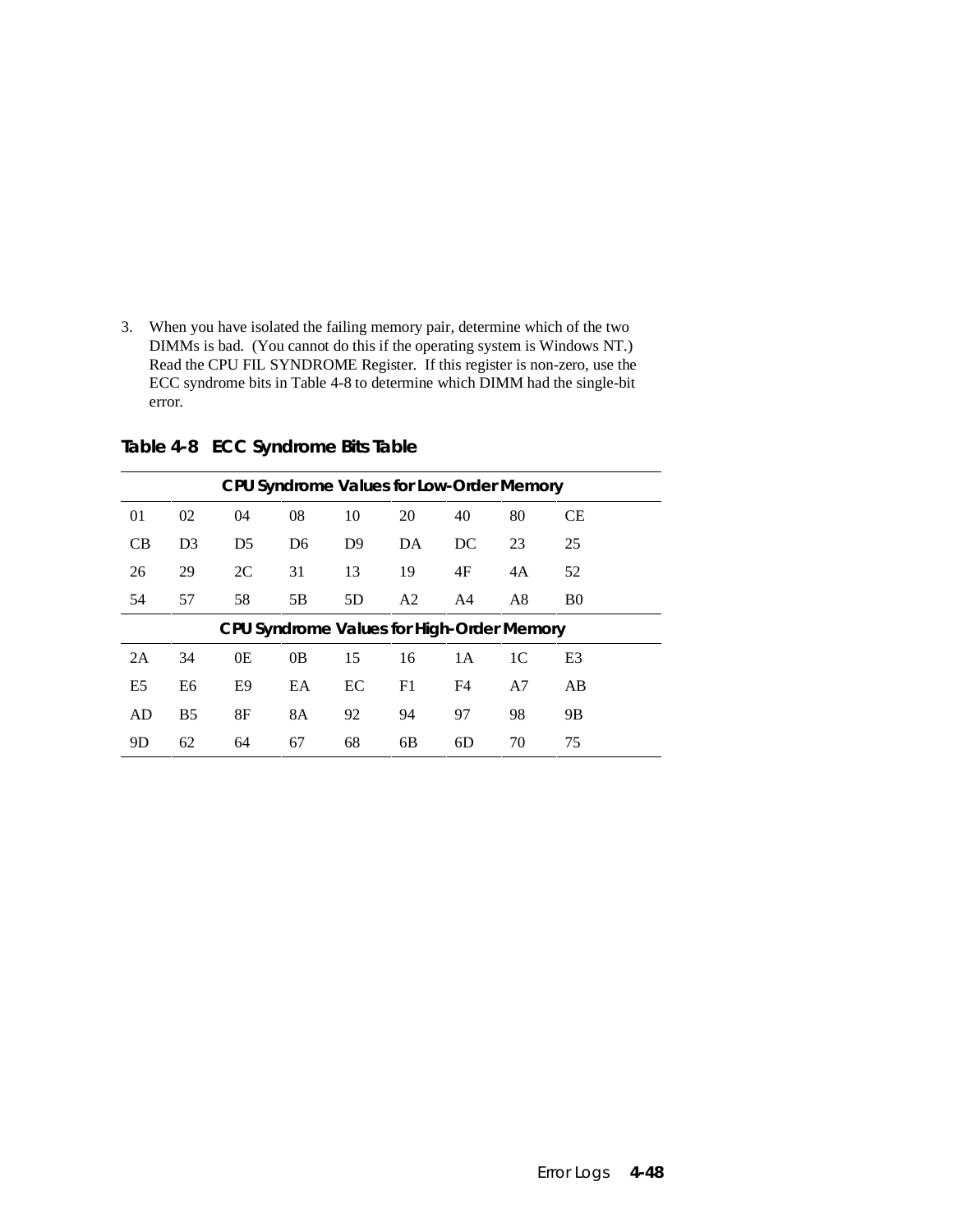### **4.4.10 Command Codes**

Table 4-9 shows the command codes for transactions on the system bus. Note that they are affected by the commander in charge of the bus during the transaction. The command is a six-bit field in the command address (bits<5:0>). Bit-to-text translations give six-bit data (the top two bits may or may not be relevant). Note that address bit<39> defines the command as being either a system space or an I/O command.

|                         | MC_CMD  | <b>CMD</b> | MC_ADR         |                         |            |
|-------------------------|---------|------------|----------------|-------------------------|------------|
| 54                      | 3210    | in Hex     | <39>           | <b>Description</b>      | <b>IOD</b> |
| X X                     | 0000    | $X_{0}$    | 1              | Mem Idle                | Y          |
| 0 <sub>0</sub>          | 0010    | 02         | 1              | Write Pend Ack          | Y          |
| X X                     | 0011    | $X_3$      | 1              | Mem Refresh             |            |
| X X                     | 0101    | $X_4$      | $\mathbf{0}$   | Set Dirty               |            |
| $\mathbf{x} \mathbf{0}$ | 0110    | 0/26       | $\overline{0}$ | Write Thru - Mem        |            |
| $\ge 0$                 | 0 1 1 0 | 0/26       | 1              | Write Thru - I/O        |            |
| $x_1$                   | 0 1 1 0 | 3/16       | $\Omega$       | Write Back - Mem        |            |
| x <sub>1</sub>          | 0 1 1 0 | 3/16       | 1              | Write Intr - $I/O$      | Y          |
| 0 <sub>0</sub>          | 0 1 1 1 | 0.7        | $\Omega$       | Write Full - Mem        | Y          |
| 1 <sub>0</sub>          | 0 1 1 1 | 27         | $\Omega$       | Write Part - Mem        | Y          |
| $\ge 0$                 | 0 1 1 1 | 0/27       | 1              | Write Mask - I/O        | Y          |
| $\ge 0$                 | 0 1 1 1 | 0/27       | $\Omega$       | Write Merge - Mem       | Y          |
| X X                     | 1000    | X8         | $\Omega$       | Read <sub>0</sub> - Mem | Y          |
| X X                     | 1000    | X8         | 1              | $Read0 - I/O$           |            |
| X X                     | 1001    | X 9        | $\Omega$       | Read1 - Mem             | Y          |
| X X                     | 1001    | X 9        | 1              | Read1 - I/O             |            |
| X X                     | 1010    | ХA         | 0              | Read Mod0 - Mem         | Y          |

**Table 4-9 Decoding Commands**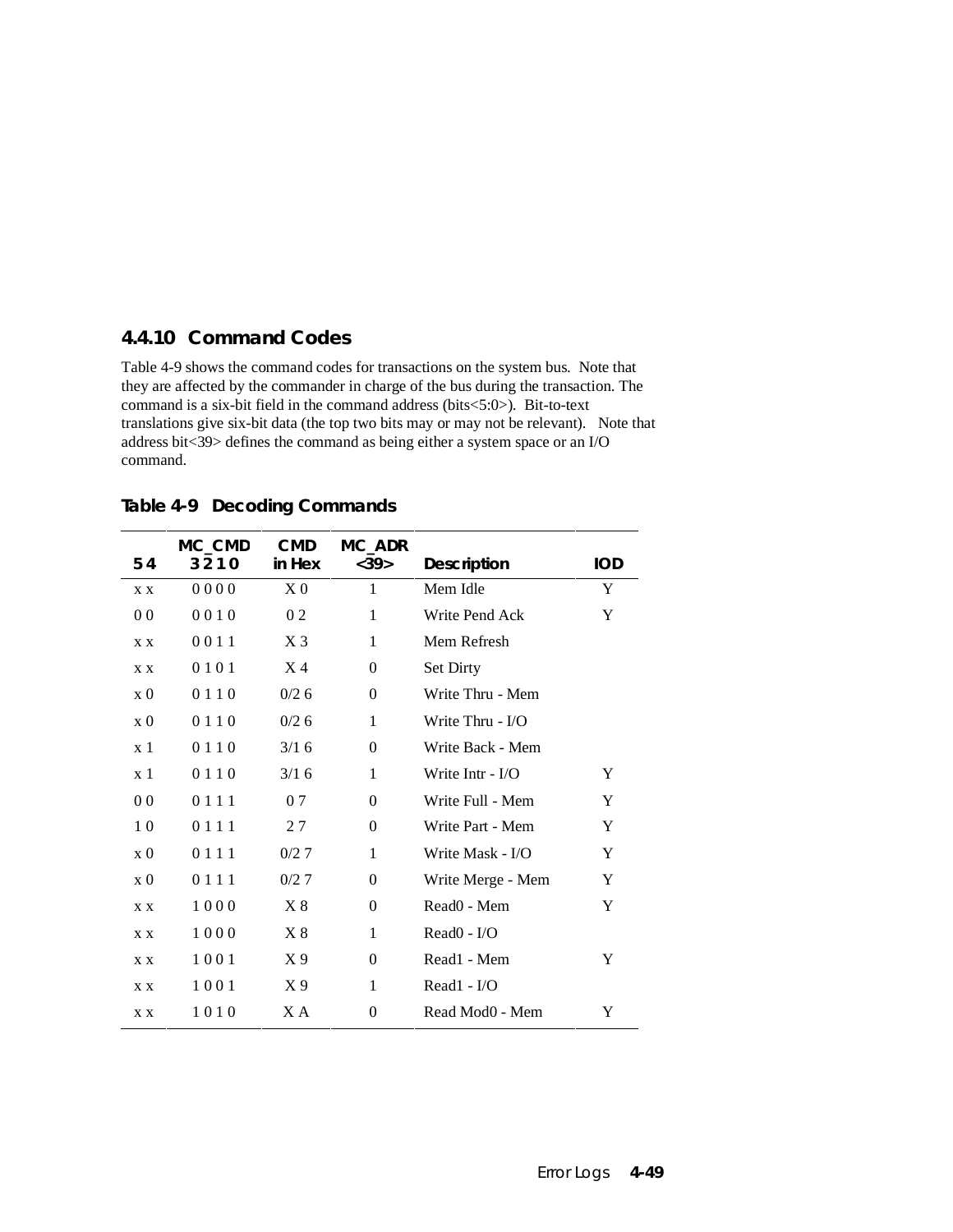| 54             | MC_CMD<br>3210 | <b>CMD</b><br>in Hex | MC_ADR<br><39> | <b>Description</b>                     | <b>IOD</b> |
|----------------|----------------|----------------------|----------------|----------------------------------------|------------|
|                |                |                      |                |                                        |            |
| X X            | 1010           | X A                  | 1              | Read Peer $0 - I/O$                    | Y          |
| X X            | 1011           | X B                  | $\theta$       | Read Mod1 - Mem                        | Y          |
| X X            | 1011           | X B                  | 1              | Read Peer1 - $I/O$                     | Y          |
| 10             | 1100           | 2 C                  | 1              | FILLO (due to                          | Y          |
|                |                |                      |                | Read <sub>0</sub> /Peer <sub>0</sub> ) |            |
| 1 <sub>0</sub> | 1101           | 2 D                  | 1              | FILL1 (due to                          | Y          |
|                |                |                      |                | Read1/Peer1)                           |            |
| X X            | 1110           | XE                   | $\Omega$       | Read <sub>0</sub> - Mem                |            |
|                |                | X F                  |                | Read1 - Mem                            |            |
| X X            |                |                      | $\theta$       |                                        |            |

**Table 4-9 Decoding Commands (continued)**

#### **4.4.11 Node IDs**

The node ID is a six-bit field in the command address (bits<38:33>). The high-order three bits are always set, and the last three indicate the node. Bit-to-text translations give six-bit data, although only the last three bits define the node.

**Table 4-10 Node IDs**

| Node ID <2:0> | Six Bit (Hex) | <b>Node</b>      |
|---------------|---------------|------------------|
| 000           | 38            |                  |
| 001           | 39            | Memory           |
| 010           | 3A            | CPU0             |
| 011           | 3B            | CPU <sub>1</sub> |
| 100           | 3C            | IOD0 on Mbrd     |
| 101           | 3D            | IOD1 on Mbrd     |
| 110           | NA.           | <b>NA</b>        |
| 111           | NΑ            | <b>NA</b>        |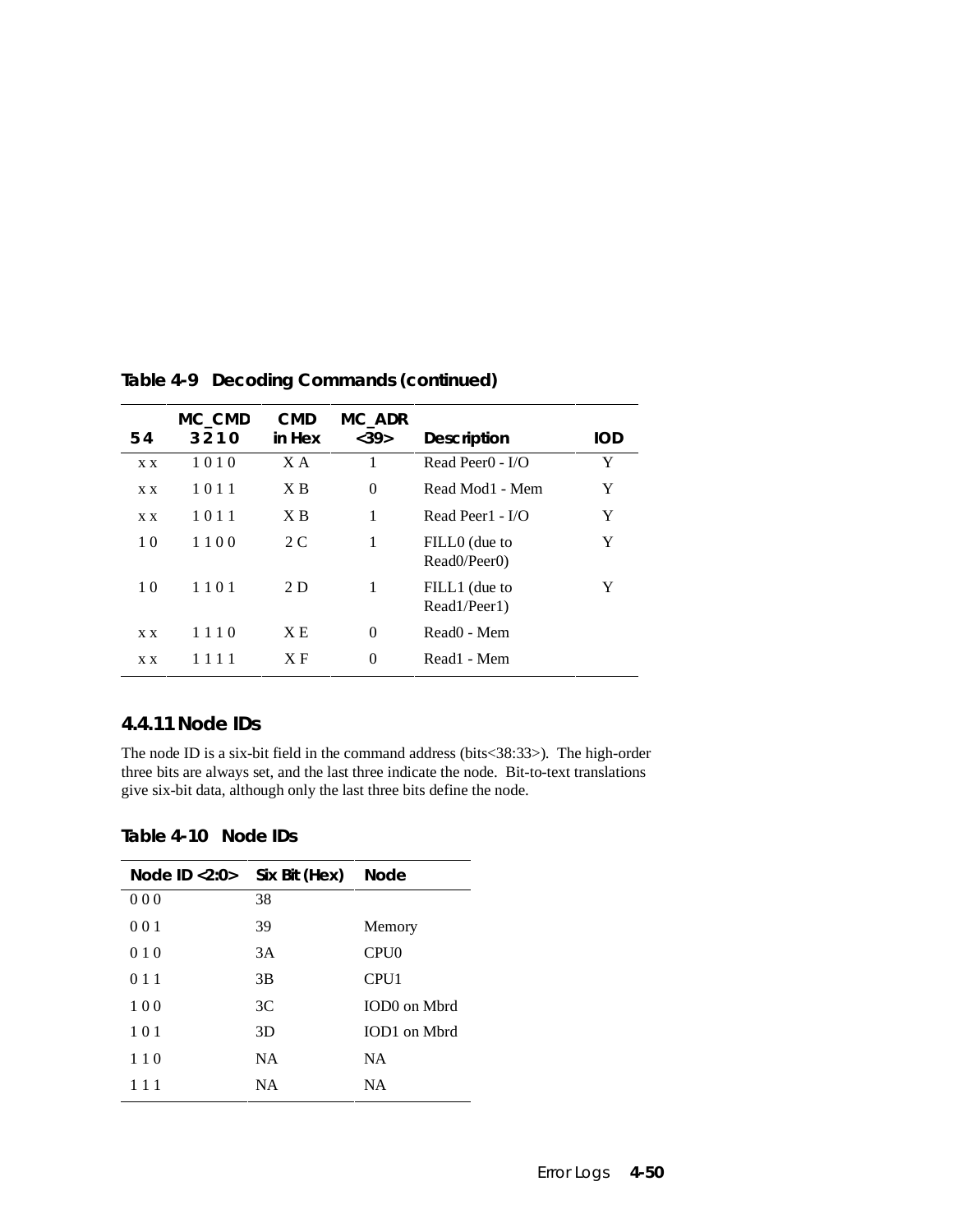## **4.5 Double Error Halts and Machine Checks While in PAL Mode**

**Two error cases require special attention. Neither double error halts or machine checks while the machine is in PAL mode result in error log entries. Nevertheless, information is available that can help determine what error occurred.**

## **4.5.1 PALcode Overview**

PALcode, privileged architecture library code, is used to implement a number of functions at the machine level without the use of microcode. This allows operating systems to make common calls to PALcode routines without knowing the hardware specifics of each system the operating system is running on. PALcode routines handle:

- Instructions that require complex sequencing, such as atomic operations
- Instructions that require VAX-style interlocked memory access
- Privileged instructions
- Memory management
- Context swapping
- Interrupt and exception dispatching
- Power-up initialization and booting
- Console functions
- Emulation of instructions with no hardware support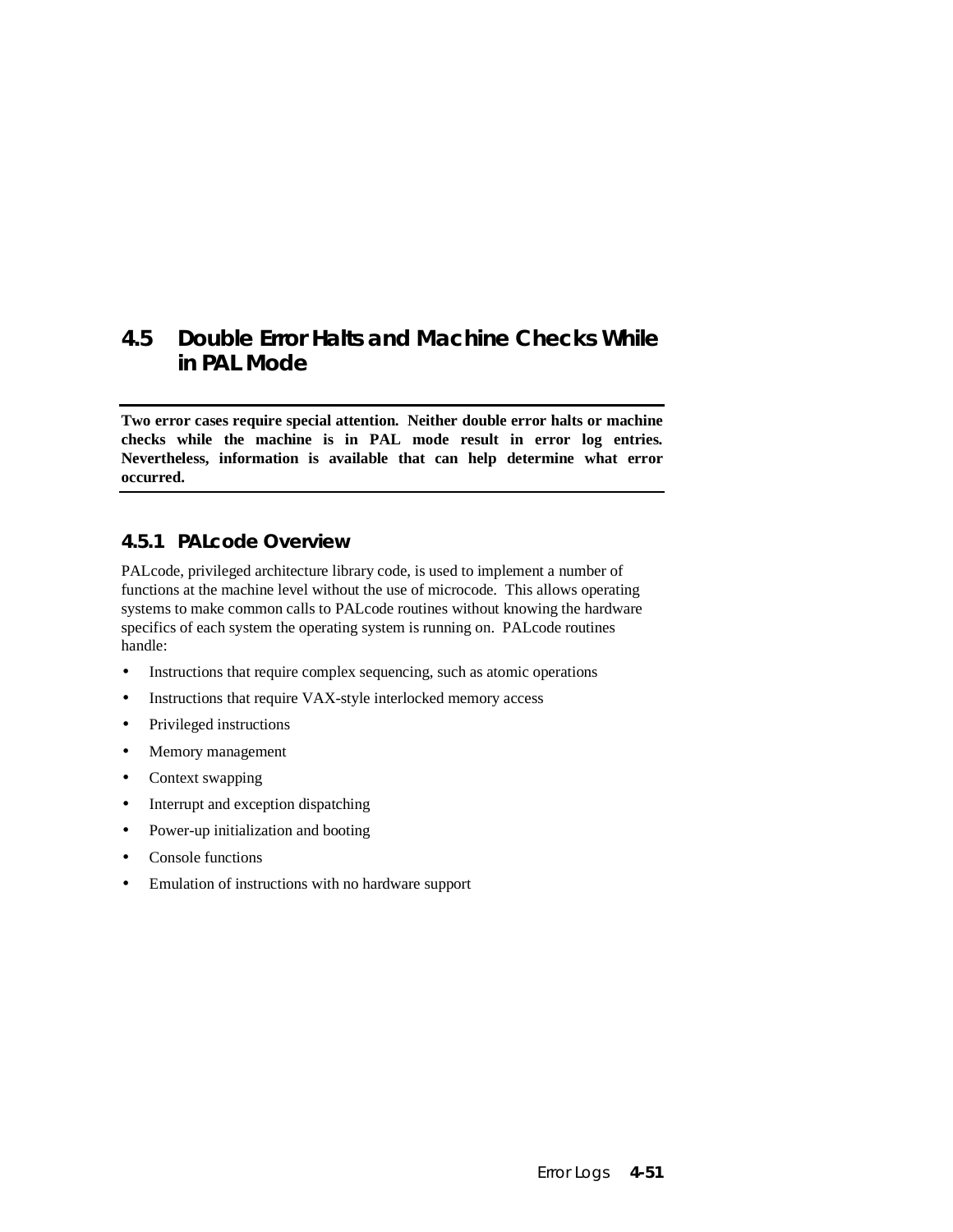#### **4.5.2 Double Error Halt**

A double error halt occurs under the following conditions:

- A machine check occurs.
- PAL completes its tasks and returns control to the operating system.
- A second machine check occurs before the operating system completes its tasks.

The machine returns to the console and displays the following message:

```
halt code = 6double error halt
PC = 20000004
Your system has halted due to an irrecoverable 
error. Record the error halt code and PC and<br>contact your Digital Services representative. In
contact your Digital Services representative.
addition, type INFO 5 and INFO 8 at the console and 
record the results.
```
The **info 5** command (Example 4–9) causes the SRM console to read the PAL-built logout area that contains all the data used by the operating system to create the error entry.

The **info 8** command (Example 4–10) causes the SRM console to read the IOD 0 and IOD 1 registers.

## **4.5.3 Machine Checks While in PAL**

If a machine check occurs while the system is running PALcode, PALcode returns to the SRM console, not to the operating system. The SRM console writes:

```
halt code = 7machine check while in PAL mode
       PC = 20000004
       Your system has halted due to an irrecoverable 
       error. Record the error halt code and PC and contact
your Digital Services representative. In addition, type INFO 3 and INFO 8 at the console and record the results.
INFO 3 and INFO 8 at the console and
```
The **info 3** command (Example 4–8) causes the SRM console to read the "impure area," which contains the state of the CPU before it entered PAL.

#### **Example 4–8 INFO 3 Command**

| $PO0>>$ info 3                                           | cpu00               |                                                                                  |  |
|----------------------------------------------------------|---------------------|----------------------------------------------------------------------------------|--|
| cns\$flaq<br>$cns$flag+4$<br>cns\$hlt<br>$cns$ shl $t+4$ | per cpu impure area | 00004400<br>00000001:0000<br>00000000: 0004<br>00000000: 0008<br>00000000 : 000c |  |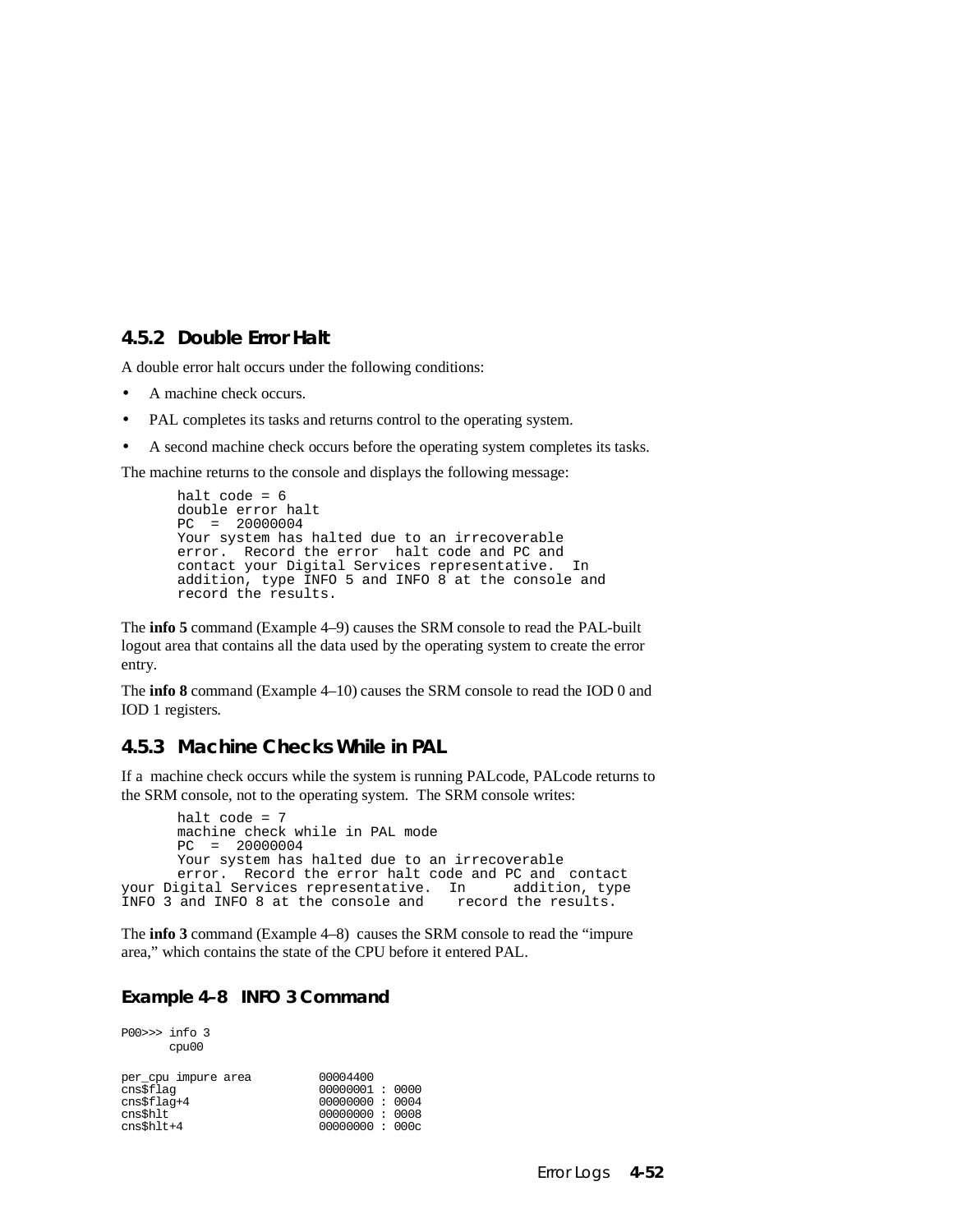| cns\$mchkflag                  | 00000228:                 | 0210             |
|--------------------------------|---------------------------|------------------|
| cns\$mchkflag+4                | 00000000:                 | 0214             |
| cns\$exc_addr                  | 20000004:                 | 0318             |
| cns\$exc_addr+4                | 00000000:                 | 031c             |
| cns\$pal_base                  | 00000000:                 | 0320             |
| cns\$pal_base+4                | $00000000$ :              | 0324             |
| cns\$mm_stat                   | $0000da10$ :              | 0338             |
| cns\$mm_stat+4                 | 00000000:                 | 033c             |
| cns\$va                        | 00080000:                 | 0340             |
| cns\$va+4                      | 00000002 :                | 0344             |
| cns\$icsr                      | 40000000:                 | 0348             |
| cns\$icsr+4                    | 000000c1:                 | 034c             |
| cns\$ipl                       | 0000001f:                 | 0350             |
| cns\$ipl+4                     | 00000000:                 | 0354             |
| cns\$ps                        | $00000000$ :              | 0358             |
| cns\$ps+4                      | 00000000:                 | 035c             |
| cns\$itb_asn                   | 00000000:<br>00000000:    | 0360<br>0364     |
| cns\$itb_asn+4                 | 00000000:                 | 0368             |
| cns\$aster<br>cns\$aster+4     | 00000000:                 | 036c             |
| cns\$astrr                     | 00000000:                 | 0370             |
| cns\$astrr+4                   | 00000000:                 | 0374             |
| cns\$isr                       | 00400000:                 | 0378             |
| cns\$isr+4                     | 00000000:                 | 037c             |
| cns\$ivptbr                    | 00000000:                 | 0380             |
| cns\$ivptbr+4                  | 00000002 :                | 0384             |
| cns\$mcsr                      | 00000000:                 | 0388             |
| cns\$mcsr+4                    | 00000000:                 | 038c             |
| cns\$dc_mode                   | 00000001:                 | 0390             |
| cns\$dc_mode+4                 | 00000000:                 | 0394             |
| cns\$maf_mode                  | 00000080 :                | 0398             |
| cns\$maf_mode+4                | $00000000$ :              | 039c             |
| cns\$sirr                      | 00000000:                 | 03a0             |
| cns\$sirr+4                    | 00000000:                 | 03a4             |
| cns\$fpcsr                     | 00000000:                 | 03a8             |
| cns\$fpcsr+4                   | ff900000:                 | 03ac             |
| cns\$icperr_stat               | $00000000$ :              | 03b0             |
| cns\$icperr_stat+4             | $00000000$ :              | 03b4             |
| cns\$pmctr                     | 00000000:                 | 03b8             |
| cns\$pmctr+4                   | 00000000:                 | 03bc             |
| cns\$exc_sum                   | 00000000:                 | 03c0             |
| cns\$exc_sum+4                 | 00000000:                 | 03c4             |
| cns\$exc_mask                  | 00000000:                 | 03c8             |
| cns\$exc_mask+4                | 00000000:                 | 03 <sub>cc</sub> |
| cns\$intid                     | 00000016 :                | 03d0             |
| cns\$intid+4                   | 00000000:                 | 03d4             |
| cns\$dcperr_stat               | 00000000:                 | 03d8             |
| cns\$dcperr_stat+4             | 00000000:                 | 03dc             |
| cns\$sc_stat                   | $00000000$ :<br>00000000: | 03e0             |
| cns\$sc_stat+4<br>cns\$sc_addr | 000047cf :                | 03e4<br>03e8     |
| cns\$sc_addr+4                 | ffffff00:                 | 03ec             |
| cns\$sc_ctl                    | 0000f000:                 | 03f0             |
| cns\$sc_ctl+4                  | 00000000:                 | 03f4             |
| cns\$bc_tag_addr               | ff7feff:                  | 03f8             |
| cns\$bc_tag_addr+4             | $ffffffff$ :              | 03fc             |
| cns\$ei_stat                   | 04fffffff:                | 0400             |
| cns\$ei_stat+4                 | fffffff0 :                | 0404             |
| cns\$fill_syn                  | 000000a7:                 | 0410             |
| cns\$fill syn+4                | 00000000:                 | 0414             |
| cns\$1d_1ock                   | $0004eaef$ :              | 0418             |
| cns\$1d_lock+4                 | ffffff00:                 | 041c             |
|                                |                           |                  |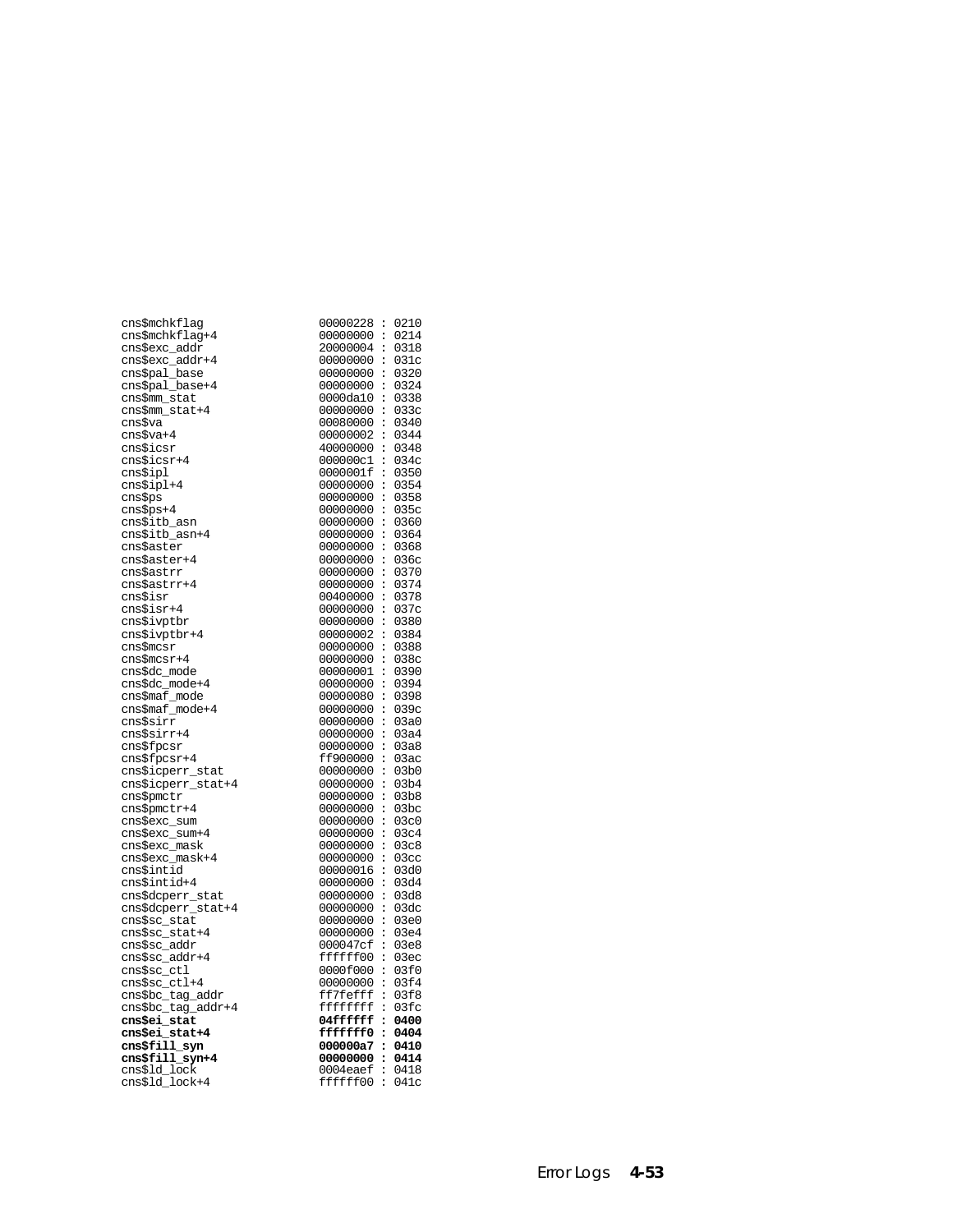## **Example 4–9 INFO 5 Command**

P00>>> info 5 cpu00

| per cpu logout area   | 00004838          |  |
|-----------------------|-------------------|--|
| mchk\$crd flag        | 00000320:0000     |  |
| mchk\$crd flag+4      | 00000000: 0004    |  |
| mchk\$crd offsets     | 00000118: 0008    |  |
| mchk\$crd offsets+4   | 00001328 : 000c   |  |
| mchk\$crd mchk code   | 00980000: 0010    |  |
| mchk\$crd mchk code+4 | 00000000: 0014    |  |
| mchk\$crd ei stat     | eba00003 : 0018   |  |
| mchk\$crd_ei_stat+4   | 4143040a : 001c   |  |
| mchk\$crd_ei_addr     | d1200067 : 0020   |  |
| mchk\$crd ei addr+4   | 47f90416 : 0024   |  |
| mchk\$crd fill syn    | eba00003 : 0028   |  |
| mchk\$crd fill syn+4  | d1200068 : 002c   |  |
| mchk\$crd isr         | 7ec38000: 0030    |  |
| mchk\$crd isr+4       | 63ff4000: 0034    |  |
| mchk\$flaq            | 00000320 : 0000   |  |
| mchk\$flaq+4          | 00000000 : 0004   |  |
| mchkSisr              | 00000000: 0138    |  |
| mchkSisr+4            | 00000000: 013c    |  |
| mchkSicsr             | 60000000: 0140    |  |
| mchk\$icsr+4          | 000000c1: 0144    |  |
| mchk\$ic perr stat    | 00000000: 0148    |  |
| mchk\$ic_perr_stat+4  | 00000000: 014c    |  |
| mchk\$dc_perr_stat    | 00000000: 0150    |  |
| mchk\$dc_perr_stat+4  | 00000000: 0154    |  |
| mchk\$va              | ff8000a0 : 0158   |  |
| mchk\$va+4            | $ffffffff$ : 015c |  |
| mchk\$mm stat         | 000149d0:0160     |  |
| mchk\$mm stat+4       | 00000000: 0164    |  |
| mchk\$sc addr         | 0001904f: 0168    |  |
| mchk\$sc_addr+4       | ffffff00:016c     |  |
| mchk\$sc_stat         | 00000000: 0170    |  |
| mchk\$sc stat+4       | 00000000 : 0174   |  |
| mchk\$bc tag addr     | ff7feff: 0178     |  |
| mchk\$bc_taq_addr+4   | $ffffffff$ : 017c |  |
| mchk\$ei addr         | 066bc3ef : 0180   |  |
| mchk\$ei_addr+4       | effff00:0184      |  |
| mchk\$fill syn        | 000000a7: 0188    |  |
| mchk\$fill syn+4      | 00000000: 018c    |  |
| mchkSei stat          | 04fffffff: 0190   |  |
| mchk\$ei stat+4       | ffffffff0: 0194   |  |
| mchk\$1d_lock         | 00005b6f: 0198    |  |
| mchk\$1d lock+4       | ffffff00:019c     |  |

IOD: 0 base address: f9e0000000

| <b>WHOAMI:</b> | 0000003a | PCI REV:   | 06008221 |            |          |
|----------------|----------|------------|----------|------------|----------|
| CAP CTL:       | 02490fb1 | HAE MEM:   | 00000000 | HAE IO:    | 00000000 |
| INT CTL:       | 00000003 | INT REO:   | 00800000 | INT MASKO: | 00010000 |
| INT MASK1:     | 00000000 | MC ERRO:   | e0000000 | MC ERR1:   | 800e88fd |
| CAP ERR:       | 84000000 | PCI ERR:   | 00000000 | MDPA STAT: | 00000000 |
| MDPA SYN:      | 00000000 | MDPB STAT: | 00000000 | MDPB SYN:  | 00000000 |

IOD: 1 base address: fbe0000000

| 0000003a<br><b>WHOAMI:</b> | PCI REV: | 06000221 |
|----------------------------|----------|----------|
|----------------------------|----------|----------|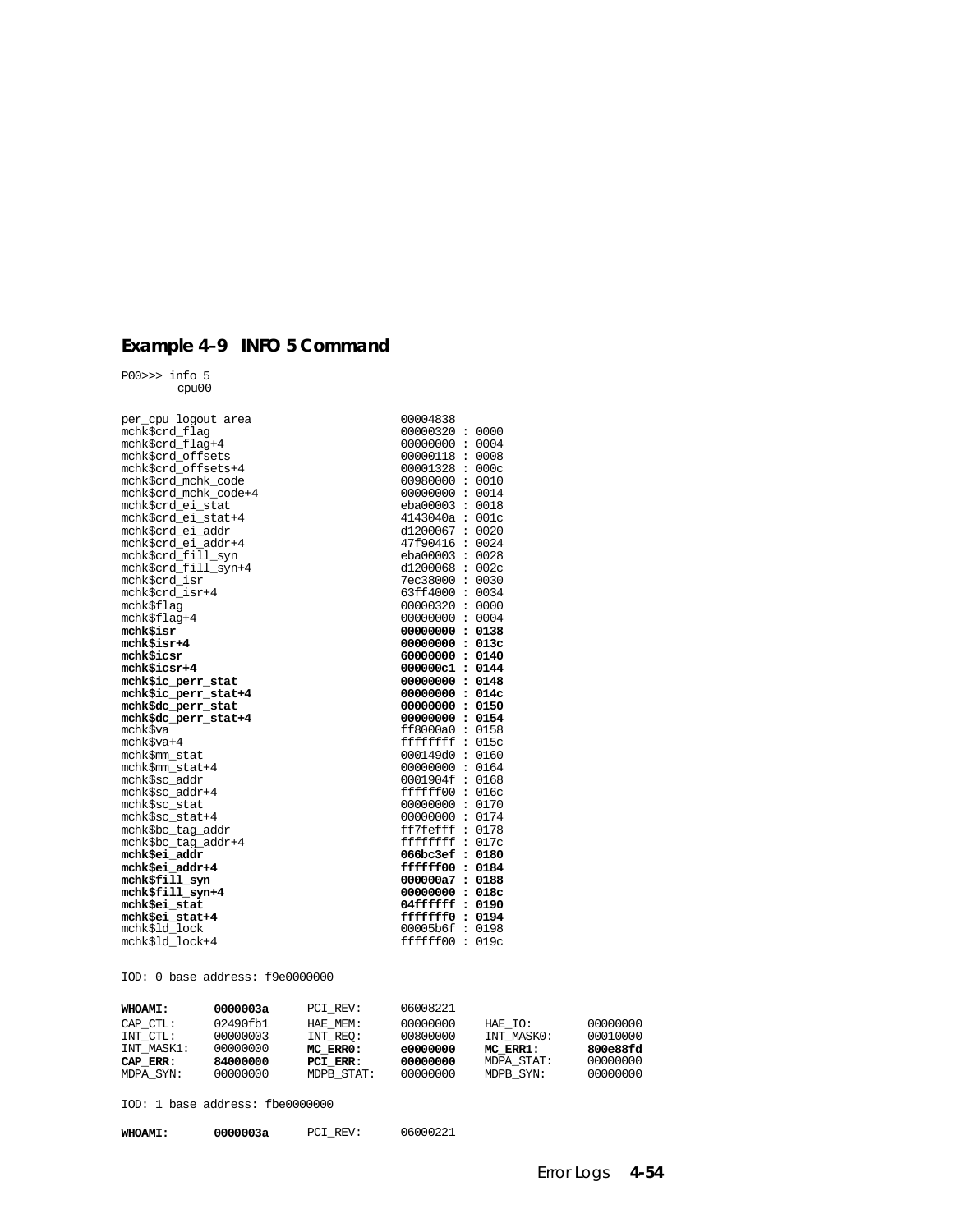| CAP CTL:   | 02490fb1 | HAE MEM:   | 00000000 | HAE IO:    | 00000000 |
|------------|----------|------------|----------|------------|----------|
| INT CTL:   | 00000003 | INT REO:   | 00800000 | INT MASKO: | 00010000 |
| INT MASK1: | 00000000 | MC ERRO:   | e0000000 | MC ERR1:   | 800e88fd |
| CAP ERR:   | 84000000 | PCI ERR:   | 00000000 | MDPA STAT: | 00000000 |
| MDPA SYN:  | 00000000 | MDPB STAT: | 00000000 | MDPB SYN:  | 00000000 |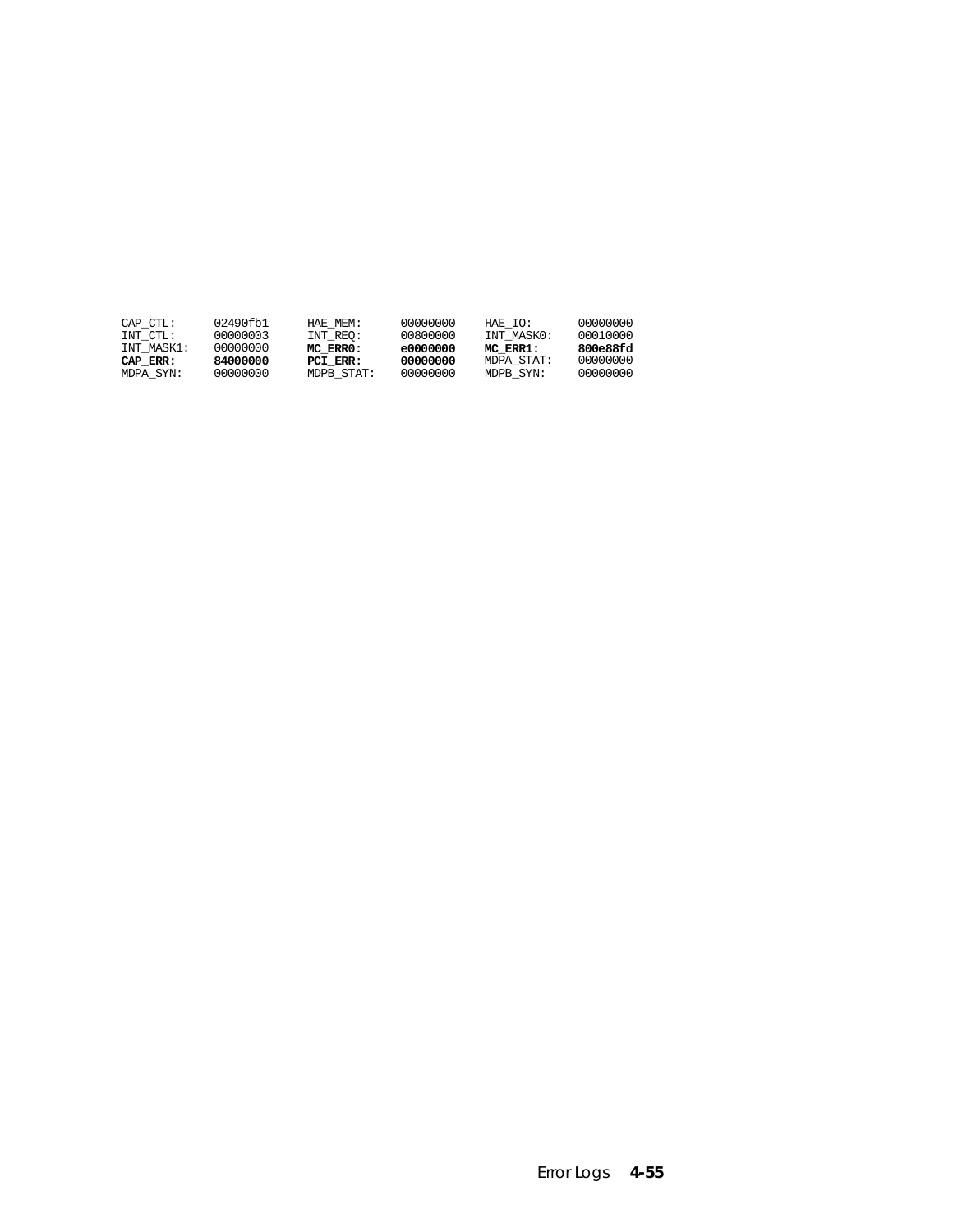## **Example 4–10 INFO 8 Command**

P00>>> info 8 IOD 0

| WHOAMI:            | 0000003a             | PCI REV:                    | 06008221             |                           |                      |
|--------------------|----------------------|-----------------------------|----------------------|---------------------------|----------------------|
| CAP CTL:           | 02490fb1             | HAE MEM:                    | 00000000             | HAE IO:                   | 00000000             |
| INT CTL:           | 00000003             | INT REO:                    | 00000000             | INT MASKO:                | 00210000             |
| INT MASK1:         | 00000000             | MC ERRO:                    | e0000000             | MC ERR1:                  | 000e88fd             |
| CAP ERR:           | 00000000             | PCI ERR:                    | 00000000             | <b>MDPA STAT:</b>         | 00000000             |
| MDPA SYN:          | 00000000             | MDPB STAT:                  | 00000000             | MDPB SYN:                 | 00000000             |
| INT TARG:          | 0000003a             | INT ADR:                    | 00006000             | INT ADR EXT:              | 00000000             |
| PERF_MON:          | 00406ebf             | PERF CONT:                  | 00000000             | CAP DIAG:                 | 00000000             |
| DIAG CHKA:         | 10000000             | DIAG CHKB:                  | 10000000             | <b>SCRATCH:</b>           | 21011131             |
| WO BASE:           | 00100001             | WO MASK:                    | 00000000             | TO BASE:                  | 00001000             |
| W1 BASE:           | 00800001             | W1 MASK:                    | 00700000             | T1 BASE:                  | 00008000             |
| W2 BASE:           | 8000000              | W2 MASK:                    | 3ff00000             | T2 BASE:                  | 00000000             |
| W3 BASE:           | 00000000             | W3 MASK:                    | 1ff00000             | T3 BASE:                  | 0000b800             |
| W DAC:             | 00000000             | SG TBIA:                    | 00000000             | <b>HBASE:</b>             | 00000000             |
| IOD <sub>1</sub>   |                      |                             |                      |                           |                      |
|                    |                      |                             |                      |                           |                      |
| WHOAMI:            | 0000003a             | PCI REV:                    | 06000221             |                           |                      |
| CAP CTL:           | 02490fb1             | HAE MEM:                    | 00000000             | HAE IO:                   | 00000000             |
| INT CTL:           | 00000003             | INT REO:                    | 00000000             | INT MASKO:                | 00000000             |
| INT MASK1:         | 00000000             | MC ERRO:                    | e0000000             | MC ERR1:                  | 000e88fd             |
| CAP ERR:           | 00000000             | PCI ERR:                    | 00000000             | <b>MDPA STAT:</b>         | 00000000             |
| MDPA SYN:          | 00000000             | MDPB_STAT:                  | 00000000             | MDPB SYN:                 | 00000000             |
| INT TARG:          | 0000003a             | INT ADR:                    | 00006000             | INT ADR EXT:              | 00000000             |
| PERF MON:          | 004e31a6             | PERF CONT:                  | 00000000             | CAP DIAG:                 | 00000000             |
| DIAG CHKA:         | 10000000             | DIAG CHKB:                  | 10000000             | <b>SCRATCH:</b>           | 00000000             |
| WO BASE:           | 00100001             | WO MASK:                    | 00000000             | TO BASE:                  | 00001000             |
| W1 BASE:           | 00800001             | W1 MASK:                    | 00700000             | T1 BASE:                  | 00008000             |
| W2 BASE:           | 80000001             | W2 MASK:                    | 3ff00000             | T2 BASE:                  | 00000000             |
| W3 BASE:<br>W DAC: | 00000000<br>00000000 | W3 MASK:<br><b>SG TBIA:</b> | 1ff00000<br>00000000 | T3 BASE:<br><b>HBASE:</b> | 0000a000<br>00000000 |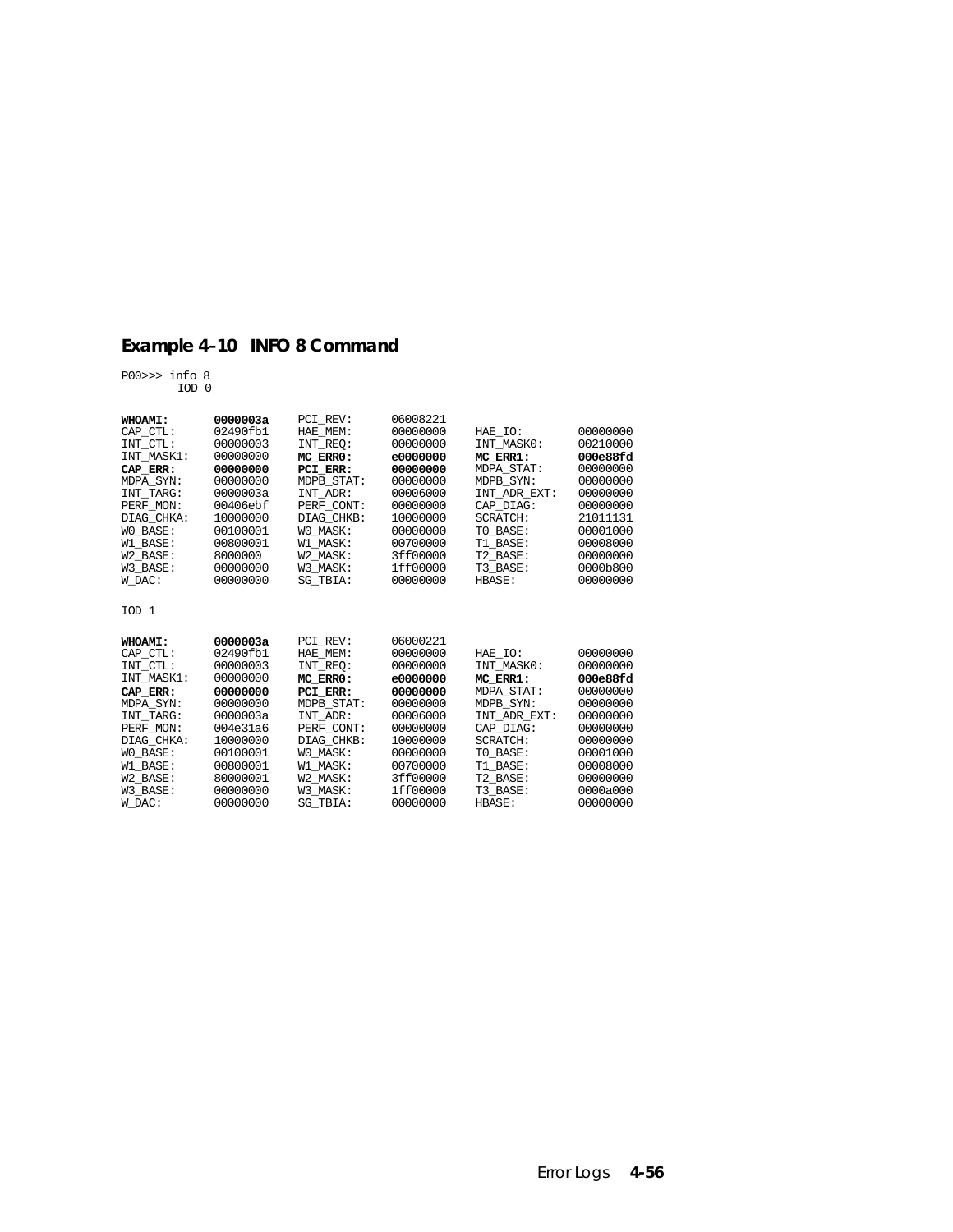# **Chapter 5 Error Registers**

This chapter describes the registers used to hold error information. These registers include:

- External Interface Status Register
- External Interface Address Register
- MC Error Information Register 0
- MC Error Information Register 1
- CAP Error Register
- PCI Error Status Register 1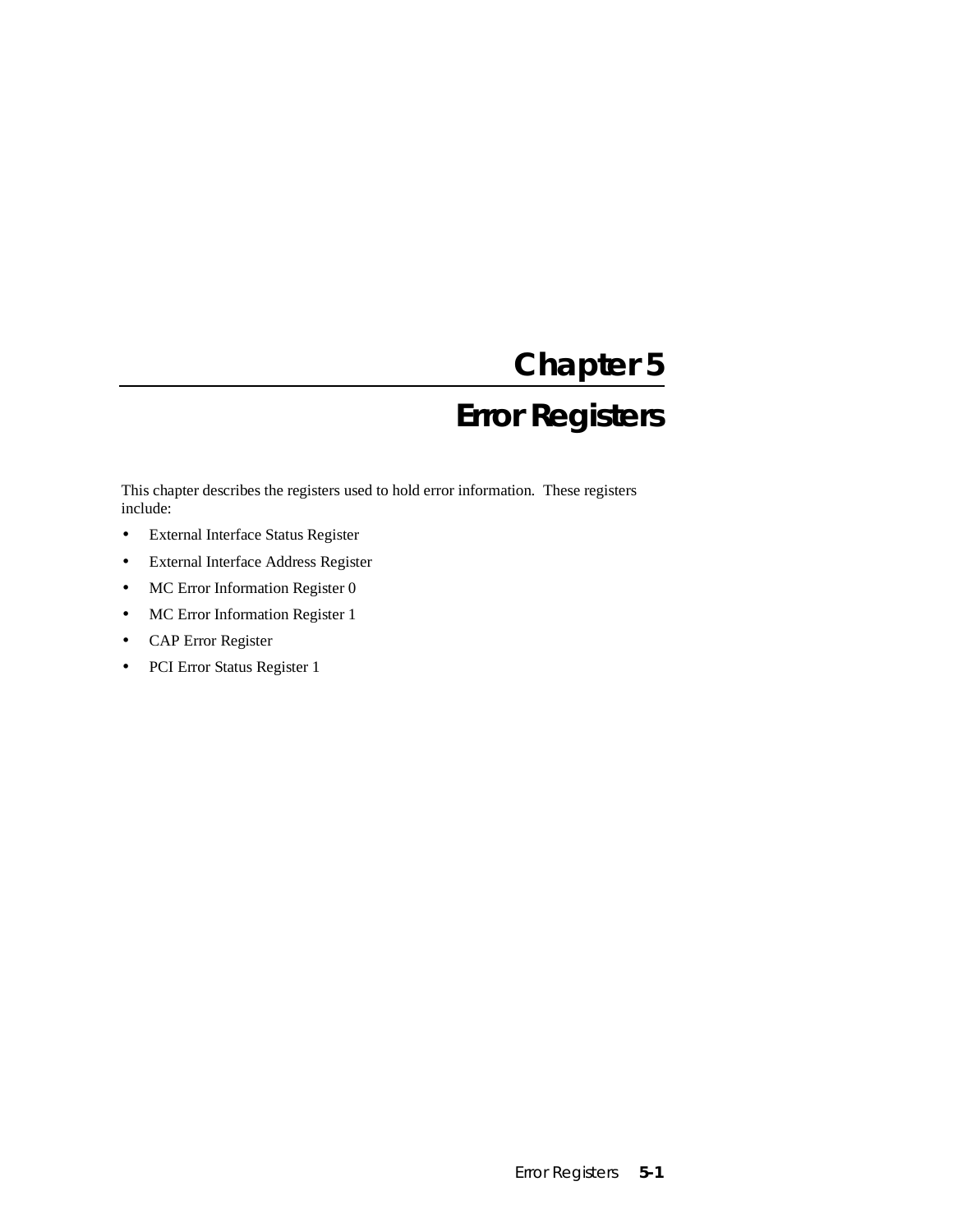### **5.1 External Interface Status Register - EI\_STAT**

**The EI\_STAT register is a read-only register that is unlocked and cleared by any PALcode read. A read of this register also unlocks the EI\_ADDR, BC\_TAG\_ADDR, and FILL\_SYN registers subject to some restrictions. The EI\_STAT register is not unlocked or cleared by reset.**

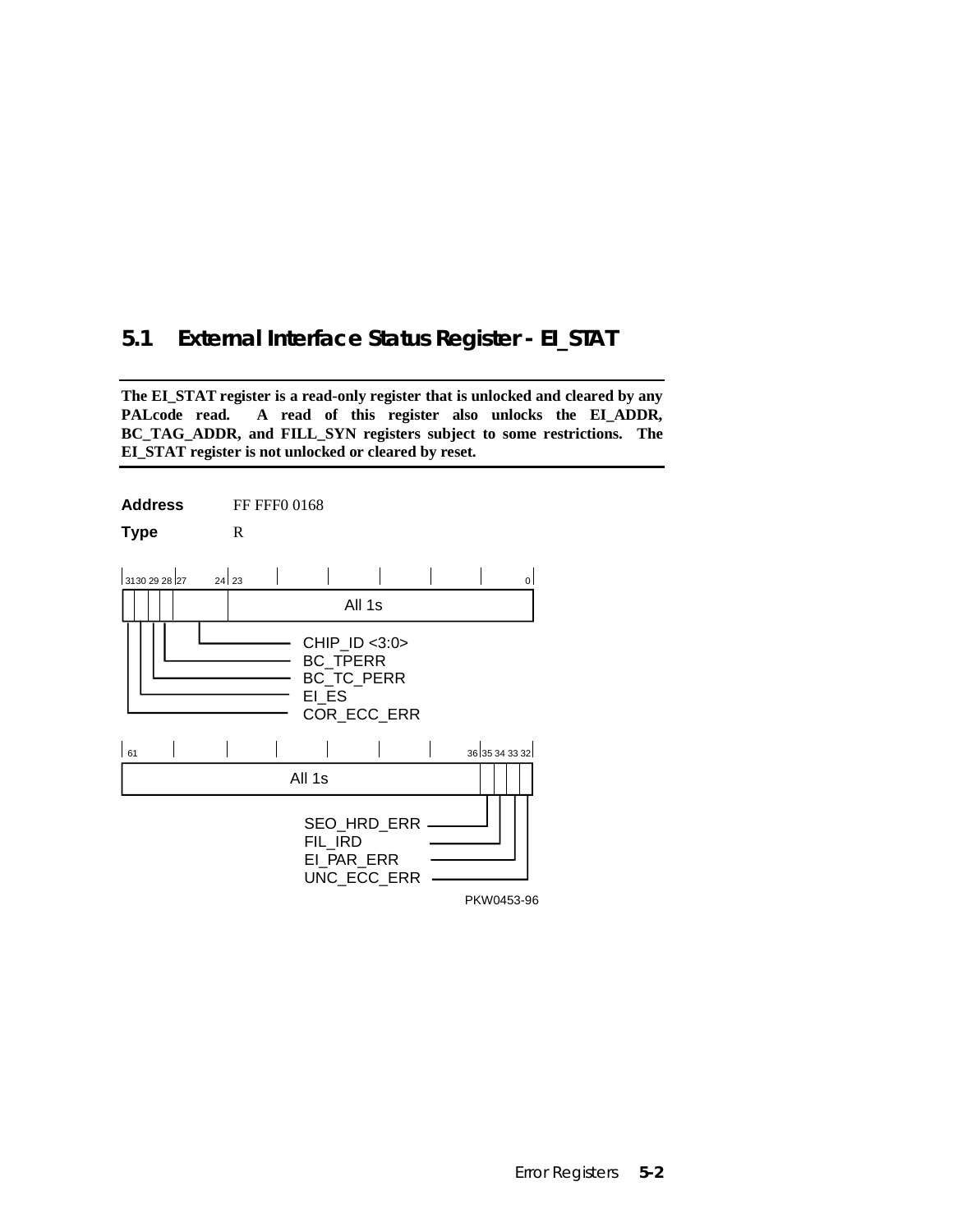Fill data from B-cache or main memory could have correctable or uncorrectable errors in ECC mode. System address/command parity errors are always treated as uncorrectable hard errors, irrespective of the mode. The sequence for reading, unlocking, and clearing EI\_STAT, EI\_ADDR, BC\_TAG\_ADDR, and FILL\_SYN is as follows:

- 1. Read the EI\_ADDR, BC\_TAG\_ADDR, and FIL\_SYN registers in any order. Does not unlock or clear any register.
- 2. Read the EI\_STAT register. This operation unlocks the EI\_ADDR, BC\_TAG\_ADDR, and FILL\_SYN registers. It also unlocks the EI\_STAT register subject to conditions given in Table 5-2, which defines the loading and locking rules for external interface registers.

*NOTE: If the first error is correctable, the registers are loaded but not locked. On the second correctable error, the registers are neither loaded nor locked.*

*Registers are locked on the first uncorrectable error except the second hard error bit. This bit is set only for an uncorrectable error that follows an uncorrectable error. A correctable error that follows an uncorrectable error is not logged as a second error. B-cache tag parity errors are uncorrectable in this context.*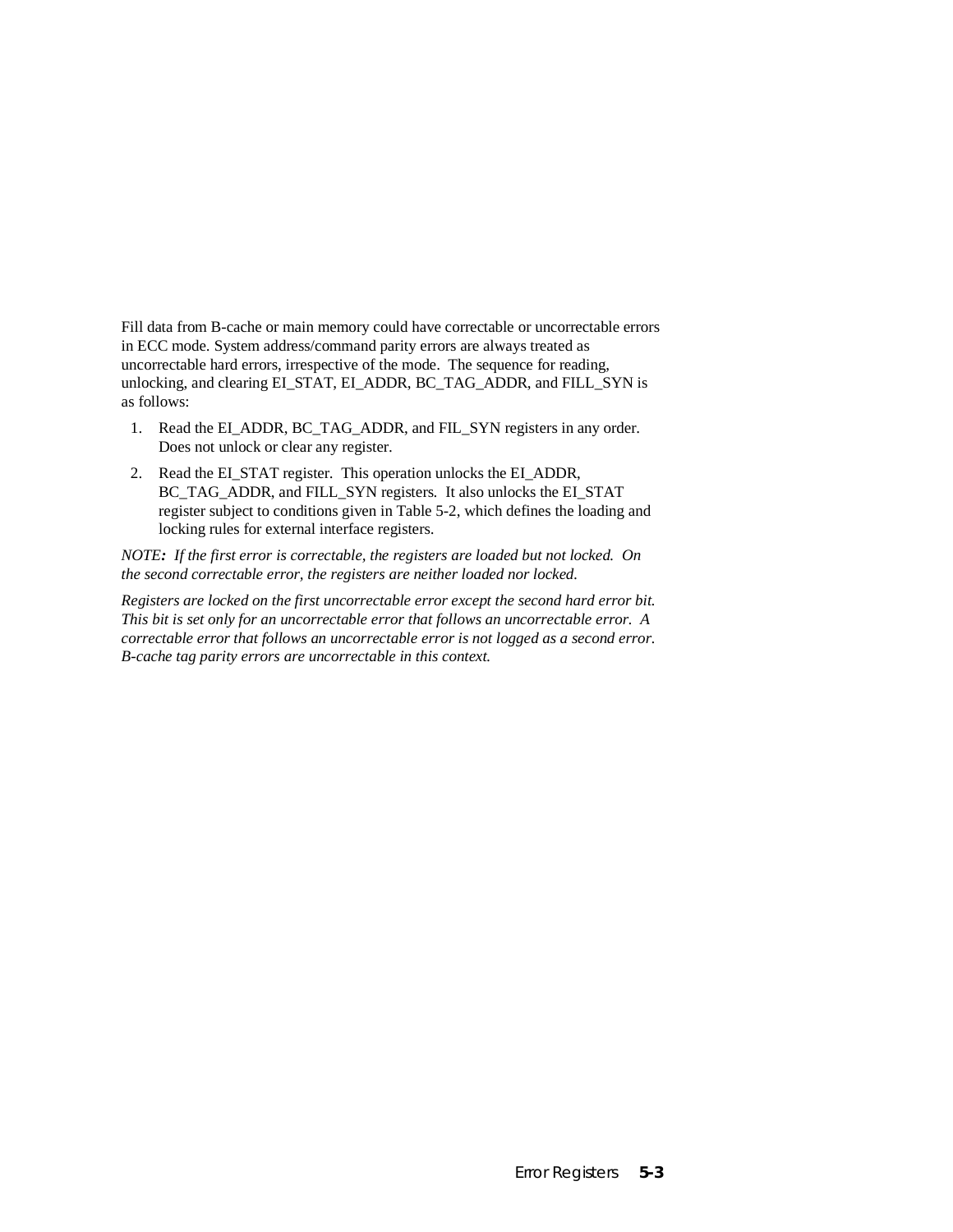| Name                   | <b>Bits</b> | <b>Type</b>  | <b>Description</b>                                                                                                                                                                                                                    |
|------------------------|-------------|--------------|---------------------------------------------------------------------------------------------------------------------------------------------------------------------------------------------------------------------------------------|
| $COR\_ECC\_ERR \le 31$ |             | R            | <b>Correctable ECC Error.</b> Indicates that fill<br>data received from outside the CPU<br>contained a correctable ECC error.                                                                                                         |
| EI_ES                  | <30>        | R            | <b>External Interface Error Source.</b> When<br>set, indicates that the error source is fill<br>data from main memory or a system<br>address/command parity error. When clear,<br>the error source is fill data from the B-<br>cache. |
|                        |             |              | This bit is only meaningful when<br><cor_ecc_err>, <unc_ecc_err>,<br/>or <math>\leq</math>EL_PAR_ERR<math>&gt;</math> is set in this register.</unc_ecc_err></cor_ecc_err>                                                            |
|                        |             |              | This bit is not defined for a B-cache tag<br>error (BC_TPERR) or a B-cache tag control<br>parity error (BC_TC_ERR).                                                                                                                   |
| <b>BC_TC_PERR</b>      | <29         | R            | <b>B-Cache Tag Control Parity Error.</b><br>Indicates that a B-cache read transaction<br>encountered bad parity in the tag control<br>RAM.                                                                                            |
| <b>BC_TPERR</b>        | <28>        | $\mathbf{R}$ | <b>B-Cache Tag Address Parity Error.</b><br>Indicates that a B-cache read transaction<br>encountered bad parity in the tag address<br>RAM.                                                                                            |
| CHIP ID                | <27:24>     | $\mathbf{R}$ | Chip Identification. Read as "5." Future<br>update revisions to the chip will return new<br>unique values.                                                                                                                            |
|                        | <23:0>      |              | All ones.                                                                                                                                                                                                                             |

### **Table 5-1 External Interface Status Register**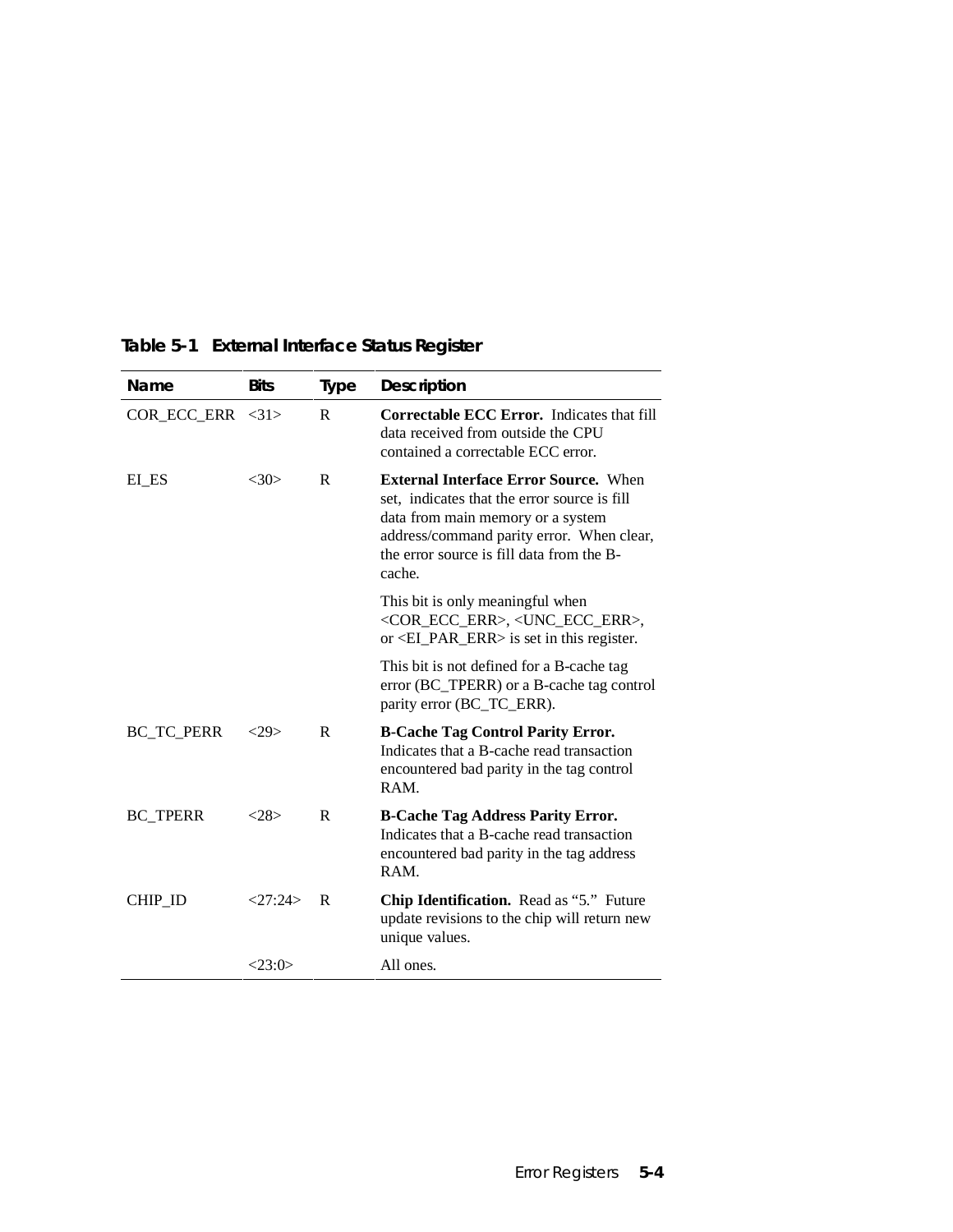| Name                             | <b>Bits</b> | <b>Type</b> | Description                                                                                                                                                                                                                                              |
|----------------------------------|-------------|-------------|----------------------------------------------------------------------------------------------------------------------------------------------------------------------------------------------------------------------------------------------------------|
|                                  | <63:36>     |             | All ones.                                                                                                                                                                                                                                                |
| SEO HRD ERR <35>                 |             | R           | <b>Second External Interface Hard Error.</b><br>Indicates that a fill from B-cache or main<br>memory, or a system address/command<br>received by the CPU has a hard error while<br>one of the hard error bits in the EI STST<br>register is already set. |
| FIL IRD                          | <34>        | R           | <b>Fill I-Ref D-Ref.</b> When set, indicates that<br>the error occurred during an I-ref fill. When<br>clear, indicates that the error occurred during<br>a D-ref fill. This bit has meaning only when<br>one of the ECC or parity error bits is set.     |
|                                  |             |             | This bit is not defined for a B-cache tag parity<br>error (BC_TPERR) or a B-cache tag control<br>parity error (BC_TC_ERR).                                                                                                                               |
| EI PAR ERR                       | <33>        | $\mathbf R$ | <b>External Interface Command/Address</b><br>Parity Error. Indicates that an address and<br>command received by the CPU has a parity<br>error.                                                                                                           |
| UNC ECC ERR $\langle 32 \rangle$ |             | R           | <b>Uncorrectable ECC Error.</b> Indicates that<br>fill data received from outside the CPU<br>contained an uncorrectable ECC error. In<br>parity mode, this bit indicates a data parity<br>error.                                                         |

# **Table 5-1 External Interface Status Register (continued)**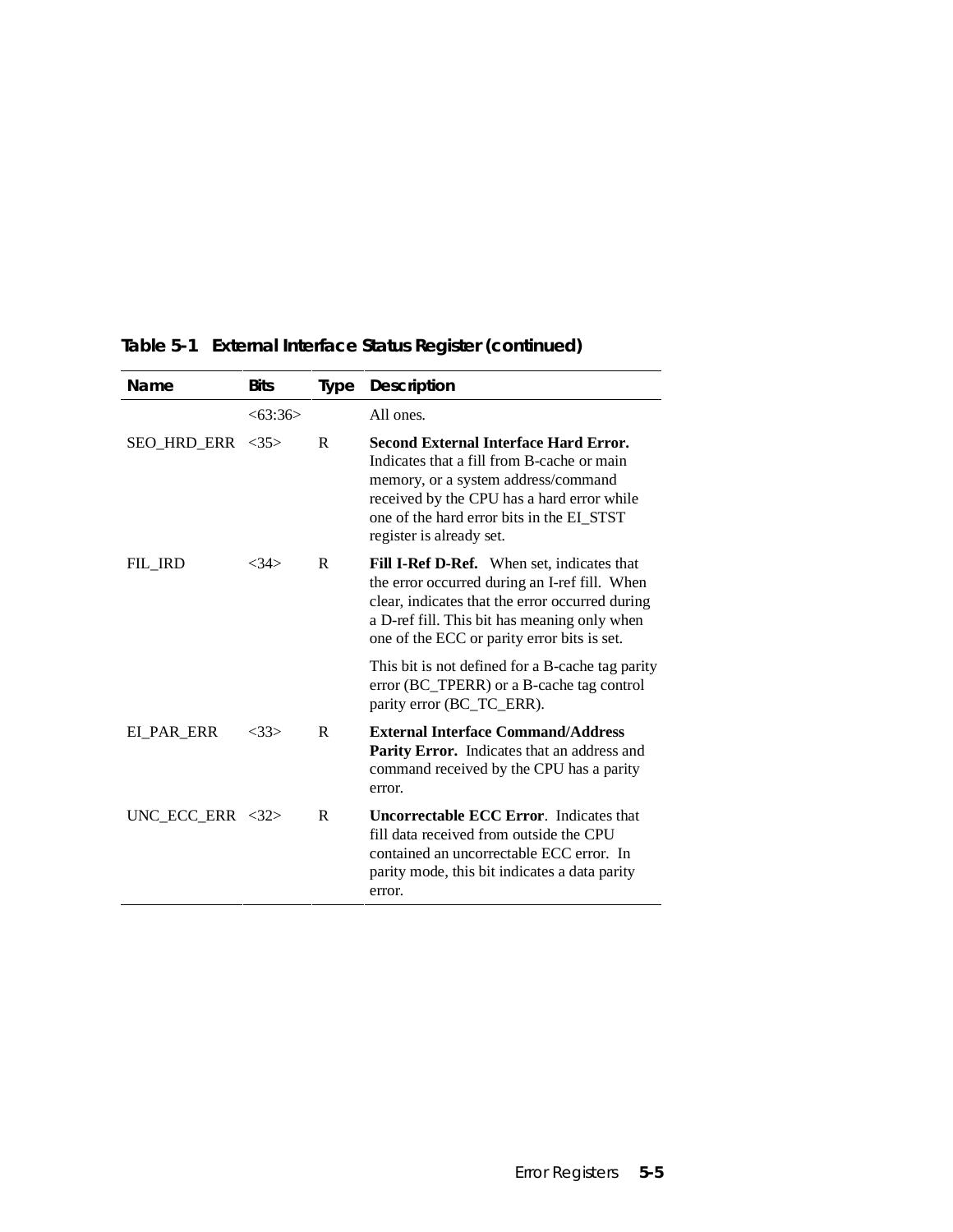# **5.2 External Interface Address Register - EI\_ADDR**

**The EI\_ADDR register contains the physical address associated with errors reported by the EI\_STAT register. It is unlocked by a read of the EI\_STAT Register. This register is meaningful only when one of the error bits is set.**

| <b>Address</b><br><b>Access</b> | R | FF FFF0 0148 |        |       |                               |        |
|---------------------------------|---|--------------|--------|-------|-------------------------------|--------|
| 31                              |   |              |        |       | 4 3                           | 0      |
|                                 |   |              |        |       |                               | All 1s |
|                                 |   |              |        |       |                               |        |
| 61                              |   |              |        | 40 39 |                               | 32     |
|                                 |   |              | All 1s |       | EI_ADDR<br>$\frac{239.32}{2}$ |        |

PKW0454-96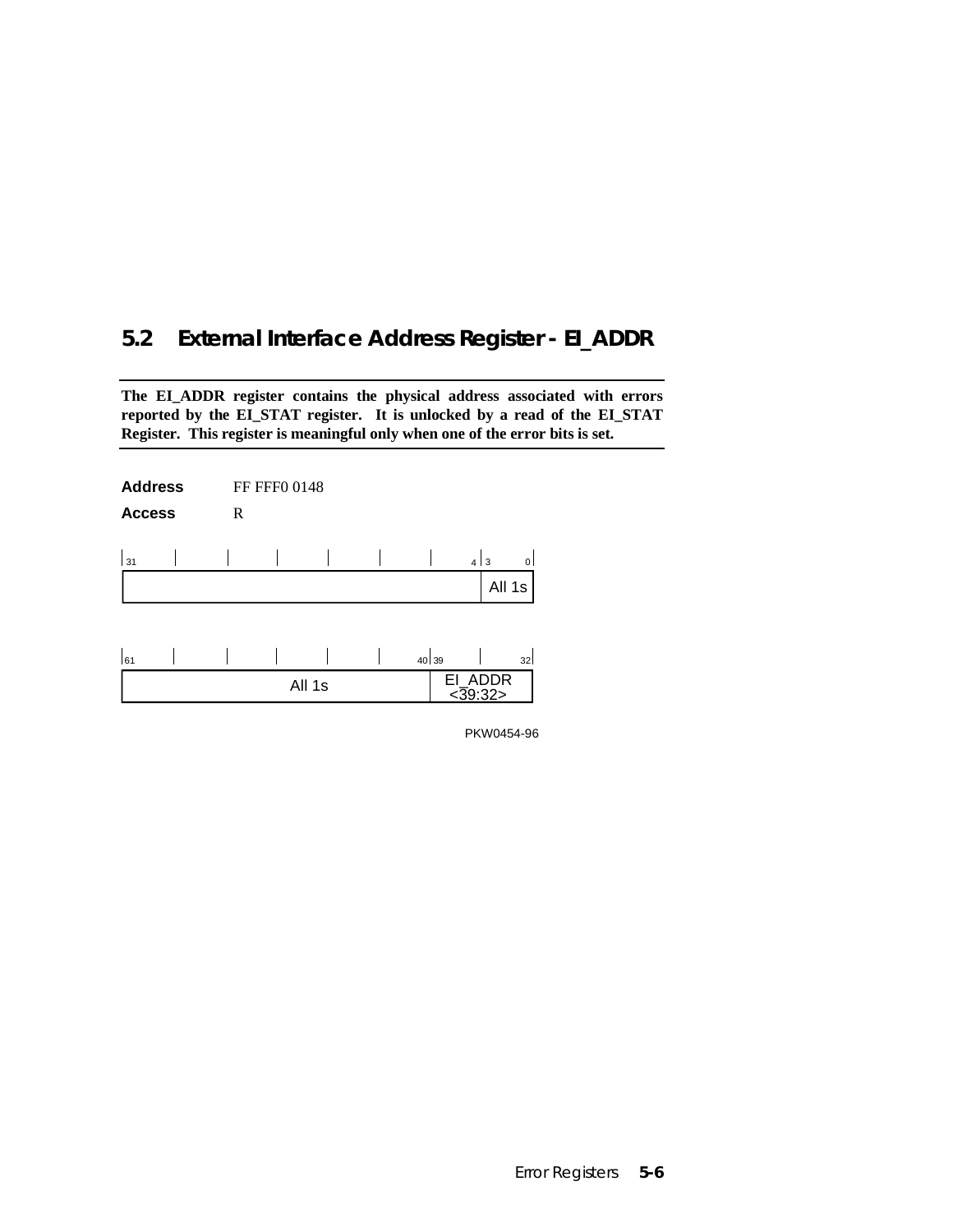| Correct<br>-able<br>Error | Uncorrect-<br>able Error | Second<br>Hard<br>Error | Load<br>Register | Lock<br>Register  | <b>Action When</b><br>EI_STAT Is Read                                           |
|---------------------------|--------------------------|-------------------------|------------------|-------------------|---------------------------------------------------------------------------------|
| $\theta$                  | $\theta$                 | <b>Not</b><br>possible  | N <sub>0</sub>   | N <sub>0</sub>    | Clears and unlocks<br>all registers                                             |
| 1                         | $\overline{0}$           | <b>Not</b><br>possible  | Yes              | N <sub>0</sub>    | Clears and unlocks<br>all registers                                             |
| $\Omega$                  | 1                        | $\theta$                | Yes              | Yes               | Clears and unlocks<br>all registers                                             |
| 1 <sup>1</sup>            | 1                        | $\mathbf{0}$            | Yes              | Yes               | Clear bit (c) does<br>not unlock.<br><b>Transition to</b><br>" $0,1,0$ " state. |
| $\theta$                  | 1                        | 1                       | N <sub>0</sub>   | Already<br>locked | Clears and unlocks<br>all registers                                             |
| 1 <sup>1</sup>            | 1                        | 1                       | No               | Already<br>locked | Clear bit (c) does<br>not unlock.<br>Transition to<br>" $0,1,1$ " state.        |

### **Table 5-2 Loading and Locking Rules for External Interface Registers**

<sup>1</sup>These are special cases. It is possible that when EI\_ADDR is read, only the correctable error bit is set and the registers are not locked. By the time EI\_STAT is read, an uncorrectable error is detected and the registers are loaded again and locked. The value of EI\_ADDR read earlier is no longer valid. Therefore, for the "1,1,x" case, when EI\_STAT is read correctable, the error bit is cleared and the registers are not unlocked or cleared. Software must reexecute the IPR read sequence. On the second read operation, error bits are in "0,1,x" state, all the related IPRs are unlocked, and EI\_STAT is cleared.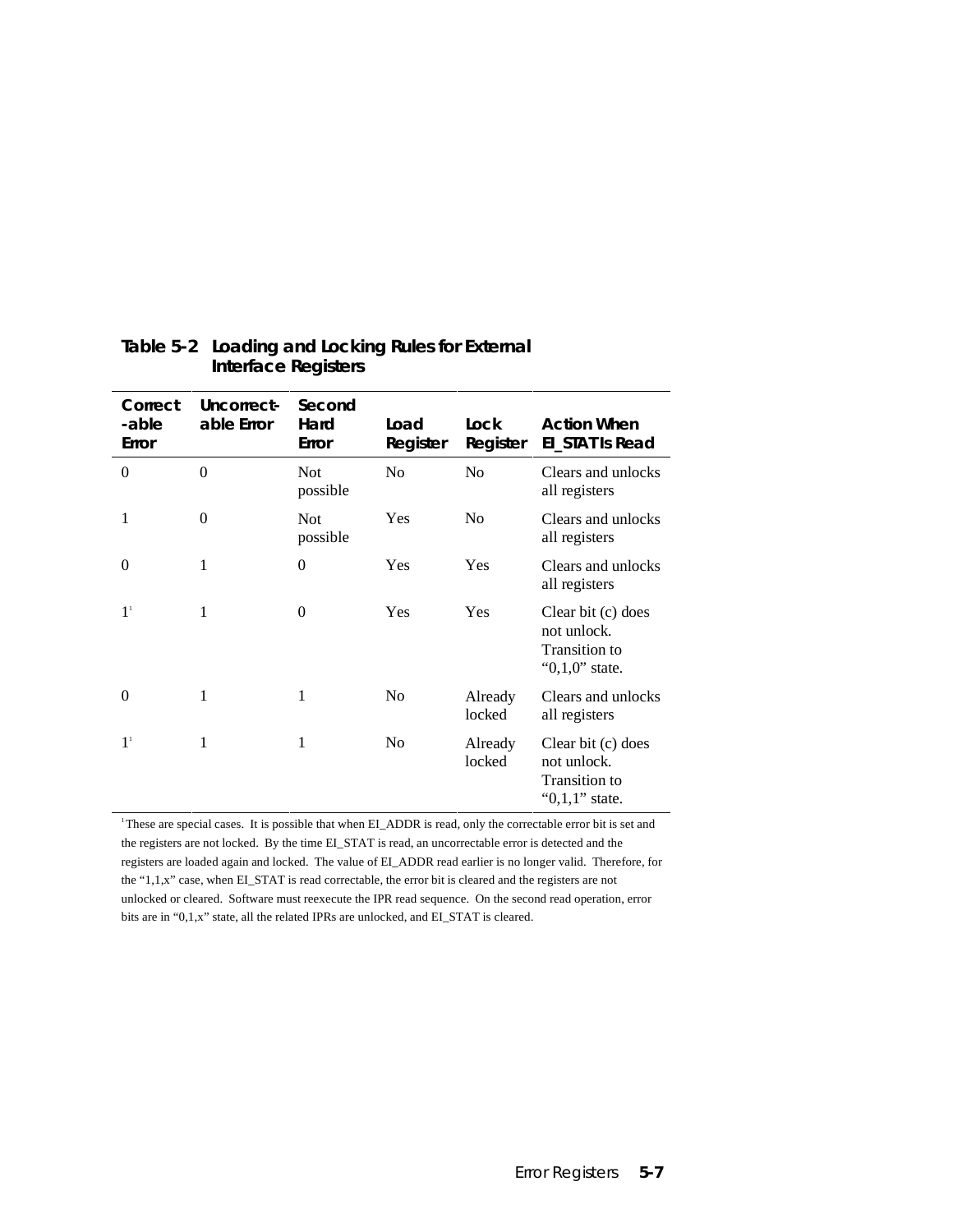### **5.3 MC Error Information Register 0 (MC\_ERR0 - Offset = 800)**

**The low-order MC bus (system bus) address bits are latched into this register when the system bus to PCI bus bridge detects an error event. If the event is a hard error, the register bits are locked. A write to clear symptom bits in the CAP Error Register unlocks this register. When the valid bit (MC\_ERR\_VALID) in the CAP Error Register is clear, the contents are undefined.**



PKW0551-97

**Table 5-3 MC Error Information Register 0**

| Name         | <b>Bits</b> | Type | Initial<br>State | <b>Description</b>                                                                            |
|--------------|-------------|------|------------------|-----------------------------------------------------------------------------------------------|
| ADDR < 31:4> | $<$ 31.4>   | RO.  | $_{0}$           | Contains the address of the<br>transaction on the system<br>bus when an error is<br>detected. |
| Reserved     | <イ・イ)>      | RO.  | $\theta$         |                                                                                               |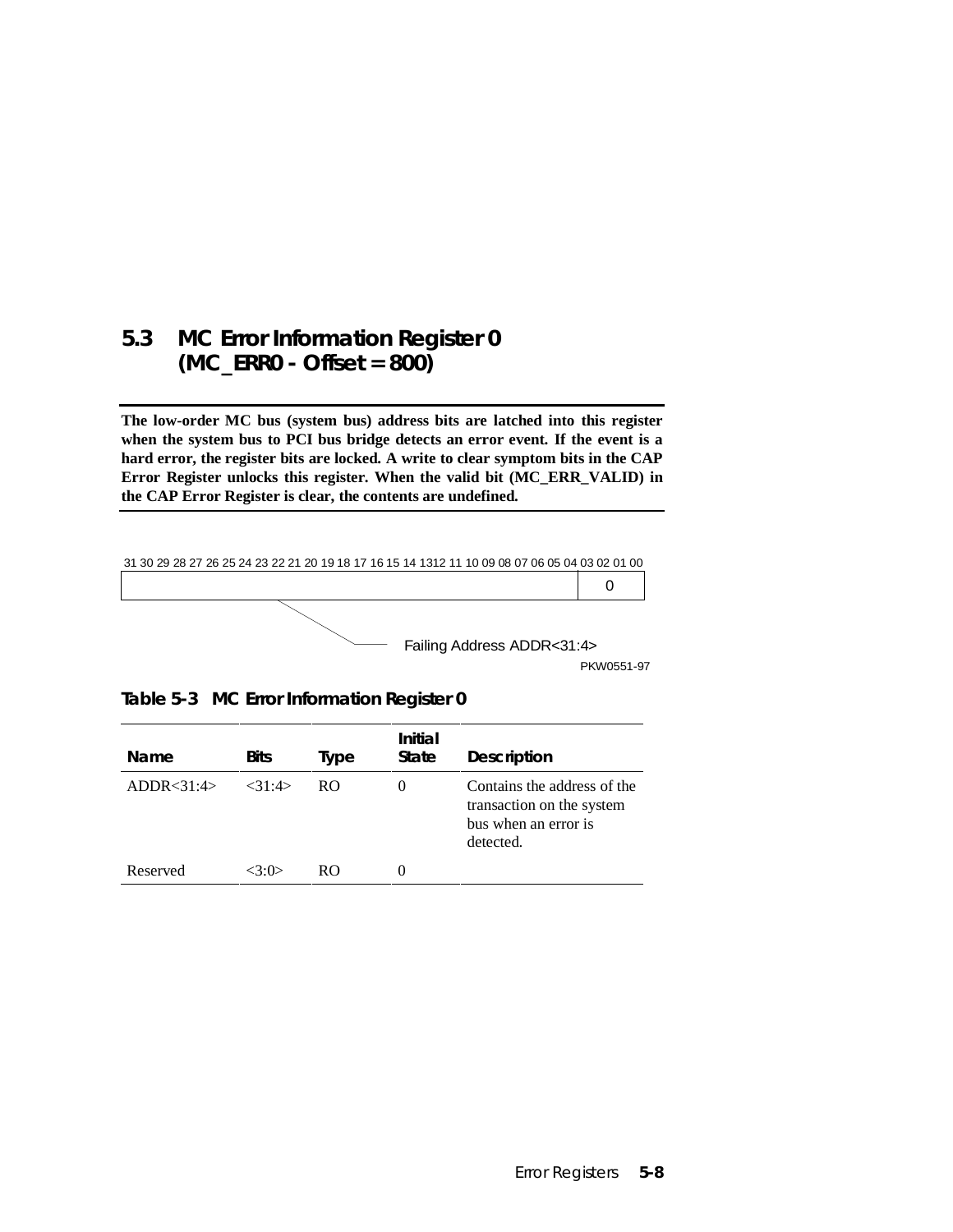### **5.4 MC Error Information Register 1 (MC\_ERR1 - Offset = 840)**

**The high-order MC bus (system bus) address bits and error symptoms are latched into this register when the system bus to PCI bus bridge detects an error. If the event is a hard error, the register bits are locked. A write to clear symptom bits in the CAP Error Register unlocks this register. When the valid bit (MC\_ERR\_VALID) in the CAP Error Register is clear, the contents are undefined.**

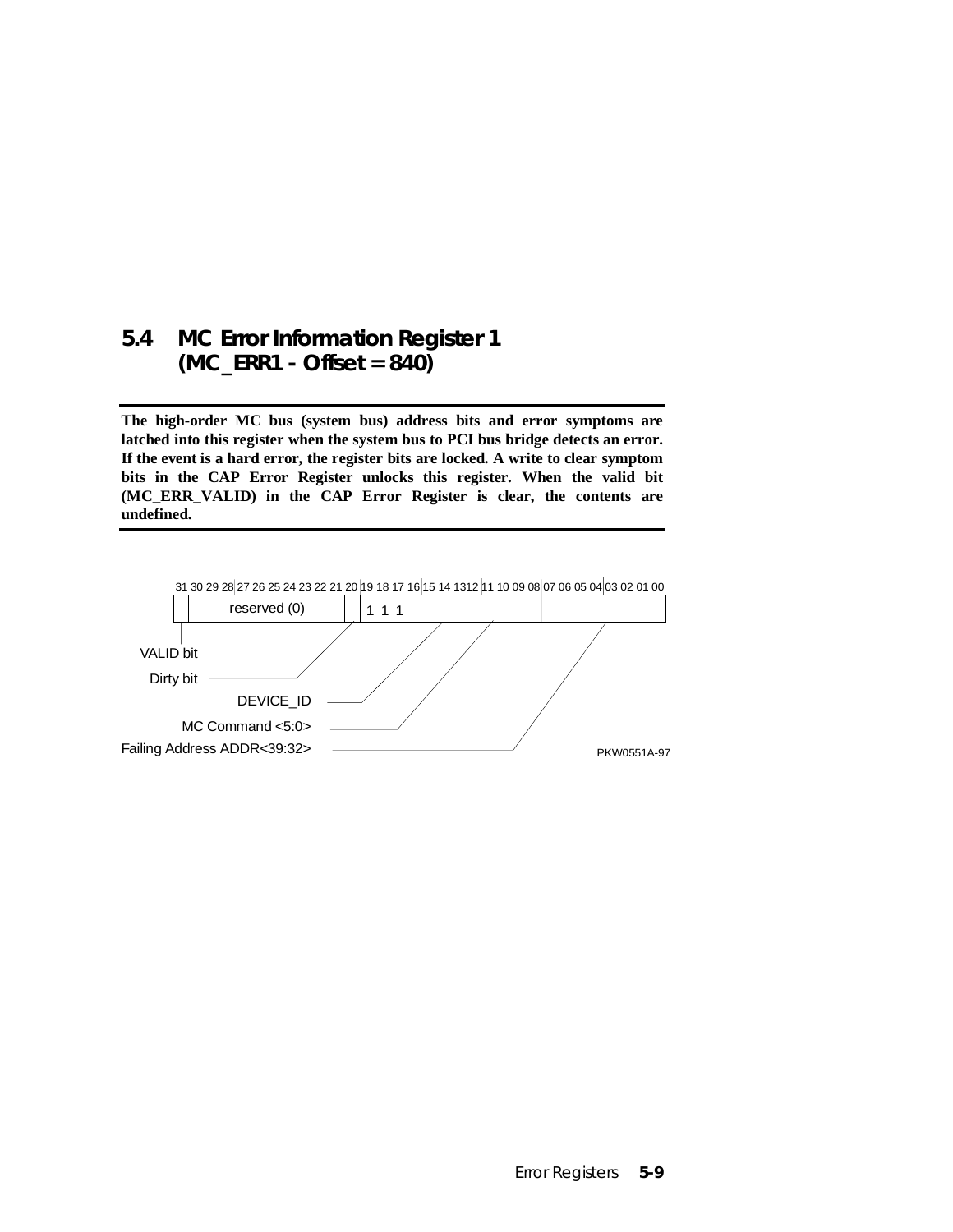| Name           | <b>Bits</b> | <b>Type</b>    | Initial<br><b>State</b> | <b>Description</b>                                                                                                                                                                |
|----------------|-------------|----------------|-------------------------|-----------------------------------------------------------------------------------------------------------------------------------------------------------------------------------|
| VALID          | <31>        | R <sub>O</sub> | $\theta$                | Logical OR of bits<br>$<$ 30:23 $>$ in the<br>CAP_ERR Register. Set<br>if MC ERR0 and<br>MC_ERR1 contain a<br>valid address.                                                      |
| Reserved       | <30:21>     | R <sub>O</sub> | $\theta$                |                                                                                                                                                                                   |
| Dirty          | <20>        | R <sub>O</sub> | $\theta$                | Set if the system bus<br>error was associated with<br>a Read/Dirty transaction.<br>When set, the device ID<br>field $<$ 19:14 $>$ does not<br>indicate the source of the<br>data. |
| Reserved       | <19:17>     |                | 1                       | All ones.                                                                                                                                                                         |
| DEVICE_ID      | <16:14>     | R <sub>O</sub> | $\theta$                | Slot number of bus<br>master at the time of the<br>error.                                                                                                                         |
| $MC\_CMD<5:0>$ | <13:8>      | R <sub>O</sub> | $\theta$                | Active command at the<br>time the error was<br>detected.                                                                                                                          |
| ADDR < 39:32>  | <7:0>       | <b>RO</b>      | $\theta$                | Address bits $\langle 39:32 \rangle$ of<br>the transaction on the<br>system bus when an<br>error is detected.                                                                     |

### **Table 5-4 MC Error Information Register 1**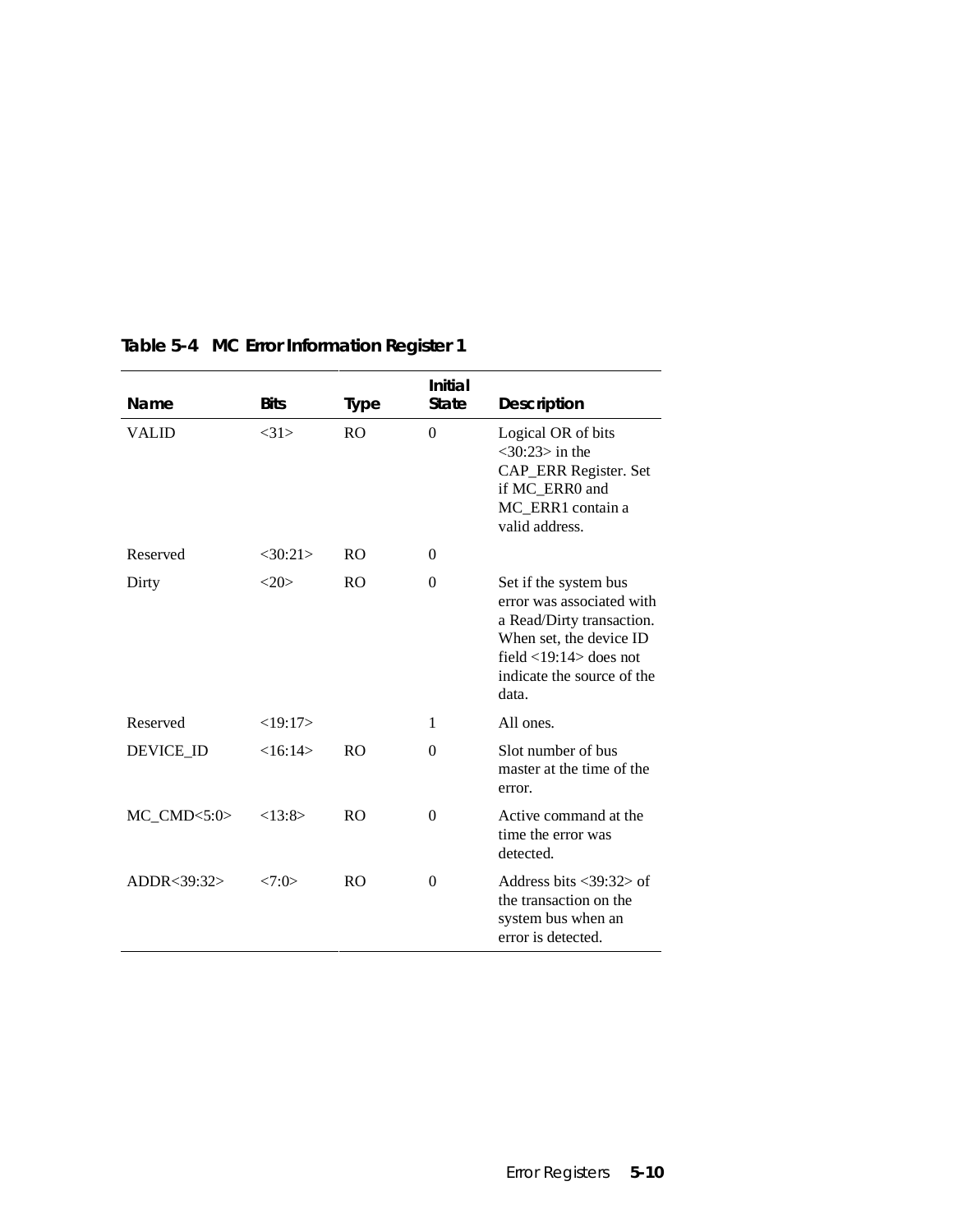### **5.5 CAP Error Register (CAP\_ERR - Offset = 880)**

**CAP\_ERR is used to log information pertaining to an error detected by the CAP or MDP ASIC. If the error is a hard error, the register is locked. All bits, except the LOST\_MC\_ERR bit, are locked on hard errors. CAP\_ERR remains locked until the CAP error is written to clear each individual error bit.**

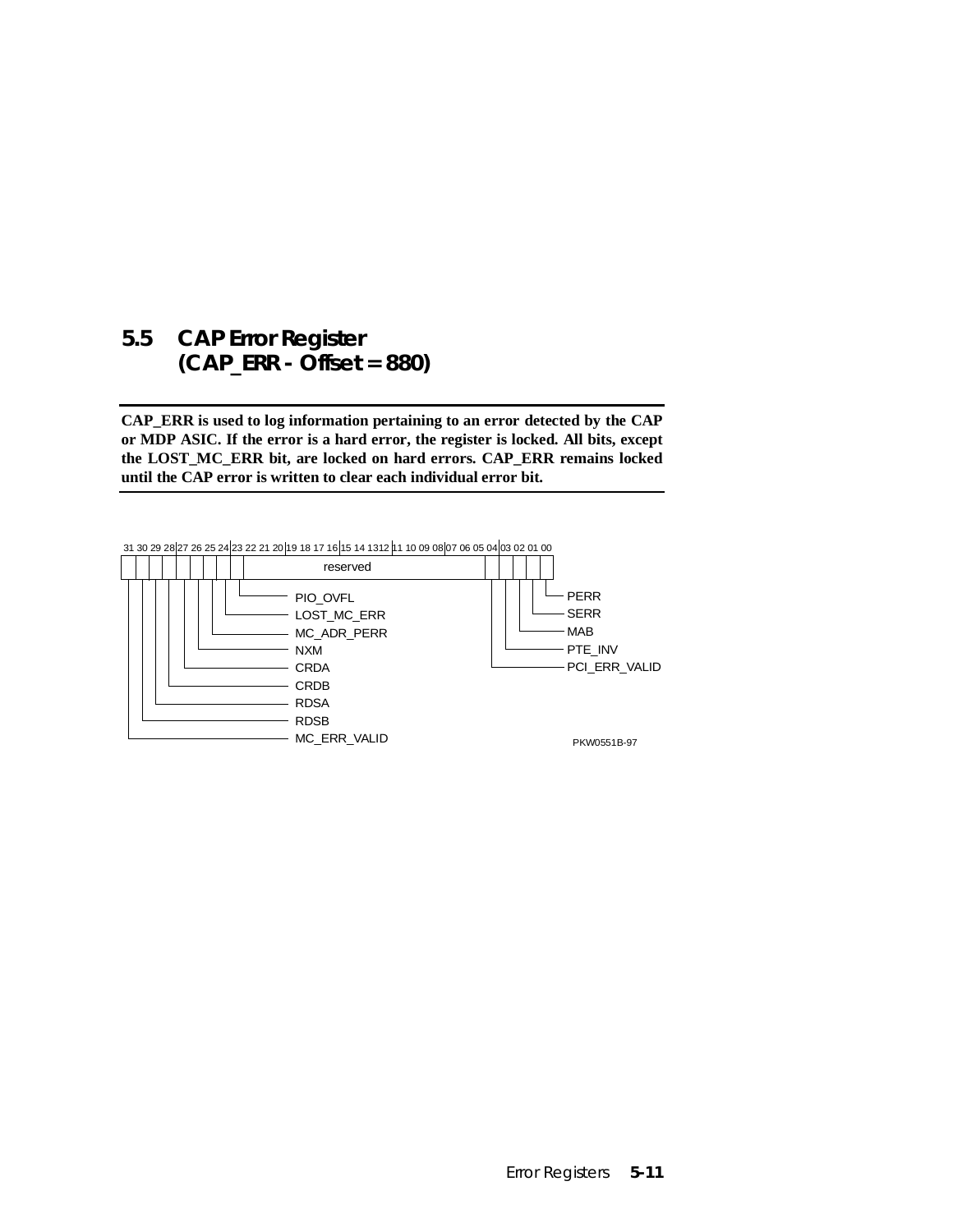| Name         | <b>Bits</b> | <b>Type</b>       | <b>Initial</b><br><b>State</b> | Description                                                                                                                                                                                                                                |
|--------------|-------------|-------------------|--------------------------------|--------------------------------------------------------------------------------------------------------------------------------------------------------------------------------------------------------------------------------------------|
| MC ERR VALID | <31>        | R <sub>O</sub>    | $\Omega$                       | Logical OR of bits $\langle 30:23 \rangle$ in<br>this register. When set<br>MC_ERR0 and MC_ERR1<br>are latched.                                                                                                                            |
| <b>RDSB</b>  | $<$ 30 $>$  | RW1C              | $\Omega$                       | Uncorrectable ECC error<br>detected by MDPB. Clear<br>state in MDPB before<br>clearing this bit.                                                                                                                                           |
| <b>RDSA</b>  | <29         | RW1C              | $\Omega$                       | Uncorrectable ECC error<br>detected by MDPA. Clear<br>state in MDPA before<br>clearing this bit.                                                                                                                                           |
| <b>CRDB</b>  | <28>        | RW1C              | $\Omega$                       | Correctable ECC error<br>detected by MDPB. Clear<br>state in MDPB STAT before<br>clearing this bit.                                                                                                                                        |
| CRDA         | 27          | RW <sub>1</sub> C | $\theta$                       | Correctable ECC error<br>detected by MDPA. Clear<br>state in MDPA STAT before<br>clearing this bit.                                                                                                                                        |
| <b>NXM</b>   | $<$ 26>     | RW1C              | $\theta$                       | System bus master transaction<br>status NXM (Read with<br>Address bit $\langle 39 \rangle$ set but<br>transaction not pended or<br>transaction target above the<br>top of memory register.) CPU<br>will also get a fill error on<br>reads. |
| MC_ADR_PERR  | $<$ 25 $>$  | RW1C              | $\Omega$                       | Set when a system bus<br>command/address parity error<br>is detected.                                                                                                                                                                      |

### **Table 5-5 CAP Error Register**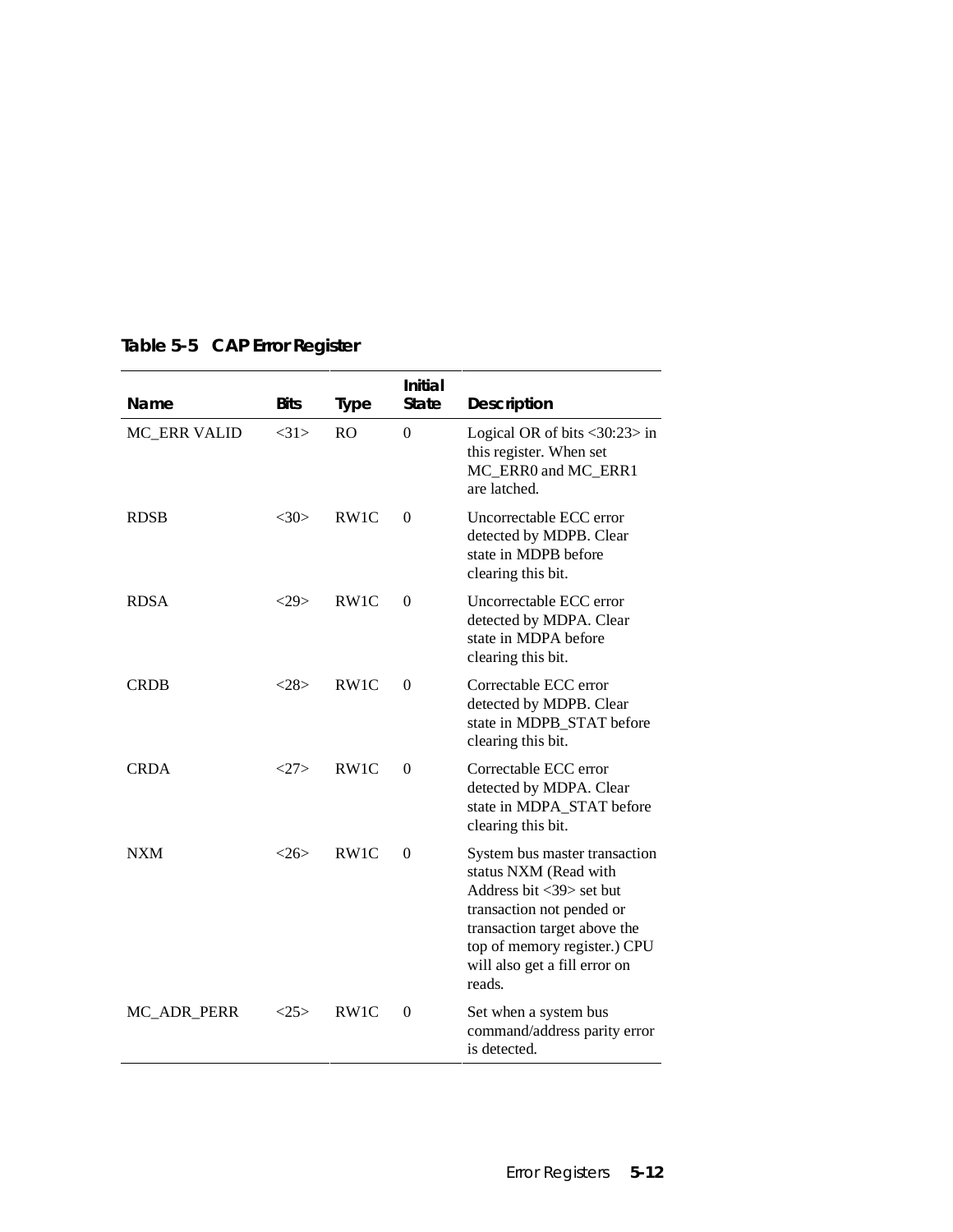| Name          | <b>Bits</b>   | <b>Type</b>       | <b>Initial</b><br><b>State</b> | <b>Description</b>                                                                                                                                                                                                          |
|---------------|---------------|-------------------|--------------------------------|-----------------------------------------------------------------------------------------------------------------------------------------------------------------------------------------------------------------------------|
| LOST_MC_ERR   | 24>           | RW1C              | $\boldsymbol{0}$               | Set when an error is detected<br>but not logged because the<br>associated symptom fields<br>and registers are locked with<br>the state of an earlier error.                                                                 |
| PIO_OVFL      | $<$ 23>       | RW1C              | $\Omega$                       | Set when a transaction that<br>targets this system bus to PCI<br>bus bridge is not serviced<br>because the buffers are full.<br>This is a symptom of setting<br>the PEND_NUM field in<br>CAP_CNTL to an incorrect<br>value. |
| Reserved      | <22:5>        | R <sub>O</sub>    | $\Omega$                       |                                                                                                                                                                                                                             |
| PCI_ERR_VALID | ${<}4{>}$     | R <sub>O</sub>    | $\Omega$                       | Logical OR of bits $\langle 3:0 \rangle$ of<br>this register. When set, the<br>PCI error address register is<br>locked.                                                                                                     |
| PTE_INV       | <3>           | RW <sub>1</sub> C | $\Omega$                       | Invalid page table entry on<br>scatter/gather access.                                                                                                                                                                       |
| <b>MAR</b>    | <2>           | RW1C              | $\Omega$                       | PCI master state machine<br>detected PCI Target Abort<br>(likely cause: NXM) (except<br>Special Cycle). On reads fill<br>error is also returned.                                                                            |
| <b>SERR</b>   | <1>           | RW1C              | $\Omega$                       | PCI target state machine<br>observed SERR#. CAP<br>asserts SERR when it is<br>master and detects target<br>abort.                                                                                                           |
| PERR          | $<\!\!0\!\!>$ | RW <sub>1</sub> C | $\Omega$                       | PCI master state machine<br>observed PERR#.                                                                                                                                                                                 |

### **Table 5-5 CAP Error Register (continued)**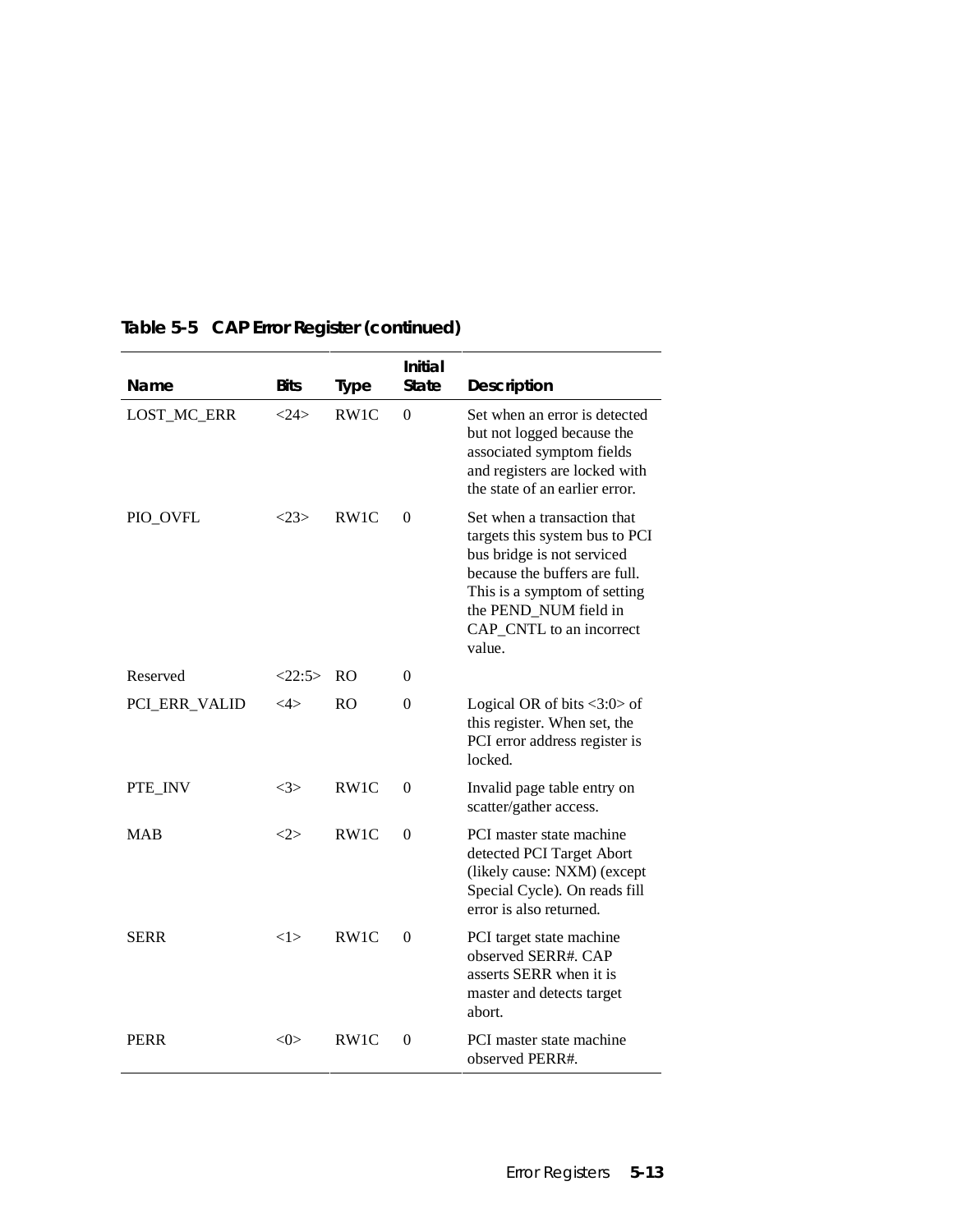### **5.6 PCI Error Status Register 1 (PCI\_ERR1 - Offset = 1040)**

**PCI\_ERR1 is used by the system bus to PCI bus bridge to log bus address <31:0> pertaining to an error condition logged in CAP\_ERR. This register always captures PCI address <31:0>, even for a PCI DAC cycle. When the PCI\_ERR\_VALID bit in CAP\_ERR is clear, the contents are undefined.**

#### 31 30 29 28 27 26 25 24 23 22 21 20 19 18 17 16 15 14 1312 11 10 09 08 07 06 05 04 03 02 01 00

Failing Address ADDR<31:0>

PKW0551C-97

| Name         | <b>Bits</b> | Type | Initial<br><b>State</b> | <b>Description</b>                                                                                                 |
|--------------|-------------|------|-------------------------|--------------------------------------------------------------------------------------------------------------------|
| ADDR < 31:0> | $<$ 31:0>   | RO.  | $\theta$                | Contains address bits<br>$\langle 31:0 \rangle$ of the transaction<br>on the PCI bus when an<br>error is detected. |

**Table 5-6 PCI Error Status Register 1**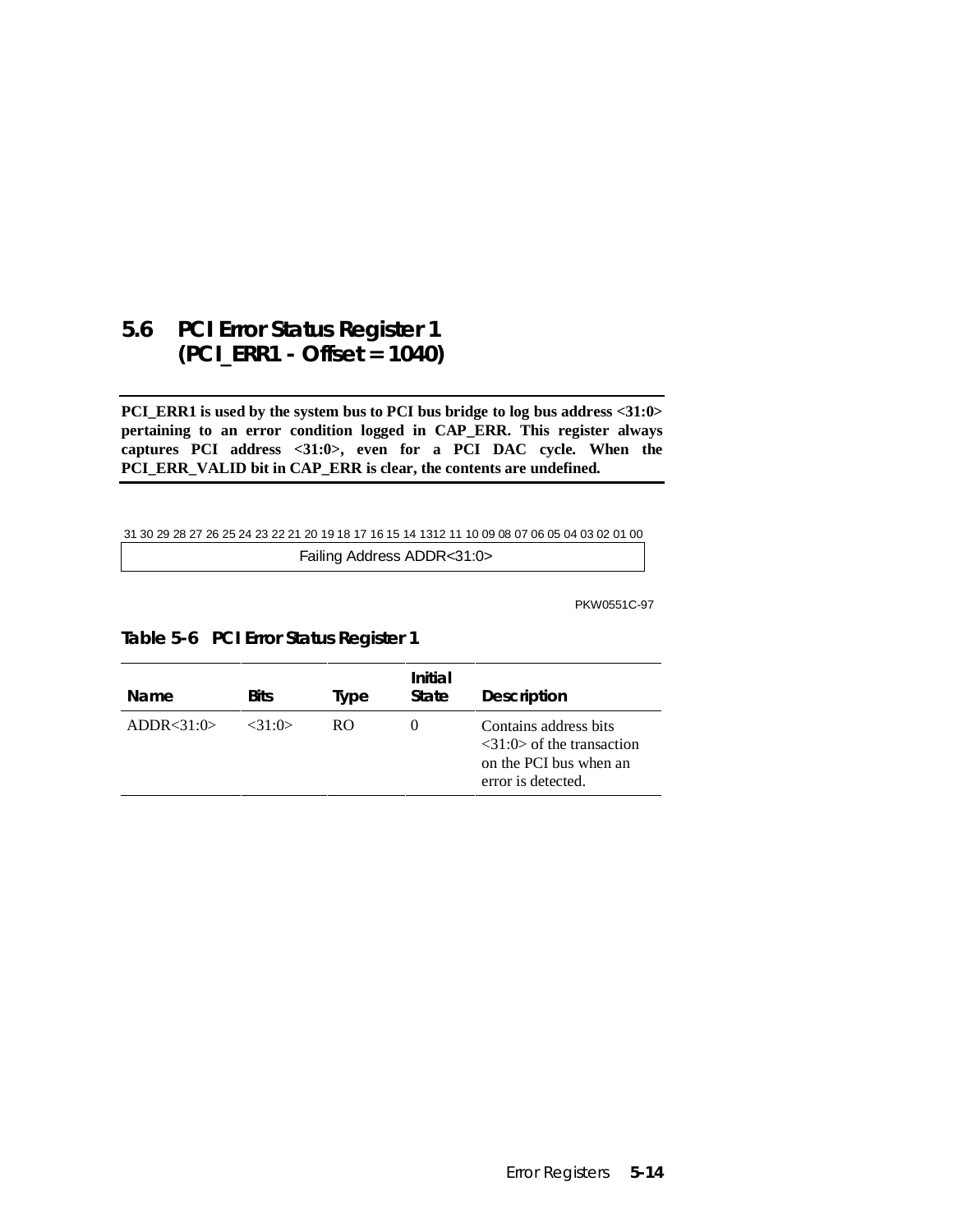# **Chapter 6 Removal and Replacement**

This chapter describes removal and replacement procedures for field-replaceable units (FRUs).

### **6.1 System Safety**

**Observe the safety guidelines in this section to prevent personal injury.**

*CAUTION: Wear an antistatic wrist strap whenever you work on a system.*

*WARNING: When the system interlocks are disabled and the system is still powered on, voltages are low in the system, but current is high. Observe the following guidelines to prevent personal injury.*

- *1. Remove any jewelry that may conduct electricity before working on the system.*
- *2. If you need to access the system card cage, power down the system and wait 2 minutes to allow components in that area to cool.*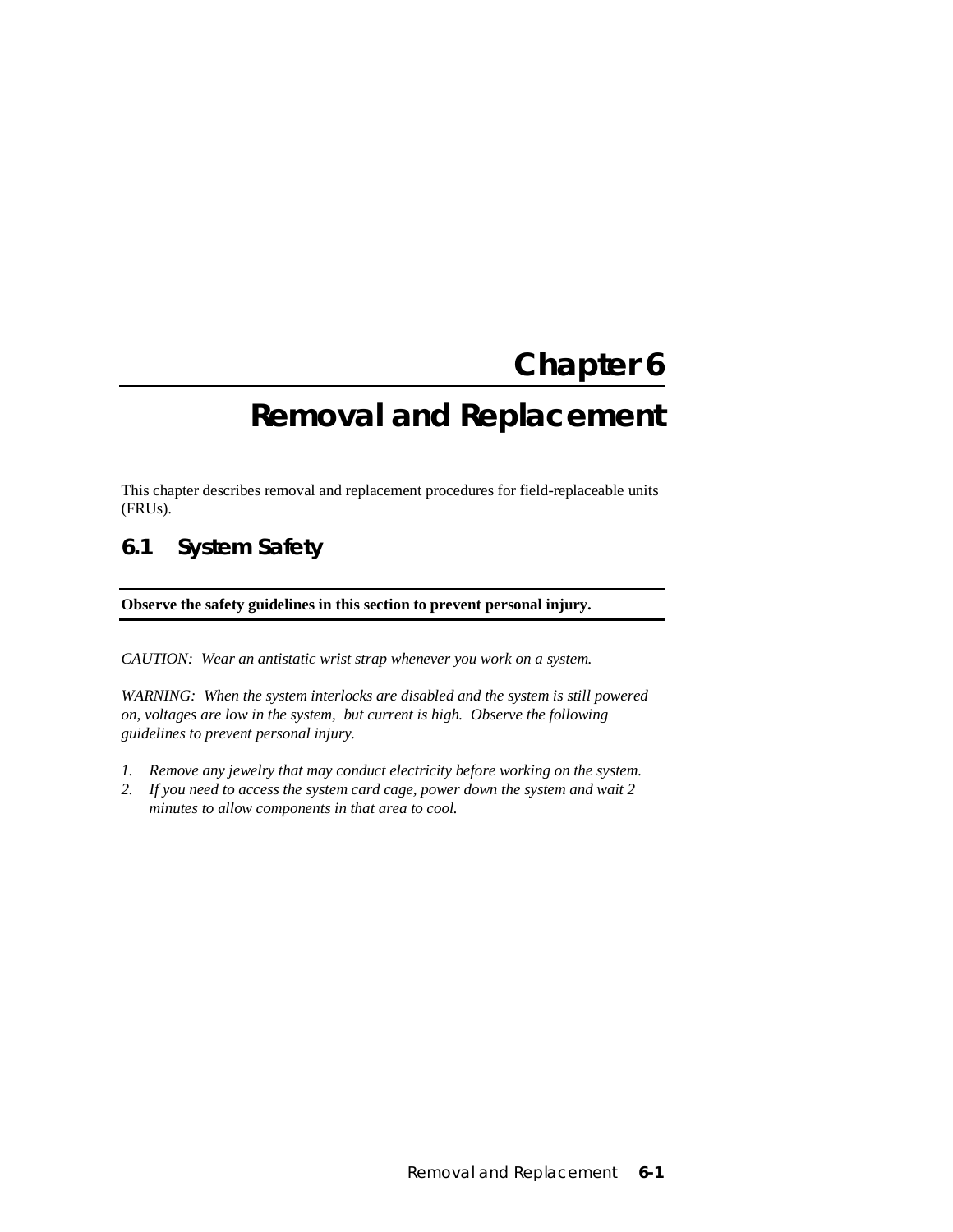### **6.2 FRU List**

Figure 6-1 shows the locations of FRUs, and Table 6-1 lists the part numbers of all field-replaceable units.



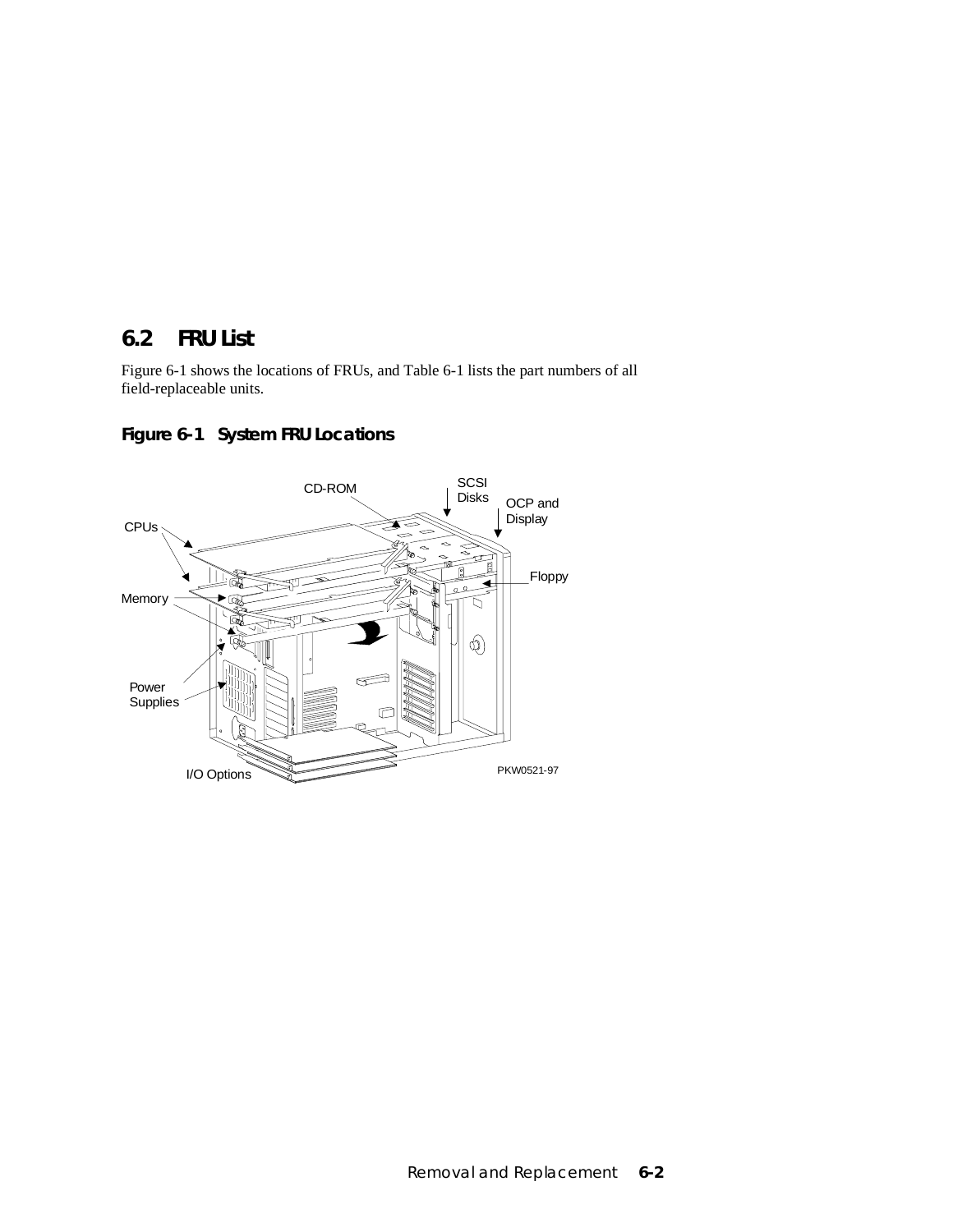| <b>CPU Modules</b>             |                                                 |  |  |  |
|--------------------------------|-------------------------------------------------|--|--|--|
| <b>B3007-AA</b>                | 400 MHz CPU 4 Mbyte cache                       |  |  |  |
| <b>B3007-CA</b>                | 533 MHz CPU, 4 Mbyte cache                      |  |  |  |
| <b>Memory Modules</b>          |                                                 |  |  |  |
| 54-25084-DA<br>20-47405-D3     | 32 Mbyte DIMM (synchronous)                     |  |  |  |
| 54-25092-DA<br>20-45619-D3     | 128 Mbyte DIMM (synchronous)                    |  |  |  |
| 54-25149-01                    | Memory riser card                               |  |  |  |
|                                | System Backplane, Display, and support hardware |  |  |  |
| 54-25147-01                    | System motherboard                              |  |  |  |
| RX23L-AB                       | Floppy                                          |  |  |  |
|                                | <b>CD-ROM</b>                                   |  |  |  |
| 54-23302-02                    | OCP assembly                                    |  |  |  |
| 70-31349-01                    | Speaker assembly                                |  |  |  |
| Fans                           |                                                 |  |  |  |
| 70-31351-01                    | Cooling fan 120x120                             |  |  |  |
| 70-31350-01                    | Cooling fan 92x92                               |  |  |  |
| 12-24701-34                    | CPU fan                                         |  |  |  |
| <b>Power System Components</b> |                                                 |  |  |  |
| 30-43120-02                    | Power supply                                    |  |  |  |
| <b>SCSI Hardware</b>           |                                                 |  |  |  |
| 54-23365-01                    | SCSI backplane                                  |  |  |  |
|                                | Ultra SCSI bus extender                         |  |  |  |

### **Table 6-1 Field-Replaceable Unit Part Numbers**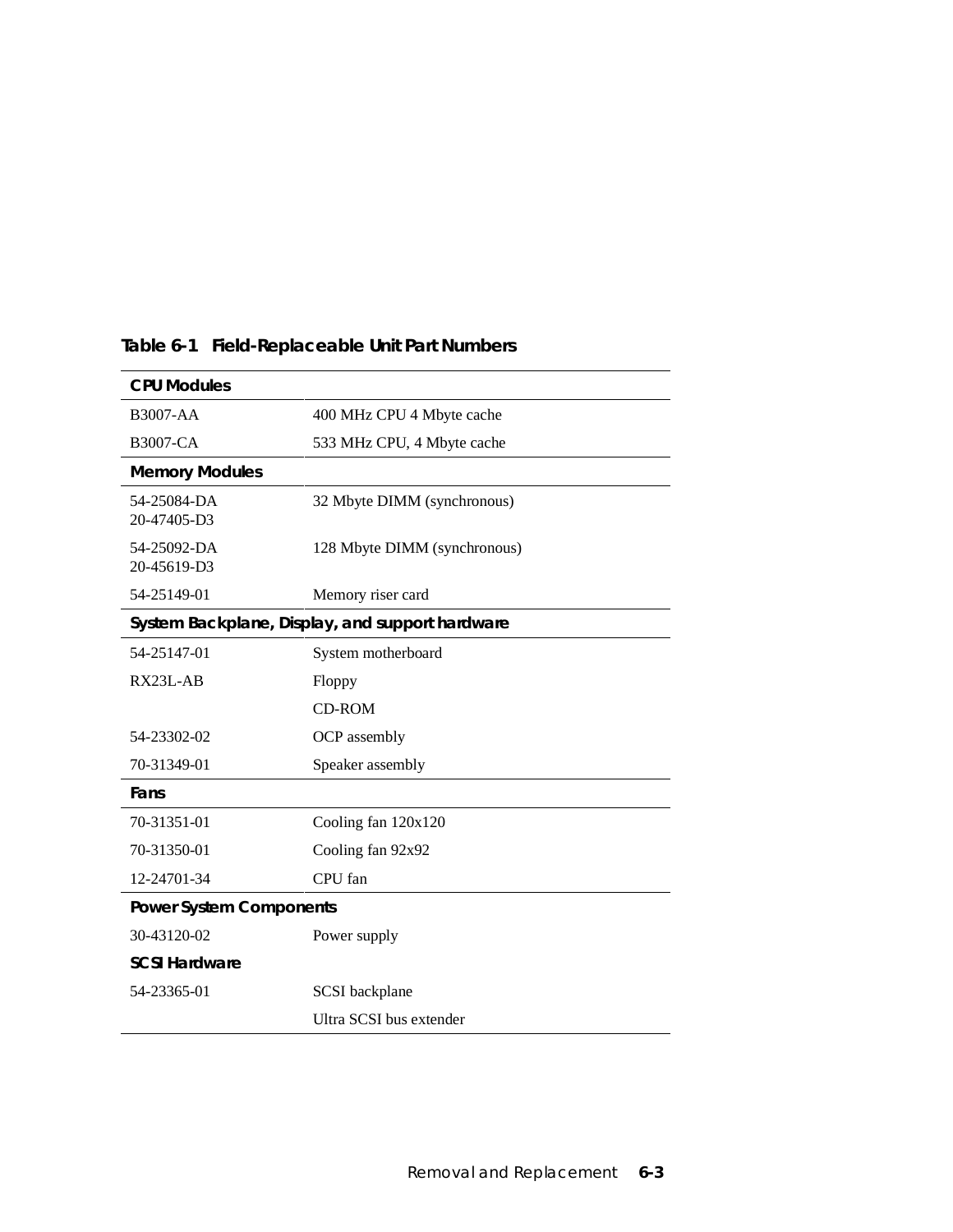| <b>Power Cords</b>           |                                       |                                          |                         |
|------------------------------|---------------------------------------|------------------------------------------|-------------------------|
| <b>BN26J-1K</b>              |                                       | North America, Japan 12V, 75-inches long |                         |
| <b>BN19H-2E</b>              |                                       | Australia, New Zealand, 2.5m long        |                         |
| <b>BN19C-2E</b>              |                                       | Central Europe, 2.5m long                |                         |
| <b>BN19A-2E</b>              |                                       | UK, Ireland, 2.5m long                   |                         |
| <b>BN19E-2E</b>              |                                       | Switzerland 2.5m long                    |                         |
| <b>BN19K-2E</b>              |                                       | Denmark, 2.5m long                       |                         |
| <b>BN19Z-2E</b>              |                                       | Italy, 2.5m long                         |                         |
| <b>BN19S-2E</b>              | Egypt, India, South Africa, 2.5m long |                                          |                         |
| <b>BN18L-2E</b>              | Israel, 2.5m long                     |                                          |                         |
| <b>Ultra SCSI Cables and</b> |                                       |                                          |                         |
| <b>Jumpers</b>               |                                       | From                                     | To                      |
| 17-04143-01                  | 68 pin con cable                      | <b>SCSI</b> controller                   | Ultra SCSI bus extender |
| 17-04022-03                  | 68 pin con cable                      | Ultra SCSI bus<br>extender               | SCSI backpln signal con |
| 17-04021-01                  | 68 pin con jumpr                      | SCSI backpln                             | SCSI backpln            |
| 17-04019-02                  | 68 pin con cable                      | External prt on<br>SCSI backpln          | Terminator              |
| 12-41768-03                  | 68 pin terminator                     |                                          | End or 17-04019-02      |

**Table 6-1 Field-Replaceable Unit Part Numbers (continued)**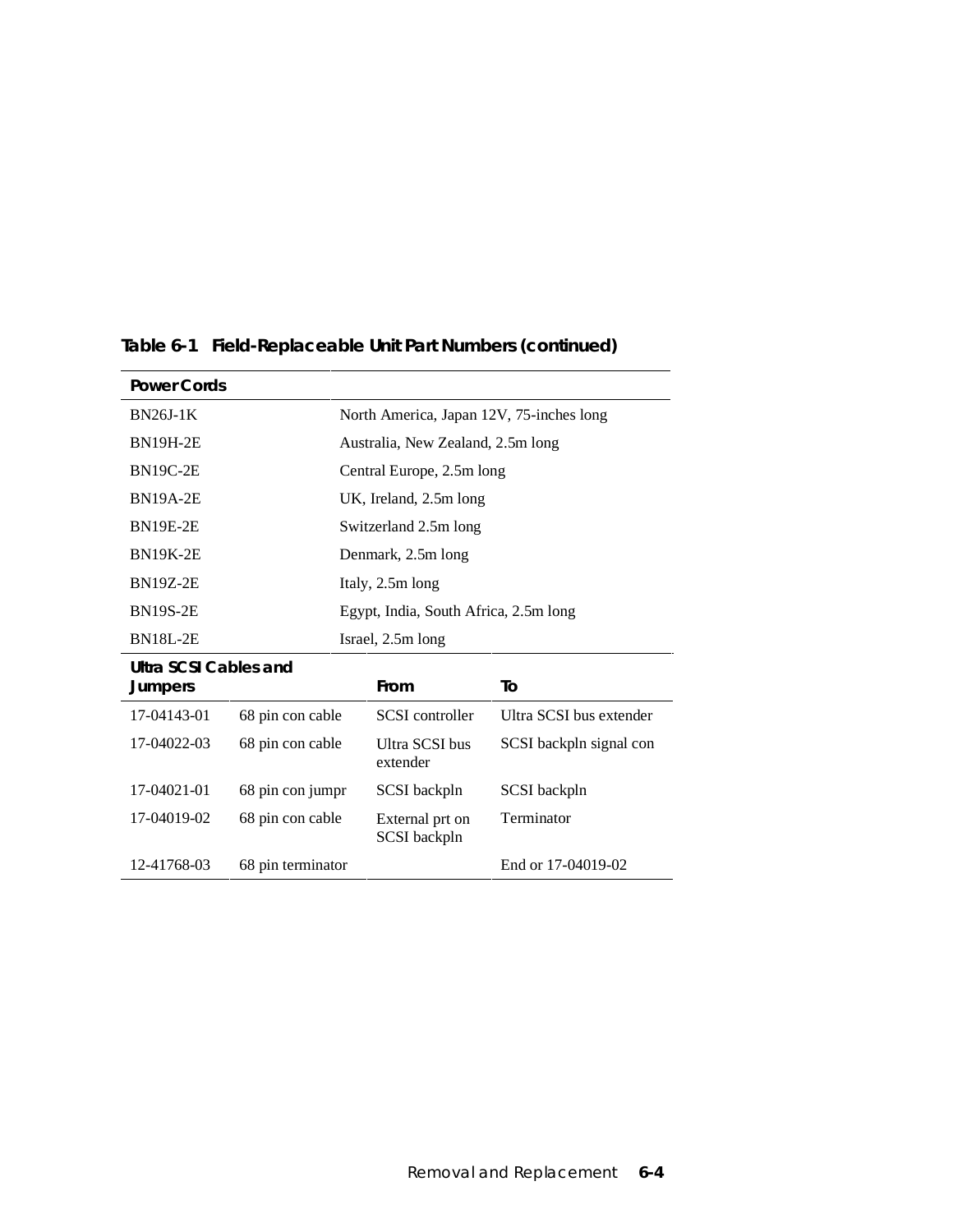| <b>System Cables and</b><br><b>Jumpers</b> |                                                                      | From                                                               | To                                                                                                                                                                                                                                                                          |
|--------------------------------------------|----------------------------------------------------------------------|--------------------------------------------------------------------|-----------------------------------------------------------------------------------------------------------------------------------------------------------------------------------------------------------------------------------------------------------------------------|
| 17-01495-01                                | Current share<br>cable                                               | Current share<br>conn on PS0                                       | Current share conn on<br>PS <sub>1</sub>                                                                                                                                                                                                                                    |
| 17-03970-02                                | Floppy signal<br>cable (34 pin)                                      | Floppy conn<br>on mbrd                                             | Floppy                                                                                                                                                                                                                                                                      |
| 17-03971-01                                | OCP signal                                                           | OCP conn on<br>mbrd                                                | OCP signal                                                                                                                                                                                                                                                                  |
|                                            | Twisted pair<br>(yellow and green)                                   | J2 RCM conn<br>on mbrd                                             | Power conn on OCP                                                                                                                                                                                                                                                           |
|                                            | Twisted pair (red<br>and black)                                      | <b>OCP</b>                                                         | Interlock switch pigtail                                                                                                                                                                                                                                                    |
| 70-31348-01                                | Interlock switch<br>and pigtail cable                                | Interlock<br>switch assy                                           | Twisted pair (red and<br>black) OCP DC enable<br>pwr cable from OCP conn                                                                                                                                                                                                    |
| 17-04685-01                                | <b>SCSI CD-ROM</b><br>sig cable                                      | <b>CD-ROM</b><br>conn on mbrd                                      | CD-ROM sig conn                                                                                                                                                                                                                                                             |
| 70-37346-01                                | Power harness                                                        | Power<br>supply(s)                                                 | 3 conns. On sys mbrd<br>CD-ROM drv pwr<br>Floppy pwr<br>Optional drive above Flop<br>Single ultra SCSI config<br>StorageWorks backpln<br>and pwr cable to Ultra<br><b>SCSI</b> bus extender<br>Dual Ultra SCSI config<br>two pwr cables to two<br><b>SCSI</b> bus extenders |
| 17-04700-01                                | Power cable to<br><b>Ultra SCSI</b> bus<br>$extndr(s)$ Y<br>cable(s) | <b>Ultra SCSI</b> bus<br>$extndr(s)$ pwr<br>and StrWrks<br>backpln | Power harness                                                                                                                                                                                                                                                               |

### **Table 6-1 Field-Replaceable Unit Part Numbers (continued)**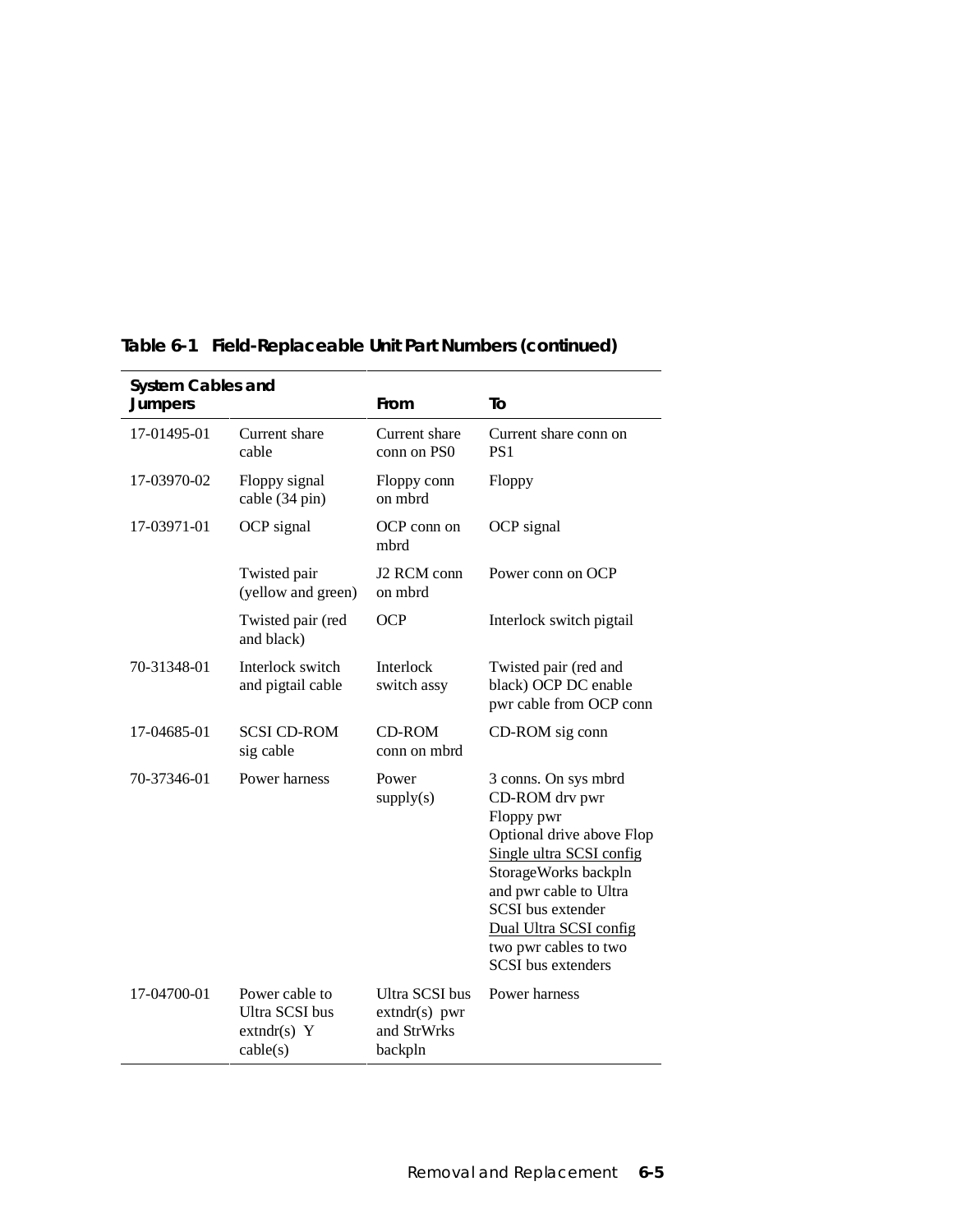### **6.3 System Exposure**

**The system has three sheet metal covers, one on top and one on each side. The covers are removed to expose the system card cage and the power/SCSI sections.**



### **Figure 6-2 Exposing the System**

IP00205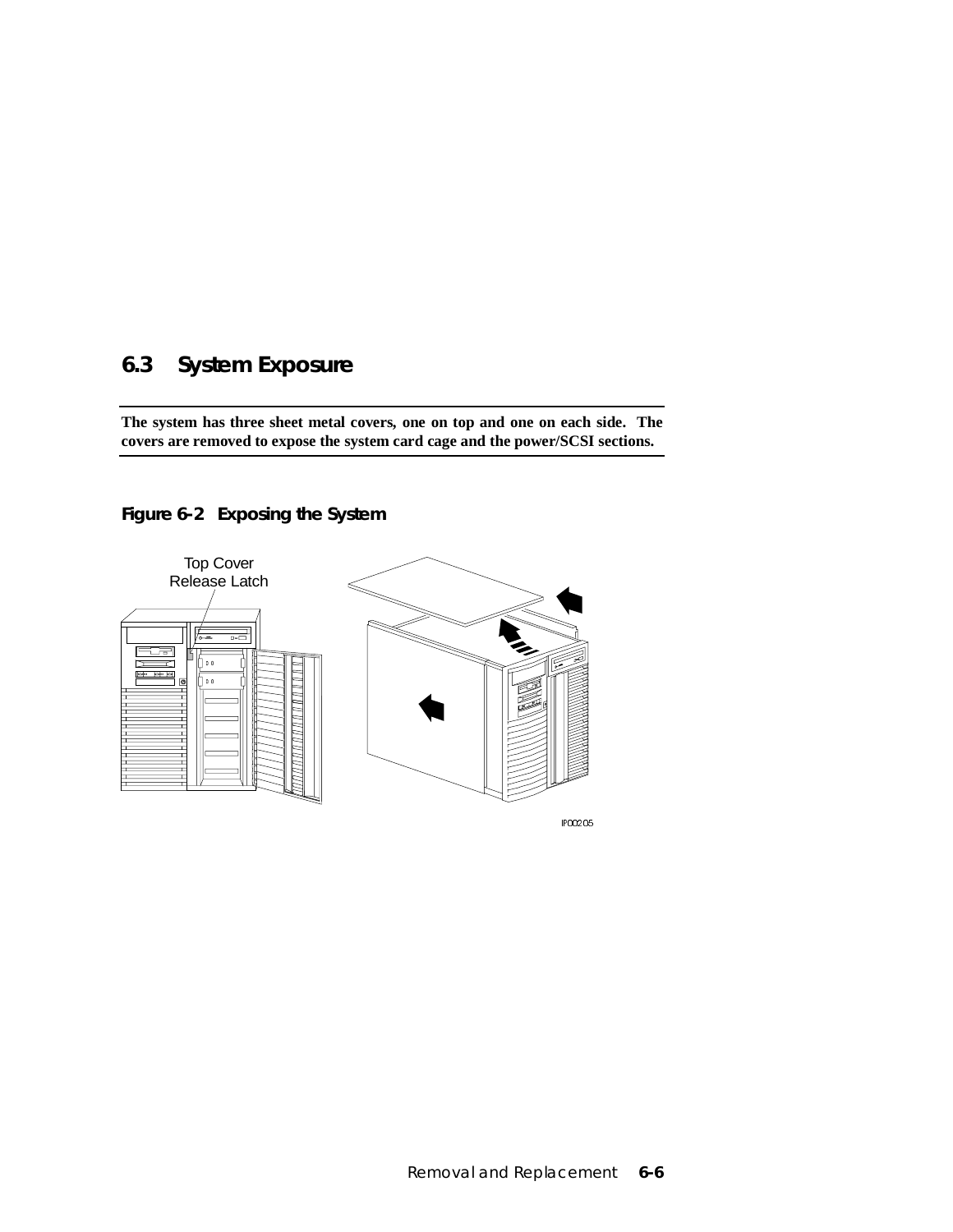### **Exposing the System**

*CAUTION: Be sure the system On/Off button is in the "off" position before removing system covers.*

- 1. Shutdown the operating system.
- 2. Press the On/Off button to turn the system off.
- 3. Unlock and open the door that exposes the storage shelf.
- 4. Pull down the top cover latch shown in Figure 6-2 until it latches in the down position.
- 5. Grasp the finger groove at the rear of the top cover and pull it straight back about 2 inches and then lift it off the cabinet.
- 6. Pull a side panel back a few inches, tilt the top away from the machine, and lift it off. (Repeat for the other side)

### **Dressing the System**

Reverse the steps in the exposure process.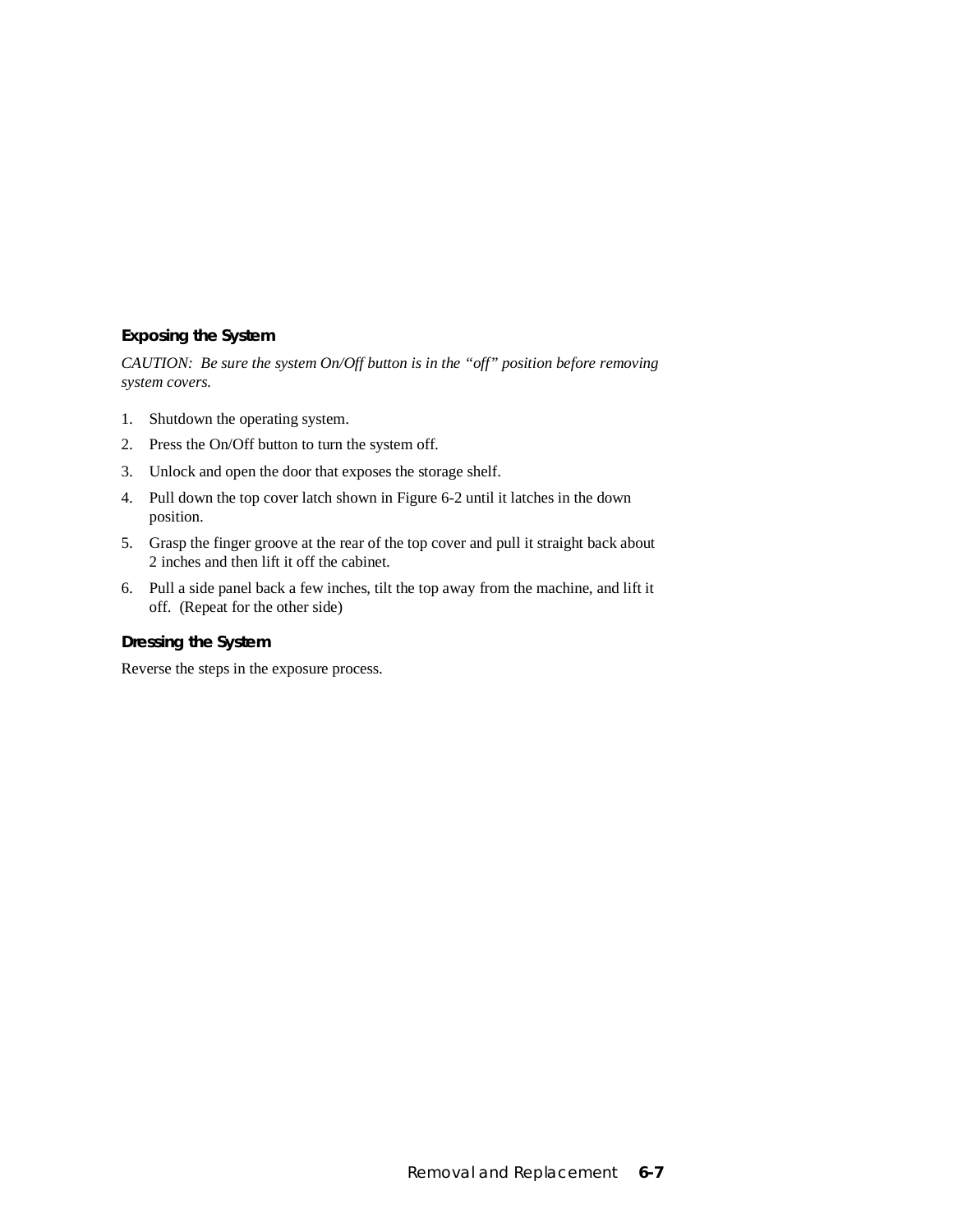### **6.4 CPU Removal and Replacement**

*CAUTION: Several different CPU modules work in these systems. Unless you are upgrading the system be sure you are replacing the CPU you are removing with the same variant of CPU.*





*WARNING: CPU modules and memory modules have parts that operate at high temperatures. Wait 2 minutes after power is removed before touching any module.*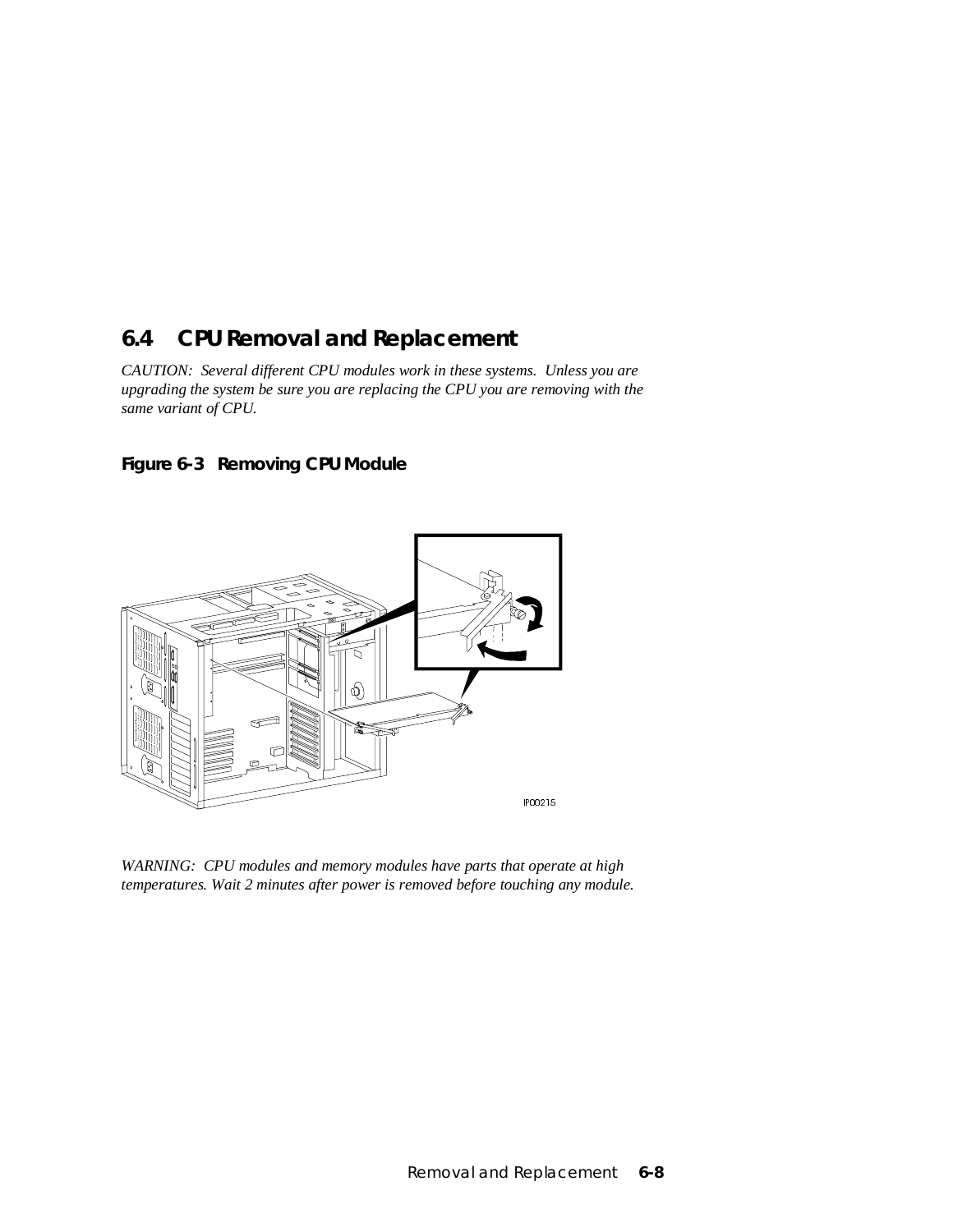- 1. Shut down the operating system and power down the system.
- 2. Expose the card cage side of the system (see Section 6.3).
- 3. Remove the memory riser card next to the CPU you are removing (see Section 6.6).
- 4. Loosen the two captive screws holding the module to the card cage.
- 5. The CPU is held in place with levers at both ends; simultaneously pull the levers away from the module handle and pull the CPU from the cage.

#### **Replacement**

Reverse the steps in the Removal procedure.

### **Verification — DIGITAL UNIX and OpenVMS Systems**

- 1. Bring the system up to the SRM console by pressing the Halt button, if necessary.
- 2. Issue the **show cpu** command to display the status of the new module.

### **Verification — Windows NT Systems**

- 1. Start **AlphaBIOS Setup**, select **Display System Configuration**, and press Enter.
- 2. Using the arrow keys, select **MC Bus Configuration** to display the status of the new module.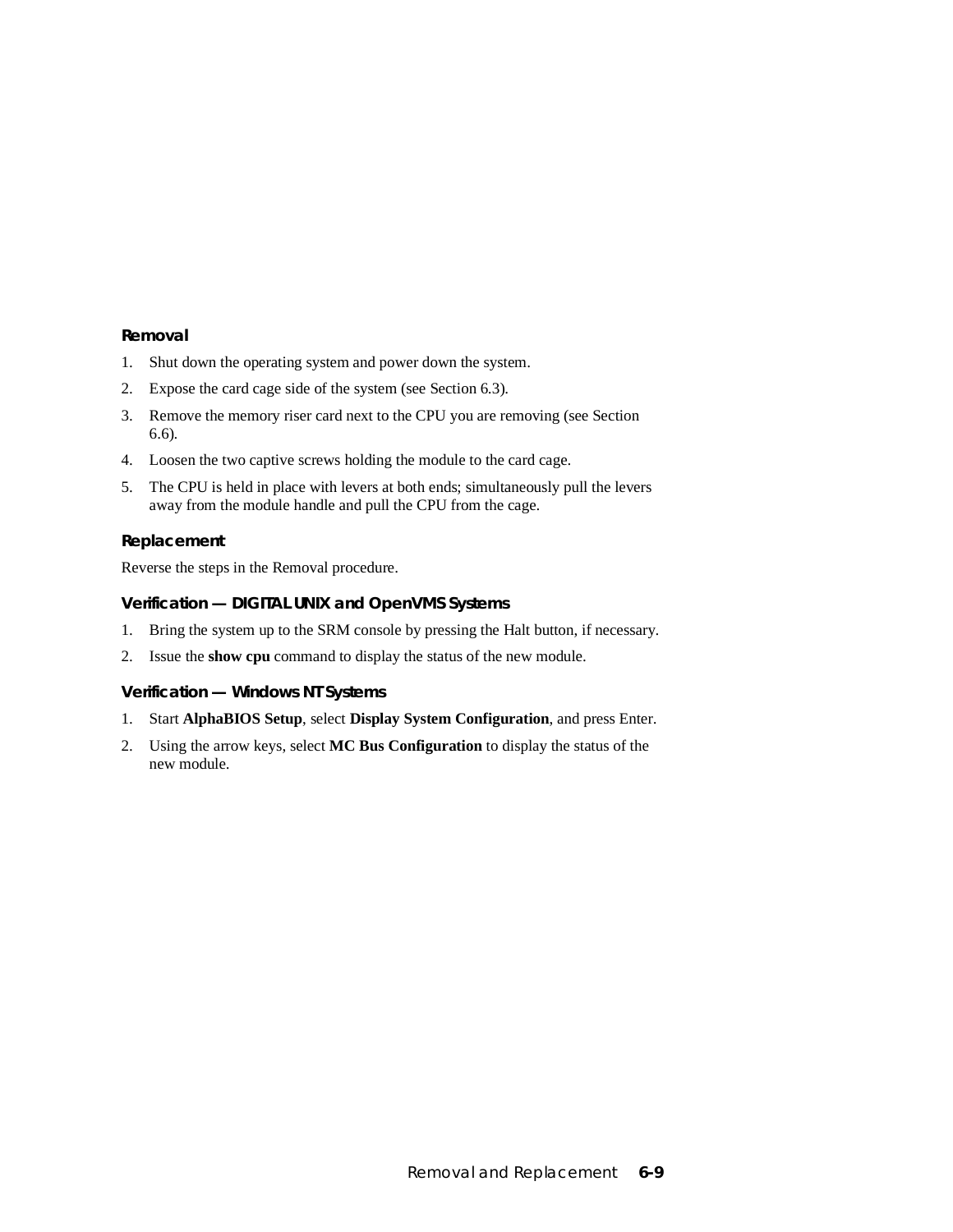# **6.5 CPU Fan Removal and Replacement**

**Figure 6-4 Removing CPU Fan**

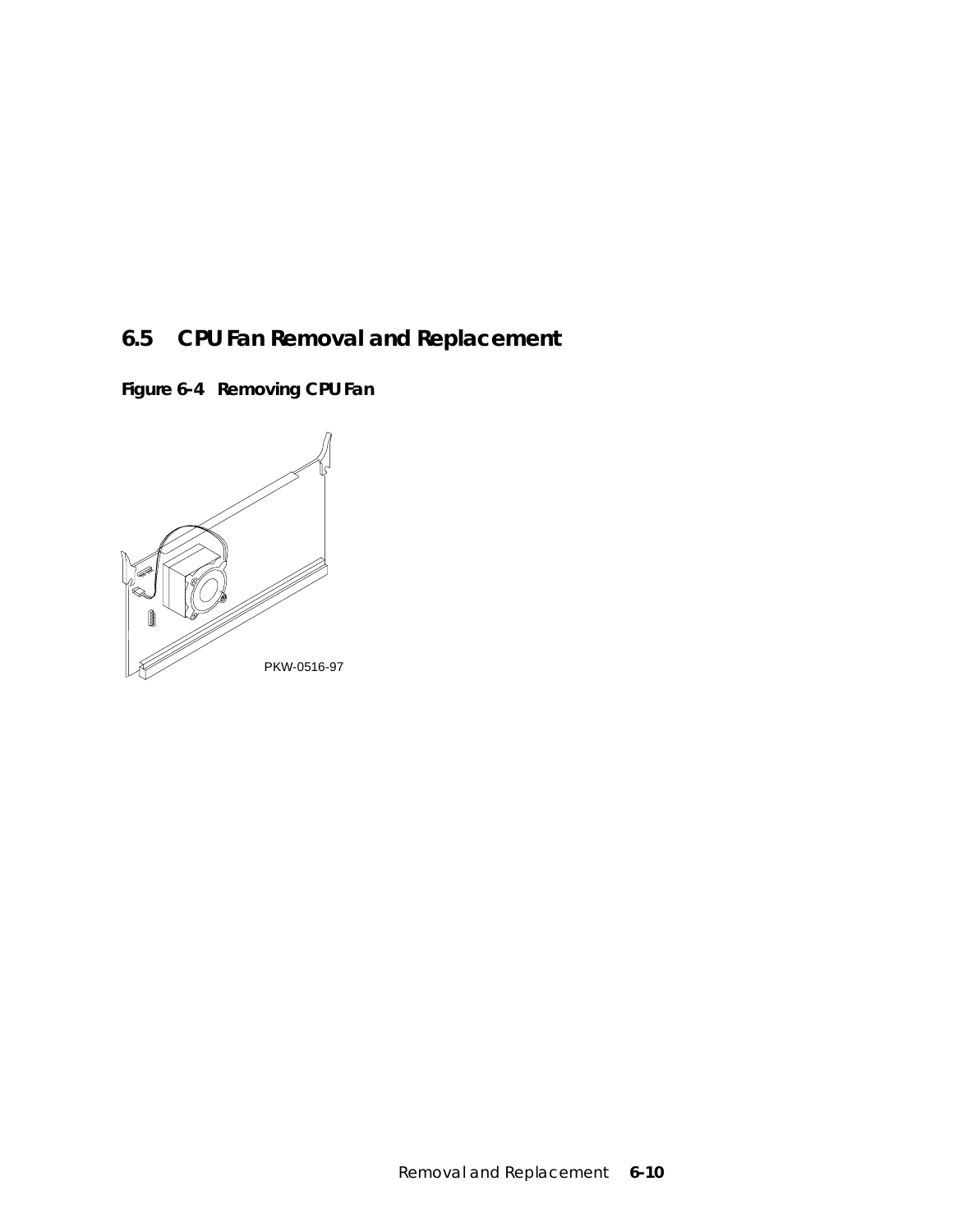- 1. Follow the CPU Removal and Replacement procedure.
- 2. Unplug the fan from the module.
- 3. Remove the four Phillips head screws holding the fan to the Alpha chip's heatsink.

### **Replacement**

Reverse the above procedure.

### **Verification**

If the system powers up, the CPU fan is working.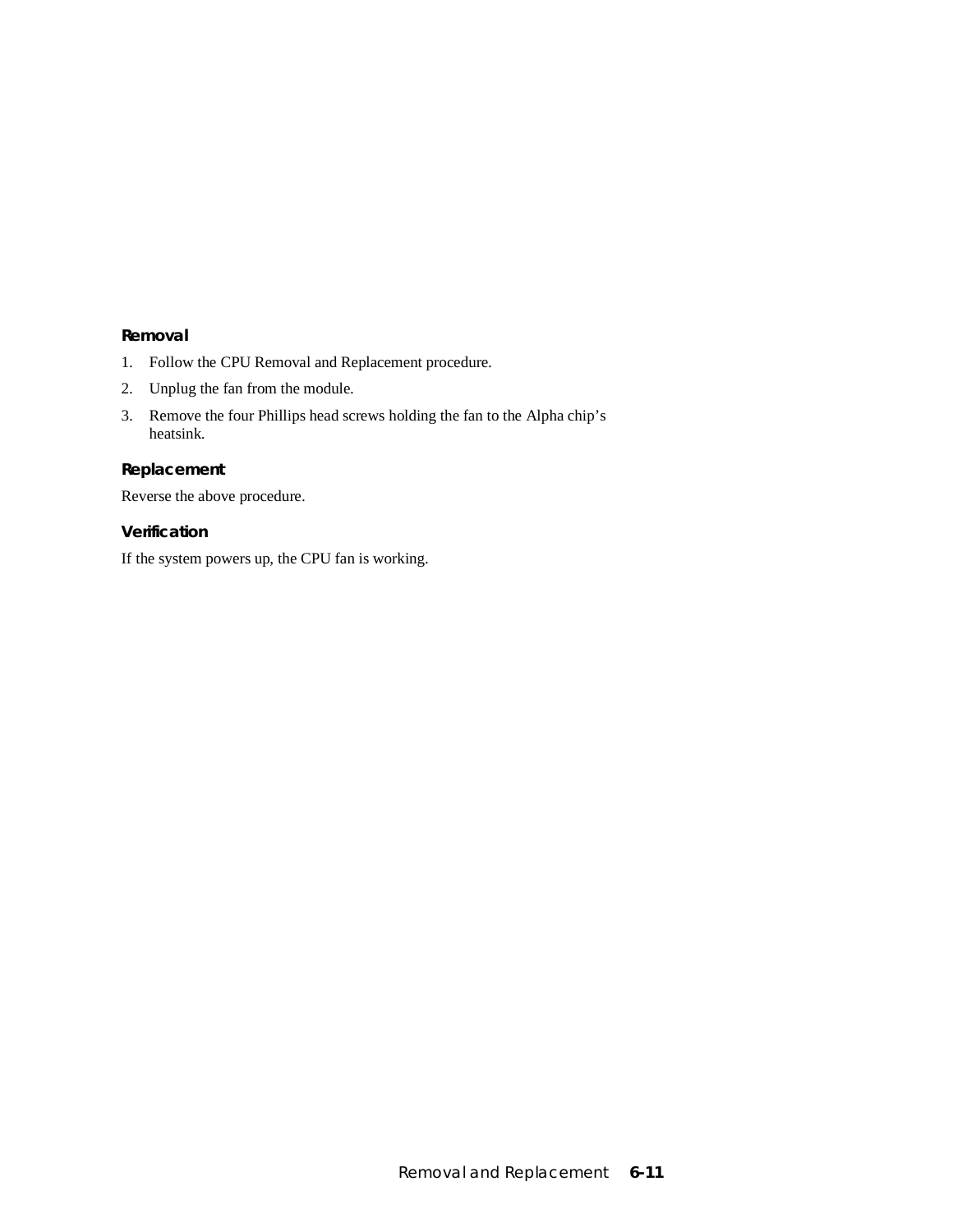### **6.6 Memory Riser Card Removal and Replacement**

*CAUTION: Several different memory DIMMs work in these systems. Be sure you are replacing the broken DIMM with the same variant.*





*WARNING: CPU modules and memory riser cards have parts that operate at high temperatures. Wait 2 minutes after power is removed before touching any module.*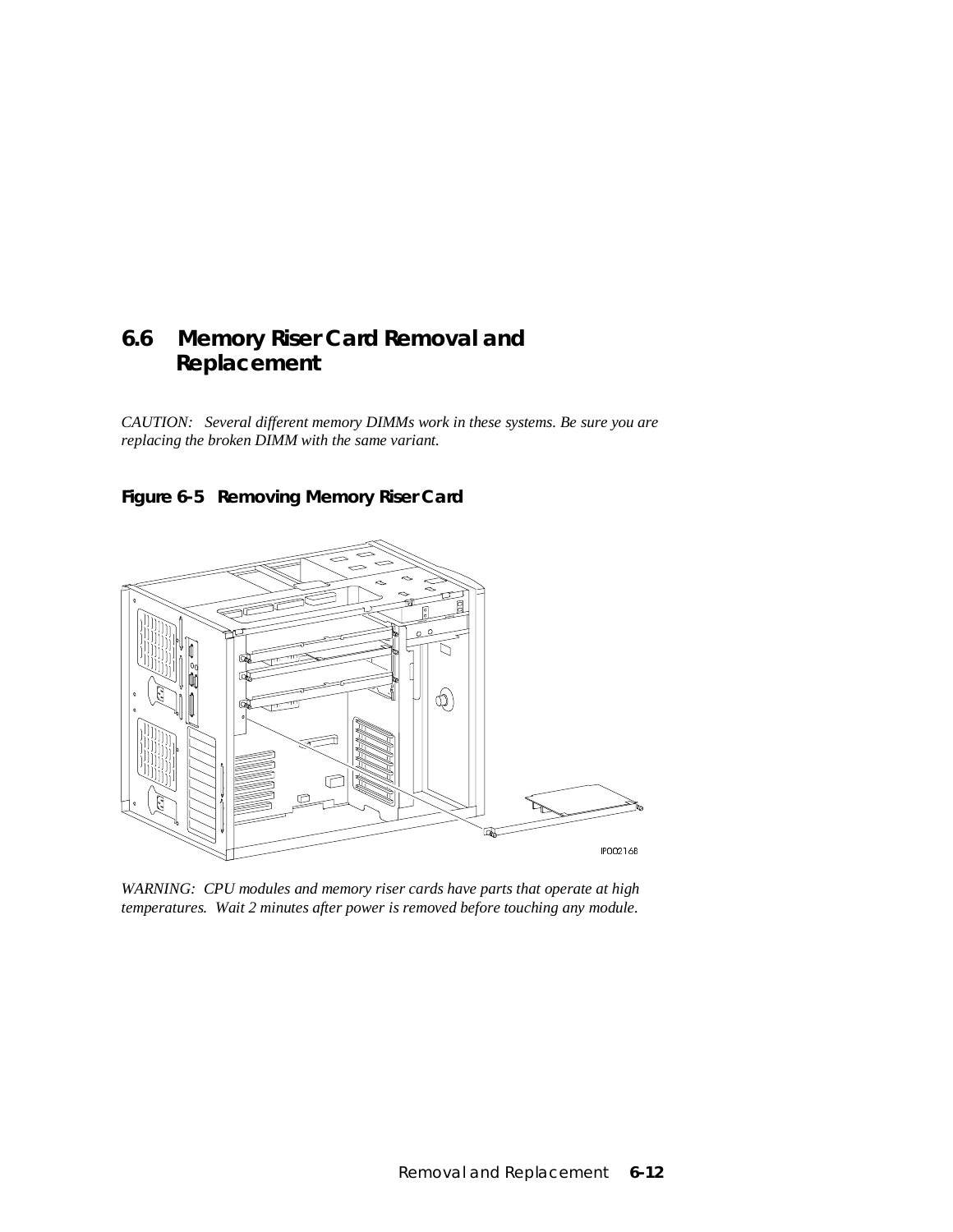- 1. Shut down the operating system and power down the system.
- 2. Expose the card cage side of the system (see Section 6.3).
- 3. There are two riser cards, one High and one Low. After you have determined which should be removed, loosen the two captive screws that secure the riser card to the card cage.
- 4. Lift the riser card from the card cage.

#### **Replacement**

Reverse the steps in the Removal procedure.

*NOTE: Memory DIMMs are installed in pairs and it is important that the pairs are the same size. When you replace a bad DIMM, be sure to replace it with the same size DIMM as the one you removed.*

### **Verification — DIGITAL UNIX and OpenVMS Systems**

- 1. Bring the system up to the SRM console by pressing the Halt button, if necessary.
- 2. Issue the **show memory** command to display the status of the new memory.
- 3. Verify the functioning of the new memory by issuing the command **test mem***n*, where *n* is 0, 1, 2, 3, or  $*$ .

#### **Verification — Windows NT Systems**

- 1. Start **AlphaBIOS Setup**, select **Display System Configuration**, and press Enter.
- 2. Using the arrow keys, select **Memory Configuration** to display the status of the new memory.
- 3. Switch to the SRM console (press the Halt button in so that the LED on the button lights and reset the system). Verify the functioning of the new memory by issuing the command **test mem***n*, where *n* is 0, 1, 2, 3, or  $*$ .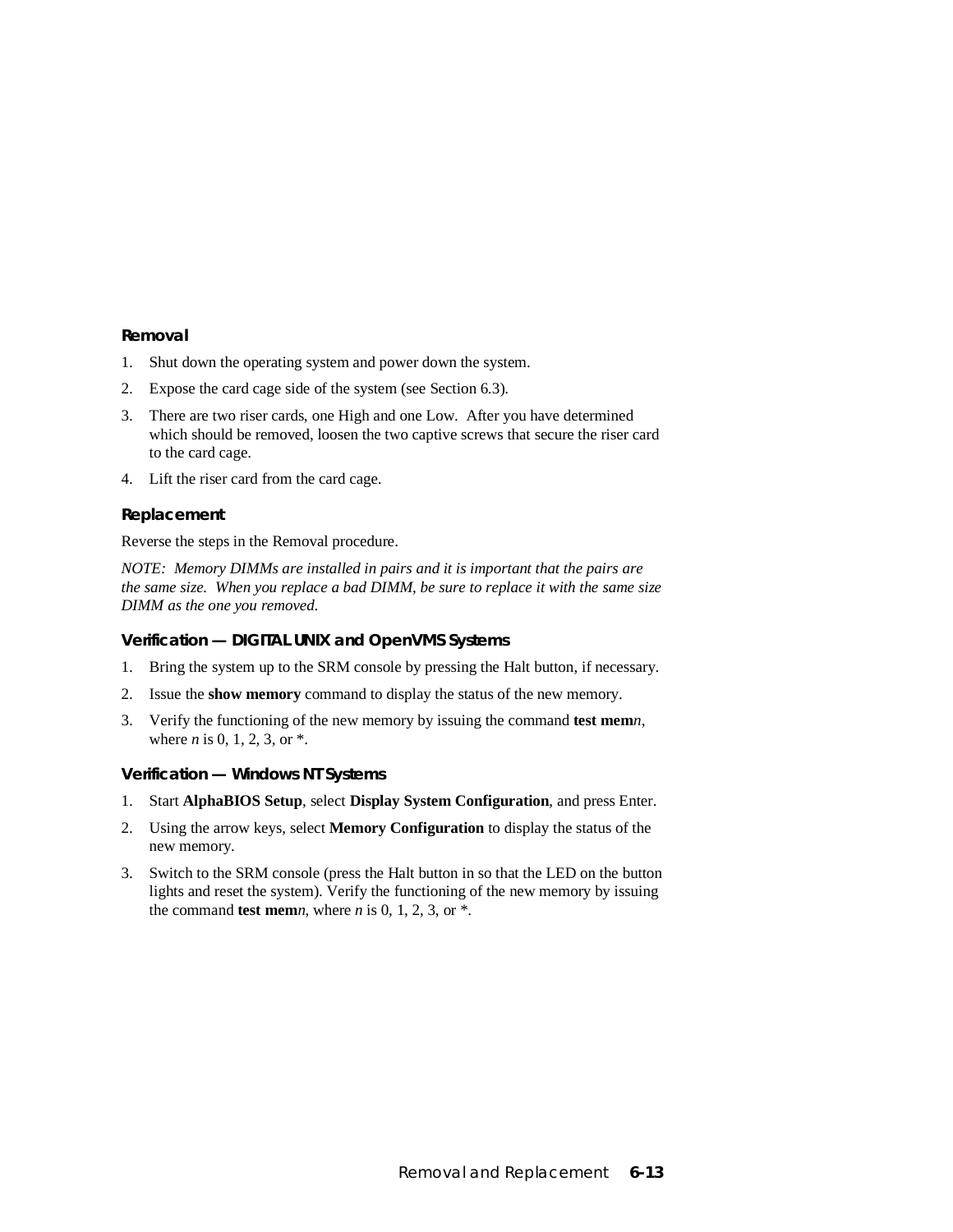# **6.7 DIMM Removal and Replacement**

**Figure 6-6 Removing a DIMM from a Memory Riser Card**

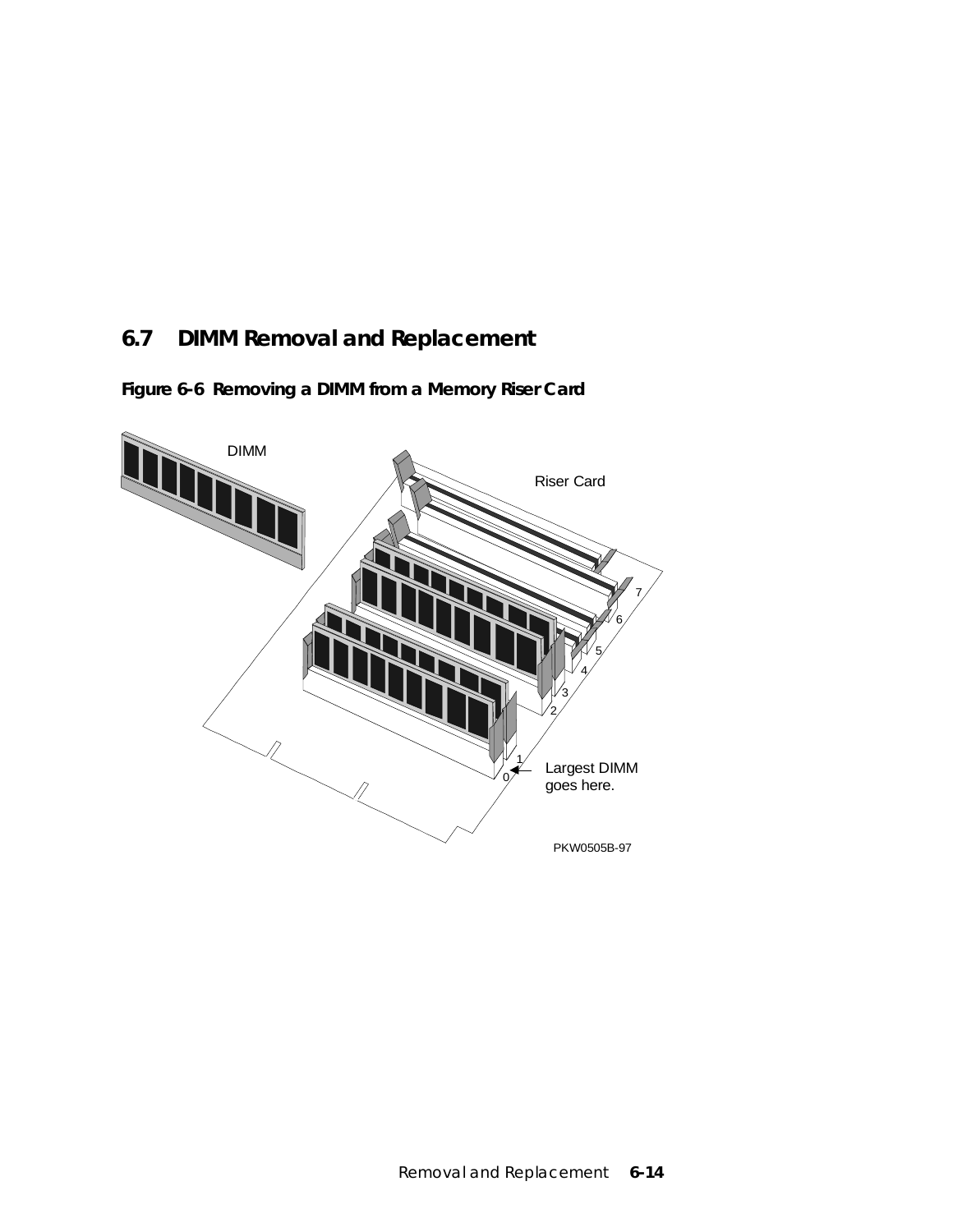- 1. Shut down the operating system and power down the system.
- 2. Expose the card cage side of the system (see Section 6.3).
- 3. Remove the memory riser card that has the broken memory DIMM (see Section 6.6).
- 4. There are prying/retaining levers on the connectors in each slot on the riser card. Press both levers in an arc away from the DIMM and gently pull the DIMM from the connector.

#### **Replacement**

Reverse the steps in the Removal procedure.

#### **Verification**

Follow the verification procedure recommended for the memory riser card, Section 6.6.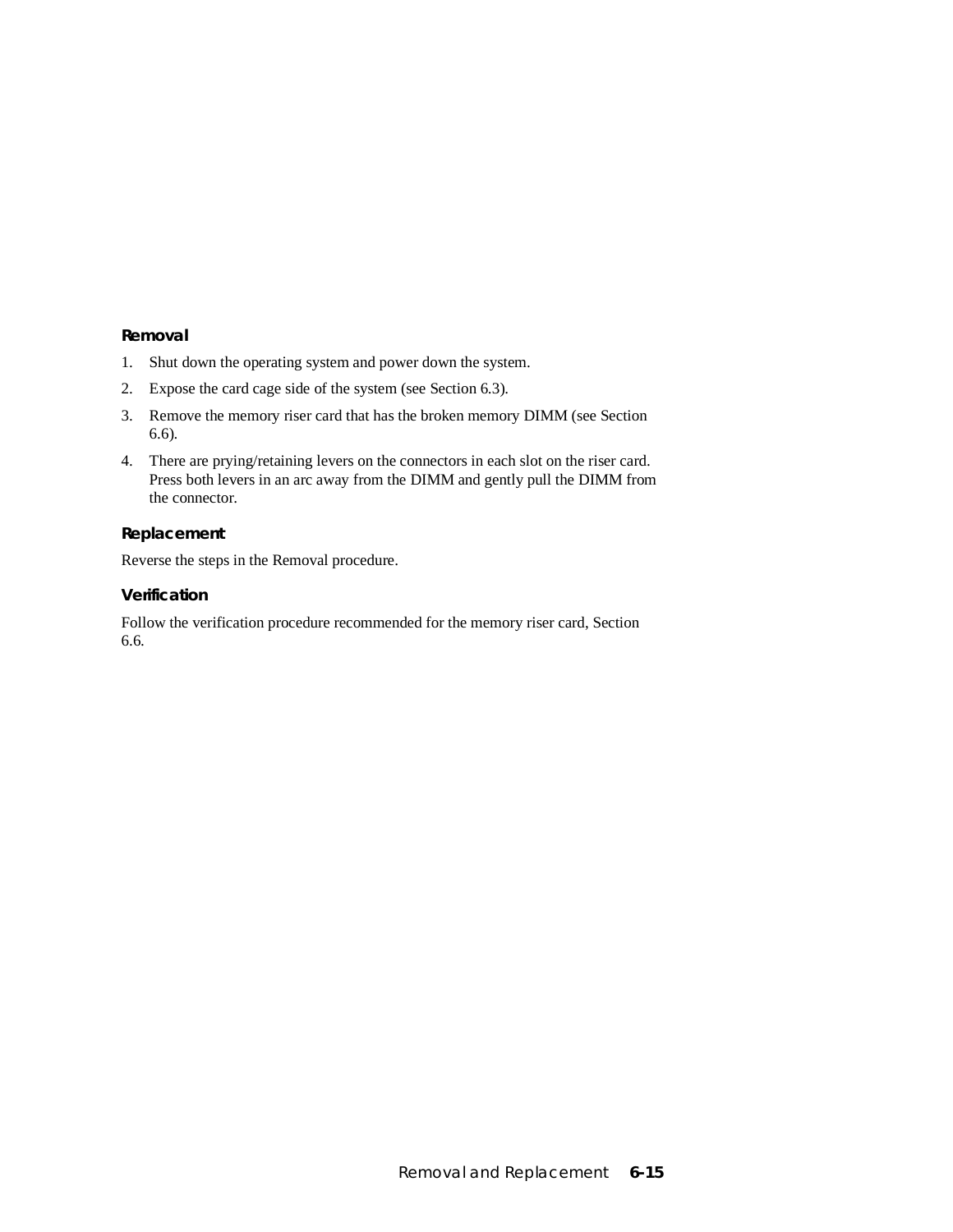### **6.8 System Motherboard Removal and Replacement**

**Figure 6-7 Removing System Motherboard**

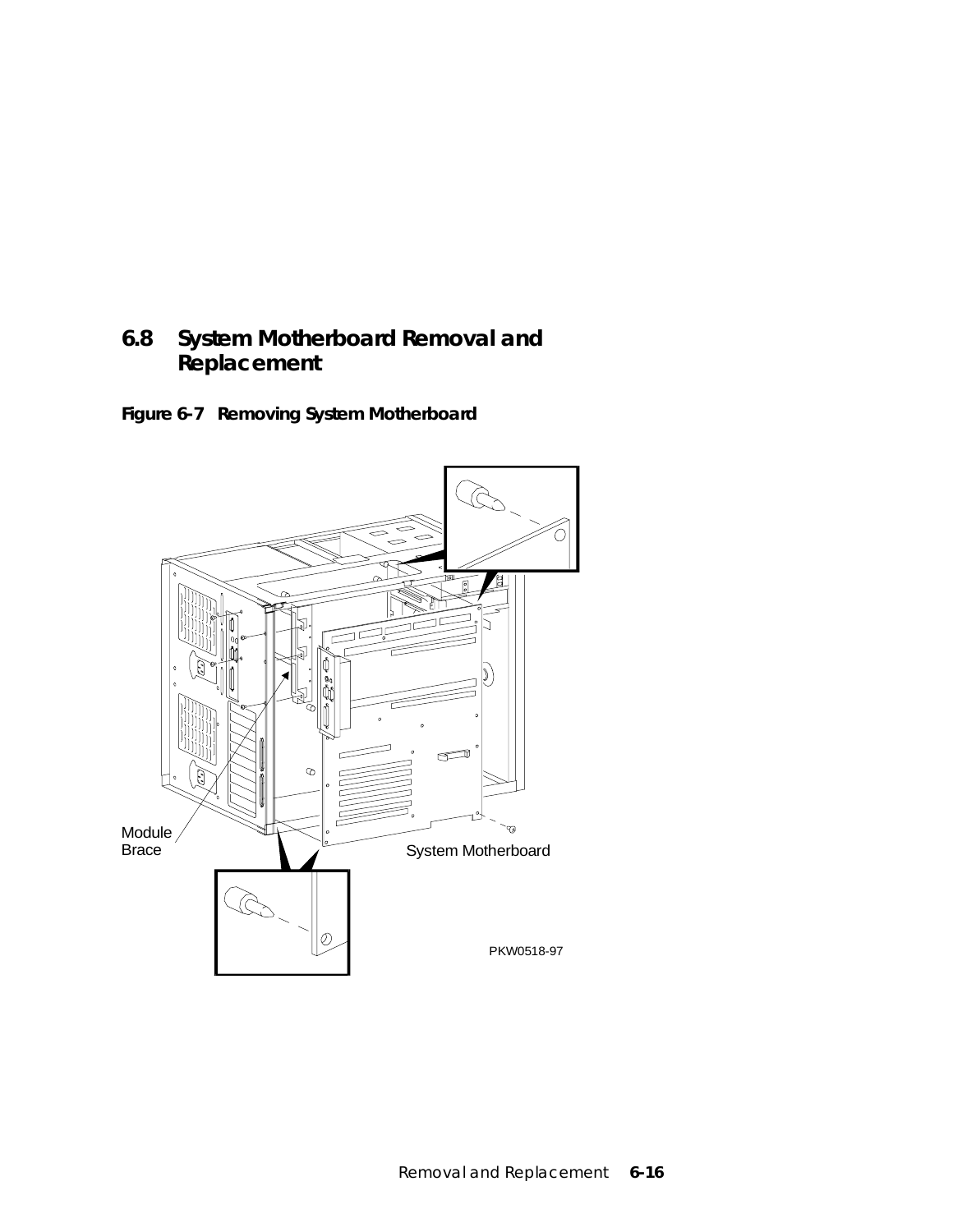- 1. Shut down the operating system and power down the system.
- 2. Expose the card cage side of the system (see Section 6.3).
- 3. Remove both memory riser cards.
- 4. Remove all CPUs.
- 5. Remove all PCI and EISA options.
- 6. From the back of the cabinet, using a Phillips head screwdriver, unscrew the four screws holding the CPU and memory riser card brace from the system frame. Remove the brace.
- 7. Unplug all cables connected to the motherboard and clear access to all screws holding the motherboard in place.
- 8. Using a Phillips head screwdriver unscrew the eleven screws holding the motherboard in place and remove it from the system. Note the two guide studs, one in the upper right corner and the other in the lower left corner, that protrude through holes in the motherboard.

### **Replacement**

Reverse the steps in the Removal procedure.

### **Verification**

Power up the system (press the Halt button if necessary to bring up the SRM console) and issue the **show device** command at the console prompt to verify that the system sees all system options and peripherals.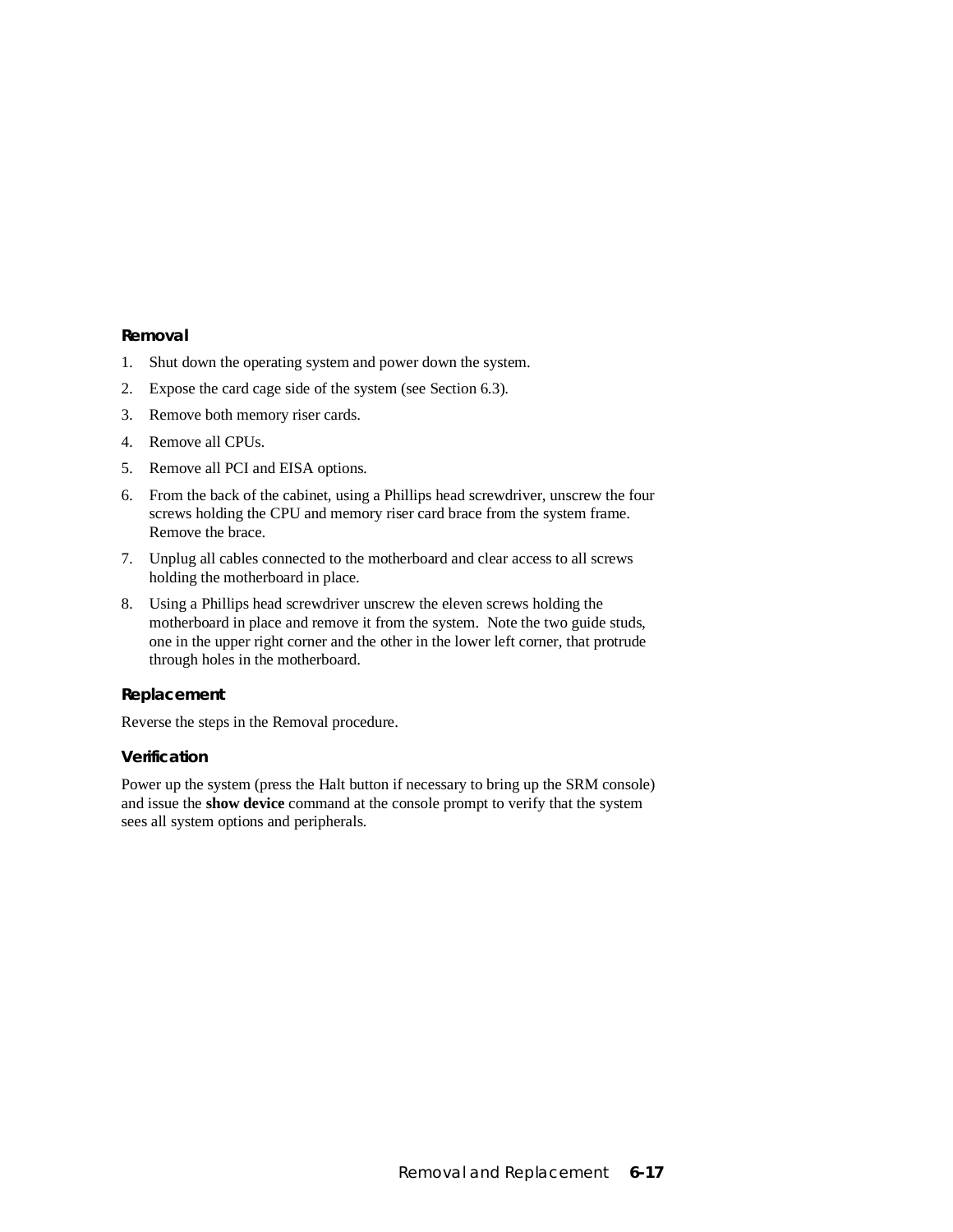### **6.9 PCI/EISA Option Removal and Replacement**

**Figure 6-8 Removing PCI/EISA Option**



*WARNING: To prevent fire, use only modules with current limited outputs. See National Electrical Code NFPA 70 or Safety of Information Technology Equipment, Including Electrical Business Equipment EN 60 950.*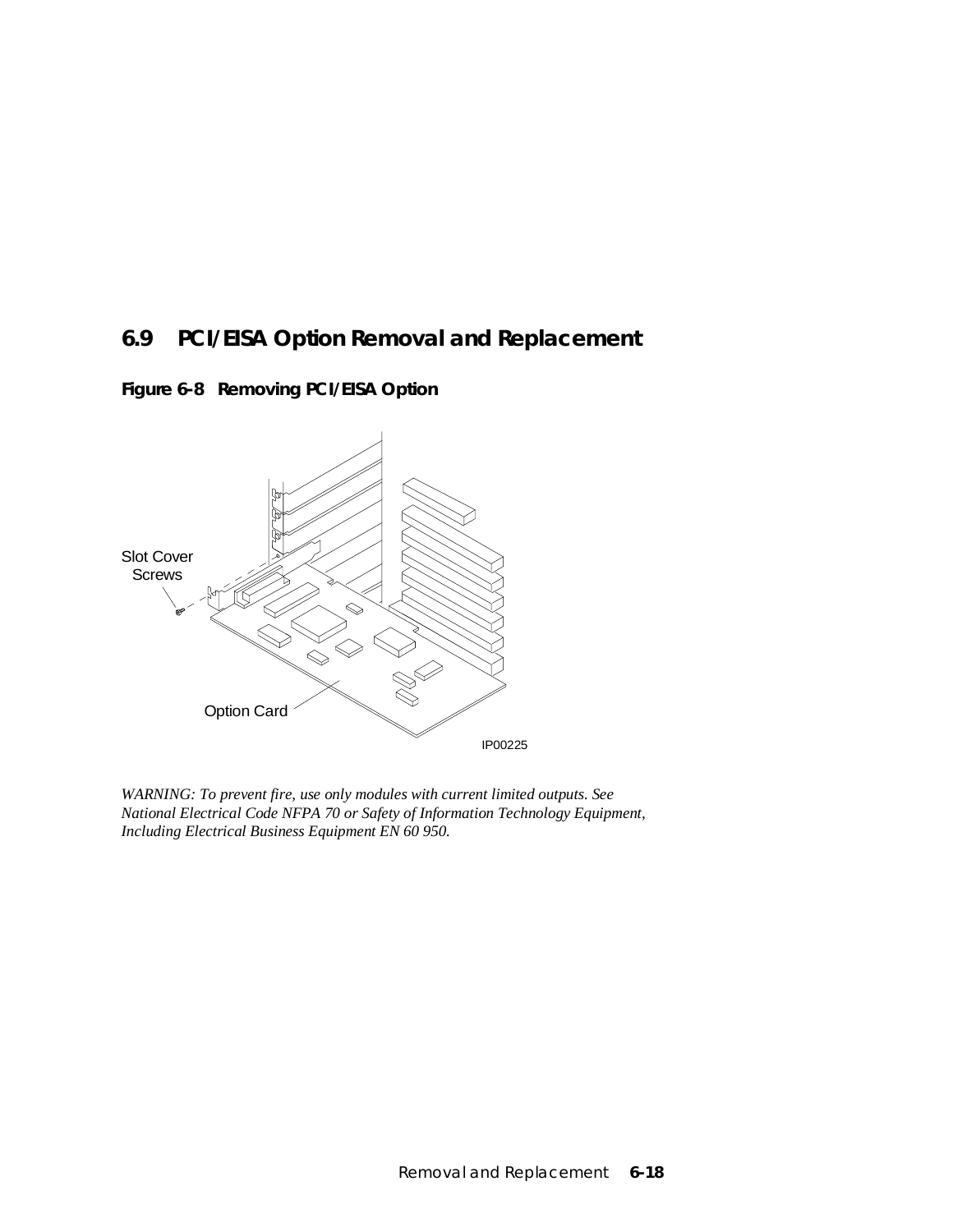- 1. Shut down the operating system and power down the system.
- 2. Expose the card cage side of the system (see Section 6.3).
- 3. To remove the faulty option: Disconnect cables connected to the option. Remove cables to other options that obstruct the option you are removing. Unscrew the small Phillips head screw securing the option to the card cage. Slide it from the system.

#### **Replacement**

Reverse the steps in the Removal procedure.

### **Verification — DIGITAL UNIX and OpenVMS Systems**

- 1. Power up the system (press the Halt button if necessary to bring up the SRM console) and run the ECU to restore EISA configuration data.
- 2. Issue the **show config** command or **show device** command at the console prompt to verify that the system sees the option you replaced.
- 3. Run any diagnostic appropriate for the option you replaced.

#### **Verification — Windows NT Systems**

- 1. Start **AlphaBIOS Setup**, select **Display System Configuration**, and press Enter.
- 2. Using the arrow keys, select **PCI Configuration** or **EISA Configuration** to determine that the new option is listed.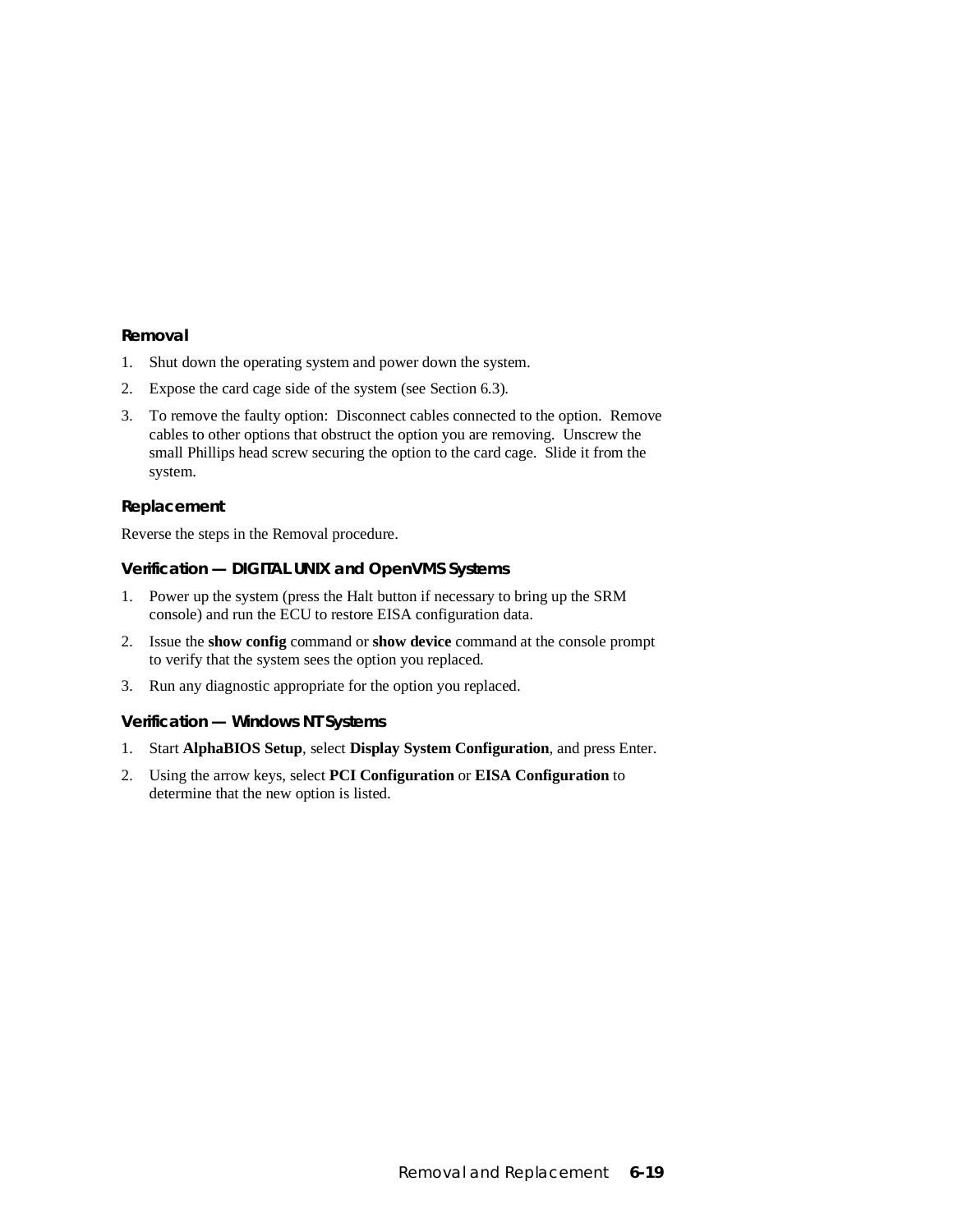# **6.10 Power Supply Removal and Replacement**

**Figure 6-9 Removing Power Supply**

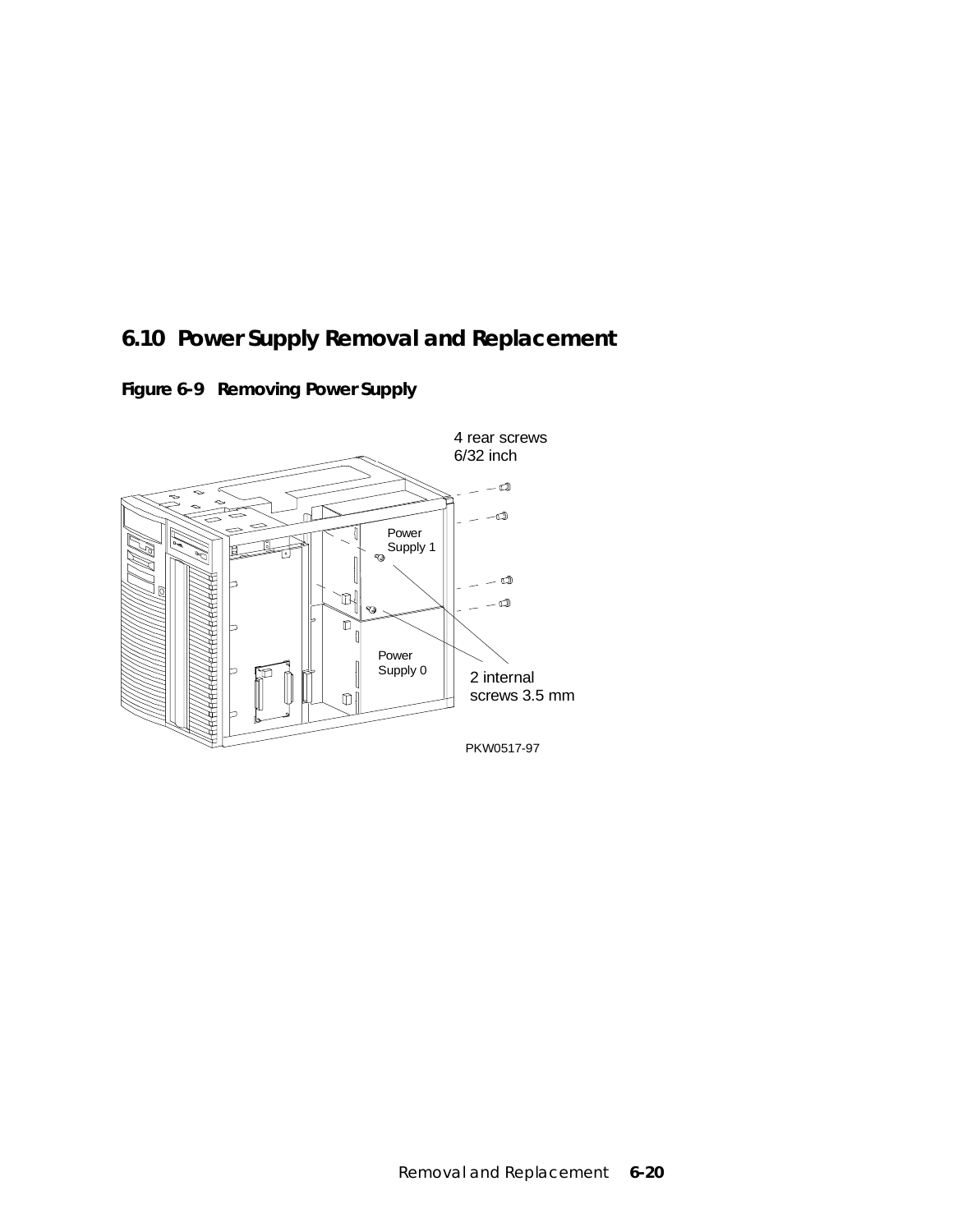- 1. Shut down the operating system and power down the system.
- 2. Expose the card cage side of the system (see Section 6.3).
- 3. Unplug the power supply you are replacing.
- 4. Remove the four screws at the back of the system cabinet and the two screws at the back of the power supply that hold the power supply in place.
- 5. If you are removing power supply 0, slide the supply out the side of the cabinet. If you are removing power supply 1, lift the supply out the top of the cabinet.

#### **Replacement**

Reverse the steps in the Removal procedure.

### **Verification**

Power up the system.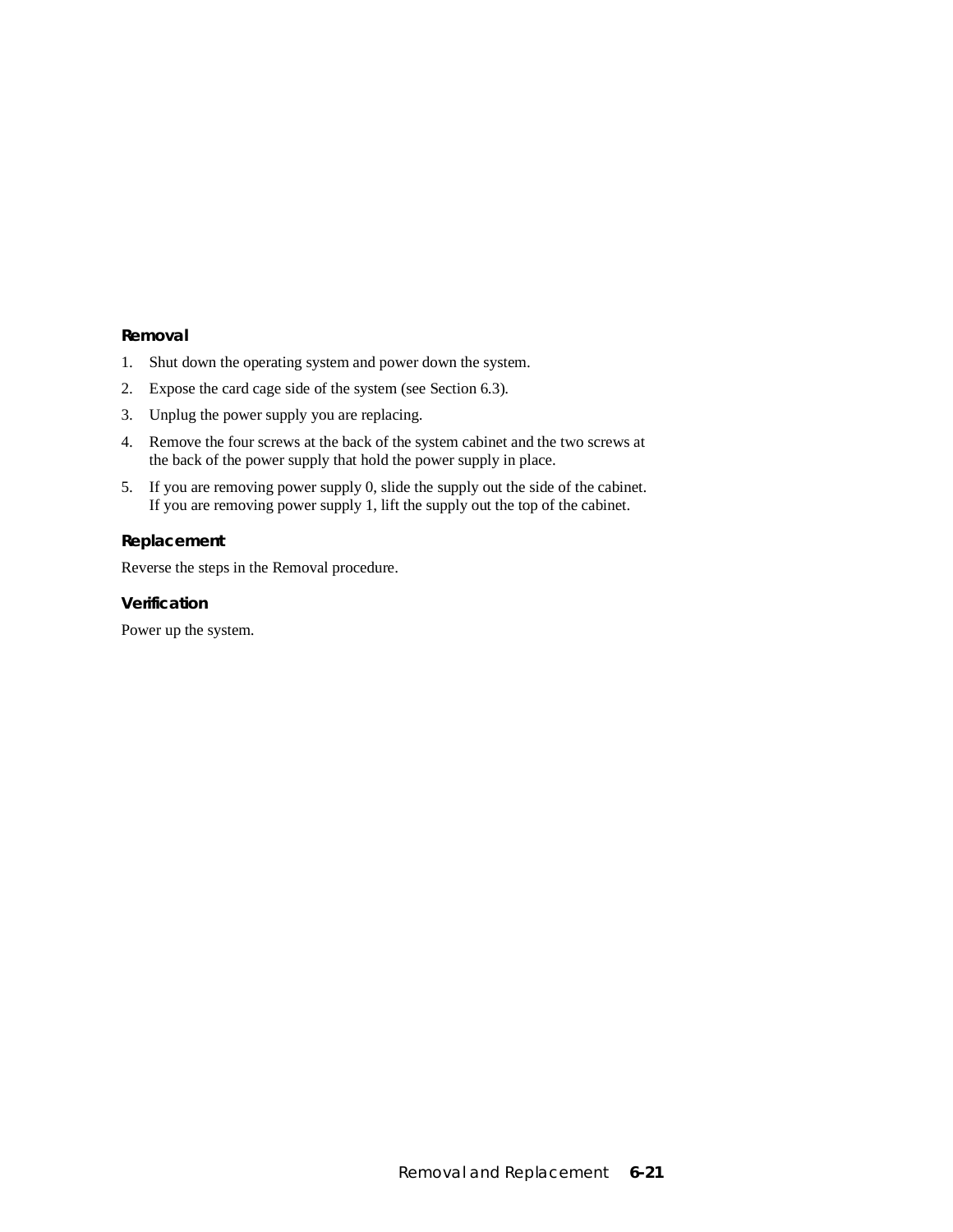## **6.11 Power Harness Removal and Replacement**





PKW0522-97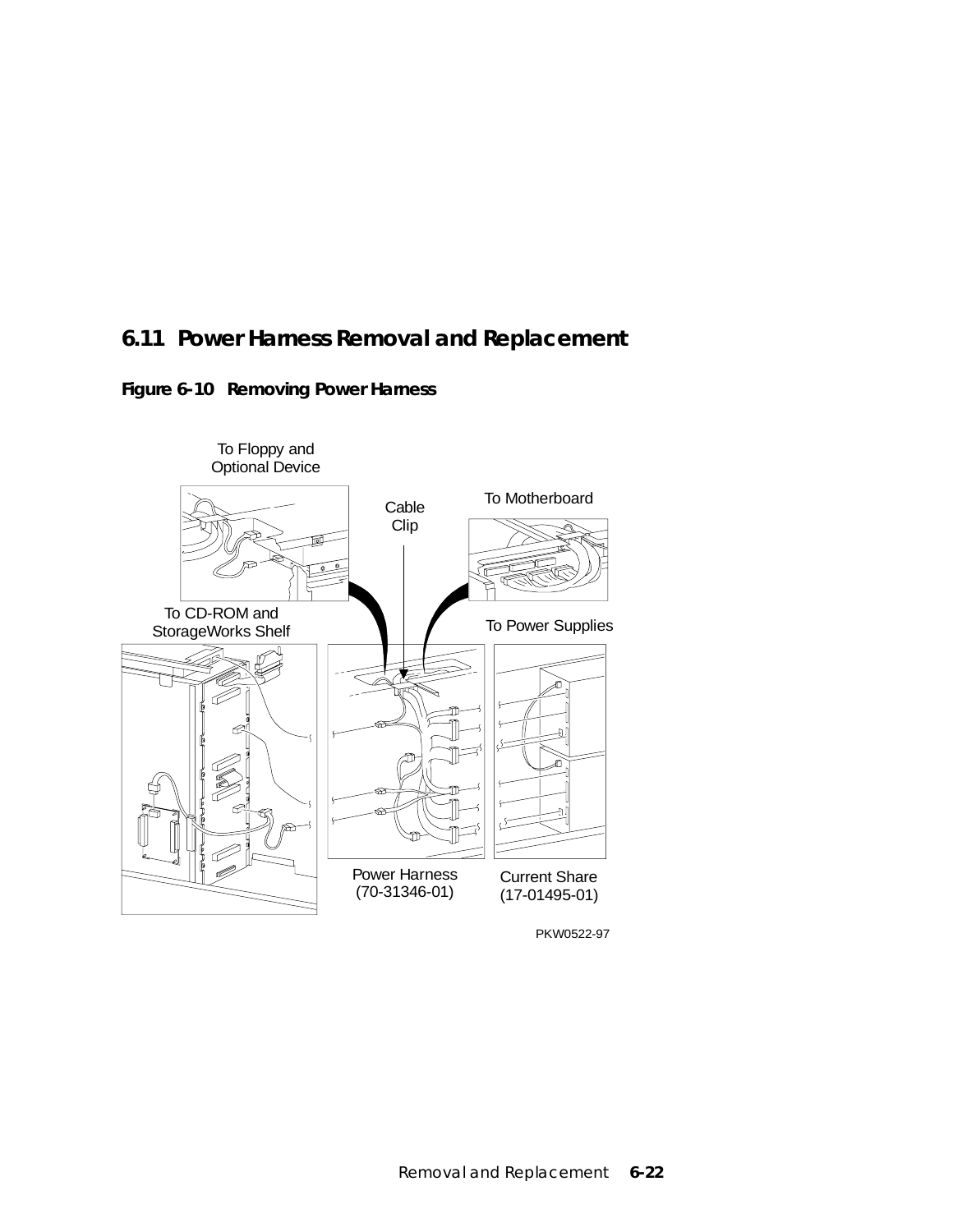- 1. Shut down the operating system and power down the system.
- 2. Remove the AC power cords.
- 3. Expose both the card cage section and the power section of the system (see Section 6.3).
- 4. Remove the cable clip between the two sections of the system.
- 5. Unplug the three cable connections to the motherboard and bend the cable back over the power section of the system.
- 6. Unplug the cable connection to the floppy and, if applicable, to the optional device above the floppy. Bend the cable back over the power section of the system.
- 7. Unplug the cable connection to the CD-ROM.
- 8. Unplug the cable connection to the StorageWorks backplane.
- 9. Remove the power harness from the system.

### **Replacement**

Reverse the steps in the Removal procedure.

#### **Verification**

Power up the system.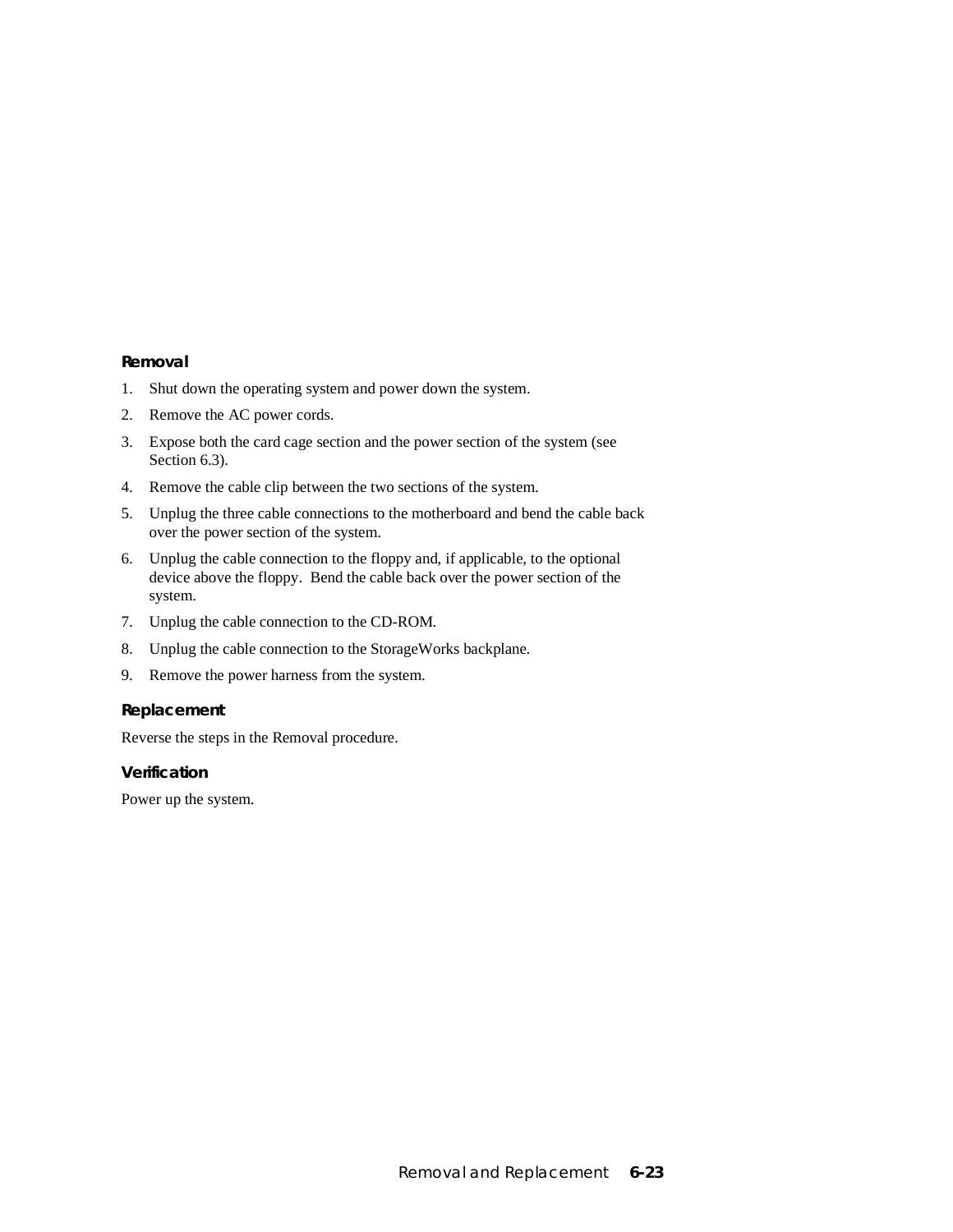## **6.12 System Fan Removal and Replacement**



**Figure 6-11 Removing System Fan**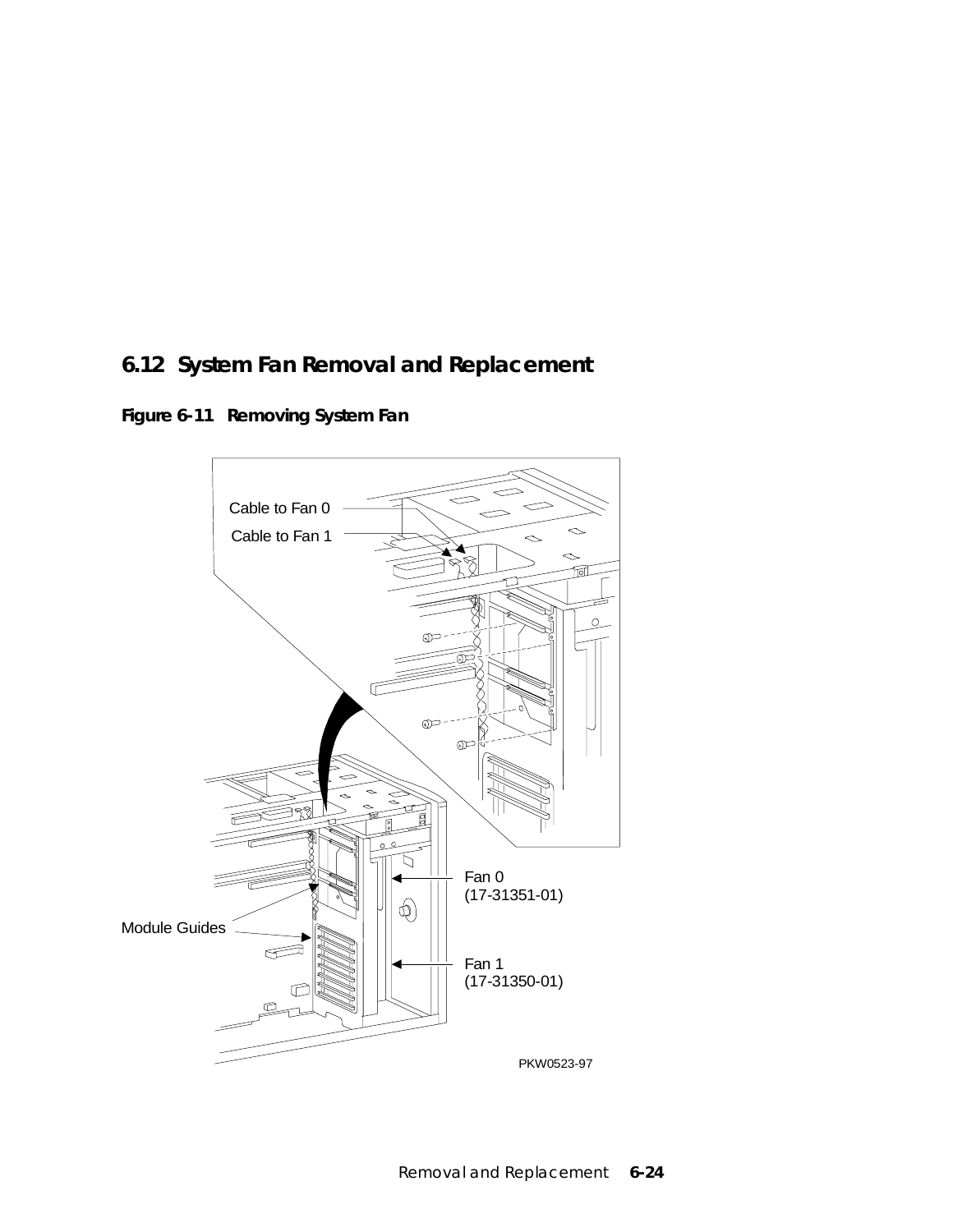- 1. Shut down the operating system and power down the system.
- 2. Expose the card cage side of the system (see Section 6.3).

#### **Removing Fan 0**

- 3. Remove the CPU module(s).
- 4. Remove memory.
- 5. Trace the wire from the fan to the motherboard to determine which power cord to unplug. Unplug the power cord to fan 0 and pass it through the sheet metal to the fan compartment.
- 6. Remove the plastic module guides that interfere with access to the four Phillips head screws holding the fan in place.
- 7. Unscrew the fan from the frame and remove it from the system.

#### **Removing Fan 1**

- 3. Remove any PCI modules that prevent access to the four Phillips head screws that hold fan 1 in place.
- 4. Remove any plastic module guides that prevent access to the Phillips head screws that hold fan 1 in place.
- 5. Trace the wire from the fan to the motherboard to determine which power cord to unplug. Unplug the power cord to fan 1 and pass it through the sheet metal to the fan compartment.
- 6. Unscrew the fan from the frame and remove it from the system.

#### **Replacement**

Reverse the steps in the Removal procedure.

#### **Verification**

Power up the system. If the fan you installed is faulty, the system will not power up.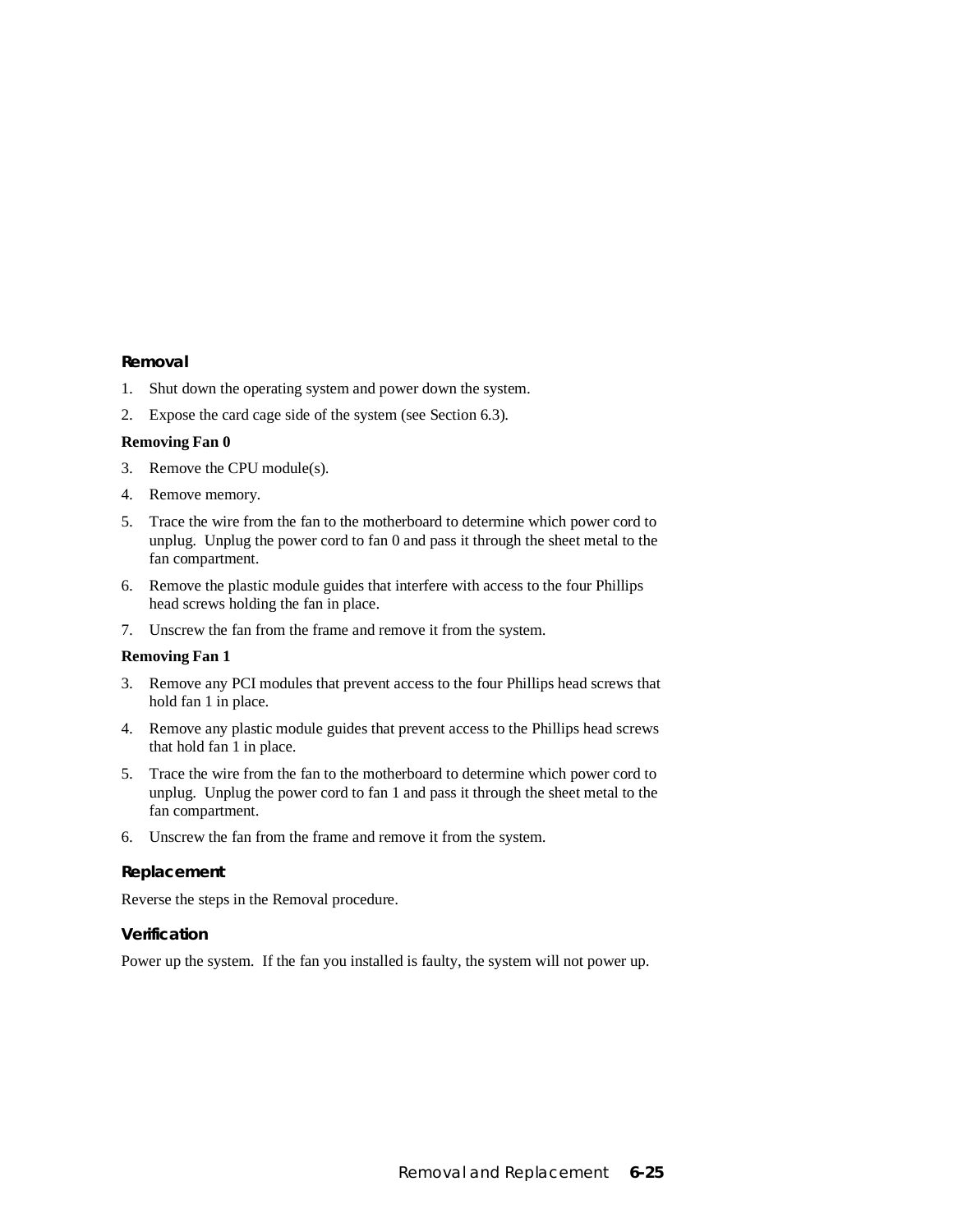## **6.13 Cover Interlock Removal and Replacement**

**Figure 6-12 Removing Cover Interlock**

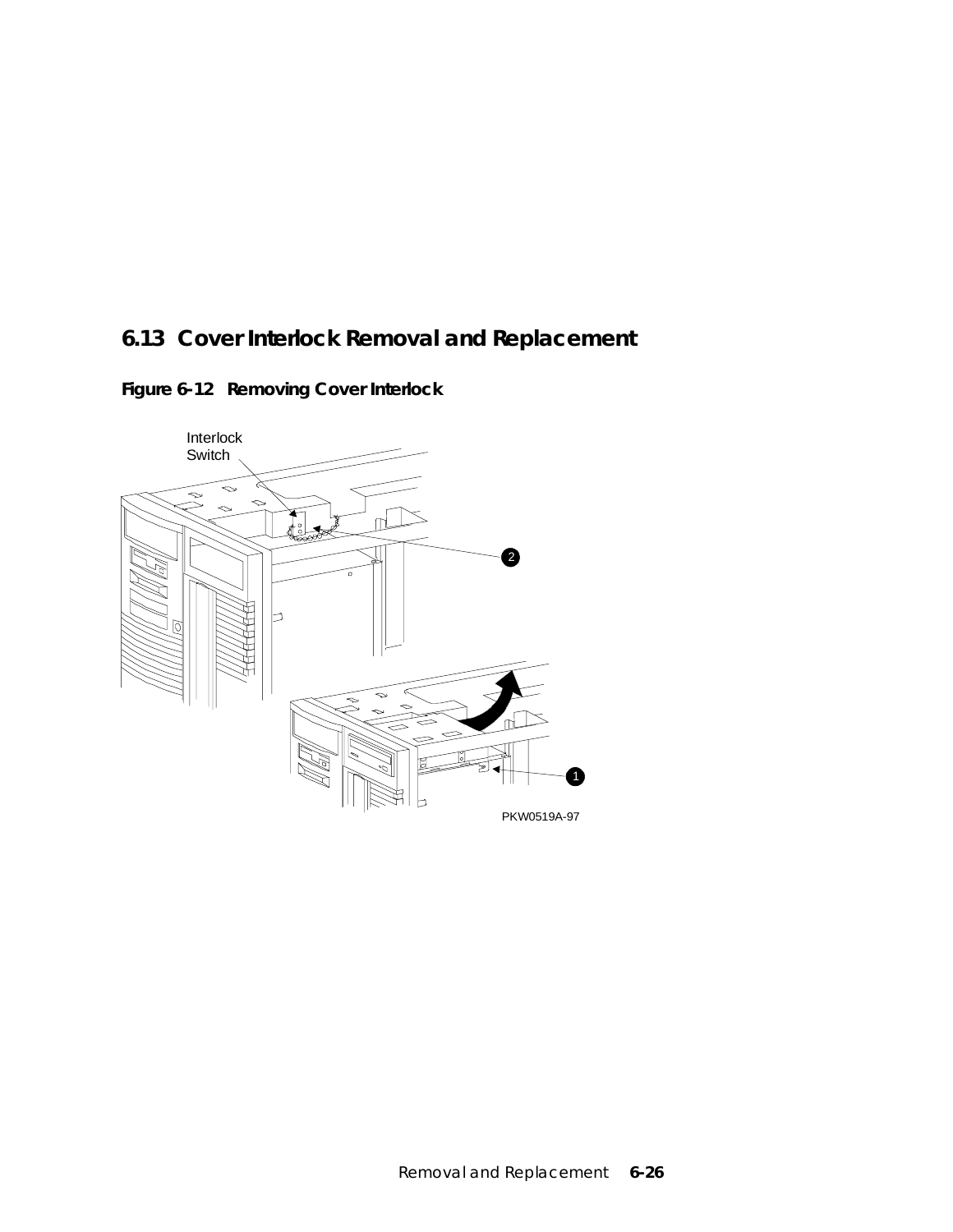- 1. Shut down the operating system and power down the system.
- 2. Expose the card cage side of the system (see Section 6.3).
- 3. Loosen the screw that holds the CD-ROM bracket to the system  $(\mathbf{0})$  in Figure 6-12).
- 4. Detach both the power and the signal connectors at the rear of the CD-ROM.
- 5. Pull the CD-ROM and the bracket a short distance toward the rear of the system and lift them out of the cabinet.
- 6. Unplug the interlock switch's pigtail cable from the cable it is connected to.
- 7. Remove the two screws holding the interlock in place and remove the interlock  $(②)$ .

#### **Replacement**

Reverse the steps in the Removal procedure.

#### **Verification**

Power up the system. If the switch is faulty, the system will not power up.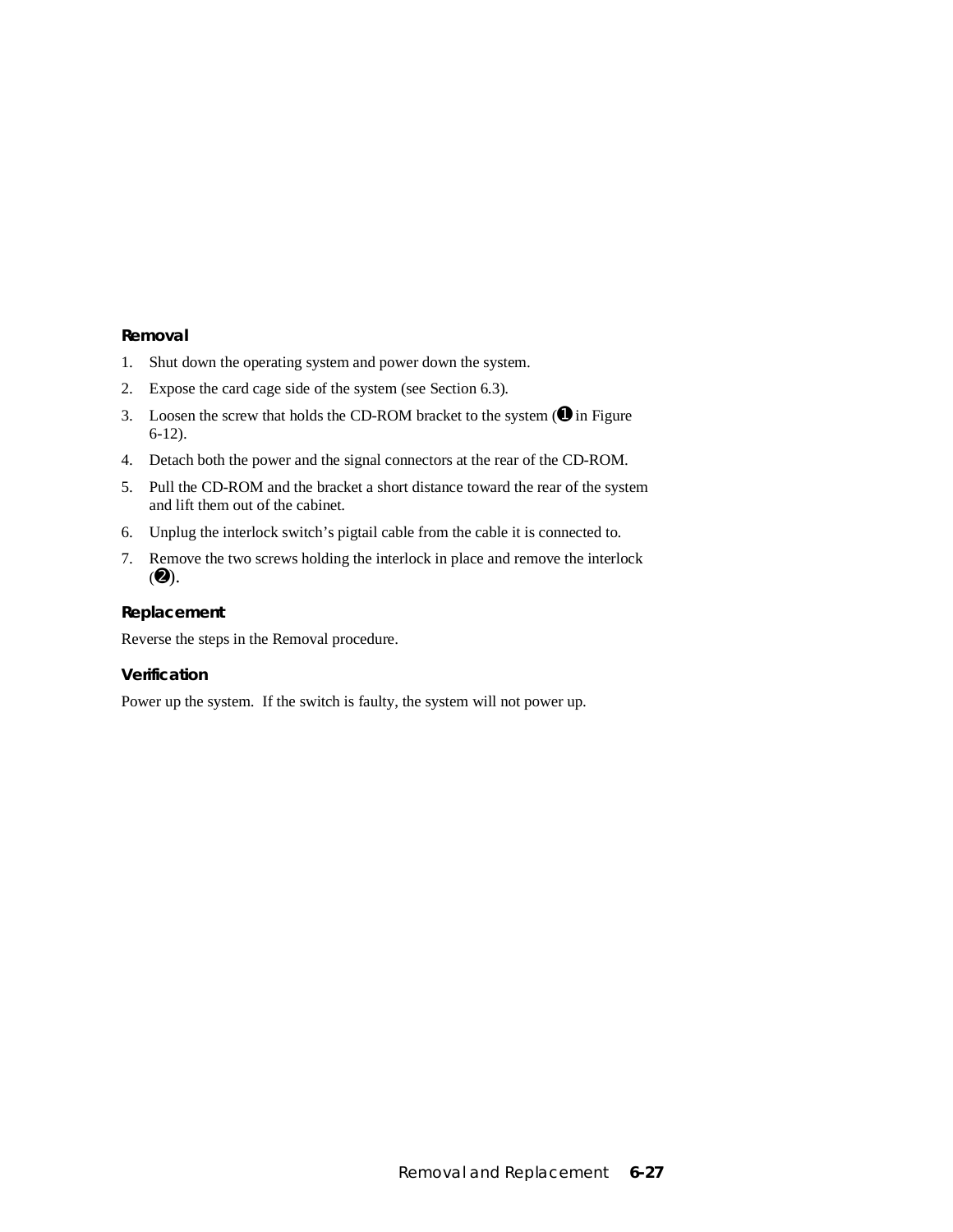## **6.14 Operator Control Panel Removal and Replacement**

**Figure 6-13 Removing the OCP**

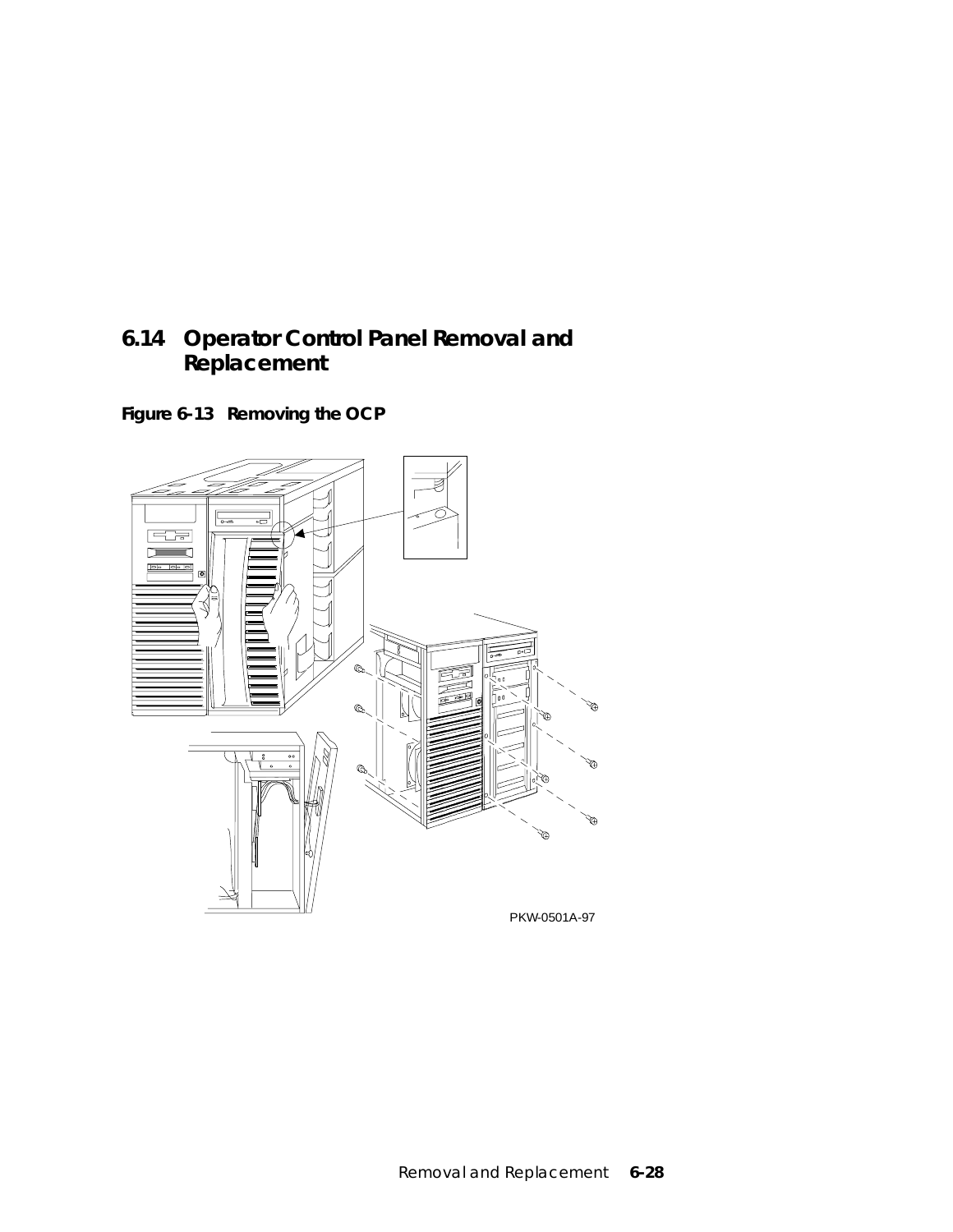- 1. Shut down the operating system and power down the system.
- 2. Expose the card cage side of the system (see Section 6.3).
- 3. To remove the StorageWorks door:
	- a. Open the door slightly and grab the left edge of the door with your left hand and the right edge of the door with your right hand.
	- b. While pushing the door up, bend it by pulling it away from the system. The door compresses enough so its bottom post slips out of its retaining hole.
	- c. Once the bottom of the door is free, gently pull the top down to release it from the post on the door jam and release it from the spring.
	- d. Put the door aside.
- 4. Using a Phillips head screwdriver, remove the nine screws holding the molded plastic front panel to the system. (Six screws are accessed from the front of the system and three through the fan compartment of the system.)
- 5. Tilt the front panel away from the system and disconnect all the cables from the OCP.
- 6. Once the front panel is removed, unscrew the four screws holding the OCP to the front panel.

#### **Replacement**

Reverse the steps in the Removal procedure.

#### **Verification**

Power up the system. If the OCP you installed is faulty, the system will not power up.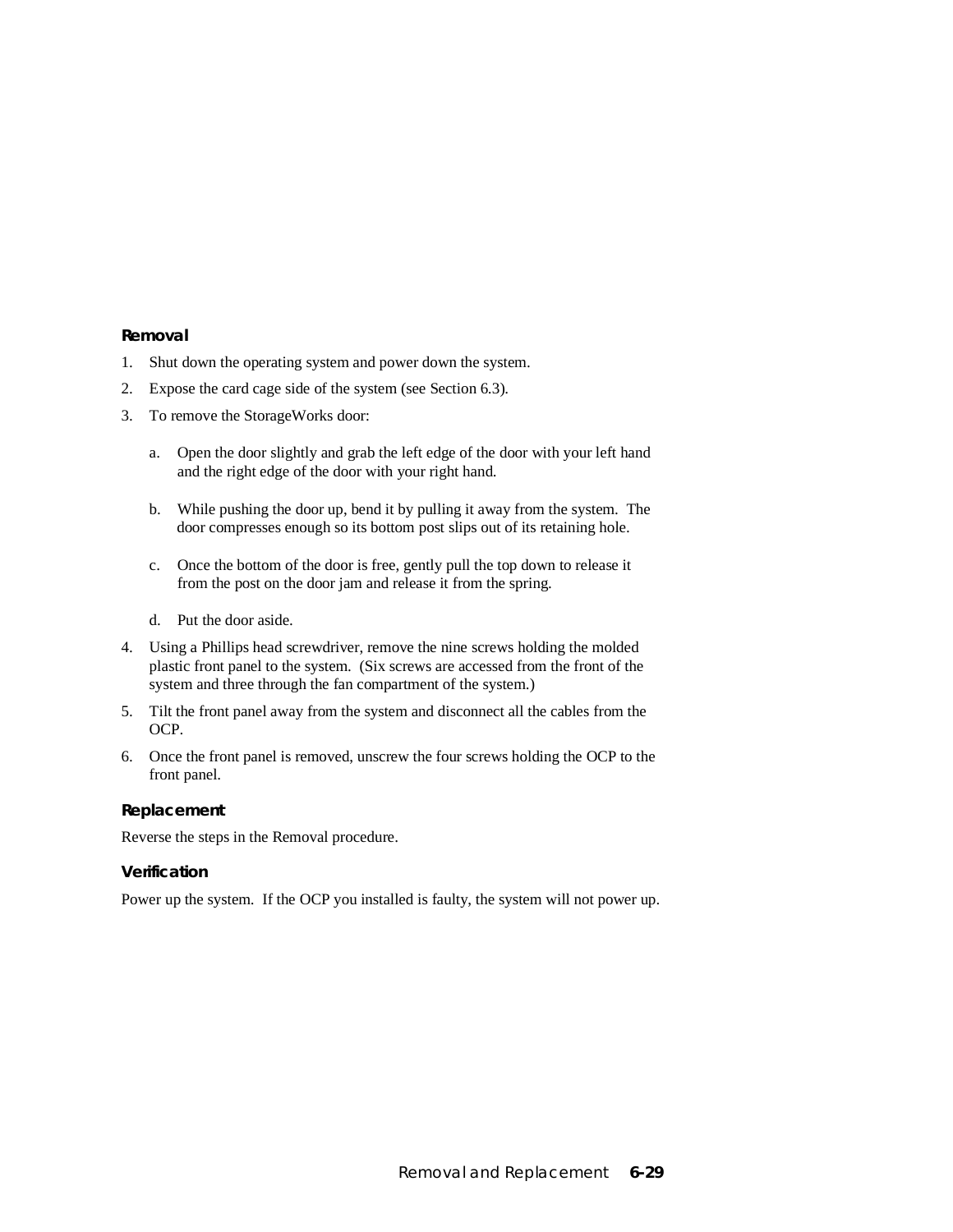## **6.15 CD-ROM Removal and Replacement**

**Figure 6-14 Removing CD-ROM**

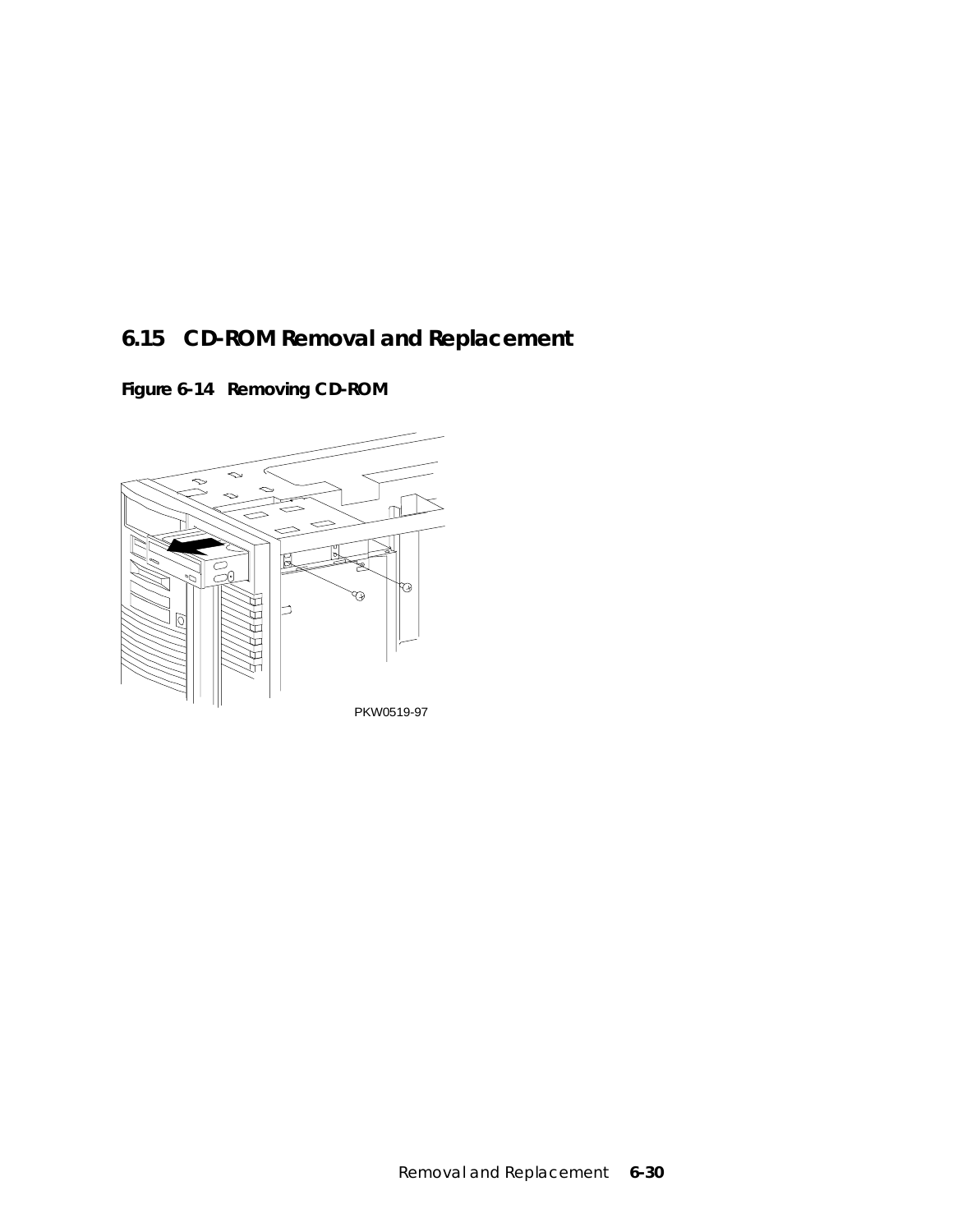- 1. Shut down the operating system and power down the system.
- 2. Expose the card cage side of the system (see Section 6.3).
- 3. Loosen the two screws holding the CD-ROM to its bracket (see Figure 6-14).
- 4. Detach both the power and signal connectors at the rear of the CD-ROM.
- 5. Pull the CD-ROM forward out of the system.

#### **Replacement**

Reverse the steps in the Removal procedure.

#### **Verification**

Power up the system. Use the following SRM console commands to test the floppy:

P00>>> show dev ncr0 P00>>> HD buf/dka nnn

where *nnn* is the device number; for example, dka500.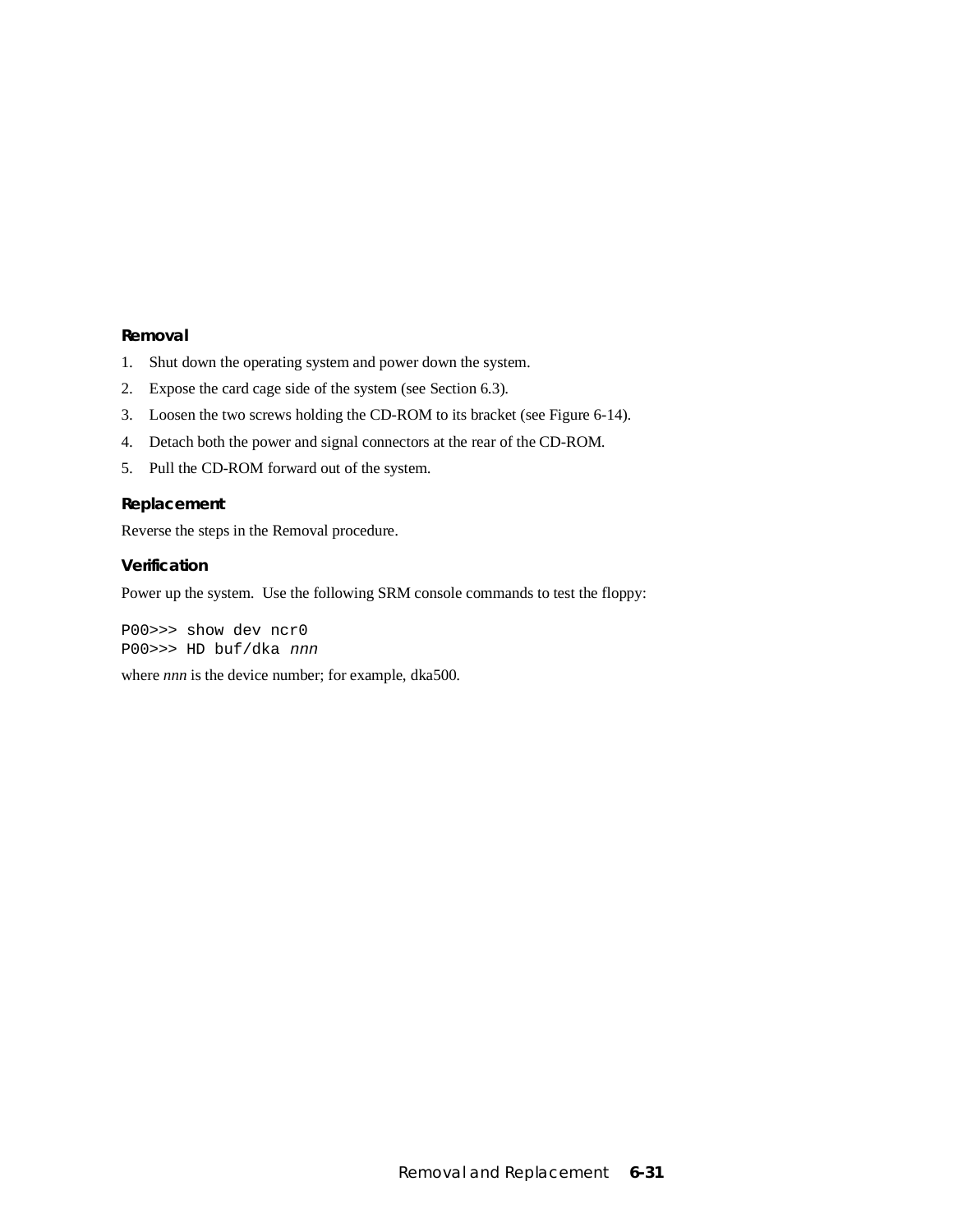## **6.16 Floppy Removal and Replacement**

**Figure 6-15 Removing Floppy**

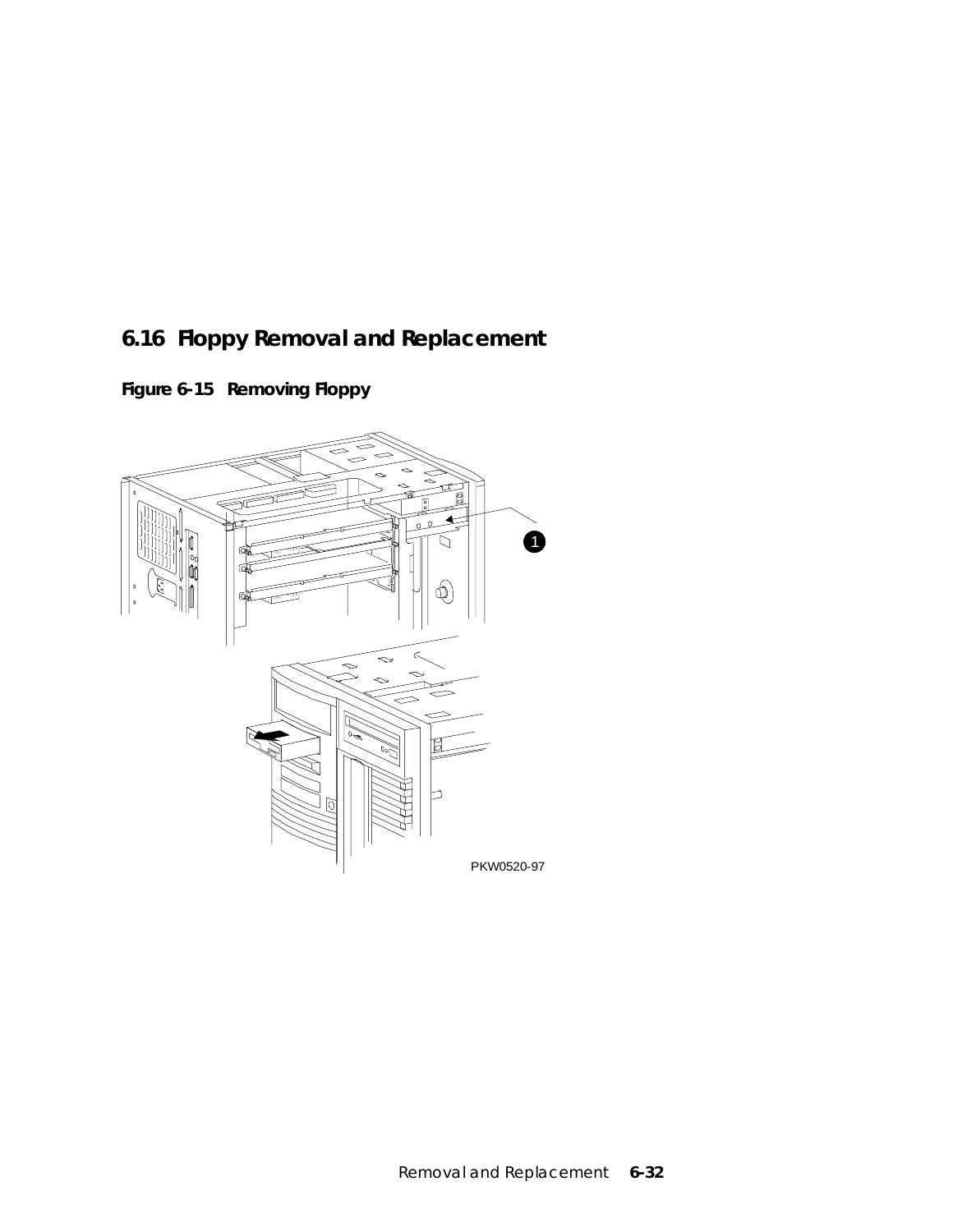- 1. Shut down the operating system and power down the system.
- 2. Expose the card cage side of the system (see Section 6.3).
- 3. Remove the two Phillips head screws holding the floppy in the system  $(\mathbf{0})$  in Figure 6-15).
- 4. Slide the floppy out the front of the system.

#### **Replacement**

Reverse the steps in the Removal procedure.

#### **Verification**

Power up the system (press the Halt button if necessary to bring up the SRM console). Use the following SRM console commands to test the CD-ROM:

P00>>> show dev floppy P00>>> HD buf/dva0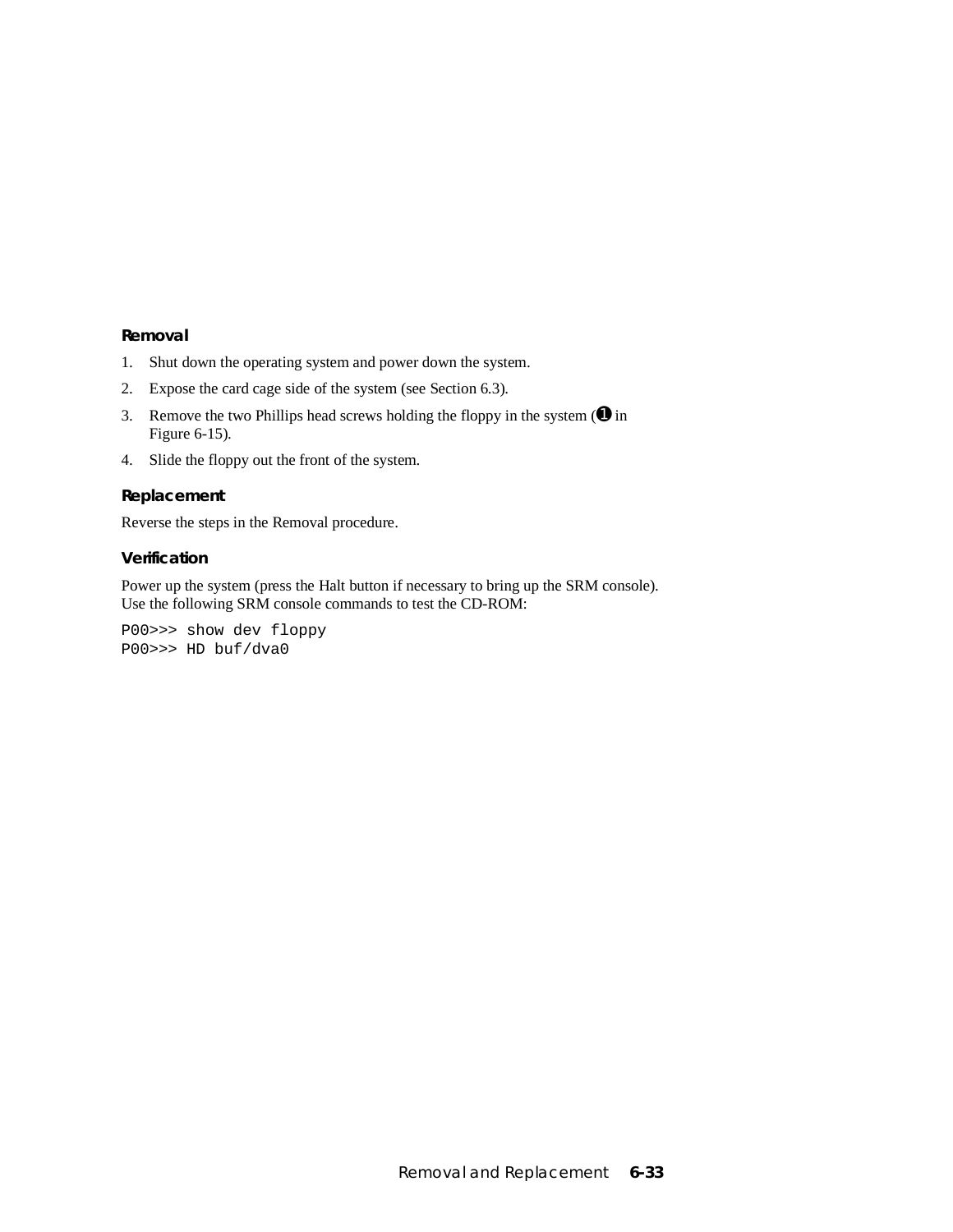## **6.17 SCSI Disk Removal and Replacement**

**Figure 6-16 Removing StorageWorks Disk**

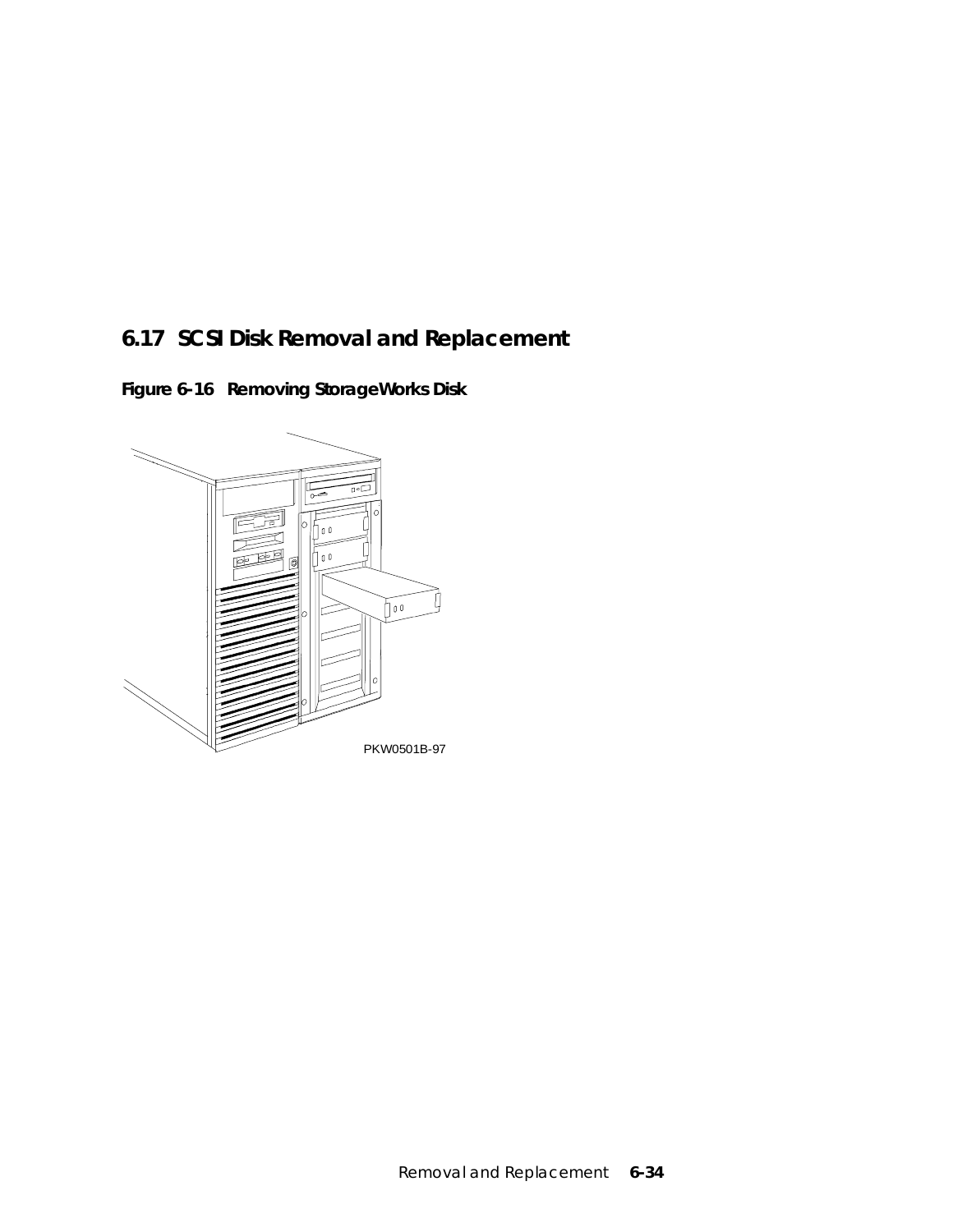- 1. Shut down the operating system and power down the system.
- 2. Open the front door exposing the StorageWorks disks.
- 3. Pinch the clips on both sides of the disk and slide it out of the shelf.

#### **Replacement**

Reverse the steps in the Removal procedure.

#### **Verification**

Power up the system. Use the **show device** console commands to verify that the system sees the disk you replaced.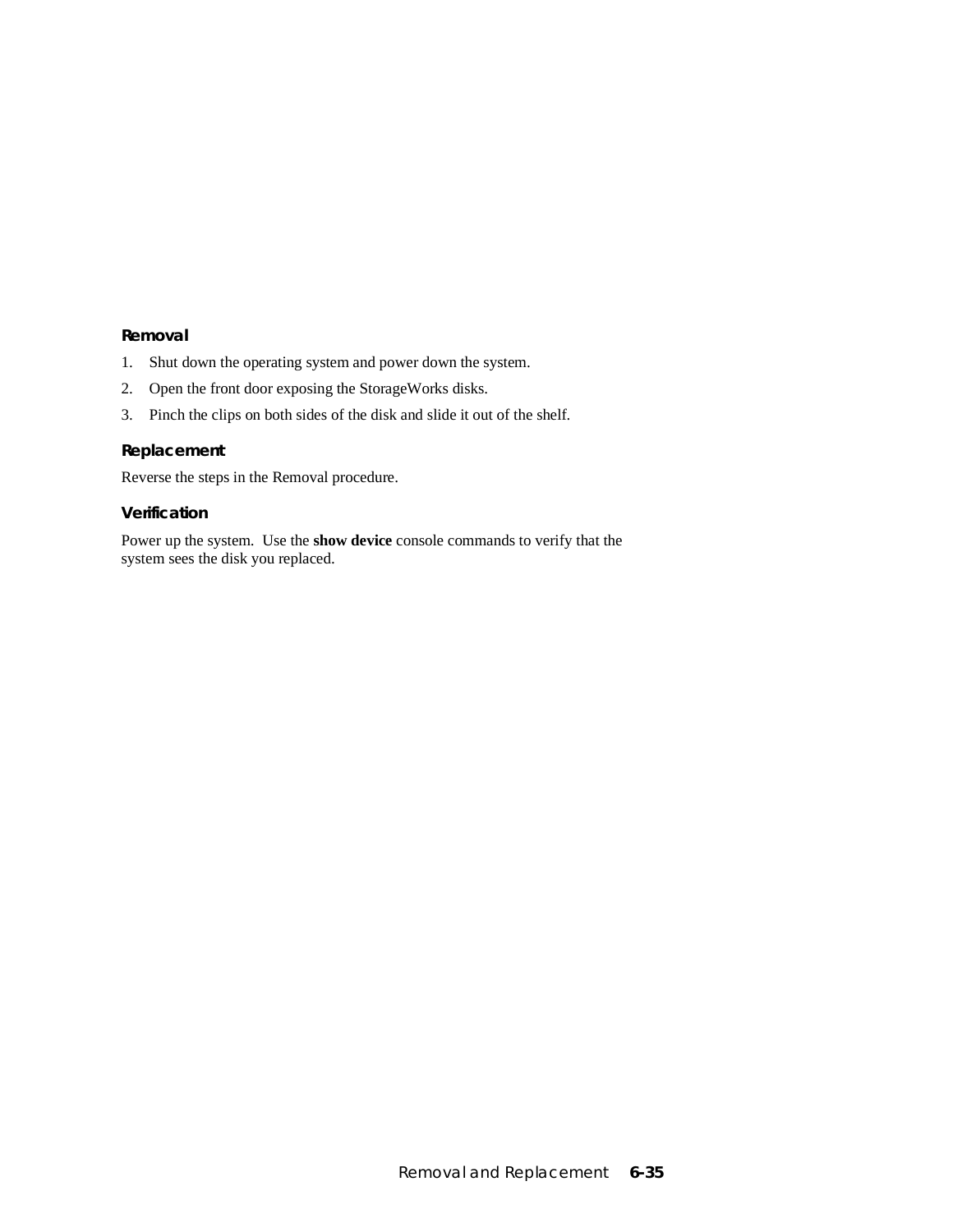## **6.18 StorageWorks Backplane Removal and Replacement**



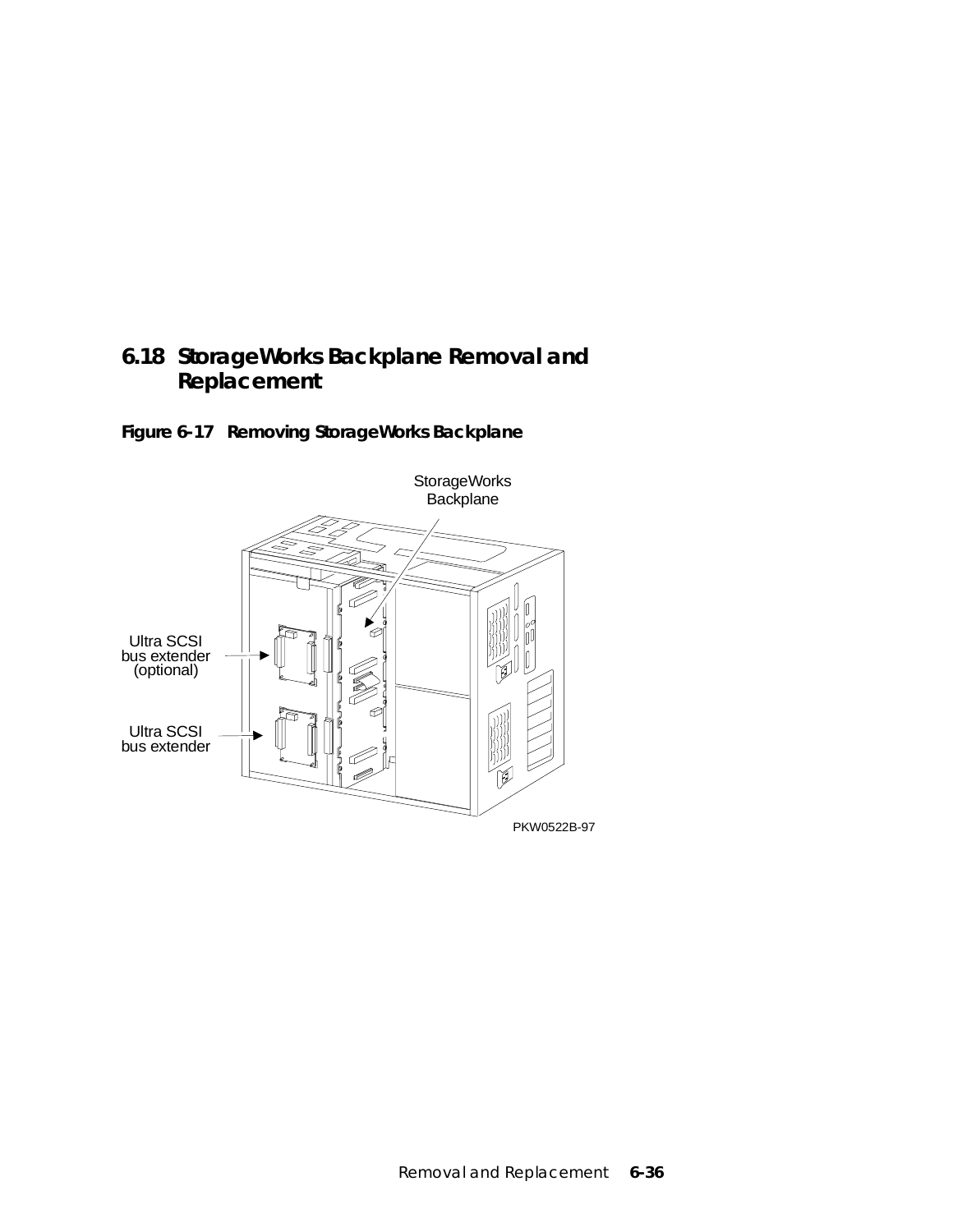- 1. Shut down the operating system and power down the system.
- 2. Expose the card cage side of the system (see Section 6.3).
- 3. Remove the power and signal cables from the Ultra SCSI bus extender on the side of the StorageWorks shelf.
- 4. Remove the power harness and all signal cables from the StorageWorks backplane.
- 5. Using a short Phillips head screwdriver, remove the screws holding the backplane to the back of the shelf and remove from the system.

#### **Replacement**

Reverse the steps in the Removal procedure.

#### **Verification**

Power up the system. Use the **show device** console command to verify that the StorageWorks shelf is configured into the system.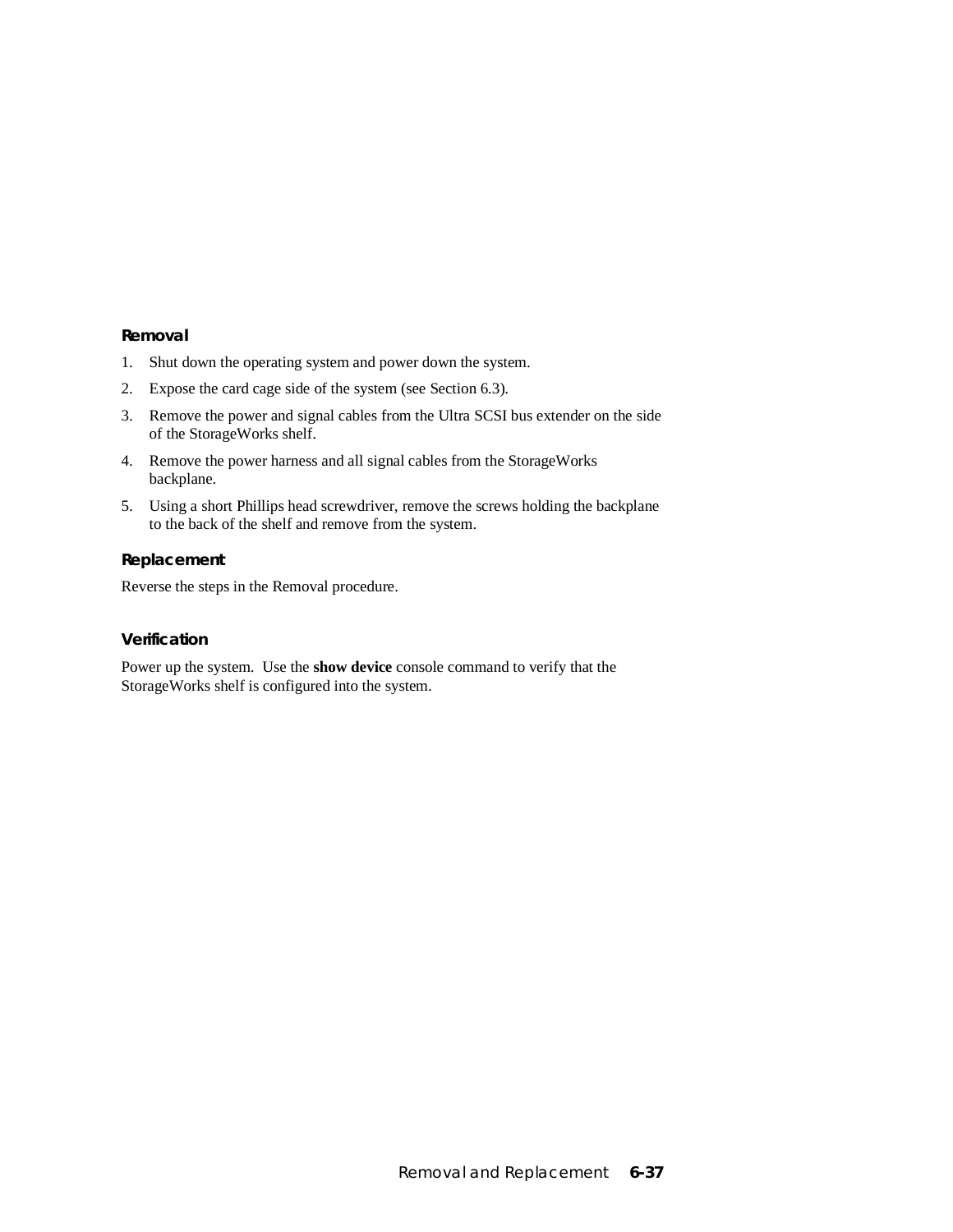## **6.19 StorageWorks Ultra SCSI Bus Extender Removal and Replacement**

**Figure 6-18 Removing StorageWorks Ultra SCSI Bus Extender**

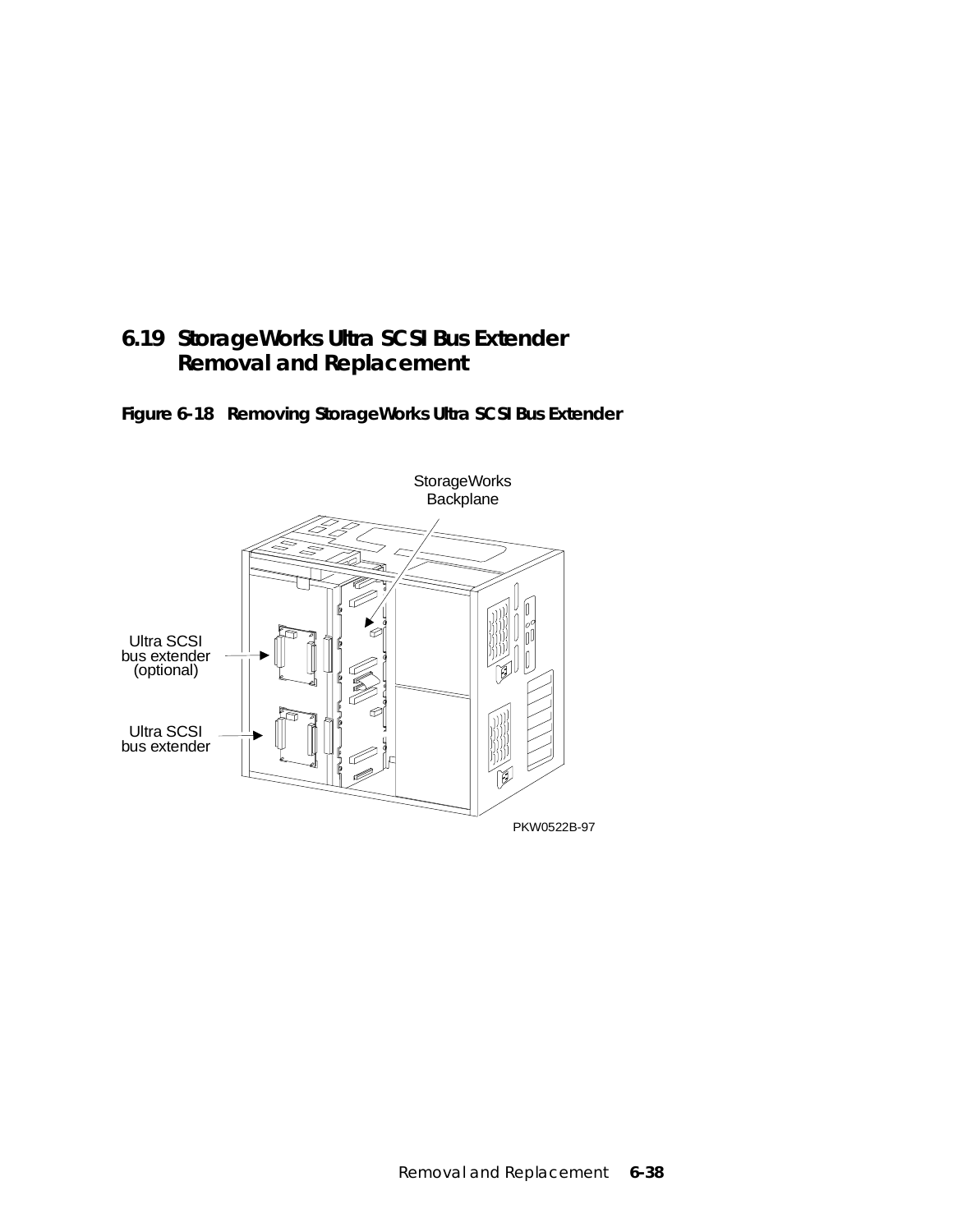- 1. Shut down the operating system and power down the system.
- 2. Expose the card cage side of the system. See Section 6.3.
- 3. Remove the power and signal cables from the Ultra SCSI bus extender on the side of the StorageWorks shelf.
- 4. On early systems the Ultra SCSI bus extender is stuck to the side of the StorageWorks enclosure with adhesive standoffs; in later systems it is mounted on plastic standoffs to which it snaps. If the system has the adhesive, simply pry each corner of the extender free and remove it. If the system has plastic mounts, pinch each with a pair of pliers, free the corner, and pull the bus extender from the enclosure.

#### **Replacement**

Reverse the steps in the Removal procedure.

#### **Verification**

Power up the system. Use the **show device** console command to verify that the StorageWorks shelf is configured into the system.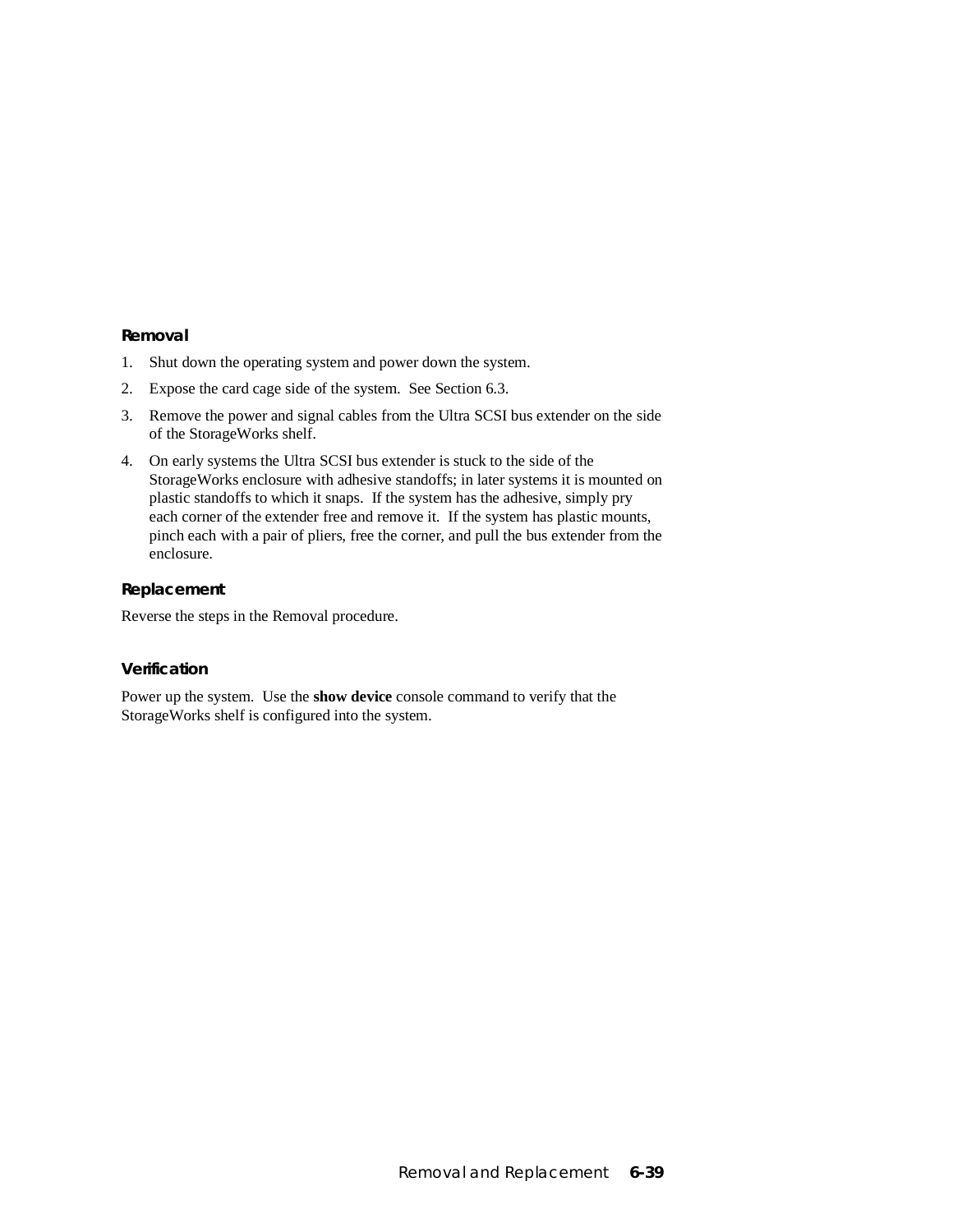# **Appendix A**

## **Running Utilities**

This appendix provides a brief overview of how to load and run utilities. The following topics are covered:

- Running Utilities from a Graphics Monitor
- Running Utilities from a Serial Terminal
- Running ECU
- Running RAID Standalone Configuration Utility
- Updating Firmware with LFU
- Updating Firmware from AlphaBIOS
- Upgrading AlphaBIOS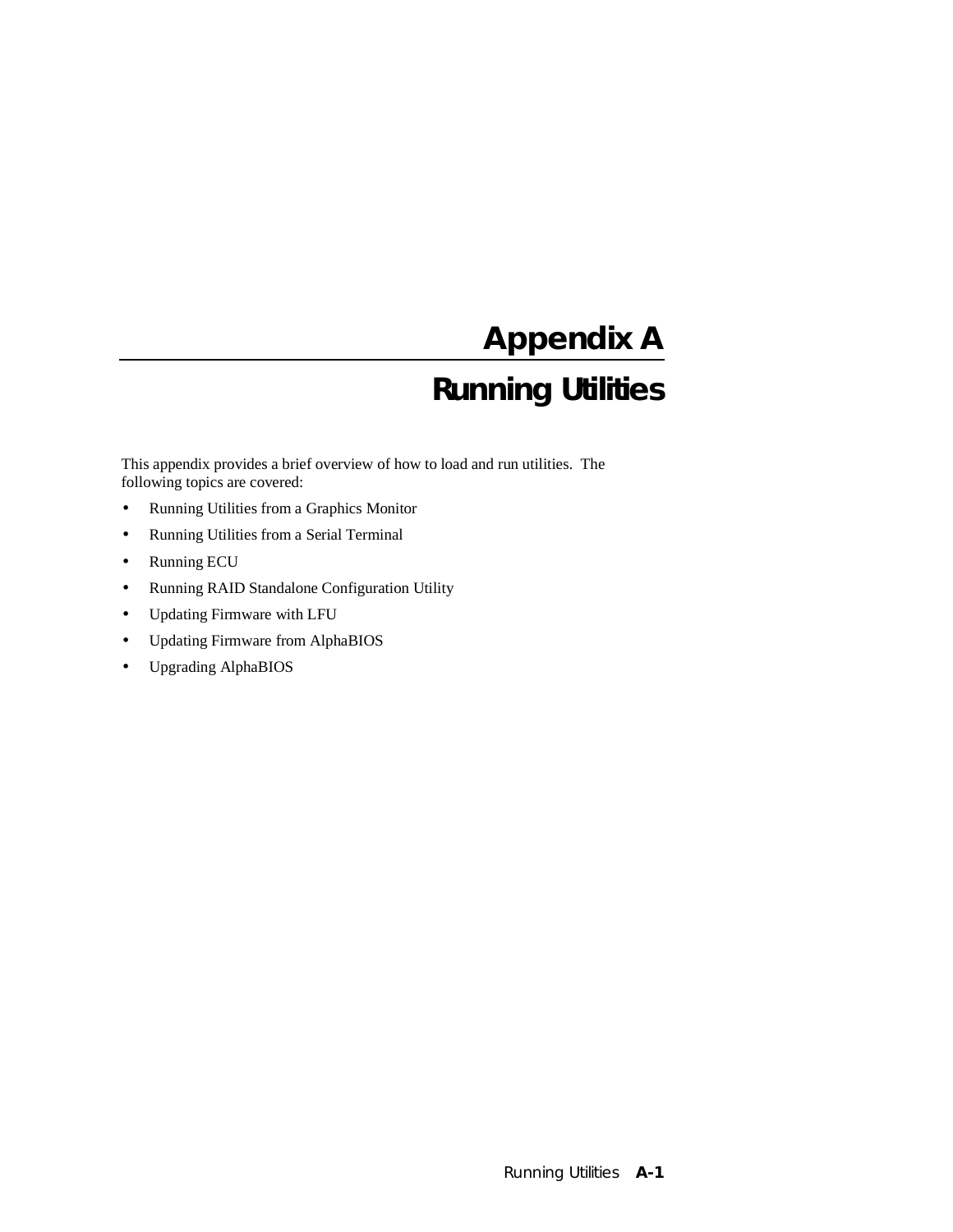## **A.1 Running Utilities from a Graphics Monitor**

**Start AlphaBIOS and select Utilities from the menu. The next selection depends on the utility to be run. For example, to run ECU, select Run ECU from floppy. To run RCU, select Run Maintenance Program.**

#### **Figure A-1 Running a Utility from a Graphics Monitor**



PK-0729-96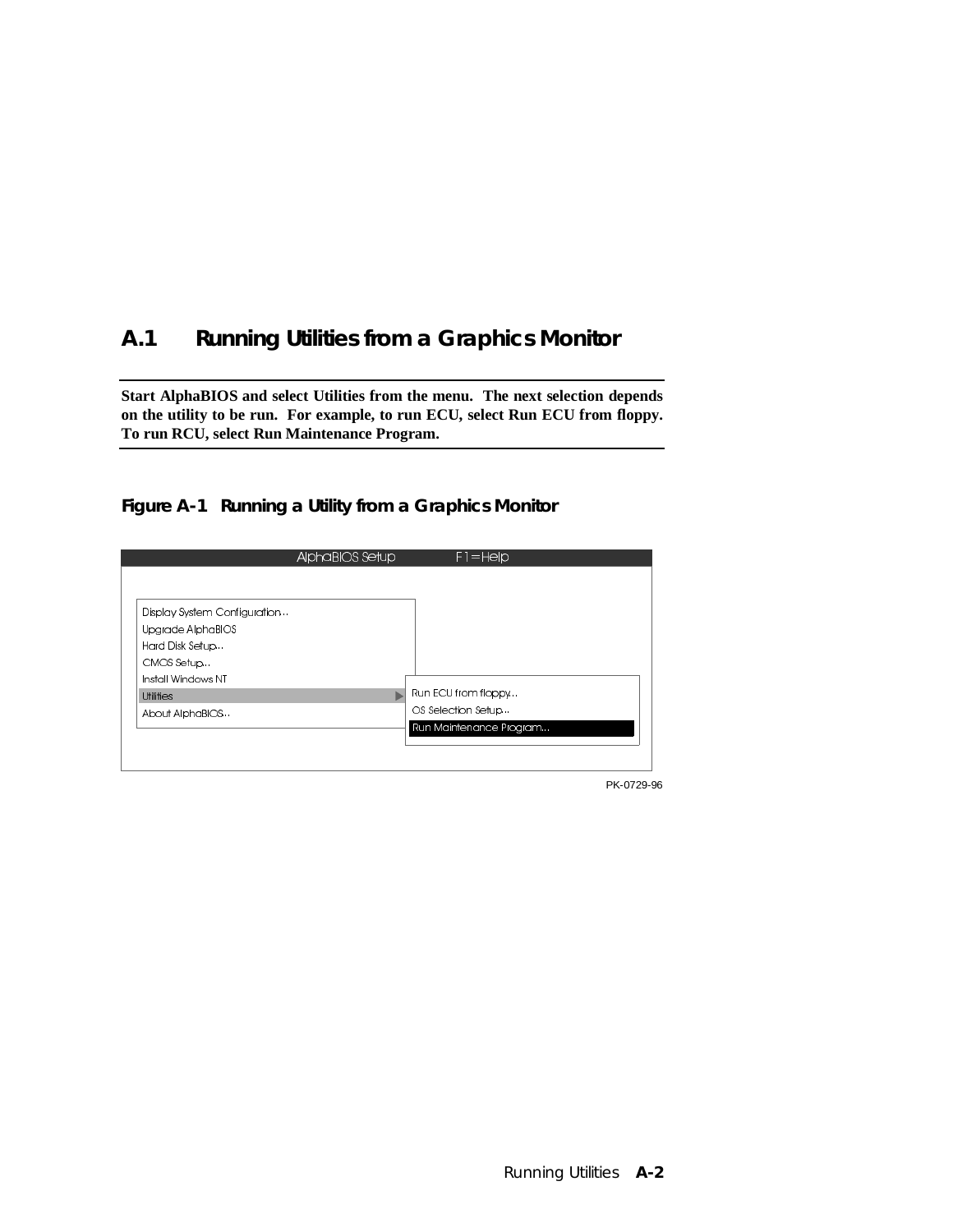## **A.2 Running Utilities from a Serial Terminal**

**Utilities are run from a serial terminal in the same way as from a graphics monitor. The menus are the same, but some keys are different.**

| AlphaBIOS Key  | <b>VIxxx Key</b> |
|----------------|------------------|
| F1             | Ctrl/A           |
| F2             | Ctrl/B           |
| F <sub>3</sub> | Ctrl/C           |
| F <sub>4</sub> | Ctrl/D           |
| F <sub>5</sub> | Ctrl/E           |
| F <sub>6</sub> | Ctrl/F           |
| F7             | Ctrl/P           |
| F8             | Ctrl/R           |
| F9             | Ctrl/T           |
| F10            | Ctrl/U           |
| Insert         | Ctrl/V           |
| Delete         | Ctrl/W           |
| Backspace      | Ctrl/H           |
| Escape         | Ctrl/[           |

**Table A-1 AlphaBIOS Option Key Mapping**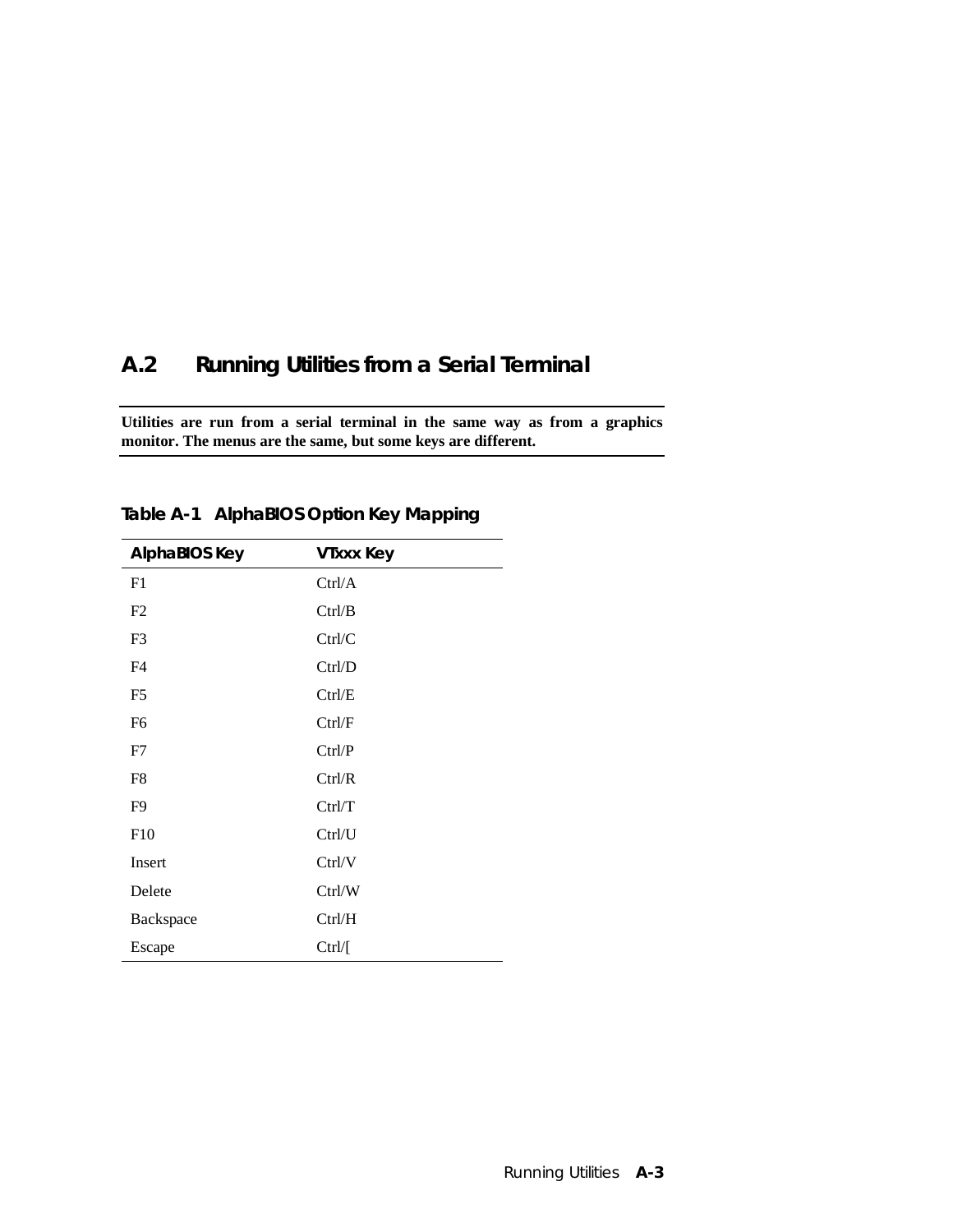### **A.3 Running ECU**

**The EISA Configuration Utility (ECU) is used to configure EISA options on these systems. The ECU can be run either from a graphics monitor or a serial terminal.**

- 1. Start AlphaBIOS Setup. If the system is in the SRM console, issue the command **alphabios**. (If the system has a graphics monitor, you can set the SRM **console** environment variable to **graphics**.)
- 2. From AlphaBIOS Setup, select Utilities, then select Run ECU from floppy… from the submenu that displays, and press Enter.

*NOTE: The EISA Configuration Utility is supplied on diskettes shipped with the system. There is a diskette for Microsoft Windows NT and a diskette for DIGITAL UNIX and OpenVMS.*

3. Insert the correct ECU diskette for the operating system and press Enter to run it.

The ECU main menu displays the following options:

```
EISA Configuration Utility
Steps in configuring your computer
STEP 1: Important EISA configuration information
STEP 2: Add or remove boards
STEP 3: View or edit details
STEP 4: Examine required details
STEP 5: Save and exit
```
*NOTE: Step 1 of the ECU provides online help. It is recommended that you select this step and become familiar with the utility before proceeding.*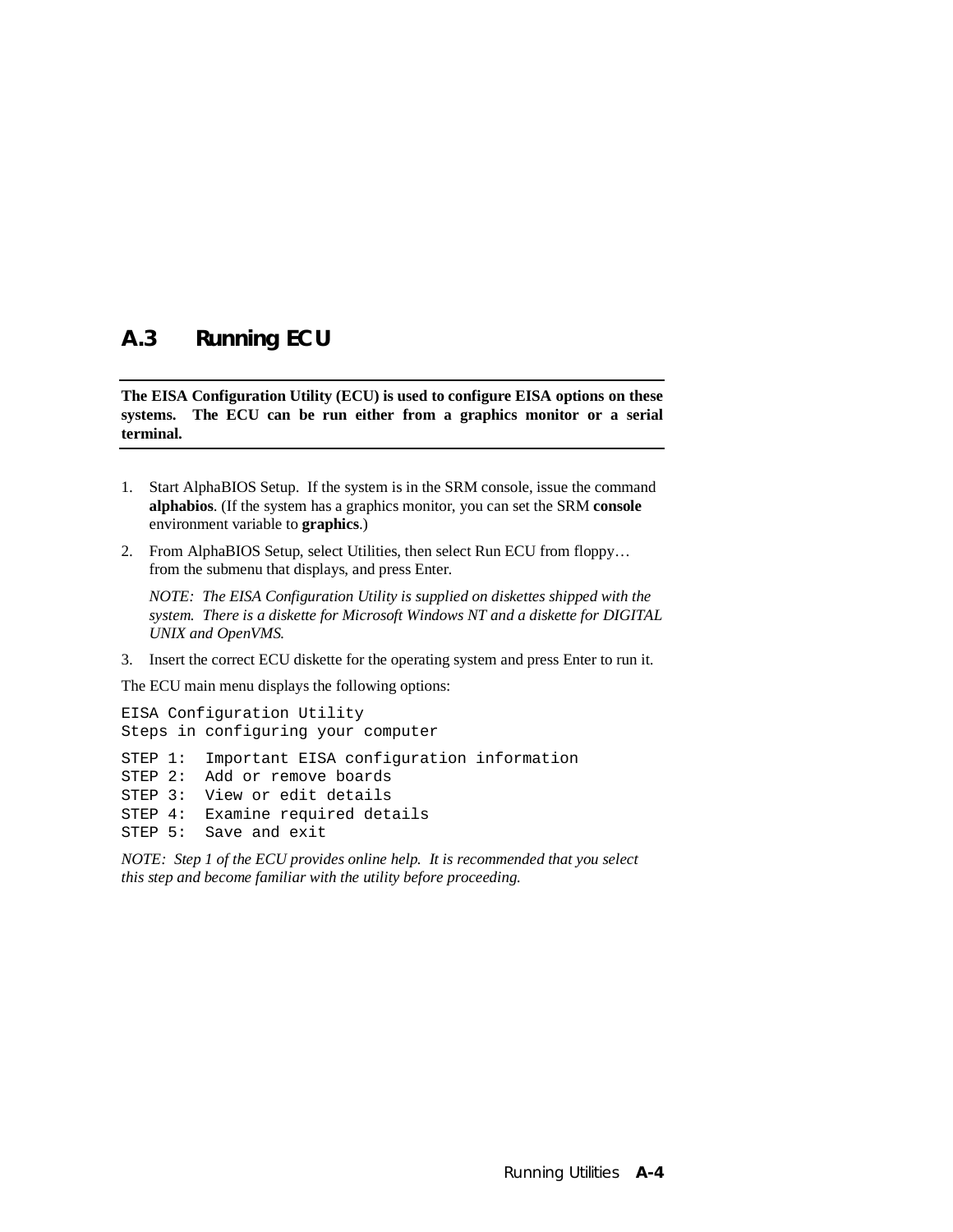## **A.4 Running RAID Standalone Configuration Utility**

**The RAID Standalone Configuration Utility is used to set up RAID disk drives and logical units. The Standalone Utility is run from the AlphaBIOS Utility menu.**

These systems support the KZPSC-*xx* PCI RAID controller (SWXCR). The KZPSC*xx* kit includes the controller, RAID Array 230 Subsystems software, and documentation.

- 1. Start AlphaBIOS Setup. If the system is in the SRM console, issue the command **alphabios**. (If the system has a graphics monitor, you can set the SRM **console** environment variable to **graphics**.)
- 2. At the Utilities screen, select Run Maintenance Program. Press Enter.
- 3. In the Run Maintenance Program dialog box, type **swxcrmgr** in the Program Name: field.
- 4. Press Enter to execute the program. The Main menu displays the following options:

```
[01.View/Update Configuration]
 02.Automatic Configuration
 03.New Configuration
 04.Initialize Logical Drive
 05.Parity Check
 06.Rebuild
 07.Tools
 08.Select SWXCR
  09.Controller Setup
 10.Diagnostics
```
Refer to the RAID Array Subsystems documentation for information on using the Standalone Configuration Utility to set up RAID drives.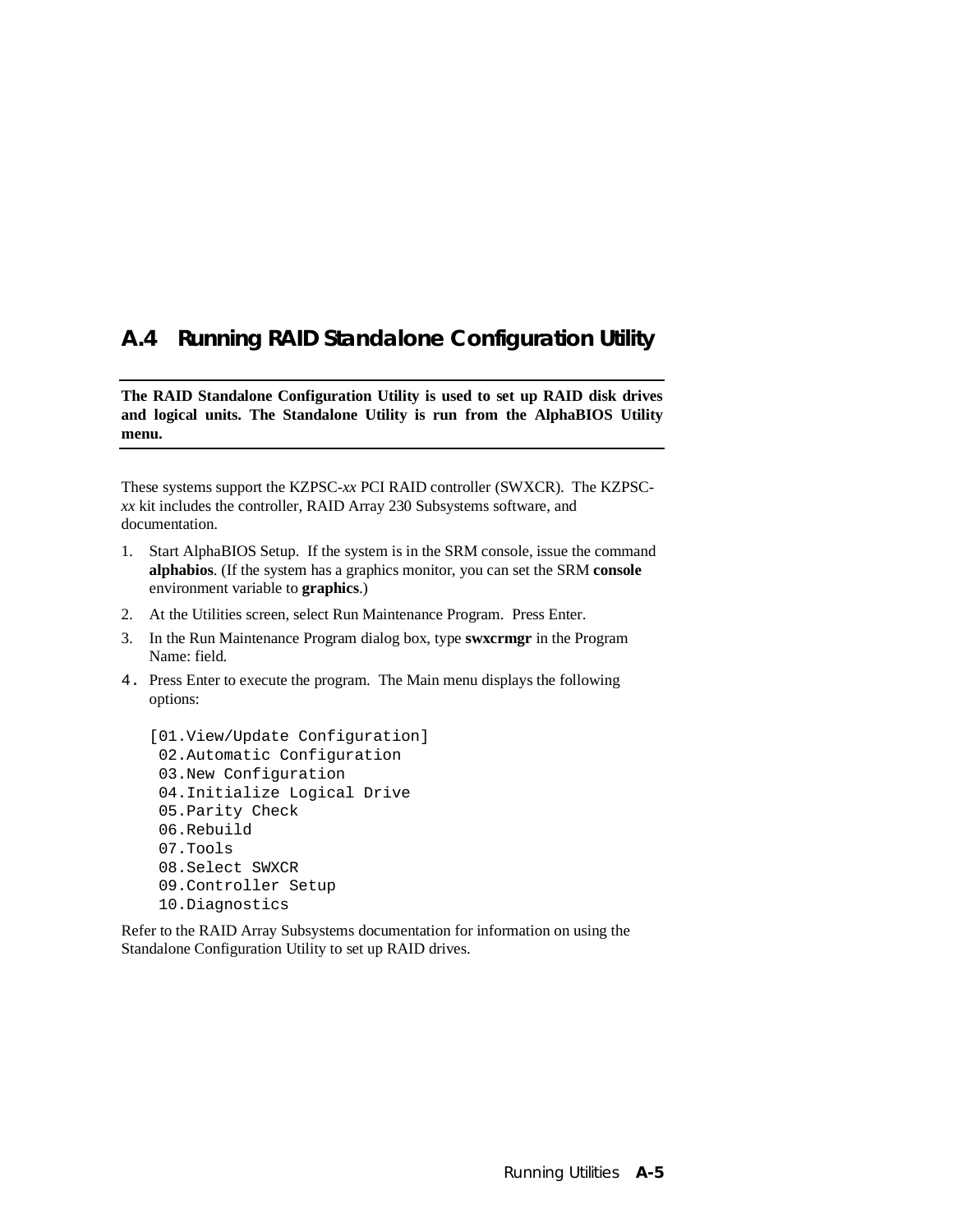## **A.5 Updating Firmware with LFU**

**Start the Loadable Firmware Update (LFU) utility by issuing the lfu command at the SRM console prompt or by selecting Update AlphaBIOS in the AlphaBIOS Setup screen. LFU is part of the SRM console.**

#### **Example A–1 Starting LFU from the SRM Console**

P00>>> lfu

```
 ***** Loadable Firmware Update Utility *****
Select firmware load device (cda0, dva0, ewa0), or
Press <return> to bypass loading and proceed to LFU: cda0
.
```
UPD>

#### **Figure A-2 Starting LFU from the AlphaBIOS Console**

| AlphaBIOS Setup                                                                                                                          |
|------------------------------------------------------------------------------------------------------------------------------------------|
| Display System Configuration<br>Upgrade AlphaBIOS<br>Hard Disk Setup<br>CMOS Setup<br>Install Windows NT<br>Utilities<br>About AlphaBIOS |
| Press ENTER to upgrade your AlphaBIOS from floppy or CD-ROM.                                                                             |
| ESC=Exit                                                                                                                                 |

PK-0726A-96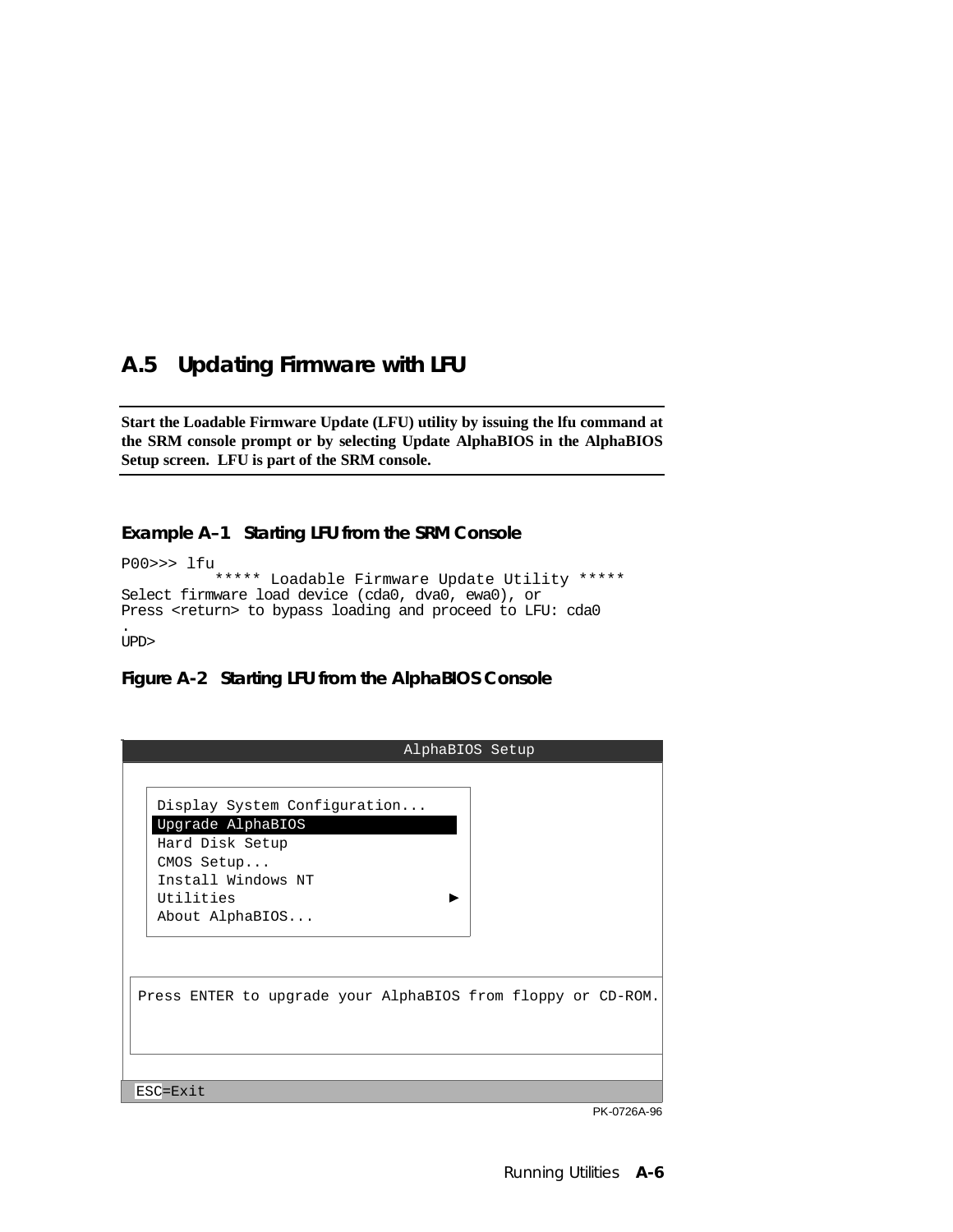Use the Loadable Firmware Update (LFU) utility to update system firmware. You can start LFU from either the SRM console or the AlphaBIOS console.

- From the SRM console, start LFU by issuing the **lfu** command.
- From the AlphaBIOS console, select **Upgrade AlphaBIOS** from the **AlphaBIOS Setup** screen (see Figure A-2).

A typical update procedure is:

- 1. Start LFU.
- 2. Use the LFU **list** command to show the revisions of modules that LFU can update and the revisions of update firmware.
- 3. Use the LFU **update** command to write the new firmware.
- 4. Use the LFU **exit** command to exit back to the console.

The sections that follow show examples of updating firmware from the local CD-ROM, the local floppy, and a network device. Following the examples is an LFU command reference.

#### **Example A–2 Booting LFU from the CD-ROM**

```
P00>>> show dev ncr0
polling ncr0 (NCR 53C810) slot 1, bus 0 PCI, hose 1 SCSI Bus ID 7
dka500.5.0.1.1 DKa500 RRD46 1645
P00>>> boot dka500
(boot dka500.5.0.1.1 -flags 0,0)
block 0 of dka500.5.0.1.1 is a valid boot block
.
.
.
jumping to bootstrap code
The default bootfile for this platform is
        [AS1200]AS1200_LFU.EXE
```
Hit <RETURN> at the prompt to use the default bootfile.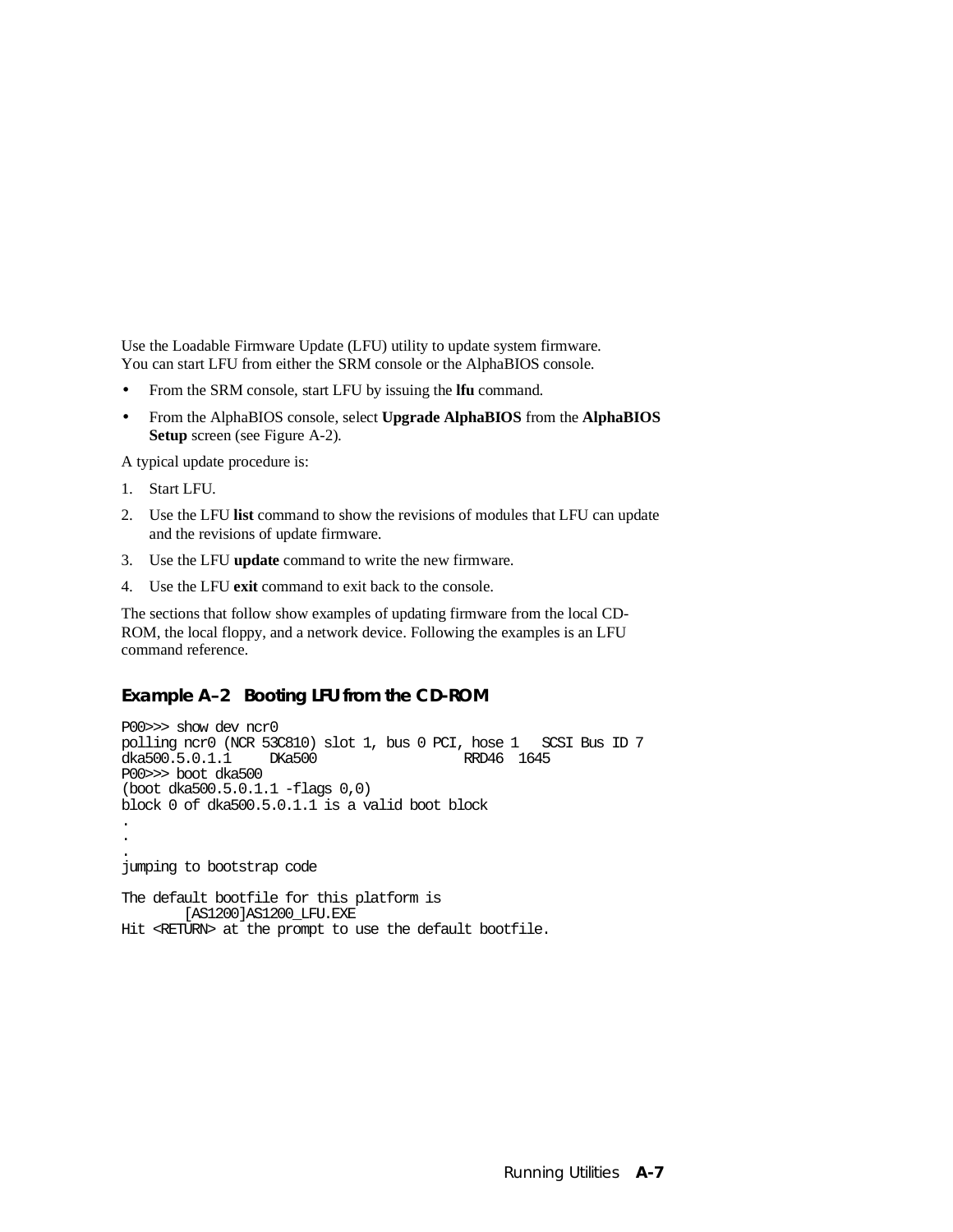#### **A.5.1 Updating Firmware from the CD-ROM**

**Insert the update CD-ROM, start LFU, and select cda0 as the load device.**

#### **Example A–3 Updating Firmware from the CD-ROM**

\*\*\*\*\* Loadable Firmware Update Utility \*\*\*\*\* Select firmware load device (cda0, dva0, ewa0), or Press <return> to bypass loading and proceed to LFU: cda0 ➊ Please enter the name of the options firmware files list, or Press <return> to use the default filename [AS1200FW]: AS1200CP ➋ Copying AS1200CP from DKA500.5.0.1.1 . Copying [as1200]TCREADME from DKA500.5.0.1.1 . Copying [as1200]TCSRMROM from DKA500.5.0.1.1 .................... Copying [as1200]TCARCROM from DKA500.5.0.1.1 ............. ---------------------------------------------------------------- - Function Description ➌ ---------------------------------------------------------------- - Display Displays the system's configuration table. Exit Done exit LFU (reset). List Lists the device, revision, firmware name, and update revision. Lfu Restarts LFU. Readme Lists important release information. Update Replaces current firmware with loadable data image. Verify Compares loadable and hardware images. ? or Help Scrolls this function table. ---------------------------------------------------------------- - UPD> list ➍ Device Current Revision Filename Update Revision AlphaBIOS V5.32-0 arcrom V6.40-1

srmflash  $V5.0-1$  srmrom  $V6.0-3$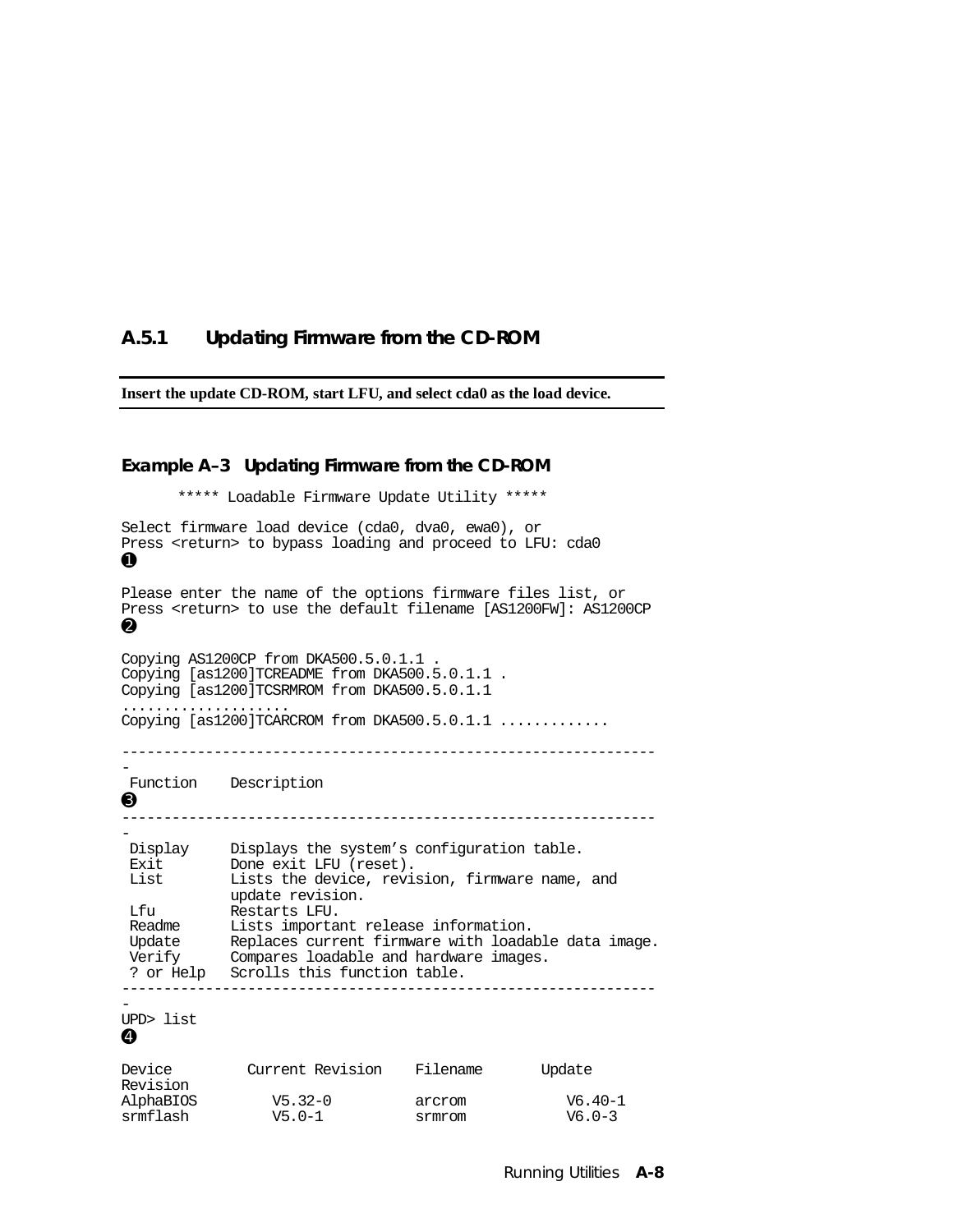- ➊ Select the device from which firmware will be loaded. The choices are the internal CD-ROM, the internal floppy disk, or a network device. In this example, the internal CD-ROM is selected.
- ➋ Select the file that has the firmware update, or press Enter to select the default file. The file options are:

| AS1200FW (default) | SRM console, AlphaBIOS console, and I/O adapter<br>firmware |
|--------------------|-------------------------------------------------------------|
| <b>AS1200CP</b>    | SRM console and AlphaBIOS console firmware only             |
| AS1200IO           | I/O adapter firmware only                                   |
|                    |                                                             |

In this example the file for console firmware (AlphaBIOS and SRM) is selected.

- ➌ The LFU function table and prompt (UPD>) display.
- ➍ Use the LFU **list** command to determine the revision of firmware in a device and the most recent revision of that firmware available in the selected file. In this example, the resident firmware for each console (SRM and AlphaBIOS) is at an earlier revision than the firmware in the update file.

*Continued on next page*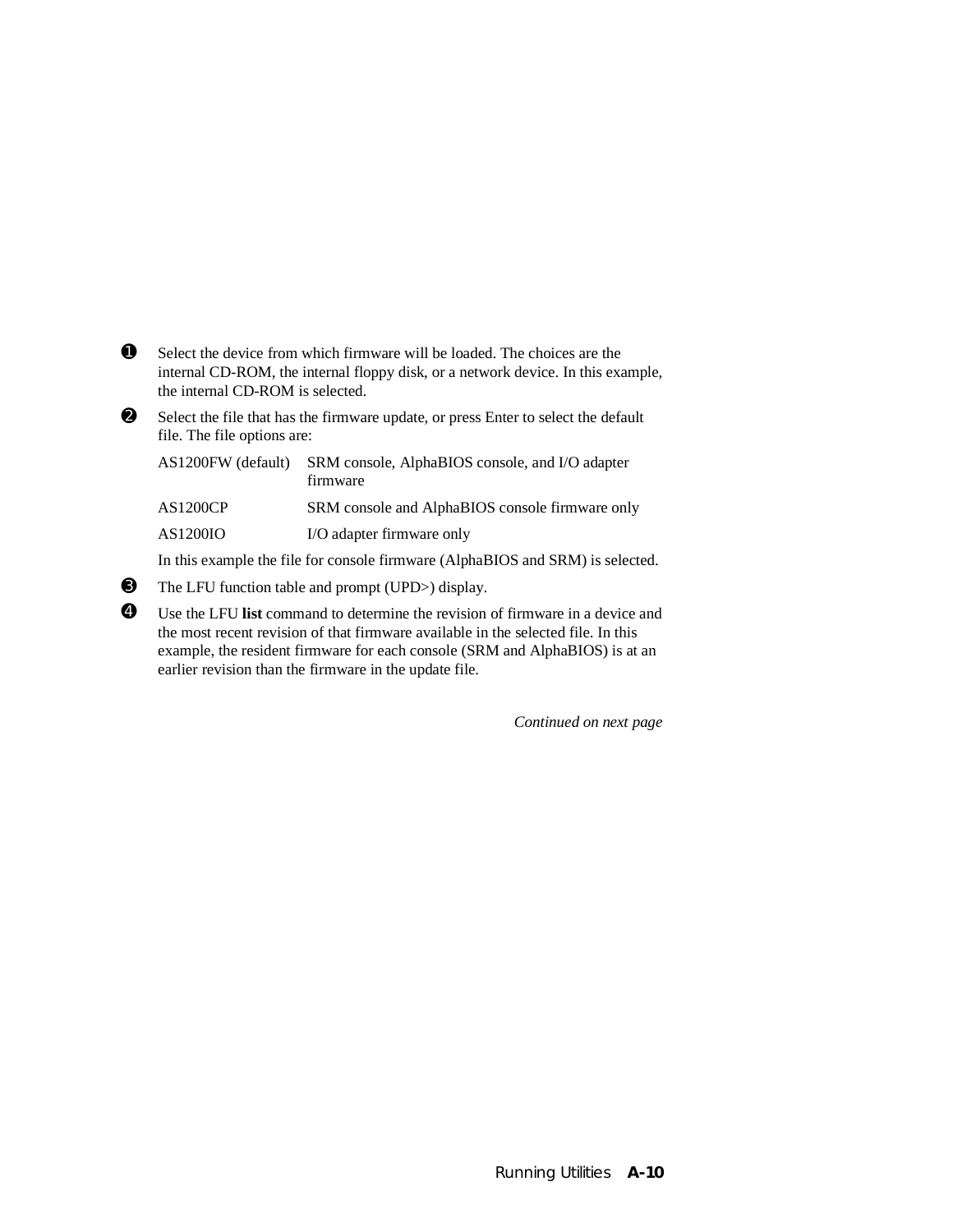#### **Example A–3 Updating Firmware from the CD-ROM (Continued)**

UPD> update  $*$   $\qquad \qquad \bullet$ WARNING: updates may take several minutes to complete for each device. Confirm update on: AlphaBIOS  $[Y/(N)]$  y  $\qquad \qquad \bullet$ DO NOT ABORT!<br>AlphaBIOS Updating to V6.40-1... Ver Updating to V6.40-1... Verifying V6.40-1... PASSED. Confirm update on: srmflash  $[Y/(N)]$  y DO NOT ABORT!<br>smmflash Updating to V6.0-3... Updating to V6.0-3... Verifying V6.0-3... PASSED. UPD> exit  $\bullet$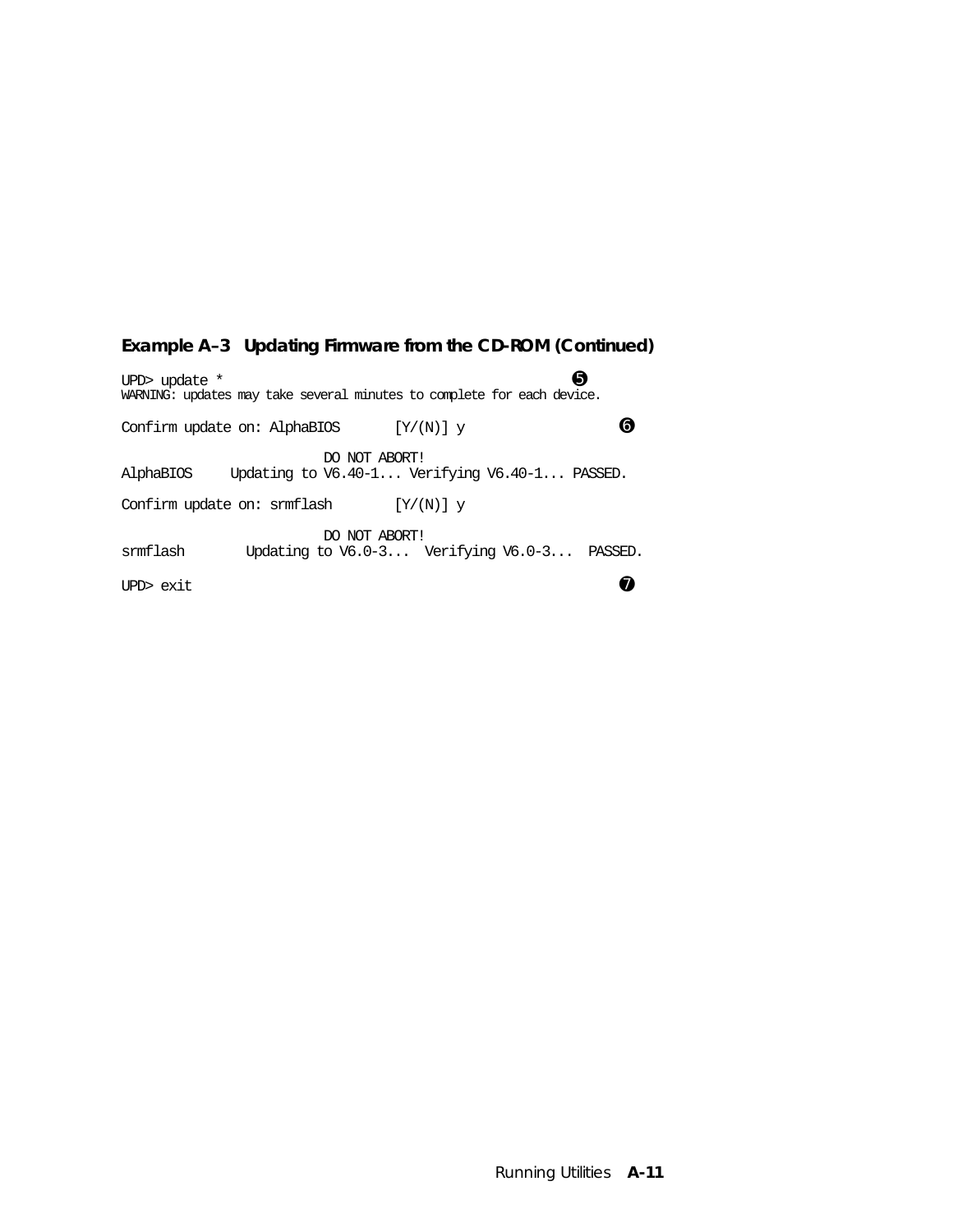- ➎ The **update** command updates the device specified or all devices. In this example, the wildcard indicates that all devices supported by the selected update file will be updated.
- ➏ For each device, you are asked to confirm that you want to update the firmware. The default is no. Once the update begins, do not abort the operation. Doing so will corrupt the firmware on the module.
- ➐ The **exit** command returns you to the console from which you entered LFU (either SRM or AlphaBIOS).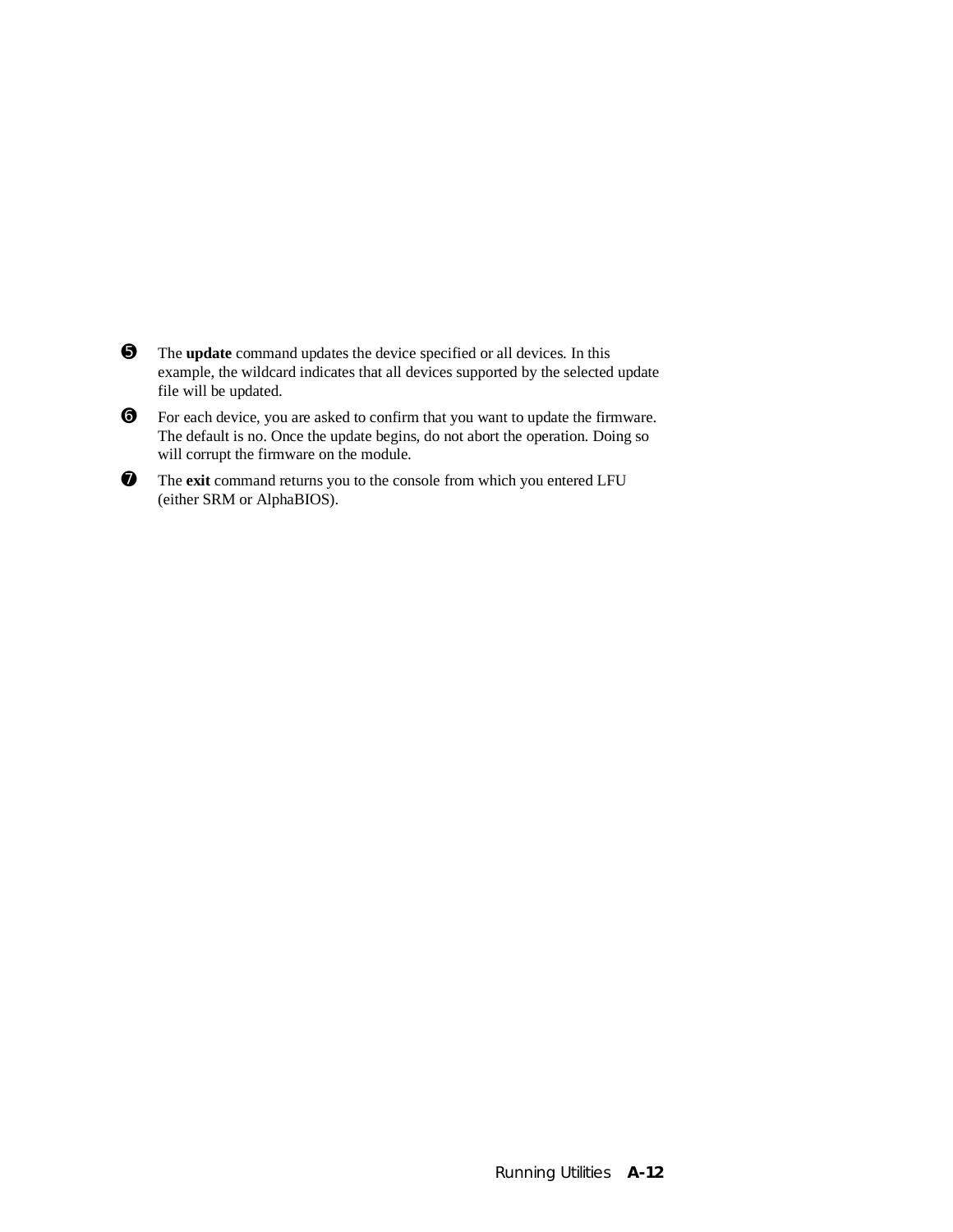### **A.5.2 Updating Firmware from the Floppy Disk — Creating the Diskettes**

**Create the update diskettes before starting LFU. See Section A.4.3 for an example of the update procedure.**

**Table A-2 File Locations for Creating Update Diskettes on a PC**

| <b>Console Update Diskette</b> | I/O Update Diskette |
|--------------------------------|---------------------|
| AS1200FW.TXT                   | AS1200IO.TXT        |
| AS1200CP.TXT                   | TCREADME.SYS        |
| <b>TCREADME.SYS</b>            | CIPCA315.SYS        |
| <b>TCSRMROM.SYS</b>            | DFPAA310.SYS        |
| <b>TCARCROM.SYS</b>            | KZPAAA11.SYS        |

To update system firmware from floppy disk, you first must create the firmware update diskettes. You will need to create two diskettes: one for console updates, and one for I/O.

- 1. Download the update files from the Internet.
- 2. On a PC, copy files onto two FAT-formatted diskettes.

From an OpenVMS system, copy files onto two ODS2-formatted diskettes as shown in Example A–4.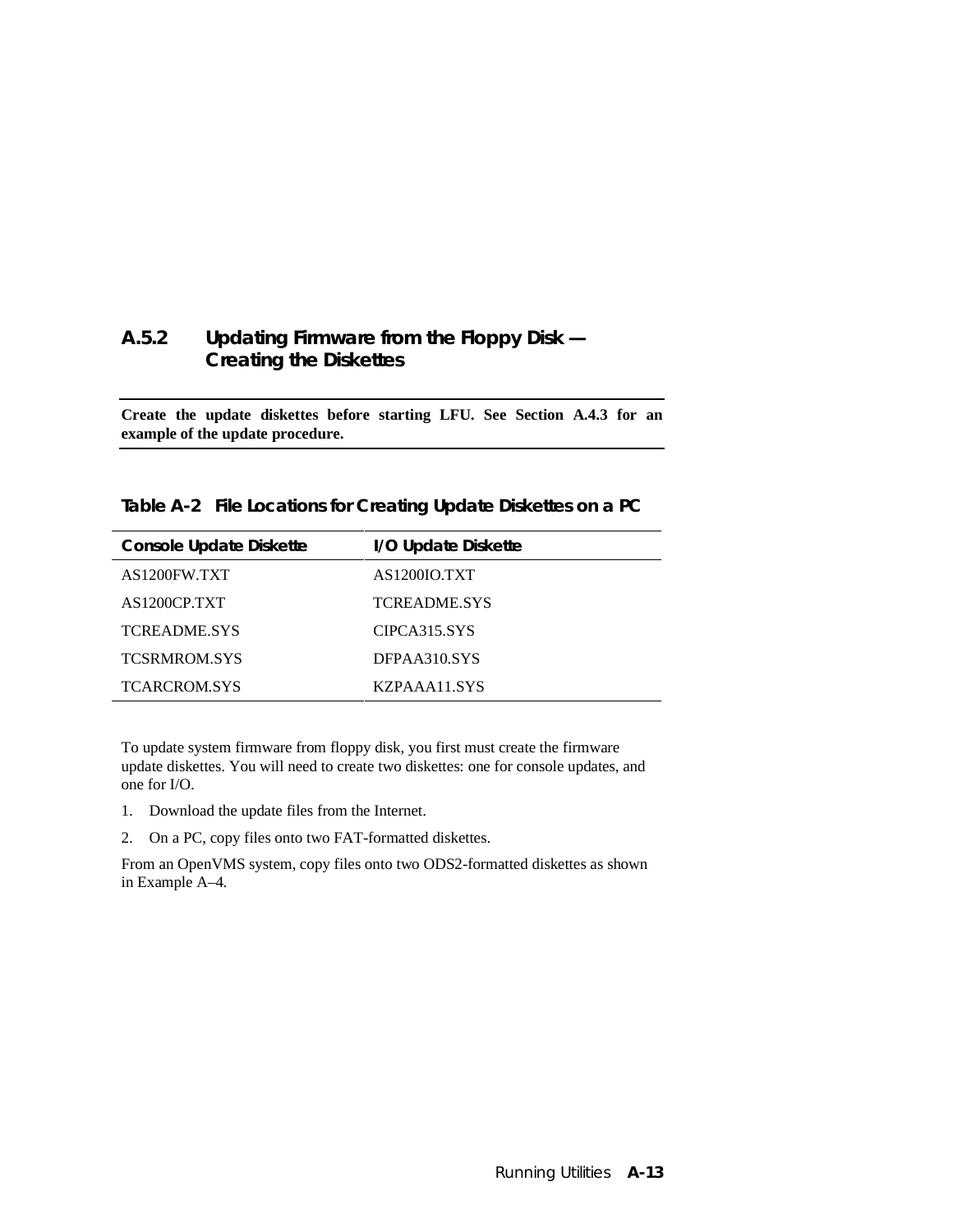#### **Example A–4 Creating Update Diskettes on an OpenVMS System**

#### **Console Update Diskette**

```
$ inquire ignore "Insert blank HD floppy in DVA0, then continue"
$ set verify
$ set proc/priv=all
$ init /density=hd/index=begin dva0: tcods2cp
$ mount dva0: tcods2cp
$ create /directory dva0:[as1200]
$ copy tcreadme.sys dva0:[as1200]tcreadme.sys
$ copy as1200fw.txt dva0:[as1200]as1200fw.txt
$ copy as1200cp.txt dva0:[as1200]as1200cp.txt
$ copy tcsrmrom.sys dva0:[as1200]tcsrmrom.sys
$ copy tcarcrom.sys dva0:[as1200]tcarcrom.sys
$ dismount dva0:
$ set noverify
$ exit
```
#### **I/O Update Diskette**

```
$ inquire ignore "Insert blank HD floppy in DVA0, then continue"
$ set verify
$ set proc/priv=all
$ init /density=hd/index=begin dva0: tcods2io
$ mount dva0: tcods2io
$ create /directory dva0:[as1200]
$ create /directory dva0:[options]
$ copy tcreadme.sys dva0:[as1200]tcreadme.sys
$ copy as1200fw.txt dva0:[as1200]as1200fw.txt
$ copy as1200io.txt dva0:[as1200]as1200io.txt
$ copy cipca315.sys dva0:[options]cipca315.sys
$ copy dfpaa310.sys dva0:[options]dfpaa310.sys
$ copy kzpsaA10.sys dva0:[options]kzpsaa10.sys
$ dismount dva0:
$ set noverify
```
\$ exit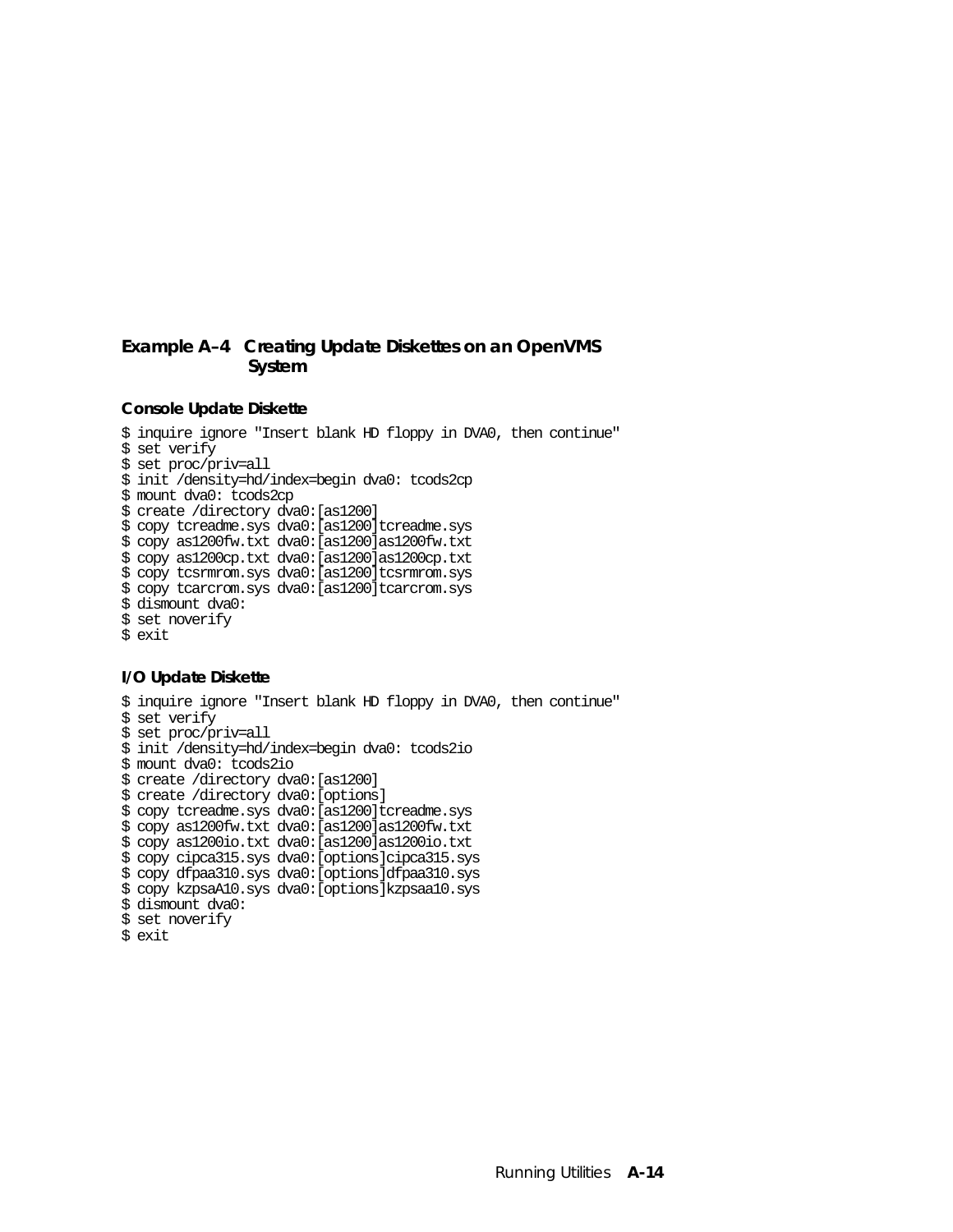#### **A.5.3 Updating Firmware from the Floppy Disk — Performing the Update**

**Insert an update diskette (see Section A.5.2) into the floppy drive. Start LFU and select dva0 as the load device.**

#### **Example A–5 Updating Firmware from the Floppy Disk**

\*\*\*\*\* Loadable Firmware Update Utility \*\*\*\*\*

Select firmware load device (cda0, dva0, ewa0), or Press <return> to bypass loading and proceed to LFU: dva0  $\bullet$ 

Please enter the name of the options firmware files list, or Press <return> to use the default filename [AS1200IO, (AS1200CP)]: AS1200IO **O** 

Copying AS1200IO from DVA0 . Copying TCREADME from DVA0 . Copying CIPCA315 from DVA0 . Copying DFPAA252 from DVA0 ... Copying KZPSAA11 from DVA0 ...

. . (The function table displays, followed by the UPD> prompt, as

shown in Example A-3.)

UPD> list  $\qquad \qquad \bullet$ 

| Device<br>AlphaBIOS<br>pfi0<br>srmflash | Current Revision<br>$V5.12-3$<br>2.46<br>$T3.2 - 21$ | Filename<br>arcrom<br>dfpaa fw<br>smmcom<br>cipca_fw<br>kzpsa_fw | Update Revision<br>Missing file<br>2.52<br>Missing file<br>A315<br>A11 |
|-----------------------------------------|------------------------------------------------------|------------------------------------------------------------------|------------------------------------------------------------------------|
|                                         |                                                      |                                                                  |                                                                        |

*Continued on next page*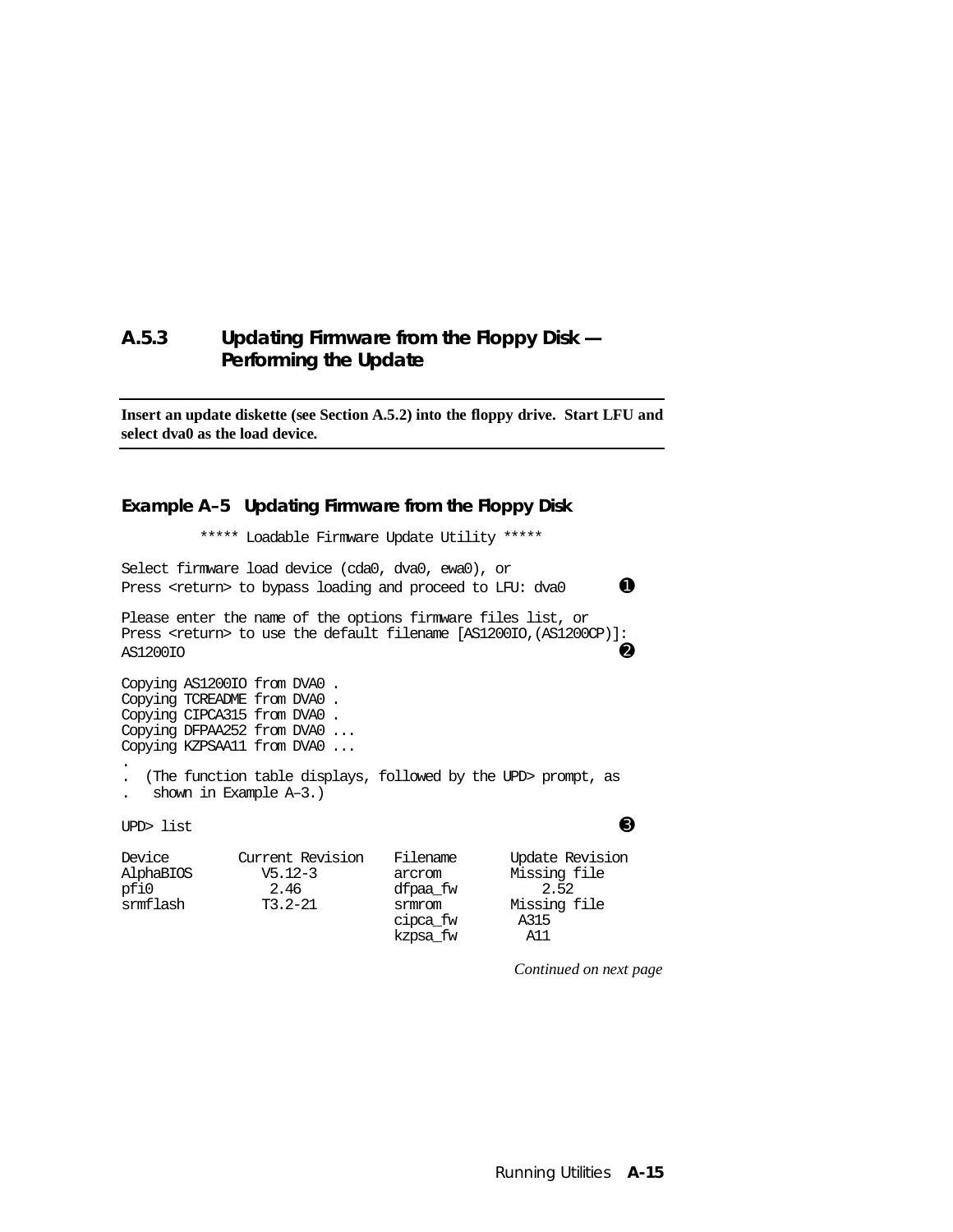- $\bullet$  Select the device from which firmware will be loaded. The choices are the internal CD-ROM, the internal floppy disk, or a network device. In this example, the internal floppy disk is selected.
- ➋ Select the file that has the firmware update, or press Enter to select the default file. When the internal floppy disk is the load device, the file options are:

AS1200CP (default) SRM console and AlphaBIOS console firmware only AS1200IO I/O adapter firmware only

The default option in Example A–3 (AS1200FW) is not available, since the file is too large to fit on a 1.44 MB diskette. This means that when a floppy disk is the load device, you can update either console firmware or I/O adapter firmware, but not both in the same LFU session. If you need to update both, after finishing the first update, restart LFU with the **lfu** command and insert the floppy disk with the other file.

In this example the file for I/O adapter firmware is selected.

➌ Use the LFU **list** command to determine the revision of firmware in a device and the most recent revision of that firmware available in the selected file. In this example, the update revision for console firmware displays as "Missing file" because only the I/O firmware files are available on the floppy disk.

*Continued on next page*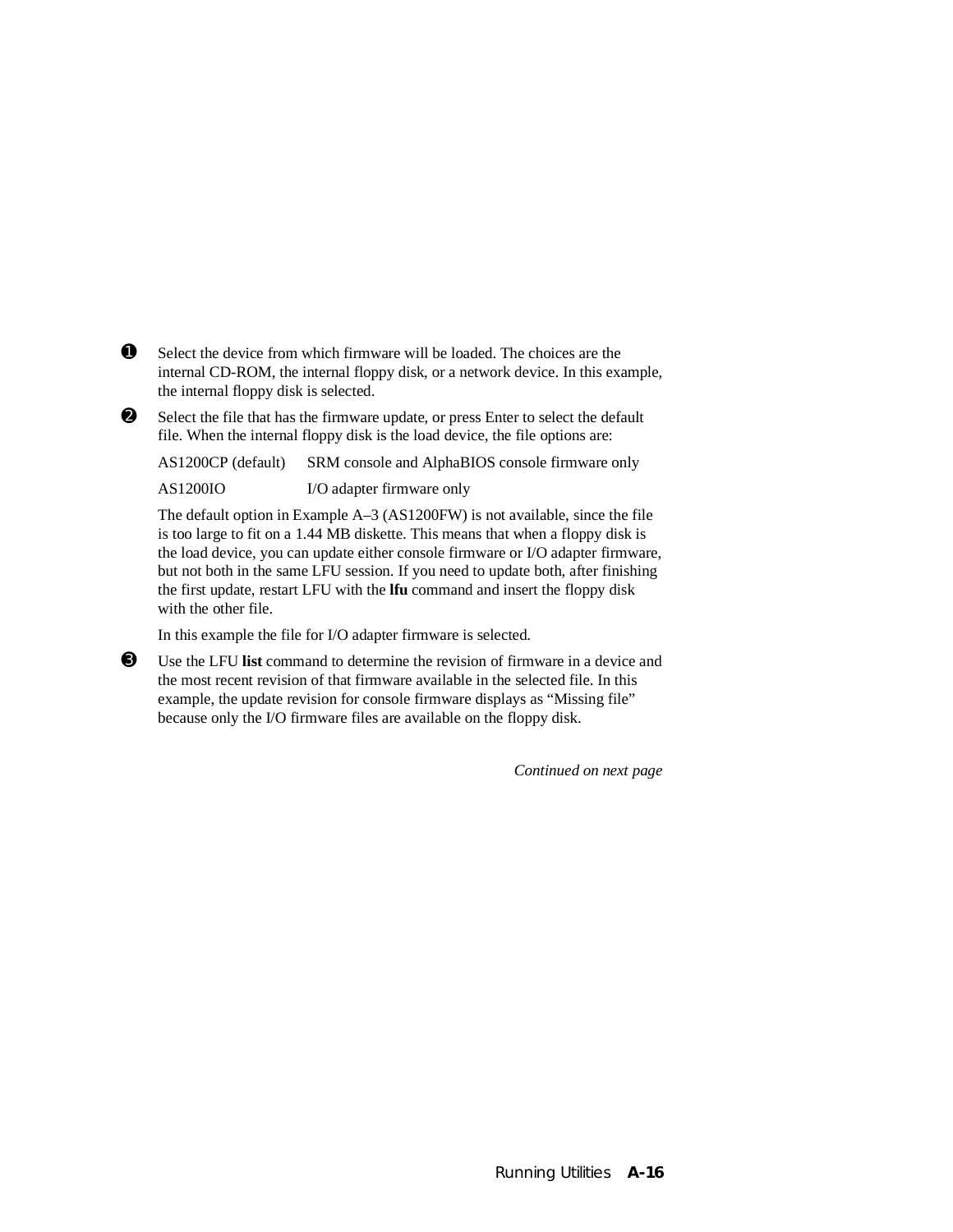#### **Example A–5 Updating Firmware from the Floppy Disk (Continued)**

UPD> update pfi0 ➍ WARNING: updates may take several minutes to complete for each device. Confirm update on: pfi0  $[Y/(N)]$  y  $\qquad \qquad \bullet$ DO NOT ABORT!<br>poil both Updating to 3.10... Ver Updating to 3.10... Verifying to 3.10... PASSED. UPD> lfu  $\bullet$  \*\*\*\*\* Loadable Firmware Update Utility \*\*\*\*\* Select firmware load device (cda0, dva0, ewa0), or Press <return> to bypass loading and proceed to LFU: dva0 Please enter the name of the options firmware files list, or Press <return> to use the default filename [AS1200IO, (AS1200CP)]: $\bullet$ .

. (The function table displays, followed by the UPD> prompt.

. Console firmware can now be updated.)

UPD>  $ext$   $\Theta$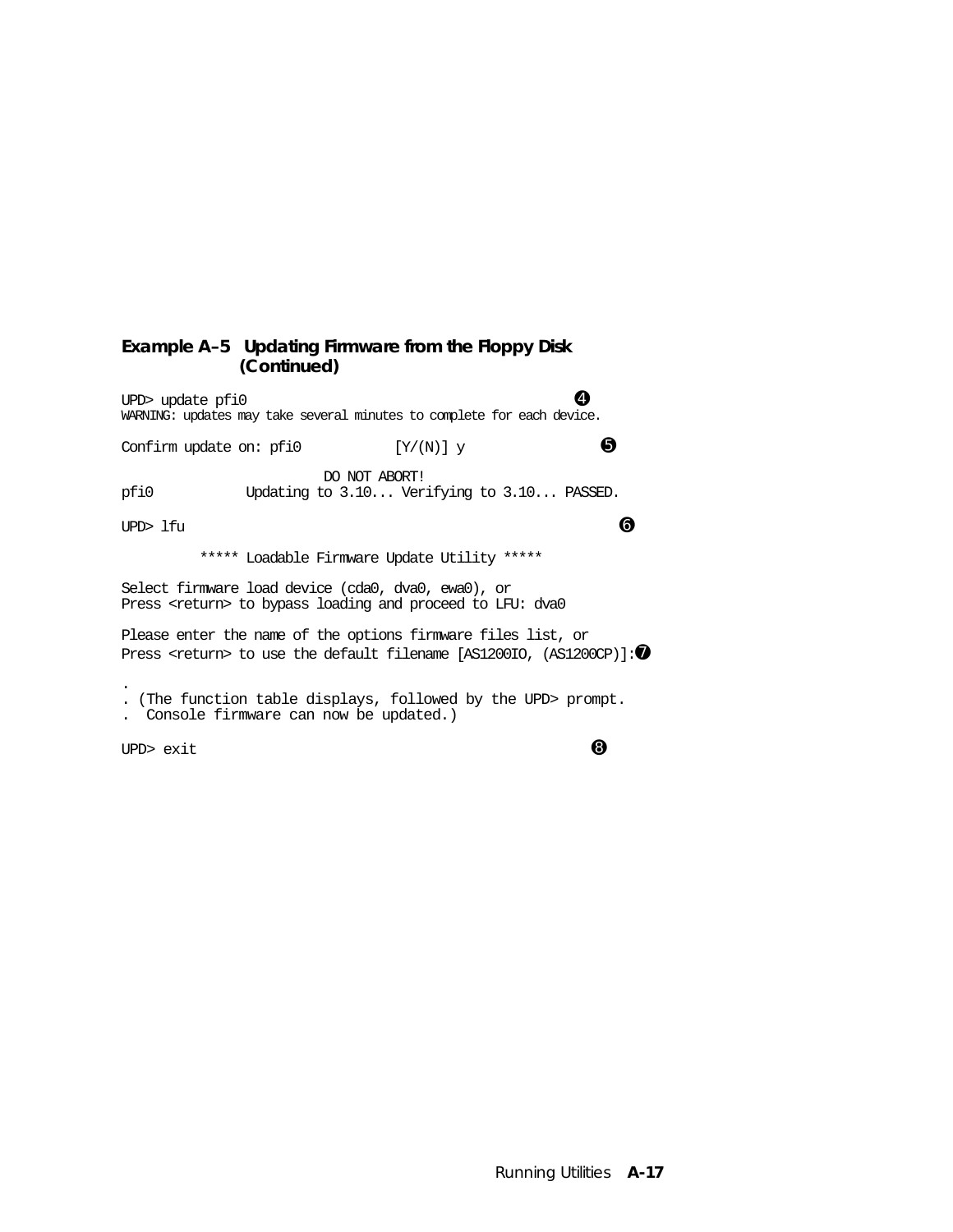- ➍ The **update** command updates the device specified or all devices.
- ➎ For each device, you are asked to confirm that you want to update the firmware. The default is no. Once the update begins, do not abort the operation. Doing so will corrupt the firmware on the module.
- ➏ The **lfu** command restarts the utility so that console firmware can be updated. (Another method is shown in Example A–6, where the user specifies the file AS1200FW and is prompted to insert the second diskette.)
- $\bullet$  The default update file, AS1200CP, is selected. The console firmware can now be updated, using the same procedure as for the I/O firmware.
- ➑ The **exit** command returns you to the console from which you entered LFU (either SRM or AlphaBIOS).

#### **Example A–6 Selecting AS1200FW to Update Firmware from the Floppy Disk**

P00>>> lfu

. .

\*\*\*\*\* Loadable Firmware Update Utility \*\*\*\*\*

Select firmware load device (cda0, dva0, ewa0), or Press <return> to bypass loading and proceed to LFU: dva0

Please enter the name of the firmware files list, or Press <return> to use the default filename [AS1200IO,(AS1200CP)]: as1200fw

Copying AS1200FW from DVA0 . Copying TCREADME from DVA0 . Copying TCSRMROM from DVA0 ........................... Copying TCARCROM from DVA0 .............. Copying CIPCA315 from DVA0 Please insert next floppy containing the firmware, Press <return> when ready. Or type DONE to abort. Copying CIPCA315 from DVA0 . Copying DFPAA310 from DVA0 ... Copying KZPSAA10 from DVA0 ... .

Running Utilities **A-18**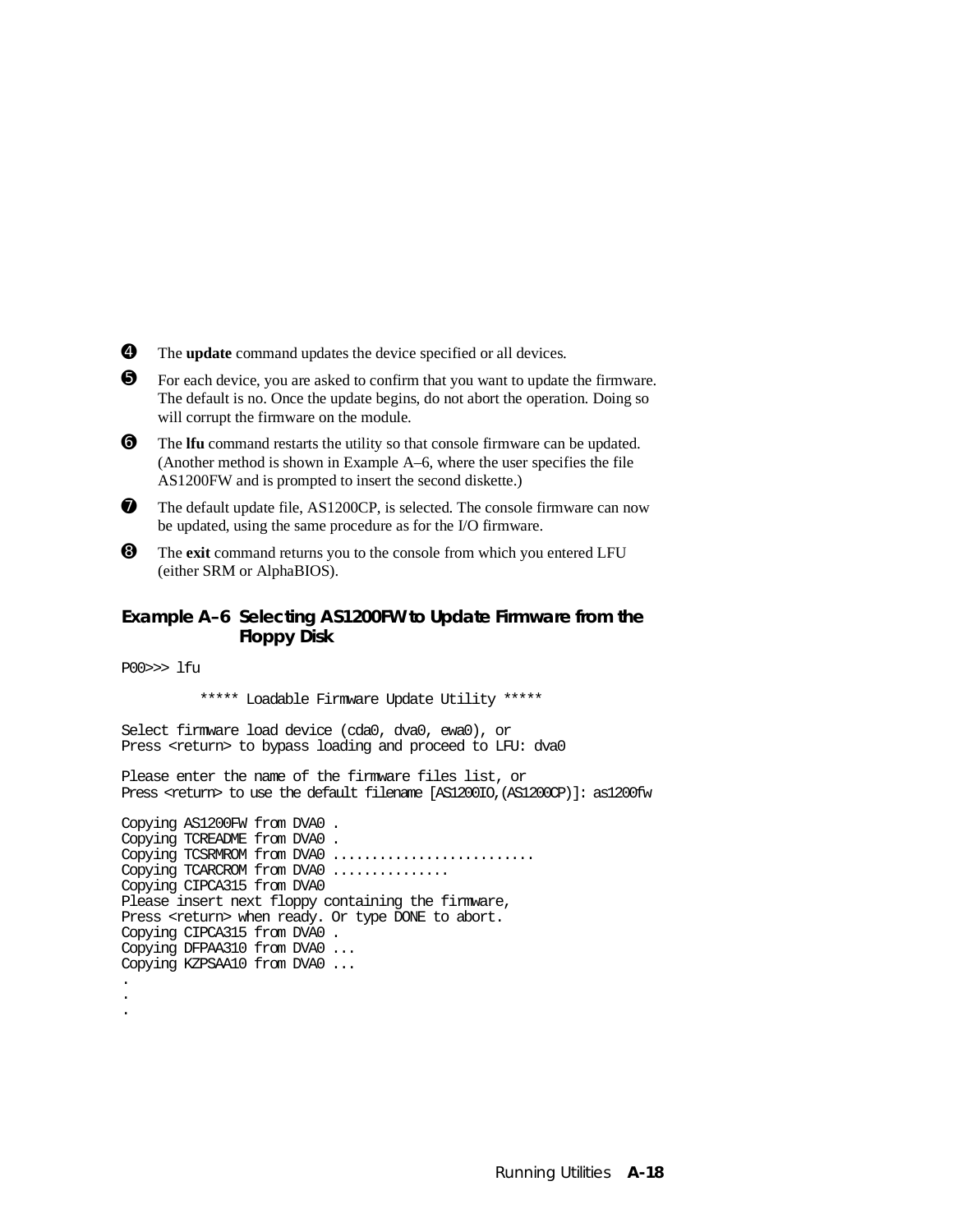#### **A.5.4 Updating Firmware from a Network Device**

**Copy files to the local MOP server's MOP load area, start LFU, and select ewa0 as the load device.**

#### **Example A–7 Updating Firmware from a Network Device** \*\*\*\*\* Loadable Firmware Update Utility \*\*\*\*\* Select firmware load device (cda0, dva0, ewa0), or Press <return> to bypass loading and proceed to LFU: ewa0  $\bullet$ Please enter the name of the options firmware files list, or Press <return> to use the default filename  $[AS1200FW]:$ Copying AS1200FW from EWA0 . Copying TCREADME from EWA0 . Copying TCSRMROM from EWA0 ............................ Copying TCARCROM from EWA0 ........... Copying CIPCA315 from EWA0 . Copying DFPAA310 from EWA0 ... Copying KZPSAA11 from EWA0 ... . . [The function table displays, followed by the UPD> prompt, as shown in Example A–3.] . UPD> list  $\qquad \qquad \bullet$ Device Current Revision Filename Update Revision AlphaBIOS V5.12-2 arcrom V6.40-1 A10 kzpsa\_fw<br>A10 kzpsa\_fw kzpsa1 A10 kzpsa\_fw A11 v1.0-9 srmrom v6<br>cipca fw A315 cipca\_fw A315

dfpaa\_fw 2.46

*Continued on next page*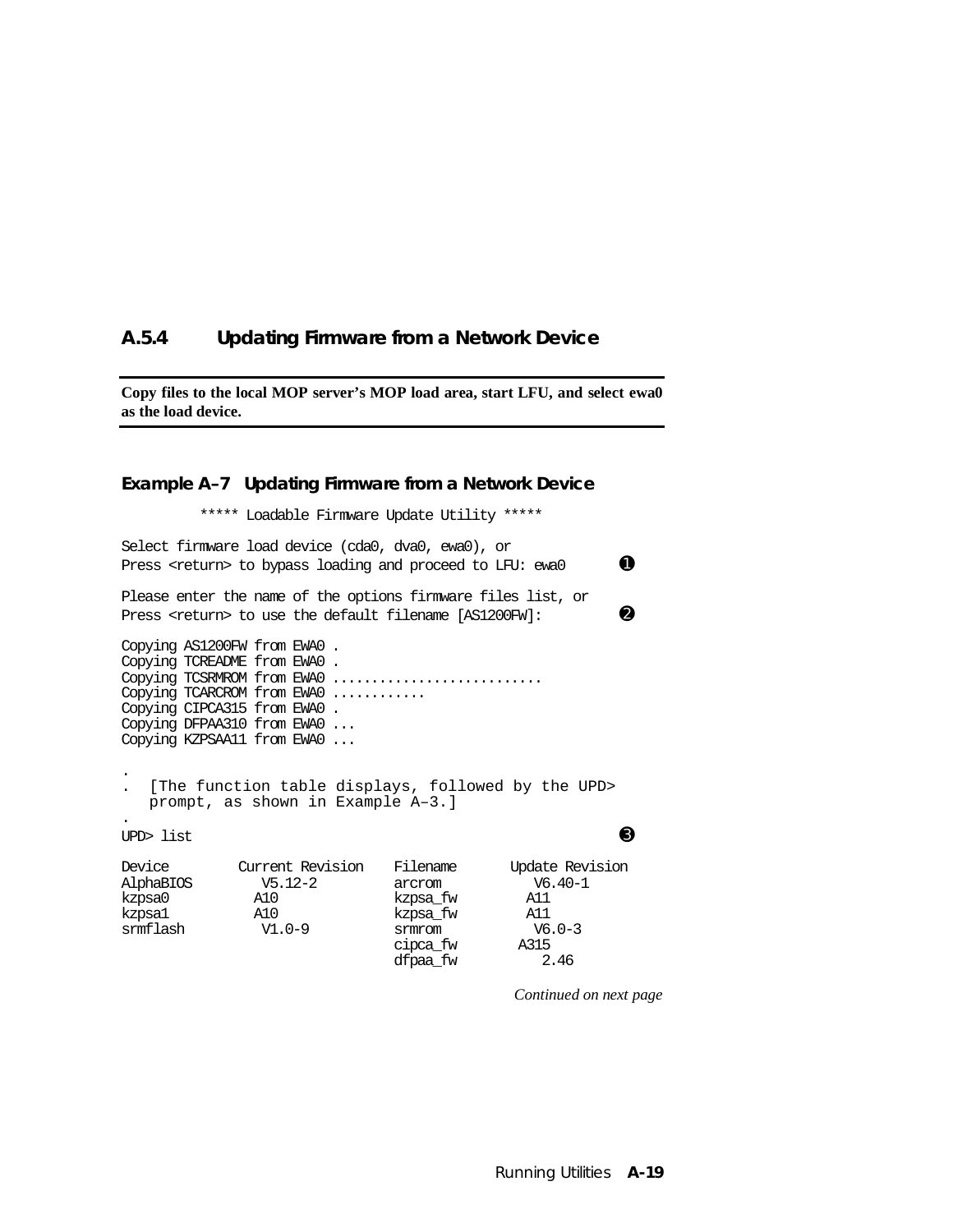Before starting LFU, download the update files from the Internet (see Preface). You will need the files with the extension .SYS. Copy these files to your local MOP server's MOP load area.



 $\bullet$  Select the device from which firmware will be loaded. The choices are the internal CD-ROM, the internal floppy disk, or a network device. In this example, a network device is selected.

➋ Select the file that has the firmware update, or press Enter to select the default file. The file options are:

| AS1200FW (default) | SRM console, AlphaBIOS console, and I/O adapter<br>firmware |
|--------------------|-------------------------------------------------------------|
| <b>AS1200CP</b>    | SRM console and AlphaBIOS console firmware only             |
| AS1200IO           | I/O adapter firmware only                                   |

In this example the default file, which has both console firmware (AlphaBIOS and SRM) and I/O adapter firmware, is selected.

➌ Use the LFU **list** command to determine the revision of firmware in a device and the most recent revision of that firmware available in the selected file. In this example, the resident firmware for each console (SRM and AlphaBIOS) and I/O adapter is at an earlier revision than the firmware in the update file.

*Continued on next page*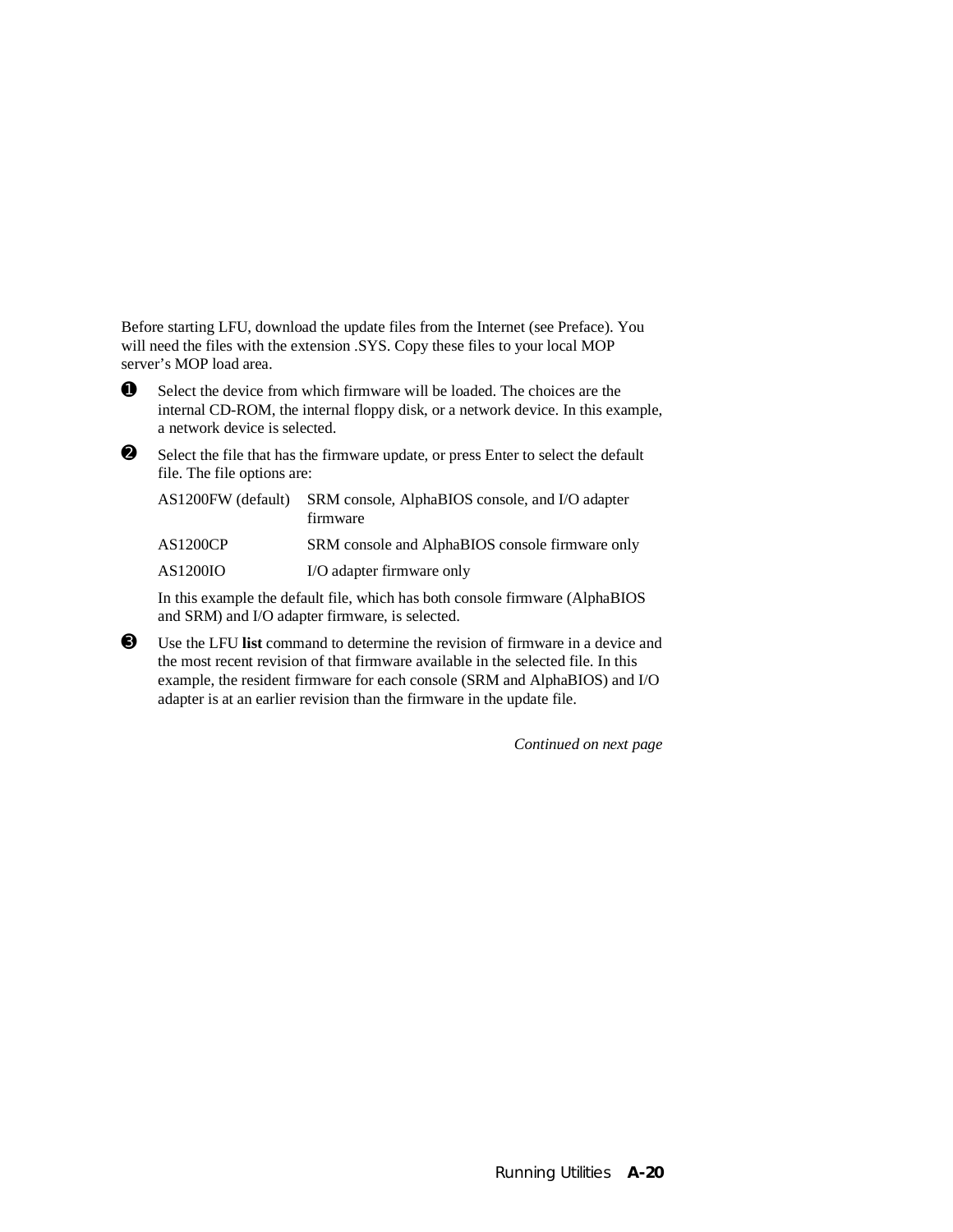#### **Example A–7 Updating Firmware from a Network Device (Continued)**

| UPD> update $*$ -all<br>WARNING: updates may take several minutes to complete for each<br>device. |                                                                    |  |
|---------------------------------------------------------------------------------------------------|--------------------------------------------------------------------|--|
| AlphaBIOS                                                                                         | DO NOT ABORT!<br>Updating to $V6.40-1$ Verifying $V6.40-1$ PASSED. |  |
| kzpsa0                                                                                            | DO NOT ABORT!<br>Updating to All  Verifying All PASSED.            |  |
| kzpsa1                                                                                            | DO NOT ABORT!<br>Updating to All  Verifying All PASSED.            |  |
| srmflash                                                                                          | DO NOT ABORT!<br>Updating to $V6.0-3$ Verifying $V6.0-3$ PASSED.   |  |
| IPD> exit                                                                                         |                                                                    |  |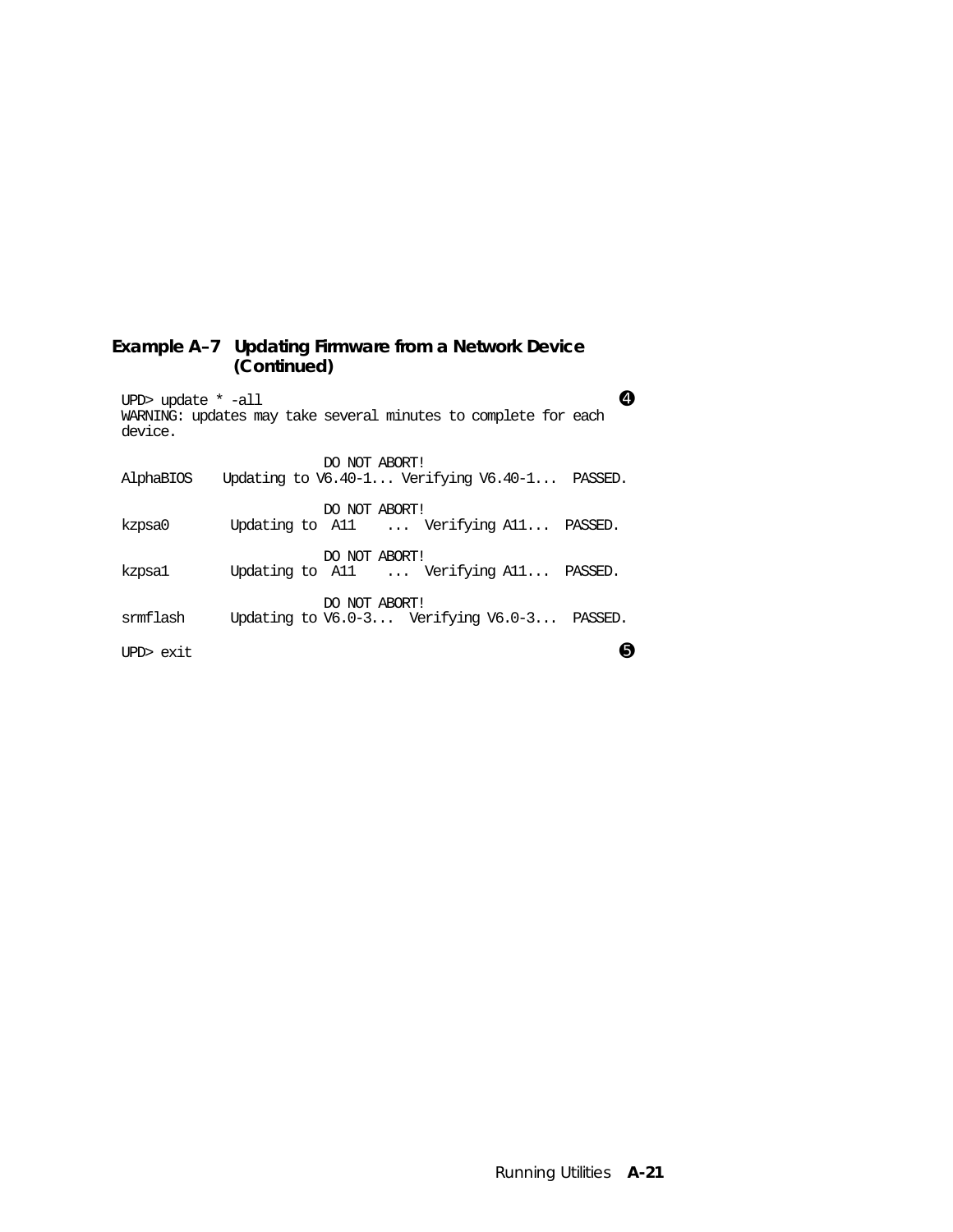- ➍ The **update** command updates the device specified or all devices. In this example, the wildcard indicates that all devices supported by the selected update file will be updated. Typically, LFU requests confirmation before updating each console's or device's firmware. The **-all** option removes the update confirmation requests.
- ➎ The **exit** command returns you to the console from which you entered LFU (either SRM or AlphaBIOS).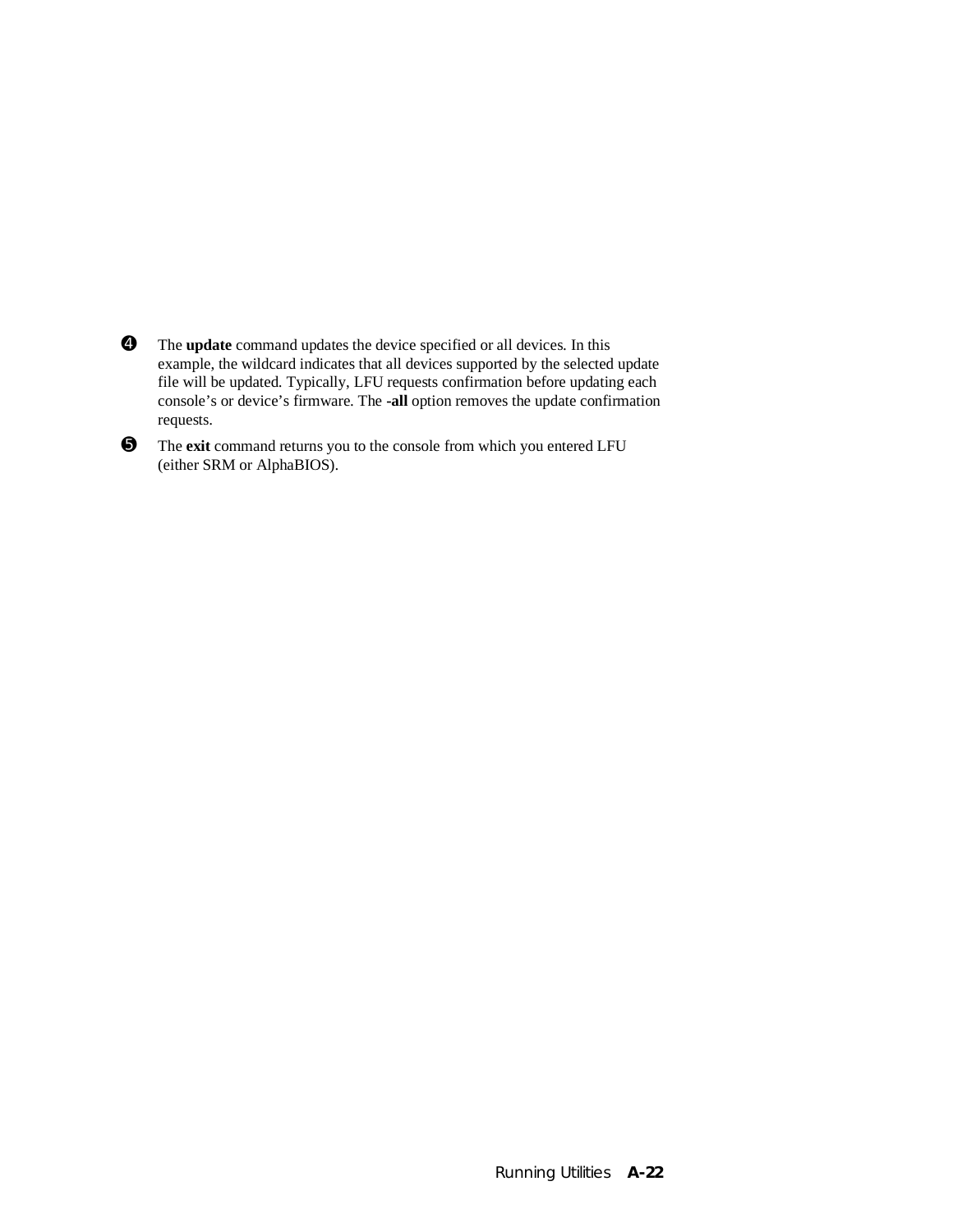## **A.5.5 LFU Commands**

**The commands summarized in Table A-3 are used to update system firmware.**

| Command    | <b>Function</b>                                                                             |  |
|------------|---------------------------------------------------------------------------------------------|--|
| display    | Shows the system physical configuration.                                                    |  |
| exit       | Terminates the LFU program.                                                                 |  |
| help       | Displays the LFU command list.                                                              |  |
| <b>Ifu</b> | Restarts the LFU program.                                                                   |  |
| list       | Displays the inventory of update firmware on the selected device.                           |  |
| readme     | Lists release notes for the LFU program.                                                    |  |
| update     | Writes new firmware to the module.                                                          |  |
| verify     | Reads the firmware from the module into memory and compares it<br>with the update firmware. |  |

**Table A-3 LFU Command Summary**

These commands are described in the following pages.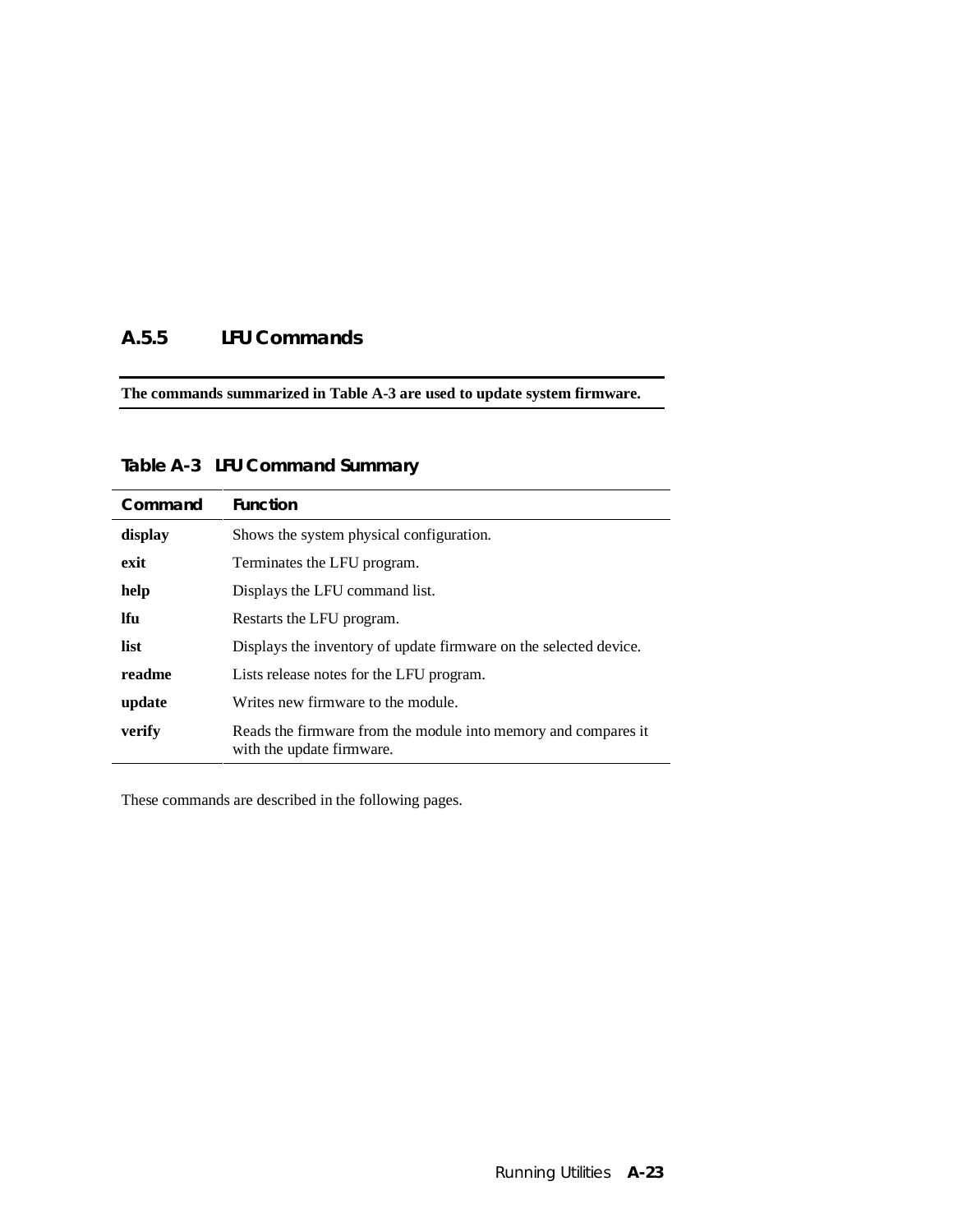### **display**

The **display** command shows the system physical configuration. **Display** is equivalent to issuing the SRM console command **show configuration**. Because it shows the slot for each module, **display** can help you identify the location of a device.

### **exit**

The **exit** command terminates the LFU program, causes system initialization and testing, and returns the system to the console from which LFU was called.

### **help**

The **help** (or **?**) command displays the LFU command list, shown below.

| Function                                       | Description                                                                                                                                                                            |
|------------------------------------------------|----------------------------------------------------------------------------------------------------------------------------------------------------------------------------------------|
| Display<br>Exit.<br>List                       | Displays the system's configuration table.<br>Done exit LFU (reset).<br>Lists the device, revision, firmware name, and update<br>revision.                                             |
| Lfu<br>Readme<br>Update<br>Verify<br>? or Help | Restarts LFU.<br>Lists important release information.<br>Replaces current firmware with loadable data image.<br>Compares loadable and hardware images.<br>Scrolls this function table. |

### **lfu**

The **lfu** command restarts the LFU program. This command is used when the update files are on a floppy disk. The files for updating both console firmware and I/O firmware are too large to fit on a 1.44 MB disk, so only one type of firmware can be updated at a time. Restarting LFU enables you to specify another update file.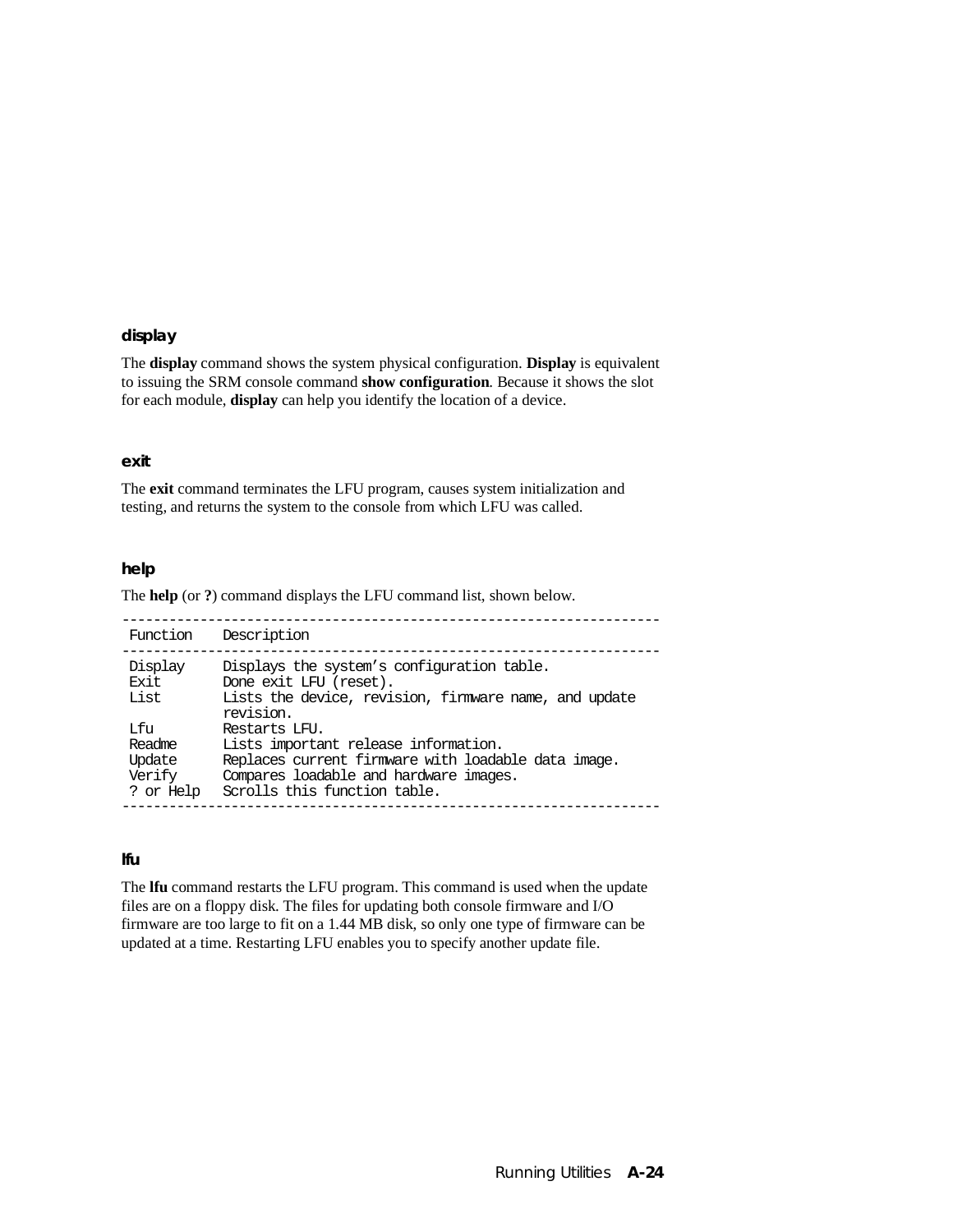#### **list**

The **list** command displays the inventory of update firmware on the CD-ROM, network, or floppy. Only the devices listed at your terminal are supported for firmware updates.

The **list** command shows three pieces of information for each device:

- Current Revision The revision of the device's current firmware
- Filename The name of the file used to update that firmware
- Update revision The revision of the firmware update image

#### **readme**

The **readme** command lists release notes for the LFU program.

#### **update**

The **update** command writes new firmware to the module. Then LFU automatically verifies the update by reading the new firmware image from the module into memory and comparing it with the source image.

To update more than one device, you may use a wildcard but not a list. For example, **update k\*** updates all devices with names beginning with k, and **update \*** updates all devices. When you do not specify a device name, LFU tries to update all devices; it lists the selected devices to update and prompts before devices are updated. (The default is no.) The **-all** option removes the update confirmation requests, enabling the update to proceed without operator intervention.

*CAUTION: Never abort an update operation. Aborting corrupts the firmware on the module.*

### **verify**

The **verify** command reads the firmware from the module into memory and compares it with the update firmware. If a module already verified successfully when you updated it, but later failed tests, you can use **verify** to tell whether the firmware has become corrupted.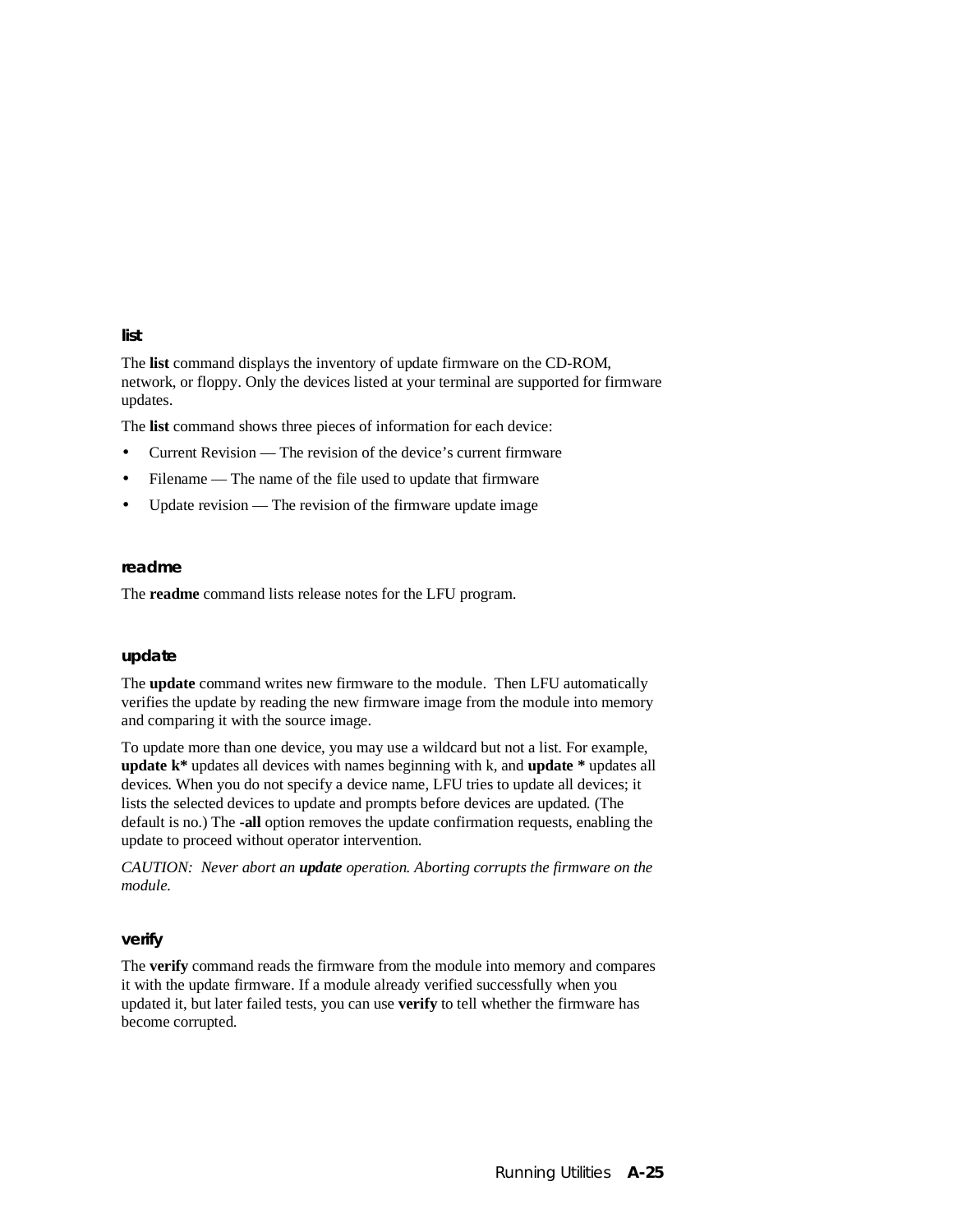# **A.6 Updating Firmware from AlphaBIOS**

**Insert the CD-ROM or diskette with the updated firmware and select Upgrade AlphaBIOS from the main AlphaBIOS Setup screen. Use the Loadable Firmware Update (LFU) utility to perform the update. The LFU exit command causes a system reset.**

### **Figure A-3 AlphaBIOS Setup Screen**

| AlphaBIOS Setup                                                                                                                          |             |
|------------------------------------------------------------------------------------------------------------------------------------------|-------------|
| Display System Configuration<br>Upgrade AlphaBIOS<br>Hard Disk Setup<br>CMOS Setup<br>Install Windows NT<br>Utilities<br>About AlphaBIOS |             |
| Press ENTER to upgrade your AlphaBIOS from floppy or CD-ROM.                                                                             |             |
| ESC=Exit                                                                                                                                 |             |
|                                                                                                                                          | PK-0726A-96 |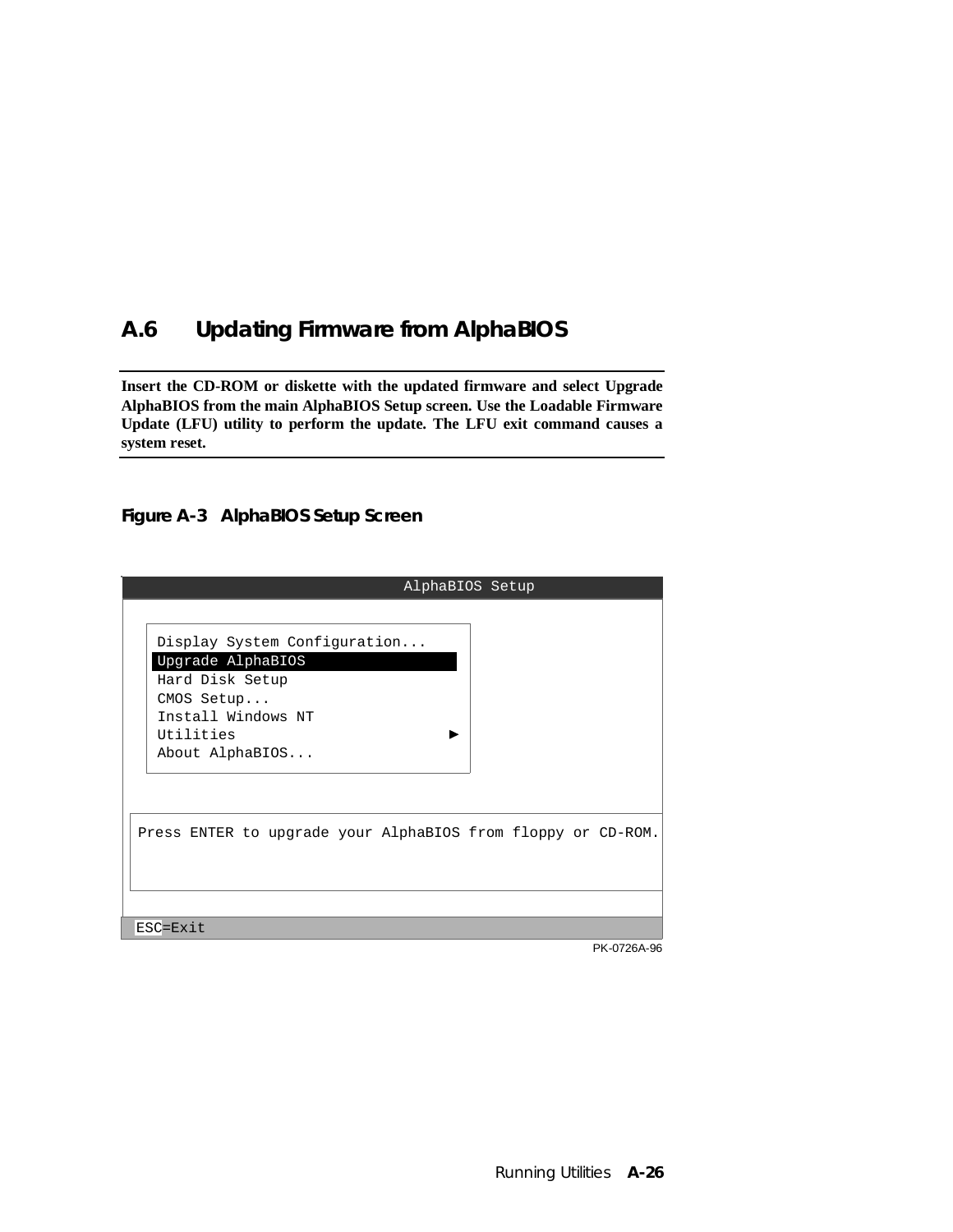# **A.7 Upgrading AlphaBIOS**

**It may become necessary to upgrade AlphaBIOS to work with new versions of Windows NT or when enhancements are made.**

Use this procedure to upgrade from an earlier version of AlphaBIOS:

- 1. Insert the diskette or CD-ROM containing the AlphaBIOS upgrade.
- 2. If you are not already running **AlphaBIOS Setup**, start it by restarting your system and pressing F2 when the **Boot** screen is displayed.
- 3. In the main **AlphaBIOS Setup** screen, select **Upgrade AlphaBIOS** and press Enter.

The system is reset and the Loadable Firmware Update (LFU) utility is started. See Section A5.5 for LFU commands.

4. When the upgrade is complete, issue the LFU **exit** command. The system is reset and you are returned to AlphaBIOS.

If you press the Reset button instead of issuing the LFU **exit** command, the system is reset and you are returned to LFU.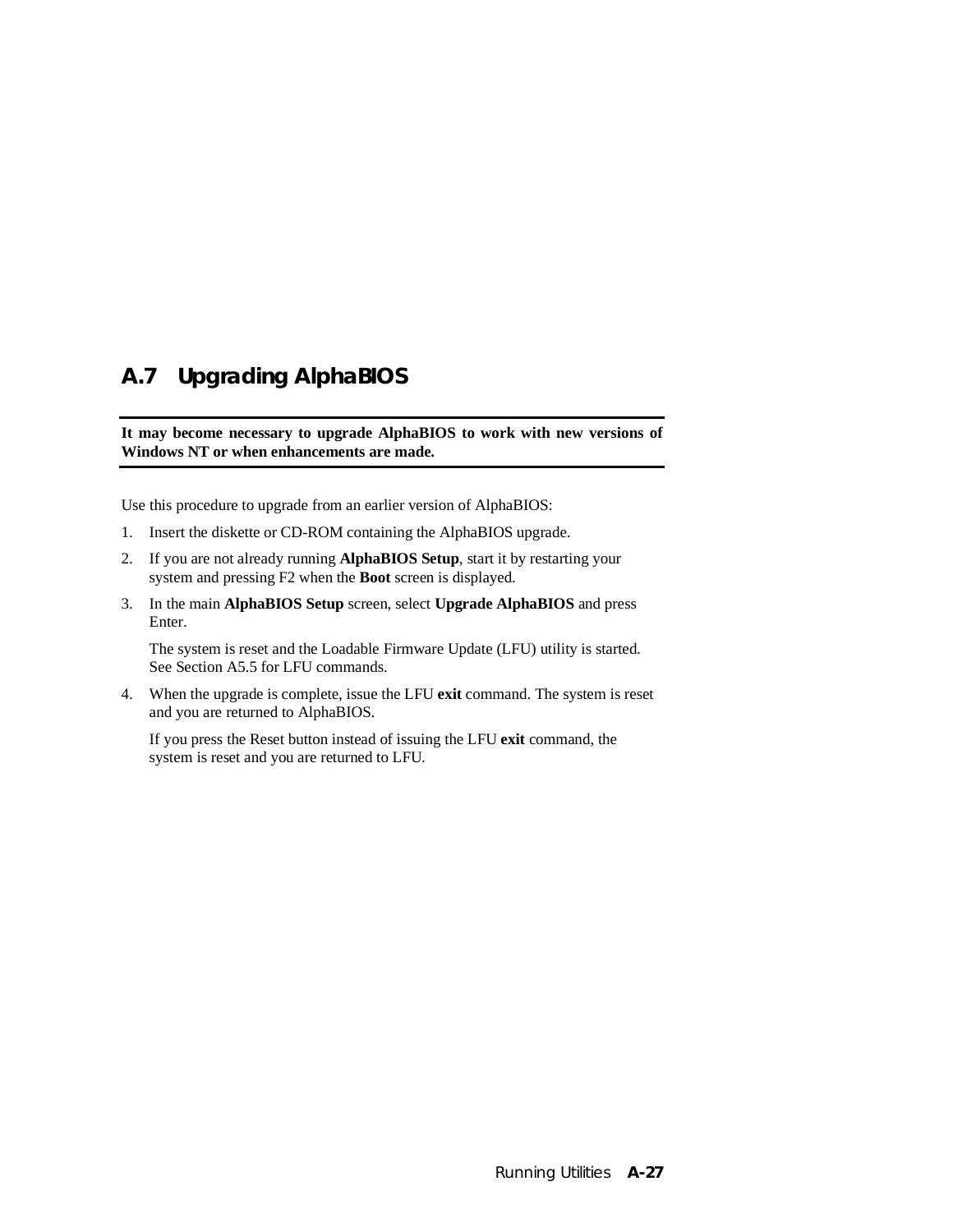# **Appendix B**

# **Halts, Console Commands, and Environment Variables**

This appendix discusses halting the system and provides a summary of the SRM console commands and environment variables. The **test** command is described in Chapter 3 of this document. For complete reference information on other SRM commands and environment variables, see your system *User's Guide*.

*NOTE: It is recommended that you keep a list of the environment variable settings for systems that you service, because you will need to restore certain environment variable settings after swapping modules. Refer to Table B-4 for a convenient worksheet.*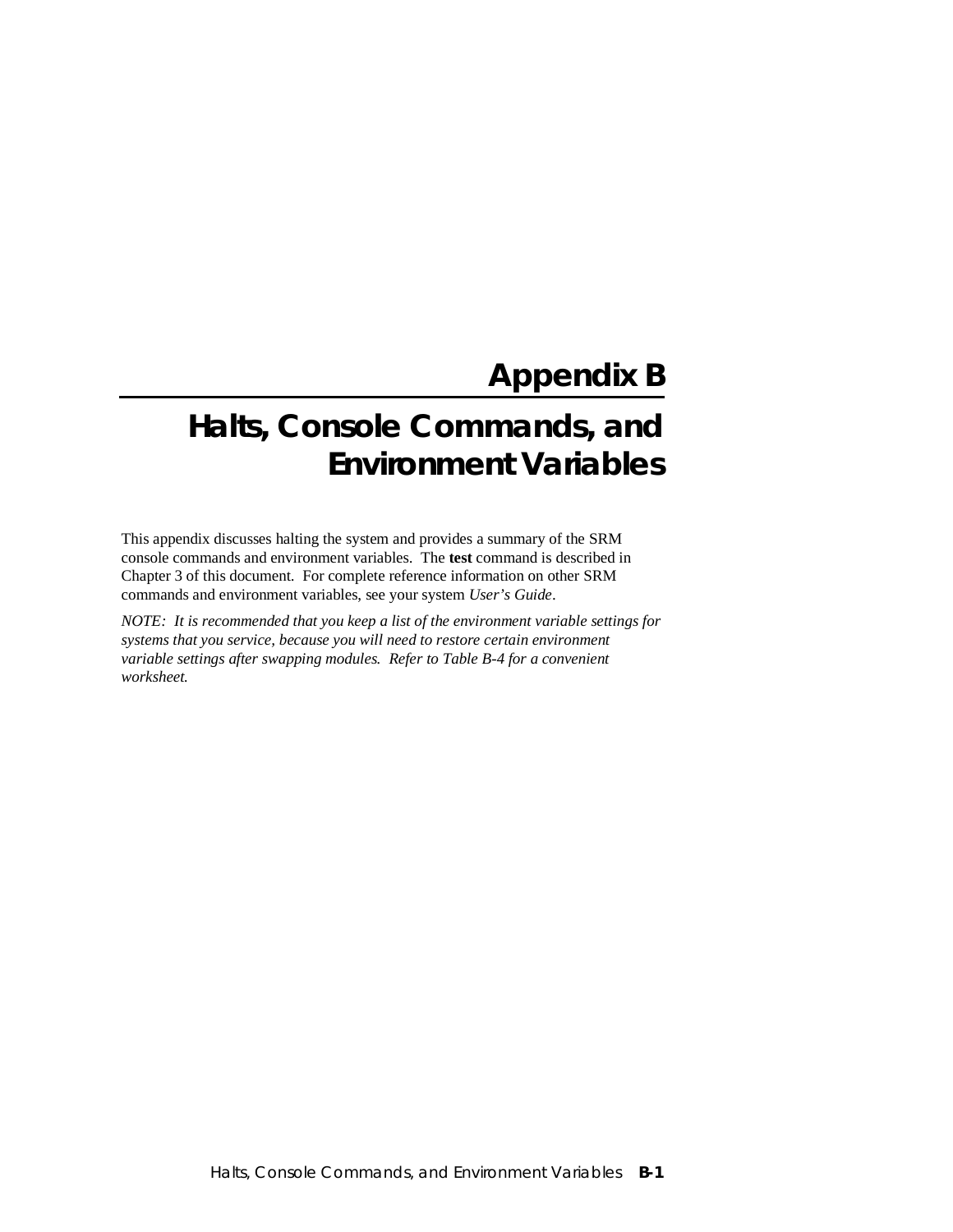### **B.1 Halt Button Functions**

### **The Halt button causes the system to perform in various ways depending upon the system state at the time the button is pressed.**

When the halt button is pressed, results differ depending upon the state of the machine. Table B-1 describes the full function of the halt button.

### **Table B-1 Results of Pressing the Halt Button**

| <b>Machine State</b>           | Result                                      |
|--------------------------------|---------------------------------------------|
| Open VMS running/hung          | SRM console runs                            |
| DIGITAL UNIX running/hung      | SRM console runs                            |
| Windows NT running/hung        | Nothing                                     |
| AlphaBIOS running/hung         | Nothing                                     |
| SRM console running            | Sets halt assertion flag: the SRM console   |
|                                | continues to run                            |
| SROM $(1st 2 secs. of pwr-up)$ | Nothing                                     |
| XSROM power-up                 | Sets halt assertion flag, auto boot ignored |
| SRM console power-up           | Sets halt assertion flag, auto boot ignored |

A simple halt causes suspension of a system that is hung or running DIGITAL UNIX or OpenVMS and starts the SRM console.

The halt assertion flag is set in the TOY NVRAM; it is read and cleared by the console only during power-up or reset. When the SRM console finds the halt assertion flag set, the conditions of the environment variables **auto\_action = boot/restart** and **os\_type = NT** are ignored; the SRM console runs and prints the following message:

Halt assertion detected NVRAM power-up script not executed AUTO\_ACTION=BOOT/RESTART and OS\_TYPE=NT ignored, if applicable P00>>>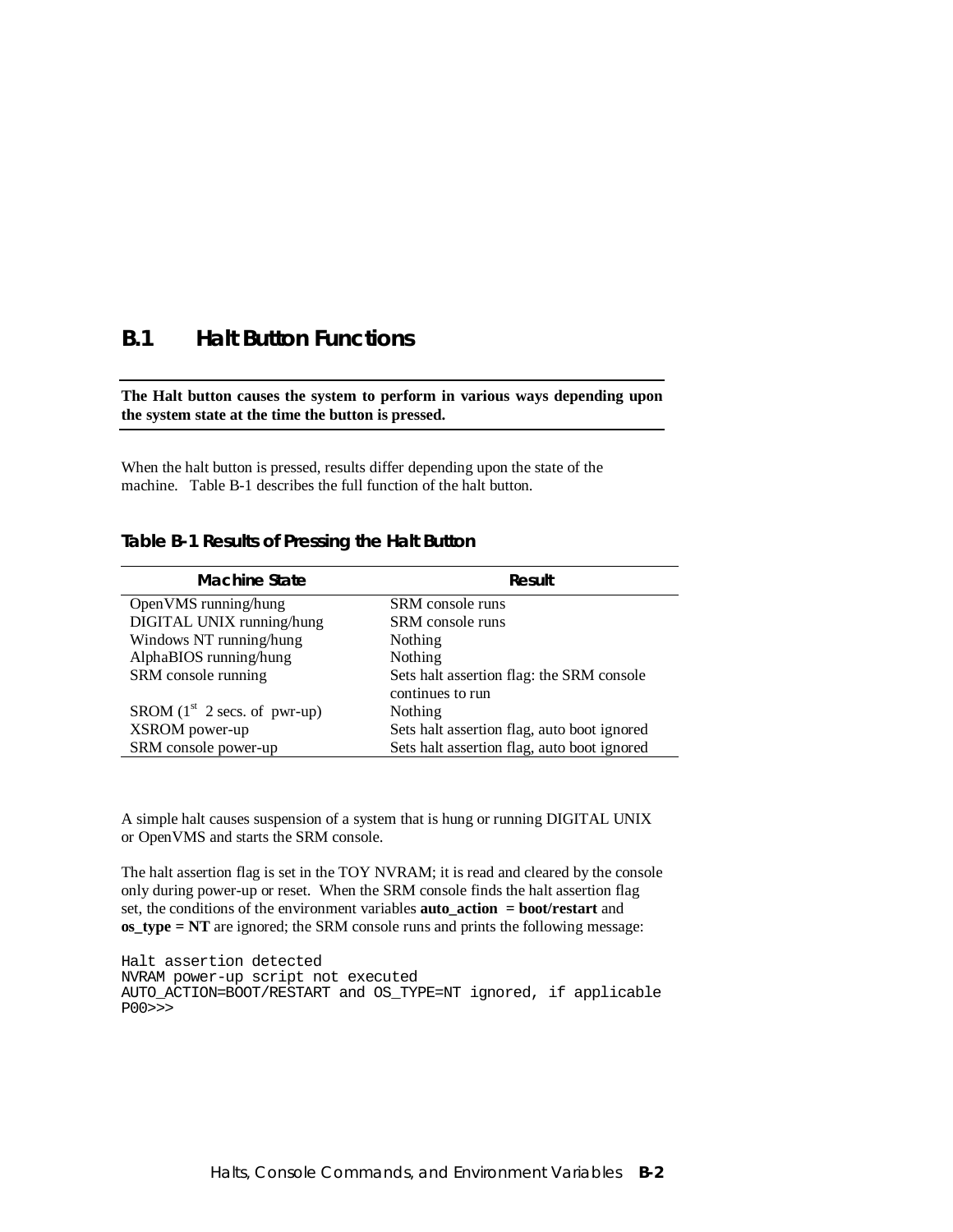### **B.2 Using the Halt Button**

**Use the Halt button to halt the DIGITAL UNIX or OpenVMS operating system when it hangs or you want to use the SRM console. Use the Halt button to force Windows NT systems to bring up the SRM console rather than booting or halting in AlphaBIOS.**

### **Using Halt to Shut Down the Operating System**

You can use the Halt button if the DIGITAL UNIX or OpenVMS operating system hangs. Pressing the Halt button halts the operating system back to the SRM console firmware. From the console, you can use the **crash** command to force a crash dump at the operating system level.

The Windows NT operating system does not support halts on this system. Pressing the Halt button during a Windows NT session has no effect.

### **Using Halt to Clear the Console Password**

The SRM console firmware allows you to set a password to prevent unauthorized access to the console. If you forget the password, the Halt button, with the **login** command, lets you clear the password and regain control of the console. See Section 4.8 of your system *User's Guide*.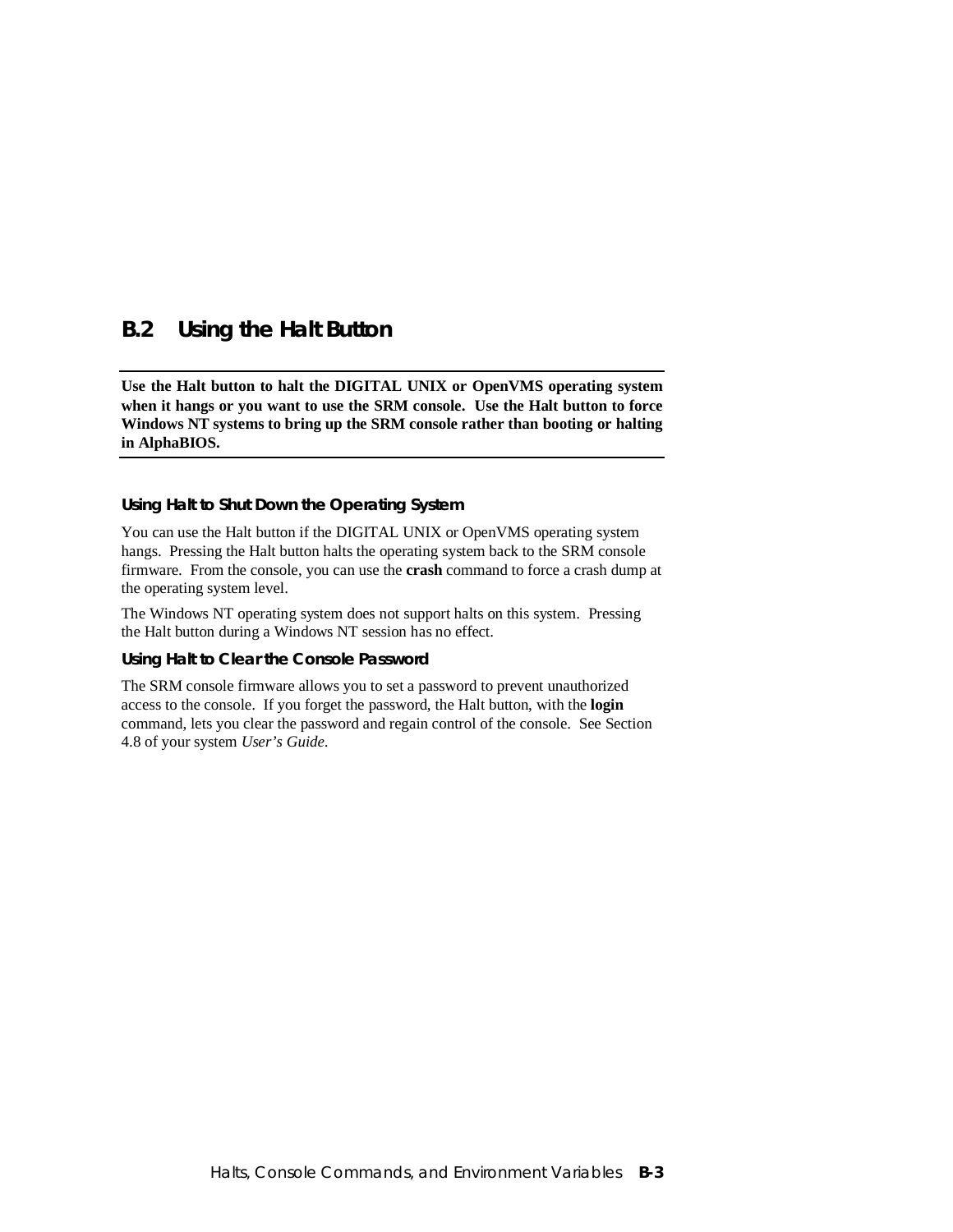### **B.3 Halt Assertion**

### **A halt assertion allows you to disable automatic boots of the operating system so that you can perform tasks from the SRM console.**

Under certain conditions, you might want to force a "halt assertion." A halt assertion differs from a simple halt in that the SRM console "remembers" the halt. The next time you power up, the system ignores the SRM power-up script (nvram) and ignores any environment variables that you have set to cause an automatic boot of the operating system. The SRM console displays this message:

Halt assertion detected NVRAM power-up script not executed AUTO ACTION=BOOT/RESTART and OS TYPE=NT ignored, if applicable

Halt assertion is useful for disabling automatic boots of the operating system when you want to perform tasks from the SRM console. It is also useful for disabling the SRM power-up script if you have accidentally inserted a command in the script that will cause a system problem. These conditions are described in the sections "Disabling Autoboot" and "Disabling the SRM Power-Up Script."

You can force a halt assertion using the Halt button, the RCM **halt** command, or the RCM **haltin** command. Observe the following guidelines for forcing a halt assertion.

### **Halt Assertion with Halt Button or RCM Halt Command**

Press the Halt button on the local system (or enter the RCM **halt** command from a remote system) while the system is powering up or the SRM console is running. The system halts at the SRM console, and the halt status is saved. The next time the system powers up, the saved halt status is checked.

*NOTE: Wait 5 seconds after the system begins powering up before pressing the Halt button or remotely entering the RCM halt command.*

### **Halt Assertion with RCM Haltin Command**

Enter the RCM **haltin** command at any time except during power-up. For example, enter **haltin** during an operating system session or when the AlphaBIOS console is running.

If you enter the RCM **haltin** command during a DIGITAL UNIX or OpenVMS session, the system halts back to the SRM console, and the halt status is saved. The next time the system powers up, the saved halt status is checked.

If you enter the RCM **haltin** command when Windows NT or AlphaBIOS is running, the interrupt is ignored. However, you can enter the RCM **haltin** command followed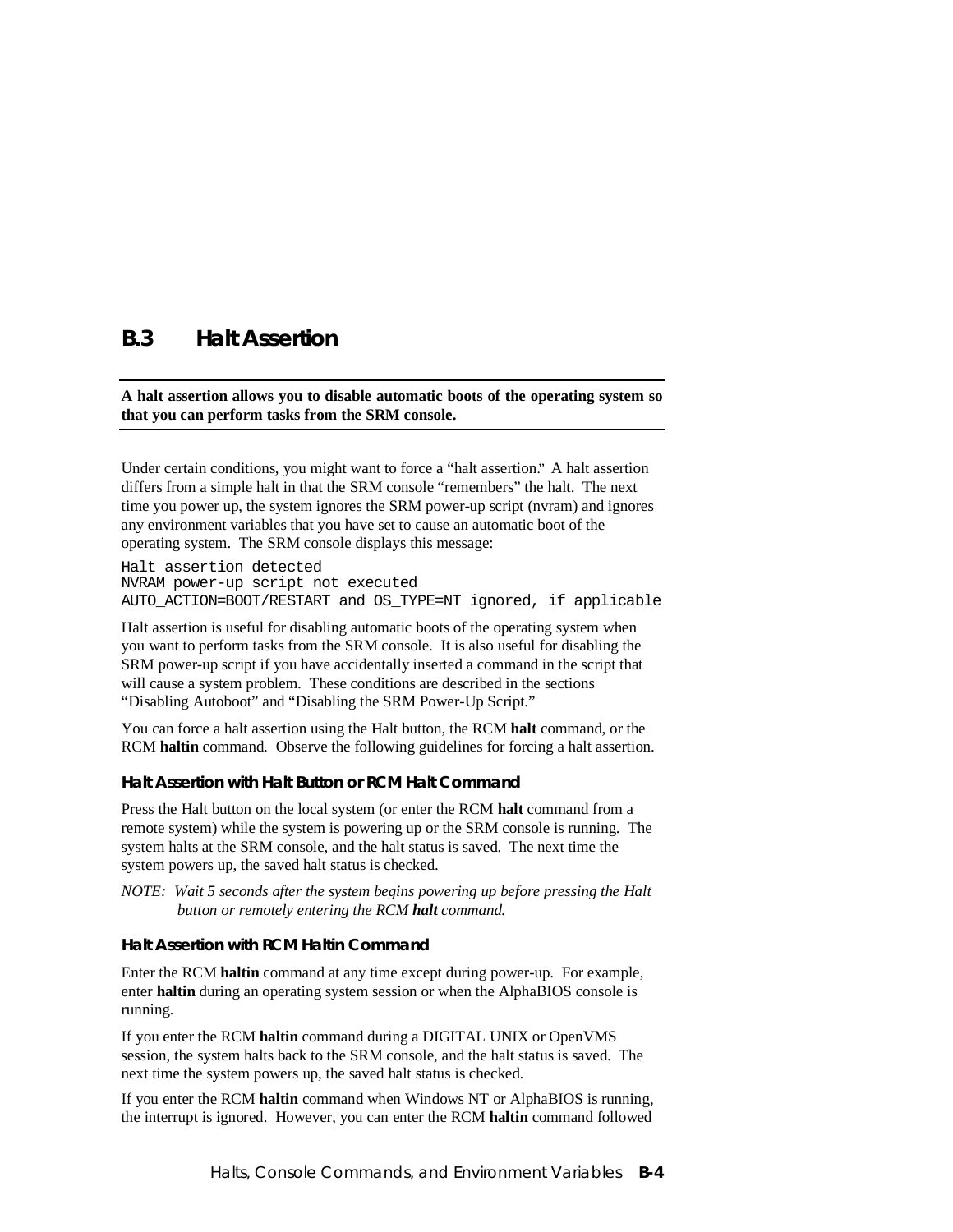by the RCM **reset** command to force a halt assertion. Upon reset, the system powers up to the SRM console, but the SRM console does not load the AlphaBIOS console.

### **Clearing a Halt Assertion**

Clear a halt assertion as follows:

- If the halt assertion was caused by pressing the Halt button or remotely entering the RCM **halt** command, the console uses the halt assertion once, then clears it.
- If the halt assertion was caused by entering the RCM **haltin** command, enter the RCM **haltout** command or cycle power on the local system.

### **Disabling Autoboot**

The system automatically boots the selected operating system at power-up or reset if the following environment variables are set:

- For DIGITAL UNIX and OpenVMS, the SRM environment variables **os\_type**, **auto\_action**, **bootdef\_dev**, **boot\_file**, and **boot\_osflags**
- For Windows NT, the SRM **os\_type** environment variable and the **Auto Start** selection in the AlphaBIOS **Standard CMOS Setup** screen

You might want to prevent the system from autobooting so you can perform tasks from the SRM console. Use one of the methods described previously to force a halt assertion. When the SRM console prompt is displayed, you can enter commands to configure or test the system. Chapter 4 of your system *User's Guide* describes the SRM console commands and environment variables.

### **Disabling the SRM Power-Up Script**

The system has a power-up script (file) named "nvram" that runs every time the system powers up. If you accidentally insert a command in the script that will cause a system problem, disable the script by using one of the methods described previously to force a halt assertion. When the SRM console prompt is displayed, edit the script to delete the offending command. See Section 4.4 of your system *User's Guide* for more information on editing the nvram script.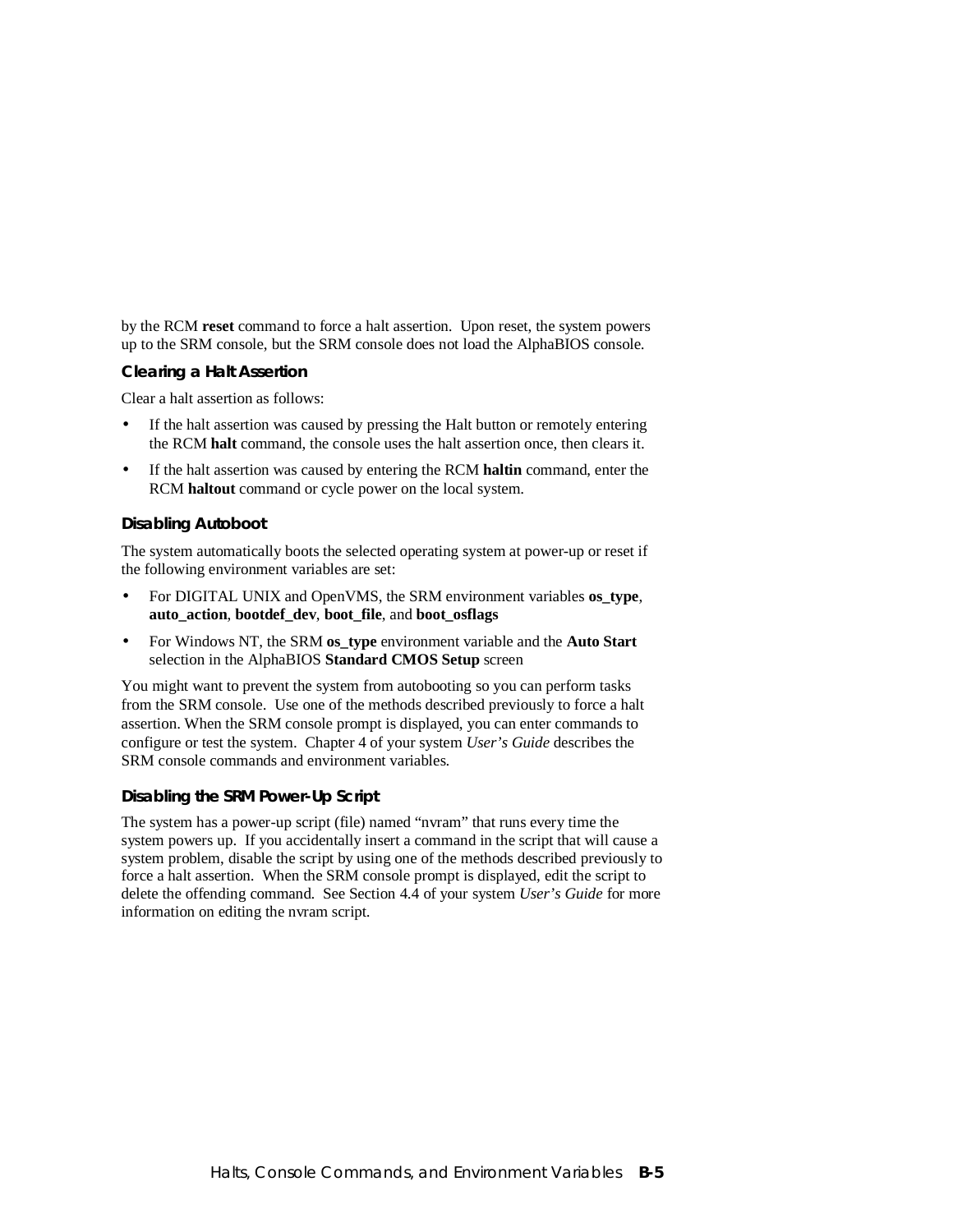# **B.4 Summary of SRM Console Commands**

**The SRM console commands are used to examine or modify the system state.**

| Command        | <b>Function</b>                                                                                                         |  |
|----------------|-------------------------------------------------------------------------------------------------------------------------|--|
| alphabios      | Loads and starts the AlphaBIOS console.                                                                                 |  |
| <b>boot</b>    | Loads and starts the operating system.                                                                                  |  |
| clear envar    | Resets an environment variable to its default value.                                                                    |  |
| clear password | Sets the password to 0.                                                                                                 |  |
| continue       | Resumes program execution.                                                                                              |  |
| crash          | Forces a crash dump at the operating system level.                                                                      |  |
| deposit        | Writes data to the specified address.                                                                                   |  |
| edit           | Invokes the console line editor on a RAM file or on the nyram file<br>(power-up script).                                |  |
| examine        | Displays the contents of a memory location, register, or device.                                                        |  |
| halt           | Halts the specified processor. (Same as stop.)                                                                          |  |
| help           | Displays information about the specified console command.                                                               |  |
| info num       | Displays various types of information about the system:                                                                 |  |
|                | <b>Info</b> shows a list describing the <b>num</b> qualifier.                                                           |  |
|                | Info 3 reads the impure area that contains the state of the CPU<br>before it entered PAL mode.                          |  |
|                | Info 5 reads the PAL built logout area that contains the data used<br>by the operating system to create the error entry |  |
|                | Info 8 reads the IOD and IOD1 registers.                                                                                |  |
| initialize     | Resets the system.                                                                                                      |  |
| <b>Ifu</b>     | Runs the Loadable Firmware Update Utility.                                                                              |  |

**Table B-2 Summary of SRM Console Commands**

*Continued on next page*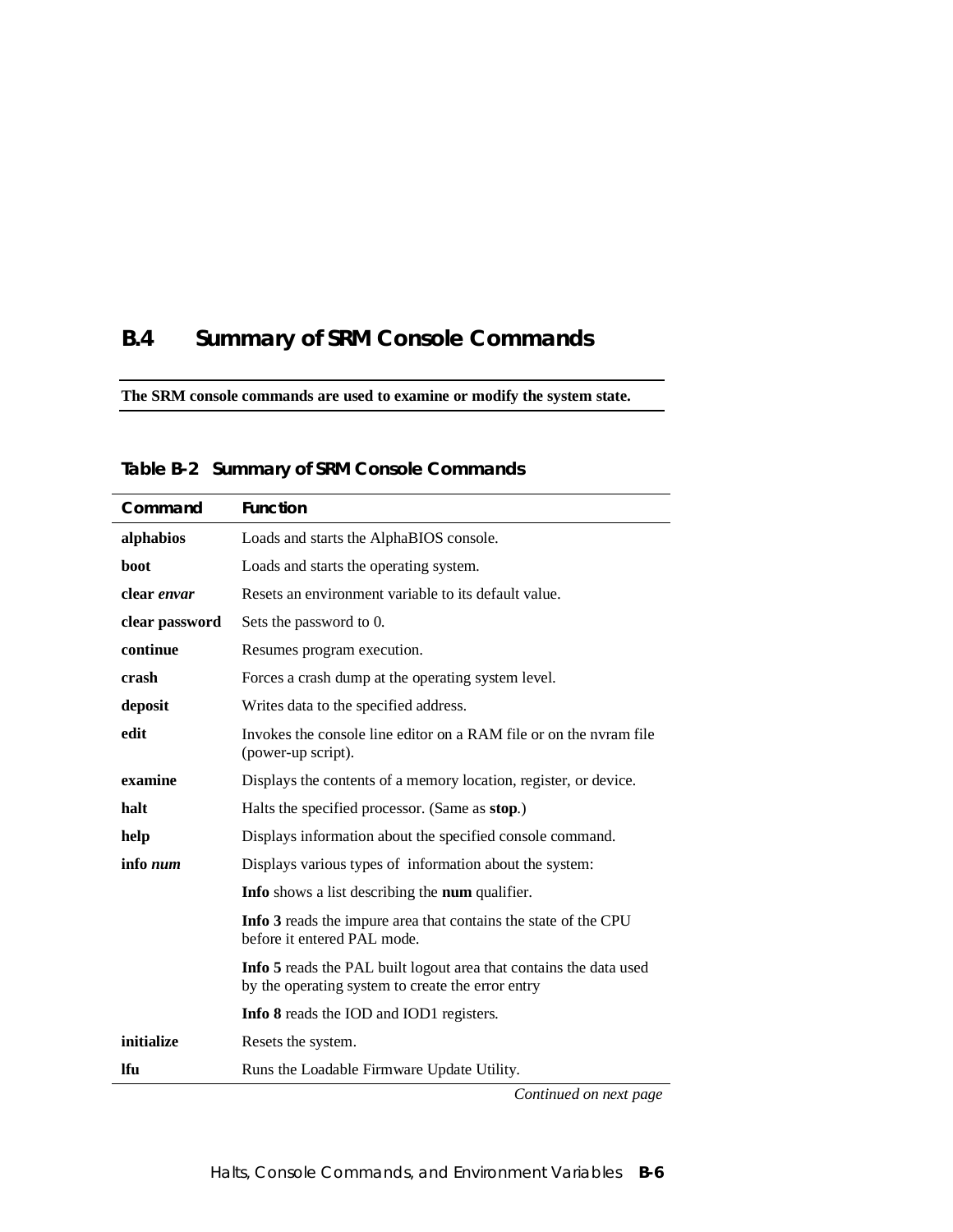| Command          | <b>Function</b>                                                                                   |  |
|------------------|---------------------------------------------------------------------------------------------------|--|
| login            | Turns off secure mode, enabling access to all SRM console<br>commands during the current session. |  |
| man              | Displays information about the specified console command.                                         |  |
| more             | Displays a file one screen at a time.                                                             |  |
| prcache          | Initializes and displays status of the PCI NVRAM.                                                 |  |
| set envar        | Sets or modifies the value of an environment variable.                                            |  |
| set host         | Connects to an MSCP DUP server on a DSSI device.                                                  |  |
| set password     | Sets the console password or changes an existing password.                                        |  |
| set rcm_dialout  | Sets a modem dialout string.                                                                      |  |
| set secure       | Enables secure mode without requiring a restart of the console.                                   |  |
| show envar       | Displays the state of the specified environment variable.                                         |  |
| show config      | Displays the configuration at the last system initialization.                                     |  |
| show cpu         | Displays the state of each processor in the system.                                               |  |
| show device      | Displays a list of controllers and their devices in the system.                                   |  |
| show fru         | Displays the serial number and revision level of all options.                                     |  |
| show memory      | Displays memory module information.                                                               |  |
| show network     | Displays the state of network devices in the system.                                              |  |
| show pal         | Displays the version of the privileged architecture library code<br>(PALcode).                    |  |
| show power       | Displays information about the power supplies, system fans,<br>CPU fans, and temperature.         |  |
| show rcm_dialout | Displays the modem dialout string.                                                                |  |
| show version     | Displays the version of the console program.                                                      |  |
| start            | Starts a program previously loaded on the processor specified.                                    |  |
| stop             | Halts the specified processor. (Same as halt.)                                                    |  |
| test             | Runs firmware diagnostics for the system.                                                         |  |

**Table B-2 Summary of SRM Console Commands (Continued)**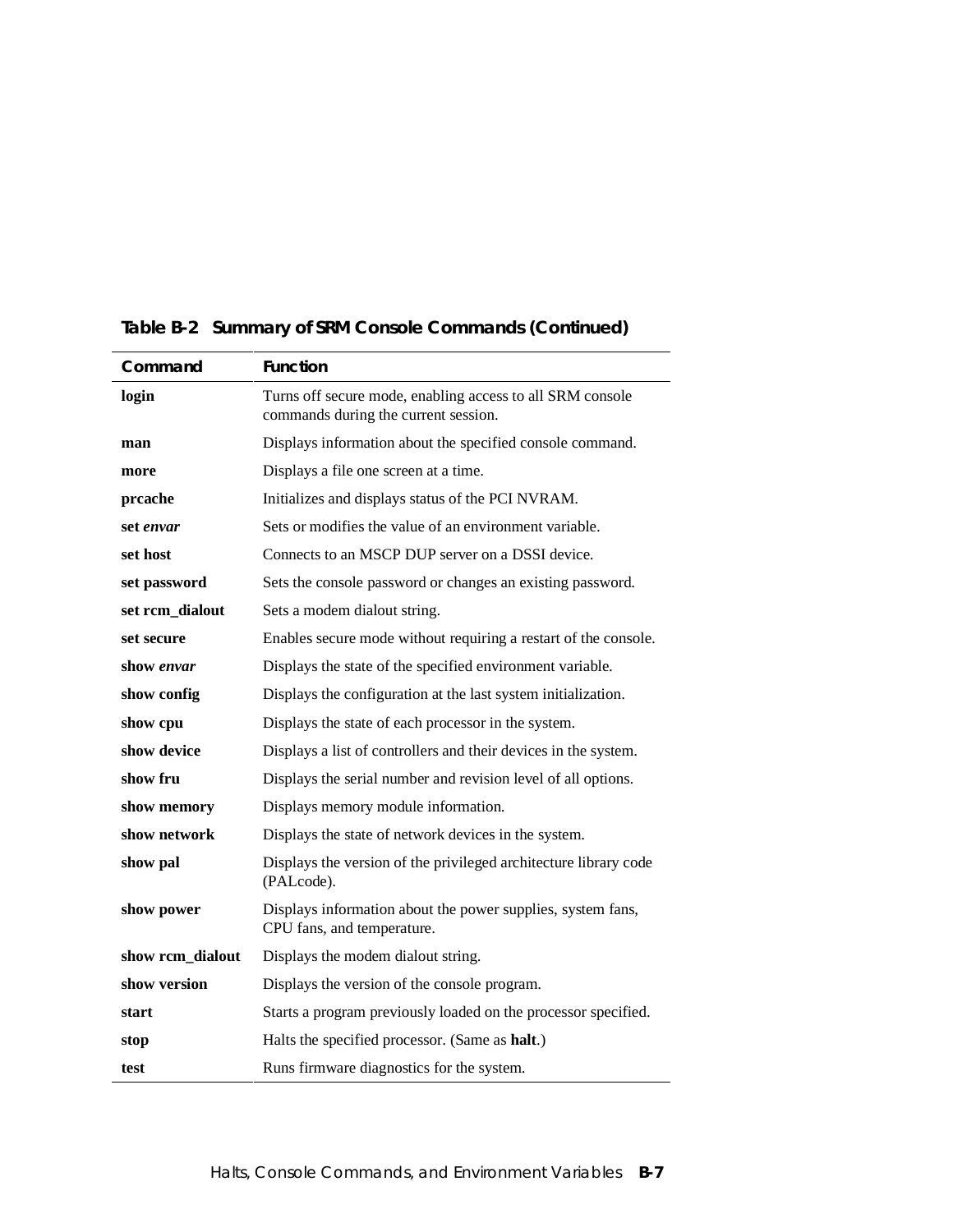### **B.4.1 Summary of SRM Environment Variables**

**Environment variables pass configuration information between the console and the operating system. Their settings determine how the system powers up, boots the operating system, and operates. Environment variables are set or changed with the set** *envar* **command and returned to their default values with the clear** *envar* **command. Their values are viewed with the show** *envar* **command. The SRM environment variables are specific to the SRM console.**

| Environment<br>Variable | <b>Function</b>                                                                                      |  |
|-------------------------|------------------------------------------------------------------------------------------------------|--|
| auto_action             | Specifies the console's action at power-up, a failure, or a reset.                                   |  |
| bootdef_dev             | Specifies the default boot device string.                                                            |  |
| boot_osflags            | Specifies the default operating system boot flags.                                                   |  |
| com*_baud               | Changes the default baud rate of the COM1 or the COM2<br>serial port.                                |  |
| console                 | Specifies the device on which power-up output is displayed<br>(serial terminal or graphics monitor). |  |
| cpu_enabled             | Enables or disables a specific secondary CPU.                                                        |  |
| ew*0_mode               | Specifies the connection type of the default Ethernet<br>controller.                                 |  |
| ew*0_protocols          | Specifies network protocols for booting over the Ethernet<br>controller.                             |  |
| kbd_hardware_<br>type   | Specifies the default console keyboard type.                                                         |  |
| kzpsa*_host_id          | Specifies the default value for the KZPSA host SCSI bus node<br>ID.                                  |  |
| language                | Specifies the console keyboard layout.                                                               |  |
|                         | Continued on next nage                                                                               |  |

### **Table B-3 Environment Variable Summary**

*Continued on next page*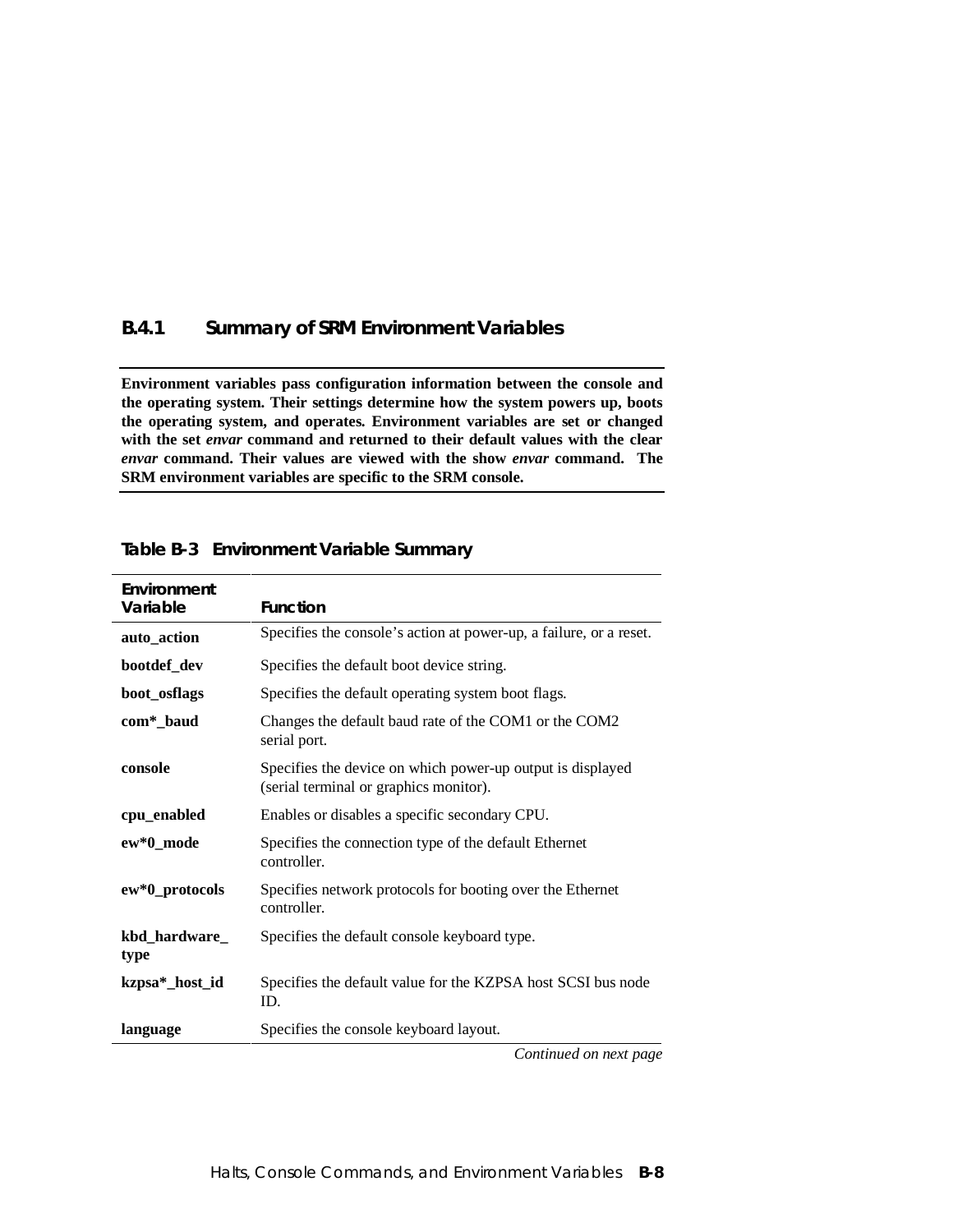| Environment<br>Variable | <b>Function</b>                                                                                                                                               |  |
|-------------------------|---------------------------------------------------------------------------------------------------------------------------------------------------------------|--|
| memory_test             | Specifies the extent to which memory will be tested. For<br>DIGITAL UNIX systems only.                                                                        |  |
| ocp_text                | Overrides the default OCP display text with specified text.                                                                                                   |  |
| os_type                 | Specifies the operating system and sets the appropriate console<br>interface.                                                                                 |  |
| pci_parity              | Disables or enables parity checking on the PCI bus.                                                                                                           |  |
| pk*0_fast               | Enables fast SCSI mode.                                                                                                                                       |  |
| pk*0_host_id            | Specifies the default value for a controller host bus node ID.                                                                                                |  |
| pk*0_soft_term          | Enables or disables SCSI terminators on systems that use the<br>QLogic ISP1020 SCSI controller.                                                               |  |
| sys_model_num           | Displays the system model number and computes certain<br>information passed to the operating system. Must be restored<br>after a PCI motherboard is replaced. |  |
| sys_serial_num          | Restores the system serial number. Must be set if the system<br>motherboard is replaced.                                                                      |  |
| sys_type                | Displays the system type and computes certain information<br>passed to the operating system. Must be restored after a PCI<br>motherboard is replaced.         |  |
| tga_sync_green          | Specifies the location of the SYNC signal generated by the<br>DIGITAL ZLXp-E PCI graphics accelerator option.                                                 |  |
| tt_allow_login          | Enables or disables login to the SRM console firmware on<br>other console ports.                                                                              |  |

### **Table B-3 Environment Variable Summary (Continued)**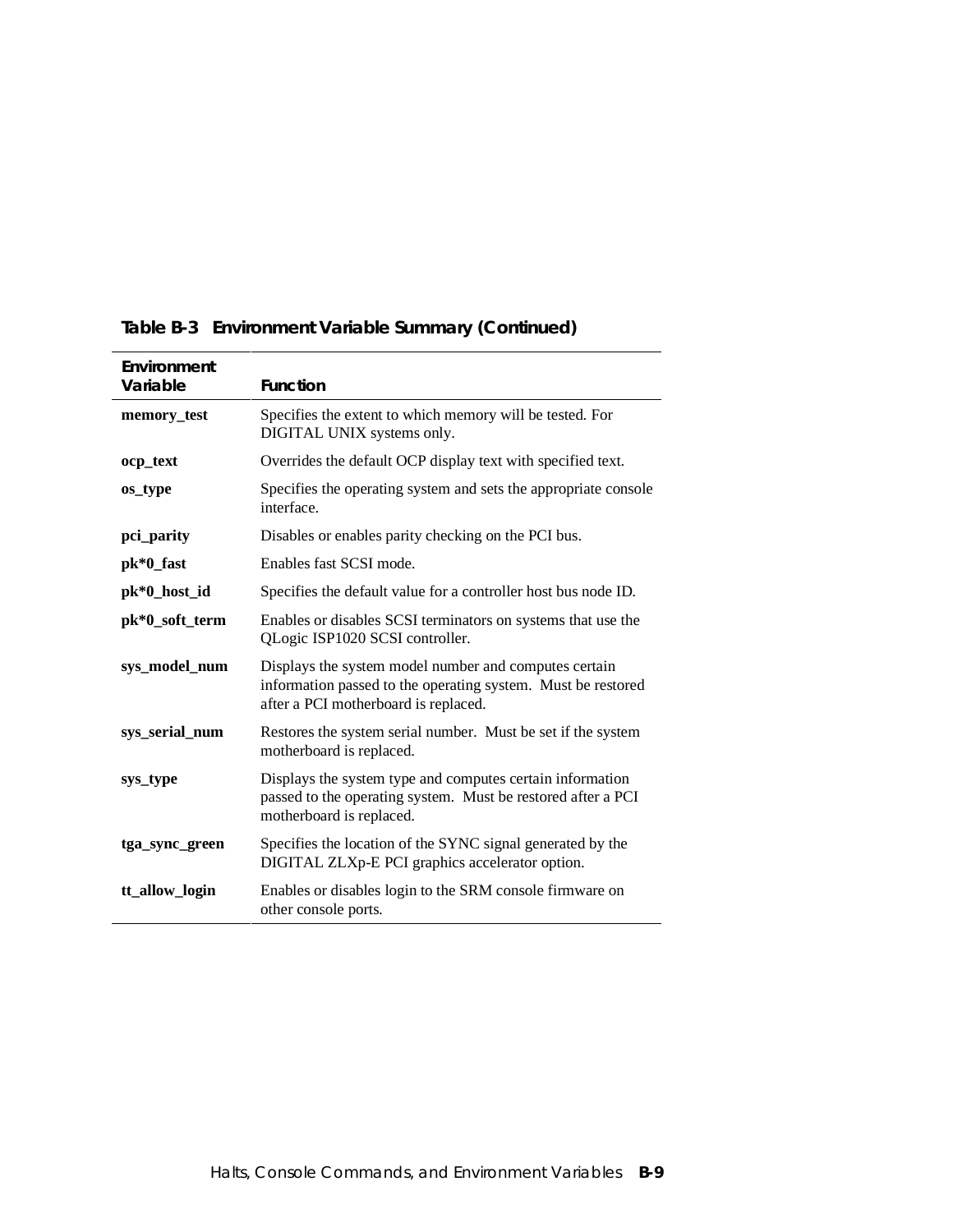# **B.5 Recording Environment Variables**

**This worksheet lists all environment variables. Copy it and record the settings for each system. Use the show\* command to list environment variable settings.**

| Environment           |                    |                    |                    |
|-----------------------|--------------------|--------------------|--------------------|
| Variable              | <b>System Name</b> | <b>System Name</b> | <b>System Name</b> |
| auto_action           |                    |                    |                    |
| bootdef_dev           |                    |                    |                    |
| boot_osflags          |                    |                    |                    |
| com1_baud             |                    |                    |                    |
| com2_baud             |                    |                    |                    |
| console               |                    |                    |                    |
| cpu_enabled           |                    |                    |                    |
| ew*0_mode             |                    |                    |                    |
| ew*0_protocols        |                    |                    |                    |
| kbd_hardware_<br>type |                    |                    |                    |
| kzpsa*_host_id        |                    |                    |                    |
| language              |                    |                    |                    |
| memory_test           |                    |                    |                    |
| ocp_text              |                    |                    |                    |
| os_type               |                    |                    |                    |
| pci_parity            |                    |                    |                    |
| pk*0_fast             |                    |                    |                    |
| pk*0_host_id          |                    |                    |                    |

**Table B-4 Environment Variables Worksheet**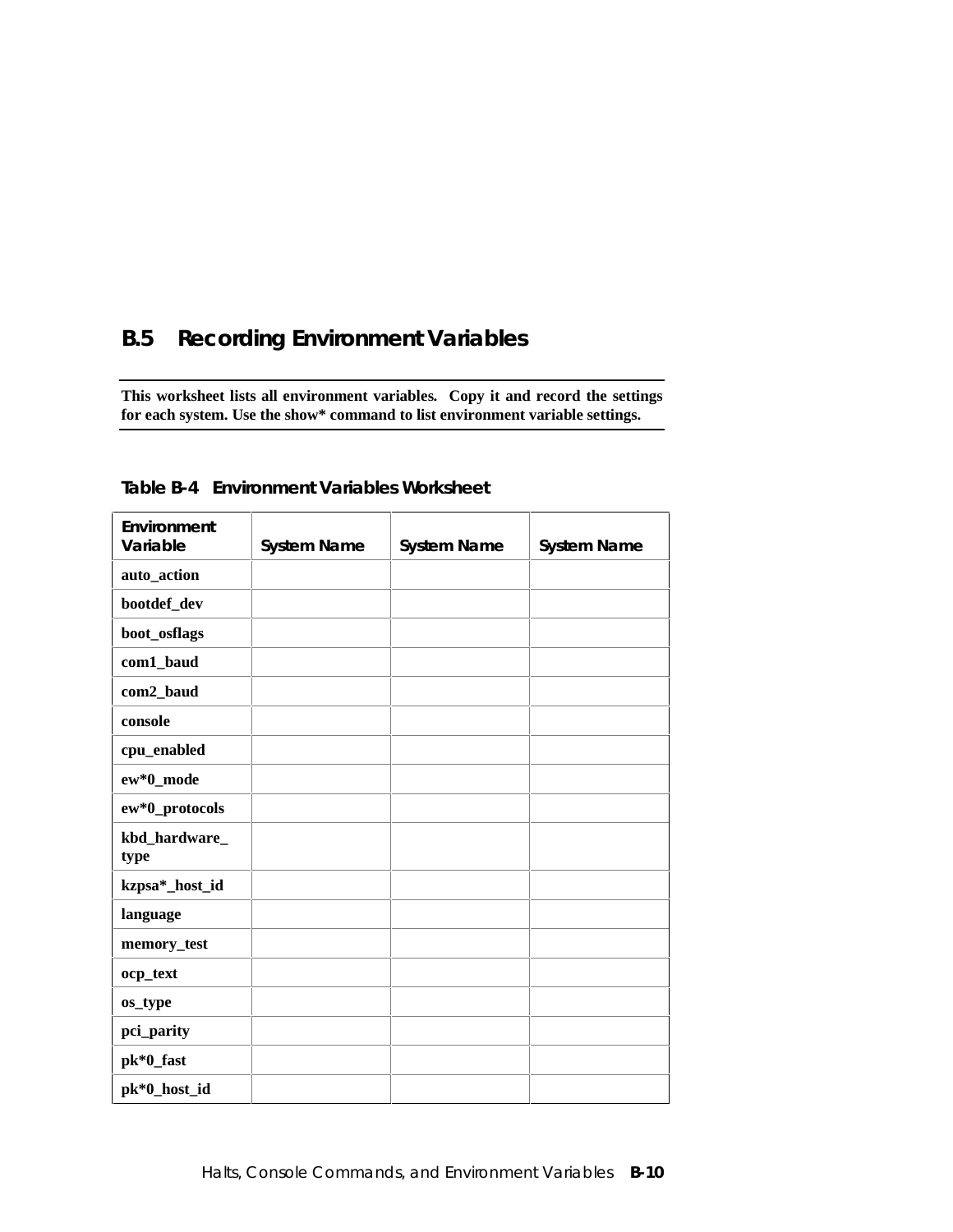| Environment<br>Variable | <b>System Name</b> | <b>System Name</b> | <b>System Name</b> |
|-------------------------|--------------------|--------------------|--------------------|
| pk*0_soft_term          |                    |                    |                    |
| sys_model_num           |                    |                    |                    |
| sys_serial_num          |                    |                    |                    |
| sys_type                |                    |                    |                    |
| tga_sync_green          |                    |                    |                    |
| tt_allow_login          |                    |                    |                    |

### **Table B-4 Environment Variables Worksheet (Continued)**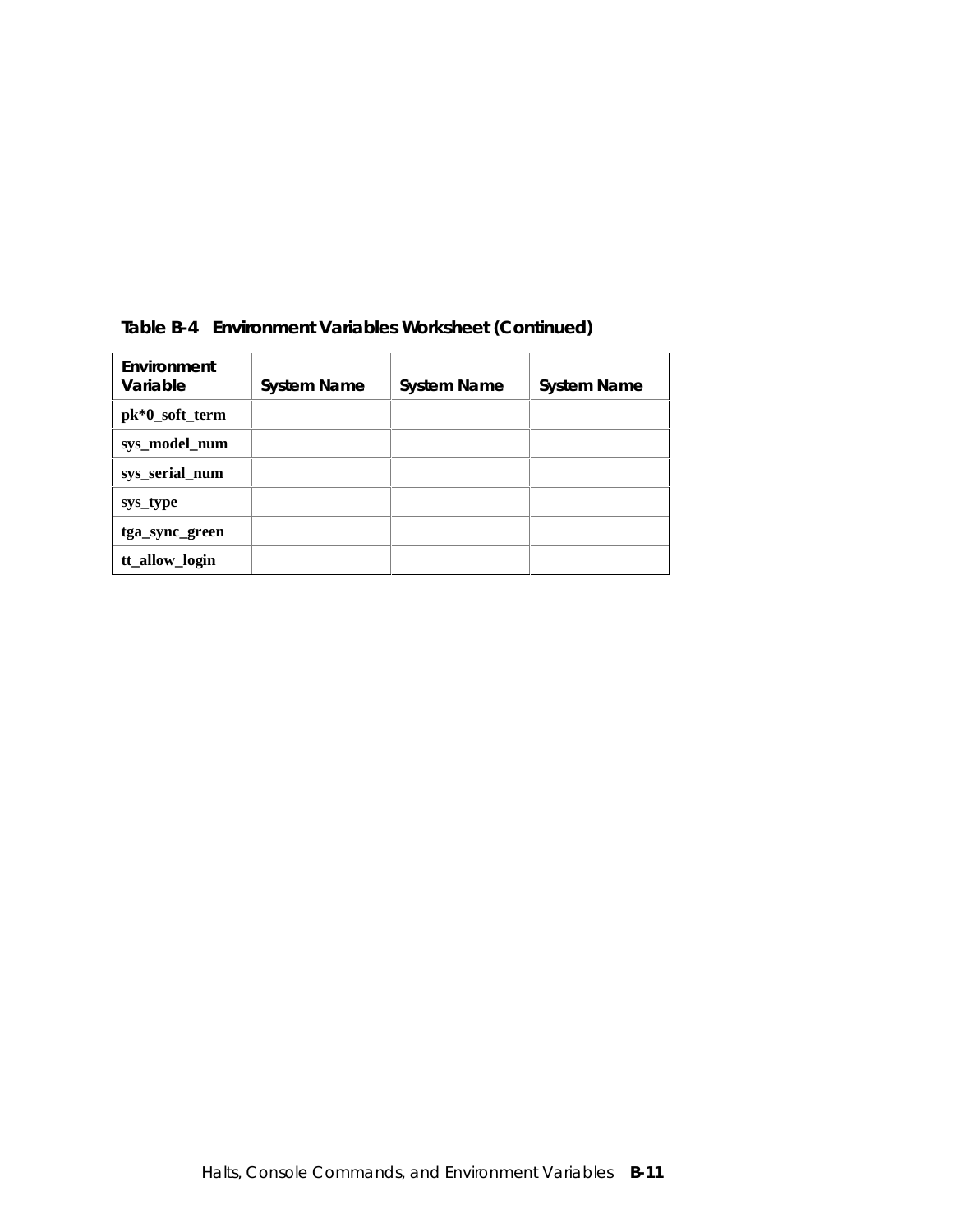# **Appendix C**

# **Managing the System Remotely**

This chapter describes how to manage the system from a remote location using the remote console manager (RCM). You can use the RCM from a console terminal at a remote location. You can also use the RCM from the local console terminal.

Sections in this chapter are:

- RCM Overview
- First-Time Setup
- RCM Commands
- Dial-Out Alerts
- Using the RCM Switchpack
- Troubleshooting Guide
- Modem Dialog Details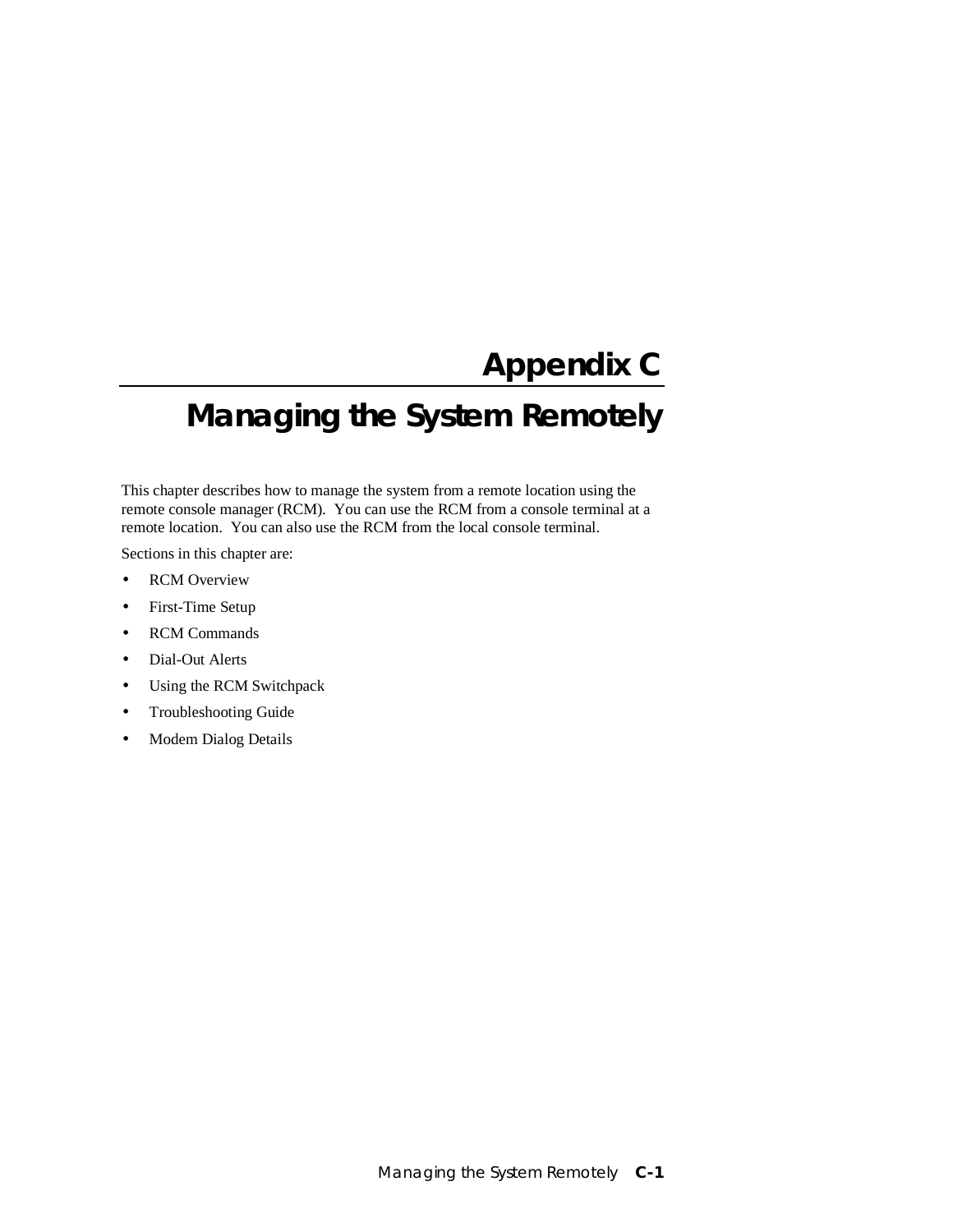### **C.1 RCM Overview**

**The remote console manager (RCM) monitors and controls the system remotely. The control logic resides on the system board.**

The RCM is a separate console from the SRM and AlphaBIOS consoles. The RCM is run from a serial console terminal or terminal emulator. A command interface lets you reset, halt, and power the system on or off, regardless of the state of the operating system or hardware. You can also use RCM to monitor system power and temperature.

You can invoke the RCM either remotely or through the local serial console terminal. Once in RCM command mode, you can enter commands to control and monitor the system. Only one RCM session can be active at a time.

- To connect to the RCM remotely, you dial in through a modem, enter a password, and then type an escape sequence that invokes RCM command mode. You must set up the modem before you can dial in remotely.
- To connect to the RCM locally, you type the escape sequence at the SRM console prompt on the local serial console terminal.

When you are not monitoring the system remotely, you can use the RCM dial-out alert feature. With dial-out alerts enabled, the RCM dials a paging service to alert you about a power failure within the system.

*CAUTION: Do not issue RCM commands until the system has powered up. If you enter certain RCM commands during power-up or reset, the system may hang. In that case you would have to disconnect the power cord at the power outlet. You can, however, use the RCM halt command during power-up to force a halt assertion. Refer to Section B.3 for information on halt assertion.*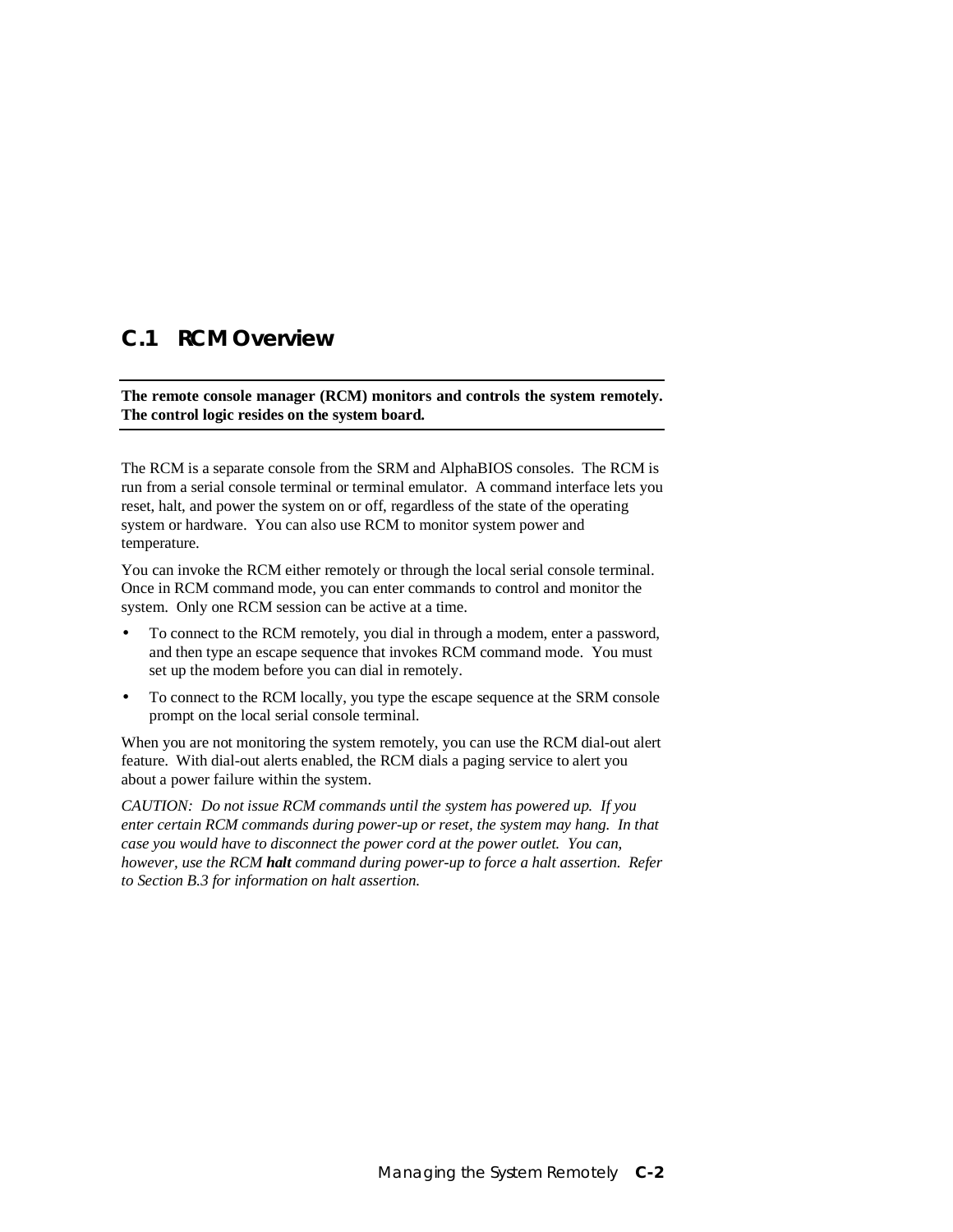## **C.2 First-Time Setup**

**To set up the RCM to monitor a system remotely, connect the console terminal and modem to the ports at the back of the system, configure the modem port for dial-in, and dial in.**





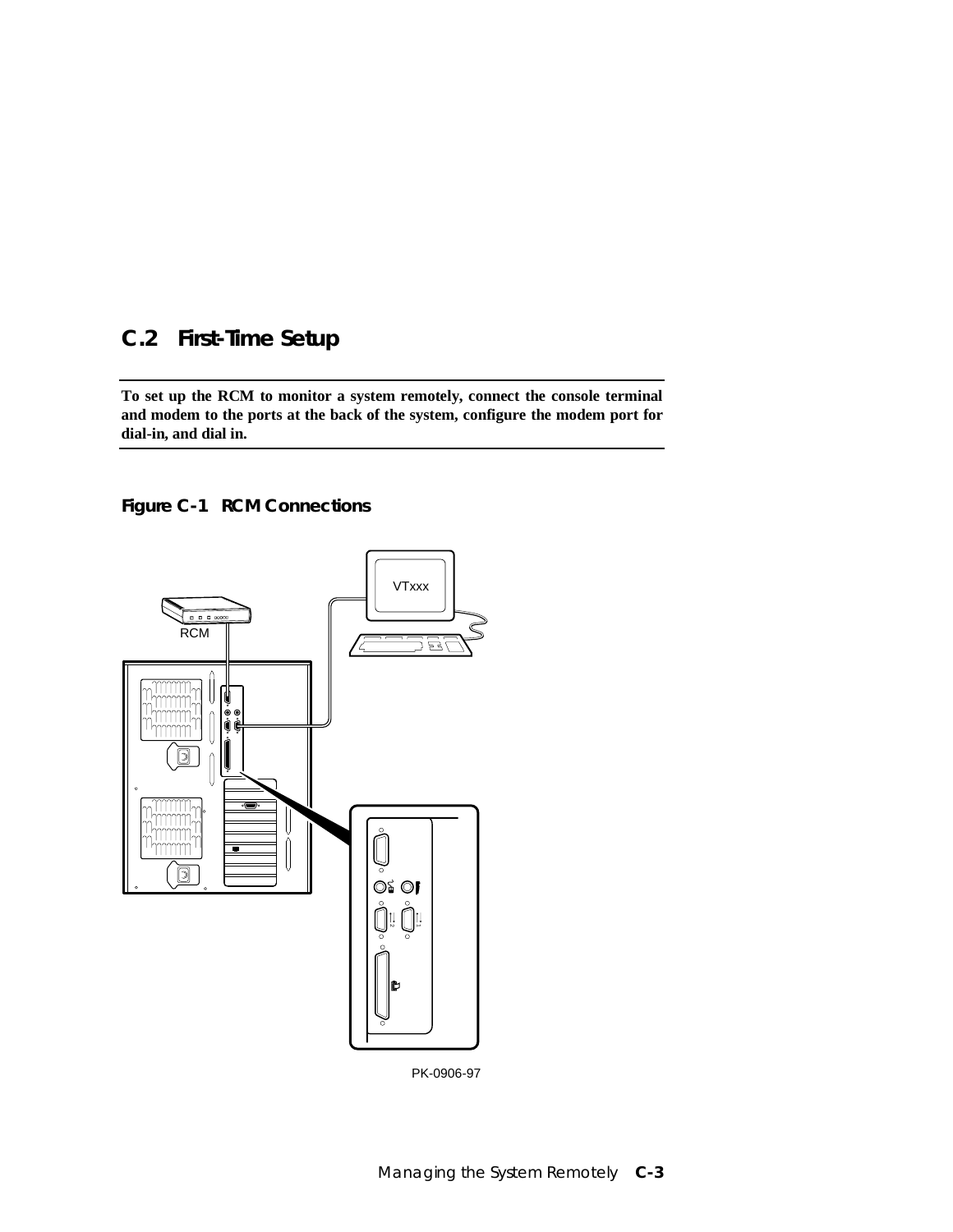### **C.2.1 Configuring the Modem**

The RCM requires a Hayes-compatible modem. The controls that the RCM sends to the modem are acceptable to a wide selection of modems. After selecting the modem, connect it and configure it.

### **Qualified Modems**

The modems that have been tested and qualified with this system are:

- Motorola 3400 Lifestyle 28.8
- AT&T Dataport 14.4/FAX
- Hayes Smartmodem Optima 288 V-34/V.FC + FAX

### **Modem Configuration Procedure**

- 1. Connect a Hayes-compatible modem to the RCM as shown in Figure C-1, and power up the modem.
- 2. From the local serial console terminal, type the following escape sequence to invoke the RCM:

P00>>> ^]^]rcm

The character "^" is created by simultaneously holding down the Ctrl key and pressing the ] key (right square bracket). The SRM prompt, RCM>, is displayed.

- 3. Use the **setpass** command to set a modem password.
- 4. Enable the modem port with the **enable** command.
- 5. Enter the **quit** command to leave the RCM.
- 6. You are now ready to dial in remotely.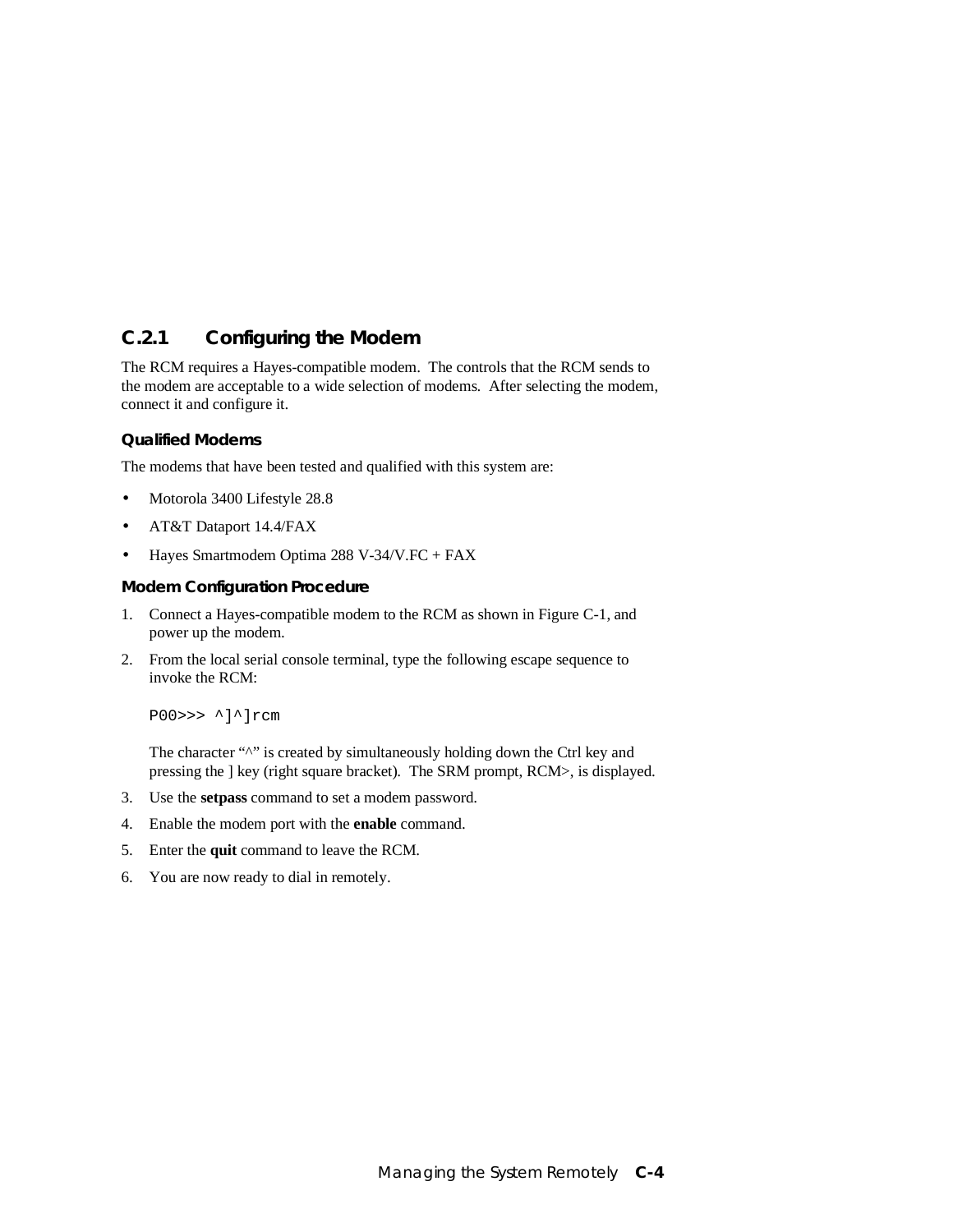### **C.2.2 Dialing In and Invoking RCM**

To dial in to the RCM modem port, dial the modem, enter the modem password at the # prompt, and type the escape sequence. Use the hangup command to terminate the session.

A sample dial-in dialog would look similar to the following:

### **Example C–1 Sample Remote Dial-In Dialog**

| ATOOV1E1S0=0 |   |
|--------------|---|
| OΚ           |   |
| ATDT30167    |   |
| CONNECT 9600 |   |
| #            | 0 |
| $RCM$ $V2.0$ | A |
| RCM>         |   |

### **Dialing In and Invoking RCM**

1. Dial the number for the modem connected to the modem port. See  $\bullet$  in Example C–1 for an example.

The RCM prompts for a password with a "#" character. See  $\bullet$ .

2. Enter the password that you set with the **setpass** command.

You have three tries to correctly enter the password. After three incorrect tries, the connection is terminated, and the modem is not answered again for 5 minutes. When you successfully enter the password, the RCM banner is displayed. See  $\bullet$ . You are connected to the system COM1 port, and you have control of the SRM console.

*NOTE: At this point no one at the local terminal can perform any tasks except for typing the RCM escape sequence. The local terminal displays any SRM console output entered remotely.*

3. Type the RCM escape sequence (not echoed).

^]^]rcm RCM>

 *NOTE: From RCM command mode, you can change the escape sequence for invoking RCM, if desired. Use the setesc command to change the sequence. Be sure to record the new escape sequence.*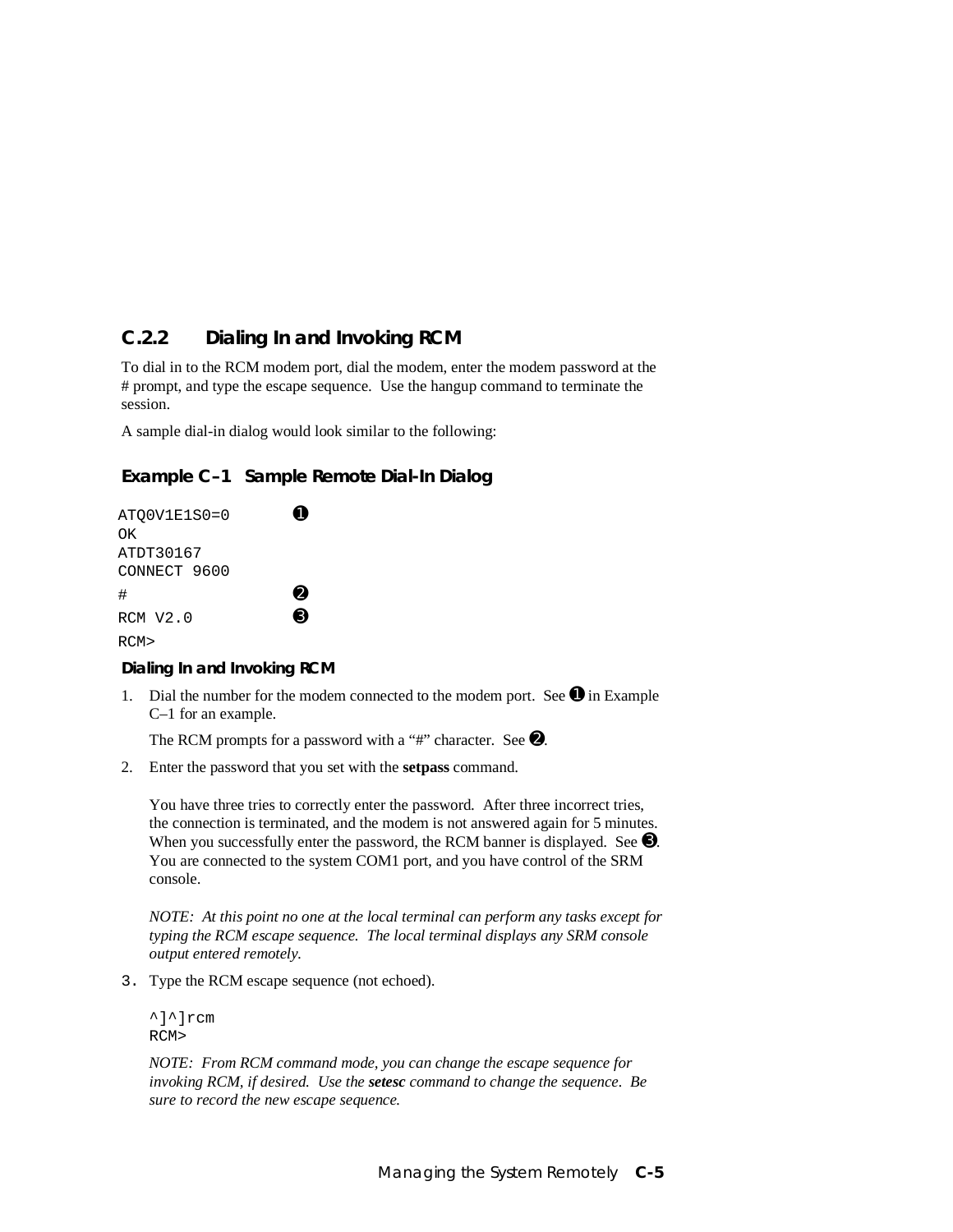4. To terminate the modem connection, enter the RCM **hangup** command.

#### RCM> hangup

If the modem connection is terminated without using the **hangup** command or if the line is dropped due to phone-line problems, the RCM will detect carrier loss and initiate an internal **hangup** command. If the modem link is idle for more than 20 minutes, the RCM initiates an auto hangup.

 *NOTE: Auto hangup can take a minute or more, and the local terminal is locked out until the auto hangup is completed.*

### **C.2.3 Using RCM Locally**

Use the default escape sequence to invoke the RCM mode locally for the first time. You can invoke RCM from the SRM console, the operating system, or an application. The RCM quit command reconnects the terminal to the system console port.

1. To invoke the RCM locally, type the RCM escape sequence. See  $\bullet$  in Example C–2 for the default sequence.

The escape sequence is not echoed on the terminal or sent to the system. At the RCM> prompt, you can enter RCM commands.

2. To exit RCM and reconnect to the system console port, enter the **quit** command. (see  $\Theta$ ). Press Return to get a prompt from the operating system or system console.

### **Example C–2 Invoking and Leaving RCM Locally**

 $P00 \gg \sim$  ^]^]rcm  $\bullet$ RCM>  $RCM >$  quit  $\qquad \qquad \bullet$ Focus returned to COM port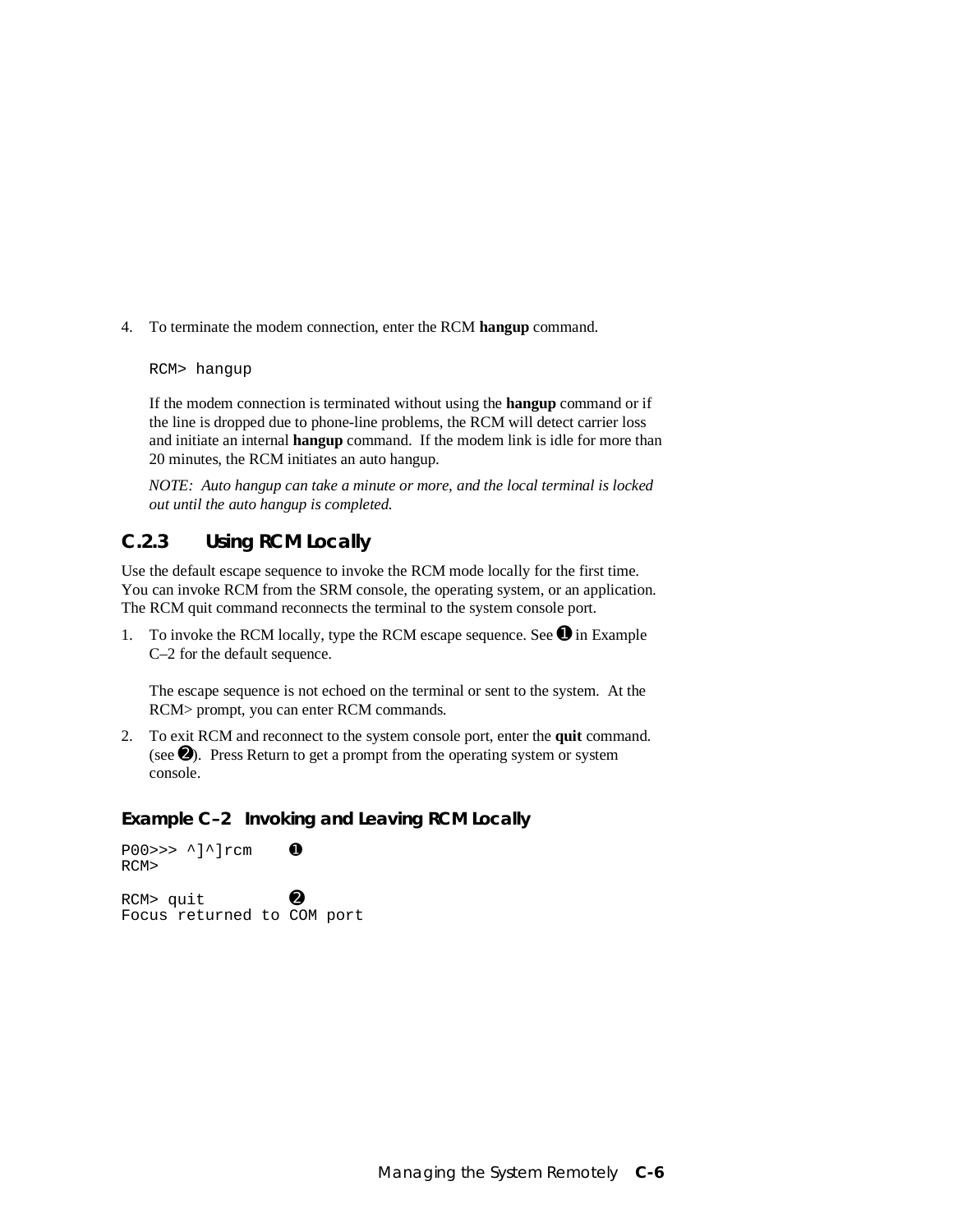# **C.3 RCM Commands**

**The RCM commands given in Table C-1 are used to control and monitor a system remotely.**

|  | Table C-1 RCM Command Summary |  |
|--|-------------------------------|--|
|--|-------------------------------|--|

| Command   | <b>Function</b>                                                                                                     |
|-----------|---------------------------------------------------------------------------------------------------------------------|
| alert_clr | Clears alert flag, stopping dial-out alert cycle                                                                    |
| alert dis | Disables the dial-out alert function                                                                                |
| alert ena | Enables the dial-out alert function                                                                                 |
| disable   | Disables remote access to the modem port                                                                            |
| enable    | Enables remote access to the modem port                                                                             |
| halt      | Halts the server. Emulates pressing the Halt button and immediately<br>releasing it.                                |
| haltin    | Causes a halt assertion. Emulates pressing the Halt button and<br>holding it in.                                    |
| haltout   | Terminates a halt assertion created with <b>haltin</b> . Emulates releasing<br>the Halt button after holding it in. |
| hangup    | Terminates the modem connection                                                                                     |
| help or?  | Displays the list of commands                                                                                       |
| poweroff  | Turns off power. Emulates pressing the On/Off button to the off<br>position.                                        |
| poweron   | Turns on power. Emulates pressing the On/Off button to the on<br>position.                                          |
| quit      | Exits console mode and returns to system console port                                                               |
| reset     | Resets the server. Emulates pressing the Reset button.                                                              |
| setesc    | Changes the escape sequence for invoking command mode                                                               |
| setpass   | Changes the modem access password                                                                                   |
| status    | Displays system status and sensors                                                                                  |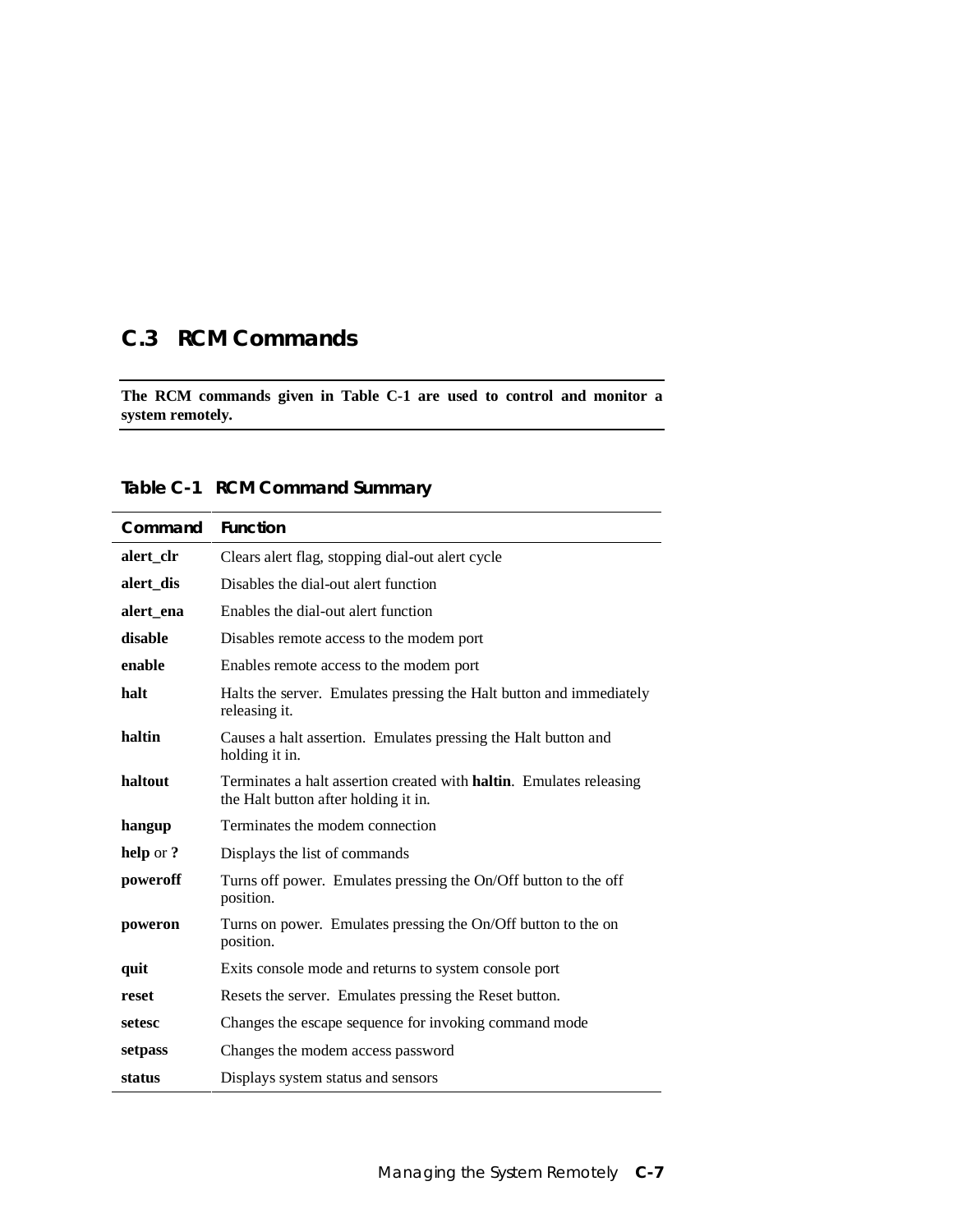### **Command Conventions**

- The commands are not case sensitive.
- A command must be entered in full.
- You can delete an incorrect command with the Backspace key before you press Enter.
- If you type a valid RCM command, followed by extra characters, and press Enter, the RCM accepts the correct command and ignores the extra characters.
- If you type an incorrect command and press Enter, the command fails with the message:

\*\*\* ERROR - unknown command \*\*\*

### **alert\_clr**

The **alert\_clr** command clears an alert condition within the RCM. The alert enable condition remains active, and the RCM will again enter the alert condition if it detects a system power failure.

RCM>alert\_clr

### **alert\_dis**

The **alert** dis command disables RCM dial-out. It also clears any outstanding alerts. Dial-out remains disabled until the **alert\_enable** command is issued. See also the **enable** and **disable** commands.

RCM>alert\_dis

#### **alert\_ena**

The **alert** ena command enables the RCM to automatically dial out when it detects a power failure within the system. The RCM repeats the dial-out alert at 30-minute intervals until the alert is cleared. Dial-out remains enabled until the **alert\_disable** command or the **disable** command is issued. See also the **enable** and **disable** commands.

RCM>alert\_ena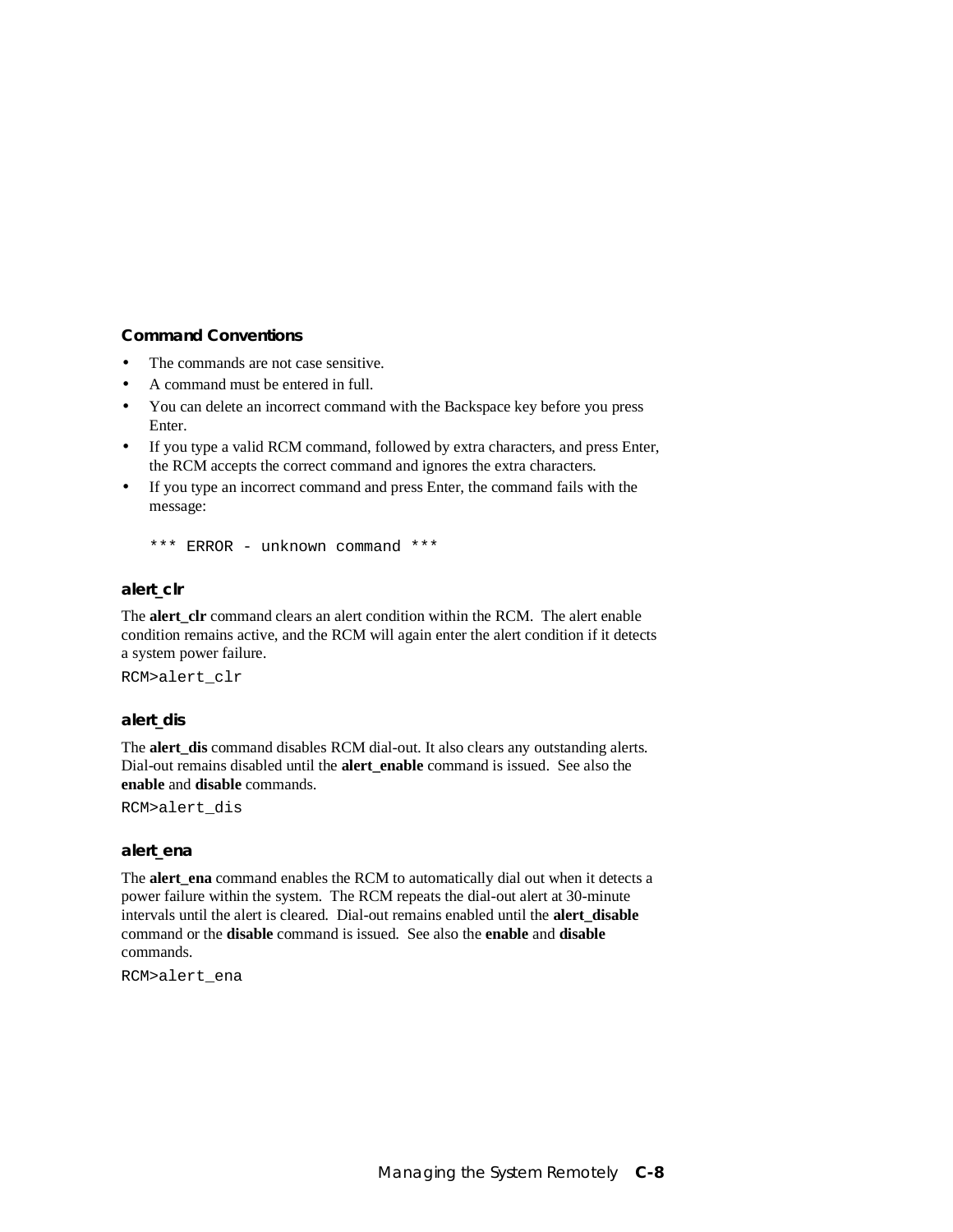Two conditions must be met for the **alert\_enable** command to work:

- A modem dial-out string must be entered from the system console.
- Remote access to the RCM modem port must be enabled with the **enable** command.

If the **alert\_enable** command is entered when remote access is disabled, the following message is displayed:

\*\*\* error \*\*\*

#### **disable**

The **disable** command disables remote access to the RCM modem port. It also disables RCM dial-out.

RCM>disable

When the modem is disabled, it remains disabled until the **enable** command is issued. If a modem connection is in progress, entering the **disable** command terminates it.

*NOTE: If the modem has been disabled from the RCM switchpack on the motherboard, the enable command does not work. To enable the modem, reset the switch 2 (MODEM OFF) on the switchpack to OFF (enabled). See Section C.5 for information on the switchpack.*

### **enable**

The **enable** command enables remote access to the RCM modem port. It can take up to 10 seconds for the **enable** command to be executed.

RCM>enable

When the modem is enabled, it remains enabled until the **disable** command is issued.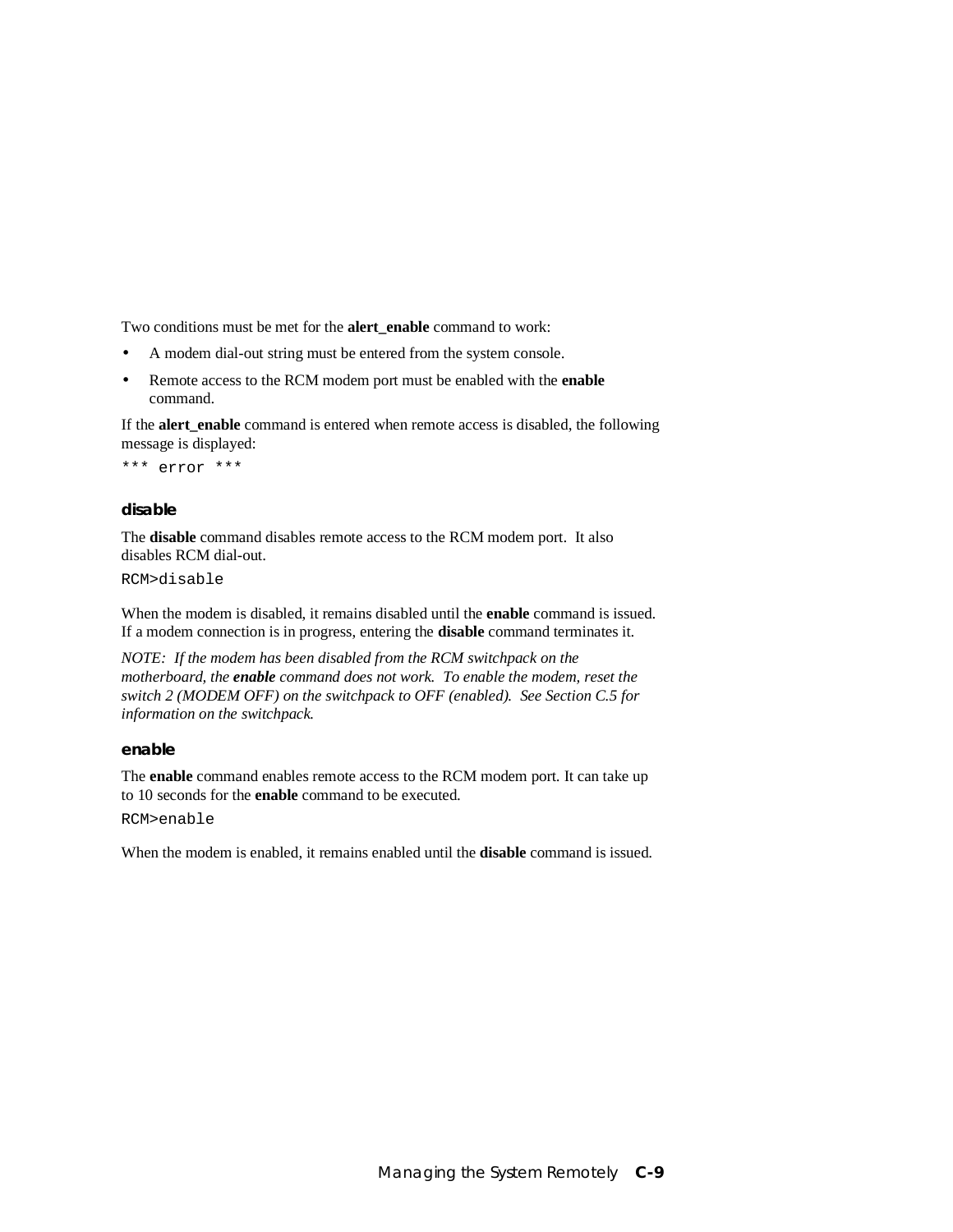The **enable** command can fail for the following reasons:

- No modem access password was set.
- The initialization string or the answer string might not be set properly. (See Section C.7.)
- The modem is not connected or is not working properly.
- The modem has been disabled from the RCM switchpack. To enable the modem, reset switch 2 (MODEM OFF) on the switchpack to OFF (enabled*).*

If the **enable** command fails, the following message is displayed:

```
*** ERROR - enable failed ***
```
### **hangup**

The **hangup** command terminates the modem session. When this command is issued, the remote user is disconnected from the server. This command can be issued from either the local or remote console.

RCM>hangup

**halt**

The **halt** command halts the managed system. The **halt** command is equivalent to pressing the Halt button on the control panel and then immediately releasing it. The RCM firmware exits command mode and reconnects the user's terminal to the system COM1 serial port.

RCM>halt Focus returned to COM port

The **halt** command can be used to force a halt assertion. See Section B.3 for information on halt assertion.

*NOTE: If you are running Windows NT, the halt command has no effect.*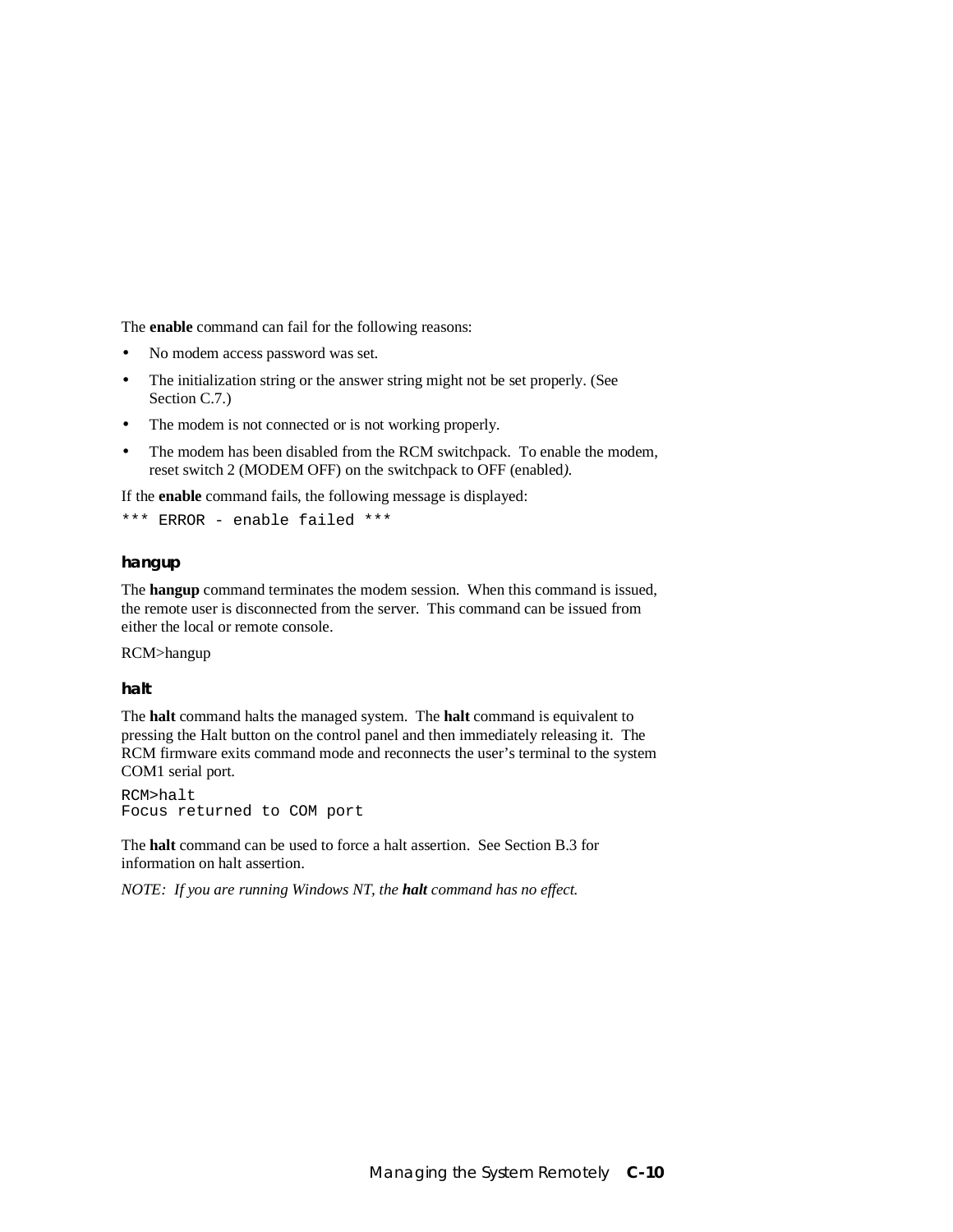#### **haltin**

The **haltin** command halts a managed system and forces a halt assertion. The **haltin** command is equivalent to pressing the Halt button on the control panel and holding it in. This command can be used at any time after system power-up to allow you to perform system management tasks. See Section B.3 for information on halt assertion.

*NOTE: If you are running Windows NT, the haltin command does not affect the operating system session, but it does cause a halt assertion.*

### **haltout**

The **haltout** command terminates a halt assertion that was done with the **haltin** command. It is equivalent to releasing the Halt button on the control panel after holding it in (rather than pressing it once and releasing it immediately). This command can be used at any time after system power-up. See Section B.3 for information on halt assertion.

#### **help or ?**

The **help** or **?** command displays the RCM firmware commands.

#### **poweroff**

The **poweroff** command requests the RCM to power off the system. The **poweroff** command is equivalent to pressing the On/Off button on the control panel to the off position.

#### RCM>poweroff

If the system is already powered off or if switch 3 (RPD DIS) on the switchpack has been set to the on setting (disabled), this command has no immediate effect.

To power the system on again after using the **poweroff** command, you must issue the **poweron** command.

If, for some reason, it is not possible to issue the **poweron** command, the local operator can start the system as follows:

- 1. Press the On/Off button to the off position and disconnect the power cord.
- 2. Reconnect the power cord and press the On/Off button to the on position.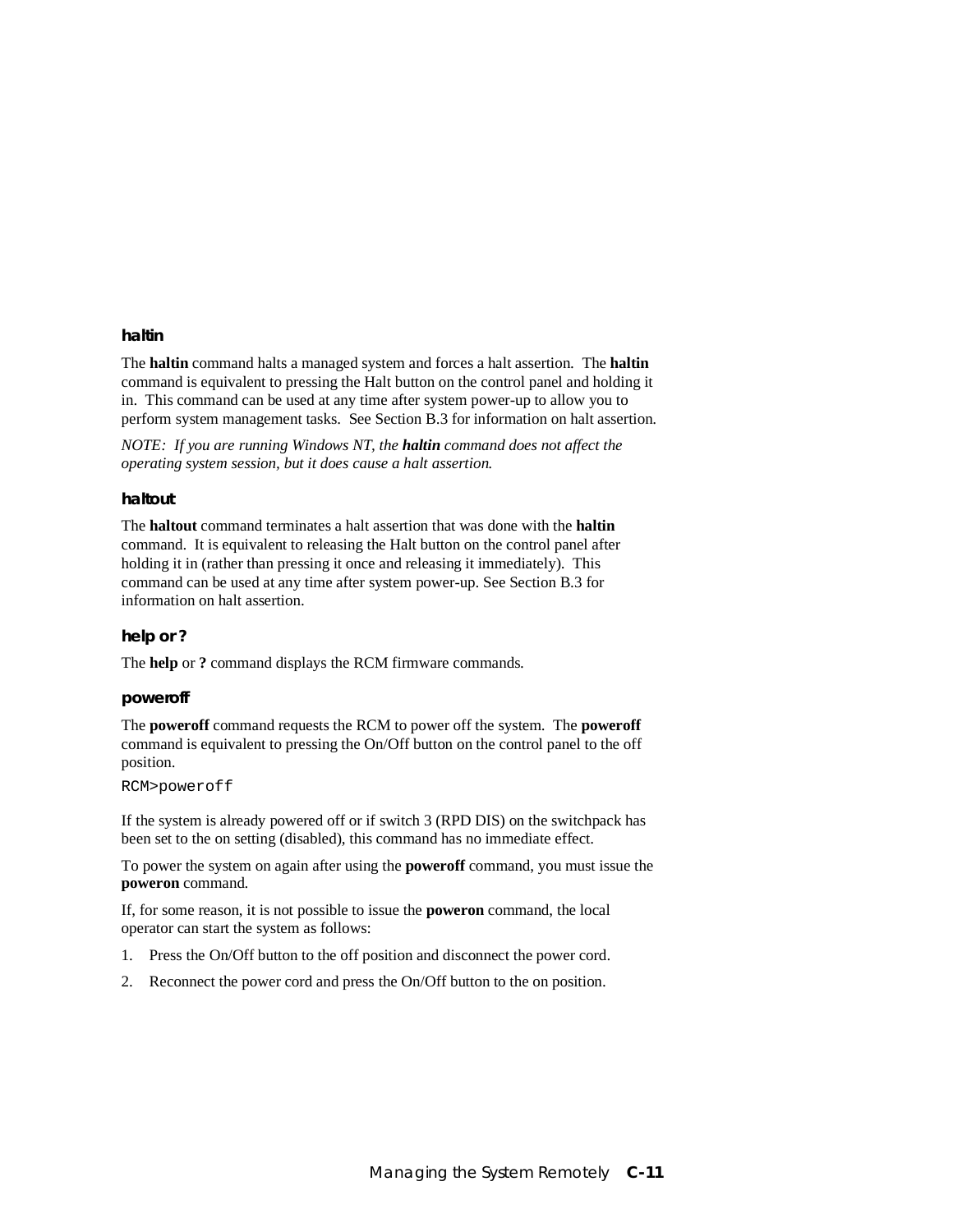#### **poweron**

The **poweron** command requests the RCM to power on the system. The **poweron** command is equivalent to pressing the On/Off button on the control panel to the on position. For the system power to come on, the following conditions must be met:

- AC power must be present at the power supply inputs.
- The On/Off button must be in the on position.
- All system interlocks must be set correctly.

The RCM exits command mode and reconnects the user's terminal to the system console port.

```
RCM>poweron
Focus returned to COM port
```
*NOTE: If the system is powered off with the On/Off button, the system will not power up. The RCM will not override the "off" state of the On/Off button. If the system is already powered on, the poweron command has no effect.*

### **quit**

The **quit** command exits the user from command mode and reconnects the serial terminal to the system console port. The following message is displayed:

Focus returned to COM port

The next display depends on what the system was doing when the RCM was invoked. For example, if the RCM was invoked from the SRM console prompt, the console prompt will be displayed when you enter a carriage return. Or, if the RCM was invoked from the operating system prompt, the operating system prompt will be displayed when you enter a carriage return.

#### **reset**

The **reset** command requests the RCM to reset the hardware. The **reset** command is equivalent to pressing the Reset button on the control panel.

RCM>reset Focus returned to COM port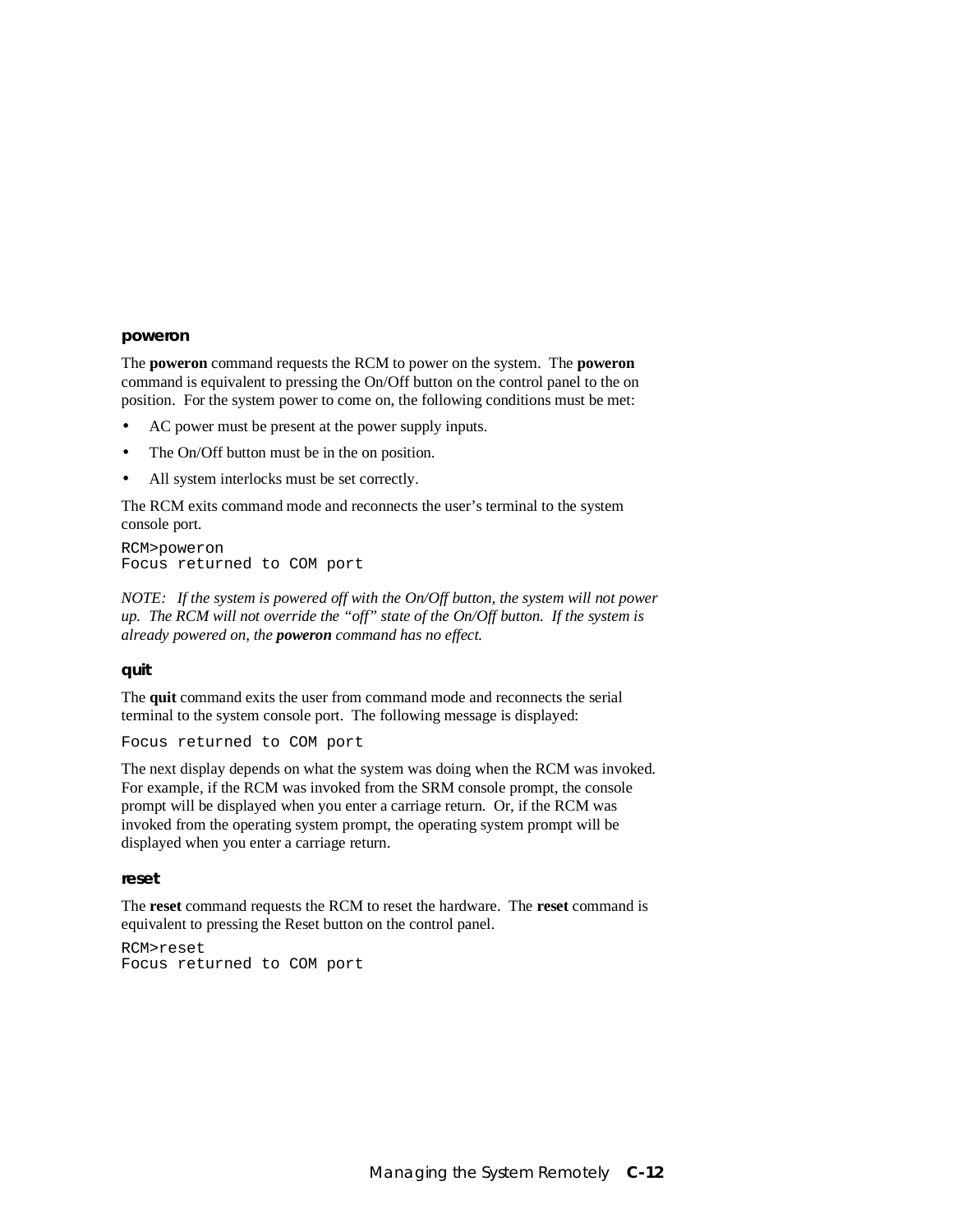The following events occur when the **reset** command is executed:

- The system restarts and the system console firmware reinitializes.
- The console exits RCM command mode and reconnects the serial terminal to the system COM1 serial port.
- The power-up messages are displayed, and then the console prompt is displayed or the operating system boot messages are displayed, depending on how the startup sequence has been defined.

### **setesc**

The **setesc** command resets the default escape sequence for invoking RCM. The escape sequence can be any character string. A typical sequence consists of 2 or more characters, to a maximum of 15 characters. The escape sequence is stored in the module's on-board NVRAM.

*NOTE: Be sure to record the new escape sequence. Although the factory defaults can be restored if you forget the escape sequence, this requires resetting the EN RCM switch on the RCM switchpack.*

The following sample escape sequence consists of 5 iterations of the Ctrl key and the letter "o".

```
RCM>setesc
^0<sup>o</sup>^o^o^o^o
RCM>
```
If the escape sequence entered exceeds 15 characters, the command fails with the message:

\*\*\* ERROR \*\*\*

When changing the default escape sequence, avoid using special characters that are used by the system's terminal emulator or applications.

Control characters are not echoed when entering the escape sequence. Use the **status** command to verify the complete escape sequence.

#### **setpass**

The **setpass** command allows the user to change the modem access password that is prompted for at the beginning of a modem session.

```
RCM>setpass
new pass>*********
RCM
```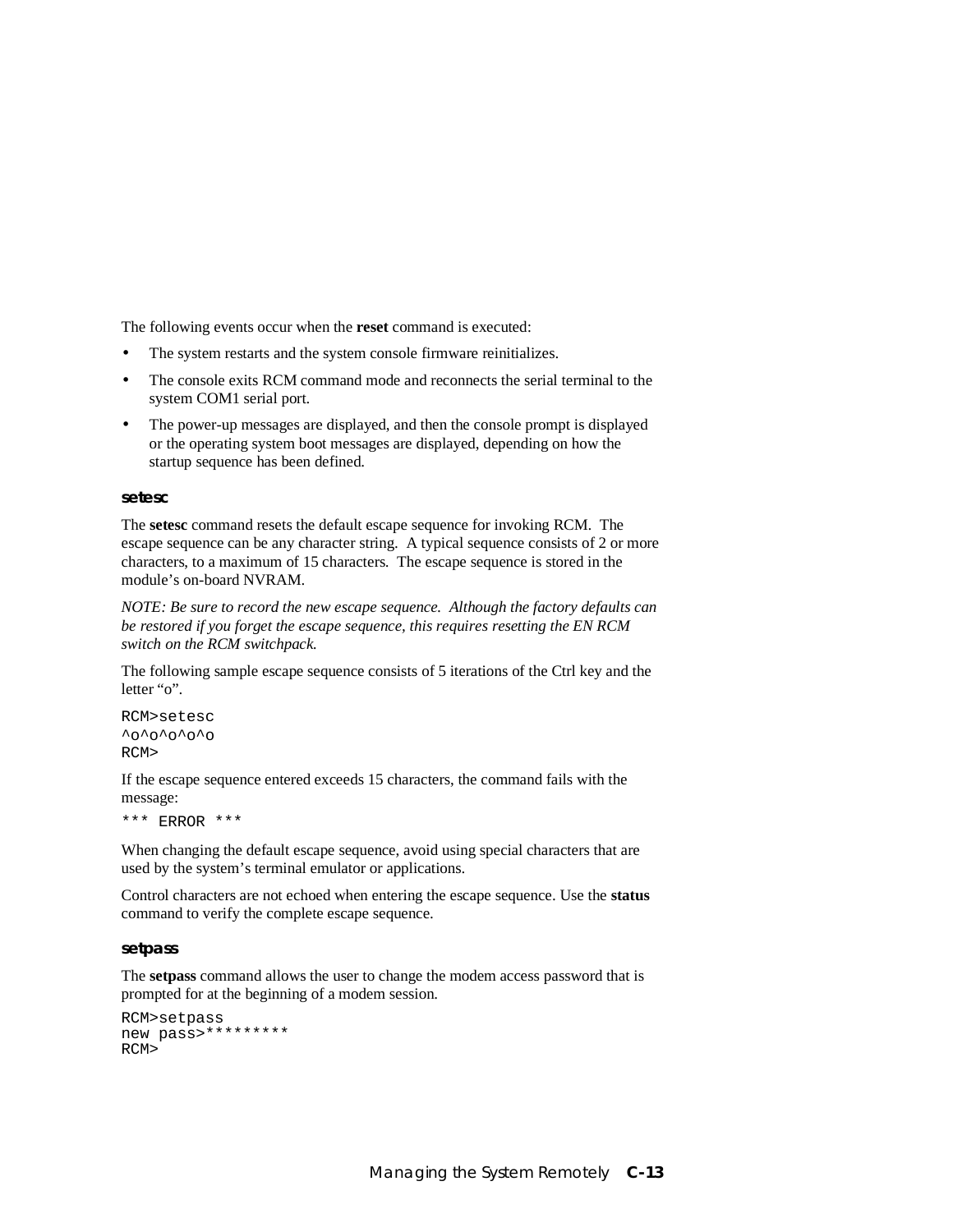The maximum length for the password is 15 characters. If the password exceeds 15 characters, the command fails with the message:

\*\*\* ERROR \*\*\*

The minimum password length is one character, followed by a carriage return. If only a carriage return is entered, the command fails with the message:

\*\*\* ERROR - illegal password \*\*\*

If you forget the password, you can enter a new password.

#### **status**

The **status** command displays the current state of the system sensors, as well as the current escape sequence and alarm information. The following is an example of the display.

RCM>status

```
Firmware Rev: V2.0
Escape Sequence: ^]^]RCM
Remote Access: ENABLE
Alerts: DISABLE
Alert Pending: NO
Temp (C): 26.0
RCM Power Control: ON
RCM Halt: Deasserted
External Power: ON
Server Power: ON
```
RCM>

The status fields are explained in Table C-2.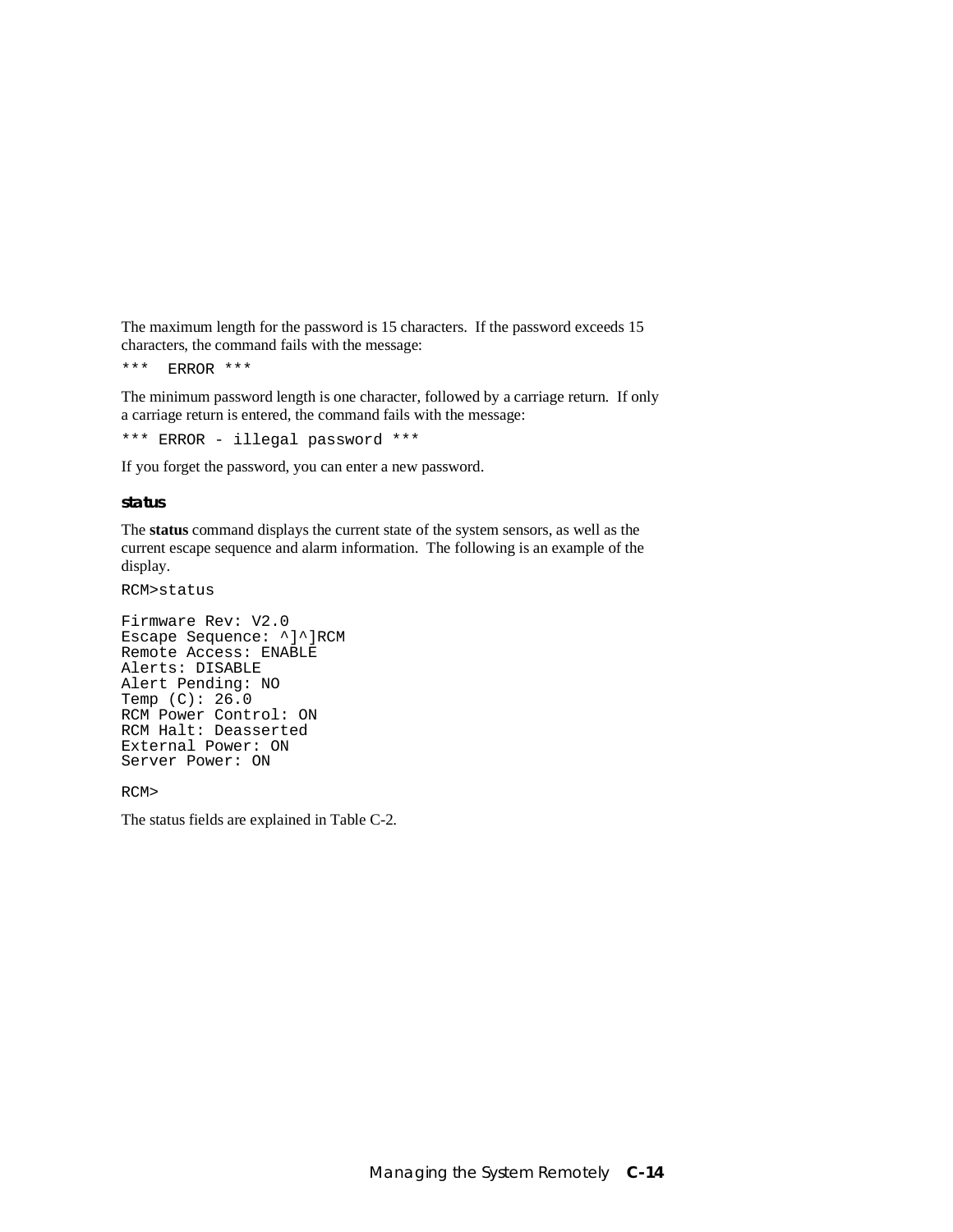| Item                      | <b>Description</b>                                                                                                                                                                                                                                                                                                              |
|---------------------------|---------------------------------------------------------------------------------------------------------------------------------------------------------------------------------------------------------------------------------------------------------------------------------------------------------------------------------|
| Firmware Rev:             | Revision of RCM firmware.                                                                                                                                                                                                                                                                                                       |
| <b>Escape Sequence:</b>   | Current escape sequence to invoke RCM.                                                                                                                                                                                                                                                                                          |
| Remote Access:            | Modem remote access state. (ENABLE/DISABLE)                                                                                                                                                                                                                                                                                     |
| Alerts:                   | Alert dial-out state. (ENABLE/DISABLE)                                                                                                                                                                                                                                                                                          |
| Alert Pending:            | Alert condition triggered. (YES/NO)                                                                                                                                                                                                                                                                                             |
| Temp $(C)$ :              | Current system temperature in degrees Celsius.                                                                                                                                                                                                                                                                                  |
| <b>RCM Power Control:</b> | Current state of RCM system power control. (ON/OFF)                                                                                                                                                                                                                                                                             |
| <b>RCM Halt:</b>          | Asserted indicates that halt has been asserted with the<br><b>haltin</b> command. Deasserted indicates that halt has been<br>deasserted with the <b>haltout</b> command or by cycling<br>power with the On/Off button on the control panel. The<br>RCM Halt: field does not report halts caused by pressing<br>the Halt button. |
| <b>External Power:</b>    | Current state of power to RCM. Always on.                                                                                                                                                                                                                                                                                       |
| Server Power:             | Indicates whether power to the system is on or off.                                                                                                                                                                                                                                                                             |

### **Table C-2 RCM Status Command Fields**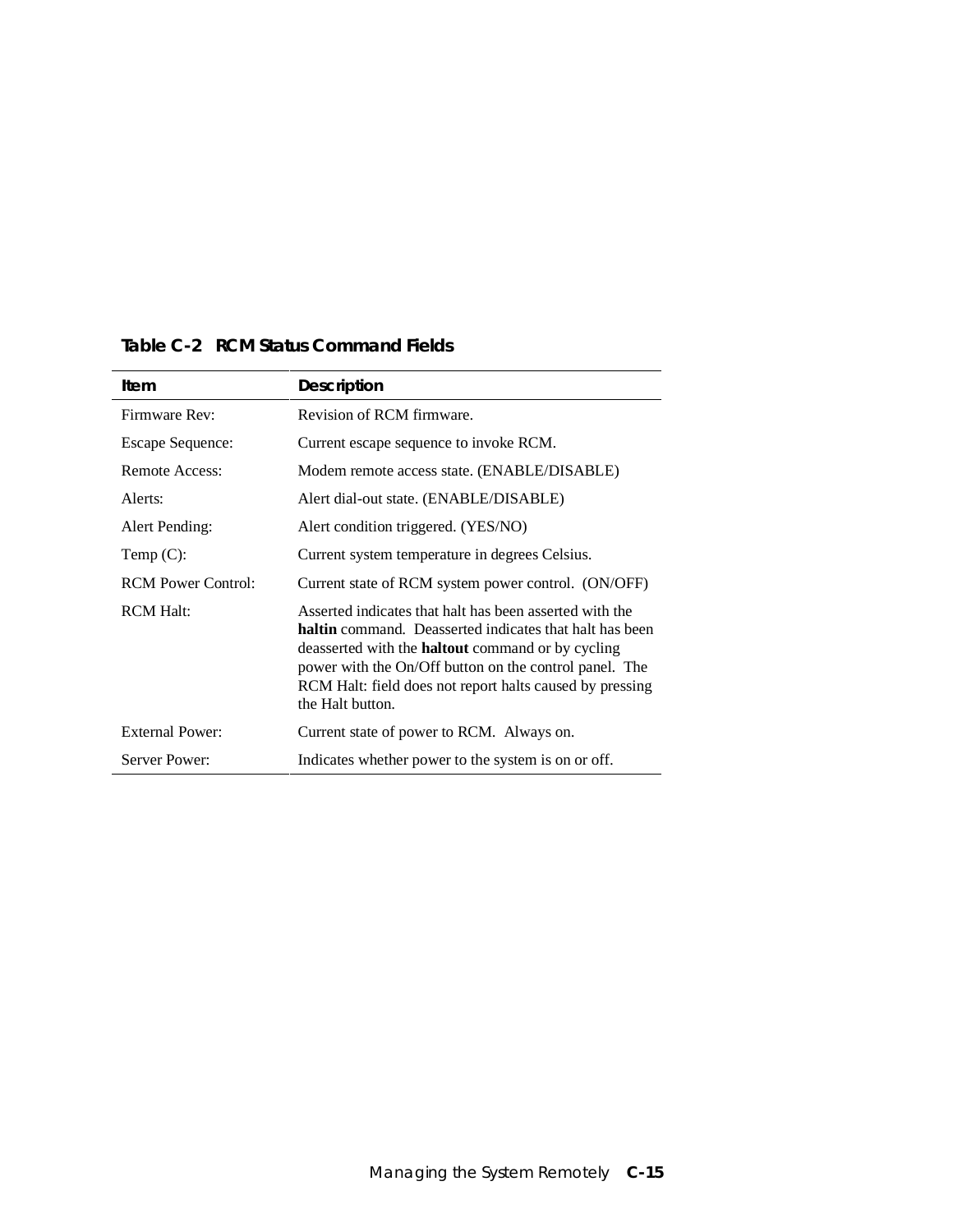### **C.4 Dial-Out Alerts**

### **When you are not monitoring the system remotely, you can use the RCM dial-out feature to notify you of a power failure within the system.**

When a dial-out alert is triggered, the RCM initializes the modem for dial-out, sends the dial-out string, hangs up the modem, and reconfigures the modem for dial-in. The modem must continue to be powered, and the phone line must remain active, for the dial-out alert feature to work. Also, if you are connected to the system remotely, the dial-out feature does not work.

### **Enabling Dial-Out Alerts**

- 1. Enter the **set rcm\_dialout** command, followed by a dial-out alert string, from the SRM console (see  $\bullet$  in Example C–3). See the next topic for details on composing the modem dial-out string.
- 2. Invoke the RCM and enter the **enable** command to enable remote access dial-in. The RCM **status** command should display "Remote Access: Enable." See ➋.
- 3. Enter the **alert** ena command to enable outgoing alerts. See  $\Theta$ .

### **Example C–3 Configuring the Modem for Dial-Out Alerts**

```
P00>>> set rcm_dialout "ATDTstring#;" ➊
RCM>enable
RCM>status
.
.
Remote Access: Enable ⊘<br>.<br>RCM>alert ena
RCM>alert_ena
```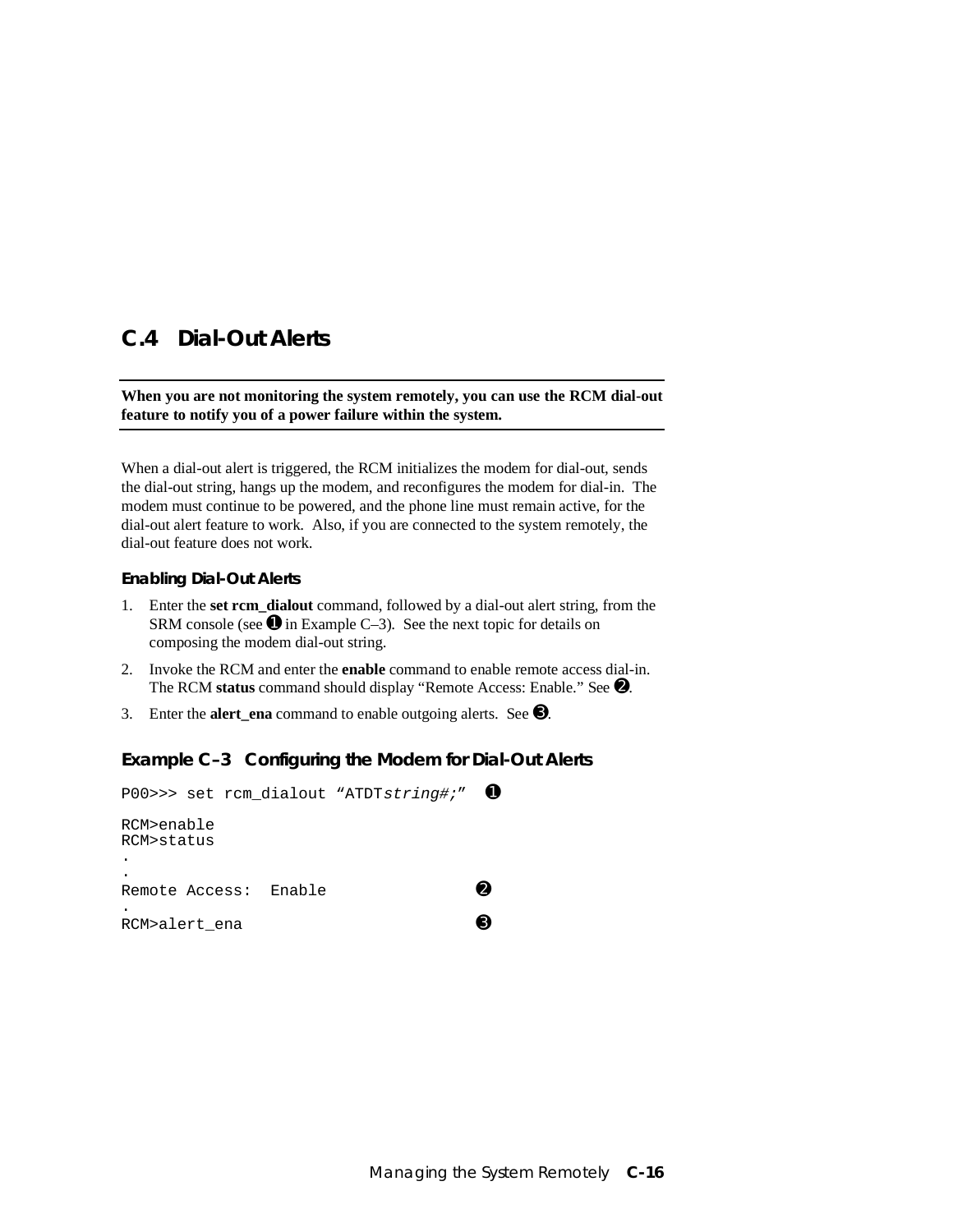### **Composing the Dial-Out String**

Enter the **set rcm\_dialout** command from the SRM console to compose the dial-out string. Use the **show** command to verify the string. See Example C–4.

### **Example C–4 Typical RCM Dial-Out Command**

```
P00>>> set rcm_dialout "ATXDT9,15085553333,,,,,,,5085553332#;"
P00>>> show rcm_dialout
rcm_dialout ATXDT9,15085553333,,,,,,5085553332#;
```
The dial-out string has the following requirements:

- The string cannot exceed 47 characters.
- Enclose the entire string following the **set rcm\_dialout** command in quotation marks.
- Enter the characters ATDT after the opening quotation marks. Do not mix case.
- Enter the character X after "AT" if the line to be used also carries voice mail.
- The valid characters for the dial-out string are the characters on a phone keypad: 0–9, \*, and #. A comma (,) requests that the modem pause for 2 seconds, and a semicolon (;) is required to terminate the string.

The elements of the dial-out string are explained in Table C-3.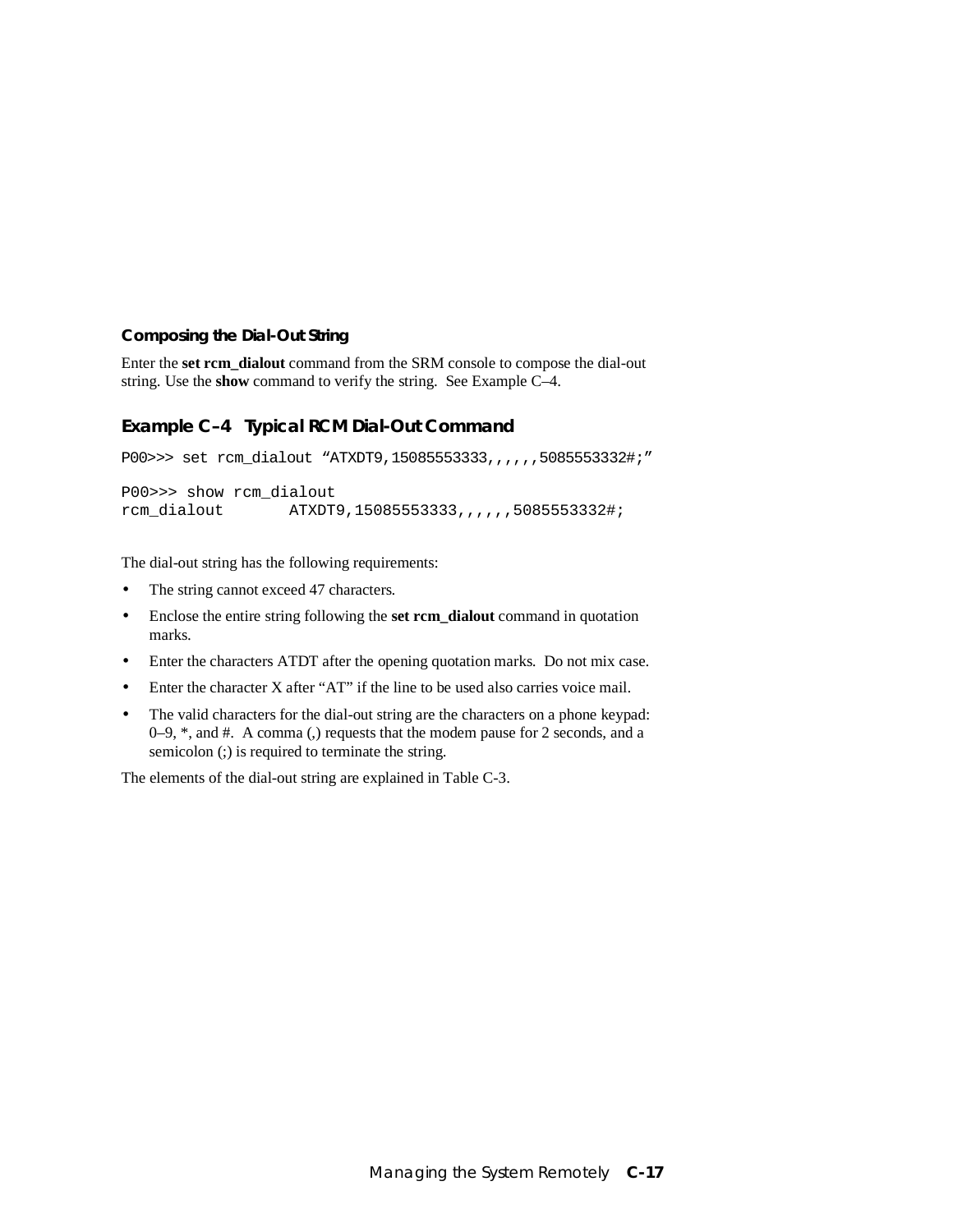# **Table C-3 Elements of the Dial-Out String**

|             | $AT =$ Attention<br>$X =$ Forces the modem to dial "blindly" (not look for a dial<br>tone). Enter X if the dial-out line modifies its dial tone<br>when used for services such as voice mail.<br>$D = Dial$<br>$T =$ Tone (for touch-tone)<br>$=$ Pause for 2 seconds |
|-------------|-----------------------------------------------------------------------------------------------------------------------------------------------------------------------------------------------------------------------------------------------------------------------|
| 9.          | In the example, "9" gets an outside line. Enter the number<br>for an outside line if your system requires it.                                                                                                                                                         |
| 15085553333 | Dial the paging service.                                                                                                                                                                                                                                              |
| 111111      | Pause for 12 seconds for paging service to answer                                                                                                                                                                                                                     |
| 5085553332# | "Message," usually a call-back number for the paging<br>service.                                                                                                                                                                                                      |
|             | Return to command mode. Must be entered at end of<br>string.                                                                                                                                                                                                          |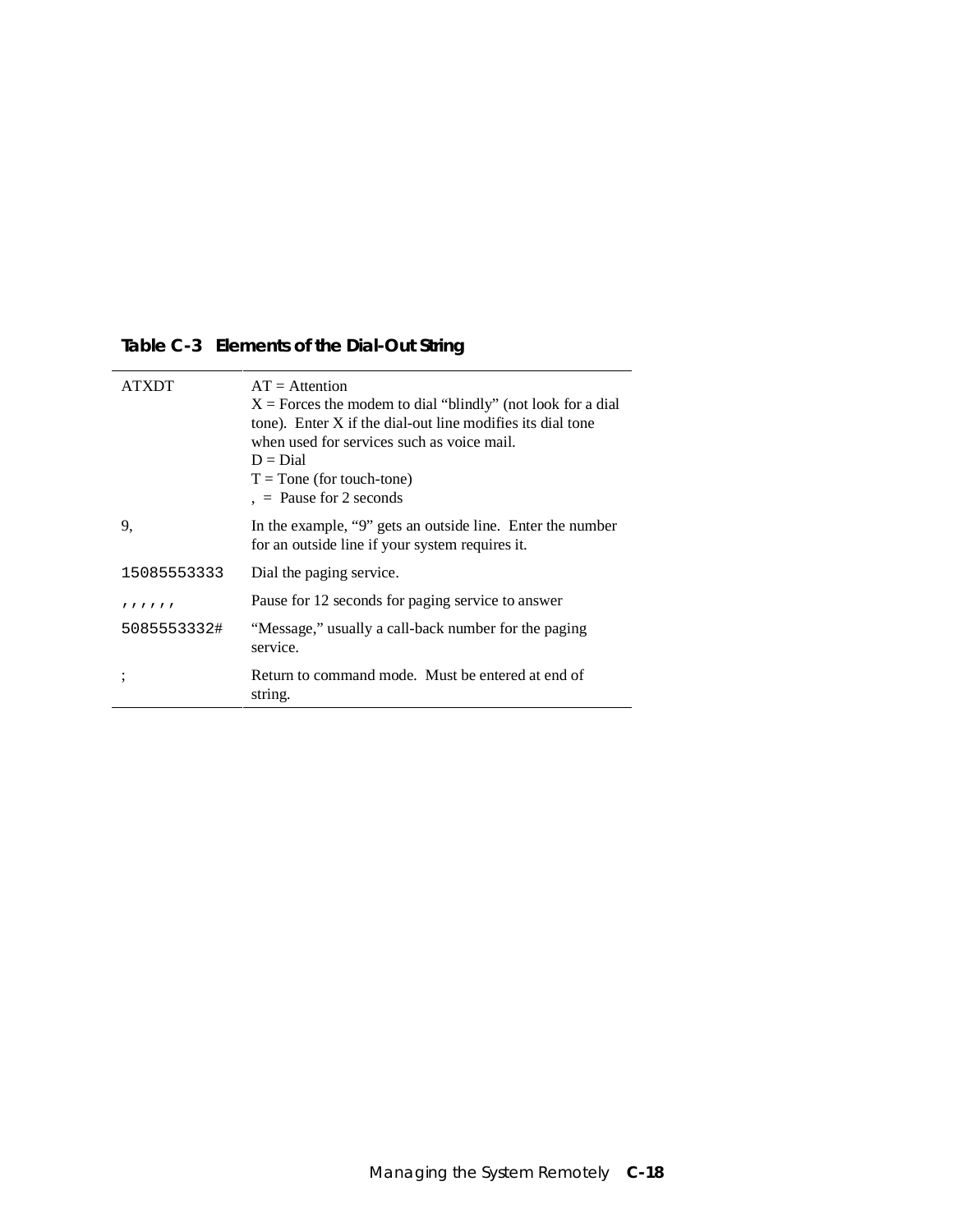# **C.5 Using the RCM Switchpack**

**The RCM operating mode is controlled by a switchpack on the system board. Use the switches to enable or disable certain RCM functions, if desired.**



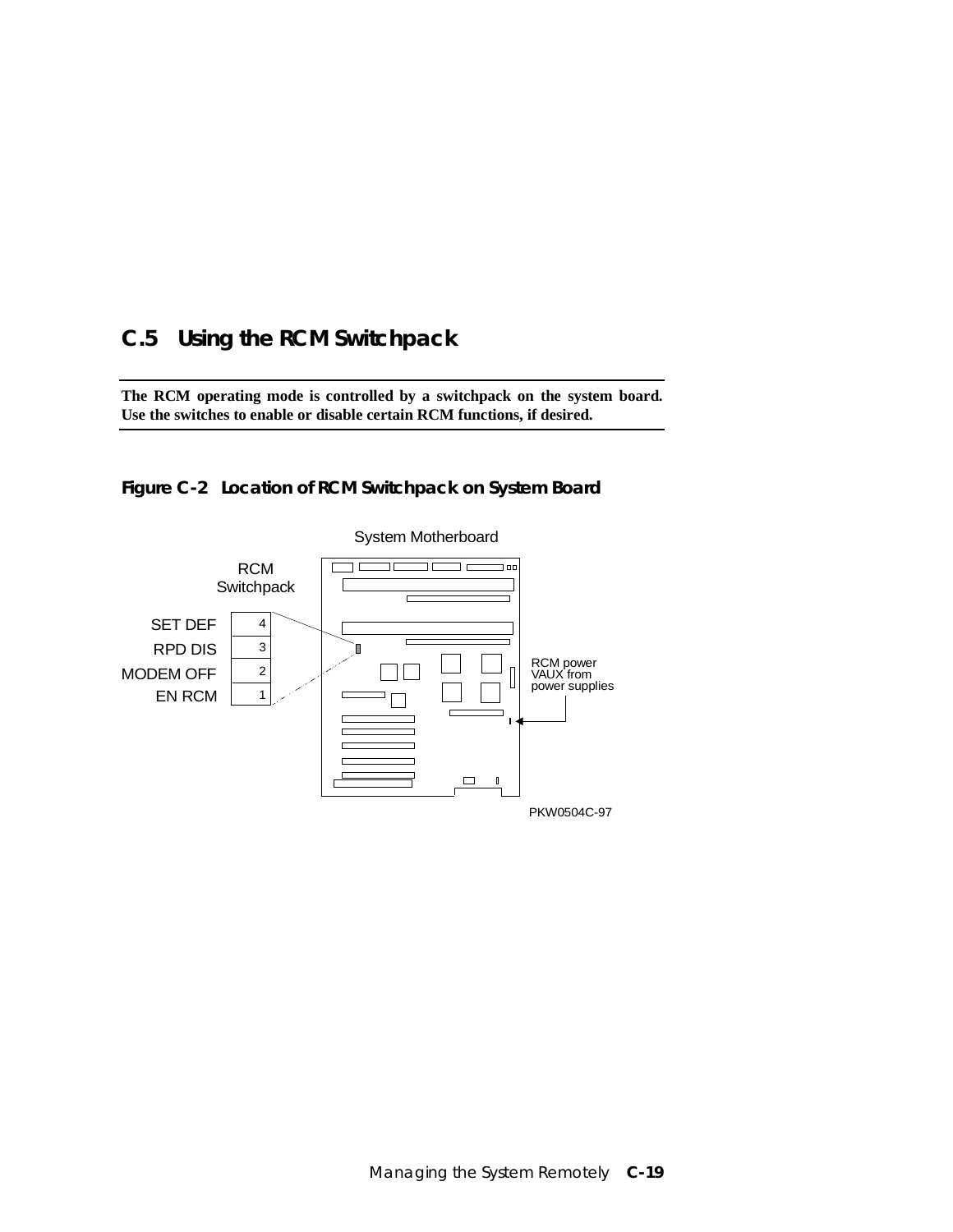

**Figure C-3 RCM Switches (Factory Settings)**

PKW0950-97

| Switch | <b>Name</b>      | <b>Description</b>                                                                             |
|--------|------------------|------------------------------------------------------------------------------------------------|
|        | EN RCM           | Enables or disables the RCM. The default is ON<br>(RCM enabled). The OFF setting disables RCM. |
|        | <b>MODEM OFF</b> | Enables or disables the modem. The default is OFF<br>(modem enabled).                          |
|        | RPD DIS          | Enables or disables remote power off. The default is<br>OFF (remote power off enabled).        |
|        | <b>SET DEF</b>   | Sets the RCM to the factory defaults. The default is<br>OFF (reset to defaults disabled).      |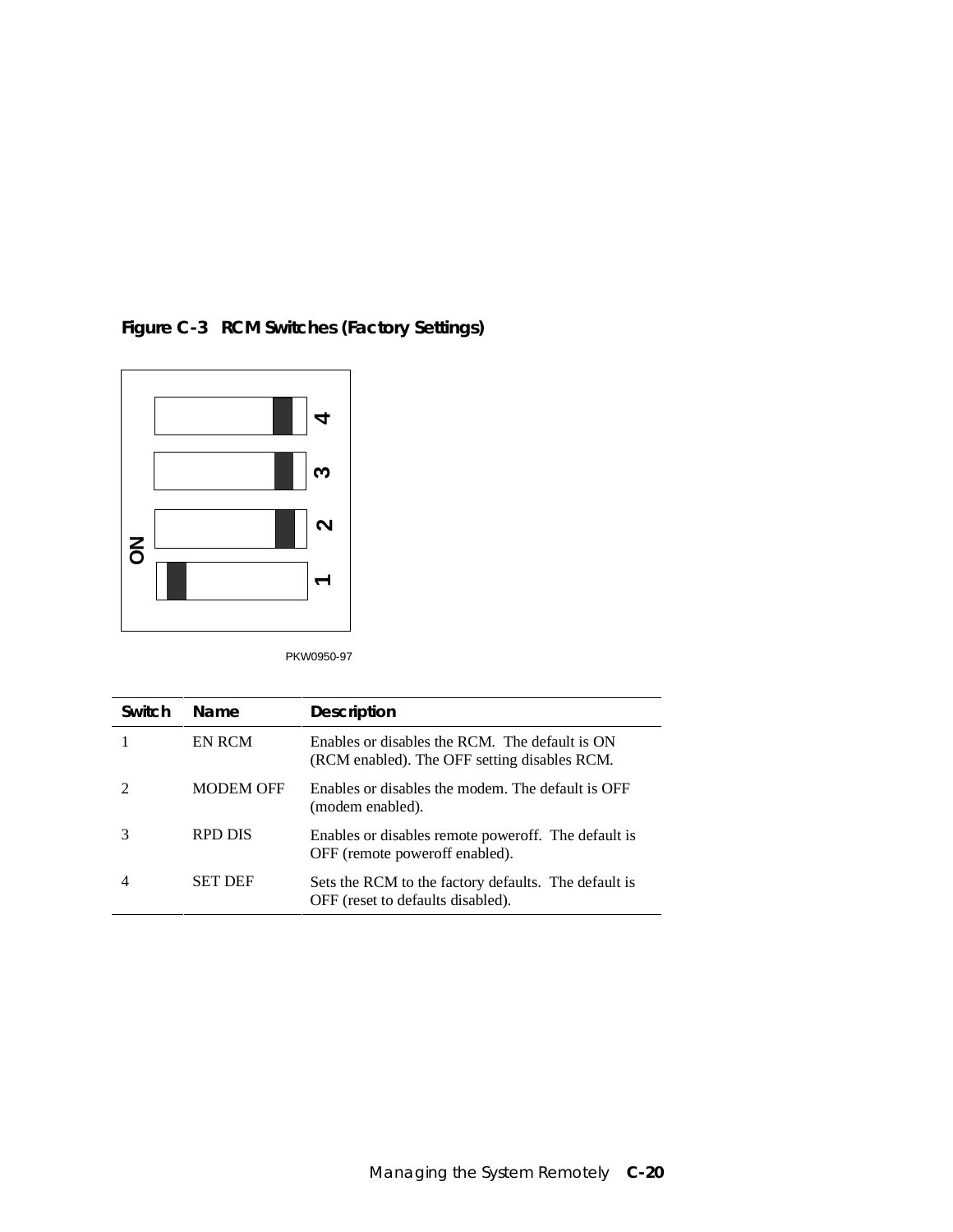#### **Uses of the Switchpack**

You can use the RCM switchpack to change the RCM operating mode or disable the RCM altogether. The following are conditions when you might want to change the factory settings.

- Switch 1 (EN RCM)—Set this switch to OFF (disable) if you want to reset the baud rate of the COM1 port to a value other than the system default of 9600. You must disable RCM to select a baud rate other than 9600.
- Switch 2 (MODEM OFF)—Set this switch to ON (disable) if you want to prevent the use of the RCM for monitoring a system remotely. RCM commands can still be run from the local serial console terminal.
- Switch 3 (RPD DIS). Set this switch to ON (disable) if you want to disable the **poweroff** command. With **poweroff** disabled, the monitored system cannot be powered down from the RCM.
- Switch 4 (SET DEF). Set this switch to ON (enable) if you want to reset the RCM to the factory settings. See the section "Resetting the RCM to Factory Defaults."

#### **Changing a Switch Setting**

The RCM switches are numbered on the system board. The default positions are shown in Figure C-3. To change a switch setting:

- 1. Turn off the system.
- 2. Unplug the AC power cords.

*NOTE: If you do not unplug the power cords, the new setting will not take effect when you power up the system.*

- 3. Remove the system covers. See Section 6.3.
- 4. Locate the RCM switchpack on the system board and change the switch setting as desired.
- 5. Replace the system covers and plug in the power cords.
- 6. Power up the system to the SRM console prompt and type the escape sequence to enter RCM command mode, if desired.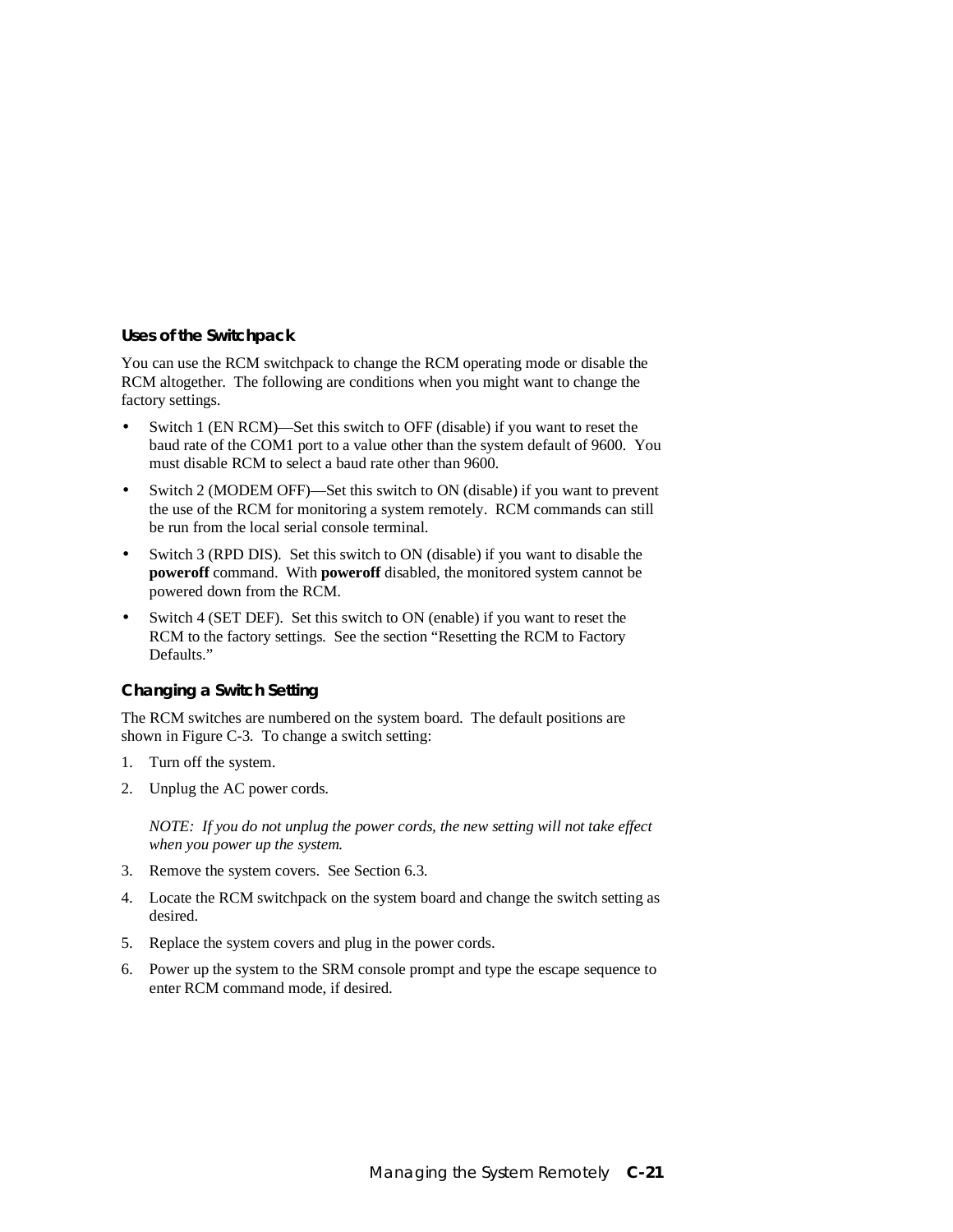#### **Resetting the RCM to Factory Defaults**

You can reset the RCM to factory settings, if desired. You would need to do this if you forgot the escape sequence for the RCM. Follow the steps below.

- 1. Turn off the system.
- 2. Unplug the AC power cords.

*NOTE: If you do not unplug the power cords, the reset will not take effect when you power up the system.*

- 3. Remove the system covers. See Section 6.3.
- 4. Locate the RCM switchpack on the system board, and set switch 4 to ON.
- 5. Replace the system covers and plug in the power cords.
- 6. Power up the system to the SRM console prompt.

Powering up with switch 4 set to ON resets the escape sequence, password, and modem enable states to the factory defaults.

- 7. Power down the system, unplug the AC power cords, and remove the system covers.
- 8. Set switch 4 to OFF.
- 9. Replace the system covers and plug in the power cords.
- 10. Power up the system to the SRM console prompt, and type the default escape sequence to invoke RCM command mode:

^]^]RCM

11. Reset the modem password. Reset the escape sequence, if desired, as well as any other states.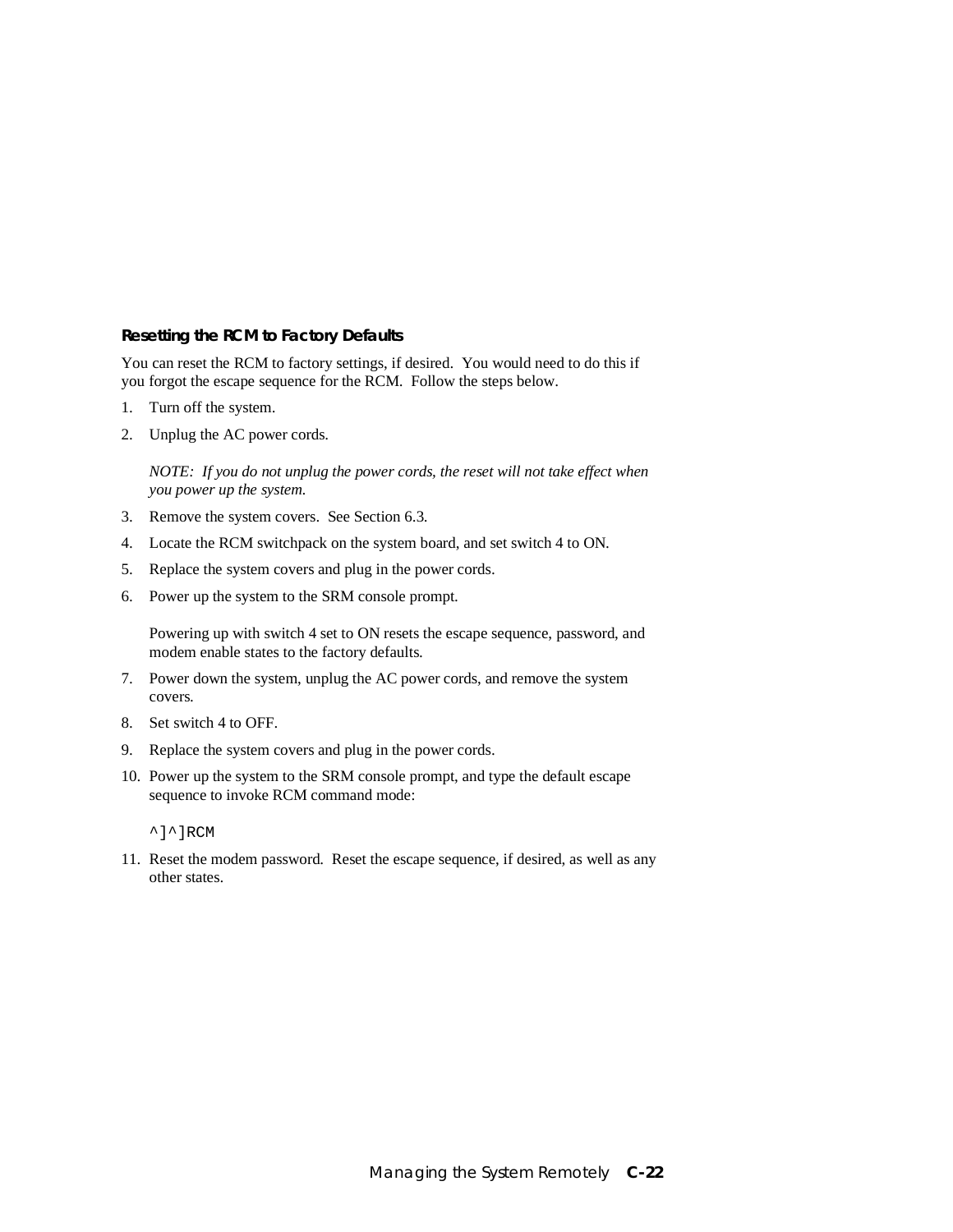# **C.6 Troubleshooting Guide**

**Table C-4 is a list of possible causes and suggested solutions for symptoms you might see.**

| Symptom                                        | <b>Possible Cause</b>                                                                 | <b>Suggested Solution</b>                                                  |
|------------------------------------------------|---------------------------------------------------------------------------------------|----------------------------------------------------------------------------|
| The local console<br>terminal is not           | Cables not correctly installed.                                                       | Check external cable<br>installation.                                      |
| accepting input.                               | Switch 1 on switchpack set to<br>disable.                                             | Set switch 1 to ON.                                                        |
|                                                | Modem session was not<br>terminated with the <b>hangup</b><br>command.                | Wait several minutes for<br>the local terminal to<br>become active again.  |
|                                                | A remote RCM session is in<br>progress, so the local console<br>terminal is disabled. | Wait for the remote<br>session to be completed.                            |
| The console terminal is<br>displaying garbage. | System and terminal baud rate<br>set incorrectly.                                     | Disable RCM and set<br>the system and terminal<br>baud rates to 9600 baud. |

**Table C-4 RCM Troubleshooting**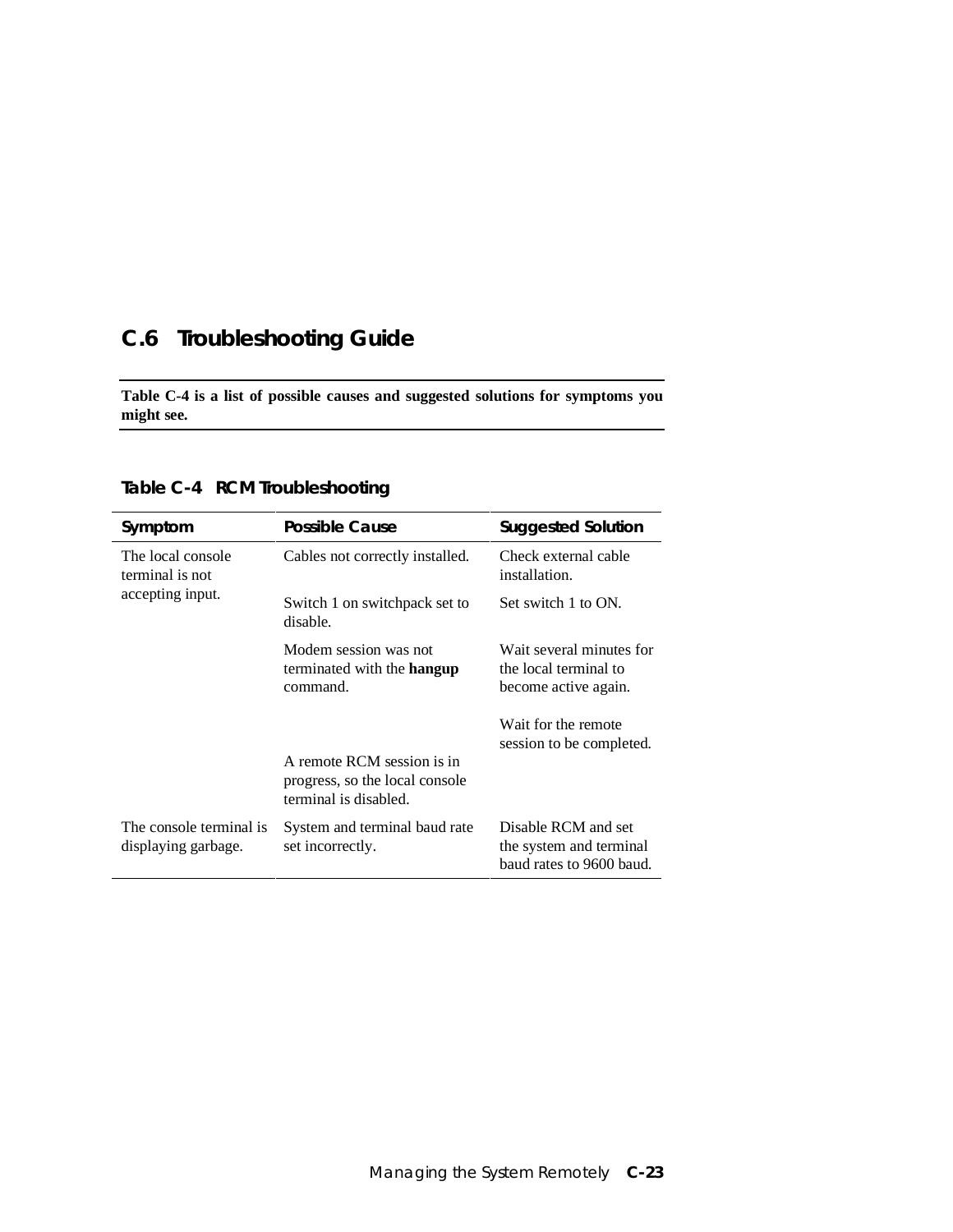| Symptom                                                                               | <b>Possible Cause</b>                                                                                                                                     | <b>Suggested Solution</b>                                                                   |
|---------------------------------------------------------------------------------------|-----------------------------------------------------------------------------------------------------------------------------------------------------------|---------------------------------------------------------------------------------------------|
| RCM does not answer<br>when the modem is<br>called.                                   | Modem cables may be<br>incorrectly installed.                                                                                                             | Check modem phone<br>lines and connections.                                                 |
|                                                                                       |                                                                                                                                                           | Enable remote access.                                                                       |
|                                                                                       | RCM remote access is<br>disabled.                                                                                                                         | Set password and enable<br>remote access.                                                   |
|                                                                                       | RCM does not have a valid<br>modem password set.                                                                                                          | Set switch 1 to ON;<br>switch 2 to OFF.                                                     |
|                                                                                       | Switch setting incorrect.                                                                                                                                 | Enter quit on the local<br>terminal.                                                        |
|                                                                                       | The local terminal is currently<br>attached to the RCM.                                                                                                   | Wait 30 seconds after<br>powering up the system<br>and RCM before<br>attempting to dial in. |
|                                                                                       | On power-up, the RCM defers<br>initializing the modem for 30<br>seconds to allow the modem to<br>complete its internal<br>diagnostics and initialization. | Enter enable command<br>from RCM.                                                           |
|                                                                                       | Modem may have had power<br>cycled since last being<br>initialized or modem is not set<br>up correctly.                                                   |                                                                                             |
| After the system and<br>RCM are powered up,<br>the COM port seems to<br>hang briefly. | This delay is normal behavior.                                                                                                                            | Wait a few seconds for<br>the COM port to start<br>working.                                 |
|                                                                                       |                                                                                                                                                           | Continued on next page                                                                      |

# **Table C-4 RCM Troubleshooting (continued)**

Managing the System Remotely **C-24**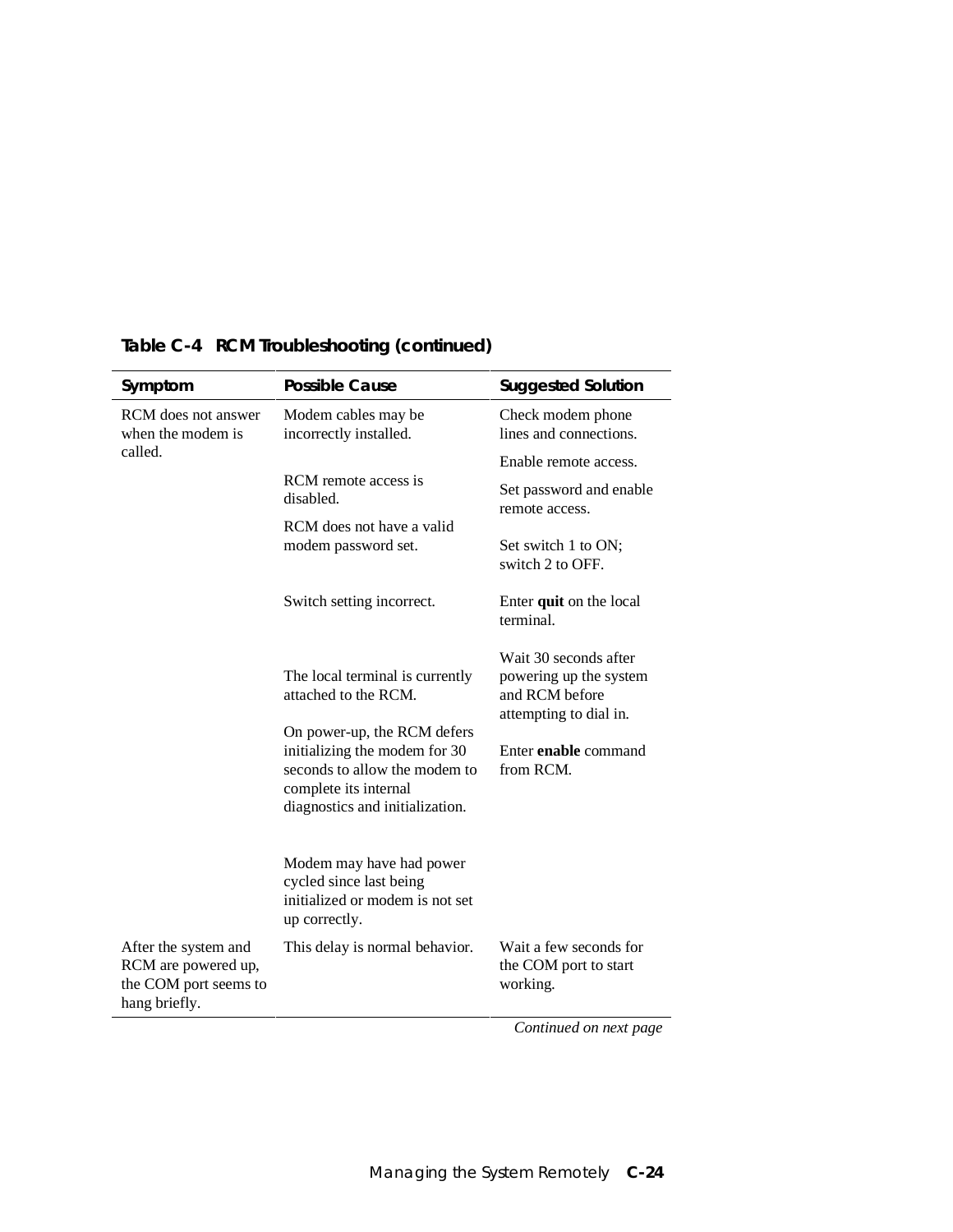| Symptom                                                                                                        | <b>Possible Cause</b>                                                                                                                                                                                                                                                      | <b>Suggested Solution</b>                                                                     |
|----------------------------------------------------------------------------------------------------------------|----------------------------------------------------------------------------------------------------------------------------------------------------------------------------------------------------------------------------------------------------------------------------|-----------------------------------------------------------------------------------------------|
| <b>RCM</b> installation is<br>complete, but<br>system does not<br>power up.                                    | <b>RCM</b> Power Control: is set to<br>DISABLE.                                                                                                                                                                                                                            | Invoke RCM and issue the<br>poweron command.                                                  |
| You reset the system<br>to factory defaults,<br>but the factory<br>settings did not take<br>effect.            | AC power cords were not<br>removed before you reset<br>switch 4 on the RCM<br>switchpack.                                                                                                                                                                                  | Refer to Section C.5.                                                                         |
| The remote user sees<br>$a''++''$ string on<br>the screen.                                                     | The modem is confirming<br>whether the modem has<br>really lost carrier. This<br>occurs when the modem sees<br>an idle time, followed by a<br>"3," followed by a carriage<br>return, with no subsequent<br>traffic. If the modem is still<br>connected, it will remain so. | This is normal behavior.                                                                      |
| The message<br>"unknown<br>command" is<br>displayed when the<br>user enters a<br>carriage return by<br>itself. | The terminal or terminal<br>emulator is including a<br>linefeed character with the<br>carriage return.                                                                                                                                                                     | Change the terminal or<br>terminal emulator setting so<br>that "new line" is not<br>selected. |
| Cannot enable<br>modem or modem<br>will not answer.                                                            | The modem is not configured<br>correctly to work with the<br>RCM.                                                                                                                                                                                                          | Modify the modem<br>initialization and/or answer<br>string as described in<br>Section C.7.    |
|                                                                                                                | The modem has been<br>disabled on the RCM<br>switchpack.                                                                                                                                                                                                                   | Refer to Section C.5.                                                                         |

# **Table C-4 RCM Troubleshooting (continued)**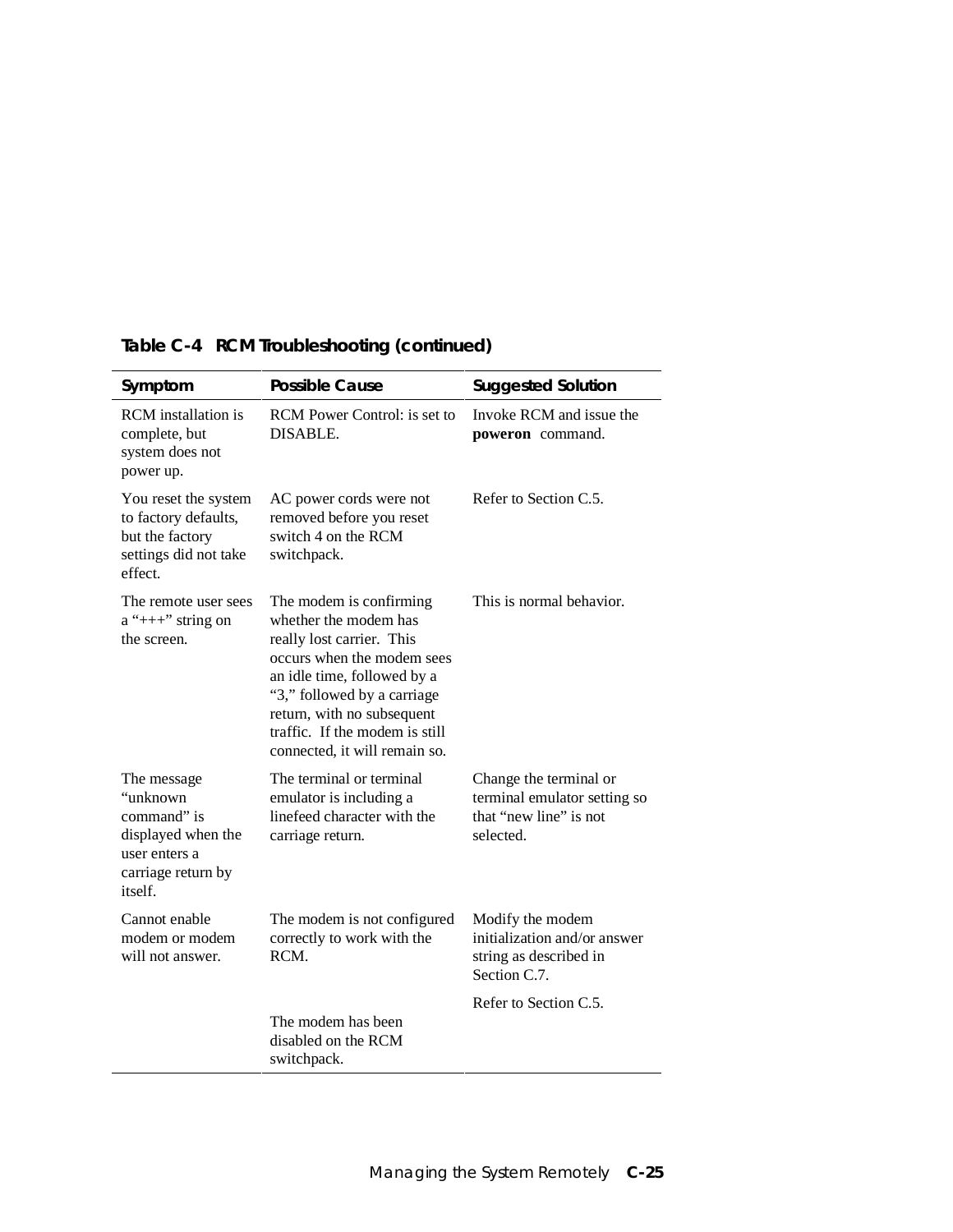### **C.7 Modem Dialog Details**

**This section is intended to help you reprogram your modem if necessary.**

#### **Default Initialization and Answer Strings**

The modem initialization and answer command strings set at the factory for the RCM are:

Initialization string: AT&F0EVS0=0S12=50<cr> Answer string ATXA<cr>

*NOTE: All modem commands must be terminated with a <cr> character (0x0d hex).*

#### **Modifying Initialization and Answer Strings**

The initialization and answer strings are stored in the RCM's NVRAM. They come pre-programmed to support a wide selection of modems. With some modems, however, you may need to modify the initialization string, answer string, or both. The following SRM **set** and **show** commands are provided for this purpose.

#### **To replace the initialization string**:

P00>>> set rcm\_init "new\_init\_string"

#### **To replace the answer string:**

P00>>> set rcm\_answer "new\_answer\_string"

#### **To display all the RCM strings that can be set by the user:**

P00>>> show rcm\* rcm\_answer ATXA rcm\_dialout rcm\_init AT&F0EVS0=0S12=50 P00>>>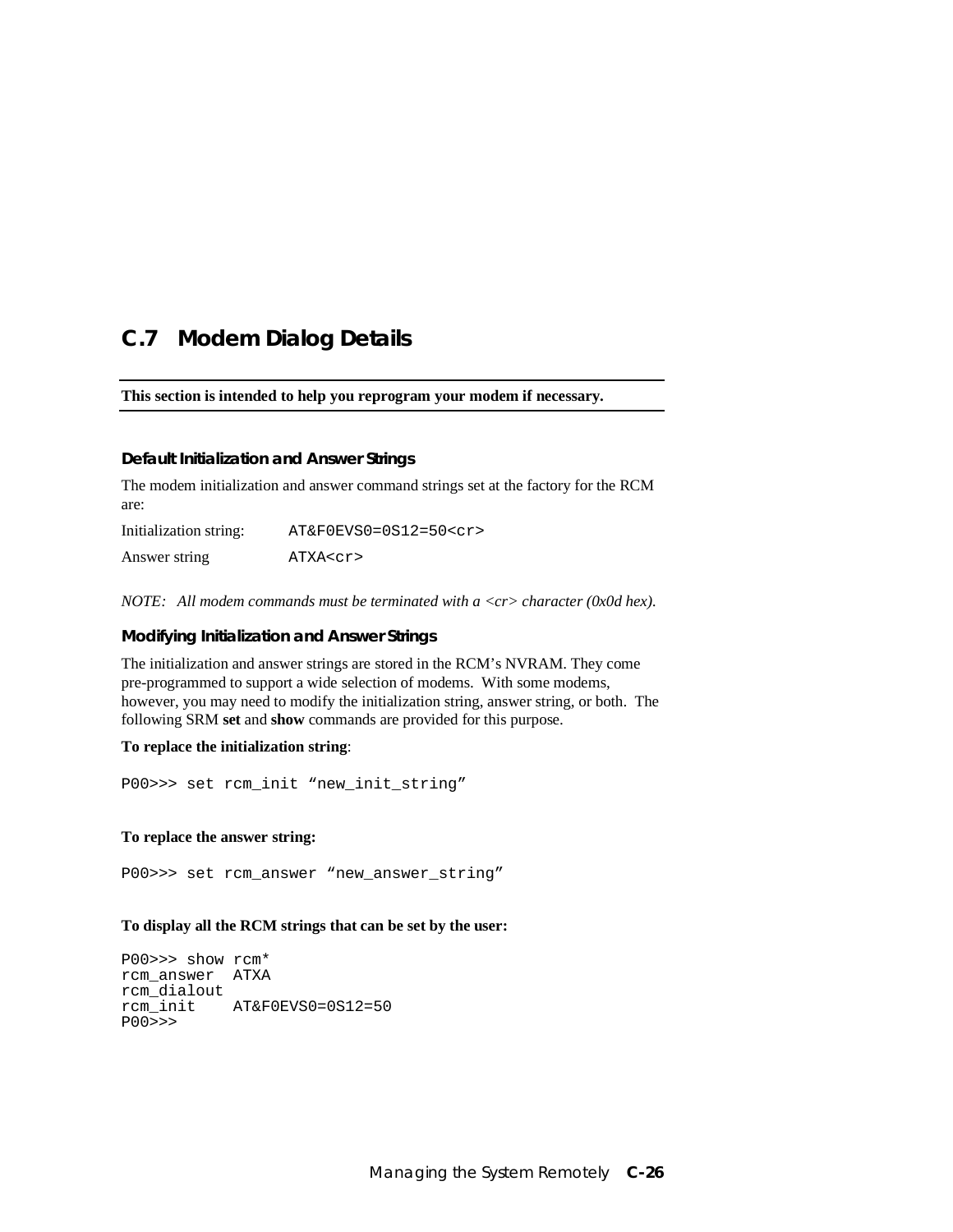#### **Initialization String Substitutions**

l,

The following modems require modified initialization strings.

| Modem Model                                        | <b>Initialization String</b> |
|----------------------------------------------------|------------------------------|
| Motorola 3400 Lifestyle 28.8                       | $at\&f0e0v0x0s0=2$           |
| AT&T Dataport 14.4/FAX                             | $at\&f0e0v0x0s0=2$           |
| Hayes Smartmodem Optima 288<br>$V-34/V$ . FC + FAX | $at\&fe0v0x0s0=2$            |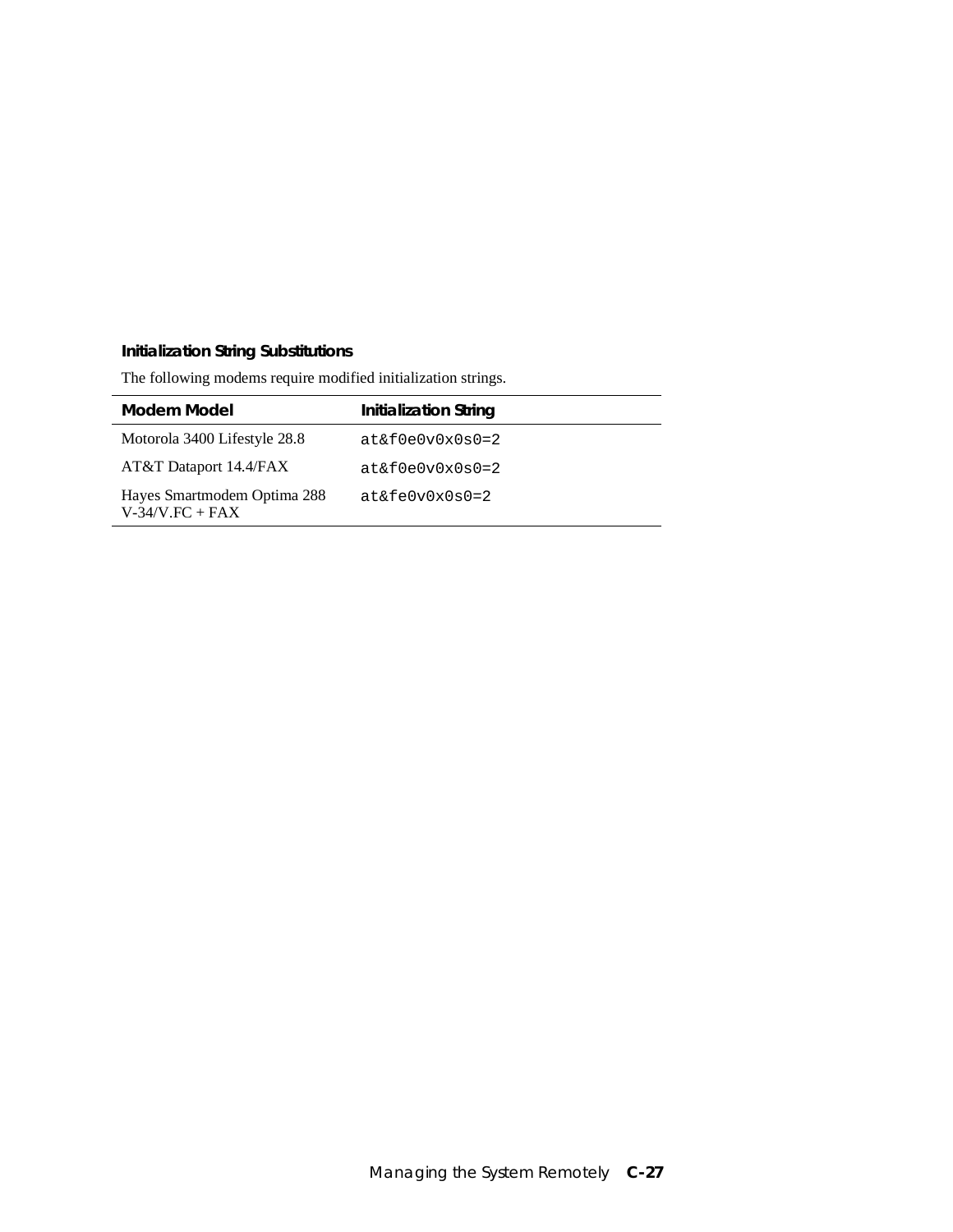# **Index**

**?** ? command, RCM, C-11

# **A**

Achitecture, block diagram, 1-8, 2-6 alert\_clr command, RCM, C-8 alert\_dis command, RCM, C-8 alert\_ena command, RCM, C-8 Alpha 21164 microprocessor, 1-8 Alpha chip composition, 1-11 AlphaBIOS console, 1-7 loading, 2-7 upgrading, A-25 auto\_action environment variable, SRM, 2-23

### **B**

B3007-AA CPU module, 1-11 B3007-CA CPU module, 1-11 B-cache, 2-21, 2-23

### **C**

CAP chip, 1-21 CAP Error Register, 5-11 CAP Error Register Data Pattern, 4-47 CAP\_ERR Register, 5-11 CD-ROM removal and replacement, 6-30 COM1 port, 2-19 Command codes, 4-55 Command summary (SRM), B-2 Console

SRM, 2-23 Console commands show fru, 3-15 show memory, 3-14 show power, 3-14 test, 3-8 test memory, 3-10 test pci, 3-12 Console device determination, 2-18 Console device options, 2-19 Console device, changing, 2-19 console environment variable, SRM, 2-21, 2-23 Console power-up tests, 2-16 Control panel, 2-2 display, 2-21 Halt assertion, 1-5 Halt button, 1-4, 1-5 messages in display, 2-3 Reset button, 1-5 Controls Halt assertion, 1-5 Halt button, 1-5 On/Off button, 1-4 Reset button, 1-5 Cover interlock, 1-3, 1-28 overriding, 1-29 removal and replacement, 6-26 CPU module, 1-10 configuration rules, 1-11 fan removal and replacement, 6-10 removal and replacement, 6-8 variants, 1-11 CPU modules, 1-9, 6-3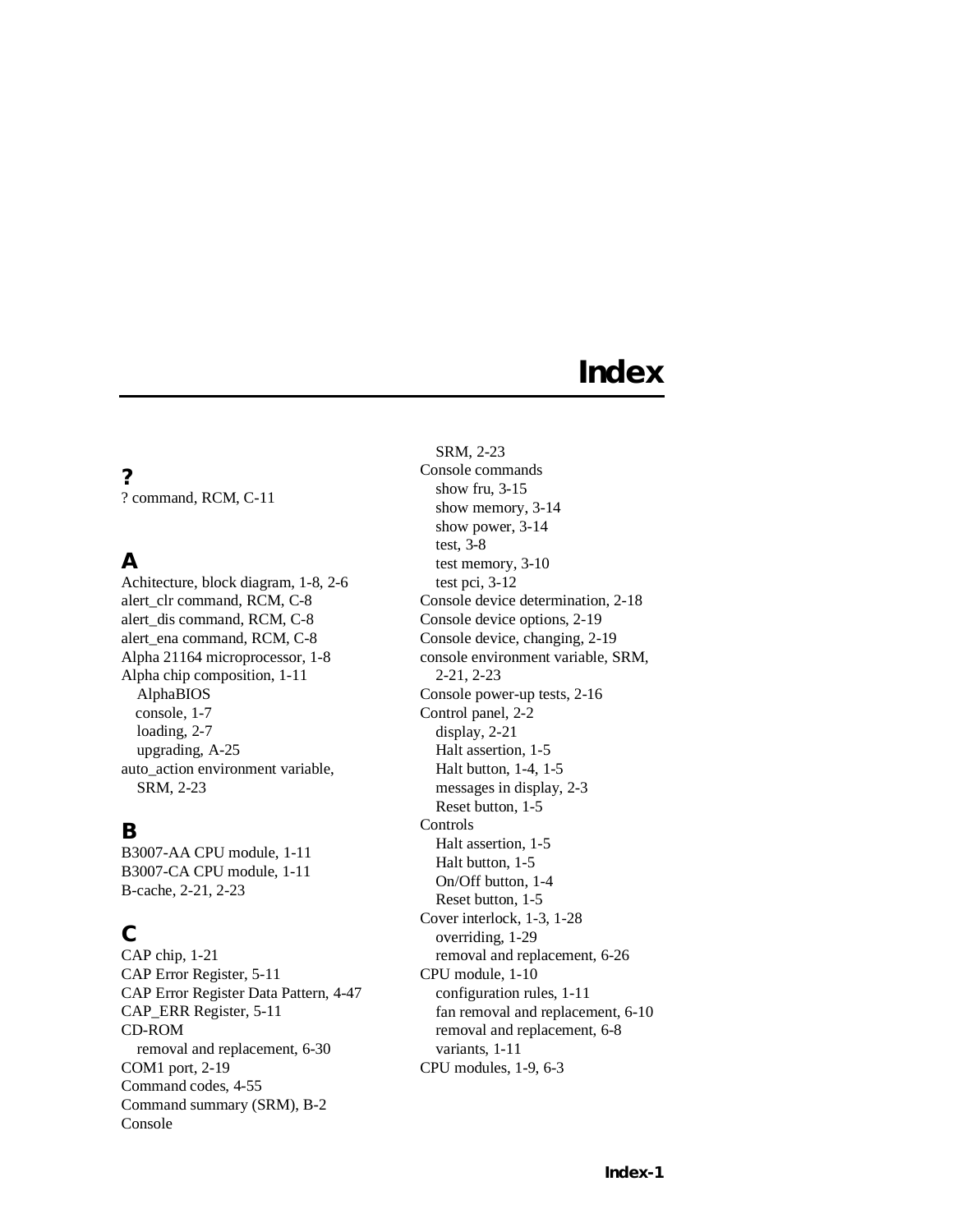#### **D**

Data path chip, 1-21 DECevent, 4-6 report formats, 4-10 DIAGNOSE command, 4-7 Diagnostics, test command, 3-6 DIMMs, 1-12 removal and replacement, 6-14 disable command, RCM, C-9 display command (LFU), A-21, A-22 Double error halt, 4-57, 4-58

# **E**

ECC syndrome bits, 4-54 ECU, running, A-4 EL\_ADDR Register, 5-6 EL\_STAT Register, 5-2 enable command, RCM, C-9 Environment variables, SRM, 1-7 auto\_action, 2-23 console, 2-21, 2-23 os\_type, 2-23 SRM console, B-4 Error detector placement, 4-2 Error log events, 4-5 Error registers, 5-1 Event files, translating, 4-7 Events, filtering, 4-8 exit command (LFU), A-10, A-16, A-20, A-21, A-22 External Interface Address Register, 5-6 External Interface Registers loading and locking rules, 5-7 External Interface Status Register, 5-2

### **F**

Fail-safe loader, 2-24 Fan removal and replacement (CPU chip), 6-10 removal and replacement (system), 6-24

Fans, 6-3 Fatal errors, 4-5 FEPROM and XSROM test flow, 2-13 contents, 2-5 defined, 2-5 Firmware RCM, C-7 updating, A-6 updating from AlphaBIOS, A-24 updating from CD-ROM, A-7 updating from floppy disk, A-11, A-13 updating from network device, A-17 updating, AlphaBIOS selection, A-5 updating, SRM command, A-5 Floppy removal and replacement, 6-32 FRU list, 6-2 FRU part numbers, 6-3

### **G**

Graphics monitor, VGA, 2-19

### **H**

halt command, RCM, C-10 haltin command, RCM, C-11 haltout command, RCM, C-11 Halts caused by power problem, 3-4 hangup command, RCM, C-10 Hard disk, AlphaBIOS error conditions, A-26 Hard errors, categories of, 4-4 help command (LFU), A-21, A-22 help command, RCM, C-11

### **I**

I squared C bus, 1-34 INFO 3 command, 4-59 INFO 5 command, 4-61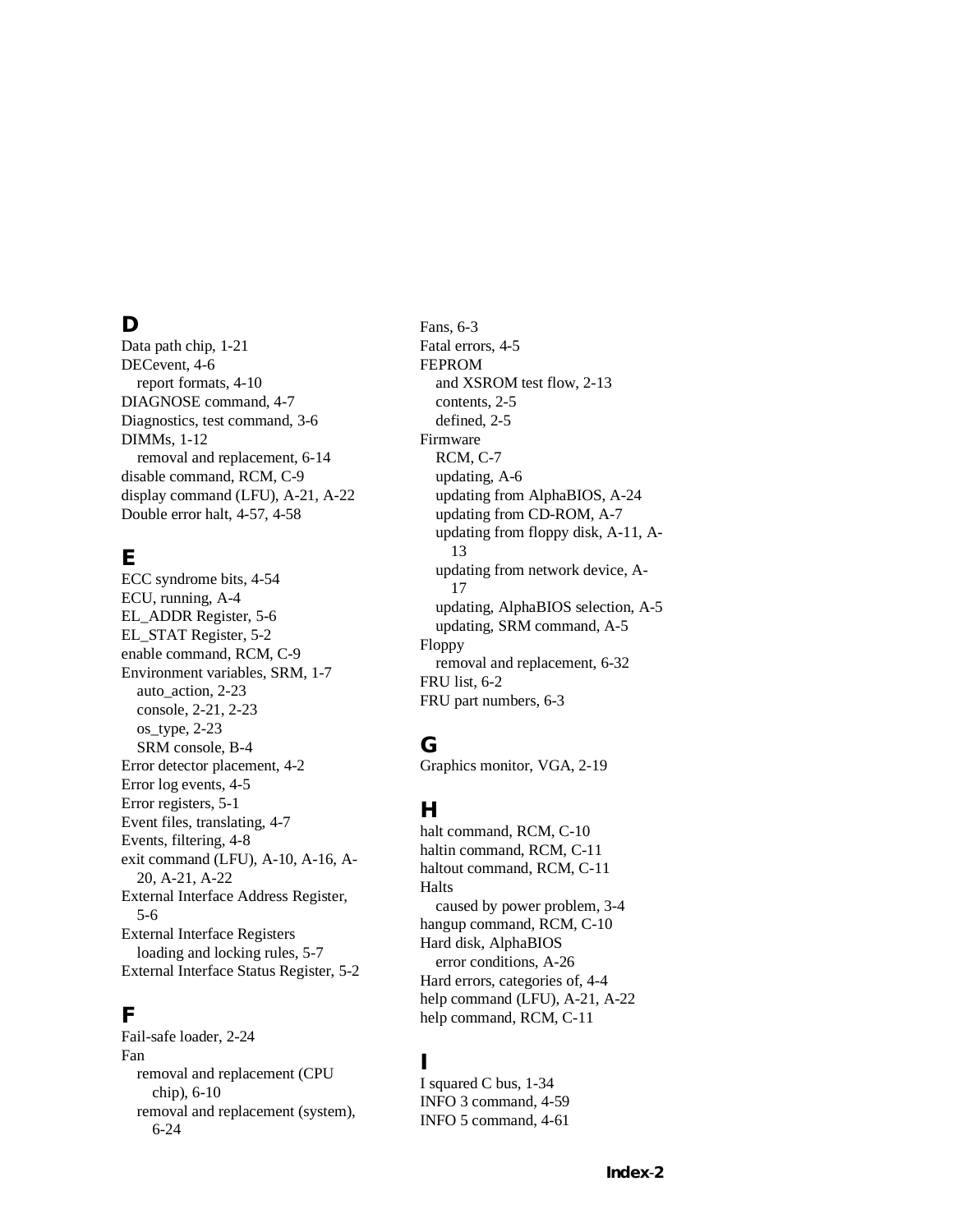INFO 8 command, 4-63 Initialization and answer strings default, C-26 modifying for modem, C-26 substitutions, C-27 Interlock switches, 6-26 IOD, 2-23 IOD detected failure PCI error, 4-32 system bus error, 4-27 IOD error interrupts, 4-5 IOD, defined, 4-2

#### **L**

LEDs troubleshooting with, 3-2 LFU exit command, A-22 starting, A-5, A-6 starting the utility, A-5 typical update procedure, A-6 update command, A-23 updating firmware from CD-ROM, A-7 updating firmware from floppy disk, A-11, A-13 updating firmware from network device, A-17 lfu command (LFU), A-14, A-16, A-21, A-22 LFU commands display, A-21, A-22 exit, A-10, A-16, A-20, A-21, A-22 help, A-21, A-22 lfu, A-14, A-16, A-21, A-22 list, A-8, A-14, A-16, A-18, A-20, A-21, A-23 readme, A-21, A-23 summary, A-21 update, A-10, A-21, A-23 verify, A-21, A-23 list command, LFU, A-8, A-14, A-18, A-21, A-23

#### **M**

Machine checks in PAL mode, 4-58 Maintenance bus, 1-34 Maintenance bus controller, 1-34 MC Error Information Register 0, 5-8 MC Error Information Register 1, 5-9 MC\_ERR0 Register, 5-8 MC\_ERR1 Register, 5-9 MCHK 620 correctable error, 4-44 MCHK 630 correctable CPU error, 4- 41 MCHK 660 IOD detected failure, 4- 27, 4-32 MCHK 670 CPU and IOD detected failure, 4-16 MCHK 670 CPU-detected failure, 4- 11 MCHK 670 read dirty failure, 4-21 MCHK while in PAL, 4-57 Memory, 1-12 addressing, 1-14 addressing rules, 1-15 DIMM removal and replacement, 6- 14 DIMMs, 1-15 operation, 1-13 option configuration rules, 1-13 variants, 1-13 riser card removal and replacement, 6-12 Memory DIMMs, 1-12, 6-3 Memory errors corrected read data error, 4-53 read data substitute error, 4-53 Memory pairs, 1-13 Memory riser card, 6-3 removal and replacement, 6-12 Memory tests, 2-14, 2-21 Memory, broken, 4-53 Modem dial-in procedure, C-5 dialog details, C-26 using in RCM, C-3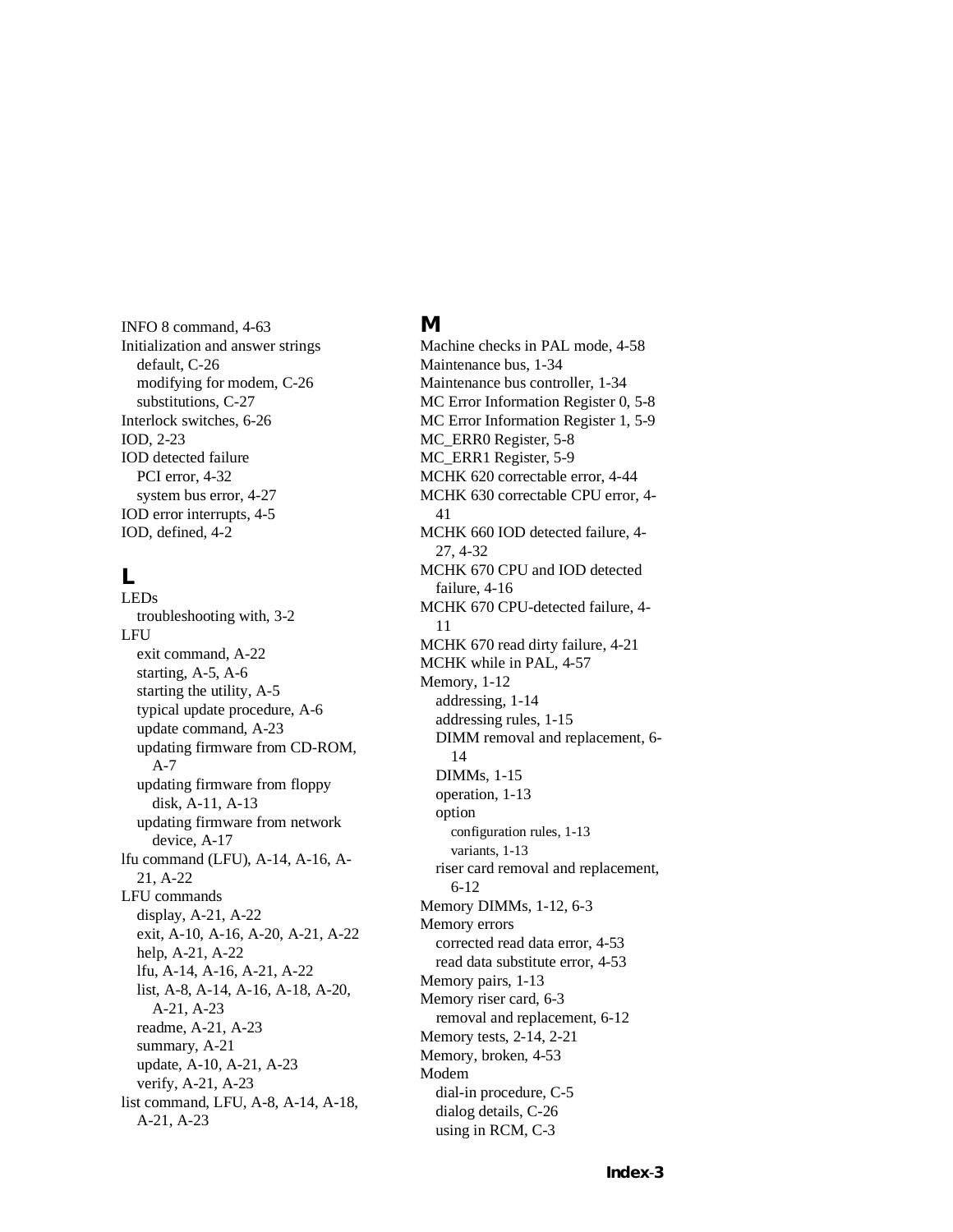#### **N**

Node IDs, 4-56 NVRAM, 2-3, 2-8

### **O**

Operating the system remotely, C-2 Operator control panel, 1-4 removal and replacement, 6-28 os\_type environment variable, SRM, 2-7, 2-23

### **P**

Page table entry invalid error, 4-52 PALcode, 2-23 PALcode, described, 4-57 PCI Error Status Register 1, 5-14 PCI master abort, 4-52 PCI parity error, 4-52 PCI slot numbering, 1-23 PCI system error, 4-52 PCI/EISA option removal and replacement, 6-18 PCI\_ERR Register, 5-14 PIO buffer overflow error (PIO\_OVFL), 4-51 Power circuit, 1-28 failures, 1-29 Power cords, 6-4 Power error conditions, 1-27 Power faults, 1-33 Power harness removal and replacement, 6-22 Power problems at power-up, 3-5 Power supply, 1-30 fault protection, 1-31 removal and replacement, 6-20 voltages, 1-31 Power system components, 6-3 Power up/down sequence, 1-33 poweroff command, RCM, C-11 poweron command, RCM, C-12 Power-up

SROM and XSROM messages during, 2-19 Power-up display, 2-20 Power-up sequence, 2-4 Processor determining primary, 2-21 Processor correctable error, 4-5 Processor machine checks, 4-5

# **Q**

quit command, RCM, C-12

# **R**

RCM, C-2, C-19 changing settings on switchpack, C-20 command summary, C-7 dial-out alerts, C-16 invoking and leaving command mode, C-6 modem dialog details, C-26 modem use, C-3 remote dial-in, C-5 resetting to factory defaults, C-22 switchpack, C-19 switchpack defaults, C-20 switchpack location, C-19 troubleshooting, C-23 typical dialout command, C-17 RCM commands ?, C-11 alert\_clr, C-8 alert\_dis, C-8 alert\_ena, C-8 disable, C-9 enable, C-9 halt, C-10 haltin, C-11 haltout, C-11 hangup, C-10 help, C-11 poweroff, C-11 poweron, C-12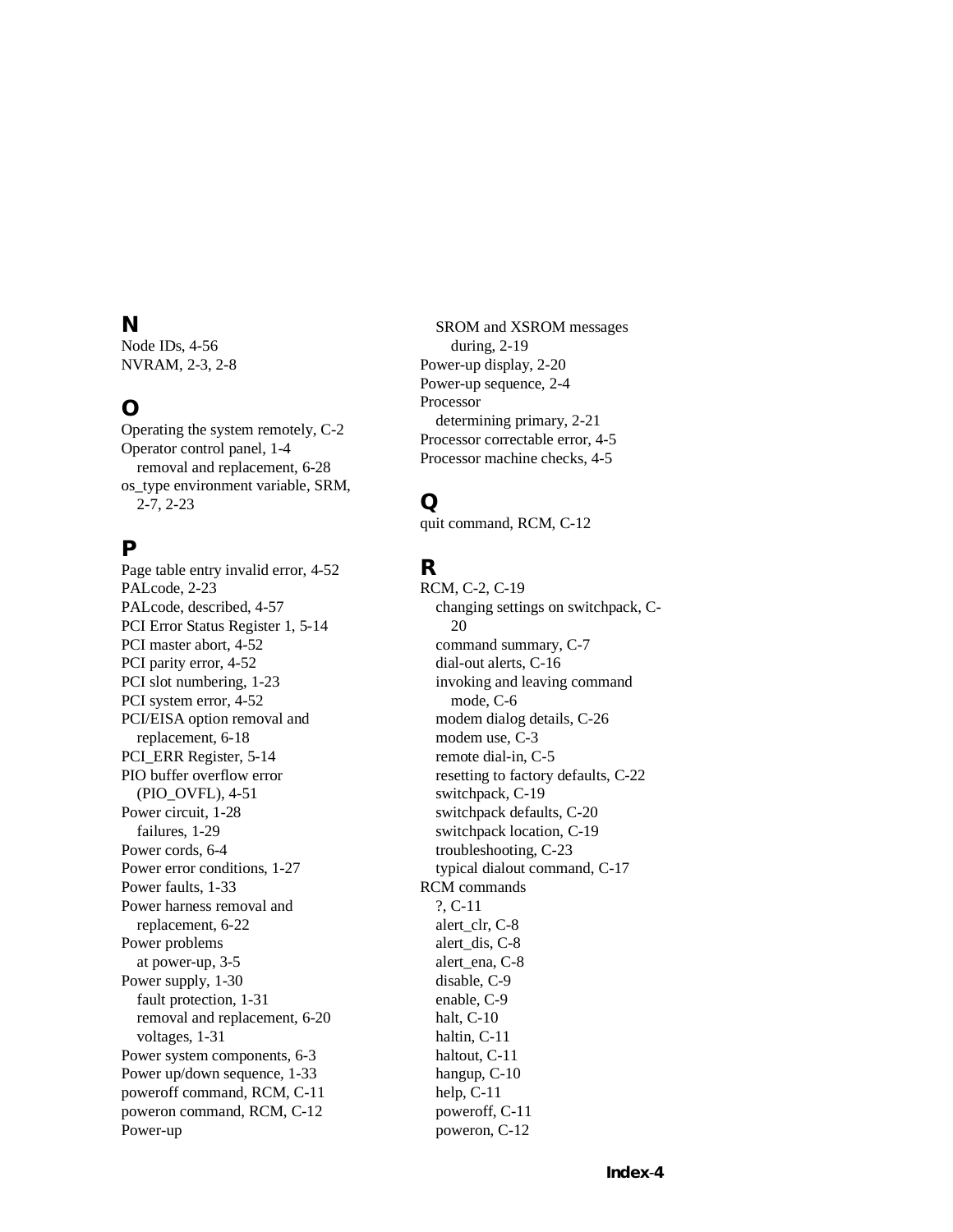quit, C-12 reset, C-12 setesc, C-13 setpass, C-13 status, C-14 readme command (LFU), A-21, A-23 Registers, 5-1 Remote console manager. See RCM Remote control switch, 1-25 Remote dial-in, RCM, C-5 reset command, RCM, C-12

### **S**

Safety guidelines, 6-1 SCSI cables, 6-4 SCSI Disk removal and replacement, 6-34 SCSI bus extender removal and replacement, 6-38 Secure mode releasing, 3-7 Serial ports, 1-23 Serial terminal, 2-19 setesc command, RCM, C-13 setpass command, RCM, C-13 Soft errors, categories of, 4-4 SRM console, 1-7, 2-23 SROM, 2-21 defined, 2-4 errors, 2-11 power-up test flow, 2-8 tests, 2-10 status command, RCM, C-14 StorageWorks, 1-36 backplane removal and replacement, 6-36 disk removal and replacement, 6-34 SCSI bus extender removal and replacement, 6-38 System architecture, 1-8 fully configured, 1-9

System bus, 1-9 System bus address parity error, 4-50 System bus block diagram, 1-18 System bus ECC error, 4-48 System bus nonexistent address error, 4-49 System bus to PCI bus bridge, 1-9, 1- 20 System bus to PCI/EISA bus bridge, 1-9 System cabinet, 1-2 System cables and jumpers, 6-5 System components, 1-3 System consoles, 1-6 System correctable errors, 4-5 System drawer remote operation, C-2 System exposure, 6-6 System FRU locations, 6-2 System machine checks, 4-5 System motherboard, 1-16 PCI I/O subsystem section, 1-22 power control logic section, 1-26 remote control logic section, 1-24 removal and replacement, 6-16 system bus section, 1-18 system bus to PCI bus bridge section, 1-20 System motherboard LEDs, 3-2

#### **T**

Test command for entire system, 3-8 Test mem command, 3-10 Test pci command, 3-12 Troubleshooting failures at power-up, 3-5 IOD detected errors, 4-47 power problems, 3-4 using error logs, 4-2

#### **U**

Ultra SCSI, 1-36